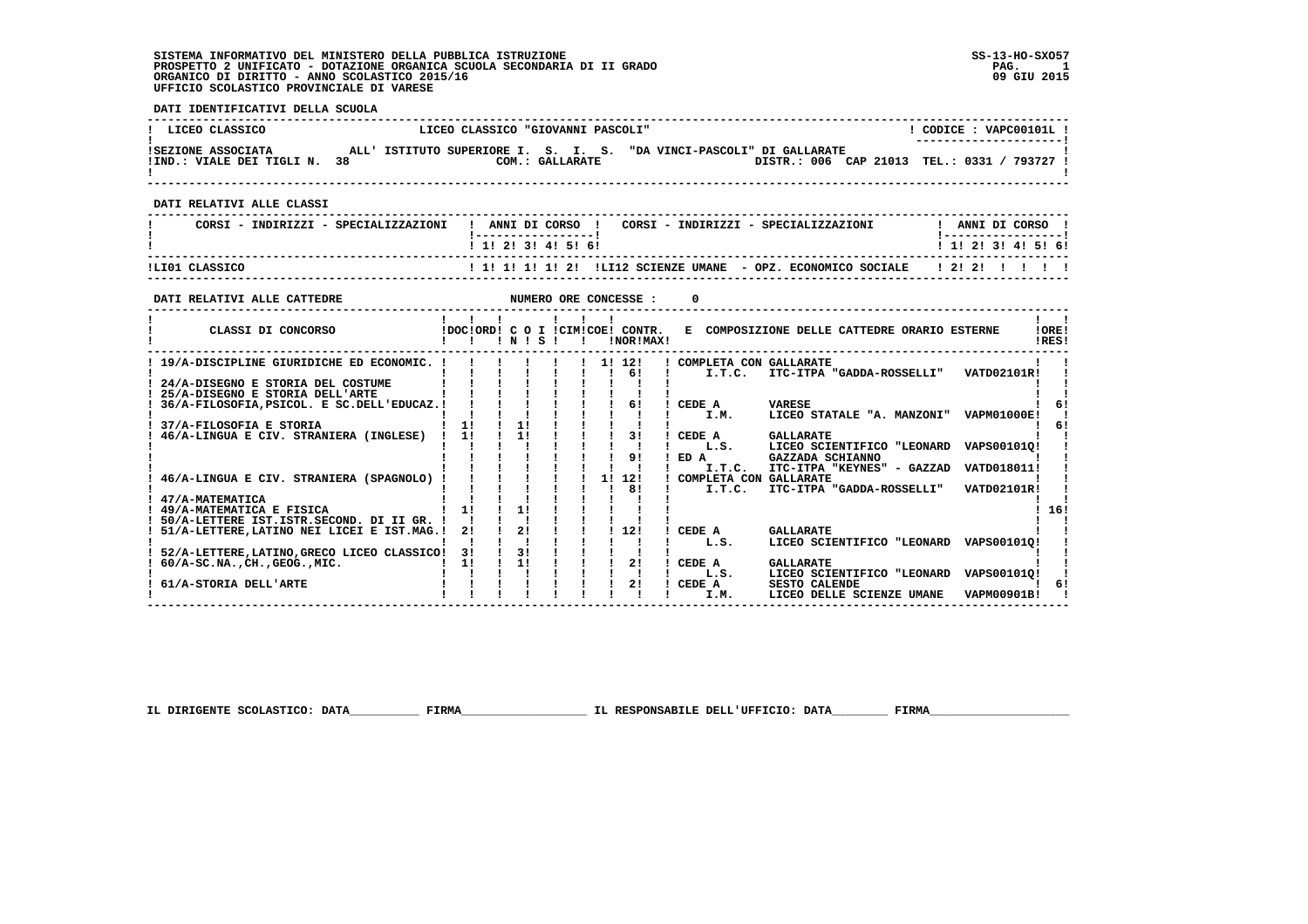**DATI IDENTIFICATIVI DELLA SCUOLA**

| ! LICEO CLASSICO                                     | LICEO CLASSICO I.S.I.S "STEIN" GAVIRATE                          | $CODE: VAPCO12013$ !<br>--------------------- |
|------------------------------------------------------|------------------------------------------------------------------|-----------------------------------------------|
| ISEZIONE ASSOCIATA<br>!IND.: VIA DEI GELSOMINI N. 14 | ALL' ISTITUTO SUPERIORE "E. STEIN" DI GAVIRATE<br>COM.: GAVIRATE | DISTR.: 002 CAP 21026 TEL.: 0332 /745525      |

 **DATI RELATIVI ALLE CLASSI**

| CORSI - INDIRIZZI - SPECIALIZZAZIONI | ANNI DI CORSO<br>CORSI - INDIRIZZI - SPECIALIZZAZIONI          | ANNI DI CORSO            |
|--------------------------------------|----------------------------------------------------------------|--------------------------|
| ILIO1 CLASSICO                       | $1 \; 1 \; 2 \; 3 \; 1 \; 4 \; 5 \; 6 \; 1$<br>1 1 1 1 1 1 1 1 | ! 1! 2! 3! 4! 5! 6!<br>. |

 **------------------------------------------------------------------------------------------------------------------------------------**

| DATI RELATIVI ALLE CATTEDRE                 |                           |      |  |    | NUMERO ORE CONCESSE : |        |              |                                            |                           |                    |                 |
|---------------------------------------------|---------------------------|------|--|----|-----------------------|--------|--------------|--------------------------------------------|---------------------------|--------------------|-----------------|
| CLASSI DI CONCORSO                          | IDOCIORDI C O I ICIMICOEI | INIS |  |    | CONTR.<br>!NOR!MAX!   | к.     |              | COMPOSIZIONE DELLE CATTEDRE ORARIO ESTERNE |                           |                    | ! ORE!<br>!RES! |
| 37/A-FILOSOFIA E STORIA                     | 11                        |      |  |    | 61                    | CEDE A |              | VARESE                                     |                           |                    |                 |
|                                             |                           |      |  |    |                       |        | L.S.         | L. SCIENT. "G. FERRARIS" -                 |                           | <b>VAPS03000P!</b> |                 |
|                                             |                           |      |  |    | 61                    | ED A   |              | <b>GAVIRATE</b>                            |                           |                    |                 |
|                                             |                           |      |  |    |                       |        | L.S.         | LIC.SCIENT.LINGUIST.SPORT.                 |                           | VAPS012016!        |                 |
| 46/A-LINGUA E CIV. STRANIERA (INGLESE)      | 1!                        |      |  |    | 61                    | CEDE A |              | <b>GAVIRATE</b>                            |                           |                    |                 |
|                                             |                           |      |  |    |                       |        |              | I.T.C.G. I.T. C.E G. I.S.I.S. "STEI        |                           | VATD012012!        |                 |
| 47/A-MATEMATICA                             |                           |      |  |    |                       |        |              |                                            |                           |                    |                 |
| 49/A-MATEMATICA E FISICA                    | 1!                        |      |  | 11 | -81                   |        |              | COMPLETA CON GAVIRATE                      |                           |                    |                 |
|                                             |                           |      |  |    | 10!                   |        | L.S.         | LIC.SCIENT.LINGUIST.SPORT.                 |                           | VAPS012016!        |                 |
| 51/A-LETTERE, LATINO NEI LICEI E IST. MAG.! | 11                        |      |  |    | 41                    | CEDE A |              | <b>BISUSCHIO</b>                           |                           |                    |                 |
|                                             |                           |      |  |    |                       |        | L.S.         |                                            | LIC.SCIENTIFICO - BISUSCH | VAPS004017!        |                 |
| 52/A-LETTERE, LATINO, GRECO LICEO CLASSICO! | 11                        |      |  |    |                       |        |              |                                            |                           |                    |                 |
| $60/A-SC$ .NA., $CH.$ , $GEOG.$ , $MIC.$    |                           |      |  |    | 41                    | CEDE A |              | <b>GAVIRATE</b>                            |                           |                    |                 |
|                                             |                           |      |  |    |                       |        | <b>IPSCT</b> | IPSSCT-I.S.I.S "STEIN" - G                 |                           | <b>VARC01201P!</b> |                 |
| 61/A-STORIA DELL'ARTE                       |                           |      |  |    |                       |        |              |                                            |                           |                    |                 |

 **IL DIRIGENTE SCOLASTICO: DATA\_\_\_\_\_\_\_\_\_\_ FIRMA\_\_\_\_\_\_\_\_\_\_\_\_\_\_\_\_\_\_ IL RESPONSABILE DELL'UFFICIO: DATA\_\_\_\_\_\_\_\_ FIRMA\_\_\_\_\_\_\_\_\_\_\_\_\_\_\_\_\_\_\_\_**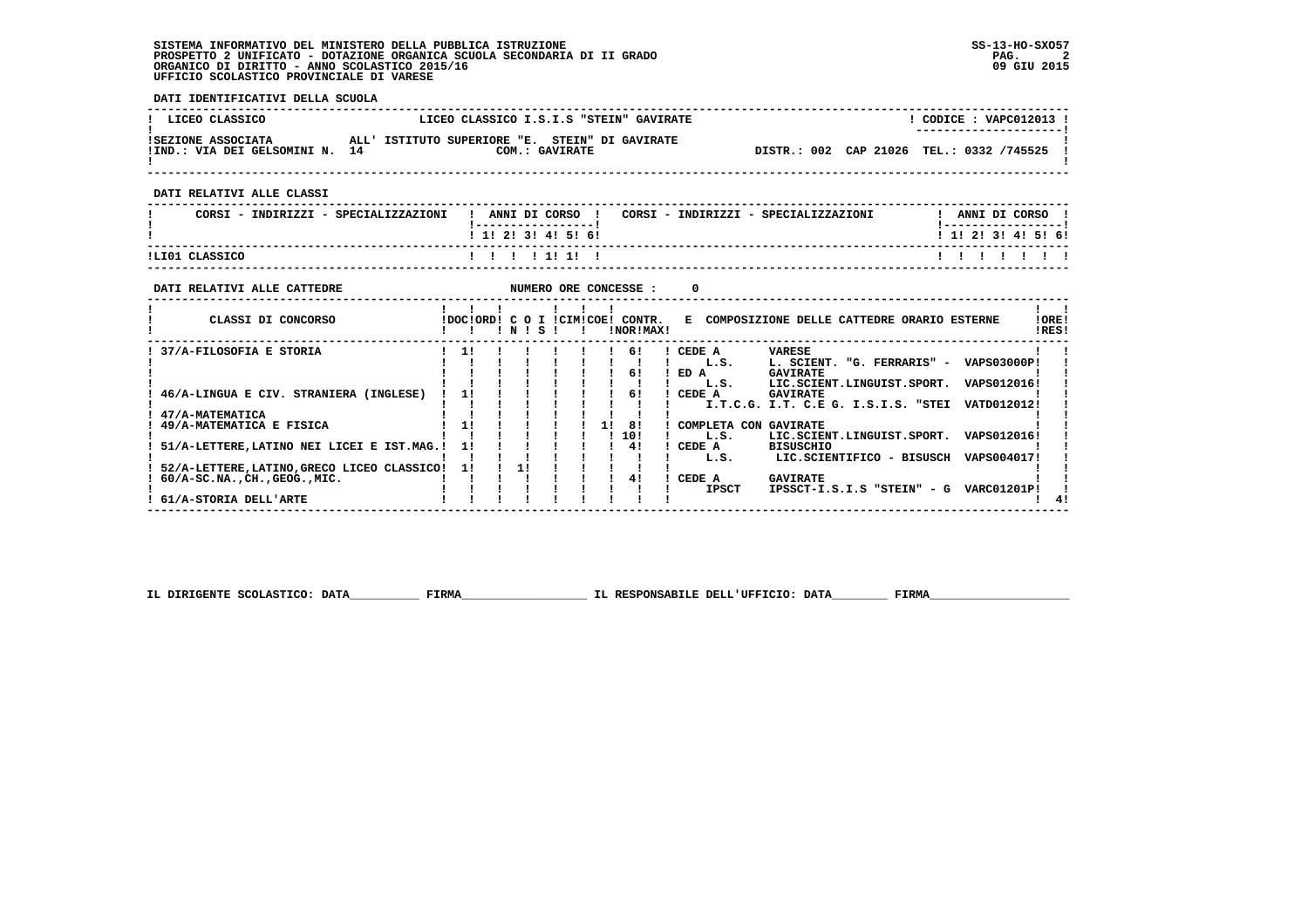**DATI IDENTIFICATIVI DELLA SCUOLA**

|                                                                                                                                                                                                                                       |                                                   |                                   |  |                         | ! CODICE: VAPC020001 !                                                                                                                           |  |
|---------------------------------------------------------------------------------------------------------------------------------------------------------------------------------------------------------------------------------------|---------------------------------------------------|-----------------------------------|--|-------------------------|--------------------------------------------------------------------------------------------------------------------------------------------------|--|
| LICEO CLASSICO ERNESTO CAIROLI - VARESE<br>!IND.: VIA DANTE 11                                                                                                                                                                        |                                                   | COM.: VARESE                      |  |                         | !<br>! DISTR.: 003 CAP 21100 TEL.: 0332 / 281690 P                                                                                               |  |
| DATI RELATIVI ALLE CLASSI                                                                                                                                                                                                             |                                                   |                                   |  |                         |                                                                                                                                                  |  |
| CORSI - INDIRIZZI - SPECIALIZZAZIONI                                                                                                                                                                                                  |                                                   | _ _ _ _ _ _ _ _ _ _ _ _ _ _ _ _ _ |  |                         | ! ANNI DI CORSO ! CORSI - INDIRIZZI - SPECIALIZZAZIONI ! ANNI DI CORSO !                                                                         |  |
|                                                                                                                                                                                                                                       |                                                   | ! 1! 2! 3! 4! 5! 6!               |  |                         | 1 1 2 2 1 3 1 4 1 5 1 6 1                                                                                                                        |  |
| 1 6 1 7 1 6 1 6 1 6 1 1<br>ILI01 CLASSICO<br>-------------------------------------                                                                                                                                                    |                                                   |                                   |  |                         | 1111111                                                                                                                                          |  |
| NUMERO ORE CONCESSE :<br>DATI RELATIVI ALLE CATTEDRE                                                                                                                                                                                  |                                                   |                                   |  |                         | 10                                                                                                                                               |  |
|                                                                                                                                                                                                                                       |                                                   |                                   |  |                         | CLASSI DI CONCORSO                 IDOC!ORD! C O I !CIM!COE! CONTR.   E COMPOSIZIONE DELLE CATTEDRE ORARIO ESTERNE<br>IORE <sub>1</sub><br>IRES! |  |
| 37/A-FILOSOFIA E STORIA<br>$\begin{tabular}{cccccccccc} 1 & 46/A-LINGUA & CIV. STRANIERA (FRANCESE) & 1 & 1 & 1 & 1 & 1 & 1 & 9 & 1 & COMPLETA CON LUTNO \\ 1 & & 1 & 1 & 1 & 1 & 1 & 1 & 1 & 9 & 1 & 1 & 1.7.7. CITTA \end{tabular}$ |                                                   |                                   |  | $16!$ $16!$ $11!$ $11!$ | I.T.T. CITTA DI LUINO-CARLO VOLON VATN003015!                                                                                                    |  |
| ! 46/A-LINGUA E CIV. STRANIERA (INGLESE) ! 5! ! 4! ! ! 1! 12! ! COMPLETA CON TRADATE<br>! 47/A-MATEMATICA                                                                                                                             |                                                   |                                   |  |                         | ! 6! ! . T.P.S.C. I.P.S.S.C.T. "MONTALE" - VARC024011!                                                                                           |  |
| ! 49/A-MATEMATICA E FISICA<br>! 51/A-LETTERE, LATINO NEI LICEI E IST. MAG.! 5! ! 5!                                                                                                                                                   | $1 \t61 \t161$                                    |                                   |  |                         |                                                                                                                                                  |  |
| ! 52/A-LETTERE, LATINO, GRECO LICEO CLASSICO! 18!<br>$1.60/A-SC.NA.$ , CH., GEOG., MIC.<br>! 61/A-STORIA DELL'ARTE                                                                                                                    | 41<br>$\begin{array}{ccc} 1 & 21 & 1 \end{array}$ | 1 181<br>$\frac{1}{3}$<br>21      |  |                         | $\frac{1}{1}$ 1 3 $\frac{1}{1}$ COMPLETA CON LUINO<br>$1 \quad 10! \quad 1 \quad L.S.$<br>L. SCIENT. "SERENI" - LUIN VAPS11000A!                 |  |
| IL DIRIGENTE SCOLASTICO: DATA FIRMA                                                                                                                                                                                                   |                                                   |                                   |  |                         | IL RESPONSABILE DELL'UFFICIO: DATA FIRMA                                                                                                         |  |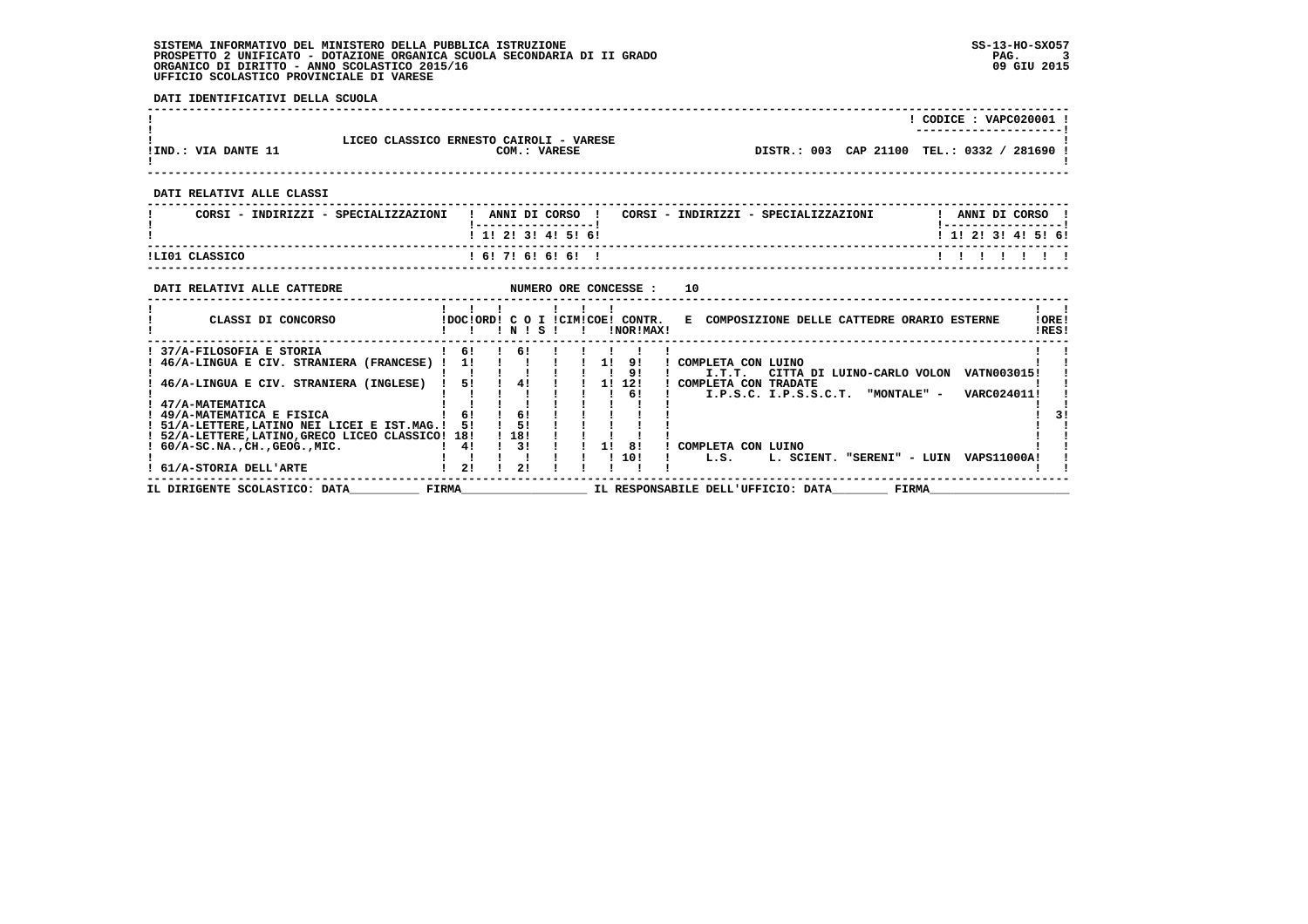**DATI IDENTIFICATIVI DELLA SCUOLA**

| LICEO CLASSICO                                                                                                                          | LICEO CLASSICO - LICEO LINGUISTICO                                                        |                                           |                        |                |                                    |                                                                               | ! CODICE : VAPC02701R !   |                           |
|-----------------------------------------------------------------------------------------------------------------------------------------|-------------------------------------------------------------------------------------------|-------------------------------------------|------------------------|----------------|------------------------------------|-------------------------------------------------------------------------------|---------------------------|---------------------------|
| ISEZIONE ASSOCIATA ALL' ISTITUTO SUPERIORE DANIELE CRESPI DI BUSTO ARSIZIO<br>!IND.: VIA CARDUCCI 4                                     |                                                                                           |                                           |                        |                | COM.: BUSTO ARSIZIO                | DISTR.: 008 CAP 21052 TEL.: 0331 / 633256 !                                   |                           |                           |
|                                                                                                                                         |                                                                                           |                                           |                        |                |                                    |                                                                               |                           |                           |
| DATI RELATIVI ALLE CLASSI                                                                                                               | --------------------------------------                                                    |                                           |                        |                |                                    |                                                                               |                           |                           |
| CORSI - INDIRIZZI - SPECIALIZZAZIONI                                                                                                    |                                                                                           | <u>  __________________</u>               |                        |                |                                    | ! ANNI DI CORSO ! CORSI - INDIRIZZI - SPECIALIZZAZIONI " ! ANNI DI CORSO !    |                           |                           |
|                                                                                                                                         |                                                                                           | ! 1! 2! 3! 4! 5! 6!                       |                        |                |                                    |                                                                               | 1 1 2 2 1 3 1 4 1 5 1 6 1 |                           |
| ILI01 CLASSICO                                                                                                                          |                                                                                           |                                           |                        |                | ! 2! 3! 2! 2! 2! !LI04 LINGUISTICO |                                                                               | 1 5 1 4 1 4 1 4 1 4 1     |                           |
|                                                                                                                                         |                                                                                           |                                           |                        |                |                                    |                                                                               |                           |                           |
| NUMERO ORE CONCESSE :<br>DATI RELATIVI ALLE CATTEDRE                                                                                    |                                                                                           |                                           |                        |                | $^{\circ}$                         |                                                                               |                           |                           |
|                                                                                                                                         | 1 1 1 1 1 1 1                                                                             |                                           |                        |                |                                    |                                                                               |                           | $\mathbf{1}$ $\mathbf{1}$ |
| CLASSI DI CONCORSO                                                                                                                      |                                                                                           |                                           |                        |                |                                    | IDOCIORDI C O I ICIMICOEI CONTR. E COMPOSIZIONE DELLE CATTEDRE ORARIO ESTERNE |                           | 10RE1                     |
|                                                                                                                                         |                                                                                           |                                           |                        |                |                                    |                                                                               |                           | !RES!                     |
| ! 24/A-DISEGNO E STORIA DEL COSTUME                                                                                                     | $1 \quad 1 \quad 1 \quad 1 \quad 1 \quad 1$                                               |                                           |                        |                |                                    |                                                                               |                           |                           |
| ! 25/A-DISEGNO E STORIA DELL'ARTE                                                                                                       | $\mathbf{1}$ $\mathbf{1}$ $\mathbf{1}$ $\mathbf{1}$ $\mathbf{1}$                          |                                           |                        |                |                                    |                                                                               |                           |                           |
| ! 36/A-FILOSOFIA, PSICOL. E SC. DELL'EDUCAZ.! ! ! !<br>1 41 1 41 1 1 1                                                                  |                                                                                           |                                           |                        |                |                                    |                                                                               |                           | 1121                      |
| $\frac{1}{1}$ 46/A-LINGUA E CIV. STRANIERA (INGLESE) $\frac{1}{1}$ 5! $\frac{1}{1}$ 5! $\frac{1}{1}$ 1 1 16! COMPLETA CON BUSTO ARSIZIO |                                                                                           |                                           |                        |                |                                    |                                                                               |                           |                           |
|                                                                                                                                         |                                                                                           |                                           |                        |                |                                    | I.M. LICEO SCIENZE UMANE VAPM027011!                                          |                           |                           |
|                                                                                                                                         |                                                                                           |                                           |                        |                | I CEDE A                           | <b>SARONNO</b>                                                                |                           |                           |
|                                                                                                                                         |                                                                                           |                                           |                        |                | the contract of the contract of    | I.P.I.A. I.P.S.I.A. "ANTONIO PARMA" VARI04000E!                               |                           | 71                        |
| ! 46/A-LINGUA E CIV. STRANIERA (TEDESCO) ! 2! ! 2!                                                                                      |                                                                                           |                                           |                        |                |                                    |                                                                               |                           | 71                        |
| ! 47/A-MATEMATICA                                                                                                                       | $\blacksquare$ $\blacksquare$ $\blacksquare$ $\blacksquare$ $\blacksquare$ $\blacksquare$ |                                           |                        |                |                                    |                                                                               |                           |                           |
| $\overrightarrow{1}$ $\overrightarrow{6}$ $\overrightarrow{1}$<br>! 49/A-MATEMATICA E FISICA                                            |                                                                                           | 6!                                        |                        | $1 \quad 31$   | ! CEDE A                           | <b>SARONNO</b>                                                                |                           |                           |
|                                                                                                                                         |                                                                                           |                                           |                        | $\blacksquare$ | L.C.                               | LIC. CLASSICO "LEGNANI" - VAPC040006!                                         |                           |                           |
|                                                                                                                                         |                                                                                           |                                           | $\frac{1}{3}$          |                | $1$ $I.M.$                         | ! ED A BUSTO ARSIZIO<br>LICEO SCIENZE UMANE                                   | VAPM027011!               |                           |
| ! 50/A-LETTERE IST. ISTR. SECOND. DI II GR. ! ! ! ! !                                                                                   |                                                                                           |                                           |                        |                |                                    |                                                                               |                           |                           |
| ! 51/A-LETTERE, LATINO NEI LICEI E IST. MAG. ! 7! ! 8!                                                                                  |                                                                                           |                                           |                        |                |                                    |                                                                               |                           |                           |
| ! 52/A-LETTERE, LATINO, GRECO LICEO CLASSICO! 6!                                                                                        |                                                                                           | $\frac{1}{2}$ $\frac{7}{2}$ $\frac{1}{2}$ |                        | $\blacksquare$ |                                    |                                                                               |                           |                           |
|                                                                                                                                         |                                                                                           |                                           | $1 \quad 11 \quad 101$ |                | ! COMPLETA CON GALLARATE           |                                                                               |                           |                           |
|                                                                                                                                         |                                                                                           |                                           |                        |                | $\mathbf{I}$ and $\mathbf{I}$      | I.T.I. ITIS "PONTI"GALLARATE (DIU VATF00801L!                                 |                           |                           |
|                                                                                                                                         |                                                                                           |                                           |                        |                |                                    |                                                                               |                           |                           |
| 3/C-CONV.IN LINGUA STRANIERA (FRANCESE)! ! ! ! ! ! ! 4!                                                                                 |                                                                                           |                                           |                        |                | ! CEDE A GALLARATE                 |                                                                               |                           | - 91                      |
|                                                                                                                                         |                                                                                           |                                           |                        | $\mathbf{I}$   |                                    | I.T.C. ITC-ITPA "GADDA-ROSSELLI" VATD02101R!                                  |                           |                           |
| 3/C-CONV.IN LINGUA STRANIERA (INGLESE) ! 1!                                                                                             |                                                                                           |                                           |                        |                |                                    |                                                                               |                           | $1 \quad 31$              |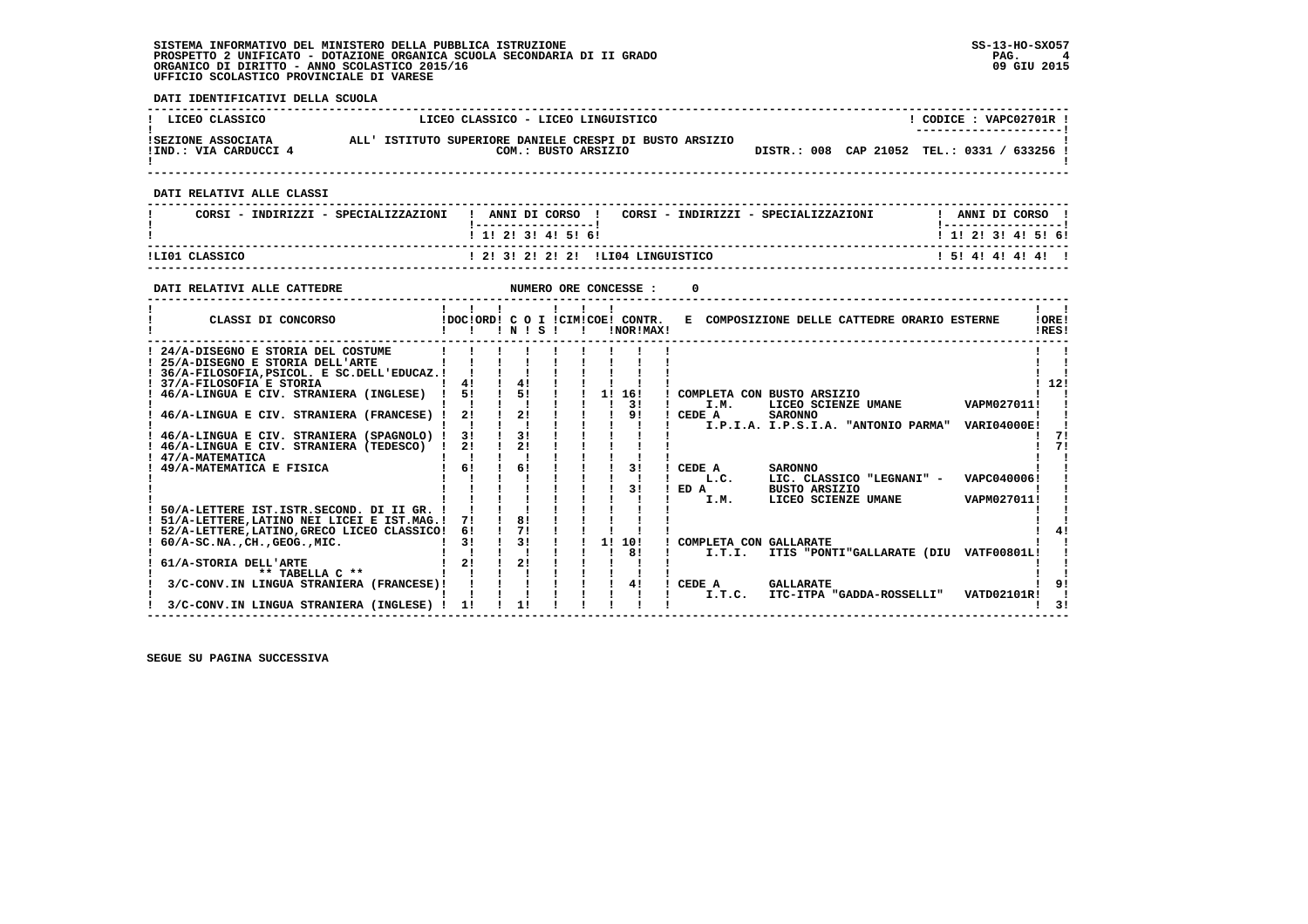**DATI IDENTIFICATIVI DELLA SCUOLA**

| LICEO CLASSICO                                                                       | LICEO CLASSICO - LICEO LINGUISTICO        |                                                                                  | CODICE: VAPC02701R                                                                                     |               |
|--------------------------------------------------------------------------------------|-------------------------------------------|----------------------------------------------------------------------------------|--------------------------------------------------------------------------------------------------------|---------------|
| ISEZIONE ASSOCIATA<br>!IND.: VIA CARDUCCI 4                                          | ALL' ISTITUTO SUPERIORE DANIELE CRESPI DI | BUSTO ARSIZIO<br>COM.: BUSTO ARSIZIO                                             | CAP 21052<br>TEL.: 0331 /<br>DISTR.: 008                                                               | 633256        |
| DATI RELATIVI ALLE CATTEDRE                                                          |                                           | 0<br>NUMERO ORE CONCESSE :                                                       |                                                                                                        |               |
| CLASSI DI CONCORSO                                                                   | IDOCIORDI C O I ICIMICOE!<br>INISI        | CONTR.<br>E.<br>INORIMAXI                                                        | COMPOSIZIONE DELLE CATTEDRE ORARIO ESTERNE                                                             | IORE<br>!RES! |
| 3/C-CONV.IN LINGUA STRANIERA (SPAGNOLO)!<br>3/C-CONV.IN LINGUA STRANIERA (TEDESCO) ! | 11<br>11                                  | 171<br>COMPLETA CON<br>11<br>I.T.C.<br>12!<br>11<br>! COMPLETA CON<br>61<br>L.C. | BUSTO ARSIZIO<br>VATD02000X!<br>"E.TOSI"<br><b>SARONNO</b><br>VAPC040006!<br>LIC. CLASSICO "LEGNANI" - |               |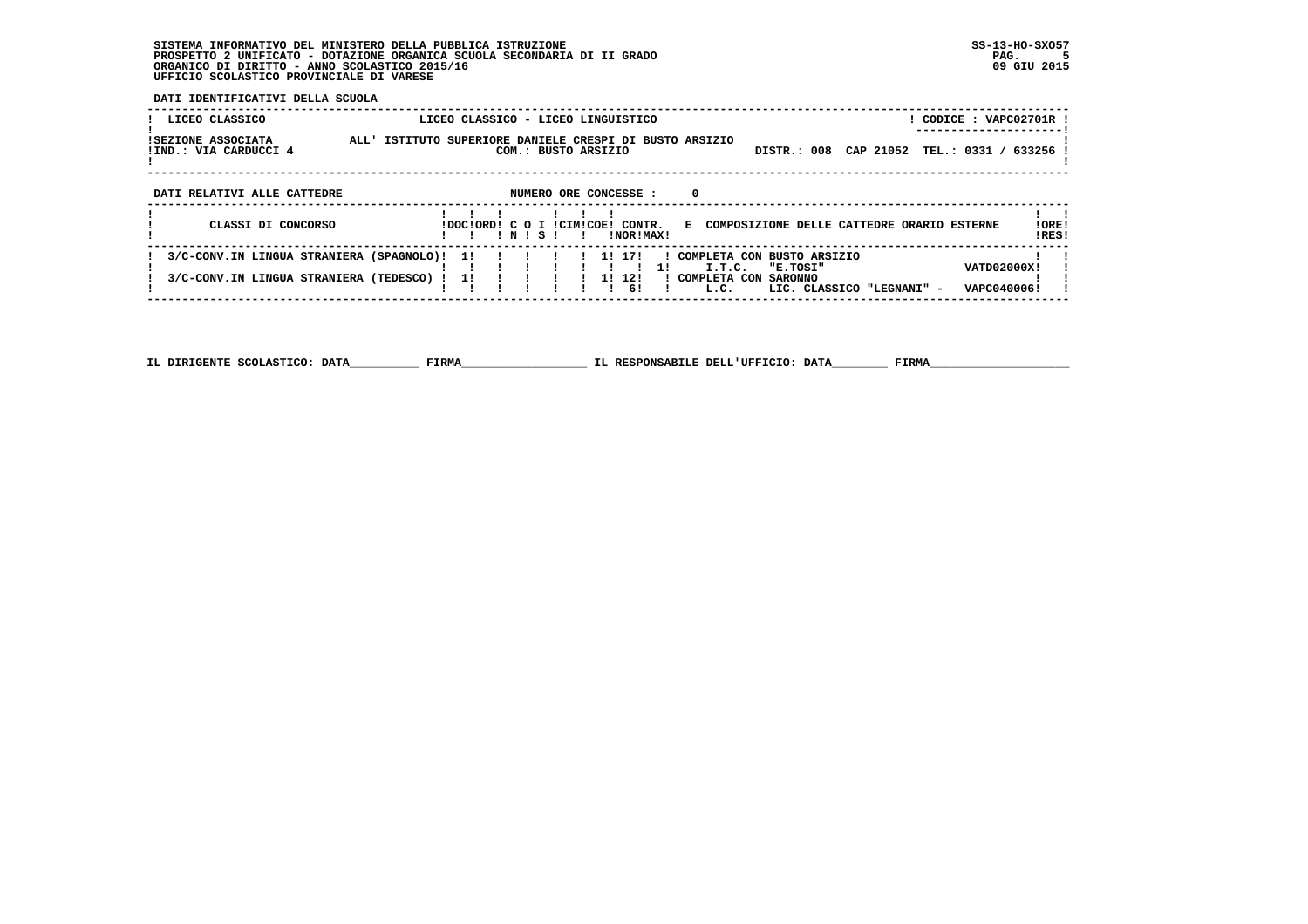**DATI IDENTIFICATIVI DELLA SCUOLA**

|                           |                     |                                               |             |           |          | CODICE: VAPC040006<br>----------------------- |
|---------------------------|---------------------|-----------------------------------------------|-------------|-----------|----------|-----------------------------------------------|
| !IND.: VIA VOLONTERIO, 34 | LICEO CLASSICO LIC. | CLASSICO "LEGNANI" - SARONNO<br>COM.: SARONNO | DISTR.: 009 | CAP 21047 | TEL.: 02 | /9602580                                      |

 **------------------------------------------------------------------------------------------------------------------------------------**

 **------------------------------------------------------------------------------------------------------------------------------------**

 **DATI RELATIVI ALLE CLASSI**

| CORSI - INDIRIZZI - SPECIALIZZAZIONI                                                                                  | CORSI - INDIRIZZI - SPECIALIZZAZIONI<br>! ANNI DI CORSO !                                                                                                                                                                                                                                                                                                                                                                                                                                                                          | ANNI DI CORSO !                              |  |
|-----------------------------------------------------------------------------------------------------------------------|------------------------------------------------------------------------------------------------------------------------------------------------------------------------------------------------------------------------------------------------------------------------------------------------------------------------------------------------------------------------------------------------------------------------------------------------------------------------------------------------------------------------------------|----------------------------------------------|--|
|                                                                                                                       | 1 1 1 2 1 3 1 4 1 5 1 6 1                                                                                                                                                                                                                                                                                                                                                                                                                                                                                                          | 1 1 2 3 3 4 5 6 1                            |  |
| !ITLS QUINTA LINGUA STRANIERA<br>ILI04 LINGUISTICO<br>!LI12 SCIENZE UMANE - OPZ. ECONOMICO SOCIALE ! 2! 2! 2! 1! 2! ! | $\blacksquare$ $\blacksquare$ $\blacksquare$ $\blacksquare$ $\blacksquare$ $\blacksquare$ $\blacksquare$ $\blacksquare$ $\blacksquare$ $\blacksquare$ $\blacksquare$ $\blacksquare$ $\blacksquare$ $\blacksquare$ $\blacksquare$ $\blacksquare$ $\blacksquare$ $\blacksquare$ $\blacksquare$ $\blacksquare$ $\blacksquare$ $\blacksquare$ $\blacksquare$ $\blacksquare$ $\blacksquare$ $\blacksquare$ $\blacksquare$ $\blacksquare$ $\blacksquare$ $\blacksquare$ $\blacksquare$ $\blacks$<br>1 51 51 41 41 41 ILI11 SCIENZE UMANE | 1 2 1 2 1 2 1 2 1 1<br>1 3 1 3 1 3 1 4 1 3 1 |  |

| DATI RELATIVI ALLE CATTEDRE                 |       |     |       |    | NUMERO ORE CONCESSE :                         |                                                                |    |
|---------------------------------------------|-------|-----|-------|----|-----------------------------------------------|----------------------------------------------------------------|----|
| CLASSI DI CONCORSO                          |       |     | INISI |    | !DOC!ORD! C O I !CIM!COE! CONTR.<br>INORIMAX! | !ORE!<br>E COMPOSIZIONE DELLE CATTEDRE ORARIO ESTERNE<br>IRES! |    |
| ! 19/A-DISCIPLINE GIURIDICHE ED ECONOMIC. ! | 21    |     | 21    |    |                                               |                                                                | 3! |
| 24/A-DISEGNO E STORIA DEL COSTUME           |       |     |       |    |                                               |                                                                |    |
| 25/A-DISEGNO E STORIA DELL'ARTE             | 11    |     | 11    | 11 | 12!                                           | ! COMPLETA CON BUSTO ARSIZIO                                   |    |
|                                             |       |     |       |    | 61                                            | LICEO SCIENTIFICO "TOSI" - VAPS01000D!<br>L.S.                 |    |
| 36/A-FILOSOFIA, PSICOL. E SC.DELL'EDUCAZ.!  | 51    |     | 71    |    |                                               |                                                                |    |
| 37/A-FILOSOFIA E STORIA                     | 51    |     | 51    |    |                                               |                                                                |    |
| ! 46/A-LINGUA E CIV. STRANIERA (INGLESE)    | 9!    | 10! |       |    |                                               |                                                                |    |
| 46/A-LINGUA E CIV. STRANIERA (FRANCESE) !   | 21    |     | 21    |    | 41                                            | <b>SARONNO</b><br>CEDE A                                       |    |
|                                             |       |     |       |    |                                               | I.T.C.<br>I.T.C. "GINO ZAPPA" - SARO VATD08000G!               |    |
| ! 46/A-LINGUA E CIV. STRANIERA (SPAGNOLO) ! | 51    |     | 51    |    |                                               |                                                                |    |
| 46/A-LINGUA E CIV. STRANIERA (TEDESCO)      | 2!    |     | 21    |    |                                               |                                                                |    |
| ! 46/A-LINGUA E CIV. STRANIERA (RUSSO)      |       |     |       |    |                                               |                                                                |    |
| ! 46/A-LINGUA E CIV. STRANIERA (ALBANESE) ! |       |     |       |    |                                               |                                                                |    |
| ! 46/A-LINGUA E CIV. STRANIERA (SLOVENO)    |       |     |       |    |                                               |                                                                |    |
| ! 46/A-LINGUA E CIV. STR. (SERBO-CROATO)    |       |     |       |    |                                               |                                                                |    |
| ! 46/A-LINGUA E CIV. STRANIERA (CINESE)     |       |     |       |    |                                               |                                                                |    |
| ! 46/A-LINGUA E CIV. STR. (GIAPPONESE)      |       |     |       |    |                                               |                                                                |    |
| ! 46/A-LINGUA E CIV. STRANIERA (EBRAICO)    |       |     |       |    |                                               |                                                                |    |
| ! 46/A-LINGUA E CIV. STRANIERA (ARABO)      |       |     |       |    |                                               |                                                                |    |
| 46/A-LINGUA E CIV. STRANIERA (NEO-GRECO)!   |       |     |       |    |                                               |                                                                |    |
| ! 46/A-LINGUA E CIV. STR. (PORTOGHESE)      |       |     |       |    |                                               |                                                                |    |
| ! 47/A-MATEMATICA                           |       |     |       |    |                                               |                                                                |    |
| 49/A-MATEMATICA E FISICA                    | ! 11! | 11! |       | 11 | 11!                                           | COMPLETA CON BUSTO ARSIZIO                                     |    |
|                                             |       |     |       |    | 41                                            | L. ART. "CANDIANI" - BUSTO<br>L.A.<br><b>VASL01000A!</b>       |    |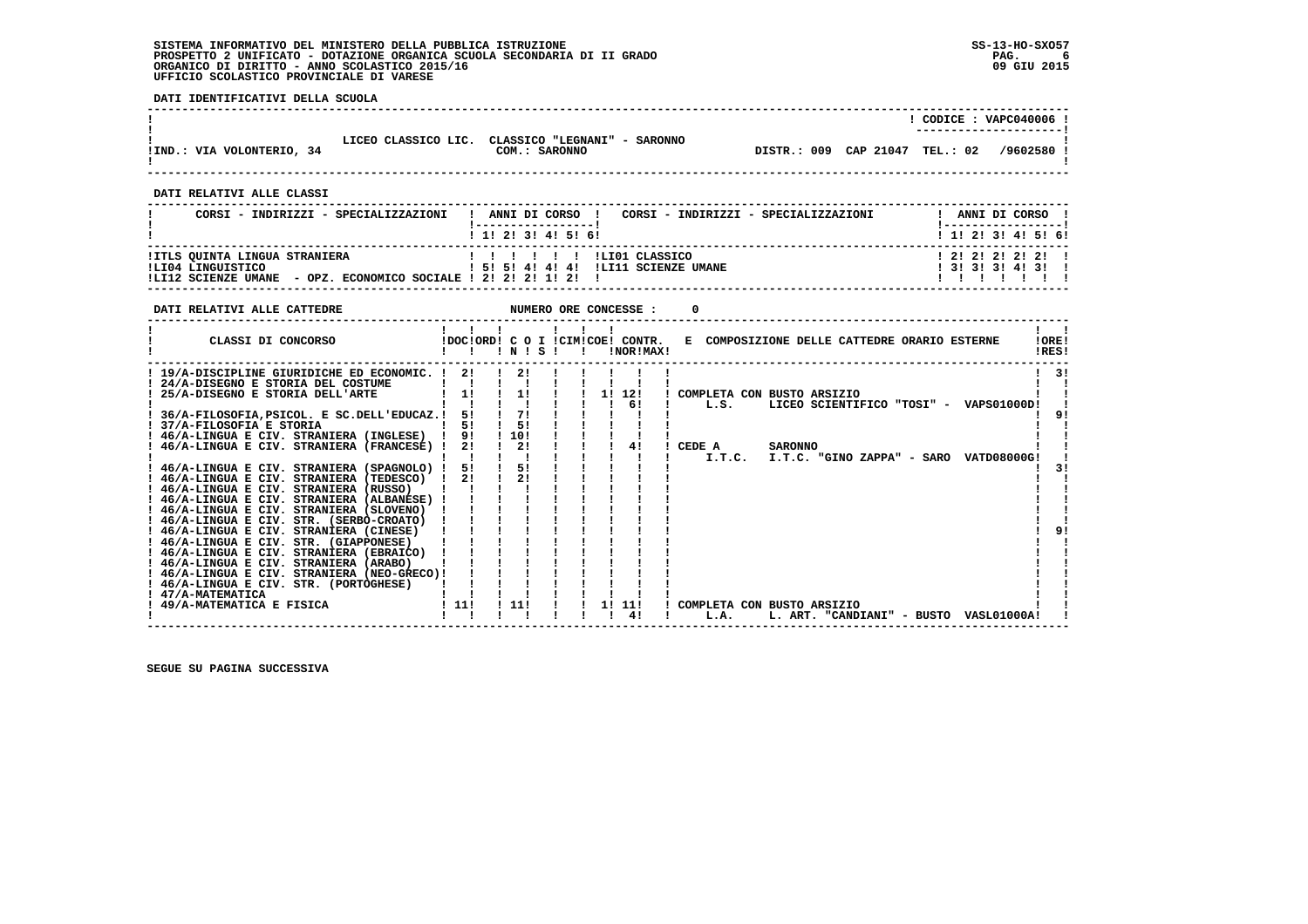j

 **DATI IDENTIFICATIVI DELLA SCUOLA**

|                                                                                                            |                                                  |                                        |                                                                                                                                                                                                                                                                                                                                                                                                                                                                                                    |                                                                                                                                  | ! CODICE : VAPC040006 !                                                                                             |
|------------------------------------------------------------------------------------------------------------|--------------------------------------------------|----------------------------------------|----------------------------------------------------------------------------------------------------------------------------------------------------------------------------------------------------------------------------------------------------------------------------------------------------------------------------------------------------------------------------------------------------------------------------------------------------------------------------------------------------|----------------------------------------------------------------------------------------------------------------------------------|---------------------------------------------------------------------------------------------------------------------|
| LICEO CLASSICO LIC. CLASSICO "LEGNANI" - SARONNO<br>!IND.: VIA VOLONTERIO, 34                              |                                                  | COM.: SARONNO                          |                                                                                                                                                                                                                                                                                                                                                                                                                                                                                                    |                                                                                                                                  | DISTR.: 009 CAP 21047 TEL.: 02 /9602580 !                                                                           |
| DATI RELATIVI ALLE CATTEDRE                                                                                |                                                  |                                        |                                                                                                                                                                                                                                                                                                                                                                                                                                                                                                    |                                                                                                                                  | 0                                                                                                                   |
|                                                                                                            | $1 \quad 1 \quad 1 \quad 1 \quad 1$<br>!!!!N!S!! |                                        |                                                                                                                                                                                                                                                                                                                                                                                                                                                                                                    | !NOR!MAX!                                                                                                                        | CLASSI DI CONCORSO (DOCIORDI C O I ICIMICOEI CONTR. E COMPOSIZIONE DELLE CATTEDRE ORARIO ESTERNE<br>! ORE!<br>!RES! |
|                                                                                                            |                                                  |                                        |                                                                                                                                                                                                                                                                                                                                                                                                                                                                                                    |                                                                                                                                  | ! E COM<br>BUSTO ARSIZIO                                                                                            |
|                                                                                                            |                                                  |                                        |                                                                                                                                                                                                                                                                                                                                                                                                                                                                                                    | $\begin{array}{cccccccccccccc} & 1 & 1 & 1 & 1 & 1 & 1 & 1 & 1 & 1 & 1 \\ & & 1 & 1 & 1 & 1 & 1 & 1 & 31 & 1 & 1 \\ \end{array}$ | LICEO CLASSICO - LICEO LIN VAPC02701R!<br>L.C.                                                                      |
| 50/A-LETTERE IST. ISTR. SECOND. DI II GR. ! ! ! !<br>51/A-LETTERE, LATINO NEI LICEI E IST. MAG.! 18!!! 18! |                                                  |                                        |                                                                                                                                                                                                                                                                                                                                                                                                                                                                                                    |                                                                                                                                  | <b>BUSTO ARSIZIO</b>                                                                                                |
|                                                                                                            |                                                  |                                        |                                                                                                                                                                                                                                                                                                                                                                                                                                                                                                    |                                                                                                                                  | LICEO SCIENZE UMANE VAPM027011!                                                                                     |
|                                                                                                            |                                                  |                                        |                                                                                                                                                                                                                                                                                                                                                                                                                                                                                                    | $\frac{1}{1}$ $\frac{1}{1}$ 81                                                                                                   | $I$ ED $A$<br><b>SARONNO</b><br>LICEO SCIENTIFICO G. B. GR VAPS020004!                                              |
|                                                                                                            |                                                  |                                        |                                                                                                                                                                                                                                                                                                                                                                                                                                                                                                    |                                                                                                                                  |                                                                                                                     |
| 60/A-SC.NA., CH., GEOG., MIC.<br>61/A-STORIA DELL'ARTE [ 1 1<br>** TABELLA C ** [ 1 2]                     |                                                  | $\mathbf{I}$ $\mathbf{I}$ $\mathbf{I}$ |                                                                                                                                                                                                                                                                                                                                                                                                                                                                                                    | $1 \quad 1 \quad 41$                                                                                                             |                                                                                                                     |
|                                                                                                            |                                                  | $\frac{1}{2}$ $\frac{2}{1}$            |                                                                                                                                                                                                                                                                                                                                                                                                                                                                                                    |                                                                                                                                  | <b>Contract Contract</b><br>I.T.C. I.T.C. "GINO ZAPPA" - SARO VATD08000G!                                           |
|                                                                                                            |                                                  |                                        |                                                                                                                                                                                                                                                                                                                                                                                                                                                                                                    |                                                                                                                                  |                                                                                                                     |
| 3/C-CONV. IN LINGUA STRANIERA (FRANCESE)! 1!                                                               |                                                  | $\mathbf{I}$ $\mathbf{I}$              | $\frac{1}{2}$ i 11 111                                                                                                                                                                                                                                                                                                                                                                                                                                                                             |                                                                                                                                  | ! COMPLETA CON TRADATE                                                                                              |
| 3/C-CONV. IN LINGUA STRANIERA (INGLESE) ! 1!                                                               |                                                  |                                        | $\begin{array}{cccccccccccc} 1 & 1 & 1 & 1 & 1 & 1 & 1 & 1 \\ 1 & 1 & 1 & 1 & 1 & 1 & 1 & 1 \\ 11 & 1 & 1 & 1 & 1 & 1 & 1 & 1 \\ 11 & 1 & 1 & 1 & 1 & 1 & 1 & 1 \\ 11 & 1 & 1 & 1 & 1 & 1 & 1 & 1 \\ 11 & 1 & 1 & 1 & 1 & 1 & 1 & 1 \\ 11 & 1 & 1 & 1 & 1 & 1 & 1 & 1 \\ \end{array}$                                                                                                                                                                                                              |                                                                                                                                  | L.S.<br>L. SCIENT. "MARIE CURIE" - VAPS120001!<br>41                                                                |
| 3/C-CONV.IN LINGUA STRANIERA (SPAGNOLO)! 1!                                                                |                                                  |                                        |                                                                                                                                                                                                                                                                                                                                                                                                                                                                                                    |                                                                                                                                  | 1!                                                                                                                  |
| 3/C-CONV.IN LINGUA STRANIERA (TEDESCO) !                                                                   |                                                  |                                        |                                                                                                                                                                                                                                                                                                                                                                                                                                                                                                    |                                                                                                                                  | 21<br>! CEDE A<br><b>BUSTO ARSIZIO</b>                                                                              |
|                                                                                                            |                                                  |                                        |                                                                                                                                                                                                                                                                                                                                                                                                                                                                                                    | $1 \quad 31$                                                                                                                     | $\mathbf{I}$ and $\mathbf{I}$<br>L.C.<br>LICEO CLASSICO - LICEO LIN VAPC02701R!                                     |
|                                                                                                            |                                                  |                                        |                                                                                                                                                                                                                                                                                                                                                                                                                                                                                                    |                                                                                                                                  | $!$ ED $A$<br><b>GALLARATE</b><br>I.T.C.<br>ITC-ITPA "GADDA-ROSSELLI" VATD02101R!                                   |
| 3/C-CONV.IN LINGUA STRANIERA (RUSSO)                                                                       |                                                  |                                        |                                                                                                                                                                                                                                                                                                                                                                                                                                                                                                    |                                                                                                                                  |                                                                                                                     |
| 3/C-CONV.IN LINGUA STRANIERA (ALBANESE)!                                                                   |                                                  |                                        |                                                                                                                                                                                                                                                                                                                                                                                                                                                                                                    |                                                                                                                                  |                                                                                                                     |
| 3/C-CONV.IN LINGUA STRANIERA (SLOVENO) !                                                                   |                                                  |                                        |                                                                                                                                                                                                                                                                                                                                                                                                                                                                                                    |                                                                                                                                  |                                                                                                                     |
| 3/C-CONV.IN LINGUA STR. (SERBO-CROATO) !<br>3/C-CONV.IN LINGUA STRANIERA (CINESE) !                        |                                                  |                                        |                                                                                                                                                                                                                                                                                                                                                                                                                                                                                                    |                                                                                                                                  | 31                                                                                                                  |
| 3/C-CONV.IN LINGUA STRAN. (GIAPPONESE) !                                                                   |                                                  |                                        |                                                                                                                                                                                                                                                                                                                                                                                                                                                                                                    |                                                                                                                                  |                                                                                                                     |
| 3/C-CONV.IN LINGUA STRANIERA (EBRAICO) !                                                                   |                                                  |                                        | $\begin{array}{cccccccccccc} \mathbf{y} & \mathbf{i} & \mathbf{j} & \mathbf{i} & \mathbf{j} & \mathbf{j} & \mathbf{j} & \mathbf{j} & \mathbf{j} \\ \mathbf{y} & \mathbf{j} & \mathbf{j} & \mathbf{j} & \mathbf{j} & \mathbf{j} & \mathbf{j} & \mathbf{j} & \mathbf{j} & \mathbf{j} \\ \mathbf{E} & \mathbf{j} & \mathbf{j} & \mathbf{j} & \mathbf{j} & \mathbf{j} & \mathbf{j} & \mathbf{j} & \mathbf{j} & \mathbf{j} \\ \mathbf{E} & \mathbf{j} & \mathbf{j} & \mathbf{j} & \mathbf{j} & \mathbf$ |                                                                                                                                  |                                                                                                                     |
| 3/C-CONV.IN LINGUA STRANIERA (ARABO)                                                                       |                                                  |                                        |                                                                                                                                                                                                                                                                                                                                                                                                                                                                                                    |                                                                                                                                  |                                                                                                                     |
| 3/C-CONV.IN LINGUA STRAN. (NEO-GRECO) !<br>3/C-CONV.IN LINGUA STRAN. (PORTOGHESE) !                        |                                                  |                                        |                                                                                                                                                                                                                                                                                                                                                                                                                                                                                                    |                                                                                                                                  |                                                                                                                     |
|                                                                                                            |                                                  |                                        |                                                                                                                                                                                                                                                                                                                                                                                                                                                                                                    |                                                                                                                                  |                                                                                                                     |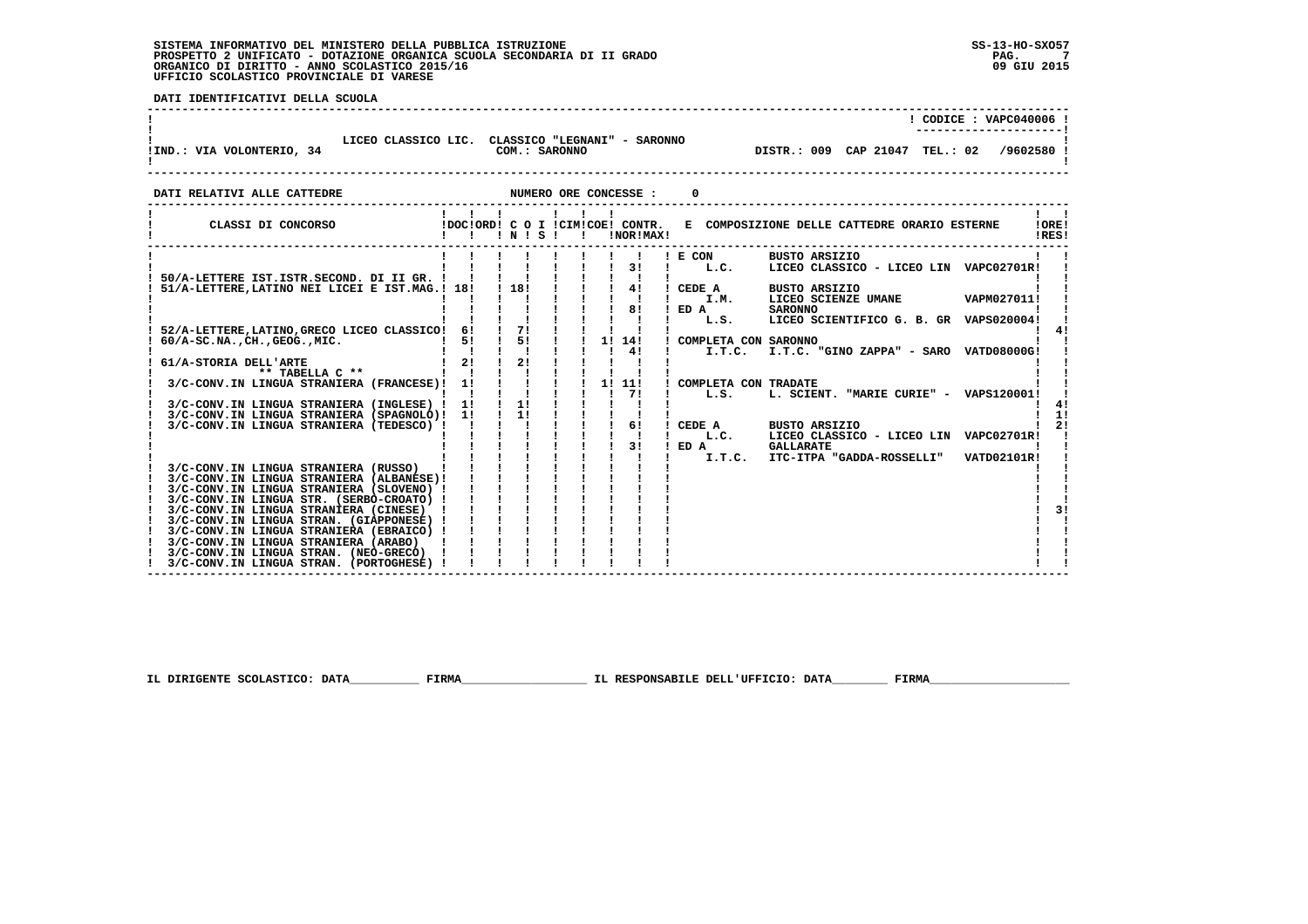**DATI IDENTIFICATIVI DELLA SCUOLA**

| ISTITUTO MAGISTRALE                                                                                           | LICEO DELLE SCIENZE UMANE                                              |                           |                                     |                                        |                                                                        | $!$ CODICE : VAPM00901B $!$<br>---------------- |
|---------------------------------------------------------------------------------------------------------------|------------------------------------------------------------------------|---------------------------|-------------------------------------|----------------------------------------|------------------------------------------------------------------------|-------------------------------------------------|
|                                                                                                               |                                                                        |                           |                                     |                                        | COM.: SESTO CALENDE <b>DISTR.: 005</b> CAP 21018 TEL.: 0331 /921114 1  |                                                 |
| DATI RELATIVI ALLE CLASSI                                                                                     |                                                                        |                           |                                     |                                        |                                                                        |                                                 |
| CORSI - INDIRIZZI - SPECIALIZZAZIONI   ANNI DI CORSO   CORSI - INDIRIZZI - SPECIALIZZAZIONI     ANNI DI CORSO |                                                                        |                           |                                     |                                        |                                                                        |                                                 |
|                                                                                                               |                                                                        | 1 1 2 2 1 3 1 4 1 5 1 6 1 |                                     |                                        |                                                                        | 1 1 2 3 4 5 6                                   |
|                                                                                                               |                                                                        |                           |                                     |                                        |                                                                        |                                                 |
|                                                                                                               |                                                                        |                           |                                     |                                        |                                                                        |                                                 |
| CLASSI DI CONCORSO             IDOC!ORD! C O I !CIM!COE! CONTR. E COMPOSIZIONE DELLE CATTEDRE ORARIO ESTERNE  |                                                                        |                           |                                     |                                        |                                                                        | $\mathbf{I}$ $\mathbf{I}$<br>!ORE!<br>!RES!     |
|                                                                                                               |                                                                        |                           |                                     |                                        |                                                                        |                                                 |
|                                                                                                               | 1 1 1 1 1 1 1 1 4                                                      |                           |                                     | $\blacksquare$ . L.S.                  | ! COMPLETA CON SESTO CALENDE<br>LICEO SCIENTIFICO "DALLA C VAPS00901A! | -61                                             |
| ! 46/A-LINGUA E CIV. STRANIERA (FRANCESE) ! ! ! ! ! ! 1 15!                                                   |                                                                        |                           |                                     |                                        | ! COMPLETA CON SESTO CALENDE                                           |                                                 |
|                                                                                                               |                                                                        |                           |                                     |                                        |                                                                        |                                                 |
|                                                                                                               |                                                                        |                           |                                     |                                        |                                                                        | $1 \quad 31$                                    |
| 47/A-MATEMATICA<br>! 49/A-MATEMATICA E FISICA                                                                 |                                                                        |                           |                                     |                                        |                                                                        | 41                                              |
|                                                                                                               |                                                                        |                           |                                     |                                        |                                                                        |                                                 |
|                                                                                                               |                                                                        |                           |                                     |                                        |                                                                        |                                                 |
| 61/A-STORIA DELL'ARTE                                                                                         | $\frac{1}{1}$ $\frac{1}{11}$ $\frac{1}{1}$ $\frac{1}{1}$ $\frac{1}{1}$ |                           | $\mathbf{I}$ $\mathbf{I}$<br>1! 16! | $1$ I.T.I.<br>! COMPLETA CON GALLARATE | IST. TECNICO TECNOLOGICO "D VATF00901C!                                |                                                 |
|                                                                                                               |                                                                        |                           | 2!                                  |                                        | ! L.C. LICEO CLASSICO "GIOVANNI P VAPC00101L!                          |                                                 |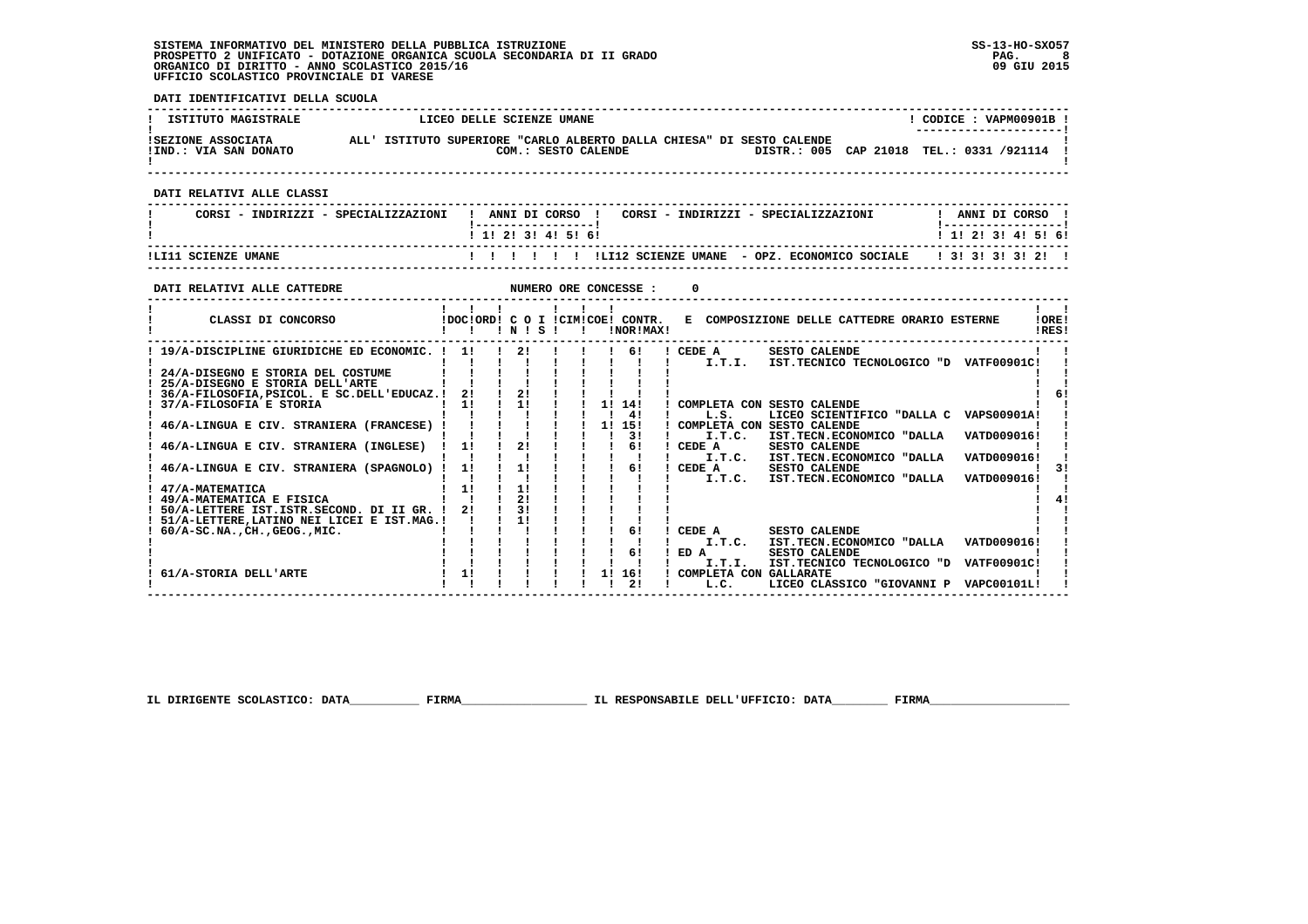**DATI IDENTIFICATIVI DELLA SCUOLA**

|                           |                                                                         | ! CODICE : VAPM01000E !<br>------------------- |
|---------------------------|-------------------------------------------------------------------------|------------------------------------------------|
| !IND.: VIA MORSELLI, 10   | ISTITUTO MAGISTRALE LICEO STATALE "A. MANZONI" - VARESE<br>COM.: VARESE | DISTR.: 003 CAP 21100 TEL.: 0332 / 235262 !    |
| DATI RELATIVI ALLE CLASSI |                                                                         |                                                |

|                   | CORSI - INDIRIZZI - SPECIALIZZAZIONI | ANNI DI CORSO !           | CORSI - INDIRIZZI - SPECIALIZZAZIONI                                                                                                              | ANNI DI CORSO !                              |
|-------------------|--------------------------------------|---------------------------|---------------------------------------------------------------------------------------------------------------------------------------------------|----------------------------------------------|
|                   |                                      | 1 1 1 2 1 3 1 4 1 5 1 6 1 |                                                                                                                                                   | 1 1 1 2 1 3 1 4 1 5 1 6 1                    |
| ILI04 LINGUISTICO |                                      |                           | ! 4! 4! 4! 5! 5! !LI11 SCIENZE UMANE<br>ILI12 SCIENZE UMANE  – OPZ. ECONOMICO SOCIALE ! 1! 1! 2! 2! 2! ILI13 MUSICALE E COREUTICO – SEZ. MUSICALE | 1 3 1 3 1 4 1 4 1 5 1 1<br>1 1 1 1 1 1 1 1 1 |

 **------------------------------------------------------------------------------------------------------------------------------------**

| DATI RELATIVI ALLE CATTEDRE                                                                                                                                                                                      |                                  |                 |  |    | NUMERO ORE CONCESSE : |                              |                                                                                      |                                   |                |
|------------------------------------------------------------------------------------------------------------------------------------------------------------------------------------------------------------------|----------------------------------|-----------------|--|----|-----------------------|------------------------------|--------------------------------------------------------------------------------------|-----------------------------------|----------------|
| CLASSI DI CONCORSO                                                                                                                                                                                               | IDOCIORDI C O I ICIMICOEI CONTR. | $'$ N $'$ S $'$ |  |    | !NOR!MAX!             |                              | E COMPOSIZIONE DELLE CATTEDRE ORARIO ESTERNE                                         |                                   | !ORE!<br>!RES! |
| ! 19/A-DISCIPLINE GIURIDICHE ED ECONOMIC. !<br>24/A-DISEGNO E STORIA DEL COSTUME<br>25/A-DISEGNO E STORIA DELL'ARTE<br>31/A-ED.MUSICALE IST.ISTR.SEC.II GRADO<br>36/A-FILOSOFIA, PSICOL. E SC. DELL'EDUCAZ.! 11! | 21<br>3 <sub>1</sub>             | 2!<br>41<br>10! |  | 1! | 10!                   | COMPLETA CON GALLARATE       |                                                                                      |                                   | 21             |
|                                                                                                                                                                                                                  |                                  |                 |  |    | 61<br>2!              | L.C.<br>E CON                | LICEO CLASSICO "GIOVANNI P<br><b>GALLARATE</b><br>I.P.S.C. " GIOVANNI FALCONE"       | <b>VAPC00101L!</b><br>VARC023015! |                |
| 37/A-FILOSOFIA E STORIA<br>46/A-LINGUA E CIV. STRANIERA (FRANCESE) !<br>46/A-LINGUA E CIV. STRANIERA (INGLESE)                                                                                                   | 11<br>21<br>110!                 | 11<br>31<br>91  |  | 11 | 81                    | COMPLETA CON VARESE          |                                                                                      |                                   |                |
|                                                                                                                                                                                                                  |                                  |                 |  |    | 9 <sub>1</sub><br>21  | I.T.I.<br>E CON<br>I.T.G.    | I.T.I.S ISIS "NEWTON" - VA VATF01701B!<br><b>VARESE</b><br>I.T.G. ISIS "NERVI" VARES | <b>VATL01351N!</b>                |                |
| 46/A-LINGUA E CIV. STRANIERA (SPAGNOLO) !<br>46/A-LINGUA E CIV. STRANIERA (TEDESCO)                                                                                                                              | 41<br>31                         | 41<br>21        |  | 11 | 15!<br>31             | COMPLETA CON TRADATE<br>L.S. | L. SCIENT. "MARIE CURIE" - VAPS120001!                                               |                                   |                |
| 47/A-MATEMATICA<br>49/A-MATEMATICA E FISICA                                                                                                                                                                      | 11!                              | 11!             |  |    | 2!                    | CEDE A<br>L.S.               | <b>VARESE</b><br>L. SCIENT. "G. FERRARIS" - VAPS03000P!                              |                                   |                |
| 50/A-LETTERE IST.ISTR.SECOND. DI II GR.                                                                                                                                                                          | 51                               | 41              |  | 1! | 15!<br>41             | COMPLETA CON GAVIRATE        | I.T.C.G. I.T. C.E G. I.S.I.S. "STEI VATD012012!                                      |                                   |                |
| 51/A-LETTERE, LATINO NEI LICEI E IST. MAG.! 16!                                                                                                                                                                  |                                  | 1161            |  | 11 | 11!<br>81             | ! COMPLETA CON LUINO<br>L.S. | L. SCIENT. "SERENI" - LUIN                                                           | <b>VAPS11000A!</b>                |                |
| $60/A-SC.NA.$ , $CH.$ , $GEOG.$ , $MIC.$<br>! 61/A-STORIA DELL'ARTE                                                                                                                                              | 51                               | 5!              |  |    |                       |                              |                                                                                      |                                   |                |

 **------------------------------------------------------------------------------------------------------------------------------------**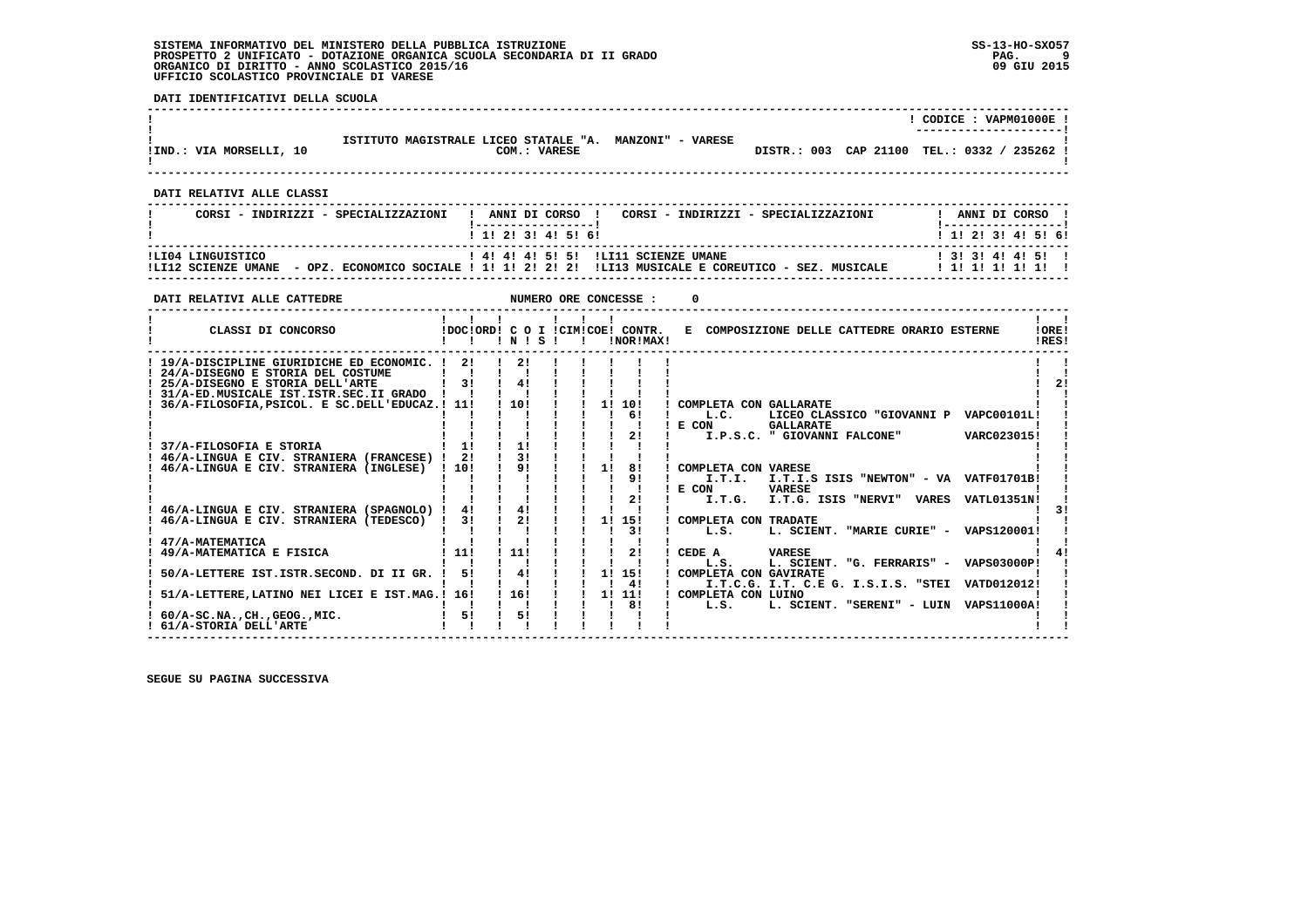**DATI IDENTIFICATIVI DELLA SCUOLA**

| IIND.: VIA MORSELLI, 10                  | ISTITUTO MAGISTRALE LICEO STATALE "A. |       |    |    |       | COM.: VARESE |           | <b>MANZONI" - VARESE</b>                      |          |                | DISTR.: 003 CAP 21100                        |                             |       | CODICE: VAPM01000E !<br>TEL.: 0332 / 235262 |             |                |
|------------------------------------------|---------------------------------------|-------|----|----|-------|--------------|-----------|-----------------------------------------------|----------|----------------|----------------------------------------------|-----------------------------|-------|---------------------------------------------|-------------|----------------|
| DATI RELATIVI ALLE CATTEDRE              |                                       |       |    |    |       |              |           | NUMERO ORE CONCESSE :                         | $\Omega$ |                |                                              |                             |       |                                             |             |                |
| CLASSI DI CONCORSO                       |                                       |       |    | NI | $S^+$ |              |           | IDOCIORDI C O I ICIMICOEI CONTR.<br>!NOR!MAX! |          |                | E COMPOSIZIONE DELLE CATTEDRE ORARIO ESTERNE |                             |       |                                             |             | !ORE!<br>!RES! |
| ** TABELLA C **                          |                                       |       |    |    |       |              |           |                                               |          |                |                                              |                             |       |                                             |             |                |
| 3/C-CONV.IN LINGUA STRANIERA (FRANCESE)! |                                       |       | 11 |    |       |              | <b>11</b> | 131                                           |          |                | COMPLETA CON TRADATE                         |                             |       |                                             |             |                |
|                                          |                                       |       |    |    |       |              |           | 51                                            |          | L.S.           | L. SCIENT.                                   | "MARIE CURIE" - VAPS120001! |       |                                             |             |                |
| 3/C-CONV.IN LINGUA STRANIERA (INGLESE)   |                                       |       | 11 | 11 |       |              |           | 41                                            |          | CEDE A         | LUINO                                        | "SERENI" - LUIN             |       |                                             | VAPS11000A! |                |
| 3/C-CONV.IN LINGUA STRANIERA (SPAGNOLO)! |                                       |       | 11 |    |       |              | 11        | 17!                                           |          | L.S.           | L. SCIENT.<br>! COMPLETA CON TRADATE         |                             |       |                                             |             |                |
|                                          |                                       |       |    |    |       |              |           | 11                                            |          | L.S.           | L. SCIENT.                                   | "MARIE CURIE" -             |       |                                             | VAPS120001! |                |
| 3/C-CONV.IN LINGUA STRANIERA (TEDESCO) ! |                                       |       | 11 |    |       |              | 11        | 14!                                           |          | ! COMPLETA CON | <b>TRADATE</b>                               |                             |       |                                             |             |                |
|                                          |                                       |       |    |    |       |              |           | 41                                            |          | L.S.           | L. SCIENT.                                   | "MARIE CURIE" -             |       |                                             | VAPS120001! |                |
| IL DIRIGENTE SCOLASTICO: DATA            |                                       | FIRMA |    |    |       |              |           |                                               |          |                | IL RESPONSABILE DELL'UFFICIO: DATA           |                             | FIRMA |                                             |             |                |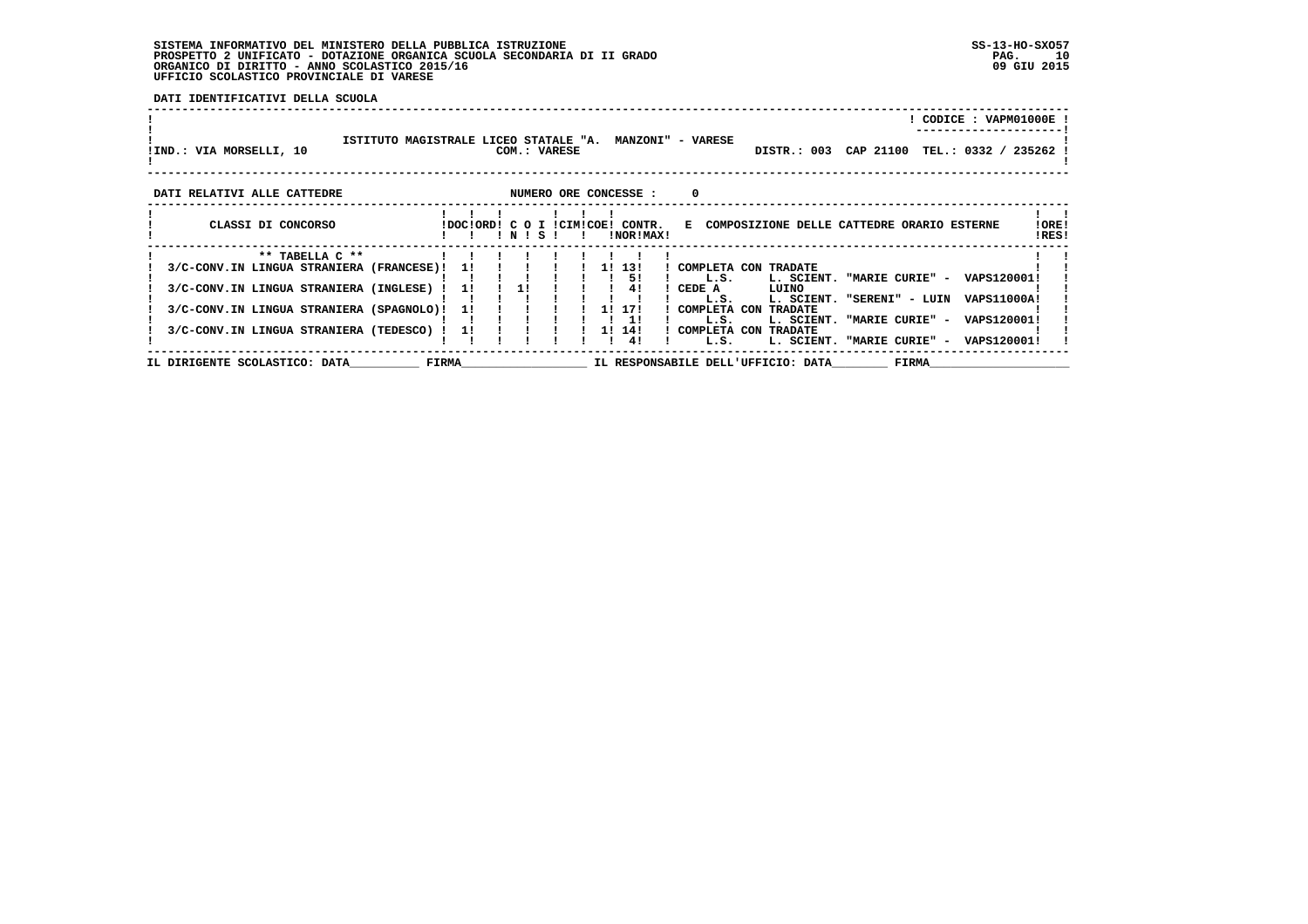**DATI IDENTIFICATIVI DELLA SCUOLA**

| <b>ISTITUTO MAGISTRALE</b>                                                                                                          | LICEO SCIENZE UMANE          |                     |                              |                        |                        |                                                                          | ! CODICE : VAPM027011 !                                                |
|-------------------------------------------------------------------------------------------------------------------------------------|------------------------------|---------------------|------------------------------|------------------------|------------------------|--------------------------------------------------------------------------|------------------------------------------------------------------------|
| ISEZIONE ASSOCIATA                ALL' ISTITUTO SUPERIORE DANIELE CRESPI DI BUSTO ARSIZIO<br>!IND.: VIA CARDUCCI, 4                 |                              | COM.: BUSTO ARSIZIO |                              |                        |                        | DISTR.: 008 CAP 21052 TEL.: 0331 /633256 !                               |                                                                        |
| DATI RELATIVI ALLE CLASSI                                                                                                           |                              |                     |                              |                        |                        |                                                                          |                                                                        |
| CORSI - INDIRIZZI - SPECIALIZZAZIONI                                                                                                |                              |                     |                              |                        |                        | ! ANNI DI CORSO ! CORSI - INDIRIZZI - SPECIALIZZAZIONI ! ANNI DI CORSO ! |                                                                        |
| --------------------------------                                                                                                    |                              | ! 1! 2! 3! 4! 5! 6! |                              |                        |                        |                                                                          | <u> 1 - - - - - - - - - - - - - - - - 1</u><br>$1$ , 1! 2! 3! 4! 5! 6! |
|                                                                                                                                     |                              |                     |                              |                        |                        |                                                                          | 1111111                                                                |
| NUMERO ORE CONCESSE :<br>DATI RELATIVI ALLE CATTEDRE<br>------------------------------------                                        |                              |                     |                              |                        | $\Omega$               |                                                                          |                                                                        |
| CLASSI DI CONCORSO CONSIDERE IDOCIORDI CO I ICIMICOEI CONTR. E COMPOSIZIONE DELLE CATTEDRE ORARIO ESTERNE                           | 1 1 1 1 1 1 1                |                     |                              |                        |                        | -----------------------------                                            | $\mathbf{1}$ $\mathbf{1}$<br>!ORE!<br>!RES!                            |
| ! 19/A-DISCIPLINE GIURIDICHE ED ECONOMIC. ! 1! ! ! ! ! ! 1! 14! ! COMPLETA CON CASTELLANZA                                          |                              |                     |                              | 1 1 1 1 4 1 1          |                        | I.T.G. I.T.G. ISIS "FACCHINETTI" VATL019017!                             |                                                                        |
| ! 24/A-DISEGNO E STORIA DEL COSTUME<br>! 25/A-DISEGNO E STORIA DELL'ARTE<br>! 36/A-FILOSOFIA, PSICOL. E SC. DELL'EDUCAZ.! 4! ! 3! ! |                              |                     | 1!                           |                        |                        |                                                                          | 41                                                                     |
| ! 37/A-FILOSOFIA E STORIA                                                                                                           | $1 \quad 21$<br>$\mathbf{I}$ | 21                  |                              |                        |                        |                                                                          | 112!                                                                   |
| ! 46/A-LINGUA E CIV. STRANIERA (INGLESE) ! 3!                                                                                       |                              | 1 31 1 1 1 31       |                              |                        | L.C.                   | ! CEDE A BUSTO ARSIZIO<br>LICEO CLASSICO - LICEO LIN VAPC02701R!         |                                                                        |
| 47/A-MATEMATICA<br>1 31 1 31 1<br>49/A-MATEMATICA E FISICA                                                                          |                              |                     |                              | $1 \quad 1! \quad 15!$ |                        | ! COMPLETA CON BUSTO ARSIZIO                                             |                                                                        |
|                                                                                                                                     |                              |                     |                              | $\frac{1}{3}$          | L.C.                   | LICEO CLASSICO - LICEO LIN VAPC02701R!                                   |                                                                        |
| 50/A-LETTERE IST.ISTR.SECOND. DI II GR. ! ! ! ! ! !<br>! 51/A-LETTERE, LATINO NEI LICEI E IST.MAG. ! 7! ! 7! ! ! 1! 14!             |                              |                     | $\mathbf{I}$                 | $\mathbf{I}$           |                        |                                                                          |                                                                        |
|                                                                                                                                     |                              |                     | $1 \quad 1 \quad 1 \quad 41$ |                        | ! COMPLETA CON SARONNO | L.C. LIC. CLASSICO "LEGNANI" - VAPC040006!                               | 21                                                                     |
| $60/A-SC.NA.$ , CH., GEOG., MIC. $11$                                                                                               |                              | 21                  |                              |                        |                        |                                                                          | 21                                                                     |
| ! 61/A-STORIA DELL'ARTE                                                                                                             | $1 \quad 11$                 | 1!                  |                              | 41                     | ! CEDE A SARONNO       | I.T.C. I.T.C. "GINO ZAPPA" - SARO VATD08000G!                            | 2!                                                                     |
|                                                                                                                                     |                              |                     |                              |                        |                        |                                                                          |                                                                        |

 **IL DIRIGENTE SCOLASTICO: DATA\_\_\_\_\_\_\_\_\_\_ FIRMA\_\_\_\_\_\_\_\_\_\_\_\_\_\_\_\_\_\_ IL RESPONSABILE DELL'UFFICIO: DATA\_\_\_\_\_\_\_\_ FIRMA\_\_\_\_\_\_\_\_\_\_\_\_\_\_\_\_\_\_\_\_**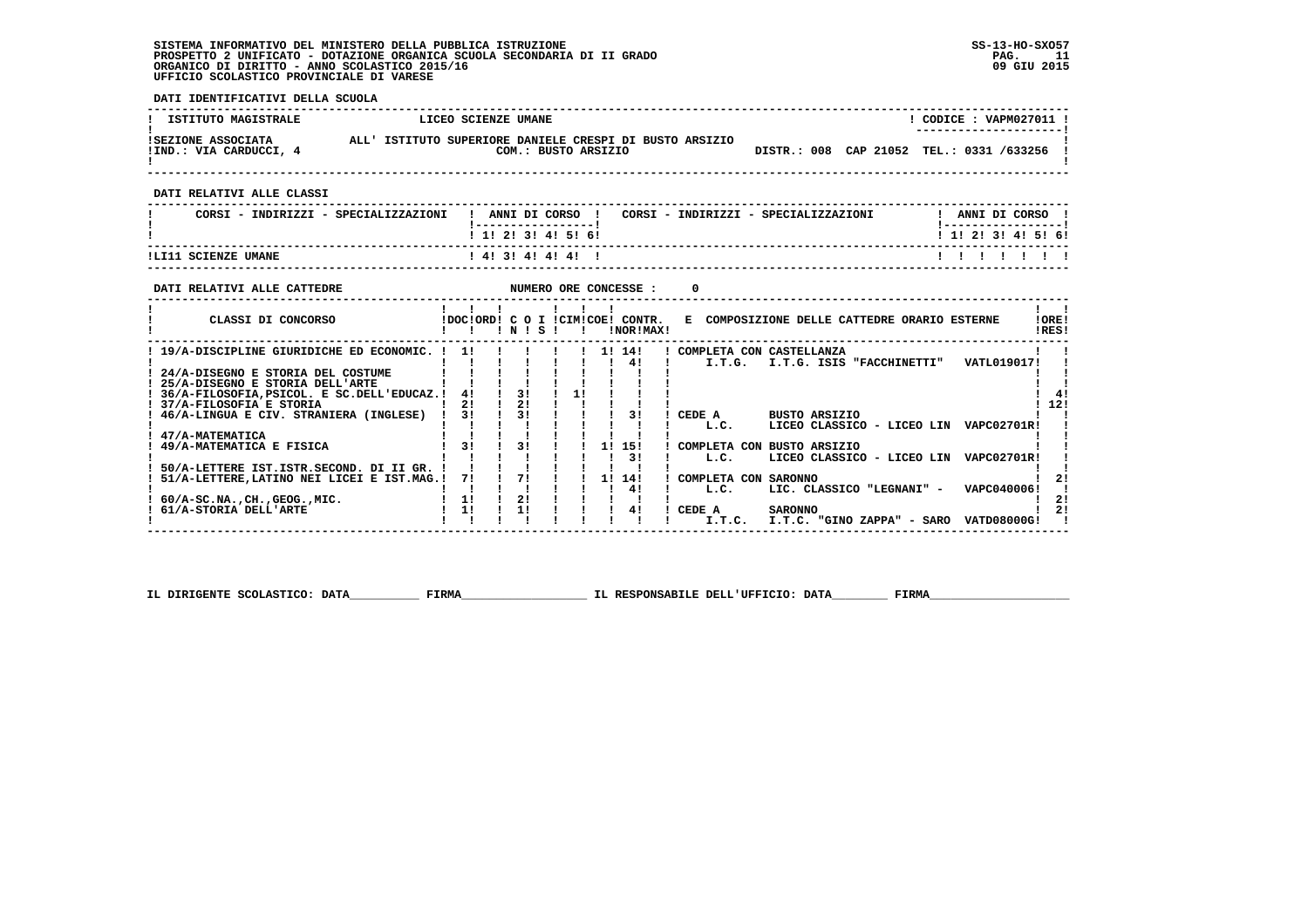**------------------------------------------------------------------------------------------------------------------------------------** $1$  CODICE : VAPS001010 I **EXECUENTIFICO E LICEO SCIENTIFICO "LEONARDO DA VINCI"** \_\_\_\_\_\_\_\_\_\_\_\_\_\_\_\_\_\_\_\_\_\_\_\_  **! ---------------------! !SEZIONE ASSOCIATA ALL' ISTITUTO SUPERIORE I. S. I. S. "DA VINCI-PASCOLI" DI GALLARATE ! !IND.: VIALE DEI TIGLI, 38 COM.: GALLARATE DISTR.: 006 CAP 21013 TEL.: 0331 / 793727 ! ! !** - 1  **------------------------------------------------------------------------------------------------------------------------------------ DATI RELATIVI ALLE CLASSI ------------------------------------------------------------------------------------------------------------------------------------**! ANNI DI CORSO !  **! CORSI - INDIRIZZI - SPECIALIZZAZIONI ! ANNI DI CORSO ! CORSI - INDIRIZZI - SPECIALIZZAZIONI ! ANNI DI CORSO !**\_\_\_\_\_\_\_\_\_\_\_\_\_\_\_\_\_\_\_\_\_\_  **! !-----------------! !-----------------!**1 1 2 2 1 3 1 4 1 5 1 6 1  **! ! 1! 2! 3! 4! 5! 6! ! 1! 2! 3! 4! 5! 6! ------------------------------------------------------------------------------------------------------------------------------------ !LI02 SCIENTIFICO ! 7! 6! 7! 7! 8! !LI03 SCIENTIFICO - OPZIONE SCIENZE APPLICAT ! 3! 3! 2! 2! 2! ! ------------------------------------------------------------------------------------------------------------------------------------DATI RELATIVI ALLE CATTEDRE NUMERO ORE CONCESSE : 0 ------------------------------------------------------------------------------------------------------------------------------------** $\mathbf{I}$   $\mathbf{I}$  **! ! ! ! ! ! ! ! !LORE!** CLASSI DI CONCORSO **8** | DOC!ORD! C O I !CIM!COE! CONTR. E COMPOSIZIONE DELLE CATTEDRE ORARIO ESTERNE IRES! **2 CLASSI DI CONCORSO 1 1 1 1 N 1 S 1 1 1 1 INORIMAX! ------------------------------------------------------------------------------------------------------------------------------------** $\blacksquare$ 1 12/A-CHIMICA AGRARIA<br>
1 13/A-CHIMICA AGRARIA<br>
1 24/A-DISEGNO E STORIA DEL COSTUME<br>
1 25/A-DISEGNO E STORIA DEL COSTUME<br>
1 27/A-DISEGNO E STORIA DELL'ARTE<br>
1 27/A-DISEGNO E STORIA DELL'ARTE<br>
1 21/4/A-ELETTRONICA<br>
1 21/4/A  $\blacksquare$  $1 \quad 21$  $\blacksquare$  $\blacksquare$  **! 35/A-ELETTROTECNICA ED APPLICAZIONI ! ! ! ! ! ! ! ! ! ! ! ! 36/A-FILOSOFIA,PSICOL. E SC.DELL'EDUCAZ.! ! ! ! ! ! ! ! ! ! ! ! 37/A-FILOSOFIA E STORIA ! 7! ! 7! ! ! ! 4! ! CEDE A BUSTO ARSIZIO ! ! ! ! ! ! ! ! ! ! ! ! L.S. LICEO SCIENTIFICO "TOSI" - VAPS01000D! ! ! ! ! ! ! ! ! ! 4! ! ED A TRADATE ! ! ! ! ! ! ! ! ! ! ! ! L.S. L. SCIENT. "MARIE CURIE" - VAPS120001! !**- 1  **! 38/A-FISICA ! ! ! ! ! ! ! ! ! ! !** $1<sub>61</sub>$  **! 42/A-INFORMATICA ! 1! ! 1! ! ! ! ! ! ! 6! ! 46/A-LINGUA E CIV. STRANIERA (INGLESE) ! 8! ! 7! ! ! 1! 15! ! COMPLETA CON GALLARATE ! ! ! ! ! ! ! ! ! ! 3! ! L.C. LICEO CLASSICO "GIOVANNI P VAPC00101L! ! ! 47/A-MATEMATICA ! 6! ! 6! ! ! ! ! ! ! !**- 1  $\blacksquare$  **! 48/A-MATEMATICA APPLICATA ! ! ! ! ! ! ! ! ! ! ! ! 49/A-MATEMATICA E FISICA ! 9! ! 12! ! ! ! ! ! ! 2! ! 50/A-LETTERE IST.ISTR.SECOND. DI II GR. ! ! ! ! ! ! ! ! ! ! ! ! 51/A-LETTERE,LATINO NEI LICEI E IST.MAG.! 20! ! 19! ! ! 1! 8! ! COMPLETA CON GALLARATE ! ! ! ! ! ! ! ! ! ! 12! ! L.C. LICEO CLASSICO "GIOVANNI P VAPC00101L! ! ! 60/A-SC.NA.,CH.,GEOG.,MIC. ! 7! ! 7! ! ! 1! 17! ! COMPLETA CON GALLARATE ! !** $2!$  $\blacksquare$  **! ! ! ! ! ! ! ! 2! ! L.C. LICEO CLASSICO "GIOVANNI P VAPC00101L!**<br> **1 66/A-TECNOLOGIA CERAMICA**  $\mathbf{I}$  **! 66/A-TECNOLOGIA CERAMICA ! ! ! ! ! ! ! ! ! ! !** $\mathbf{I}$ **1 71/A-TECNOLOGIE E DISEGNO TECNICO** 

 **IL DIRIGENTE SCOLASTICO: DATA\_\_\_\_\_\_\_\_\_\_ FIRMA\_\_\_\_\_\_\_\_\_\_\_\_\_\_\_\_\_\_ IL RESPONSABILE DELL'UFFICIO: DATA\_\_\_\_\_\_\_\_ FIRMA\_\_\_\_\_\_\_\_\_\_\_\_\_\_\_\_\_\_\_\_**

 **------------------------------------------------------------------------------------------------------------------------------------**

 **DATI IDENTIFICATIVI DELLA SCUOLA**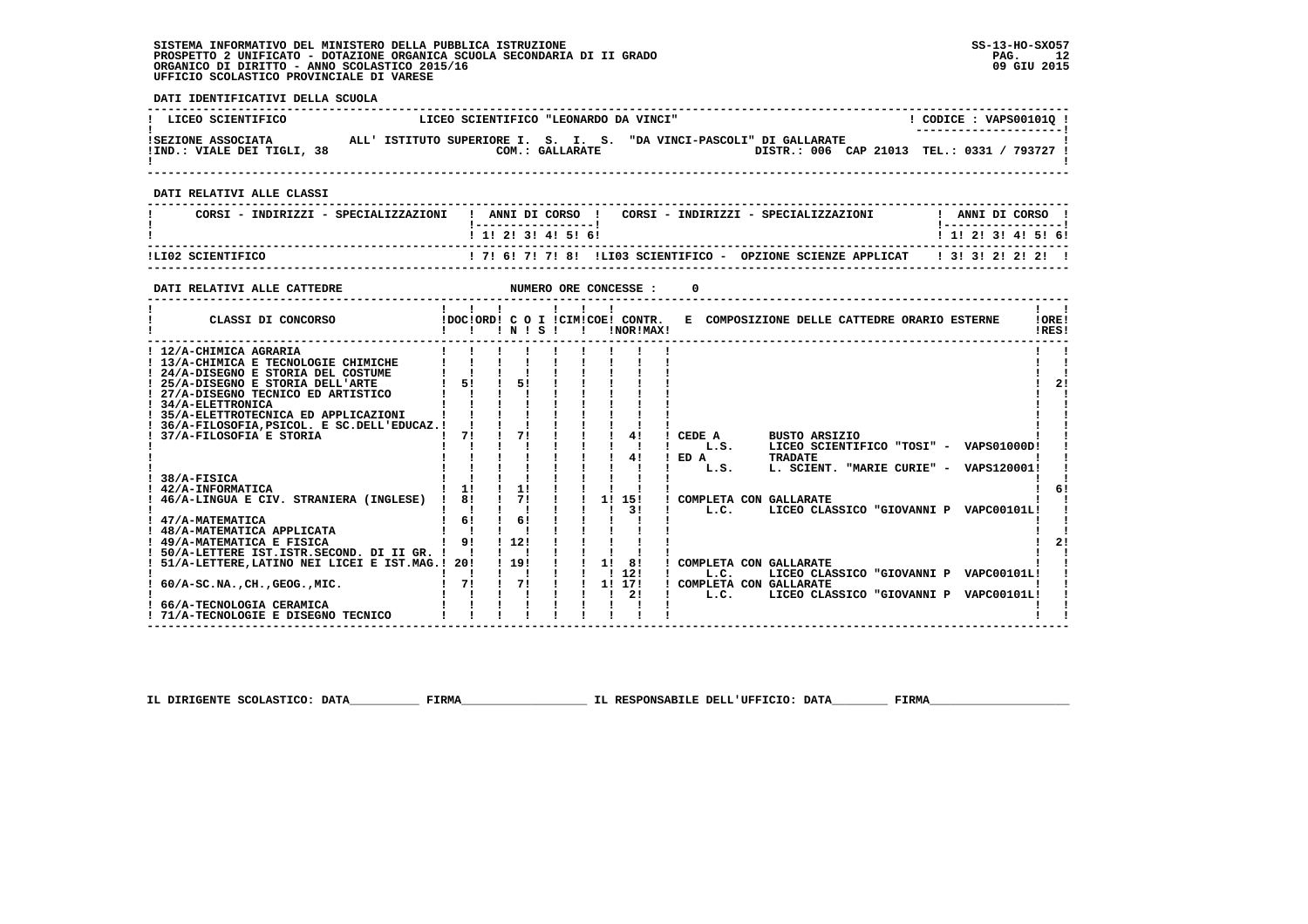**DATI IDENTIFICATIVI DELLA SCUOLA**

| LICEO SCIENTIFICO                                                                                                                                                                             |                                                                | LIC.SCIENTIFICO - BISUSCHIO                    |                      |                                                                                                                          |                                                                                                                               | ! CODICE : VAPS004017 !                     |
|-----------------------------------------------------------------------------------------------------------------------------------------------------------------------------------------------|----------------------------------------------------------------|------------------------------------------------|----------------------|--------------------------------------------------------------------------------------------------------------------------|-------------------------------------------------------------------------------------------------------------------------------|---------------------------------------------|
| ISEZIONE ASSOCIATA ALL' ISTITUTO SUPERIORE IS VALCERESIO DI BISUSCHIO<br>!IND.: VIA ROMA                                                                                                      |                                                                | COM.: BISUSCHIO                                |                      |                                                                                                                          | DISTR.: 004 CAP 21050 TEL.: 0332 /856760 !                                                                                    |                                             |
| DATI RELATIVI ALLE CLASSI                                                                                                                                                                     |                                                                |                                                |                      |                                                                                                                          |                                                                                                                               |                                             |
| CORSI - INDIRIZZI - SPECIALIZZAZIONI   ANNI DI CORSO   CORSI - INDIRIZZI - SPECIALIZZAZIONI     ANNI DI CORSO                                                                                 |                                                                |                                                |                      |                                                                                                                          |                                                                                                                               | <u> 1 - - - - - - - - - - - - - - - - 1</u> |
|                                                                                                                                                                                               |                                                                | ! 1! 2! 3! 4! 5! 6!                            |                      |                                                                                                                          | -----------------------------------                                                                                           | 1 1 2 3 3 4 5 6 6                           |
| ILI02 SCIENTIFICO                                                                                                                                                                             |                                                                |                                                |                      | ! 2! 2! 2! 2! 2! !LI11 SCIENZE UMANE                                                                                     |                                                                                                                               | 1 2 1 2 1 1 1 1 1                           |
| DATI RELATIVI ALLE CATTEDRE                                                                                                                                                                   |                                                                |                                                |                      |                                                                                                                          |                                                                                                                               |                                             |
| CLASSI DI CONCORSO                        !DOC!ORD! C O I !CIM!COE! CONTR.   E COMPOSIZIONE DELLE CATTEDRE ORARIO ESTERNE                                                                     |                                                                | 1 1 1 1 1 1 1                                  |                      |                                                                                                                          |                                                                                                                               | $\mathbf{1}$ $\mathbf{1}$<br>IOREI<br>!RES! |
| ! 19/A-DISCIPLINE GIURIDICHE ED ECONOMIC. !!!!!!!!!!!!! CEDE A                                                                                                                                |                                                                |                                                |                      |                                                                                                                          | BISUSCHIO<br>IPSCT I.P.S.S.C.T. "VALCERESIO" VARC004010!<br>BISUSCHIO                                                         |                                             |
| ! 25/A-DISEGNO E STORIA DELL'ARTE                                                                                                                                                             |                                                                |                                                |                      |                                                                                                                          |                                                                                                                               | 2!                                          |
| 37/A-FILOSOFIA E STORIA                                                                                                                                                                       |                                                                | $1$ 2! $1$ 1! $1$ 1 1! 12!<br>1 1 1 1 1 1 1 61 |                      | ! COMPLETA CON LUINO                                                                                                     |                                                                                                                               |                                             |
| 46/A-LINGUA E CIV. STRANIERA (INGLESE) ! 2! ! 2! ! ! ! 3!                                                                                                                                     |                                                                | 1 1 1 1 1 31                                   |                      | $\blacksquare$ .s.<br>ICEDE A<br>$!$ ED A                                                                                | L. SCIENT. "SERENI" - LUIN VAPS11000A!<br><b>BISUSCHIO</b><br>IPSCT I.P.S.S.C.T. "VALCERESIO" VARC004010!<br><b>BISUSCHIO</b> |                                             |
| 47/A-MATEMATICA                                                                                                                                                                               | $\begin{array}{ccccccccccccccccc}\n1 & 1 & 1 & 1\n\end{array}$ |                                                | $1 \quad 1 \quad 41$ | I.T.T.<br>! COMPLETA CON BISUSCHIO<br><b>Contract Contract Contract</b><br><b>IPSCT</b>                                  | I.T.C TURISMO ISIS "VALCER VATN004011!<br>I.P.S.S.C.T. "VALCERESIO"                                                           | VARC004010!                                 |
| 49/A-MATEMATICA E FISICA                                                                                                                                                                      |                                                                |                                                |                      | $1 \quad 31 \quad 1 \quad 21 \quad 1 \quad 11 \quad 141 \quad 1$ COMPLETA CON BISUSCHIO<br>$\mathbf{1}$ and $\mathbf{1}$ | I.T.C. I.T.C. P. AZ. "VALCERESIO" VATD004013!                                                                                 |                                             |
| 50/A-LETTERE IST.ISTR.SECOND. DI II GR. ! ! ! ! ! ! ! ! ! 4!<br>51/A-LETTERE IST.ISTR.SECOND. DI II GR. ! ! ! ! ! ! ! ! ! ! !<br>51/A-LETTERE,LATINO NEI LICEI E IST.MAG.! 5! ! 6! ! ! 1! 14! |                                                                | $1 \t1 \t1 \t1 \t1 \t1 \t1$                    |                      | ! COMPLETA CON GAVIRATE<br><b>The Common</b><br>L.C.                                                                     | LICEO CLASSICO I.S.I.S "ST VAPC012013!                                                                                        |                                             |
| $60/A$ -SC.NA., CH., GEOG., MIC.                                                                                                                                                              |                                                                |                                                | $\frac{1}{2}$        | ! 1! ! ! ! ! 1! 16! ! COMPLETA CON BISUSCHIO<br><b>IPSCT</b>                                                             | I.P.S.S.C.T. "VALCERESIO" VARC004010!                                                                                         |                                             |
| ! 61/A-STORIA DELL'ARTE                                                                                                                                                                       |                                                                |                                                |                      |                                                                                                                          |                                                                                                                               |                                             |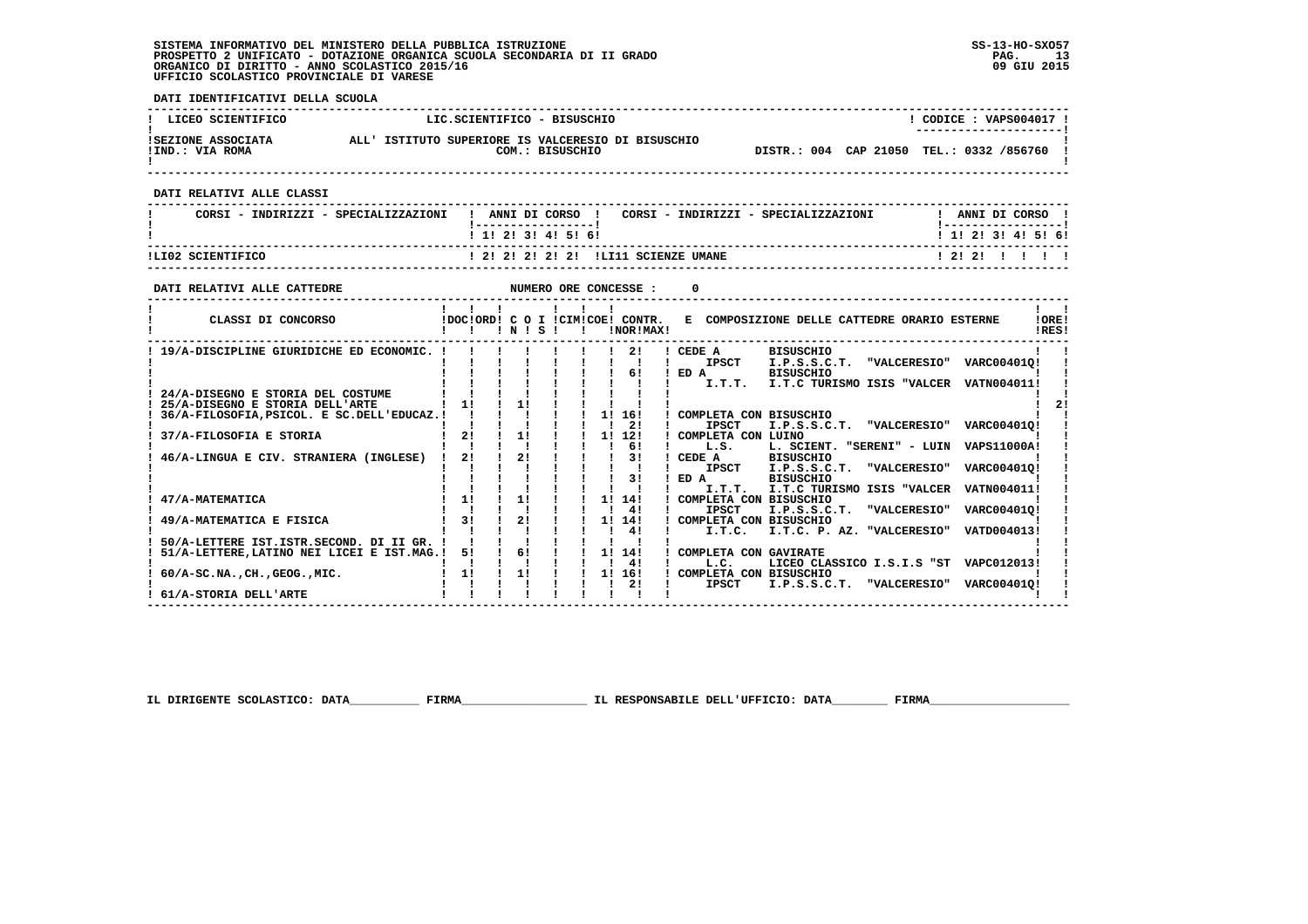**DATI IDENTIFICATIVI DELLA SCUOLA**

| LICEO SCIENTIFICO                                                                                                                                                                                                      | LICEO SCIENTIFICO "DALLA CHIESA"<br>! CODICE : VAPS00901A !                                                                                                                                                                                                              |                                   |
|------------------------------------------------------------------------------------------------------------------------------------------------------------------------------------------------------------------------|--------------------------------------------------------------------------------------------------------------------------------------------------------------------------------------------------------------------------------------------------------------------------|-----------------------------------|
| ! IND.: VIA SAN DONATO 1                                                                                                                                                                                               | !SEZIONE ASSOCIATA ALL'ISTITUTO SUPERIORE "CARLO ALBERTO DALLA CHIESA" DI SESTO CALENDE<br>COM.: SESTO CALENDE <b>DISTR.: 005</b> CAP 21018 TEL.: 0331 /921063 !                                                                                                         |                                   |
| DATI RELATIVI ALLE CLASSI                                                                                                                                                                                              | ----------------                                                                                                                                                                                                                                                         |                                   |
| CORSI - INDIRIZZI - SPECIALIZZAZIONI                                                                                                                                                                                   | ! ANNI DI CORSO ! CORSI - INDIRIZZI - SPECIALIZZAZIONI         ! ANNI DI CORSO !<br>! 1! 2! 3! 4! 5! 6!<br>1 1 2 2 1 3 1 4 1 5 1 6 1                                                                                                                                     |                                   |
| ILI02 SCIENTIFICO <b>ANDERESSE EN 1999</b>                                                                                                                                                                             | 12!2!2!2!1!1!<br>1 1 1 1 1 1 1                                                                                                                                                                                                                                           |                                   |
| DATI RELATIVI ALLE CATTEDRE <b>ALLE CONCRANGE ASSESSE</b> : 0                                                                                                                                                          | $\mathbf{1}$ $\mathbf{1}$<br>CLASSI DI CONCORSO (DOCIORDI C O I ICIMICOE! CONTR. E COMPOSIZIONE DELLE CATTEDRE ORARIO ESTERNE<br>!ORE!<br>IRES!                                                                                                                          |                                   |
| ! 24/A-DISEGNO E STORIA DEL COSTUME   ! ! ! ! ! ! ! ! ! !<br>! 50/A-LETTERE IST. ISTR. SECOND. DI II GR. ! ! ! !<br>! 51/A-LETTERE, LATINO NEI LICEI E IST.MAG.! 5! ! 4!<br>$: 60/A-SC.NA.$ , $CH.$ , $GEOG.$ , $MIC.$ | I.M. LICEO DELLE SCIENZE UMANE VAPM00901B!<br>1 1 1 1 1 61<br>I.P.I.A. IPSIA "DALLA CHIESA" SESTO VARI00901G!<br>! E CON SESTO CALENDE<br>$\frac{1}{2}$ $\frac{1}{2}$ $\frac{1}{2}$ $\frac{3}{2}$<br>I.T.I. IST.TECNICO TECNOLOGICO "D VATF00901C!<br>11<br>$1 \quad 11$ | $\overline{31}$<br>71<br>3!<br>51 |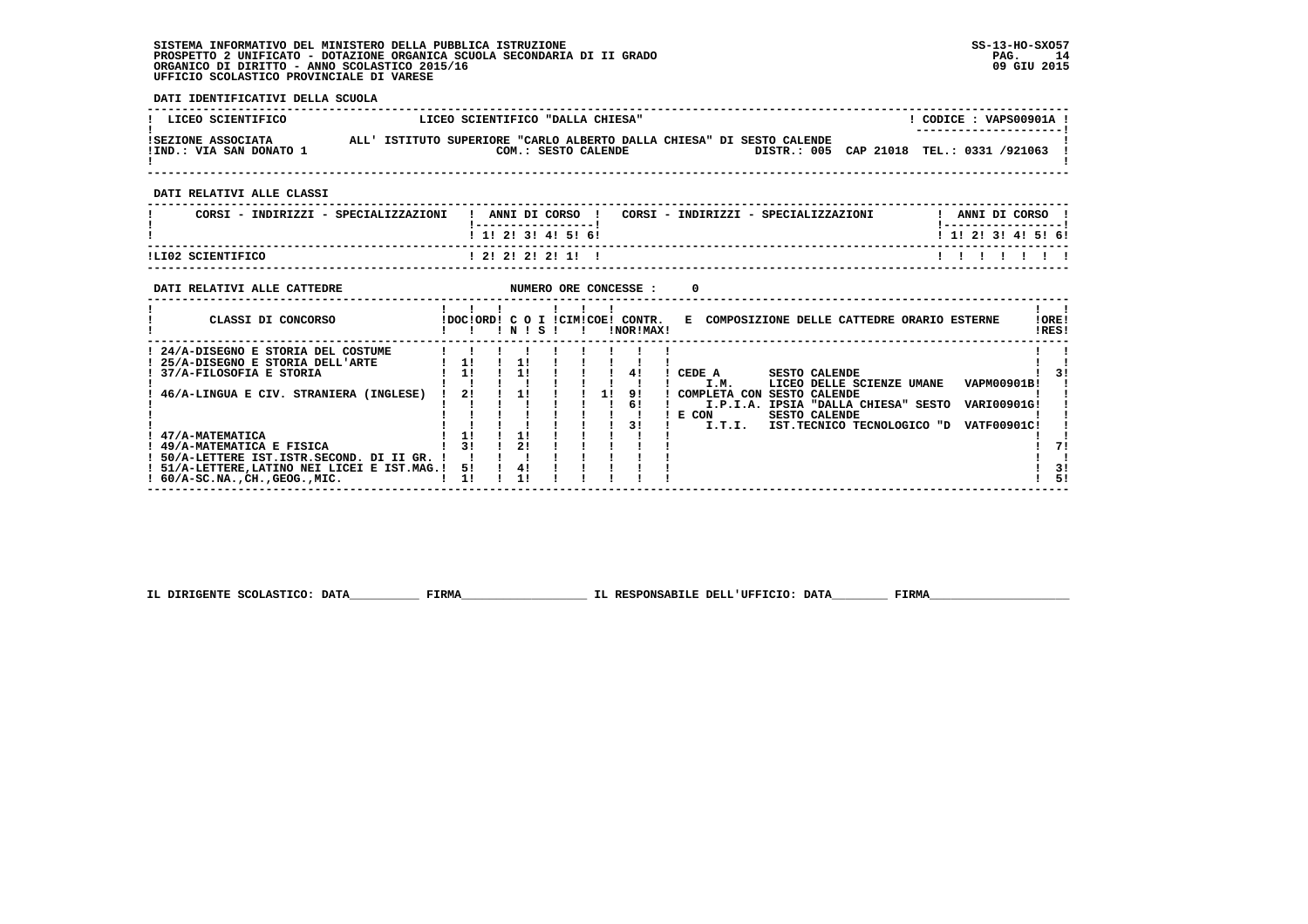**DATI IDENTIFICATIVI DELLA SCUOLA**

|                                                                                                                                                                                                                                                                                                                                                                                                                                             |                                                                                                |                                                                                      |                                                                                  |                                                                                          |                                                                                |                                                                                                                                                                     | ! CODICE: VAPS01000D !                   |                                             |
|---------------------------------------------------------------------------------------------------------------------------------------------------------------------------------------------------------------------------------------------------------------------------------------------------------------------------------------------------------------------------------------------------------------------------------------------|------------------------------------------------------------------------------------------------|--------------------------------------------------------------------------------------|----------------------------------------------------------------------------------|------------------------------------------------------------------------------------------|--------------------------------------------------------------------------------|---------------------------------------------------------------------------------------------------------------------------------------------------------------------|------------------------------------------|---------------------------------------------|
| LICEO SCIENTIFICO LICEO SCIENTIFICO "TOSI" - BUSTO ARSIZIO<br>! IND.: VIA TOMMASO GROSSI                                                                                                                                                                                                                                                                                                                                                    |                                                                                                |                                                                                      |                                                                                  |                                                                                          |                                                                                | COM.: BUSTO ARSIZIO DISTR.: 008 CAP 21052 TEL.: 0331 /350660 !                                                                                                      |                                          |                                             |
| DATI RELATIVI ALLE CLASSI                                                                                                                                                                                                                                                                                                                                                                                                                   |                                                                                                |                                                                                      |                                                                                  |                                                                                          |                                                                                |                                                                                                                                                                     |                                          |                                             |
| CORSI - INDIRIZZI - SPECIALIZZAZIONI                                                                                                                                                                                                                                                                                                                                                                                                        |                                                                                                |                                                                                      |                                                                                  |                                                                                          |                                                                                | ! ANNI DI CORSO ! CORSI - INDIRIZZI - SPECIALIZZAZIONI                                                                                                              | ! ANNI DI CORSO !                        |                                             |
|                                                                                                                                                                                                                                                                                                                                                                                                                                             |                                                                                                | 1 1 1 2 1 3 1 4 1 5 1 6 1                                                            |                                                                                  |                                                                                          |                                                                                |                                                                                                                                                                     | 1 1 1 2 1 3 1 4 1 5 1 6 1                |                                             |
| ILI02 SCIENTIFICO                                                                                                                                                                                                                                                                                                                                                                                                                           |                                                                                                |                                                                                      |                                                                                  |                                                                                          |                                                                                | ! 4! 4! 5! 5! 5! !LIO3 SCIENTIFICO - OPZIONE SCIENZE APPLICAT   5! 5! 3! 4! 4! !                                                                                    |                                          |                                             |
| DATI RELATIVI ALLE CATTEDRE                                                                                                                                                                                                                                                                                                                                                                                                                 |                                                                                                |                                                                                      | NUMERO ORE CONCESSE :                                                            |                                                                                          | $\Omega$                                                                       |                                                                                                                                                                     |                                          |                                             |
| CLASSI DI CONCORSO                                                                                                                                                                                                                                                                                                                                                                                                                          |                                                                                                | $1$ $1$ $1$ $1$ $1$ $1$<br>!DOC!ORD! C O I !CIM!COE! CONTR.<br>!!!!!!!!!!!           |                                                                                  | INORIMAXI                                                                                |                                                                                | E COMPOSIZIONE DELLE CATTEDRE ORARIO ESTERNE                                                                                                                        |                                          | $\mathbf{I}$ $\mathbf{I}$<br>!ORE!<br>!RES! |
| ! 12/A-CHIMICA AGRARIA<br>! 13/A-CHIMICA E TECNOLOGIE CHIMICHE<br>! 24/A-DISEGNO E STORIA DEL COSTUME<br>! 25/A-DISEGNO E STORIA DELL'ARTE<br>! 27/A-DISEGNO TECNICO ED ARTISTICO<br>! 34/A-ELETTRONICA<br>! 35/A-ELETTROTECNICA ED APPLICAZIONI<br>! 36/A-FILOSOFIA, PSICOL. E SC. DELL'EDUCAZ.! !<br>! 37/A-FILOSOFIA E STORIA<br>38/A-FISICA<br>! 42/A-INFORMATICA<br>! 46/A-LINGUA E CIV. STRANIERA (INGLESE) ! 7!<br>! 47/A-MATEMATICA | $1 \quad 1 \quad 1 \quad 1$<br>$1 \quad 41 \quad 1 \quad 41$<br>$1-6!$<br>$1 \quad 21$<br>1.51 | $\sqrt{1}$ 61<br>21<br>$1 \quad 71$<br>41                                            | $\mathbf{I}$ $\mathbf{I}$                                                        | <b>Contract Contract</b><br>1!11!<br>4!<br>$\mathbf{I}$ and $\mathbf{I}$<br>4!<br>11 151 | !! 6! ! CEDE A SARONNO<br>COMPLETA CON GALLARATE<br>! COMPLETA CON CASTELLANZA | ! L.C. LIC. CLASSICO "LEGNANI" - VAPC040006!<br>L.S. LICEO SCIENTIFICO "LEONARD VAPS001010!<br>! E CON BUSTO ARSIZIO<br>L.A. L. ART. "CANDIANI" - BUSTO VASL01000A! |                                          | 41<br>6!                                    |
| 48/A-MATEMATICA APPLICATA<br>! 49/A-MATEMATICA E FISICA<br>! 50/A-LETTERE IST.ISTR.SECOND. DI II GR. !!<br>! 51/A-LETTERE, LATINO NEI LICEI E IST. MAG. ! 17!<br>$1.60/A-SC.NA.$ , $CH.$ , $GEOG.$ , $MIC.$<br>66/A-TECNOLOGIA CERAMICA<br>! 71/A-TECNOLOGIE E DISEGNO TECNICO                                                                                                                                                              | $\mathbf{I}$<br>1121<br>$\mathbf{1}$ $\mathbf{1}$<br>181                                       | 1 1 2 1<br>$\mathbf{I}$ $\mathbf{I}$<br>1 16 1<br>1 1 1 1 1 8 !<br>$\overline{1}$ 81 | $1 \quad 1 \quad 1111$<br>$\begin{array}{cccccccc}\n1 & 1 & 1 & 31\n\end{array}$ | $\frac{1}{3}$                                                                            | ! COMPLETA CON GALLARATE<br>! CEDE A                                           | I.T.G. I.T.G. ISIS "FACCHINETTI"<br>! I.T.C. ITC-ITPA "GADDA-ROSSELLI"<br><b>GALLARATE</b><br>I.T.I. I.T.I.S " GIOVANNI FALCONE VATF02301P!                         | <b>VATL019017!</b><br><b>VATD02101R!</b> |                                             |

 **IL DIRIGENTE SCOLASTICO: DATA\_\_\_\_\_\_\_\_\_\_ FIRMA\_\_\_\_\_\_\_\_\_\_\_\_\_\_\_\_\_\_ IL RESPONSABILE DELL'UFFICIO: DATA\_\_\_\_\_\_\_\_ FIRMA\_\_\_\_\_\_\_\_\_\_\_\_\_\_\_\_\_\_\_\_**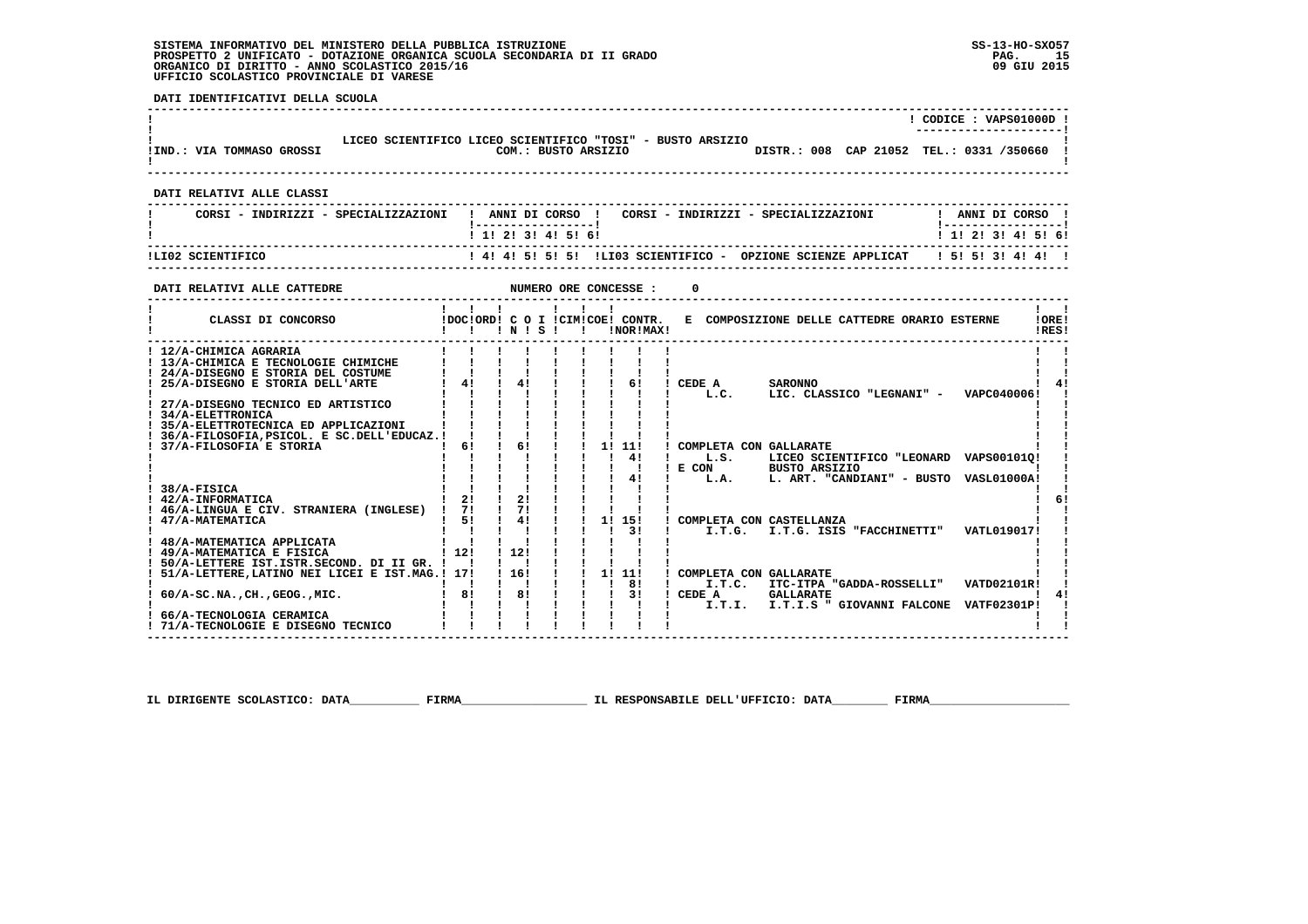**DATI IDENTIFICATIVI DELLA SCUOLA**

| ! LICEO SCIENTIFICO          | LIC.SCIENT.LINGUIST.SPORT. ISIS GAVIRATE       | CODICE: VAPS012016 !                     |
|------------------------------|------------------------------------------------|------------------------------------------|
|                              |                                                | ---------------------                    |
| ISEZIONE ASSOCIATA           | ALL' ISTITUTO SUPERIORE "E. STEIN" DI GAVIRATE |                                          |
| !IND.: VIA DEI GELSOMINI, 14 | COM.: GAVIRATE                                 | DISTR.: 002 CAP 21026 TEL.: 0332 /745525 |
|                              |                                                |                                          |

 **------------------------------------------------------------------------------------------------------------------------------------**

 **DATI RELATIVI ALLE CLASSI**

| CORSI - INDIRIZZI - SPECIALIZZAZIONI                            | ! ANNI DI CORSO !<br>CORSI - INDIRIZZI - SPECIALIZZAZIONI<br>1 1 2 3 3 4 5 6 1 | ANNI DI CORSO<br>1 1 1 2 1 3 1 4 1 5 1 6 1 |
|-----------------------------------------------------------------|--------------------------------------------------------------------------------|--------------------------------------------|
| ILI02 SCIENTIFICO<br>!LI15 LICEO SCIENTIFICO - SEZIONE SPORTIVA | ! 4! 4! 4! 3! 3! ILIO4 LINGUISTICO<br>ILILS LICEO SPORTIVO<br>1111111          | 1 2 1 2 1 1 1 1 1                          |

 **------------------------------------------------------------------------------------------------------------------------------------**

| DATI RELATIVI ALLE CATTEDRE                                                                                                                                                                                                                                                                                                                                                                                                                                                                                                                                                                                                                                                |                                              |                 |                                        |    | NUMERO ORE CONCESSE :                                       |                                                                                                                                 |                                                                                                                                          |  |                                                                                                                            |                |
|----------------------------------------------------------------------------------------------------------------------------------------------------------------------------------------------------------------------------------------------------------------------------------------------------------------------------------------------------------------------------------------------------------------------------------------------------------------------------------------------------------------------------------------------------------------------------------------------------------------------------------------------------------------------------|----------------------------------------------|-----------------|----------------------------------------|----|-------------------------------------------------------------|---------------------------------------------------------------------------------------------------------------------------------|------------------------------------------------------------------------------------------------------------------------------------------|--|----------------------------------------------------------------------------------------------------------------------------|----------------|
| CLASSI DI CONCORSO                                                                                                                                                                                                                                                                                                                                                                                                                                                                                                                                                                                                                                                         |                                              |                 | 1 N 1 S 1                              |    | IDOCIORDI C O I ICIMICOEI CONTR.<br>!NOR!MAX!               |                                                                                                                                 | E COMPOSIZIONE DELLE CATTEDRE ORARIO ESTERNE                                                                                             |  |                                                                                                                            | !ORE!<br>!RES! |
| ! 12/A-CHIMICA AGRARIA<br>! 13/A-CHIMICA E TECNOLOGIE CHIMICHE<br>! 19/A-DISCIPLINE GIURIDICHE ED ECONOMIC.<br>! 24/A-DISEGNO E STORIA DEL COSTUME<br>25/A-DISEGNO E STORIA DELL'ARTE<br>! 29/A-EDUCAZIONE FISICA II GRADO<br>36/A-FILOSOFIA, PSICOL. E SC.DELL'EDUCAZ.!<br>37/A-FILOSOFIA E STORIA<br>38/A-FISICA<br>! 46/A-LINGUA E CIV. STRANIERA (INGLESE)<br>46/A-LINGUA E CIV. STRANIERA (FRANCESE) !<br>46/A-LINGUA E CIV. STRANIERA (TEDESCO)<br>47/A-MATEMATICA<br>48/A-MATEMATICA APPLICATA<br>49/A-MATEMATICA E FISICA<br>50/A-LETTERE IST.ISTR.SECOND. DI II GR.<br>! 51/A-LETTERE, LATINO NEI LICEI E IST.MAG.!<br>$: 60/A-SC.NA.$ , $CH.$ , $GEOG.$ , $MIC.$ | 21<br>21<br>31<br>31<br>11<br>51<br>91<br>31 | $\frac{1}{111}$ | 21<br>21<br>21<br>41<br>21<br>51<br>31 | 11 | 11 141<br>61<br>61<br>11 121<br>61<br>11 161<br>-31<br>110! | COMPLETA CON GAVIRATE<br>L.C.<br>CEDE A<br><b>IPSCT</b><br>! COMPLETA CON GAVIRATE<br>! COMPLETA CON GAVIRATE<br>CEDE A<br>L.C. | <b>GAVIRATE</b><br>I.T.C.G. I.T. C.E G. I.S.I.S. "STEI VATD012012!<br>I.T.C.G. I.T. C.E G. I.S.I.S. "STEI VATD012012!<br><b>GAVIRATE</b> |  | LICEO CLASSICO I.S.I.S "ST VAPC012013!<br>IPSSCT-I.S.I.S "STEIN" - G VARC01201P!<br>LICEO CLASSICO I.S.I.S "ST VAPC012013! |                |
| ! 61/A-STORIA DELL'ARTE<br>! 66/A-TECNOLOGIA CERAMICA                                                                                                                                                                                                                                                                                                                                                                                                                                                                                                                                                                                                                      |                                              |                 |                                        |    |                                                             |                                                                                                                                 |                                                                                                                                          |  |                                                                                                                            |                |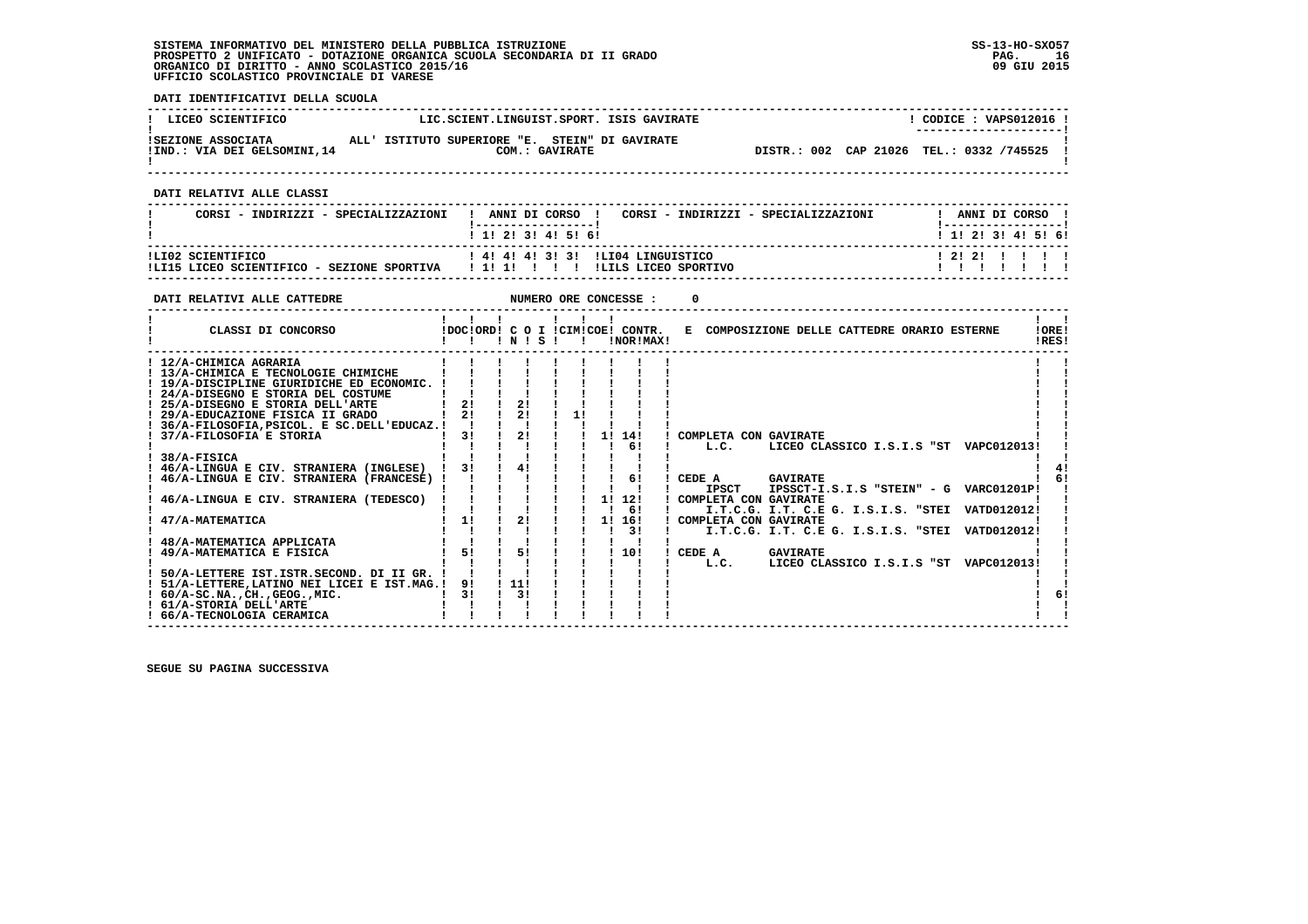**DATI IDENTIFICATIVI DELLA SCUOLA**

| LICEO SCIENTIFICO                                  | LIC.SCIENT.LINGUIST.SPORT. ISIS GAVIRATE                         | CODICE: VAPS012016 !<br>---------------------                    |
|----------------------------------------------------|------------------------------------------------------------------|------------------------------------------------------------------|
| ISEZIONE ASSOCIATA<br>!IND.: VIA DEI GELSOMINI, 14 | ALL' ISTITUTO SUPERIORE "E. STEIN" DI GAVIRATE<br>COM.: GAVIRATE | DISTR.: 002 CAP 21026 TEL.: 0332 /745525                         |
| DATI RELATIVI ALLE CATTEDRE                        | NUMERO ORE CONCESSE :                                            | 0                                                                |
| CLASSI DI CONCORSO                                 | IDOCIORDI C O I ICIMICOEI CONTR.<br>INORIMAXI<br>$+$ 1 $S$ $+$   | ! ORE !<br>E COMPOSIZIONE DELLE CATTEDRE ORARIO ESTERNE<br>!RES! |

| 3/C-CONV.IN LINGUA STRANIERA (FRANCESE)!!!!!!!!!!         |   |  |  |  |        |                                           |  |
|-----------------------------------------------------------|---|--|--|--|--------|-------------------------------------------|--|
| ! 3/C-CONV.IN LINGUA STRANIERA (INGLESE) ! ! ! ! ! ! ! 4! |   |  |  |  | CEDE A | LUINO                                     |  |
|                                                           | . |  |  |  | L.S.   | "SERENI" - LUIN VAPS11000A!<br>L. SCIENT. |  |
| $\pm$ 3/C-CONV.IN LINGUA STRANIERA (TEDESCO) !!!!!!!!!!!! |   |  |  |  |        |                                           |  |
|                                                           |   |  |  |  |        |                                           |  |

 **------------------------------------------------------------------------------------------------------------------------------------**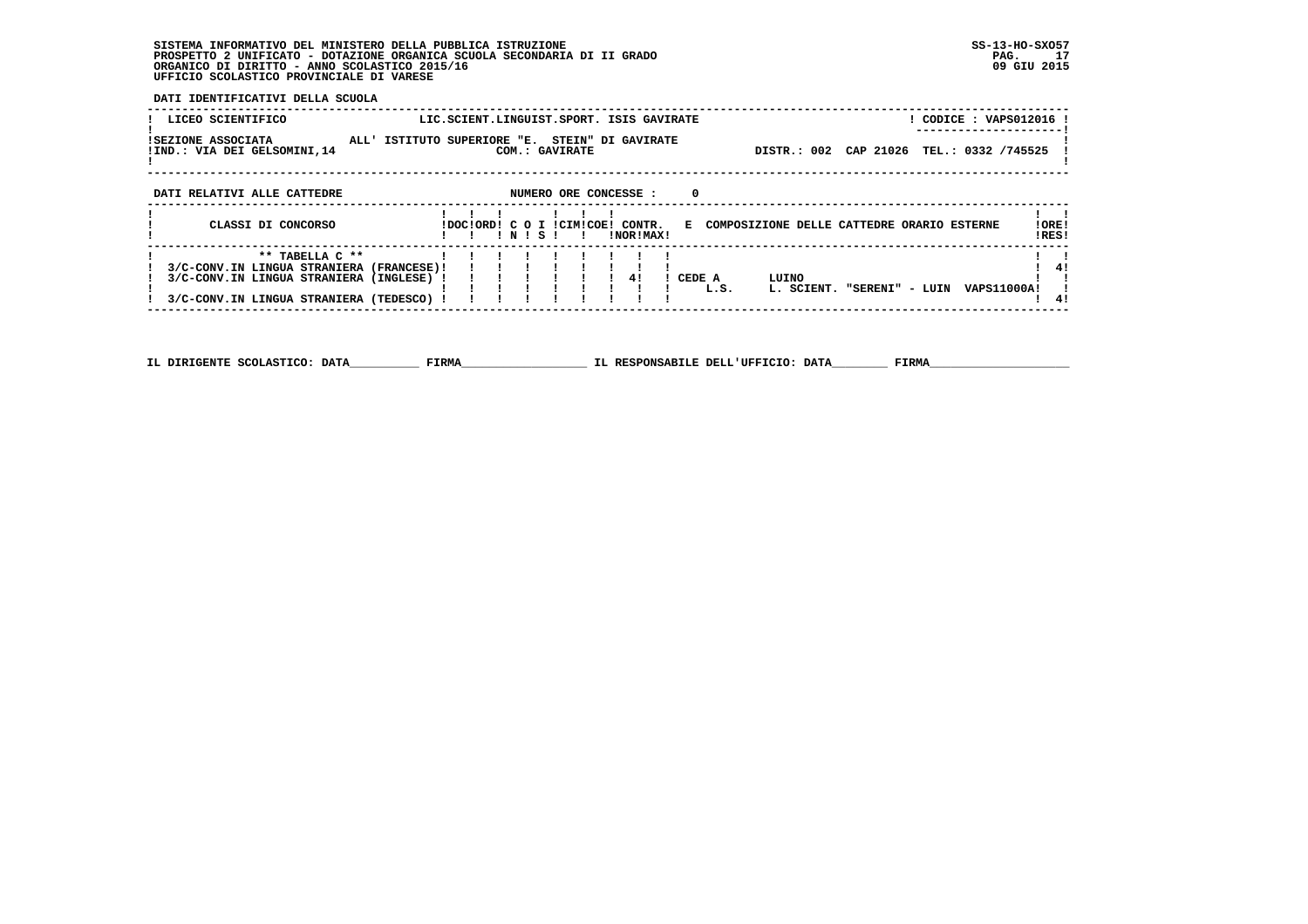**! 71/A-TECNOLOGIE E DISEGNO TECNICO ! ! ! ! ! ! ! ! ! ! !**

 $\mathbf{I}$ 

 **DATI IDENTIFICATIVI DELLA SCUOLA ------------------------------------------------------------------------------------------------------------------------------------ ! ! CODICE : VAPS020004 ! ! ---------------------!1** LICEO SCIENTIFICO LICEO SCIENTIFICO COM.: SARONNO<br> **EXECUTE:** VIA BENEDETTO CROCE COM.: SARONNO  **!IND.: VIA BENEDETTO CROCE COM.: SARONNO DISTR.: 009 CAP 21047 TEL.: 02 /9604104 !** $\blacksquare$  **! ! ------------------------------------------------------------------------------------------------------------------------------------ DATI RELATIVI ALLE CLASSI ------------------------------------------------------------------------------------------------------------------------------------**I ANNI DI CORSO I  **! CORSI - INDIRIZZI - SPECIALIZZAZIONI ! ANNI DI CORSO ! CORSI - INDIRIZZI - SPECIALIZZAZIONI ! ANNI DI CORSO !**\_\_\_\_\_\_\_\_\_\_\_\_\_\_\_\_\_\_\_\_\_\_  **! !-----------------! !-----------------!**1 1 2 2 1 3 1 4 1 5 1 6 1  **! ! 1! 2! 3! 4! 5! 6! ! 1! 2! 3! 4! 5! 6! ------------------------------------------------------------------------------------------------------------------------------------ !LI02 SCIENTIFICO ! 5! 6! 5! 5! 6! !LI03 SCIENTIFICO - OPZIONE SCIENZE APPLICAT ! 5! 4! 3! 3! 2! ! ------------------------------------------------------------------------------------------------------------------------------------DATI RELATIVI ALLE CATTEDRE NUMERO ORE CONCESSE : 0 ------------------------------------------------------------------------------------------------------------------------------------** $\mathbf{I}$   $\mathbf{I}$  **! ! ! ! ! ! ! ! !IORE! ! CLASSI DI CONCORSO !DOC!ORD! C O I !CIM!COE! CONTR. E COMPOSIZIONE DELLE CATTEDRE ORARIO ESTERNE !ORE!**IRES! **2 CLASSI DI CONCORSO 1 1 1 1 N 1 S ! 1 INORIMAX! ------------------------------------------------------------------------------------------------------------------------------------ ! 12/A-CHIMICA AGRARIA ! ! ! ! ! ! ! ! ! ! ! ! 13/A-CHIMICA E TECNOLOGIE CHIMICHE ! ! ! ! ! ! ! ! ! ! ! ! 24/A-DISEGNO E STORIA DEL COSTUME ! ! ! ! ! ! ! ! ! ! ! ! 25/A-DISEGNO E STORIA DELL'ARTE ! 5! ! 4! ! ! 1! 14! ! COMPLETA CON BUSTO ARSIZIO ! ! ! ! ! ! ! ! ! ! 6! ! IPSCT I.P.S.S.C.T. "P.VERRI" -BU VARC030007! ! ! 27/A-DISEGNO TECNICO ED ARTISTICO ! ! ! ! ! ! ! ! ! ! !** $\blacksquare$  $\sim$  1  $\sim$  1  $\blacksquare$  $\blacksquare$  $\overline{\phantom{a}}$  **! 34/A-ELETTRONICA ! ! ! ! ! ! ! ! ! ! ! ! 35/A-ELETTROTECNICA ED APPLICAZIONI ! ! ! ! ! ! ! ! ! ! ! ! 36/A-FILOSOFIA,PSICOL. E SC.DELL'EDUCAZ.! ! ! ! ! ! ! ! ! ! !** $\blacksquare$  $\mathbf{I}$  $41$  **! 37/A-FILOSOFIA E STORIA ! 6! ! 6! ! ! ! ! ! ! 4!** $\mathbf{I}$  **! 38/A-FISICA ! ! ! ! ! ! ! ! ! ! ! ! 42/A-INFORMATICA ! 1! ! 1! ! ! 1! 16! ! COMPLETA CON BUSTO ARSIZIO ! ! ! ! ! ! ! ! ! ! 2! ! I.T.C. "E.TOSI" VATD02000X! !**VATD02000X1 1  $1<sub>61</sub>$  **! 46/A-LINGUA E CIV. STRANIERA (INGLESE) ! 7! ! ?! ! ! ! ! ! ! !**<br>! 47/A-MATEMATICA  $\blacksquare$  **! 47/A-MATEMATICA ! 4! ! 5! ! ! ! ! ! ! ! ! 48/A-MATEMATICA APPLICATA ! ! ! ! ! ! ! ! ! ! !**- 1  $1101$  **! 49/A-MATEMATICA E FISICA ! 10! ! 11! ! ! ! ! ! ! 10! ! 50/A-LETTERE IST.ISTR.SECOND. DI II GR. ! ! ! ! ! ! ! ! ! ! ! ! 51/A-LETTERE,LATINO NEI LICEI E IST.MAG.! 17! ! 17! ! ! 1! 11! ! COMPLETA CON SARONNO ! ! ! ! ! ! ! ! ! ! 8! ! L.C. LIC. CLASSICO "LEGNANI" - VAPC040006! !** $\mathbf{1}$   $\mathbf{1}$  $\mathbf{I}$  **! 60/A-SC.NA.,CH.,GEOG.,MIC. ! 6! ! 7! ! ! 1! 15! ! COMPLETA CON TRADATE ! !** $\blacksquare$  **! ! ! ! ! ! ! ! 3! ! L.S. L. SCIENT. "MARIE CURIE" - VAPS120001! ! ! 66/A-TECNOLOGIA CERAMICA ! ! ! ! ! ! ! ! ! ! !** $\blacksquare$ 

 **IL DIRIGENTE SCOLASTICO: DATA\_\_\_\_\_\_\_\_\_\_ FIRMA\_\_\_\_\_\_\_\_\_\_\_\_\_\_\_\_\_\_ IL RESPONSABILE DELL'UFFICIO: DATA\_\_\_\_\_\_\_\_ FIRMA\_\_\_\_\_\_\_\_\_\_\_\_\_\_\_\_\_\_\_\_**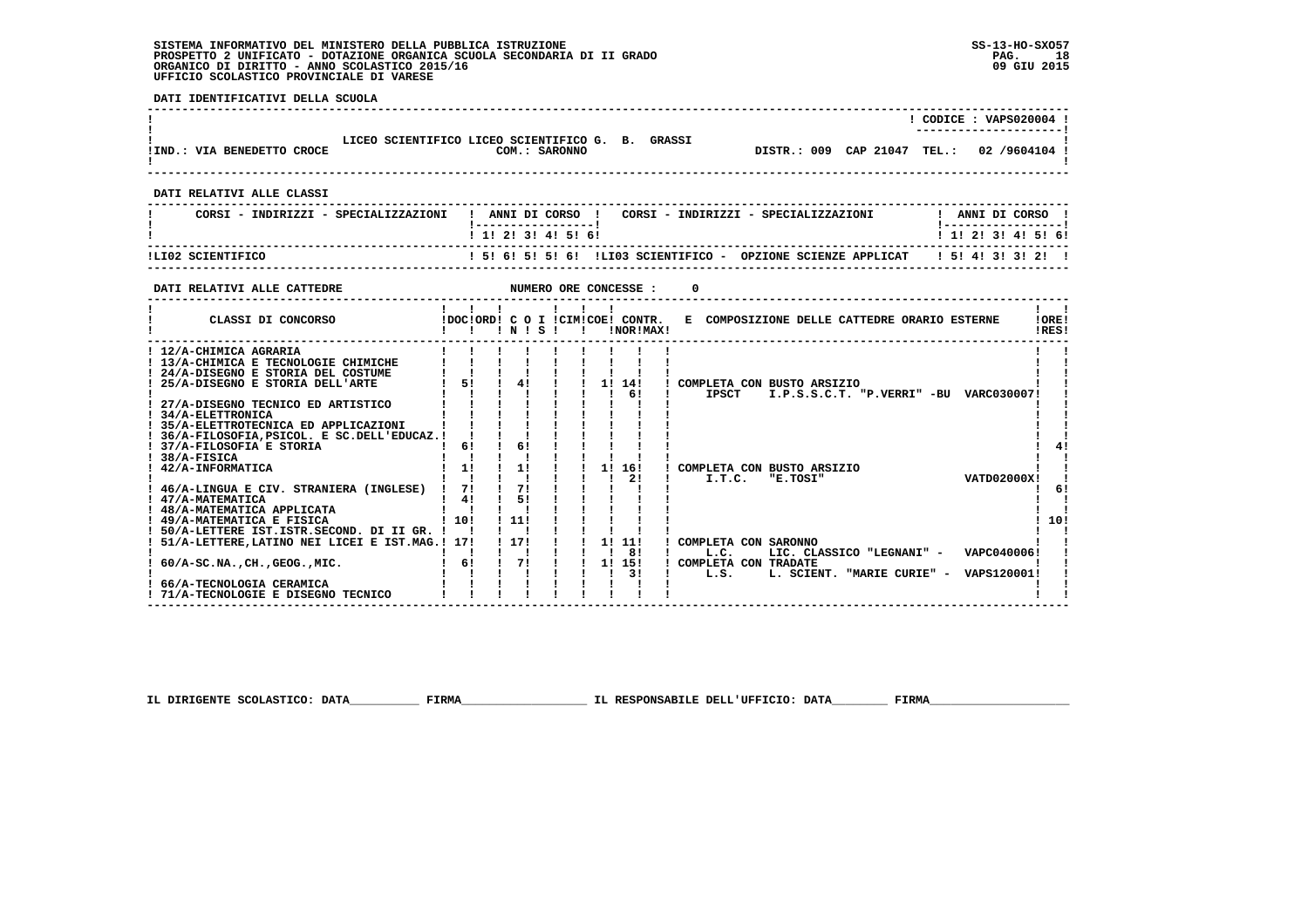**------------------------------------------------------------------------------------------------------------------------------------**

 $1.101$ 

 **DATI IDENTIFICATIVI DELLA SCUOLA ------------------------------------------------------------------------------------------------------------------------------------**L CODICE : VAPS026014 L ! LICEO SCIENTIFICO L. SCIENT. TEC. "GEYMONAT" - TRADATE ! CODICE : VAPS026014<br>! ISEZIONE ASSOCIATA ALL' ISTITUTO SUPERIORE IST. TECN. IND. STAT. LIC. SC. "L. G \_\_\_\_\_\_\_\_\_\_\_\_\_\_\_\_\_\_\_\_\_\_\_\_ DISTR.: 007 CAP 21049 TEL.: 0331 /842371 1 - 1  **! ! ------------------------------------------------------------------------------------------------------------------------------------ DATI RELATIVI ALLE CLASSI ------------------------------------------------------------------------------------------------------------------------------------**! ANNI DI CORSO !  **! CORSI - INDIRIZZI - SPECIALIZZAZIONI ! ANNI DI CORSO ! CORSI - INDIRIZZI - SPECIALIZZAZIONI ! ANNI DI CORSO !**\_\_\_\_\_\_\_\_\_\_\_\_\_\_\_\_\_\_\_\_\_\_  **! !-----------------! !-----------------!**1 1 2 3 3 4 5 6  **! ! 1! 2! 3! 4! 5! 6! ! 1! 2! 3! 4! 5! 6! ------------------------------------------------------------------------------------------------------------------------------------ !LI03 SCIENTIFICO - OPZIONE SCIENZE APPLICAT ! 4! 3! 3! 3! 3! ! ! ! ! ! ! ! ! ------------------------------------------------------------------------------------------------------------------------------------DATI RELATIVI ALLE CATTEDRE NUMERO ORE CONCESSE : 0 ------------------------------------------------------------------------------------------------------------------------------------** $\mathbf{I}$   $\mathbf{I}$  **! ! ! ! ! ! ! ! !LORE! ! CLASSI DI CONCORSO !DOC!ORD! C O I !CIM!COE! CONTR. E COMPOSIZIONE DELLE CATTEDRE ORARIO ESTERNE !ORE! ! ! ! ! N ! S ! ! !NOR!MAX! !RES!** $IPICI$  **------------------------------------------------------------------------------------------------------------------------------------ ! 12/A-CHIMICA AGRARIA ! ! ! ! ! ! ! ! ! ! ! ! 13/A-CHIMICA E TECNOLOGIE CHIMICHE ! ! ! 1! ! ! ! 9! ! CEDE A VARESE ! 5! ! ! ! ! ! ! ! ! ! ! I.T.G. I.T.G. ISIS "NERVI" -VARES VATL013018! !** $\blacksquare$  **! 24/A-DISEGNO E STORIA DEL COSTUME ! ! ! ! ! ! ! ! ! ! ! ! 25/A-DISEGNO E STORIA DELL'ARTE ! ! ! ! ! ! ! ! ! ! ! ! 27/A-DISEGNO TECNICO ED ARTISTICO ! ! ! ! ! ! ! ! ! ! !** $\blacksquare$  $\blacksquare$  $1 \quad 41$  **! 34/A-ELETTRONICA ! 1! ! 1! ! ! ! ! ! ! 4! ! 35/A-ELETTROTECNICA ED APPLICAZIONI ! ! ! ! ! ! ! ! ! ! ! ! 36/A-FILOSOFIA,PSICOL. E SC.DELL'EDUCAZ.! 1! ! 1! ! ! ! ! ! ! !** $\mathbf{I}$  $\blacksquare$  **! 37/A-FILOSOFIA E STORIA ! ! ! ! ! ! ! ! ! ! !** $121$ ا 2 ! 2 ! 2 ! 2 ! 2 ! 2 ! 2 ! 2 ! ! 2 ! 2 ! 2 ! 2 ! 2 ! 2 ! 2 ! 2 ! 2 ! 2 ! 2 ! 2 ! 2 ! 2 ! 2 ! 2 ! 2 ! 2 ! 2 !<br>| 1 ! ! ! ! ! ! ! ! ! ! ! I ! I.T.I. I.T.I. ISIS "L.GEYMONAT" VATF026016 ! !<br>! 42/A-INFORMATICA ! ! ! ! ! ! !  $\sim$  1  $\sim$  1  **! ! ! ! ! ! ! ! 9! ! I.T.I. I.T.I.S. ISIS "L.GEYMONAT" VATF026016! !**- 1  **! 46/A-LINGUA E CIV. STRANIERA (INGLESE) ! 2! ! 2! ! ! 1! 12! ! COMPLETA CON TRADATE ! ! ! ! ! ! ! ! ! ! 6! ! I.T.I. I.T.I.S. ISIS "L.GEYMONAT" VATF026016! ! ! 47/A-MATEMATICA ! 3! ! 3! ! ! ! ! ! ! 12!** $1.121$  $1 - 1$  **! 48/A-MATEMATICA APPLICATA ! ! ! ! ! ! ! ! ! ! ! ! 49/A-MATEMATICA E FISICA ! ! ! ! ! ! ! ! ! ! ! ! 50/A-LETTERE IST.ISTR.SECOND. DI II GR. ! 5! ! 5! ! ! ! ! ! ! 13!**- 1  $1, 131$  $\frac{1}{2}$   $\frac{1}{2}$  **! 51/A-LETTERE,LATINO NEI LICEI E IST.MAG.! ! ! ! ! ! ! ! ! ! ! ! 60/A-SC.NA.,CH.,GEOG.,MIC. ! 2! ! 2! ! ! ! ! ! ! ! ! 66/A-TECNOLOGIA CERAMICA ! ! ! ! ! ! ! ! ! ! !** $\mathbf{r}$  $\mathbf{r}$  **! 71/A-TECNOLOGIE E DISEGNO TECNICO ! 1! ! 1! ! ! ! 4! ! CEDE A TRADATE ! 10!**

 **IL DIRIGENTE SCOLASTICO: DATA\_\_\_\_\_\_\_\_\_\_ FIRMA\_\_\_\_\_\_\_\_\_\_\_\_\_\_\_\_\_\_ IL RESPONSABILE DELL'UFFICIO: DATA\_\_\_\_\_\_\_\_ FIRMA\_\_\_\_\_\_\_\_\_\_\_\_\_\_\_\_\_\_\_\_**

 **! ! ! ! ! ! ! ! ! ! I.T.I. I.T.I.S. ISIS "L.GEYMONAT" VATF026016! !**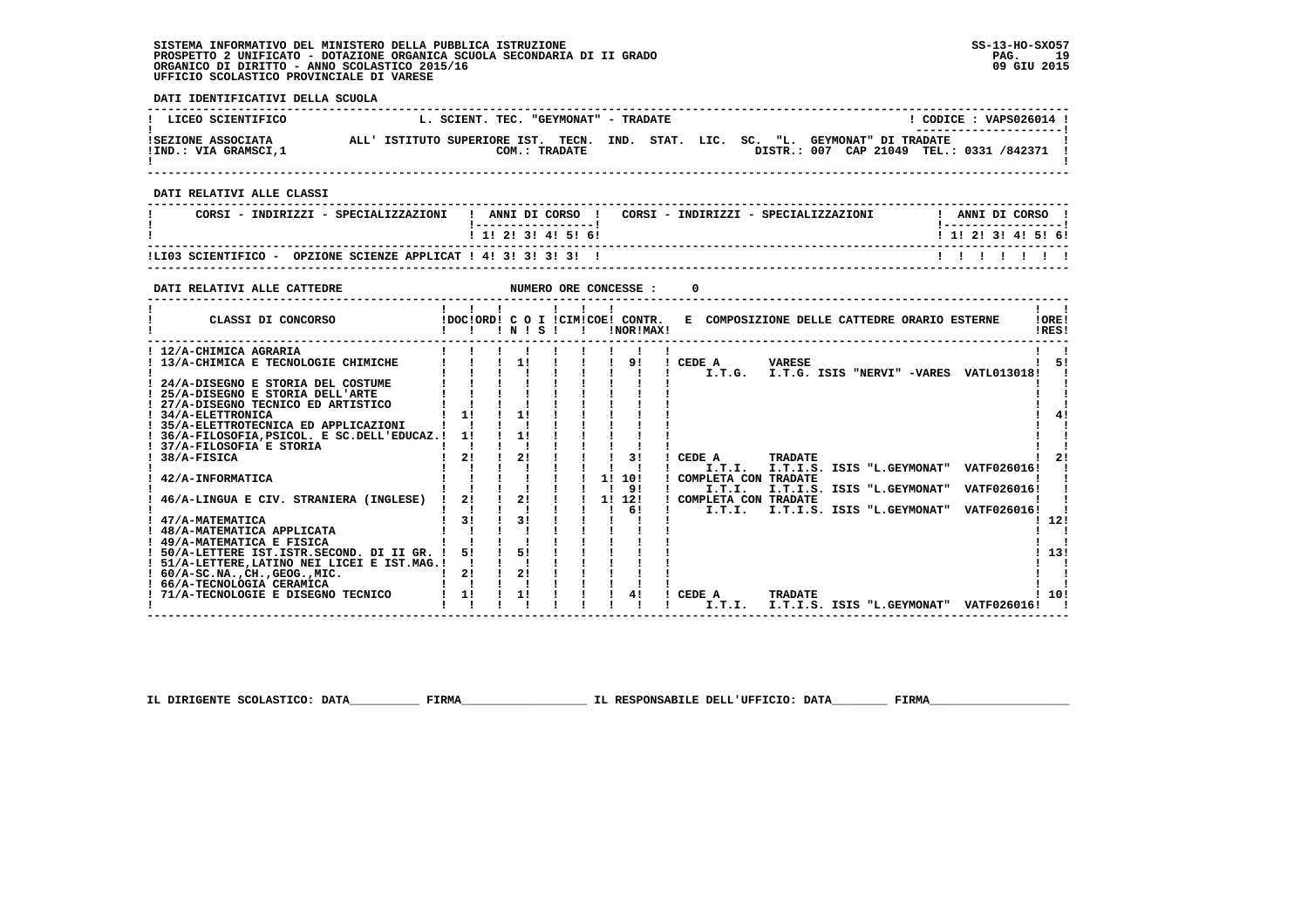**DATI IDENTIFICATIVI DELLA SCUOLA ------------------------------------------------------------------------------------------------------------------------------------ ! ! CODICE : VAPS03000P ! ! ---------------------!**i **120 ELICEO SCIENTIFICO L. SCIENT. "G. FERRARIS" - VARESE**<br>1IND.: VIA SORRISOLE.6 (COM.: VARESE  **!IND.: VIA SORRISOLE,6 COM.: VARESE DISTR.: 003 CAP 21100 TEL.: 0332 / 226345 !**- 1  **! ! ------------------------------------------------------------------------------------------------------------------------------------ DATI RELATIVI ALLE CLASSI ------------------------------------------------------------------------------------------------------------------------------------**! ANNI DI CORSO !  **! CORSI - INDIRIZZI - SPECIALIZZAZIONI ! ANNI DI CORSO ! CORSI - INDIRIZZI - SPECIALIZZAZIONI ! ANNI DI CORSO !**\_\_\_\_\_\_\_\_\_\_\_\_\_\_\_\_\_\_\_\_\_\_  **! !-----------------! !-----------------!**1 1 2 2 1 3 1 4 1 5 1 6 1  **! ! 1! 2! 3! 4! 5! 6! ! 1! 2! 3! 4! 5! 6! ------------------------------------------------------------------------------------------------------------------------------------ !LI02 SCIENTIFICO ! 6! 5! 6! 5! 5! !LI03 SCIENTIFICO - OPZIONE SCIENZE APPLICAT ! 3! 4! 3! 3! 4! ! ------------------------------------------------------------------------------------------------------------------------------------DATI RELATIVI ALLE CATTEDRE NUMERO ORE CONCESSE : 0 ------------------------------------------------------------------------------------------------------------------------------------** $\mathbf{I}$   $\mathbf{I}$  **! ! ! ! ! ! ! ! !LORE!** CLASSI DI CONCORSO **8** | DOC!ORD! C O I !CIM!COE! CONTR. E COMPOSIZIONE DELLE CATTEDRE ORARIO ESTERNE IRES! **2 CLASSI DI CONCORSO : EXECUTED IN IS ! : EXECUTED INORIMAX! ------------------------------------------------------------------------------------------------------------------------------------ ! 12/A-CHIMICA AGRARIA ! ! ! ! ! ! ! ! ! ! ! ! 13/A-CHIMICA E TECNOLOGIE CHIMICHE ! ! ! ! ! ! ! ! ! ! ! ! 24/A-DISEGNO E STORIA DEL COSTUME ! ! ! ! ! ! ! ! ! ! ! ! 25/A-DISEGNO E STORIA DELL'ARTE ! 5! ! 4! ! ! 1! 14! ! COMPLETA CON LAVENO-MOMBELLO ! ! ! ! ! ! ! ! ! ! 4! ! L.S. L. S. LAVENO M. SEZ. STACC VAPS11001B! ! ! 27/A-DISEGNO TECNICO ED ARTISTICO ! ! ! ! ! ! ! ! ! ! !** $\blacksquare$  $\mathbf{I}$  and  $\mathbf{I}$ - 1  **! 34/A-ELETTRONICA ! ! ! ! ! ! ! ! ! ! ! ! 35/A-ELETTROTECNICA ED APPLICAZIONI ! ! ! ! ! ! ! ! ! ! ! ! 36/A-FILOSOFIA,PSICOL. E SC.DELL'EDUCAZ.! ! ! ! ! ! ! ! ! ! ! 1 37/A-FILOSOFIA E STORIA 1 1 2 2 2 37/A-FILOSOFIA E STORIA ! ! ! ! ! ! ! ! 6! ! L.C. LICEO CLASSICO I.S.I.S "ST VAPC012013! ! ! 38/A-FISICA ! ! ! ! ! ! ! ! ! ! !** $1.101$  **! 42/A-INFORMATICA ! 1! ! 1! ! ! ! 6! ! CEDE A TRADATE ! 10! ! ! ! ! ! ! ! ! ! ! I.T.C. I.T.PER.AZ.LI E CORR.L.EST VATD024018! ! ! 46/A-LINGUA E CIV. STRANIERA (INGLESE) ! 7! ! 7! ! ! ! 3! ! CEDE A VARESE ! ! ! ! ! ! ! ! ! ! ! ! IPSCT I.P.S.S.C.T. "L.EINAUDI" VARC02000L! ! ! 47/A-MATEMATICA ! 2! ! 2! ! ! ! ! ! ! ! ! 48/A-MATEMATICA APPLICATA ! ! ! ! ! ! ! ! ! ! ! ! 49/A-MATEMATICA E FISICA ! 15! ! 14! ! ! 1! 16! ! COMPLETA CON VARESE ! ! ! ! ! ! ! ! ! ! 2! ! I.M. LICEO STATALE "A. MANZONI" VAPM01000E! !**- 1  **! 50/A-LETTERE IST.ISTR.SECOND. DI II GR. ! ! ! ! ! ! ! ! ! ! ! ! 51/A-LETTERE,LATINO NEI LICEI E IST.MAG.! 16! ! 17! ! ! ! ! ! ! 3! ! 60/A-SC.NA.,CH.,GEOG.,MIC. ! 8! ! 8! ! ! ! ! ! ! ! ! 66/A-TECNOLOGIA CERAMICA ! ! ! ! ! ! ! ! ! ! !** $\overline{1}$   $\overline{3}$   $\overline{1}$  $\mathbf{I}$  $\mathbf{I}$  $\mathbf{I}$  and  $\mathbf{I}$ **1 71/A-TECNOLOGIE E DISEGNO TECNICO ! ! ! ! ! ! ! ! !** 

 **IL DIRIGENTE SCOLASTICO: DATA\_\_\_\_\_\_\_\_\_\_ FIRMA\_\_\_\_\_\_\_\_\_\_\_\_\_\_\_\_\_\_ IL RESPONSABILE DELL'UFFICIO: DATA\_\_\_\_\_\_\_\_ FIRMA\_\_\_\_\_\_\_\_\_\_\_\_\_\_\_\_\_\_\_\_**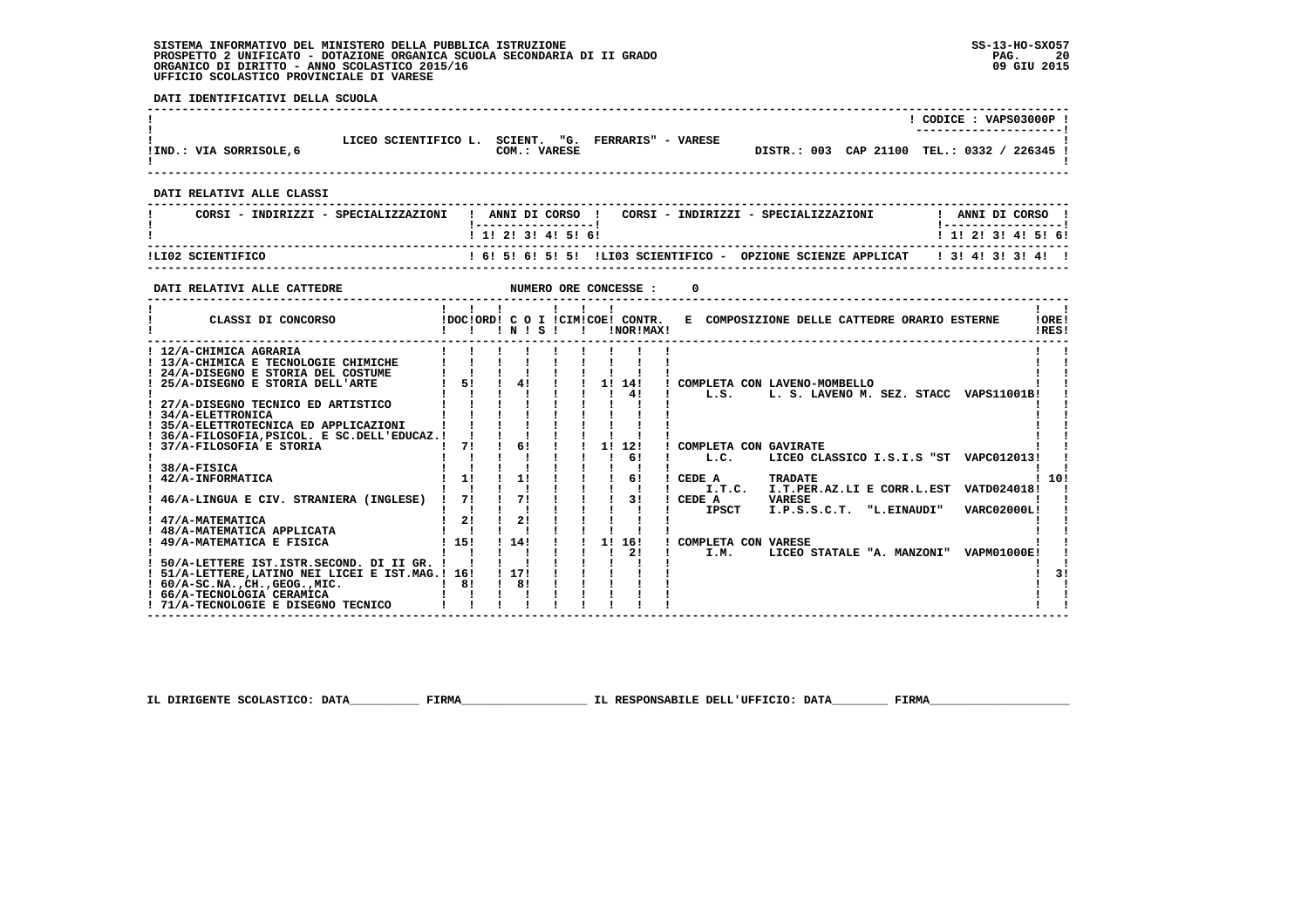**DATI IDENTIFICATIVI DELLA SCUOLA**

|                      |                      |                                            |  | CODICE: VAPS11000A !                        |  |
|----------------------|----------------------|--------------------------------------------|--|---------------------------------------------|--|
| !IND.: VIA LUGANO 24 | LICEO SCIENTIFICO L. | "SERENI" - LUINO<br>SCIENT.<br>COM.: LUINO |  | DISTR.: 001 CAP 21016 TEL.: 0332 / 531585 ! |  |

 **DATI RELATIVI ALLE CLASSI**

| CORSI - INDIRIZZI - SPECIALIZZAZIONI | ANNI DI CORSO<br>CORSI - INDIRIZZI - SPECIALIZZAZIONI<br>1 1 2 3 3 4 5 6 1 | ANNI DI CORSO<br>1 1 2 2 1 3 1 4 1 5 1 6 1 |
|--------------------------------------|----------------------------------------------------------------------------|--------------------------------------------|
| ILI02 SCIENTIFICO                    | ! 2! 2! 1! 2! 2! !LIO3 SCIENTIFICO - OPZIONE SCIENZE APPLICAT              | 1 1 2 2 2 2 2 2 1                          |
| ILI04 LINGUISTICO                    | ! 2! 2! 2! 2! 2! !LI11 SCIENZE UMANE                                       | ! 2! 2! 2! 2! 2!                           |

 **------------------------------------------------------------------------------------------------------------------------------------**

| DATI RELATIVI ALLE CATTEDRE                                                                                                                                                                                                                                                                                                                                                                                                                                                                                                                                                                                                                                                                                             |                                                          |                                                            | NUMERO ORE CONCESSE :                         |                                                                                                                                                                                                                                                                       |                       |
|-------------------------------------------------------------------------------------------------------------------------------------------------------------------------------------------------------------------------------------------------------------------------------------------------------------------------------------------------------------------------------------------------------------------------------------------------------------------------------------------------------------------------------------------------------------------------------------------------------------------------------------------------------------------------------------------------------------------------|----------------------------------------------------------|------------------------------------------------------------|-----------------------------------------------|-----------------------------------------------------------------------------------------------------------------------------------------------------------------------------------------------------------------------------------------------------------------------|-----------------------|
| CLASSI DI CONCORSO                                                                                                                                                                                                                                                                                                                                                                                                                                                                                                                                                                                                                                                                                                      |                                                          | $'$ N $'$ S $'$                                            | IDOCIORDI C O I ICIMICOEI CONTR.<br>!NOR!MAX! | E COMPOSIZIONE DELLE CATTEDRE ORARIO ESTERNE                                                                                                                                                                                                                          | <b>IORE!</b><br>IRES! |
| ! 12/A-CHIMICA AGRARIA<br>! 13/A-CHIMICA E TECNOLOGIE CHIMICHE<br>! 19/A-DISCIPLINE GIURIDICHE ED ECONOMIC.<br>! 24/A-DISEGNO E STORIA DEL COSTUME<br>25/A-DISEGNO E STORIA DELL'ARTE<br>27/A-DISEGNO TECNICO ED ARTISTICO<br>! 34/A-ELETTRONICA<br>35/A-ELETTROTECNICA ED APPLICAZIONI<br>36/A-FILOSOFIA, PSICOL. E SC. DELL'EDUCAZ.!<br>37/A-FILOSOFIA E STORIA<br>38/A-FISICA<br>42/A-INFORMATICA<br>! 46/A-LINGUA E CIV. STRANIERA (INGLESE)<br>46/A-LINGUA E CIV. STRANIERA (FRANCESE) !<br>! 46/A-LINGUA E CIV. STRANIERA (TEDESCO)<br>! 47/A-MATEMATICA<br>! 48/A-MATEMATICA APPLICATA<br>49/A-MATEMATICA E FISICA<br>50/A-LETTERE IST.ISTR.SECOND. DI II GR.<br>51/A-LETTERE, LATINO NEI LICEI E IST. MAG.! 13! | 21<br>31<br>41<br>11<br>51<br>11<br>21<br>31<br>51<br>11 | 21<br>31<br>41<br>11<br>61<br>2!<br>2!<br>31<br>71<br>113! | 1! 16!<br>21<br>6!<br>1! 14!<br>4!<br>81      | ! COMPLETA CON LAVENO-MOMBELLO<br>L.S.<br>L. S. LAVENO M. SEZ. STACC VAPS11001B!<br>CEDE A<br><b>BISUSCHIO</b><br>L.S.<br>LIC.SCIENTIFICO - BISUSCH VAPS004017!<br>COMPLETA CON LUINO<br>I.T.C.G. CITTA DI LUINO-CARLO VOLON VATD003017!<br>! CEDE A<br><b>VARESE</b> |                       |
|                                                                                                                                                                                                                                                                                                                                                                                                                                                                                                                                                                                                                                                                                                                         |                                                          |                                                            |                                               | LICEO STATALE "A. MANZONI"<br>VAPM01000E!<br>I.M.                                                                                                                                                                                                                     |                       |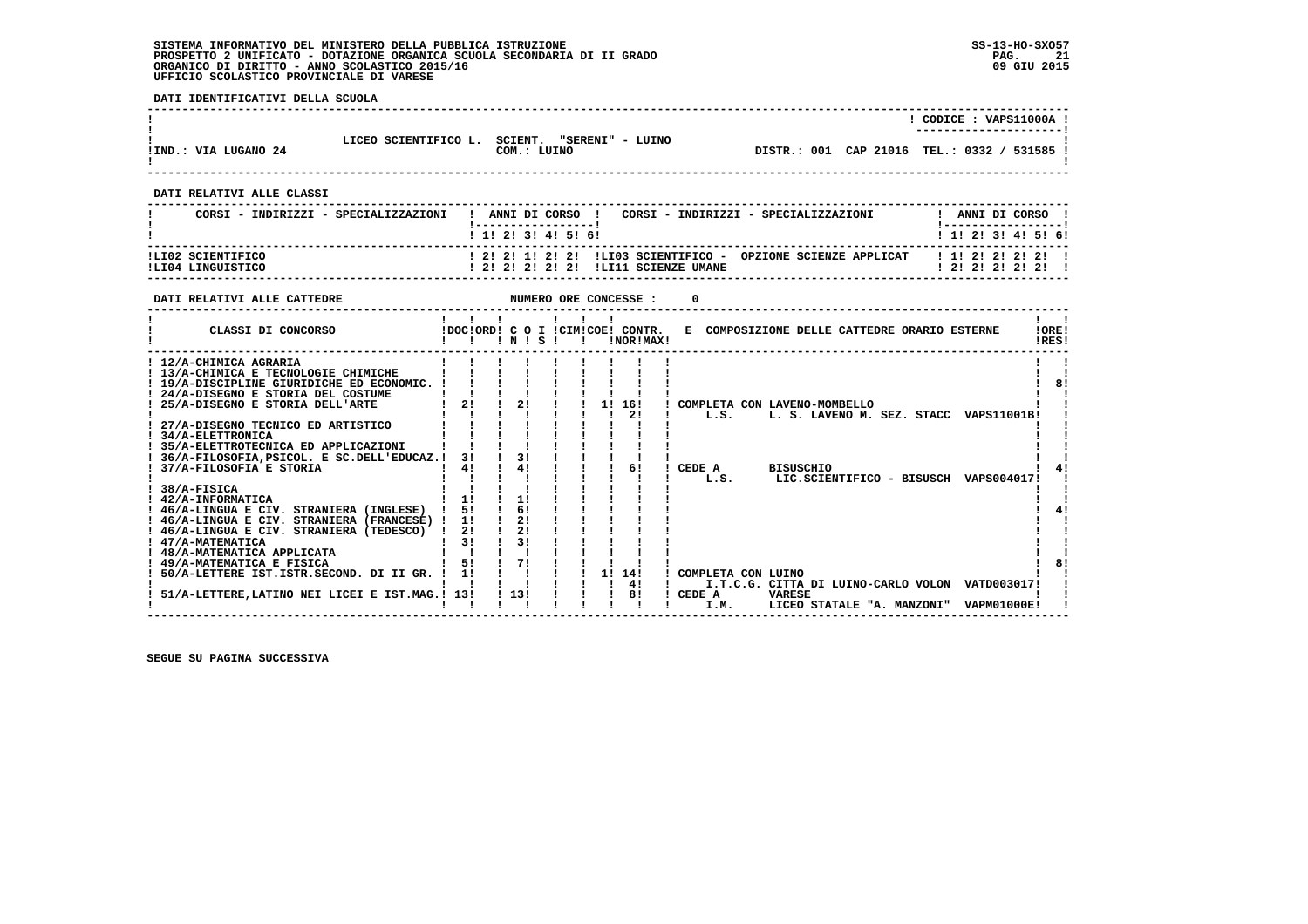**DATI IDENTIFICATIVI DELLA SCUOLA**

|                      |                      |                                            |                                             | CODICE: VAPS11000A!<br>---------------------- |  |
|----------------------|----------------------|--------------------------------------------|---------------------------------------------|-----------------------------------------------|--|
| !IND.: VIA LUGANO 24 | LICEO SCIENTIFICO L. | SCIENT.<br>"SERENI" - LUINO<br>COM.: LUINO | DISTR.: 001 CAP 21016 TEL.: 0332 / 531585 ! |                                               |  |

| DATI RELATIVI ALLE CATTEDRE                                                                                                                                                                                                                                                                 |           |              |      |           |  | NUMERO ORE CONCESSE :           | 0                         |                              |                                                                            |                                                                                                                    |                                                                 |                |
|---------------------------------------------------------------------------------------------------------------------------------------------------------------------------------------------------------------------------------------------------------------------------------------------|-----------|--------------|------|-----------|--|---------------------------------|---------------------------|------------------------------|----------------------------------------------------------------------------|--------------------------------------------------------------------------------------------------------------------|-----------------------------------------------------------------|----------------|
| CLASSI DI CONCORSO                                                                                                                                                                                                                                                                          | !DOC!ORD! | C O<br>! N ! | - SI | ICIMICOE! |  | CONTR.<br>INORIMAX!             | R.                        |                              |                                                                            | COMPOSIZIONE DELLE CATTEDRE ORARIO ESTERNE                                                                         |                                                                 | !ORE!<br>!RES! |
| $60/A-SC.NA.$ , $CH.$ , $GEOG.$ , $MIC.$<br>61/A-STORIA DELL'ARTE<br>66/A-TECNOLOGIA CERAMICA<br>71/A-TECNOLOGIE E DISEGNO TECNICO<br>** TABELLA C **<br>3/C-CONV.IN LINGUA STRANIERA<br>(FRANCESE)!<br>3/C-CONV.IN LINGUA STRANIERA<br>(INGLESE)<br>3/C-CONV.IN LINGUA STRANIERA (TEDESCO) | 51        | 51           |      |           |  | 41<br>10!<br>1! 10!<br>41<br>41 | ! ED A<br>CEDE A<br>E CON | L.S.<br>L.C.<br>I.M.<br>L.S. | LAVENO-MOMBELLO<br><b>VARESE</b><br>COMPLETA CON VARESE<br><b>GAVIRATE</b> | L. S. LAVENO M. SEZ. STACC<br>ERNESTO CAIROLI - VARESE<br>LICEO STATALE "A. MANZONI"<br>LIC.SCIENT.LINGUIST.SPORT. | VAPS11001B!<br>VAPC020001!<br><b>VAPM01000E!</b><br>VAPS012016! | 10!<br>10!     |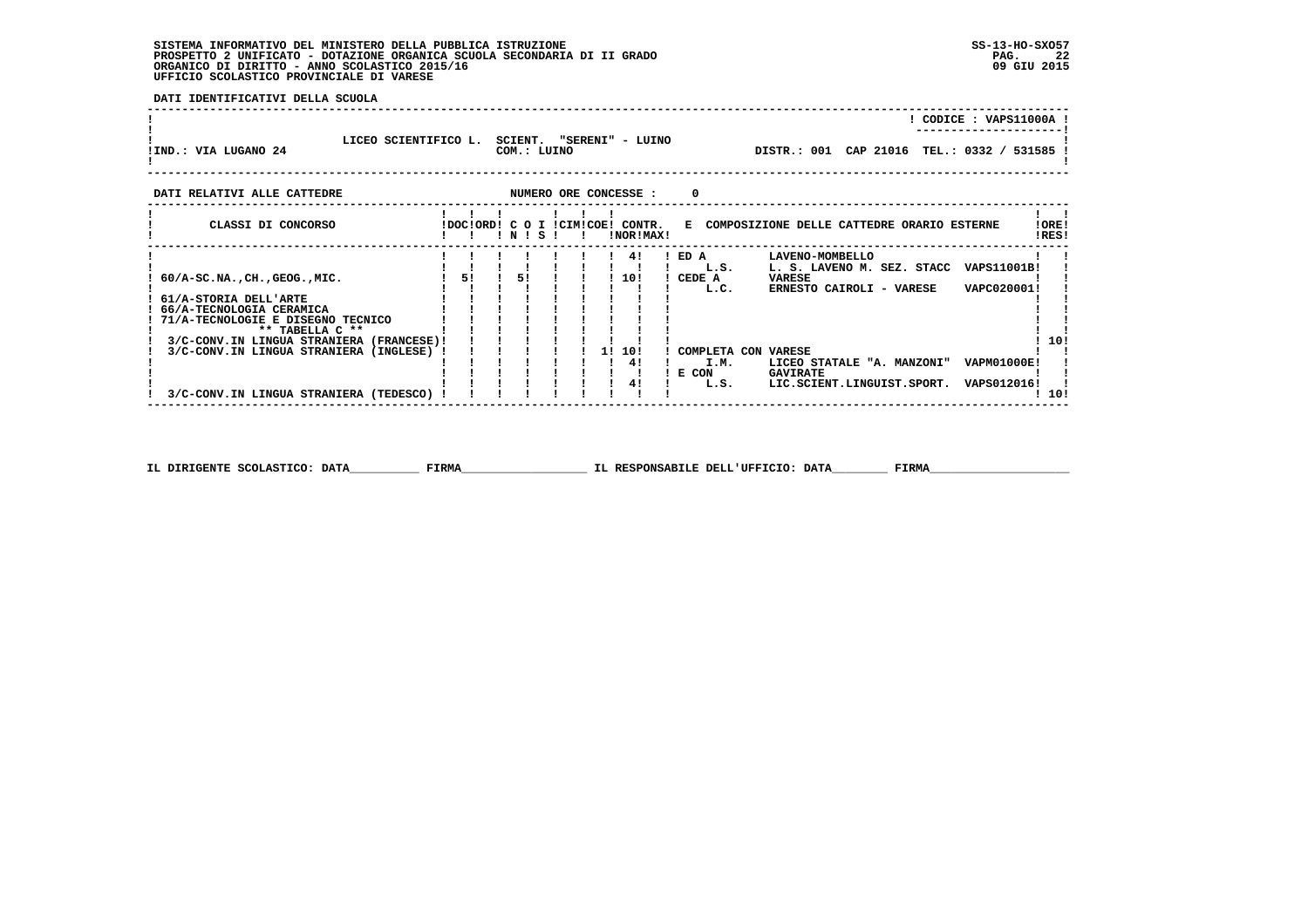**DATI IDENTIFICATIVI DELLA SCUOLA**

| LICEO SCIENTIFICO                                                                                                                                                             | L. S. LAVENO M. SEZ. STACC. SERENI LUINO                              |                   |                                            |                           |                          |                                                 | $!$ CODICE : VAPS11001B $!$ |                                              |
|-------------------------------------------------------------------------------------------------------------------------------------------------------------------------------|-----------------------------------------------------------------------|-------------------|--------------------------------------------|---------------------------|--------------------------|-------------------------------------------------|-----------------------------|----------------------------------------------|
| ISEZIONE ASSOCIATA AL LICEO SCIENTIFICO L. SCIENT. "SERENI" - LUINO DI LUINO I LUINO AND LETRE ASSOCIATA (100)<br>IIND.: VIA LABIENA, 86 (2001.: LAVENO-MOMBELLO ) DISTR.: 00 |                                                                       |                   |                                            |                           |                          | DISTR.: 002 CAP 21014 TEL.: 0332 /667003 1      |                             |                                              |
| DATI RELATIVI ALLE CLASSI                                                                                                                                                     |                                                                       |                   |                                            |                           |                          |                                                 |                             |                                              |
| CORSI - INDIRIZZI - SPECIALIZZAZIONI   ANNI DI CORSO   CORSI - INDIRIZZI - SPECIALIZZAZIONI     ANNI DI CORSO                                                                 |                                                                       |                   |                                            |                           |                          |                                                 |                             |                                              |
|                                                                                                                                                                               |                                                                       | 1 1 2 3 3 4 5 6 1 |                                            |                           |                          |                                                 | 1 1 2 3 3 4 5 5 6 1         |                                              |
| ILI02 SCIENTIFICO                                                                                                                                                             |                                                                       |                   |                                            |                           |                          |                                                 |                             |                                              |
|                                                                                                                                                                               |                                                                       |                   |                                            |                           | 0                        |                                                 |                             |                                              |
|                                                                                                                                                                               |                                                                       |                   |                                            |                           |                          |                                                 |                             |                                              |
| CLASSI DI CONCORSO           IDOCIORDI C O I ICIMICOE! CONTR.   E COMPOSIZIONE DELLE CATTEDRE ORARIO ESTERNE                                                                  |                                                                       |                   |                                            |                           |                          |                                                 |                             | $\mathbf{1}$ $\mathbf{1}$<br>! ORE!<br>IRES! |
| ! 12/A-CHIMICA AGRARIA                                                                                                                                                        |                                                                       |                   |                                            |                           |                          |                                                 |                             |                                              |
| ! 13/A-CHIMICA E TECNOLOGIE CHIMICHE                                                                                                                                          |                                                                       |                   |                                            |                           |                          |                                                 |                             |                                              |
| ! 24/A-DISEGNO E STORIA DEL COSTUME<br>! 25/A-DISEGNO E STORIA DELL'ARTE                                                                                                      | $\frac{1}{2}$ $\frac{1}{2}$ $\frac{1}{2}$ $\frac{1}{2}$ $\frac{1}{2}$ |                   | $\frac{1}{1}$ $\frac{1}{4}$                |                           | ! CEDE A VARESE          |                                                 |                             | -61                                          |
|                                                                                                                                                                               |                                                                       |                   |                                            | $\mathbf{I}$ $\mathbf{I}$ | $1 \quad L.S.$           | L. SCIENT. "G. FERRARIS" - VAPS03000P!          |                             |                                              |
|                                                                                                                                                                               | i i i                                                                 |                   |                                            | $\frac{1}{2}$             | $I$ ED A                 | LUINO                                           |                             |                                              |
|                                                                                                                                                                               |                                                                       |                   |                                            |                           | L.S.                     | L. SCIENT. "SERENI" - LUIN VAPS11000A!          |                             |                                              |
| ! 34/A-ELETTRONICA                                                                                                                                                            |                                                                       |                   |                                            |                           |                          |                                                 |                             |                                              |
| ! 35/A-ELETTROTECNICA ED APPLICAZIONI                                                                                                                                         | $\sim$ 1.1 $\sim$                                                     |                   |                                            |                           |                          |                                                 |                             |                                              |
| ! 36/A-FILOSOFIA, PSICOL. E SC. DELL'EDUCAZ. ! ! ! !                                                                                                                          |                                                                       |                   |                                            |                           |                          |                                                 |                             | -61                                          |
| ! 37/A-FILOSOFIA E STORIA                                                                                                                                                     |                                                                       |                   |                                            |                           |                          |                                                 |                             | -61                                          |
| $1.38/A-FISICA$                                                                                                                                                               |                                                                       |                   |                                            |                           |                          |                                                 |                             |                                              |
| ! 42/A-INFORMATICA<br>! 46/A-LINGUA E CIV. STRANIERA (INGLESE) ! 1! ! 1!                                                                                                      |                                                                       |                   |                                            |                           |                          |                                                 |                             | 112!                                         |
|                                                                                                                                                                               |                                                                       |                   |                                            |                           |                          |                                                 |                             |                                              |
| 1 47/A-MATEMATICA<br>1 48/A-MATEMATICA APPLICATA<br>1 49/A-MATEMATICA E FISICA<br>1 49/A-MATEMATICA E FISICA<br>1 1 21                                                        |                                                                       |                   |                                            |                           |                          |                                                 |                             |                                              |
|                                                                                                                                                                               |                                                                       |                   |                                            |                           |                          |                                                 |                             | 51                                           |
| ! 50/A-LETTERE IST. ISTR. SECOND. DI II GR. ! ! ! ! !                                                                                                                         |                                                                       |                   |                                            |                           |                          |                                                 |                             |                                              |
| ! 51/A-LETTERE, LATINO NEI LICEI E IST. MAG.!!!!!!!                                                                                                                           | 1 1 1 1 1 1 1 41                                                      |                   | $1 \quad 11 \quad 151$                     |                           | ! COMPLETA CON LUINO     |                                                 |                             |                                              |
| ! 60/A-SC.NA., CH., GEOG., MIC.                                                                                                                                               | $1 \quad 11 \quad 1 \quad 11 \quad 1$                                 |                   | $\frac{1}{2}$ $\frac{1}{2}$ $\frac{41}{2}$ |                           | $1$ $L.S.$<br>$!$ CEDE A | L. SCIENT. "SERENI" - LUIN VAPS11000A!<br>LUINO |                             | 3!                                           |
|                                                                                                                                                                               | $\mathbf{I}$ and $\mathbf{I}$ and $\mathbf{I}$ and $\mathbf{I}$       |                   |                                            |                           | <b>Contract Contract</b> | I.T.I. CITTA DI LUINO-CARLO VOLON VATF00301D!   |                             |                                              |
| 66/A-TECNOLOGIA CERAMICA                                                                                                                                                      | $1 \quad 1 \quad 1$                                                   |                   |                                            |                           |                          |                                                 |                             |                                              |
| ! 71/A-TECNOLOGIE E DISEGNO TECNICO                                                                                                                                           |                                                                       |                   |                                            |                           |                          |                                                 |                             |                                              |

 **IL DIRIGENTE SCOLASTICO: DATA\_\_\_\_\_\_\_\_\_\_ FIRMA\_\_\_\_\_\_\_\_\_\_\_\_\_\_\_\_\_\_ IL RESPONSABILE DELL'UFFICIO: DATA\_\_\_\_\_\_\_\_ FIRMA\_\_\_\_\_\_\_\_\_\_\_\_\_\_\_\_\_\_\_\_**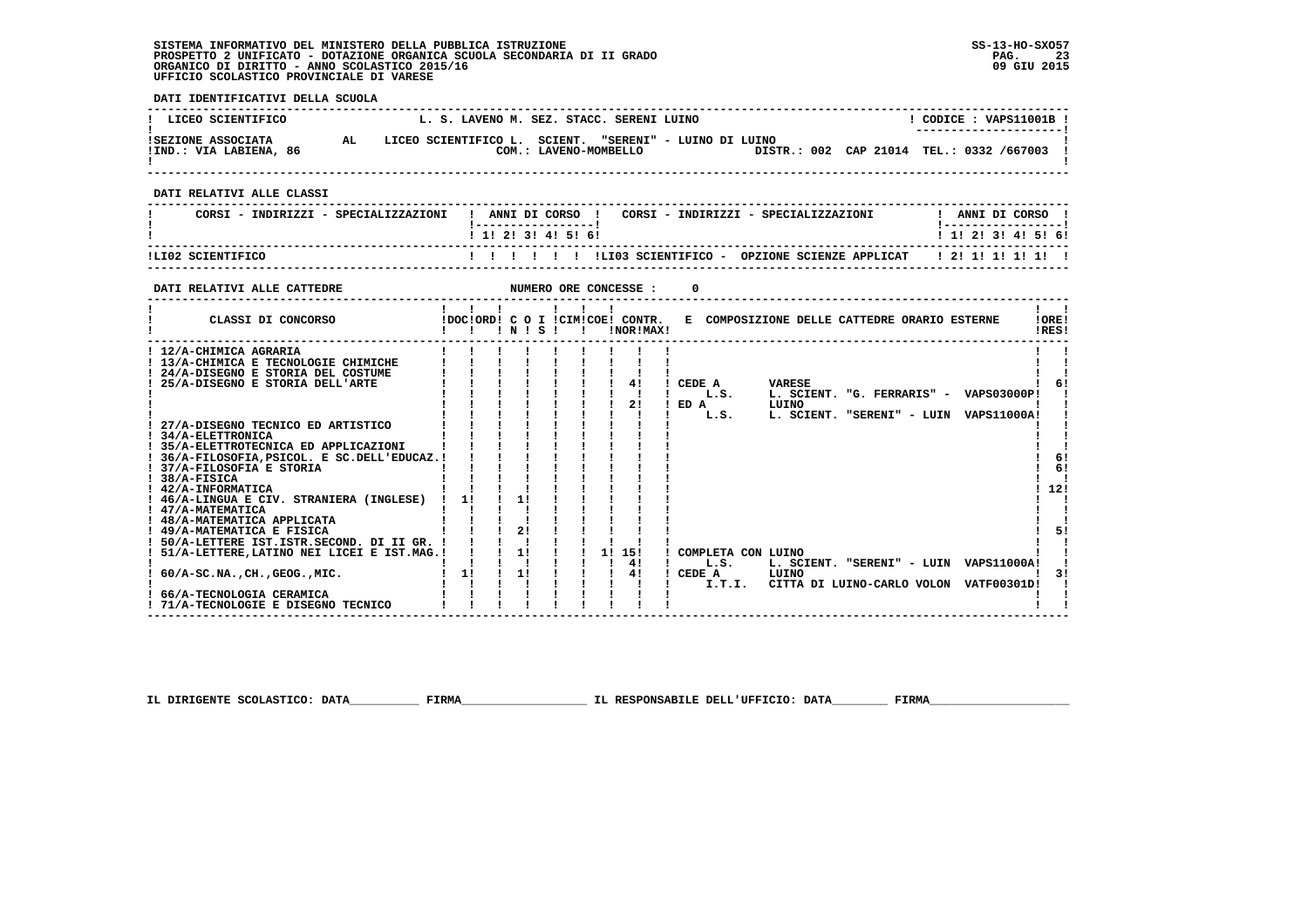**DATI IDENTIFICATIVI DELLA SCUOLA**

|                                                                                                                                                                                                                                                                                                                                                                                                                                                                                                                                                                                              |                                                                                                                                                                                                                                                                                                                                                                                                                                                                                           |                                                                                                                                                                                                                                                                                   | ! CODICE : VAPS120001 !                                                                                                                                                                                                                                                                                                                                               |
|----------------------------------------------------------------------------------------------------------------------------------------------------------------------------------------------------------------------------------------------------------------------------------------------------------------------------------------------------------------------------------------------------------------------------------------------------------------------------------------------------------------------------------------------------------------------------------------------|-------------------------------------------------------------------------------------------------------------------------------------------------------------------------------------------------------------------------------------------------------------------------------------------------------------------------------------------------------------------------------------------------------------------------------------------------------------------------------------------|-----------------------------------------------------------------------------------------------------------------------------------------------------------------------------------------------------------------------------------------------------------------------------------|-----------------------------------------------------------------------------------------------------------------------------------------------------------------------------------------------------------------------------------------------------------------------------------------------------------------------------------------------------------------------|
| !IND.: VIA MONS. BRIOSCHI                                                                                                                                                                                                                                                                                                                                                                                                                                                                                                                                                                    | LICEO SCIENTIFICO L. SCIENT. "MARIE CURIE" - TRADATE<br>COM.: TRADATE                                                                                                                                                                                                                                                                                                                                                                                                                     |                                                                                                                                                                                                                                                                                   | DISTR.: 007 CAP 21049 TEL.: 0331 /842220                                                                                                                                                                                                                                                                                                                              |
| DATI RELATIVI ALLE CLASSI                                                                                                                                                                                                                                                                                                                                                                                                                                                                                                                                                                    |                                                                                                                                                                                                                                                                                                                                                                                                                                                                                           |                                                                                                                                                                                                                                                                                   |                                                                                                                                                                                                                                                                                                                                                                       |
| CORSI - INDIRIZZI - SPECIALIZZAZIONI                                                                                                                                                                                                                                                                                                                                                                                                                                                                                                                                                         | ! ANNI DI CORSO !<br><u> 1 - - - - - - - - - - - - - - - - 1</u>                                                                                                                                                                                                                                                                                                                                                                                                                          | CORSI - INDIRIZZI - SPECIALIZZAZIONI                                                                                                                                                                                                                                              | ! ANNI DI CORSO !                                                                                                                                                                                                                                                                                                                                                     |
|                                                                                                                                                                                                                                                                                                                                                                                                                                                                                                                                                                                              | ! 1! 2! 3! 4! 5! 6!                                                                                                                                                                                                                                                                                                                                                                                                                                                                       |                                                                                                                                                                                                                                                                                   | ! 1! 2! 3! 4! 5! 6!                                                                                                                                                                                                                                                                                                                                                   |
| ILI02 SCIENTIFICO<br>!LI11 SCIENZE UMANE                                                                                                                                                                                                                                                                                                                                                                                                                                                                                                                                                     | ! 4! 5! 5! 4! 4!                                                                                                                                                                                                                                                                                                                                                                                                                                                                          | ILI04 LINGUISTICO                                                                                                                                                                                                                                                                 | ! 3! 4! 3! 2! 1! !<br>! 2! 2! 3! 3! 2! !LI12 SCIENZE UMANE - OPZ. ECONOMICO SOCIALE   1! 2! 1! 1! 1! !                                                                                                                                                                                                                                                                |
| DATI RELATIVI ALLE CATTEDRE                                                                                                                                                                                                                                                                                                                                                                                                                                                                                                                                                                  | NUMERO ORE CONCESSE :                                                                                                                                                                                                                                                                                                                                                                                                                                                                     | <sup>0</sup>                                                                                                                                                                                                                                                                      |                                                                                                                                                                                                                                                                                                                                                                       |
| CLASSI DI CONCORSO                                                                                                                                                                                                                                                                                                                                                                                                                                                                                                                                                                           | $\mathbf{1}$ $\mathbf{1}$ $\mathbf{1}$<br>$\mathbf{1}$ $\mathbf{1}$<br>!DOC!ORD! C O I !CIM!COE! CONTR.<br>$\mathbf{1}$ $\mathbf{1}$<br>1 N 1 S 1 1                                                                                                                                                                                                                                                                                                                                       | !NOR!MAX!                                                                                                                                                                                                                                                                         | $\mathbf{1}$ $\mathbf{1}$<br>E COMPOSIZIONE DELLE CATTEDRE ORARIO ESTERNE<br>!ORE!<br>IRES!                                                                                                                                                                                                                                                                           |
| ! 19/A-DISCIPLINE GIURIDICHE ED ECONOMIC. ! 1!<br>! 24/A-DISEGNO E STORIA DEL COSTUME<br>! 25/A-DISEGNO E STORIA DELL'ARTE<br>! 36/A-FILOSOFIA, PSICOL. E SC.DELL'EDUCAZ.!<br>! 37/A-FILOSOFIA E STORIA<br>46/A-LINGUA E CIV. STRANIERA (INGLESE)<br>46/A-LINGUA E CIV. STRANIERA (FRANCESE) !<br>46/A-LINGUA E CIV. STRANIERA (SPAGNOLO) !<br>46/A-LINGUA E CIV. STRANIERA (TEDESCO) !<br>47/A-MATEMATICA<br>! 49/A-MATEMATICA E FISICA<br>! 50/A-LETTERE IST.ISTR.SECOND. DI II GR. ! 4!<br>! 51/A-LETTERE, LATINO NEI LICEI E IST.MAG.! 17!<br>$: 60/A-SC.NA.$ , $CH.$ , $GEOG.$ , $MIC.$ | 11<br>$\mathbf{1}$ $\mathbf{1}$<br>31<br>$1 \quad 31$<br>6!<br>51<br>$\mathbf{I}$<br>51<br>$1 \quad 61$<br>$\mathbf{I}$<br>9!<br>91<br>$\mathbf{I}$<br>$\mathbf{1}$ $\mathbf{1}$ $\mathbf{1}$<br>$\frac{1}{3}$<br>31<br>$\mathbf{1}$ $\mathbf{1}$ $\mathbf{1}$ $\mathbf{1}$<br>$\mathbf{I}$ $\mathbf{I}$<br>$\blacksquare$<br>11<br>11<br>$\mathbf{I}$<br>11<br>11<br>2!<br>$1 \quad 21$<br>1, 121<br>1.111<br>$1 \quad 41$<br>1 1 7 1<br>$1 \quad 61$<br>51<br>$\mathbf{I}$ $\mathbf{I}$ | 1! 15!<br>COMPLETA CON GALLARATE<br>4!<br>L.S.<br>$\blacksquare$<br>61<br>CEDE A<br>I.T.C.<br>$\mathbf{i}$ $\mathbf{i}$ $\mathbf{j}$<br>$\sim$<br>31<br>! CEDE A<br><b>VARESE</b><br>- 11<br>I.M.<br>! ED A<br>I.T.C.<br>31<br>! CEDE A<br>$\blacksquare$<br>$\mathbf{I}$<br>L.S. | 1 8!<br>4!<br>2 <sub>1</sub><br>LICEO SCIENTIFICO "LEONARD VAPS00101Q!<br>41<br><b>GALLARATE</b><br>ITC-ITPA "GADDA-ROSSELLI"<br><b>VATD02101R!</b><br>31<br>LICEO STATALE "A. MANZONI"<br><b>VAPM01000E!</b><br>GAZZADA SCHIANNO<br>ITC-ITPA "KEYNES" - GAZZAD<br>VATD018011!<br>- 31<br>12!<br>91<br><b>SARONNO</b><br>2!<br>LICEO SCIENTIFICO G. B. GR VAPS020004! |
| 61/A-STORIA DELL'ARTE<br>** TABELLA $C$ **<br>3/C-CONV.IN LINGUA STRANIERA (FRANCESE)!                                                                                                                                                                                                                                                                                                                                                                                                                                                                                                       | $\blacksquare$<br>11<br>$1 - 1 - 1$                                                                                                                                                                                                                                                                                                                                                                                                                                                       | 21<br>! CEDE A<br>$\mathbf{I}$ $\mathbf{I}$<br>I.T.C.<br>$\mathbf{I}$<br>71<br>! CEDE A<br>L.C.                                                                                                                                                                                   | <b>TRADATE</b><br>I.T.PER.AZ.LI E CORR.L.EST VATD024018!<br>1!<br><b>SARONNO</b><br>LIC. CLASSICO "LEGNANI" - VAPC040006!                                                                                                                                                                                                                                             |

 **------------------------------------------------------------------------------------------------------------------------------------**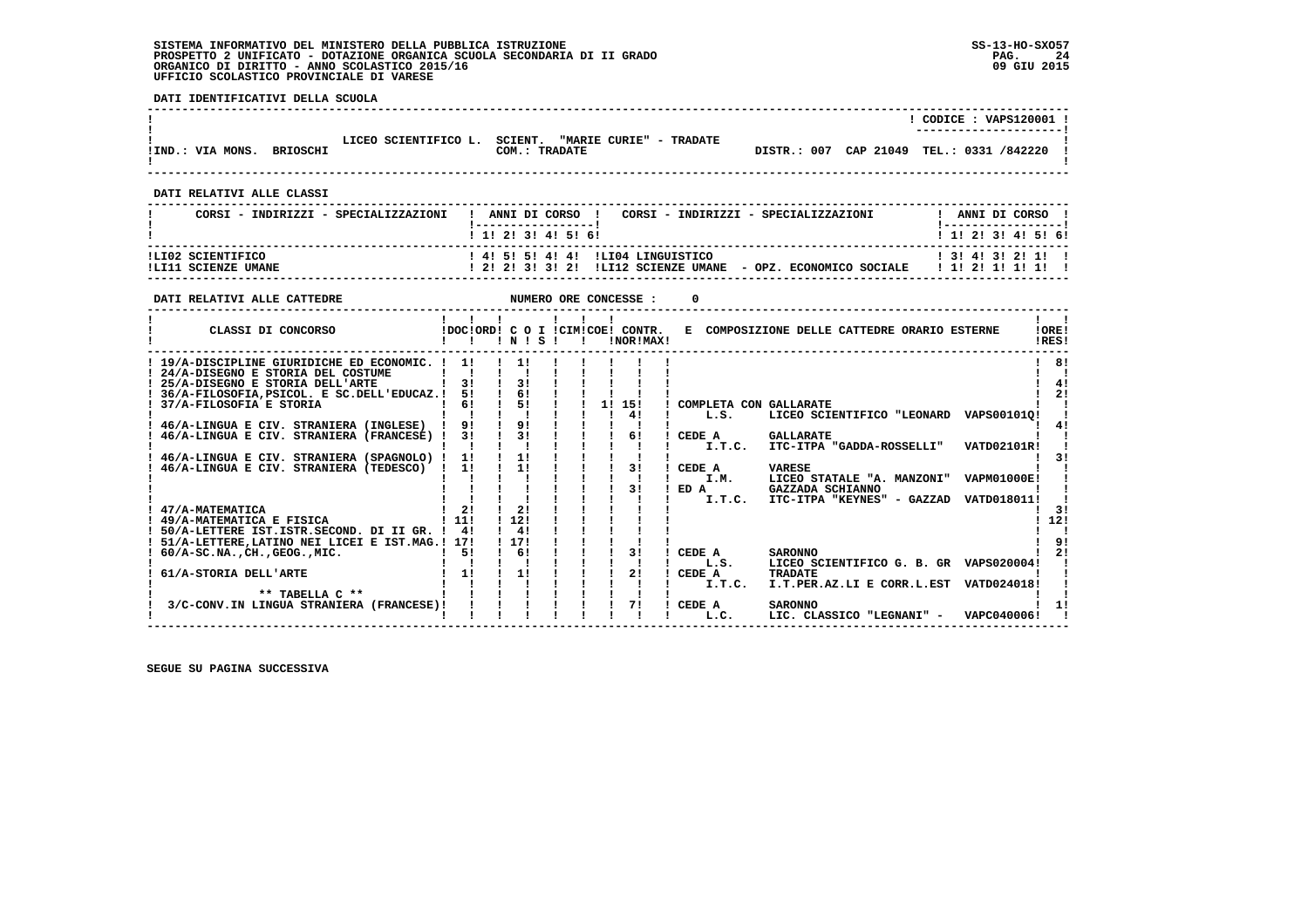**DATI IDENTIFICATIVI DELLA SCUOLA**

| !IND.: VIA MONS. BRIOSCHI                | LICEO SCIENTIFICO L. |  | SCIENT. | COM.: TRADATE | "MARIE CURIE" - TRADATE                       |            |        | DISTR.: 007 CAP 21049                      |       | CODICE: VAPS120001<br>TEL.: 0331 /842220 |                 |
|------------------------------------------|----------------------|--|---------|---------------|-----------------------------------------------|------------|--------|--------------------------------------------|-------|------------------------------------------|-----------------|
| DATI RELATIVI ALLE CATTEDRE              |                      |  |         |               | NUMERO ORE CONCESSE :                         | $^{\circ}$ |        |                                            |       |                                          |                 |
| CLASSI DI CONCORSO                       |                      |  | ! N ! S |               | IDOCIORDI C O I ICIMICOEI CONTR.<br>!NOR!MAX! | E.         |        | COMPOSIZIONE DELLE CATTEDRE ORARIO ESTERNE |       |                                          | ! ORE!<br>!RES! |
|                                          |                      |  |         |               | 51                                            | ! ED A     |        | VARESE                                     |       |                                          |                 |
|                                          |                      |  |         |               |                                               |            | I.M.   | LICEO STATALE "A. MANZONI"                 |       | <b>VAPM01000E!</b>                       |                 |
| 3/C-CONV.IN LINGUA STRANIERA (INGLESE) ! |                      |  |         |               |                                               |            |        |                                            |       |                                          | 13!             |
| 3/C-CONV.IN LINGUA STRANIERA (SPAGNOLO)! |                      |  |         |               | 11                                            | CEDE A     |        | <b>VARESE</b>                              |       |                                          | 51              |
|                                          |                      |  |         |               |                                               |            | I.M.   | LICEO STATALE "A. MANZONI"                 |       | <b>VAPM01000E!</b>                       |                 |
| 3/C-CONV.IN LINGUA STRANIERA (TEDESCO)   |                      |  |         |               | 41                                            | CEDE A     |        | VARESE                                     |       |                                          |                 |
|                                          |                      |  |         |               |                                               |            | I.M.   | LICEO STATALE "A. MANZONI"                 |       | <b>VAPM01000E!</b>                       |                 |
|                                          |                      |  |         |               | 31                                            | ED A       |        | <b>GALLARATE</b>                           |       |                                          |                 |
|                                          |                      |  |         |               |                                               |            | I.T.C. | ITC-ITPA "GADDA-ROSSELLI"                  |       | <b>VATD02101R!</b>                       |                 |
| IL DIRIGENTE SCOLASTICO: DATA            | <b>FIRMA</b>         |  |         |               |                                               |            |        | IL RESPONSABILE DELL'UFFICIO: DATA         | FIRMA |                                          |                 |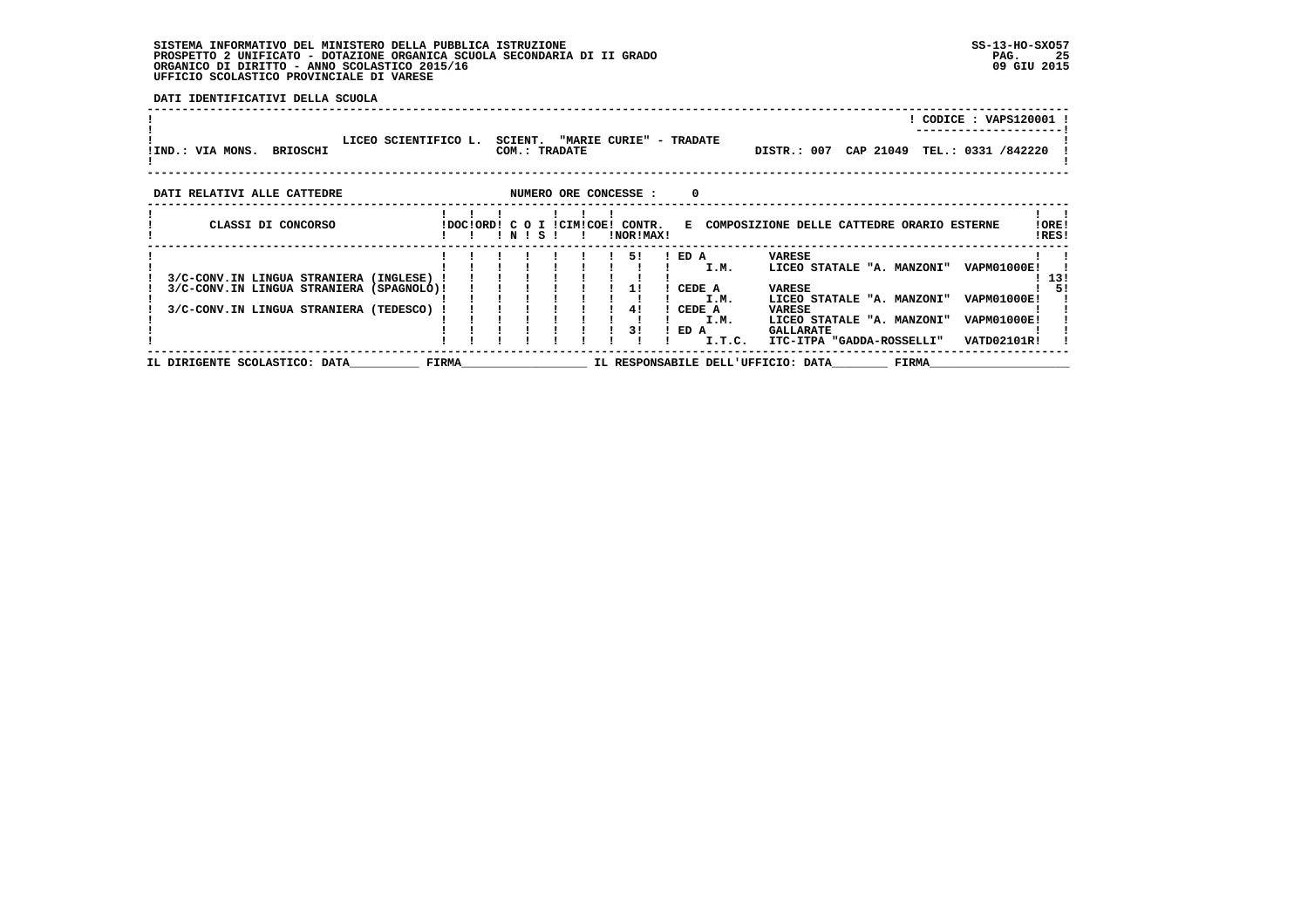**DATI IDENTIFICATIVI DELLA SCUOLA ------------------------------------------------------------------------------------------------------------------------------------**L CODICE : VARC004010 L **! IST PROF PER I SERVIZI COMMERCIALI I.P.S.S.C.T. "VALCERESIO" - BISUSCHIO ! ---------------------! !SEZIONE ASSOCIATA ALL' ISTITUTO SUPERIORE IS VALCERESIO DI BISUSCHIO ! !IND.: VIA ROMA 57 COM.: BISUSCHIO DISTR.: 004 CAP 21050 TEL.: 0332 /856760 !** $\mathbf{I}$  **! ! ------------------------------------------------------------------------------------------------------------------------------------ DATI RELATIVI ALLE CLASSI ------------------------------------------------------------------------------------------------------------------------------------**I ANNIT DI CORSO I  **! CORSI - INDIRIZZI - SPECIALIZZAZIONI ! ANNI DI CORSO ! CORSI - INDIRIZZI - SPECIALIZZAZIONI ! ANNI DI CORSO !**\_\_\_\_\_\_\_\_\_\_\_\_\_\_\_\_\_\_\_\_\_\_  **! !-----------------! !-----------------!**1 1 1 2 1 3 1 4 1 5 1 6 1  **! ! 1! 2! 3! 4! 5! 6! ! 1! 2! 3! 4! 5! 6! ------------------------------------------------------------------------------------------------------------------------------------ !IP08 SERVIZI COMMERCIALI BIENNIO - TRIENNIO ! 1! 1! 1! 1! 1! !IPC1 INDIRIZZO A ELABORAZIONE MANUALE ! ! ! ! ! ! ! ------------------------------------------------------------------------------------------------------------------------------------DATI RELATIVI ALLE CATTEDRE NUMERO ORE CONCESSE : 0 ------------------------------------------------------------------------------------------------------------------------------------** $\mathbf{I}$   $\mathbf{I}$  **! ! ! ! ! ! ! ! !LORE!** CLASSI DI CONCORSO **8** | DOC!ORD! C O I !CIM!COE! CONTR. E COMPOSIZIONE DELLE CATTEDRE ORARIO ESTERNE **IDFSI ! ! ! ! N ! S ! ! !NOR!MAX! !RES! ------------------------------------------------------------------------------------------------------------------------------------** $\mathbf{I}$  **! 7/A-ARTE DELLA FOTOGR. E GRAFICA PUBBL.! ! ! ! ! ! ! ! ! ! ! ! 12/A-CHIMICA AGRARIA ! ! ! ! ! ! ! ! ! ! !** $1 \quad 21$  **! 13/A-CHIMICA E TECNOLOGIE CHIMICHE ! ! ! ! ! ! ! ! ! ! 2! ! 17/A-DISCIPLINE ECONOMICO-AZIENDALI ! ! ! 1! ! ! ! ! ! ! 16! ! 19/A-DISCIPLINE GIURIDICHE ED ECONOMIC. ! 1! ! ! ! ! 1! 16! ! COMPLETA CON BISUSCHIO ! ! ! ! ! ! ! ! ! ! 2! ! L.S. LIC.SCIENTIFICO - BISUSCH VAPS004017! ! ! 36/A-FILOSOFIA,PSICOL. E SC.DELL'EDUCAZ.! ! ! ! ! ! ! 2! ! CEDE A BISUSCHIO ! 4! ! ! ! ! ! ! ! ! ! ! L.S. LIC.SCIENTIFICO - BISUSCH VAPS004017! ! ! 38/A-FISICA ! ! ! ! ! ! ! ! ! ! 2!** $1, 161$  $\blacksquare$  $1 \quad 41$  $\mathbf{r}$  $1 \quad 21$  $1 - 11$  **! 39/A-GEOGRAFIA ! ! ! ! ! ! ! ! ! ! 1! ! 42/A-INFORMATICA ! ! ! ! ! ! ! ! ! ! ! ! 46/A-LINGUA E CIV. STRANIERA (FRANCESE) ! 1! ! ! ! ! 1! 12! ! COMPLETA CON BISUSCHIO ! ! ! ! ! ! ! ! ! ! 3! ! I.T.C. I.T.C. P. AZ. "VALCERESIO" VATD004013! !** $\mathbf{I}$  **! ! ! ! ! ! ! ! ! ! E CON BISUSCHIO ! ! ! ! ! ! ! ! ! ! 3! ! I.T.T. I.T.C TURISMO ISIS "VALCER VATN004011! ! ! 46/A-LINGUA E CIV. STRANIERA (INGLESE) ! 1! ! ! ! ! 1! 15! ! COMPLETA CON BISUSCHIO ! ! ! ! ! ! ! ! ! ! 3! ! L.S. LIC.SCIENTIFICO - BISUSCH VAPS004017! ! ! 46/A-LINGUA E CIV. STRANIERA (TEDESCO) ! ! ! ! ! ! ! 3! ! CEDE A BISUSCHIO ! ! ! ! ! ! ! ! ! ! ! ! I.T.C. I.T.C. P. AZ. "VALCERESIO" VATD004013! ! ! 47/A-MATEMATICA ! ! ! ! ! ! 1! 13! ! COMPLETA CON VARESE ! !**ا ! ! ! ! ! ! ! ! ! ! ! ! T.P.I.A. I.P.S.I.A. ISIS "NEWTON" - VARI01701E! !<br>! ! ! ! ! ! ! ! ! ! ! ! A BISUSCHIO - BISUSCHIO XAPS004017!<br>! ! ! ! ! ! ! ! ! ! ! ! L.S. LIC.SCIENTIFICO - BISUSCH VAPS004017! - 1  **! 48/A-MATEMATICA APPLICATA ! ! ! ! ! ! ! ! ! ! !** $\overline{\phantom{a}}$  **19/A-MATEMATICA E FISICA E FISICA E FISICA E FISICA E FISICA E FISICA E FISICA E FISICA E FISICA E FISICA E F** 

 **------------------------------------------------------------------------------------------------------------------------------------**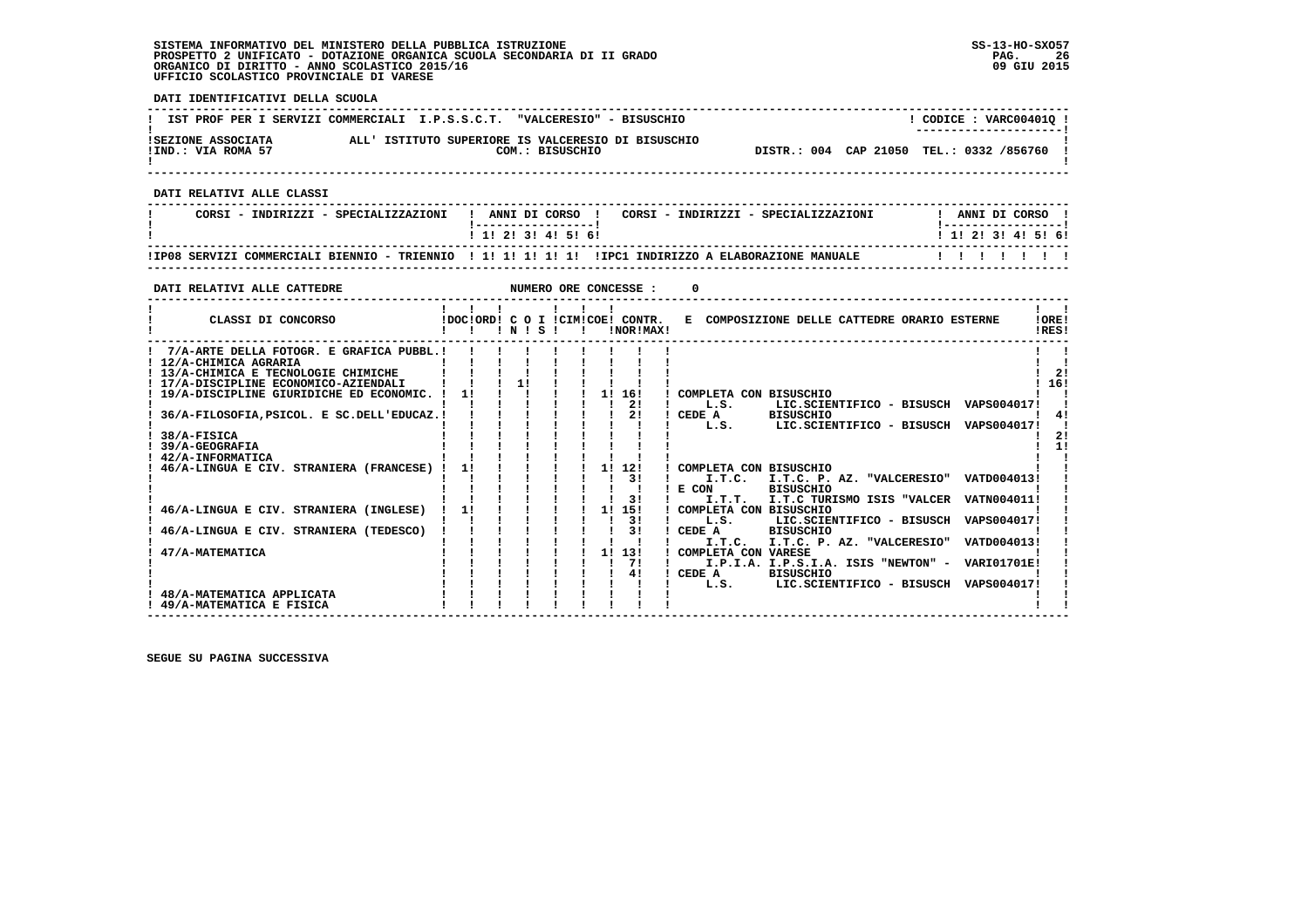j

 **DATI IDENTIFICATIVI DELLA SCUOLA**

|                                          | IST PROF PER I SERVIZI COMMERCIALI I.P.S.S.C.T. "VALCERESIO" - BISUSCHIO | CODICE: VARC004010!<br>--------------------- |
|------------------------------------------|--------------------------------------------------------------------------|----------------------------------------------|
| ISEZIONE ASSOCIATA<br>!IND.: VIA ROMA 57 | ALL' ISTITUTO SUPERIORE IS VALCERESIO DI BISUSCHIO<br>COM.: BISUSCHIO    | DISTR.: 004 CAP 21050 TEL.: 0332 /856760     |
|                                          |                                                                          |                                              |

**DATI RELATIVI ALLE CATTEDRE CONCESSE : 0** 

| CLASSI DI CONCORSO                                                                           | $\mathbf{1}$ $\mathbf{1}$ $\mathbf{1}$ | 1 N 1 S 1    | $\mathbf{I}$ $\mathbf{I}$ | !NOR!MAX!                 | IDOCIORDI C O I ICIMICOEI CONTR. E COMPOSIZIONE DELLE CATTEDRE ORARIO ESTERNE<br>IOREI<br>IRES! |    |
|----------------------------------------------------------------------------------------------|----------------------------------------|--------------|---------------------------|---------------------------|-------------------------------------------------------------------------------------------------|----|
| 50/A-LETTERE IST.ISTR.SECOND. DI II GR. ! 1!                                                 |                                        | $\mathbf{I}$ |                           | ! 1! ! ! 1! 12!<br>. . 61 | COMPLETA CON BISUSCHIO<br>I.T.T.<br>I.T.C TURISMO ISIS "VALCER VATN004011!                      |    |
| $60/A-SC.NA.$ , CH., GEOG., MIC.                                                             |                                        |              |                           | -21                       | CEDE A<br><b>BISUSCHIO</b>                                                                      | 21 |
| 69/A-TECNOL.GRAFICHE ED IMPIANTI GRAFICI!                                                    |                                        |              |                           |                           | LIC.SCIENTIFICO - BISUSCH VAPS004017!<br>L.S.                                                   |    |
| 75/A-DATTILOGRAFIA E STENOGRAFIA                                                             | 1!                                     |              |                           | 1! 14!                    | ! COMPLETA CON BISUSCHIO                                                                        |    |
|                                                                                              |                                        |              |                           | 41                        | I.T.T. I.T.C TURISMO ISIS "VALCER VATN004011!                                                   |    |
| 76/A-TRAT.TESTI, CAL., CONT.ELET.E AP.GES.!<br>$**$ TABELLA $C**$                            |                                        |              |                           |                           |                                                                                                 |    |
| 6/C-ESERCITAZ. CERAMICHE DI DECORAZIONE!                                                     |                                        |              |                           |                           |                                                                                                 |    |
| 7/C-ESERCITAZ.DI ABBIGLIAMENTO E MODA !<br>9/C-ESERCITAZIONI DI COMUNICAZIONI                |                                        |              |                           |                           |                                                                                                 |    |
| ! 10/C-ESER. DISEGNO ARTIST.E DEI TESSUTI !                                                  |                                        |              |                           |                           |                                                                                                 |    |
| ! 12/C-ESER. MODEL., FORM.E PL., FOG.E RIF. !<br>! 14/C-ESERC.OFF.MECC.AGRIC.E DI MAC.AGRI.! |                                        |              |                           |                           |                                                                                                 |    |
| ! 16/C-ESERCITAZ. DI TECNOLOGIA CERAMICA !                                                   |                                        |              |                           |                           |                                                                                                 |    |
| ! 17/C-ESERC.TEOR.DELLA NAVE E DI COS.NAV.!                                                  |                                        |              |                           |                           |                                                                                                 |    |
| ! 18/C-ESERCITAZIONI NAUTICHE<br>! 20/C-ESERCITAZIONI PRATICHE DI OTTICA                     |                                        |              |                           |                           |                                                                                                 |    |
| ! 22/C-LAB.TEC.TESS.E ABB. E LAV.TES.E AB.!                                                  |                                        |              |                           |                           |                                                                                                 |    |
| ! 24/C-LAB. CHIMICA E CHIMICA INDUSTRIALE !<br>! 25/C-LAB.COSTR.VERNIC.E REST.STRUM.ARCO     |                                        |              |                           |                           |                                                                                                 |    |
| ! 26/C-LABORATORIO DI ELETTRONICA                                                            |                                        |              |                           |                           |                                                                                                 |    |
| ! 27/C-LABORATORIO DI ELETTROTECNICA                                                         |                                        |              |                           |                           |                                                                                                 |    |
| ! 28/C-LAB.DI FIS.ATOMICA E NUCL. E STRUM.!<br>! 29/C-LAB. DI FISICA E FISICA APPLICATA      |                                        |              |                           |                           |                                                                                                 |    |
| ! 30/C-LAB. DI INFORMATICA GESTIONALE                                                        |                                        |              |                           |                           |                                                                                                 |    |
| ! 31/C-LAB. DI INFORMATICA INDUSTRIALE<br>! 32/C-LAB. MECCANICO-TECNOLOGICO                  |                                        |              |                           |                           |                                                                                                 |    |
| ! 33/C-LABORATORIO DI OREFICERIA                                                             |                                        |              |                           |                           |                                                                                                 |    |
| ! 34/C-LAB.DI PROGET. TECNICA PER CERAMICA!                                                  |                                        |              |                           |                           |                                                                                                 |    |
| 35/C-LAB. DI TECNICA MICROBIOLOGICA                                                          |                                        |              |                           |                           |                                                                                                 |    |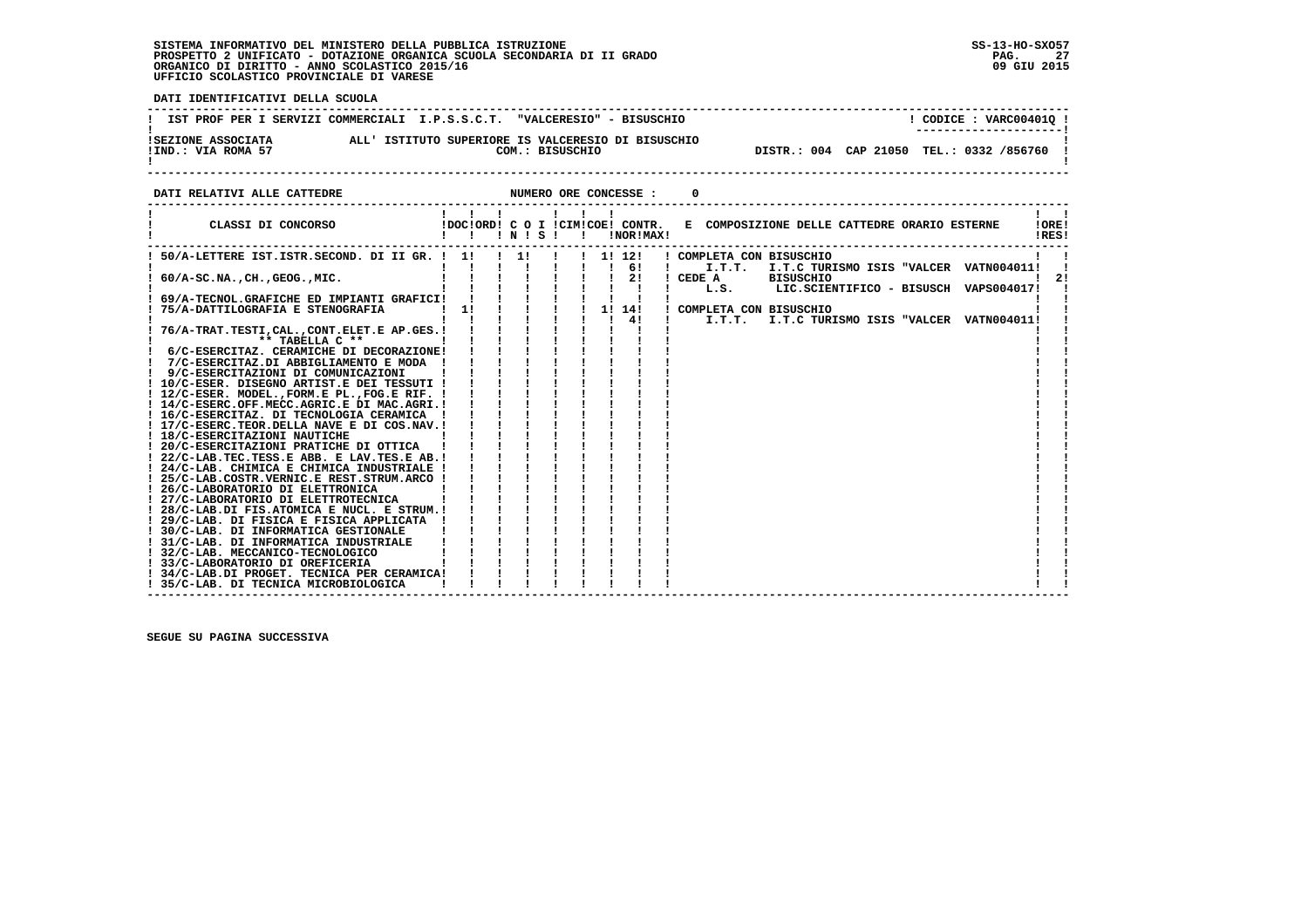**DATI IDENTIFICATIVI DELLA SCUOLA**

|                                          | IST PROF PER I SERVIZI COMMERCIALI I.P.S.S.C.T. "VALCERESIO" - BISUSCHIO | CODICE: VARC00401Q !<br>--------------------- |
|------------------------------------------|--------------------------------------------------------------------------|-----------------------------------------------|
| ISEZIONE ASSOCIATA<br>!IND.: VIA ROMA 57 | ALL' ISTITUTO SUPERIORE IS VALCERESIO DI BISUSCHIO<br>COM.: BISUSCHIO    | DISTR.: 004 CAP 21050 TEL.: 0332 /856760      |
|                                          |                                                                          |                                               |

| DATI RELATIVI ALLE CATTEDRE                                                            |                                  |           |  |  | NUMERO ORE CONCESSE : |  |                                              |  |  |                |  |
|----------------------------------------------------------------------------------------|----------------------------------|-----------|--|--|-----------------------|--|----------------------------------------------|--|--|----------------|--|
| CLASSI DI CONCORSO                                                                     | !DOC!ORD! C O I !CIM!COE! CONTR. | ! N ! S ! |  |  | !NOR!MAX!             |  | E COMPOSIZIONE DELLE CATTEDRE ORARIO ESTERNE |  |  | !ORE!<br>IRES! |  |
| ! 36/C-LAB.TECN. CARTARIA E ESERC.CARTIERA!                                            |                                  |           |  |  |                       |  |                                              |  |  |                |  |
| 37/C-LAB. E REPARTI DI LAVOR. DEL LEGNO !<br>38/C-LAB. E REPARTI DI LAV.ARTI GRAFICHE! |                                  |           |  |  |                       |  |                                              |  |  |                |  |
| ! 39/C-LAB. E REPARTI LAV.INDUST.MINERARIA!                                            |                                  |           |  |  |                       |  |                                              |  |  |                |  |
| ! 40/C-LAB. PER LE INDUSTRIE CERAMICHE                                                 |                                  |           |  |  |                       |  |                                              |  |  |                |  |
| ! 41/C-LAB.TECN.MARMO-REPARTI ARCH., MACCH. !                                          |                                  |           |  |  |                       |  |                                              |  |  |                |  |
| ! 42/C-LAB.TECN.MARMO-REP.SCULT., SMOD.ETC.!                                           |                                  |           |  |  |                       |  |                                              |  |  |                |  |
| ! 43/C-LAB. EDILIZIA ED ESERCIT.TOPOGRAFIA!                                            |                                  |           |  |  |                       |  |                                              |  |  |                |  |
| ! 46/C-REP.LAV.PER MONTAGGIO CINEM.E TELE.!                                            |                                  |           |  |  |                       |  |                                              |  |  |                |  |
| ! 47/C-REP.LAV.PER LA REGISTRAZ. DEL SUONO!                                            |                                  |           |  |  |                       |  |                                              |  |  |                |  |
| ! 48/C-REP.LAV.PER LA RIPRESA CINEM.E TEL.!                                            |                                  |           |  |  |                       |  |                                              |  |  |                |  |
| ! 49/C-REP.DI LAV. PER ARTI FOTOGRAFICHE                                               |                                  |           |  |  |                       |  |                                              |  |  |                |  |
| ! 50/C-TEC.SERVIZI ED ESER.PRAT.DI CUCINA !                                            |                                  |           |  |  |                       |  |                                              |  |  |                |  |
|                                                                                        |                                  |           |  |  |                       |  |                                              |  |  |                |  |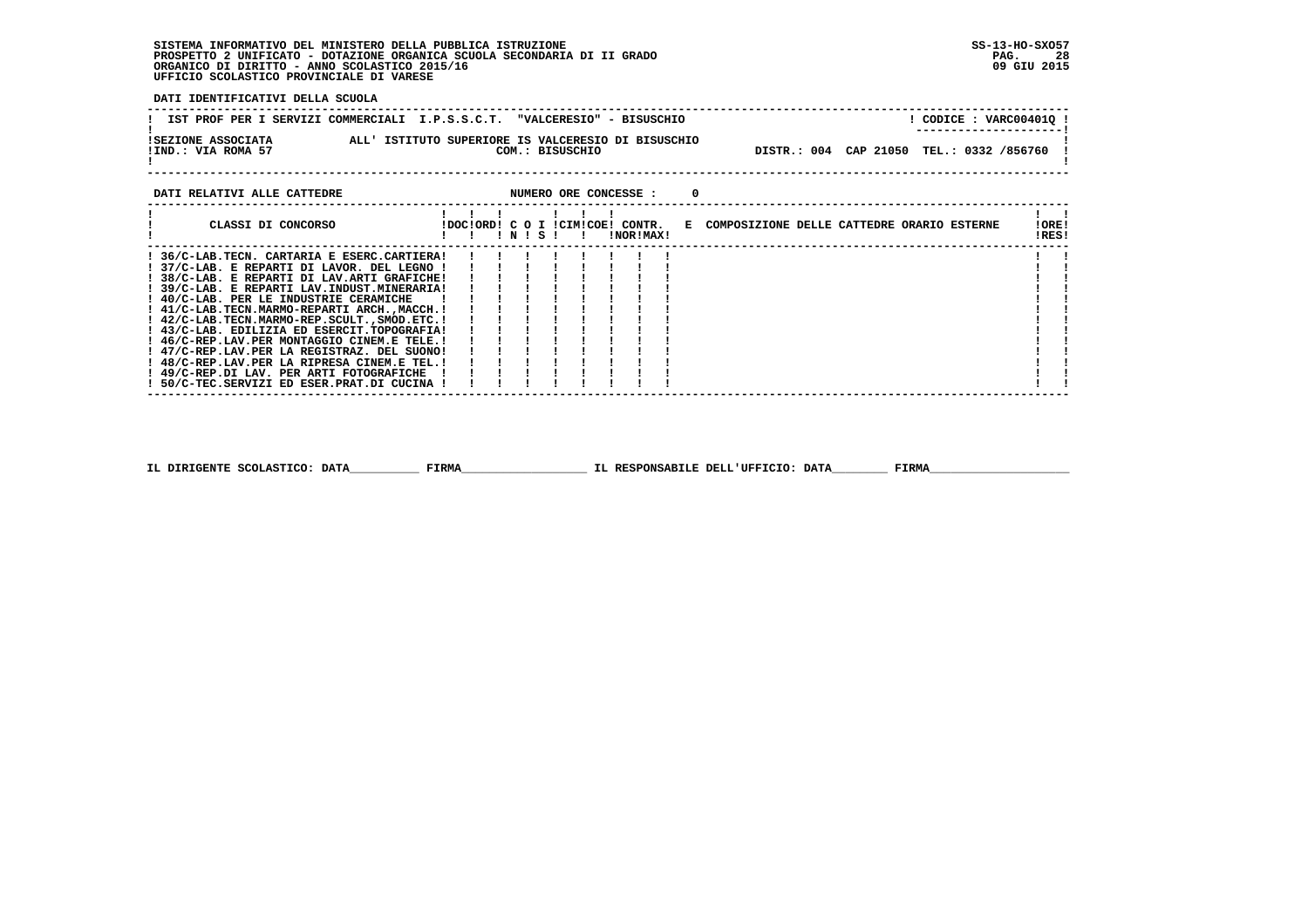**DATI IDENTIFICATIVI DELLA SCUOLA ------------------------------------------------------------------------------------------------------------------------------------** $1$  CODICE : VARC01201P I **! IST PROF PER I SERVIZI COMMERCIALI IPSSCT-I.S.I.S "STEIN" - GAVIRATE ! ---------------------! !SEZIONE ASSOCIATA ALL' ISTITUTO SUPERIORE "E. STEIN" DI GAVIRATE ! !IND.: VIA DEI GELSOMINI, 14 COM.: GAVIRATE DISTR.: 002 CAP 21026 TEL.: 0332 /745525 !** $\mathbf{I}$  **! ! ------------------------------------------------------------------------------------------------------------------------------------ DATI RELATIVI ALLE CLASSI ------------------------------------------------------------------------------------------------------------------------------------**I ANNI DI CORSO I  **! CORSI - INDIRIZZI - SPECIALIZZAZIONI ! ANNI DI CORSO ! CORSI - INDIRIZZI - SPECIALIZZAZIONI ! ANNI DI CORSO !**\_\_\_\_\_\_\_\_\_\_\_\_\_\_\_\_\_\_\_\_  **! !-----------------! !-----------------!**1 1 1 2 1 3 1 4 1 5 1 6 1  **! ! 1! 2! 3! 4! 5! 6! ! 1! 2! 3! 4! 5! 6! ------------------------------------------------------------------------------------------------------------------------------------ !IP02 SERVIZI SOCIO-SANITARI BIENNIO-TRIENNIO ! 2! 3! 3! 2! 2! ! ! ! ! ! ! ! ! ------------------------------------------------------------------------------------------------------------------------------------DATI RELATIVI ALLE CATTEDRE NUMERO ORE CONCESSE : 2 ------------------------------------------------------------------------------------------------------------------------------------ ! ! ! ! ! ! ! ! !** $\mathbf{I}$   $\mathbf{I}$ **LORE!** CLASSI DI CONCORSO **8** | DOC!ORD! C O I !CIM!COE! CONTR. E COMPOSIZIONE DELLE CATTEDRE ORARIO ESTERNE **IDFSI ! ! ! ! N ! S ! ! !NOR!MAX! !RES! ------------------------------------------------------------------------------------------------------------------------------------** $\mathbf{I}$  **! 12/A-CHIMICA AGRARIA ! ! ! ! ! ! ! ! ! ! ! ! 13/A-CHIMICA E TECNOLOGIE CHIMICHE ! ! ! ! ! ! ! 6! ! CEDE A GAVIRATE ! ! ! ! ! ! ! ! ! ! ! ! I.T.C.G. I.T. C.E G. I.S.I.S. "STEI VATD012012! ! ! 17/A-DISCIPLINE ECONOMICO-AZIENDALI ! ! ! ! ! ! ! 8! ! CEDE A VARESE ! ! ! ! ! ! ! ! ! ! ! ! IPSCT I.P.S.S.C.T. "L.EINAUDI" VARC02000L! ! ! 19/A-DISCIPLINE GIURIDICHE ED ECONOMIC. ! 2! ! 1! ! ! 1! 13! ! COMPLETA CON VARESE ! ! ! ! ! ! ! ! ! ! 5! ! I.T.C. I.T.C. ISIS " DAVERIO- CAS VATD01301T! ! ! 24/A-DISEGNO E STORIA DEL COSTUME ! ! ! ! ! ! ! ! ! ! ! ! 25/A-DISEGNO E STORIA DELL'ARTE ! ! ! ! ! ! ! ! ! ! 4!**- 1  $4<sub>1</sub>$  $61$  **! 31/A-ED.MUSICALE IST.ISTR.SEC.II GRADO ! ! ! ! ! ! ! ! ! ! 6! ! 36/A-FILOSOFIA,PSICOL. E SC.DELL'EDUCAZ.! 3! ! 3! ! ! ! ! ! ! ! ! 38/A-FISICA ! ! ! ! ! ! ! 4! ! CEDE A GAVIRATE ! ! ! ! ! ! ! ! ! ! ! ! I.T.C.G. I.T. C.E G. I.S.I.S. "STEI VATD012012! !** $\frac{1}{2}$  **! 39/A-GEOGRAFIA ! ! ! ! ! ! ! ! ! ! 2! ! 40/A-IGIENE,ANAT.,FIS.,PAT.GEN.E APP.MA.! 1! ! 1! ! ! ! ! ! ! 8! ! 46/A-LINGUA E CIV. STRANIERA (FRANCESE) ! 1! ! ! ! ! 1! 13! ! COMPLETA CON GAVIRATE ! ! ! ! ! ! ! ! ! ! 6! ! L.S. LIC.SCIENT.LINGUIST.SPORT. VAPS012016! !** $\overline{1}$  81 - 1  **! 46/A-LINGUA E CIV. STRANIERA (INGLESE) ! 2! ! 2! ! ! ! ! ! ! !** $\blacksquare$  **! 46/A-LINGUA E CIV. STRANIERA (SPAGNOLO) ! ! ! 1! ! ! ! ! ! ! ! ! 47/A-MATEMATICA ! 2! ! 2! ! ! ! ! ! ! 4!** $1 \quad 41$  $\overline{\phantom{a}}$  **! 48/A-MATEMATICA APPLICATA ! ! ! ! ! ! ! ! ! ! !**- 1  **! 49/A-MATEMATICA E FISICA ! ! ! ! ! ! ! ! ! ! ! ! 50/A-LETTERE IST.ISTR.SECOND. DI II GR. ! 4! ! 4! ! ! ! ! ! ! !** $\blacksquare$  **! 60/A-SC.NA.,CH.,GEOG.,MIC. ! 1! ! ! ! ! 1! 10! ! COMPLETA CON GAVIRATE ! ! ! ! ! ! ! ! ! ! 4! ! L.C. LICEO CLASSICO I.S.I.S "ST VAPC012013! !**

 **------------------------------------------------------------------------------------------------------------------------------------**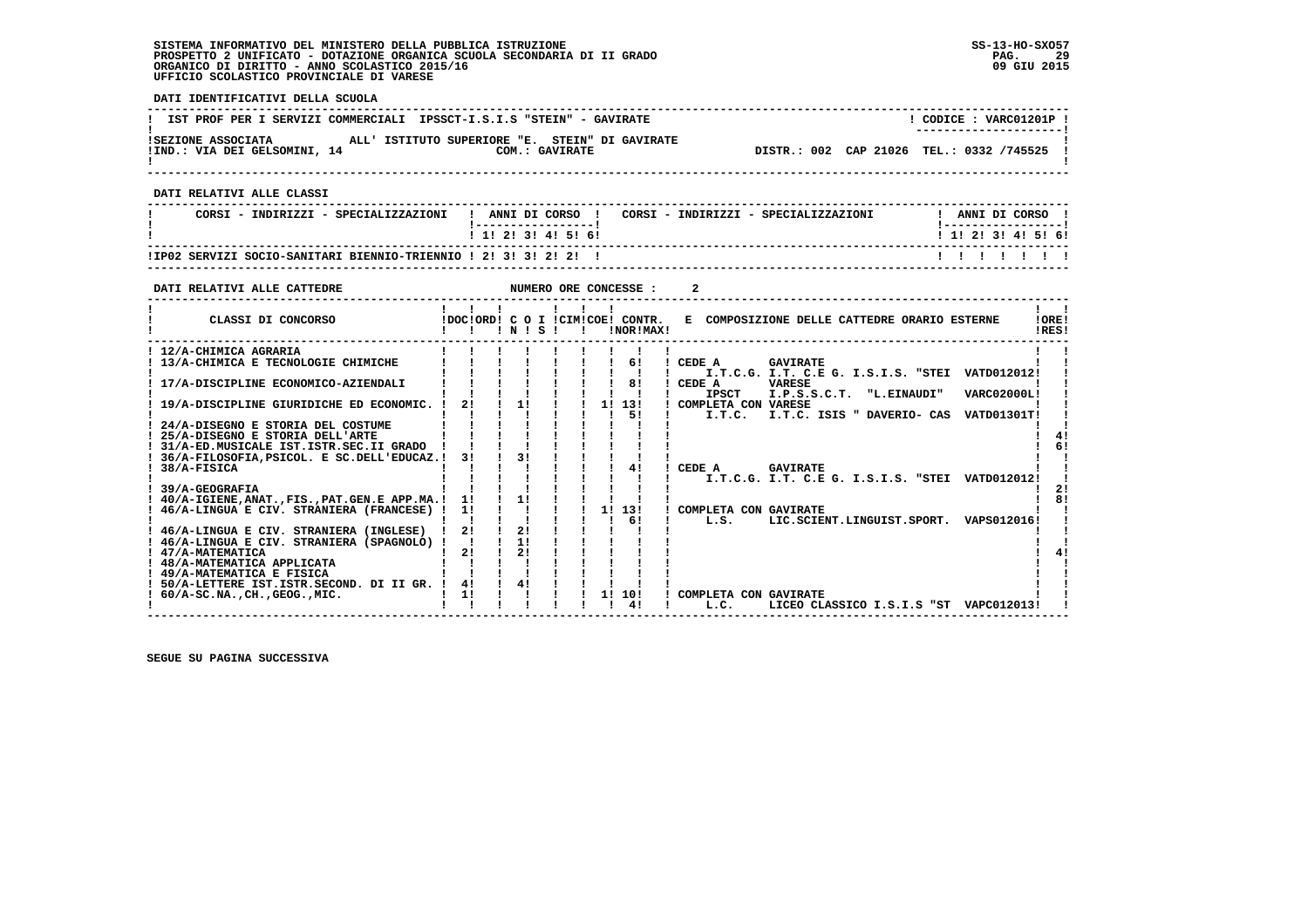**DATI IDENTIFICATIVI DELLA SCUOLA**

| IST PROF PER I SERVIZI COMMERCIALI                                                |                           |       |                | IPSSCT-I.S.I.S "STEIN" - GAVIRATE |                                              |                                                        |           | ! CODICE : VARC01201P ! |                |
|-----------------------------------------------------------------------------------|---------------------------|-------|----------------|-----------------------------------|----------------------------------------------|--------------------------------------------------------|-----------|-------------------------|----------------|
| ISEZIONE ASSOCIATA<br>ALL' ISTITUTO SUPERIORE "E.<br>!IND.: VIA DEI GELSOMINI, 14 |                           |       | COM.: GAVIRATE | STEIN" DI GAVIRATE                |                                              | DISTR.: 002                                            | CAP 21026 | TEL.: 0332 /745525      |                |
| DATI RELATIVI ALLE CATTEDRE                                                       |                           |       |                | NUMERO ORE CONCESSE :             |                                              |                                                        |           |                         |                |
| CLASSI DI CONCORSO                                                                | IDOCIORDI C O I ICIMICOEI | ! N ! | - S - I        | CONTR.<br>INORIMAXI               | E COMPOSIZIONE DELLE CATTEDRE ORARIO ESTERNE |                                                        |           |                         | !ORE!<br>IRES! |
| ** TABELLA C **                                                                   |                           |       |                | 41                                | $I$ E CON                                    | <b>GAVIRATE</b><br>I.T.C.G. I.T. C.E G. I.S.I.S. "STEI |           | VATD012012!             |                |
| 45/C-METODOLOGIE OPERAT.NEI SERV.SOCIALI!                                         |                           | 11    |                | 81                                | CEDE A<br><b>IPSCT</b>                       | <b>VARESE</b><br>I.P.S.S.C.T. "L.EINAUDI"              |           | <b>VARC02000LI</b>      | 31             |

 **------------------------------------------------------------------------------------------------------------------------------------**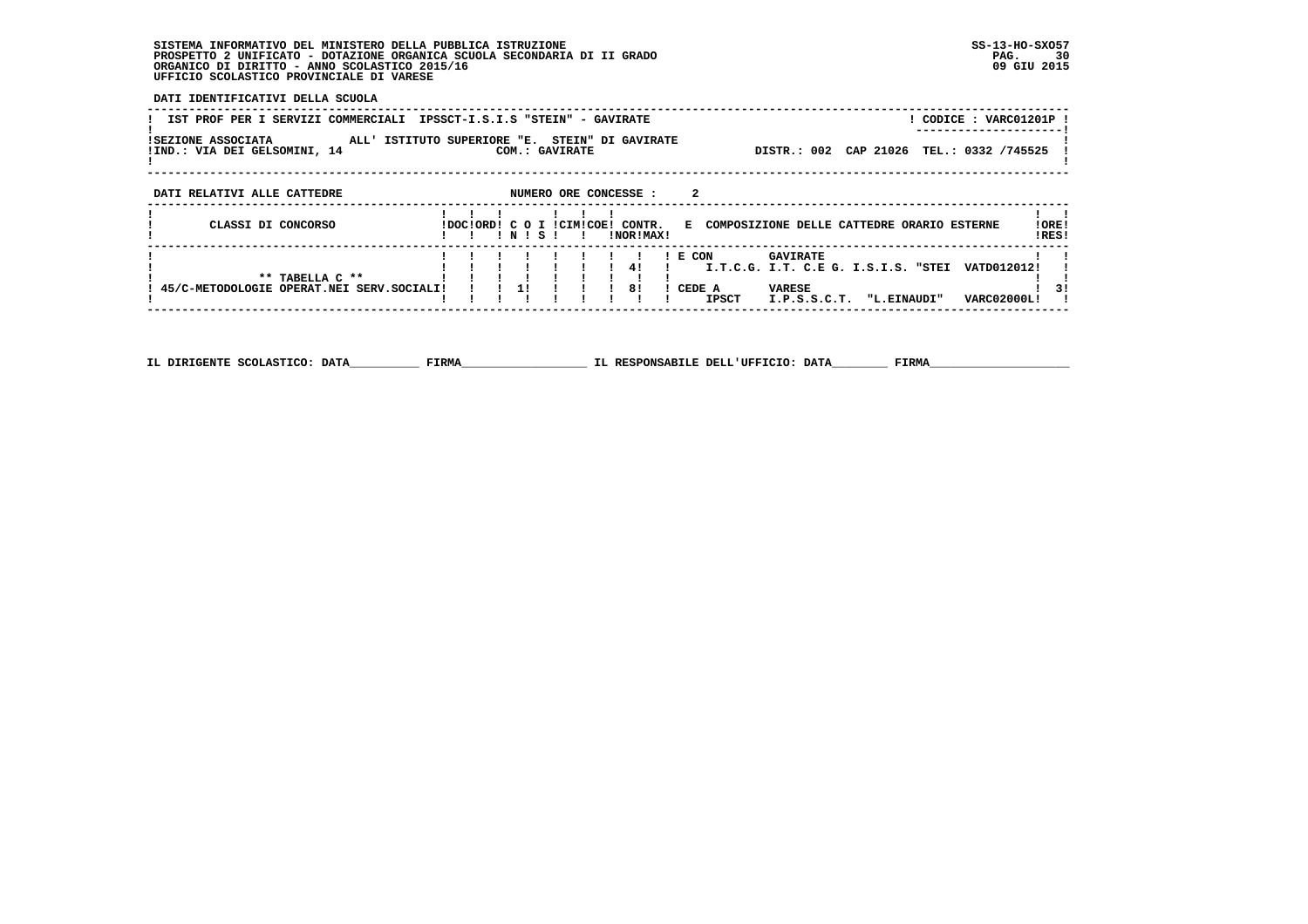**DATI IDENTIFICATIVI DELLA SCUOLA**

|                     |                                                                                     |  | CODICE: VARC02000L!<br>---------------------- |
|---------------------|-------------------------------------------------------------------------------------|--|-----------------------------------------------|
|                     | IST PROF PER I SERVIZI COMMERCIALI E TURISTICI I. P. S. S. C. T. "L. EINAUDI" - VAR |  |                                               |
| !IND.: VIA COMO, 21 | COM.: VARESE                                                                        |  | DISTR.: 003 CAP 21100 TEL.: 0332 /<br>285217  |

 **------------------------------------------------------------------------------------------------------------------------------------**

 **------------------------------------------------------------------------------------------------------------------------------------**

 **DATI RELATIVI ALLE CLASSI**

| CORSI - INDIRIZZI - SPECIALIZZAZIONI | CORSI - INDIRIZZI - SPECIALIZZAZIONI<br>ANNI DI CORSO !<br>------------------                                                                                                                        | ANNI DI CORSO !<br>! -----------------!                 |
|--------------------------------------|------------------------------------------------------------------------------------------------------------------------------------------------------------------------------------------------------|---------------------------------------------------------|
|                                      | $1 \; 1 \; 2 \; 3 \; 3 \; 4 \; 5 \; 6$                                                                                                                                                               | ! 1! 2! 3! 4! 5! 6!                                     |
|                                      | IP02 SERVIZI SOCIO-SANITARI BIENNIO-TRIENNIO ! 2! 3! 3! 3! 3! IP04 OTTICO BIENNIO - TRIENNIO<br>IIPO8 SERVIZI COMMERCIALI BIENNIO - TRIENNIO   1! 1! 1! 1! 2! IIPC1 INDIRIZZO A ELABORAZIONE MANUALE | 1 1 1 1 1 1 1 1 1 1<br>1111111<br>1 1 1 3 1 3 1 3 1 1 1 |

| DATI RELATIVI ALLE CATTEDRE                                                                                                                                                                                                                                                                                     |                                  |                      |          |              |    | NUMERO ORE CONCESSE : | 18                                                                                                                                                              |                |
|-----------------------------------------------------------------------------------------------------------------------------------------------------------------------------------------------------------------------------------------------------------------------------------------------------------------|----------------------------------|----------------------|----------|--------------|----|-----------------------|-----------------------------------------------------------------------------------------------------------------------------------------------------------------|----------------|
| CLASSI DI CONCORSO                                                                                                                                                                                                                                                                                              | IDOCIORD! C O I ICIMICOE! CONTR. | INISI                |          | $\mathbf{I}$ |    | !NOR!MAX!             | E COMPOSIZIONE DELLE CATTEDRE ORARIO ESTERNE                                                                                                                    | !ORE!<br>IRES! |
| 2/A-ANAT. FISIOP. OCULARE LAB.MIS. OFTAL. !<br>7/A-ARTE DELLA FOTOGR. E GRAFICA PUBBL.!<br>12/A-CHIMICA AGRARIA<br>13/A-CHIMICA E TECNOLOGIE CHIMICHE<br>17/A-DISCIPLINE ECONOMICO-AZIENDALI<br>19/A-DISCIPLINE GIURIDICHE ED ECONOMIC.<br>24/A-DISEGNO E STORIA DEL COSTUME<br>25/A-DISEGNO E STORIA DELL'ARTE | 1!<br>5!<br>51                   | 31<br>31             | 1!<br>11 |              | 11 | 1! 12!<br>61<br>81    | ! COMPLETA CON VARESE<br>I.P.I.A. I.P.S.I.A. ISIS "NEWTON" - VARI01701E!<br>11! COMPLETA CON GAVIRATE<br><b>IPSCT</b><br>IPSSCT-I.S.I.S "STEIN" - G VARC01201P! |                |
| 31/A-ED.MUSICALE IST.ISTR.SEC.II GRADO<br>34/A-ELETTRONICA<br>36/A-FILOSOFIA.PSICOL. E SC.DELL'EDUCAZ.!<br>38/A-FISICA<br>39/A-GEOGRAFIA<br>40/A-IGIENE, ANAT., FIS., PAT. GEN. E APP.MA.!<br>42/A-INFORMATICA<br>46/A-LINGUA E CIV. STRANIERA (FRANCESE) !                                                     | 4!<br>11<br>2!<br>11<br>2!       | 31<br>11<br>21<br>21 |          |              | 11 | 1! 16!<br>21<br>2!    | ! COMPLETA CON GALLARATE<br>VARC023015!<br>I.P.S.C. " GIOVANNI FALCONE"<br>4! 12! COMPLETA CON VARESE<br>I.P.I.A. I.P.S.I.A. ISIS "NEWTON" - VARI01701E!        | 14!            |
| 46/A-LINGUA E CIV. STRANIERA (INGLESE)<br>46/A-LINGUA E CIV. STRANIERA (TEDESCO)<br>! 46/A-LINGUA E CIV. STRANIERA (SPAGNOLO) !<br>! 47/A-MATEMATICA<br>48/A-MATEMATICA APPLICATA<br>49/A-MATEMATICA E FISICA                                                                                                   | 61<br>11<br>61                   | 41<br>1!<br>4!       | 1!<br>1! | 1!           | 11 | 31                    | 3! 12! COMPLETA CON VARESE<br>L. SCIENT. "G. FERRARIS" - VAPS03000P!<br>L.S.                                                                                    | 21             |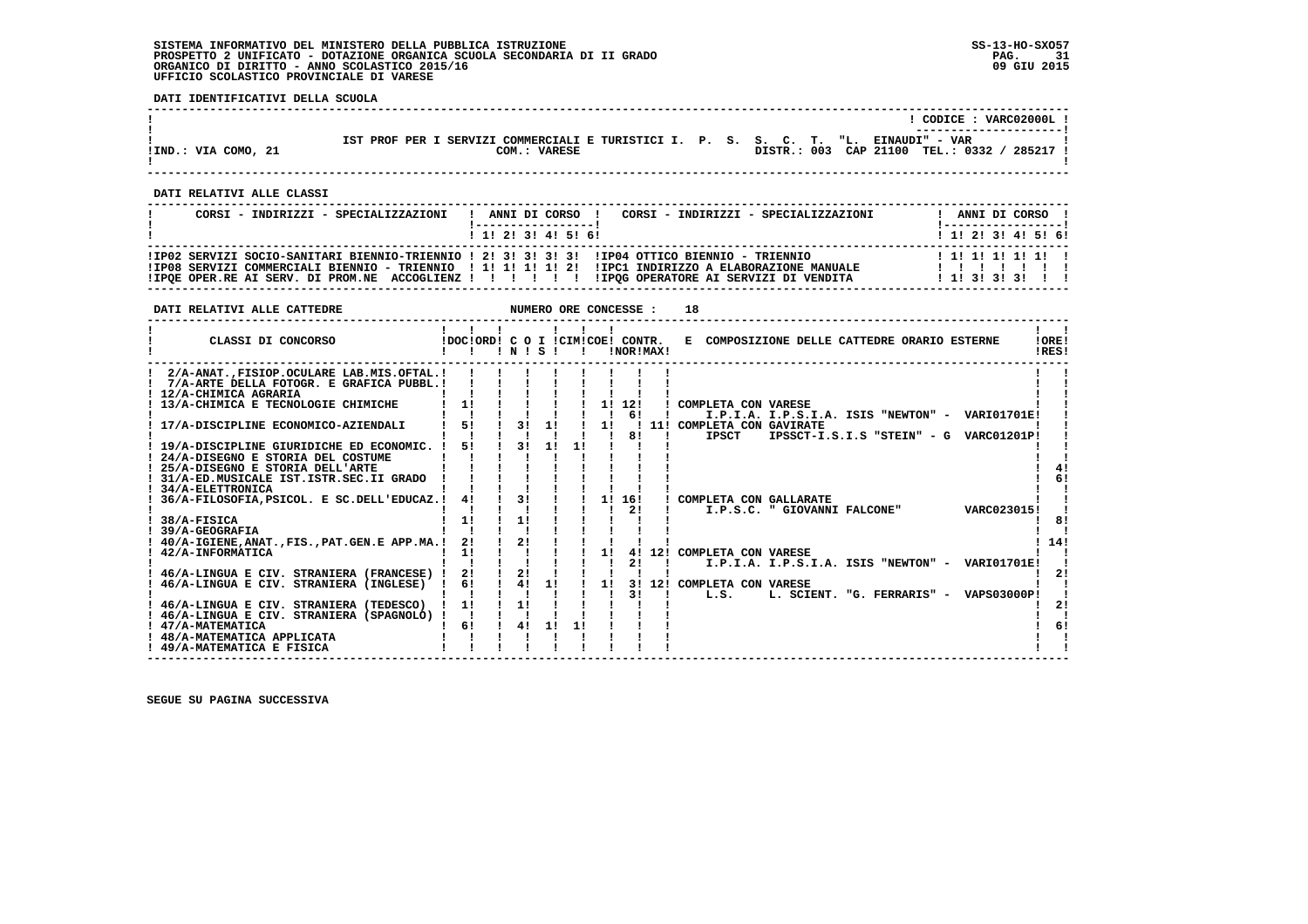| DATI IDENTIFICATIVI DELLA SCUOLA                                                                                                |                                                                                                                    |                                                                                                            |  |                                                                                                                                    |
|---------------------------------------------------------------------------------------------------------------------------------|--------------------------------------------------------------------------------------------------------------------|------------------------------------------------------------------------------------------------------------|--|------------------------------------------------------------------------------------------------------------------------------------|
|                                                                                                                                 |                                                                                                                    |                                                                                                            |  | ! CODICE : VARC02000L !                                                                                                            |
| !IND.: VIA COMO, 21                                                                                                             |                                                                                                                    | COM.: VARESE                                                                                               |  | IST PROF PER I SERVIZI COMMERCIALI E TURISTICI I. P. S. S. C. T. "L. EINAUDI" - VAR<br>DISTR.: 003 CAP 21100 TEL.: 0332 / 285217 ! |
|                                                                                                                                 |                                                                                                                    |                                                                                                            |  |                                                                                                                                    |
| DATI RELATIVI ALLE CATTEDRE                                                                                                     | NUMERO ORE CONCESSE :                                                                                              |                                                                                                            |  | 18                                                                                                                                 |
| CLASSI DI CONCORSO (DOCIORDI C O I ICIMICOEI CONTR.                                                                             | $\begin{array}{cccccccccccccc} 1 & 1 & 1 & 1 & 1 & 1 & 1 & 1 \end{array}$                                          |                                                                                                            |  | $\mathbf{1}$ $\mathbf{1}$<br>E COMPOSIZIONE DELLE CATTEDRE ORARIO ESTERNE<br>10RE1<br>!RES!                                        |
|                                                                                                                                 |                                                                                                                    |                                                                                                            |  |                                                                                                                                    |
| ! 50/A-LETTERE IST.ISTR.SECOND. DI II GR. ! 9! ! 8! 3! !<br>! 60/A-SC.NA., CH., GEOG., MIC.   2! ! 1! 1! ! ! 4! ! CEDE A VARESE |                                                                                                                    |                                                                                                            |  | 1121<br>$\mathbf{I}$ $\mathbf{I}$                                                                                                  |
| ! 69/A-TECNOL.GRAFICHE ED IMPIANTI GRAFICI!                                                                                     |                                                                                                                    |                                                                                                            |  |                                                                                                                                    |
| ! 75/A-DATTILOGRAFIA E STENOGRAFIA<br>! 76/A-TRAT. TESTI, CAL., CONT. ELET. E AP. GES. !                                        |                                                                                                                    |                                                                                                            |  | 112!                                                                                                                               |
| $***$ TABELLA $C***$<br>and the contract of the state of the<br>! 6/C-ESERCITAZ. CERAMICHE DI DECORAZIONE!                      |                                                                                                                    | $\mathbf{1}=\mathbf{1}=\mathbf{1}=\mathbf{1}=\mathbf{1}=\mathbf{1}=\mathbf{1}=\mathbf{1}$<br>1 1 1 1 1 1 1 |  | $\blacksquare$                                                                                                                     |
| ! 7/C-ESERCITAZ.DI ABBIGLIAMENTO E MODA !                                                                                       |                                                                                                                    |                                                                                                            |  | 1121                                                                                                                               |
| ! 9/C-ESERCITAZIONI DI COMUNICAZIONI<br>! 10/C-ESER. DISEGNO ARTIST.E DEI TESSUTI !                                             | $\mathbf{1}$ $\mathbf{1}$ $\mathbf{1}$ $\mathbf{1}$                                                                | $1 \quad 1 \quad 1 \quad 1$                                                                                |  |                                                                                                                                    |
| ! 12/C-ESER. MODEL., FORM.E PL., FOG.E RIF. !                                                                                   | $\frac{1}{2}$ $\frac{1}{2}$ $\frac{1}{2}$                                                                          |                                                                                                            |  |                                                                                                                                    |
| ! 14/C-ESERC.OFF.MECC.AGRIC.E DI MAC.AGRI.!<br>! 15/C-ESERC.DI PORTINERIA E PRAT.DI AGEN.!                                      | $1 \quad 1 \quad 1$                                                                                                |                                                                                                            |  |                                                                                                                                    |
| ! 16/C-ESERCITAZ. DI TECNOLOGIA CERAMICA !                                                                                      |                                                                                                                    | $1 \quad 1 \quad 1 \quad 1$                                                                                |  |                                                                                                                                    |
| ! 17/C-ESERC.TEOR.DELLA NAVE E DI COS.NAV.!<br>! 18/C-ESERCITAZIONI NAUTICHE                                                    |                                                                                                                    |                                                                                                            |  |                                                                                                                                    |
| ! 20/C-ESERCITAZIONI PRATICHE DI OTTICA                                                                                         |                                                                                                                    |                                                                                                            |  | 11!                                                                                                                                |
| ! 22/C-LAB.TEC.TESS.E ABB. E LAV.TES.E AB.!<br>! 24/C-LAB. CHIMICA E CHIMICA INDUSTRIALE !                                      | $1 \quad 1 \quad$                                                                                                  |                                                                                                            |  |                                                                                                                                    |
| ! 25/C-LAB.COSTR.VERNIC.E REST.STRUM.ARCO !                                                                                     | $\mathbf{i}$ $\mathbf{i}$ $\mathbf{j}$                                                                             |                                                                                                            |  |                                                                                                                                    |
| ! 26/C-LABORATORIO DI ELETTRONICA<br>! 27/C-LABORATORIO DI ELETTROTECNICA                                                       | $i \rightarrow i \rightarrow i$                                                                                    |                                                                                                            |  |                                                                                                                                    |
| ! 28/C-LAB.DI FIS.ATOMICA E NUCL. E STRUM.!                                                                                     |                                                                                                                    | $1 \quad 1 \quad 1 \quad 1$                                                                                |  |                                                                                                                                    |
| ! 29/C-LAB. DI FISICA E FISICA APPLICATA !<br>! 30/C-LAB. DI INFORMATICA GESTIONALE                                             |                                                                                                                    | $\mathbf{i}$ $\mathbf{j}$ $\mathbf{k}$ $\mathbf{k}$ $\mathbf{k}$<br>i i i i                                |  |                                                                                                                                    |
| ! 31/C-LAB. DI INFORMATICA INDUSTRIALE                                                                                          | $\begin{array}{cccccccccc} 1 & 1 & 1 & 1 & 1 & 1 \\ 1 & 1 & 1 & 1 & 1 & 1 \\ 1 & 1 & 1 & 1 & 1 & 1 \\ \end{array}$ |                                                                                                            |  |                                                                                                                                    |
| ! 32/C-LAB. MECCANICO-TECNOLOGICO                                                                                               |                                                                                                                    |                                                                                                            |  |                                                                                                                                    |
| ! 33/C-LABORATORIO DI OREFICERIA<br>! 34/C-LAB.DI PROGET. TECNICA PER CERAMICA!                                                 |                                                                                                                    |                                                                                                            |  |                                                                                                                                    |
| ! 35/C-LAB. DI TECNICA MICROBIOLOGICA                                                                                           |                                                                                                                    |                                                                                                            |  |                                                                                                                                    |

 **------------------------------------------------------------------------------------------------------------------------------------**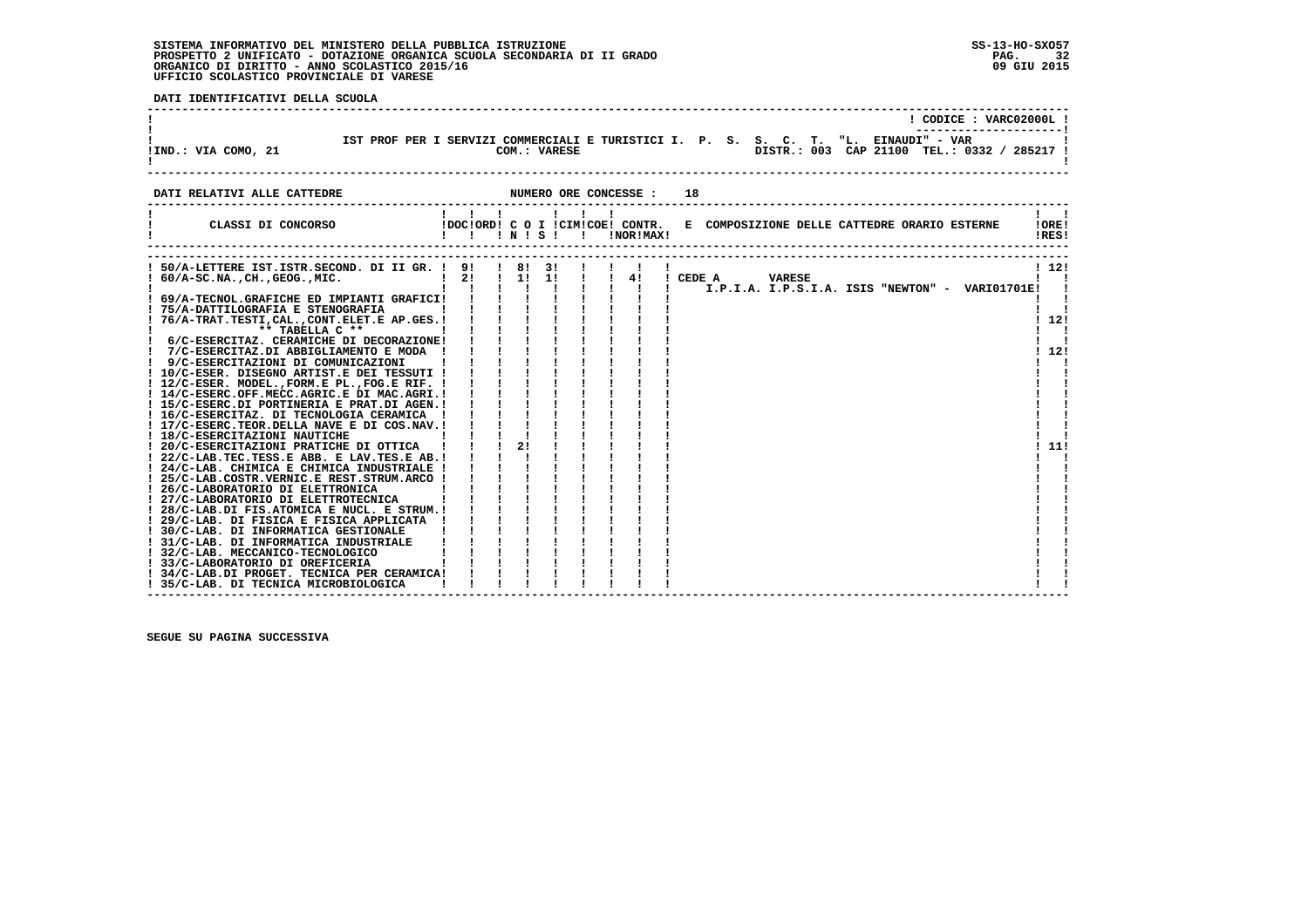**DATI IDENTIFICATIVI DELLA SCUOLA**

|                                                                                                                                                                                                                                                                                                                                                                                                                                                                                                                                                                                                                                                                                                                        |                                                                                                                                                   |    |              |  |    |           |    |                                                |  |  |  | ! CODICE : VARC02000L                       |                             |  |
|------------------------------------------------------------------------------------------------------------------------------------------------------------------------------------------------------------------------------------------------------------------------------------------------------------------------------------------------------------------------------------------------------------------------------------------------------------------------------------------------------------------------------------------------------------------------------------------------------------------------------------------------------------------------------------------------------------------------|---------------------------------------------------------------------------------------------------------------------------------------------------|----|--------------|--|----|-----------|----|------------------------------------------------|--|--|--|---------------------------------------------|-----------------------------|--|
| IST PROF PER I SERVIZI COMMERCIALI E TURISTICI I. P. S. S. C. T. "L. EINAUDI" - VAR<br>!IND.: VIA COMO, 21                                                                                                                                                                                                                                                                                                                                                                                                                                                                                                                                                                                                             |                                                                                                                                                   |    | COM.: VARESE |  |    |           |    |                                                |  |  |  | DISTR.: 003 CAP 21100 TEL.: 0332 / 285217 ! |                             |  |
| NUMERO ORE CONCESSE :<br>DATI RELATIVI ALLE CATTEDRE                                                                                                                                                                                                                                                                                                                                                                                                                                                                                                                                                                                                                                                                   |                                                                                                                                                   |    |              |  |    |           | 18 |                                                |  |  |  |                                             |                             |  |
| CLASSI DI CONCORSO                                                                                                                                                                                                                                                                                                                                                                                                                                                                                                                                                                                                                                                                                                     | 111111111<br>!DOC!ORD! C O I !CIM!COE! CONTR. E COMPOSIZIONE DELLE CATTEDRE ORARIO ESTERNE<br>$1 \quad 1 \quad 1 \quad N \quad 1 \quad S \quad 1$ |    |              |  |    | INORIMAXI |    |                                                |  |  |  |                                             | !ORE!<br>!RES!              |  |
| ! 36/C-LAB.TECN. CARTARIA E ESERC.CARTIERA!<br>! 37/C-LAB. E REPARTI DI LAVOR. DEL LEGNO !<br>! 38/C-LAB. E REPARTI DI LAV.ARTI GRAFICHE!<br>! 39/C-LAB. E REPARTI LAV. INDUST. MINERARIA!<br>! 40/C-LAB. PER LE INDUSTRIE CERAMICHE<br>! 41/C-LAB.TECN.MARMO-REPARTI ARCH.,MACCH.!<br>! 42/C-LAB.TECN.MARMO-REP.SCULT., SMOD.ETC. !<br>! 43/C-LAB. EDILIZIA ED ESERCIT.TOPOGRAFIA!<br>! 45/C-METODOLOGIE OPERAT.NEI SERV.SOCIALI!<br>! 46/C-REP.LAV.PER MONTAGGIO CINEM.E TELE.!<br>! 47/C-REP.LAV.PER LA REGISTRAZ. DEL SUONO!<br>! 48/C-REP.LAV.PER LA RIPRESA CINEM.E TEL.!<br>! 49/C-REP.DI LAV. PER ARTI FOTOGRAFICHE<br>! 50/C-TEC.SERVIZI ED ESER.PRAT.DI CUCINA !<br>! 52/C-TECN. SERVIZI E PRATICA OPERATIVA | 21                                                                                                                                                | 2! |              |  | 8! |           |    | 1! ! 11! COMPLETA CON GAVIRATE<br><b>IPSCT</b> |  |  |  | IPSSCT-I.S.I.S "STEIN" - G VARC01201P!      | 121<br>! 15!<br>15!<br>115! |  |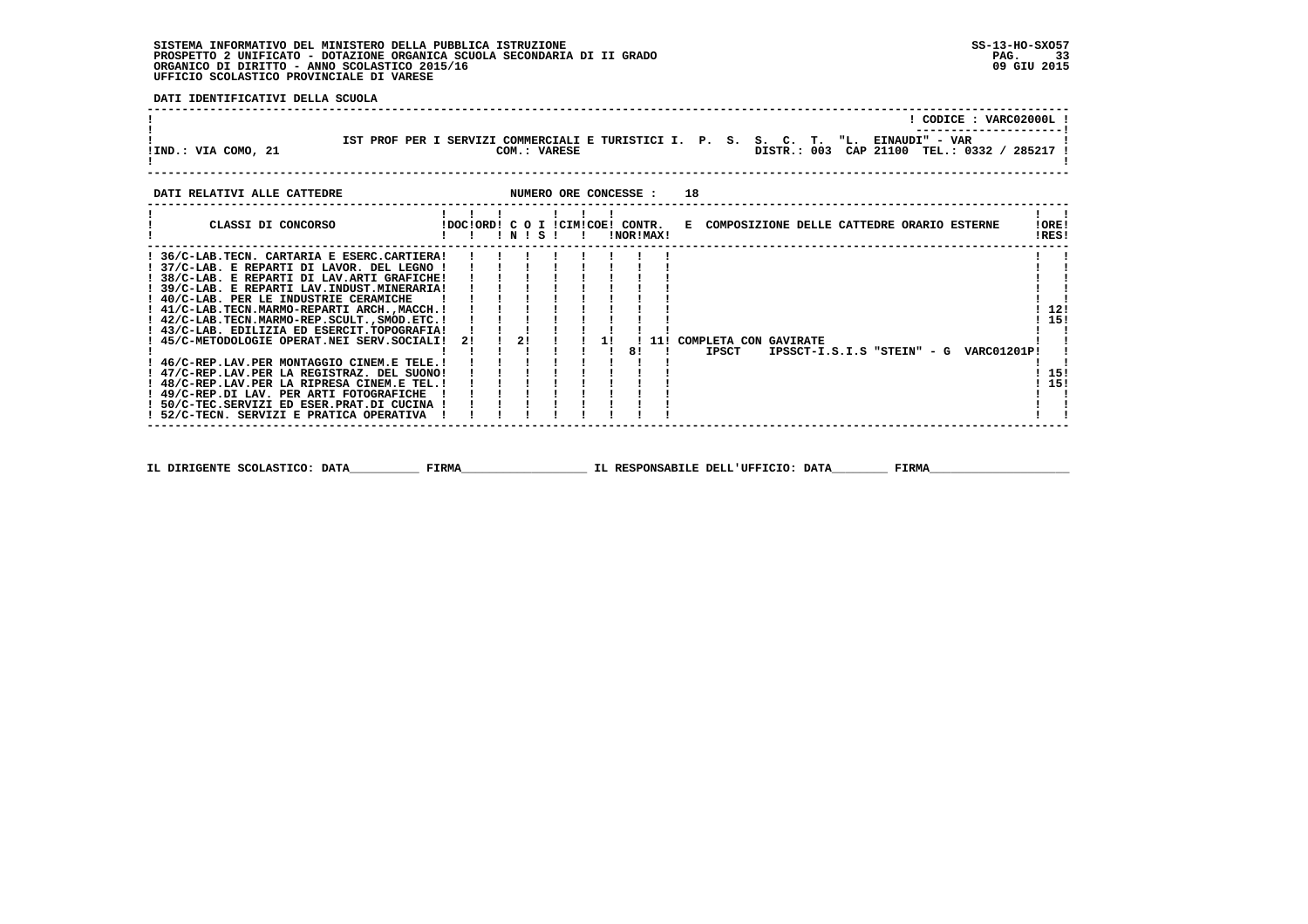**DATI IDENTIFICATIVI DELLA SCUOLA**

|                                              | IST PROF PER I SERVIZI COMMERCIALI I.P.S.S.C.T. "ENAUDI" (CORSO SERALE) | CODICE: VARC020502 !<br>---------------------                                                                                                  |
|----------------------------------------------|-------------------------------------------------------------------------|------------------------------------------------------------------------------------------------------------------------------------------------|
| <b>!CORSO SERALE</b><br>!IND.: VIA CAVOUR 21 | COM.: VARESE                                                            | DELL' IST PROF PER I SERVIZI COMMERCIALI E TURISTICI I. P. S. S. C. T. "L. EINAUDI" - VARESE D !<br>DISTR.: 003 CAP 21100 TEL.: 0332 /285217 ! |

 **------------------------------------------------------------------------------------------------------------------------------------**

 **DATI RELATIVI ALLE CLASSI**

| CORSI - INDIRIZZI - SPECIALIZZAZIONI                                                                                                                                           | CORSI - INDIRIZZI - SPECIALIZZAZIONI<br>ANNI DI CORSO !<br>1 1 1 2 1 3 1 4 1 5 1 6 1                                                                                                                |  |  | ANNI DI CORSO !<br>1 1 1 2 1 3 1 4 1 5 1 6 1 |  |
|--------------------------------------------------------------------------------------------------------------------------------------------------------------------------------|-----------------------------------------------------------------------------------------------------------------------------------------------------------------------------------------------------|--|--|----------------------------------------------|--|
| IRRBH TECNICO GEST.AZIEND.INFORMATICA SER.            <br>IRRHL TECNICO SERVIZI TURISTICI - SERALE            <br>!RRLL MONOENNIO OPER. IMPRESA TURIST. SERALE ! ! ! ! ! ! ! ! | IIPO8 SERVIZI COMMERCIALI BIENNIO - TRIENNIO                 IIPC1 INDIRIZZO A ELABORAZIONE MANUALE<br>IRRFY TECNICO GEST. AZIEND. LING.STRAN.SERALE<br>IRRLI MONOENNIO OPERATORE GEST. AZIEN.-SER. |  |  |                                              |  |

**DATI RELATIVI ALLE CATTEDRE NUMERO ORE CONCESSE : 0** 

| CLASSI DI CONCORSO                              |  | $'$ N $'$ S |  |  | !DOC!ORD! C O I !CIM!COE! CONTR.<br>!NOR!MAX! |  | E COMPOSIZIONE DELLE CATTEDRE ORARIO ESTERNE |  |  | !ORE!<br>!RES! |  |
|-------------------------------------------------|--|-------------|--|--|-----------------------------------------------|--|----------------------------------------------|--|--|----------------|--|
| 7/A-ARTE DELLA FOTOGR. E GRAFICA PUBBL.!        |  |             |  |  |                                               |  |                                              |  |  |                |  |
| ! 12/A-CHIMICA AGRARIA                          |  |             |  |  |                                               |  |                                              |  |  |                |  |
| ! 13/A-CHIMICA E TECNOLOGIE CHIMICHE            |  |             |  |  |                                               |  |                                              |  |  |                |  |
| ! 17/A-DISCIPLINE ECONOMICO-AZIENDALI           |  |             |  |  |                                               |  |                                              |  |  |                |  |
| ! 19/A-DISCIPLINE GIURIDICHE ED ECONOMIC.       |  |             |  |  |                                               |  |                                              |  |  |                |  |
| ! 36/A-FILOSOFIA, PSICOL. E SC.DELL'EDUCAZ.!    |  |             |  |  |                                               |  |                                              |  |  |                |  |
| ! 38/A-FISICA                                   |  |             |  |  |                                               |  |                                              |  |  |                |  |
| <b>39/A-GEOGRAFIA</b>                           |  |             |  |  |                                               |  |                                              |  |  |                |  |
| ! 42/A-INFORMATICA                              |  |             |  |  |                                               |  |                                              |  |  |                |  |
| ! 47/A-MATEMATICA                               |  |             |  |  |                                               |  |                                              |  |  |                |  |
| ! 48/A-MATEMATICA APPLICATA                     |  |             |  |  |                                               |  |                                              |  |  |                |  |
| ! 49/A-MATEMATICA E FISICA                      |  |             |  |  |                                               |  |                                              |  |  |                |  |
| ! 50/A-LETTERE IST.ISTR.SECOND. DI II GR.       |  |             |  |  |                                               |  |                                              |  |  |                |  |
| $1.60/A-SC.NA.$ , $CH.$ , $GEOG.$ , $MIC.$      |  |             |  |  |                                               |  |                                              |  |  |                |  |
| ! 61/A-STORIA DELL'ARTE                         |  |             |  |  |                                               |  |                                              |  |  |                |  |
| ! 69/A-TECNOL.GRAFICHE ED IMPIANTI GRAFICI!     |  |             |  |  |                                               |  |                                              |  |  |                |  |
| ! 75/A-DATTILOGRAFIA E STENOGRAFIA              |  |             |  |  |                                               |  |                                              |  |  |                |  |
| 76/A-TRAT.TESTI, CAL., CONT. ELET. E AP. GES. ! |  |             |  |  |                                               |  |                                              |  |  |                |  |
| ** TABELLA $C$ **                               |  |             |  |  |                                               |  |                                              |  |  |                |  |
| 6/C-ESERCITAZ. CERAMICHE DI DECORAZIONE!        |  |             |  |  |                                               |  |                                              |  |  |                |  |
| 7/C-ESERCITAZ.DI ABBIGLIAMENTO E MODA           |  |             |  |  |                                               |  |                                              |  |  |                |  |
| 9/C-ESERCITAZIONI DI COMUNICAZIONI              |  |             |  |  |                                               |  |                                              |  |  |                |  |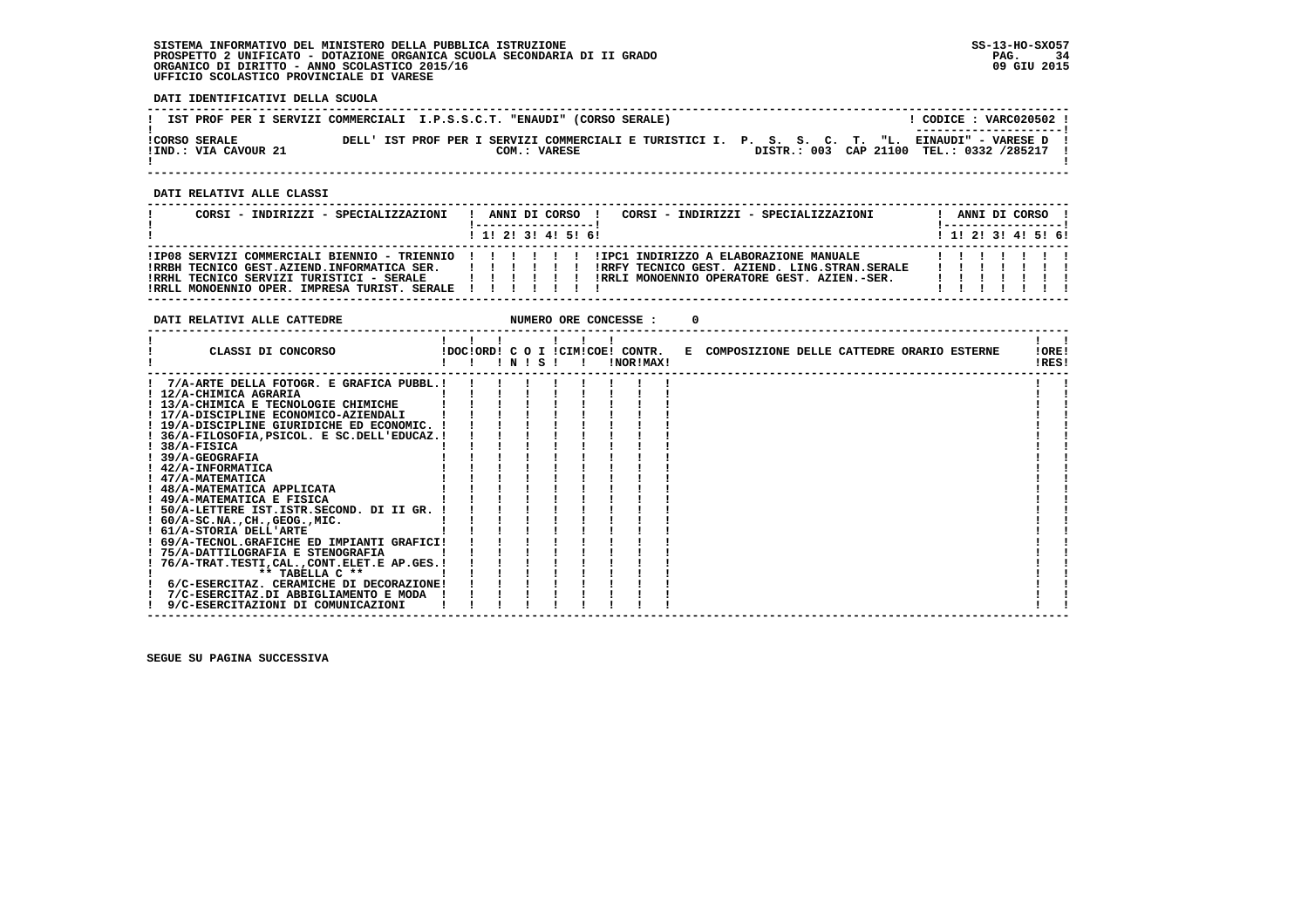**DATI IDENTIFICATIVI DELLA SCUOLA**

|                                              | IST PROF PER I SERVIZI COMMERCIALI I.P.S.S.C.T. "ENAUDI" (CORSO SERALE) | CODICE: VARC020502 !<br>----------------------                                                                                                 |
|----------------------------------------------|-------------------------------------------------------------------------|------------------------------------------------------------------------------------------------------------------------------------------------|
| <b>!CORSO SERALE</b><br>!IND.: VIA CAVOUR 21 | COM.: VARESE                                                            | DELL' IST PROF PER I SERVIZI COMMERCIALI E TURISTICI I. P. S. S. C. T. "L. EINAUDI" - VARESE D !<br>DISTR.: 003 CAP 21100 TEL.: 0332 /285217 ! |

**DATI RELATIVI ALLE CATTEDRE CONCESSE : 0** 

| CLASSI DI CONCORSO                             | . | $'$ N $'$ S $'$ | $\mathbf{I}$ $\mathbf{I}$ | !DOC!ORD! C O I !CIM!COE! CONTR.<br>!NOR!MAX! | E COMPOSIZIONE DELLE CATTEDRE ORARIO ESTERNE | !ORE!<br>!RES! |
|------------------------------------------------|---|-----------------|---------------------------|-----------------------------------------------|----------------------------------------------|----------------|
| ! 10/C-ESER. DISEGNO ARTIST.E DEI TESSUTI !    |   |                 |                           |                                               |                                              |                |
| ! 12/C-ESER. MODEL., FORM.E PL., FOG.E RIF. !  |   |                 |                           |                                               |                                              |                |
| ! 14/C-ESERC.OFF.MECC.AGRIC.E DI MAC.AGRI.!    |   |                 |                           |                                               |                                              |                |
| ! 16/C-ESERCITAZ. DI TECNOLOGIA CERAMICA       |   |                 |                           |                                               |                                              |                |
| ! 17/C-ESERC.TEOR.DELLA NAVE E DI COS.NAV.!    |   |                 |                           |                                               |                                              |                |
| ! 18/C-ESERCITAZIONI NAUTICHE                  |   |                 |                           |                                               |                                              |                |
| ! 20/C-ESERCITAZIONI PRATICHE DI OTTICA        |   |                 |                           |                                               |                                              |                |
| ! 22/C-LAB.TEC.TESS.E ABB. E LAV.TES.E AB.!    |   |                 |                           |                                               |                                              |                |
| ! 24/C-LAB. CHIMICA E CHIMICA INDUSTRIALE !    |   |                 |                           |                                               |                                              |                |
| ! 25/C-LAB.COSTR.VERNIC.E REST.STRUM.ARCO !    |   |                 |                           |                                               |                                              |                |
| ! 26/C-LABORATORIO DI ELETTRONICA              |   |                 |                           |                                               |                                              |                |
| ! 27/C-LABORATORIO DI ELETTROTECNICA           |   |                 |                           |                                               |                                              |                |
| ! 28/C-LAB.DI FIS.ATOMICA E NUCL. E STRUM.!    |   |                 |                           |                                               |                                              |                |
| ! 29/C-LAB. DI FISICA E FISICA APPLICATA       |   |                 |                           |                                               |                                              |                |
| ! 30/C-LAB. DI INFORMATICA GESTIONALE          |   |                 |                           |                                               |                                              |                |
| ! 31/C-LAB. DI INFORMATICA INDUSTRIALE         |   |                 |                           |                                               |                                              |                |
| ! 32/C-LAB. MECCANICO-TECNOLOGICO              |   |                 |                           |                                               |                                              |                |
| ! 33/C-LABORATORIO DI OREFICERIA               |   |                 |                           |                                               |                                              |                |
| ! 34/C-LAB.DI PROGET. TECNICA PER CERAMICA!    |   |                 |                           |                                               |                                              |                |
| ! 35/C-LAB. DI TECNICA MICROBIOLOGICA          |   |                 |                           |                                               |                                              |                |
| ! 36/C-LAB. TECN. CARTARIA E ESERC. CARTIERA!  |   |                 |                           |                                               |                                              |                |
| ! 37/C-LAB. E REPARTI DI LAVOR. DEL LEGNO !    |   |                 |                           |                                               |                                              |                |
| ! 38/C-LAB. E REPARTI DI LAV.ARTI GRAFICHE!    |   |                 |                           |                                               |                                              |                |
| ! 39/C-LAB. E REPARTI LAV.INDUST.MINERARIA!    |   |                 |                           |                                               |                                              |                |
| ! 40/C-LAB. PER LE INDUSTRIE CERAMICHE         |   |                 |                           |                                               |                                              |                |
| ! 41/C-LAB.TECN.MARMO-REPARTI ARCH.,MACCH.!    |   |                 |                           |                                               |                                              |                |
| $!$ 42/C-LAB.TECN.MARMO-REP.SCULT., SMOD.ETC.! |   |                 |                           |                                               |                                              |                |
| ! 43/C-LAB. EDILIZIA ED ESERCIT.TOPOGRAFIA!    |   |                 |                           |                                               |                                              |                |
| ! 46/C-REP.LAV.PER MONTAGGIO CINEM.E TELE.!    |   |                 |                           |                                               |                                              |                |
| ! 47/C-REP.LAV.PER LA REGISTRAZ. DEL SUONO!    |   |                 |                           |                                               |                                              |                |
| ! 48/C-REP.LAV.PER LA RIPRESA CINEM.E TEL.!    |   |                 |                           |                                               |                                              |                |
| ! 49/C-REP.DI LAV. PER ARTI FOTOGRAFICHE       |   |                 |                           |                                               |                                              |                |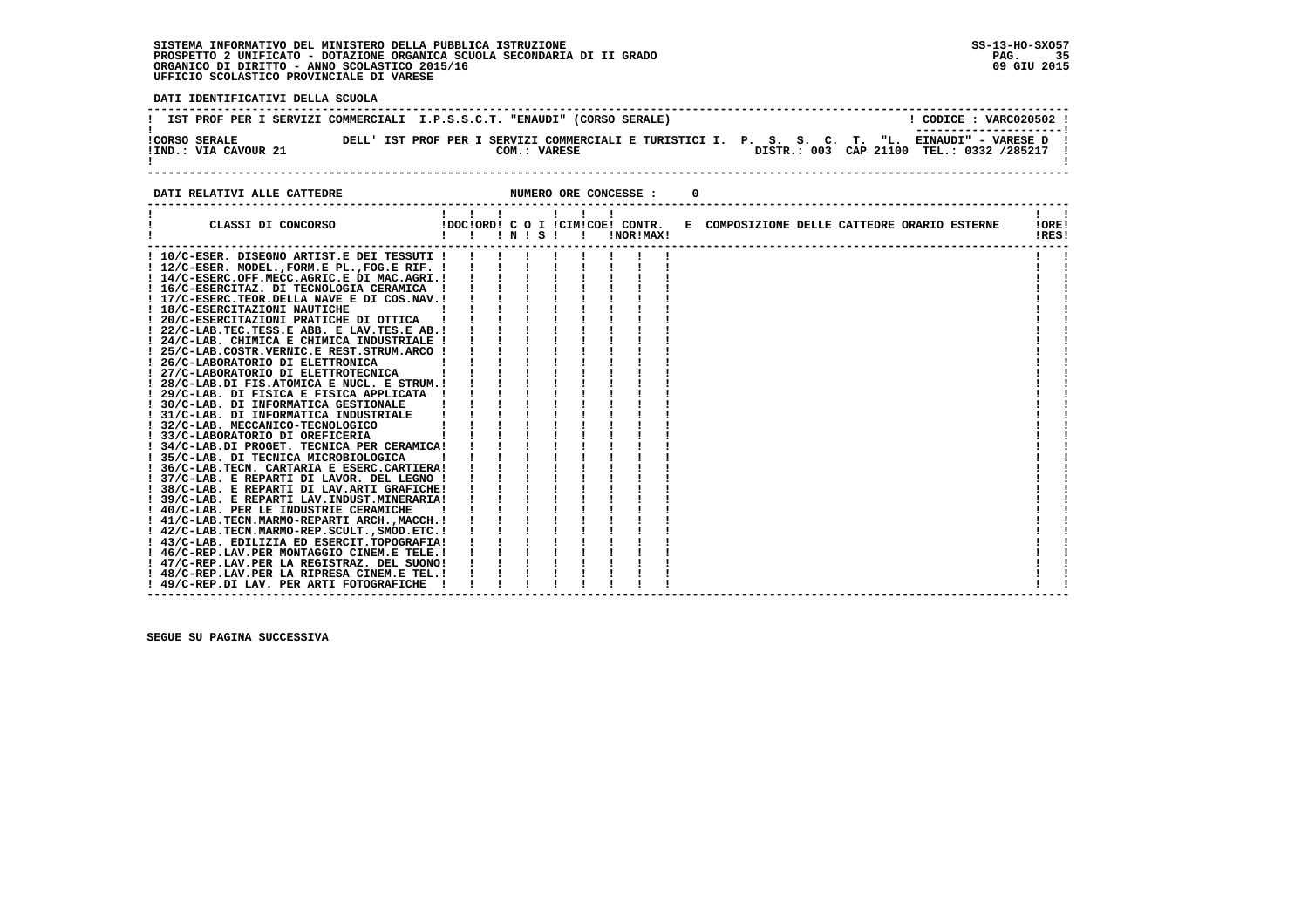**DATI IDENTIFICATIVI DELLA SCUOLA**

| IST PROF PER I SERVIZI COMMERCIALI I.P.S.S.C.T. "ENAUDI" (CORSO SERALE)<br><b>ICORSO SERALE</b> | ! CODICE : VARC020502 !<br>DELL' IST PROF PER I SERVIZI COMMERCIALI E TURISTICI I. P. S. S. C. T. "L.<br>EINAUDI" - VARESE D |                 |  |  |  |  |  |
|-------------------------------------------------------------------------------------------------|------------------------------------------------------------------------------------------------------------------------------|-----------------|--|--|--|--|--|
| !IND.: VIA CAVOUR 21                                                                            | DISTR.: 003 CAP 21100<br>TEL.: 0332 /285217<br>COM.: VARESE                                                                  |                 |  |  |  |  |  |
| NUMERO ORE CONCESSE :<br>$\Omega$<br>DATI RELATIVI ALLE CATTEDRE                                |                                                                                                                              |                 |  |  |  |  |  |
| CLASSI DI CONCORSO                                                                              | IDOCIORD! C O I ICIMICOE! CONTR.<br>E COMPOSIZIONE DELLE CATTEDRE ORARIO ESTERNE<br>NISI<br>INORIMAXI                        | ! ORE!<br>IRES! |  |  |  |  |  |
| ! 50/C-TEC.SERVIZI ED ESER.PRAT.DI CUCINA<br>! 52/C-TECN. SERVIZI E PRATICA OPERATIVA           |                                                                                                                              |                 |  |  |  |  |  |

 **------------------------------------------------------------------------------------------------------------------------------------**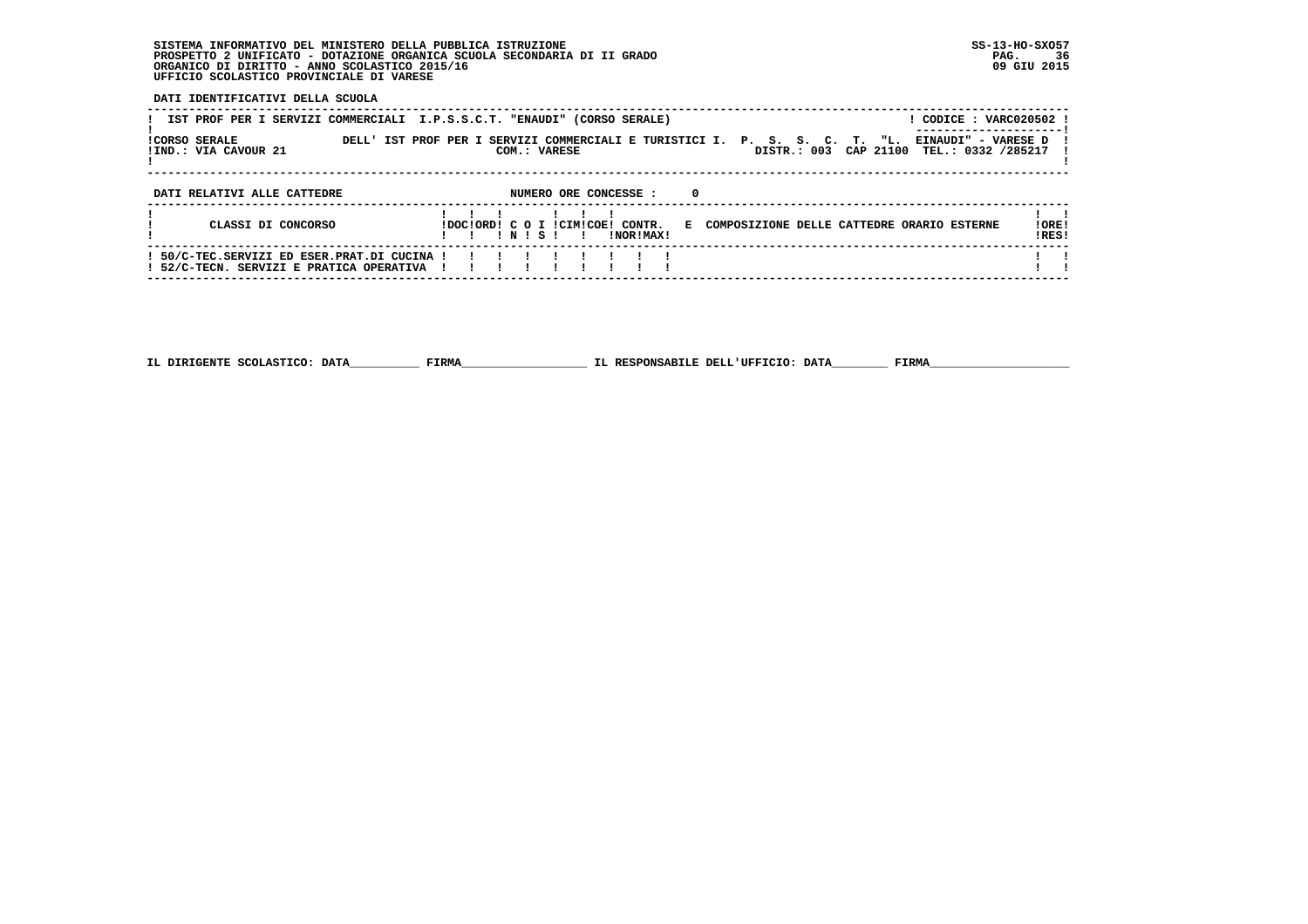**------------------------------------------------------------------------------------------------------------------------------------**1 CODICE : VARC02101D I **! IST PROF PER I SERVIZI COMMERCIAL I.P.S.S.C. "GADDA ROSSELLI" - GALLARATE ! ---------------------! !SEZIONE ASSOCIATA ALL' ISTITUTO SUPERIORE I. I. S. GADDA ROSSELLI DI GALLARATE ! !IND.: VIA DE ALBERTIS,3 COM.: GALLARATE DISTR.: 006 CAP 21013 TEL.: 0331 /779592 !**- 1  **! ! ------------------------------------------------------------------------------------------------------------------------------------ DATI RELATIVI ALLE CLASSI ------------------------------------------------------------------------------------------------------------------------------------**! ANNI DI CORSO !  **! CORSI - INDIRIZZI - SPECIALIZZAZIONI ! ANNI DI CORSO ! CORSI - INDIRIZZI - SPECIALIZZAZIONI ! ANNI DI CORSO !**\_\_\_\_\_\_\_\_\_\_\_\_\_\_\_\_\_\_\_\_\_\_  **! !-----------------! !-----------------!**1 1 2 2 1 3 1 4 1 5 1 6 1  **! ! 1! 2! 3! 4! 5! 6! ! 1! 2! 3! 4! 5! 6! ------------------------------------------------------------------------------------------------------------------------------------ !IP08 SERVIZI COMMERCIALI BIENNIO - TRIENNIO ! ! ! ! ! 1! !IPC1 INDIRIZZO A ELABORAZIONE MANUALE ! ! ! ! ! ! ! ------------------------------------------------------------------------------------------------------------------------------------DATI RELATIVI ALLE CATTEDRE NUMERO ORE CONCESSE : 0 ------------------------------------------------------------------------------------------------------------------------------------** $\mathbf{I}$   $\mathbf{I}$  **! ! ! ! ! ! ! ! !LORE!** CLASSI DI CONCORSO **8** | DOC!ORD! C O I !CIM!COE! CONTR. E COMPOSIZIONE DELLE CATTEDRE ORARIO ESTERNE **IDFSI ! ! ! ! N ! S ! ! !NOR!MAX! !RES! ------------------------------------------------------------------------------------------------------------------------------------** $\mathbf{I}$  **! 7/A-ARTE DELLA FOTOGR. E GRAFICA PUBBL.! ! ! ! ! ! ! ! ! ! ! ! 12/A-CHIMICA AGRARIA ! ! ! ! ! ! ! ! ! ! ! ! 13/A-CHIMICA E TECNOLOGIE CHIMICHE ! ! ! ! ! ! ! ! ! ! !** $\mathbf{I}$  and  $\mathbf{I}$  $\blacksquare$  **! 17/A-DISCIPLINE ECONOMICO-AZIENDALI ! 1! ! ! ! ! ! 8! ! CEDE A SESTO CALENDE ! ! ! ! ! ! ! ! ! ! ! ! I.T.C. IST.TECN.ECONOMICO "DALLA VATD009016! ! ! 19/A-DISCIPLINE GIURIDICHE ED ECONOMIC. ! ! ! ! ! ! ! ! ! ! 4!** $\blacksquare$  $\frac{1}{4}$  $1 \quad 21$  **! 36/A-FILOSOFIA,PSICOL. E SC.DELL'EDUCAZ.! ! ! ! ! ! ! ! ! ! 2!** $\mathbf{I}$  **18/A-FISICA 2012 12:00 12:00 12:00 12:00 12:00 12:00 12:00 12:00 12:00 12:00 12:00 12:00 12:00 12:00 12:00 12:00 12:00 12:00 12:00 12:00 12:00 12:00 12:00 12:00 12:00 12:00 12:00 12:00 12:00 12:00 12:00 12:00 12:00 12:00**  $\mathbf{I}$  **! 39/A-GEOGRAFIA ! ! ! ! ! ! ! ! ! ! ! ! 42/A-INFORMATICA ! ! ! ! ! ! ! ! ! ! ! ! 46/A-LINGUA E CIV. STRANIERA (FRANCESE) ! ! ! ! ! ! ! ! ! ! 3! ! 46/A-LINGUA E CIV. STRANIERA (INGLESE) ! ! ! ! ! ! ! 3! ! CEDE A SOMMA LOMBARDO ! ! ! ! ! ! ! ! ! ! ! ! I.T.C.G. ITG - SOMMA L. SEZ. STACC. VATD00801A! ! ! 47/A-MATEMATICA ! ! ! ! ! ! ! ! ! ! !** $\mathbf{I}$  $1 - 31$  **! 48/A-MATEMATICA APPLICATA ! ! ! ! ! ! ! ! ! ! 3! ! 49/A-MATEMATICA E FISICA ! ! ! ! ! ! ! ! ! ! !** $\blacksquare$  $121$  **! 50/A-LETTERE IST.ISTR.SECOND. DI II GR. ! 1! ! ! ! ! ! 4! ! CEDE A GALLARATE ! 2! ! ! ! ! ! ! ! ! ! ! I.T.C. ITC-ITPA "GADDA-ROSSELLI" VATD02101R! ! ! 60/A-SC.NA.,CH.,GEOG.,MIC. ! ! ! ! ! ! ! ! ! ! ! ! 69/A-TECNOL.GRAFICHE ED IMPIANTI GRAFICI! ! ! ! ! ! ! ! ! ! !**- 1  $\blacksquare$  **! 75/A-DATTILOGRAFIA E STENOGRAFIA ! ! ! ! ! ! ! ! ! ! ! ! 76/A-TRAT.TESTI,CAL.,CONT.ELET.E AP.GES.! ! ! ! ! ! ! ! ! ! ! ! \*\* TABELLA C \*\* ! ! ! ! ! ! ! ! ! ! !** $\mathbf{I}$  $\mathbf{I}$  $\mathbf{I}$  **! 6/C-ESERCITAZ. CERAMICHE DI DECORAZIONE! ! ! ! ! ! ! ! ! ! !** $\mathbf{I}$   $\mathbf{I}$  **! 7/C-ESERCITAZ.DI ABBIGLIAMENTO E MODA ! ! ! ! ! ! ! ! ! ! !**

 **------------------------------------------------------------------------------------------------------------------------------------**

 **SEGUE SU PAGINA SUCCESSIVA**

## **DATI IDENTIFICATIVI DELLA SCUOLA**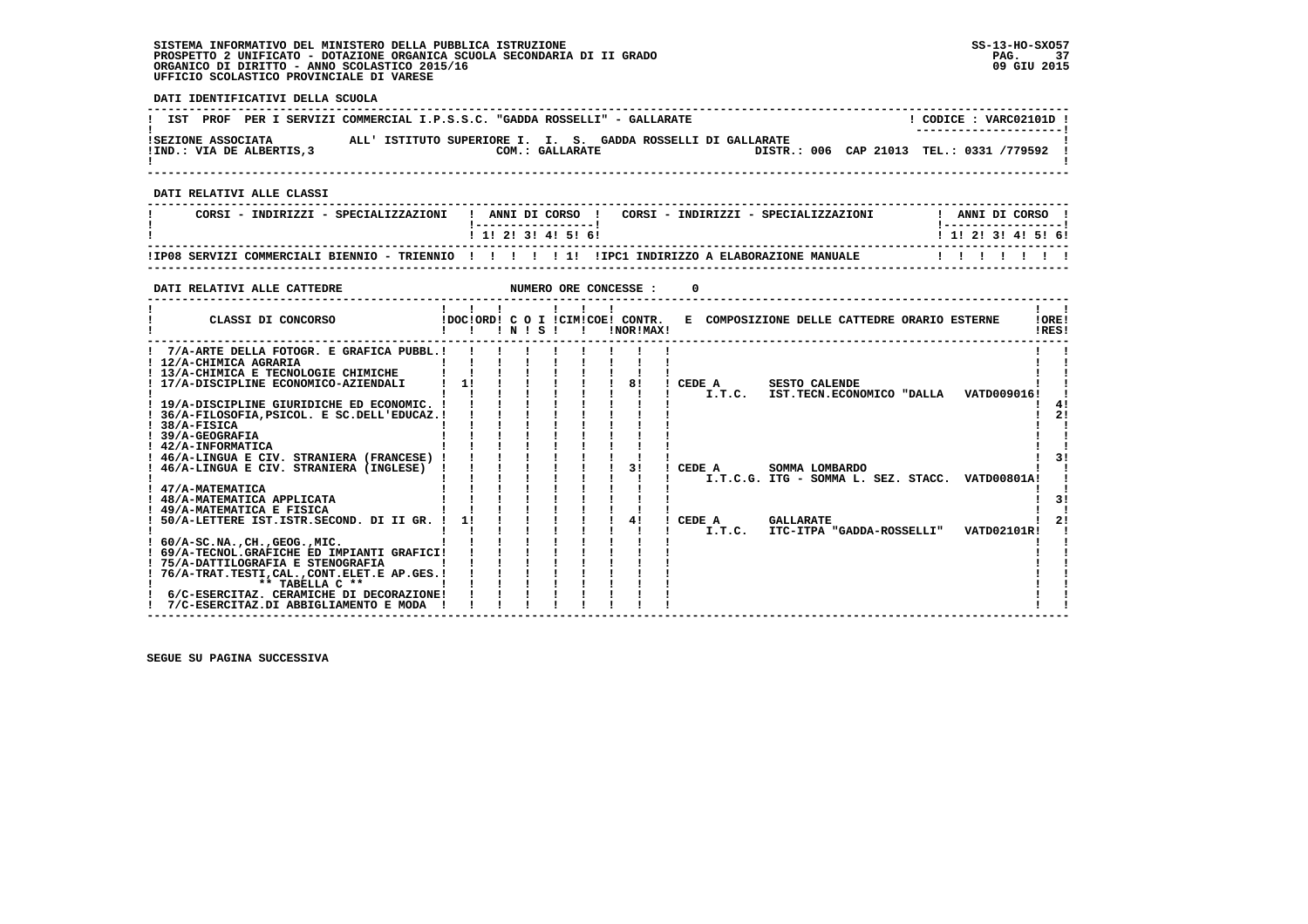i

 **DATI IDENTIFICATIVI DELLA SCUOLA**

| PROF<br>IST               | PER I SERVIZI COMMERCIAL I.P.S.S.C. "GADDA ROSSELLI" - GALLARATE | CODICE: VARC02101D !                     |
|---------------------------|------------------------------------------------------------------|------------------------------------------|
| ISEZIONE ASSOCIATA        | ALL' ISTITUTO SUPERIORE I. I. S. GADDA ROSSELLI DI GALLARATE     | ----------------------                   |
| !IND.: VIA DE ALBERTIS, 3 | COM.: GALLARATE                                                  | DISTR.: 006 CAP 21013 TEL.: 0331 /779592 |

**DATI RELATIVI ALLE CATTEDRE CONCESSE : 0** 

| 9/C-ESERCITAZIONI DI COMUNICAZIONI<br>! 10/C-ESER. DISEGNO ARTIST.E DEI TESSUTI !<br>! 12/C-ESER. MODEL., FORM.E PL., FOG.E RIF. !<br>! 14/C-ESERC.OFF.MECC.AGRIC.E DI MAC.AGRI.!<br>! 16/C-ESERCITAZ. DI TECNOLOGIA CERAMICA ! | !DOC!ORD! C O I !CIM!COE! CONTR. E COMPOSIZIONE DELLE CATTEDRE ORARIO ESTERNE<br>IOREI<br>!RES! |
|---------------------------------------------------------------------------------------------------------------------------------------------------------------------------------------------------------------------------------|-------------------------------------------------------------------------------------------------|
|                                                                                                                                                                                                                                 |                                                                                                 |
|                                                                                                                                                                                                                                 |                                                                                                 |
|                                                                                                                                                                                                                                 |                                                                                                 |
|                                                                                                                                                                                                                                 |                                                                                                 |
|                                                                                                                                                                                                                                 |                                                                                                 |
| ! 17/C-ESERC.TEOR.DELLA NAVE E DI COS.NAV.!                                                                                                                                                                                     |                                                                                                 |
| ! 18/C-ESERCITAZIONI NAUTICHE                                                                                                                                                                                                   |                                                                                                 |
| 20/C-ESERCITAZIONI PRATICHE DI OTTICA                                                                                                                                                                                           |                                                                                                 |
| ! 22/C-LAB.TEC.TESS.E ABB. E LAV.TES.E AB.!                                                                                                                                                                                     |                                                                                                 |
| ! 24/C-LAB. CHIMICA E CHIMICA INDUSTRIALE !                                                                                                                                                                                     |                                                                                                 |
| ! 25/C-LAB.COSTR.VERNIC.E REST.STRUM.ARCO !                                                                                                                                                                                     |                                                                                                 |
| ! 26/C-LABORATORIO DI ELETTRONICA                                                                                                                                                                                               |                                                                                                 |
| ! 27/C-LABORATORIO DI ELETTROTECNICA                                                                                                                                                                                            |                                                                                                 |
| ! 28/C-LAB.DI FIS.ATOMICA E NUCL. E STRUM.!                                                                                                                                                                                     |                                                                                                 |
| ! 29/C-LAB. DI FISICA E FISICA APPLICATA !                                                                                                                                                                                      |                                                                                                 |
| ! 30/C-LAB. DI INFORMATICA GESTIONALE                                                                                                                                                                                           | 21                                                                                              |
| ! 31/C-LAB. DI INFORMATICA INDUSTRIALE                                                                                                                                                                                          |                                                                                                 |
| ! 32/C-LAB. MECCANICO-TECNOLOGICO                                                                                                                                                                                               |                                                                                                 |
| 33/C-LABORATORIO DI OREFICERIA                                                                                                                                                                                                  |                                                                                                 |
| ! 34/C-LAB.DI PROGET. TECNICA PER CERAMICA!                                                                                                                                                                                     |                                                                                                 |
| ! 35/C-LAB. DI TECNICA MICROBIOLOGICA                                                                                                                                                                                           |                                                                                                 |
| ! 36/C-LAB.TECN. CARTARIA E ESERC.CARTIERA!                                                                                                                                                                                     |                                                                                                 |
| ! 37/C-LAB. E REPARTI DI LAVOR. DEL LEGNO !                                                                                                                                                                                     |                                                                                                 |
| ! 38/C-LAB. E REPARTI DI LAV.ARTI GRAFICHE!                                                                                                                                                                                     |                                                                                                 |
| ! 39/C-LAB. E REPARTI LAV. INDUST. MINERARIA!                                                                                                                                                                                   |                                                                                                 |
| ! 40/C-LAB. PER LE INDUSTRIE CERAMICHE                                                                                                                                                                                          |                                                                                                 |
| ! 41/C-LAB.TECN.MARMO-REPARTI ARCH.,MACCH.!                                                                                                                                                                                     |                                                                                                 |
| ! 42/C-LAB.TECN.MARMO-REP.SCULT., SMOD.ETC.!                                                                                                                                                                                    |                                                                                                 |
| ! 43/C-LAB. EDILIZIA ED ESERCIT.TOPOGRAFIA!                                                                                                                                                                                     |                                                                                                 |
| ! 46/C-REP.LAV.PER MONTAGGIO CINEM.E TELE.!                                                                                                                                                                                     |                                                                                                 |
| ! 47/C-REP.LAV.PER LA REGISTRAZ. DEL SUONO!                                                                                                                                                                                     |                                                                                                 |
| ! 48/C-REP.LAV.PER LA RIPRESA CINEM.E TEL.!                                                                                                                                                                                     |                                                                                                 |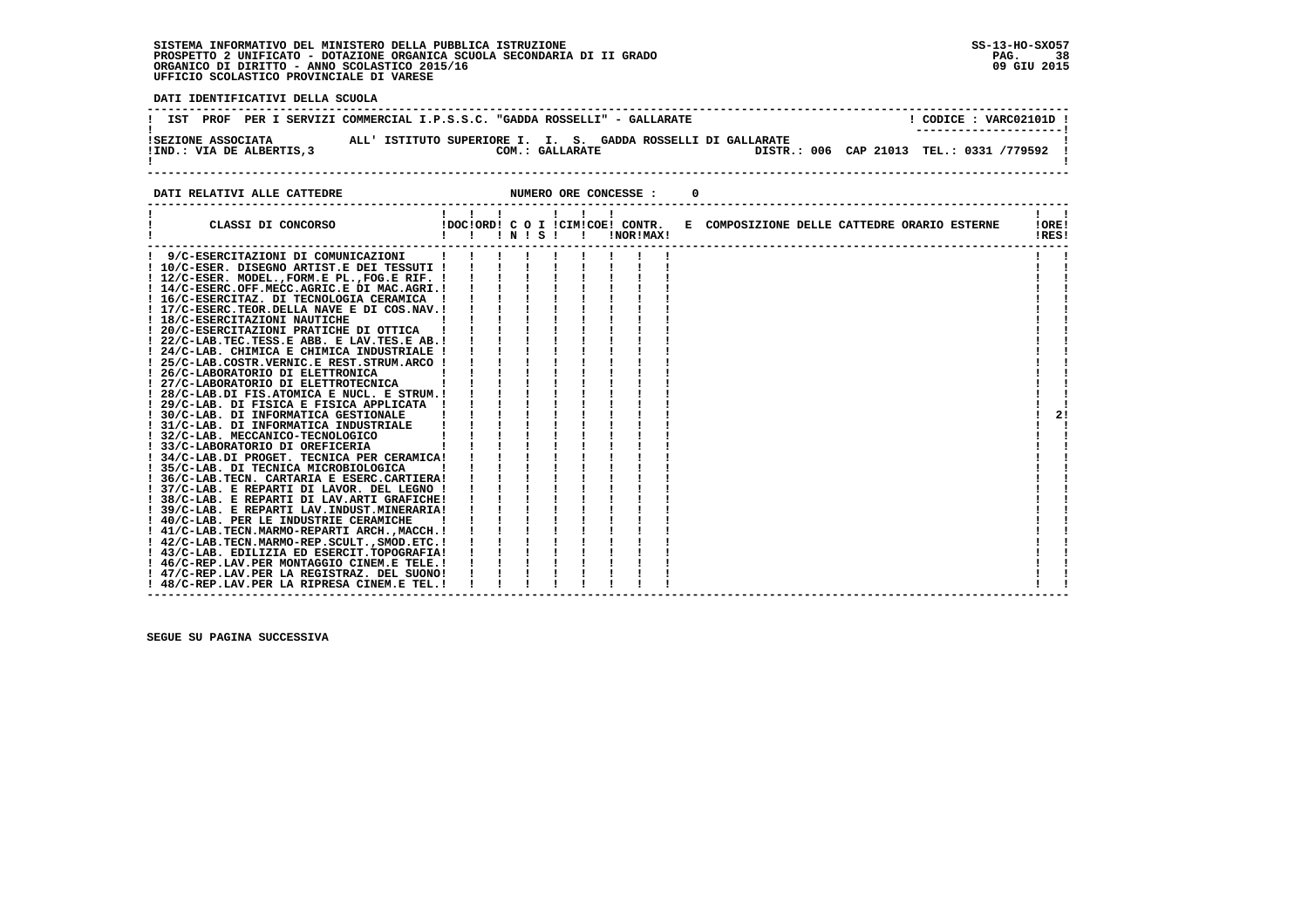**DATI IDENTIFICATIVI DELLA SCUOLA**

| IST<br>PROF                                                                             | ! CODICE : VARC02101D !<br>PER I SERVIZI COMMERCIAL I.P.S.S.C. "GADDA ROSSELLI" - GALLARATE                                    |                 |
|-----------------------------------------------------------------------------------------|--------------------------------------------------------------------------------------------------------------------------------|-----------------|
| ISEZIONE ASSOCIATA<br>!IND.: VIA DE ALBERTIS, 3                                         | ALL' ISTITUTO SUPERIORE I. I. S. GADDA ROSSELLI DI GALLARATE<br>DISTR.: 006 CAP 21013<br>TEL.: 0331 /779592<br>COM.: GALLARATE |                 |
| DATI RELATIVI ALLE CATTEDRE                                                             | NUMERO ORE CONCESSE :<br>$\Omega$                                                                                              |                 |
| CLASSI DI CONCORSO                                                                      | IDOCIORDI C O I ICIMICOEI CONTR.<br>COMPOSIZIONE DELLE CATTEDRE ORARIO ESTERNE<br>E.<br>INISI<br>!NOR!MAX!                     | ! ORE!<br>IRES! |
| ! 49/C-REP.DI LAV. PER ARTI FOTOGRAFICHE<br>! 50/C-TEC.SERVIZI ED ESER.PRAT.DI CUCINA ! |                                                                                                                                |                 |

 **------------------------------------------------------------------------------------------------------------------------------------**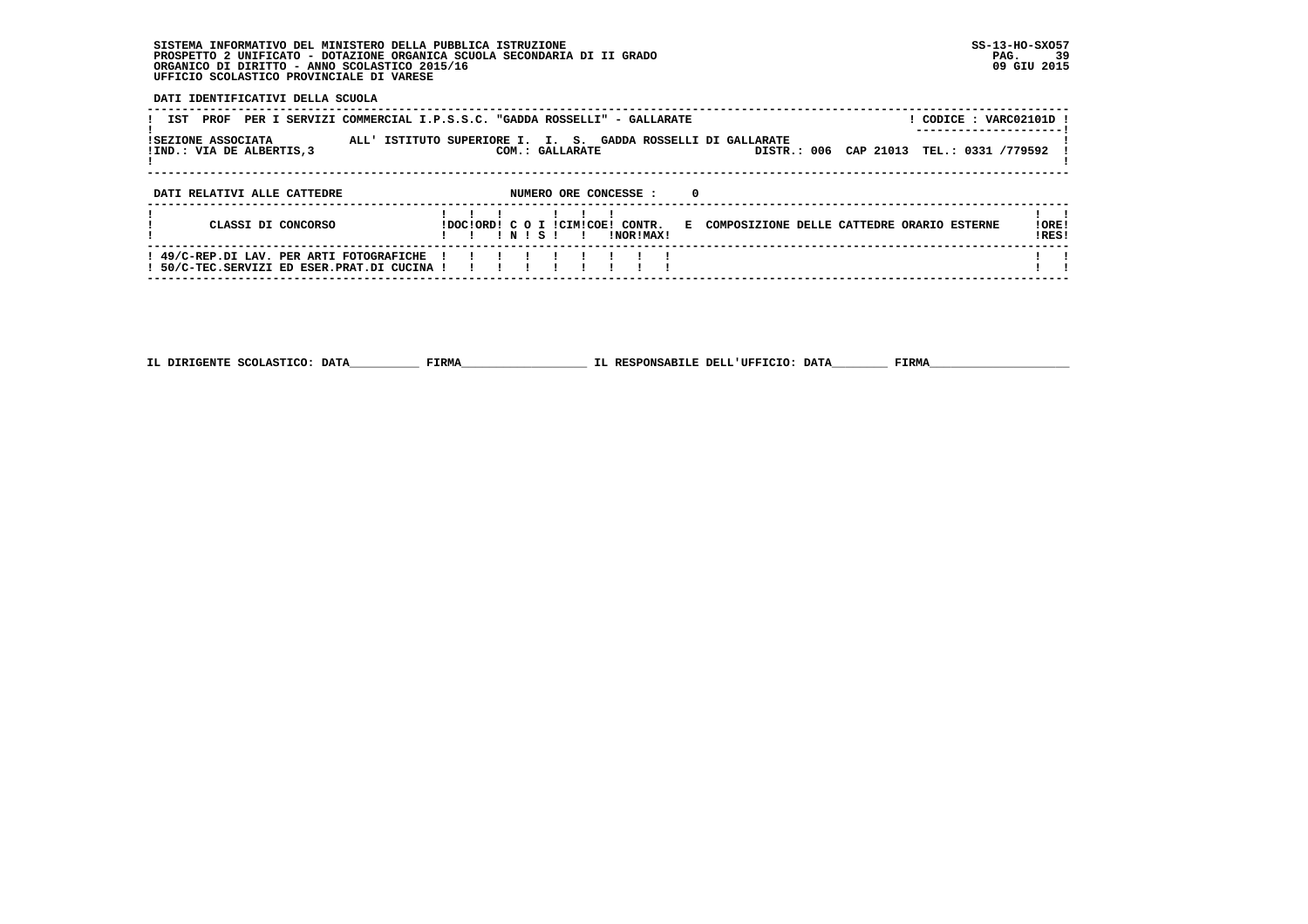**DATI IDENTIFICATIVI DELLA SCUOLA**

| PROF<br>IST                                     | PER I SERVIZI COMMERCIAL " GIOVANNI FALCONE"                               |  | CODICE: VARC023015 !<br>--------------------- |
|-------------------------------------------------|----------------------------------------------------------------------------|--|-----------------------------------------------|
| ISEZIONE ASSOCIATA<br>IIND.: VIA G. MATTEOTTI 4 | ALL' ISTITUTO SUPERIORE "GIOVANNI FALCONE" DI GALLARATE<br>COM.: GALLARATE |  | DISTR.: 006 CAP 21013 TEL.: 0331 / 774605     |

 **------------------------------------------------------------------------------------------------------------------------------------**

 **DATI RELATIVI ALLE CLASSI**

| CORSI - INDIRIZZI - SPECIALIZZAZIONI                                                                                                                                                 | CORSI - INDIRIZZI - SPECIALIZZAZIONI<br>ANNI DI CORSO !                                                                                                                                                                                                                                                                                                                                | ANNI DI CORSO !                                                        |
|--------------------------------------------------------------------------------------------------------------------------------------------------------------------------------------|----------------------------------------------------------------------------------------------------------------------------------------------------------------------------------------------------------------------------------------------------------------------------------------------------------------------------------------------------------------------------------------|------------------------------------------------------------------------|
|                                                                                                                                                                                      | $1$ , 1! 2! 3! 4! 5! 6!                                                                                                                                                                                                                                                                                                                                                                | $1$ 1! 2! 3! 4! 5! 6!                                                  |
| IIP07 ACCOGLIENZA TURISTICA - TRIENNIO<br>!IPAG ARTIGIANATO - TRIENNIO<br>!IPC1 INDIRIZZO A ELABORAZIONE MANUALE<br>!IPID INDUSTRIA - TRIENNIO<br>IIPOD OPERATORE DELLA RISTORAZIONE | IIP05 SER. ENOG. OSP. ALBERG. - BIENNIO COMUN ! 6! 5! ! ! ! ! IIP06 SERVIZI DI SALA E DI VENDITA - TRIENNIO<br>!IP10 PROD. INDUSTR. ARTIG. - BIENNIO COMUNE<br>1 1 1 2 1 2 1 2 1<br>IIPAV PRODUZIONI AUDIOVISIVE - OPZIONE<br>!IPEN ENOGASTRONOMIA - TRIENNIO<br>!IPPD PROD. DOL. ARTIG. IND.LI - OPZIONE<br>11111<br>!IPQI OPERATORE TRASFORMAZIONE AGRO-ALIMENTAR<br>1 2 1 1 2 1 1 1 | 1 1 1 1 1 1 2 1<br>1 2 1 2 1 1 1 1 1<br>1 3 1 4 1 5 1<br>1 1 1 2 1 1 1 |

**DATI RELATIVI ALLE CATTEDRE NUMERO ORE CONCESSE : 0** 

| CLASSI DI CONCORSO                                      | !DOC!ORD! C O I !CIM!COE! CONTR. | N | S. |  | !NOR!MAX! |  | E COMPOSIZIONE DELLE CATTEDRE ORARIO ESTERNE |                      |                            |  |                    | !ORE!<br>!RES! |    |
|---------------------------------------------------------|----------------------------------|---|----|--|-----------|--|----------------------------------------------|----------------------|----------------------------|--|--------------------|----------------|----|
| 3/A-ARTE DEL DISEGNO ANIMATO                            |                                  |   |    |  |           |  |                                              |                      |                            |  |                    |                |    |
| 6/A-ARTE DELLA CERAMICA                                 |                                  |   |    |  |           |  |                                              |                      |                            |  |                    |                |    |
| 8/A-ARTE DELLA GRAFICA E DELL'INCISIONE!                |                                  |   |    |  |           |  |                                              |                      |                            |  |                    |                |    |
| 9/A-ARTE DELLA STA.E DEL REST.DEL LIBRO!                |                                  |   |    |  |           |  |                                              |                      |                            |  |                    |                |    |
| ! 10/A-ARTE DEI METALLI E DELL'OREFICERIA               |                                  |   |    |  |           |  |                                              |                      |                            |  |                    |                |    |
| 12/A-CHIMICA AGRARIA                                    |                                  |   |    |  |           |  |                                              |                      |                            |  |                    |                |    |
| ! 13/A-CHIMICA E TECNOLOGIE CHIMICHE                    |                                  |   |    |  |           |  |                                              |                      |                            |  |                    |                | 31 |
| ! 16/A-COSTR., TECNOL. DELLE COST. E DIS. TEC. !        |                                  |   |    |  |           |  |                                              |                      |                            |  |                    |                |    |
| : 17/A-DISCIPLINE ECONOMICO-AZIENDALI                   | 41                               |   |    |  |           |  | COMPLETA CON GALLARATE                       |                      |                            |  |                    |                |    |
|                                                         |                                  |   |    |  | 21        |  | <b>IPSCT</b>                                 |                      | "GIOVANNI FALCONE" CORSO S |  | <b>VARC02351E!</b> |                |    |
|                                                         |                                  |   |    |  |           |  | E CON                                        | <b>BUSTO ARSIZIO</b> |                            |  |                    |                |    |
|                                                         |                                  |   |    |  |           |  | I.T.C.                                       |                      | I.T.C. "TOSI" BUSTO ARSIZI |  | VATD020509!        |                |    |
| 19/A-DISCIPLINE GIURIDICHE ED ECONOMIC.                 | 41                               |   |    |  |           |  |                                              |                      |                            |  |                    | 10!            |    |
| 20/A-DISCIPLINE MECCANICHE E TECNOLOGIA                 | 11                               |   | 21 |  |           |  | CEDE A                                       | <b>GALLARATE</b>     |                            |  |                    |                |    |
|                                                         |                                  |   |    |  |           |  | I.T.I.                                       |                      | ITIS "PONTI"GALLARATE (DIU |  | <b>VATF00801L!</b> |                |    |
| 22/A-DISCIPLINE PLASTICHE                               |                                  |   |    |  |           |  |                                              |                      |                            |  |                    |                |    |
| ! 24/A-DISEGNO E STORIA DEL COSTUME                     |                                  |   |    |  |           |  |                                              |                      |                            |  |                    |                |    |
| 25/A-DISEGNO E STORIA DELL'ARTE                         |                                  |   |    |  |           |  |                                              |                      |                            |  |                    |                |    |
| ! 27/A-DISEGNO TECNICO ED ARTISTICO<br>34/A-ELETTRONICA |                                  |   |    |  |           |  |                                              |                      |                            |  |                    |                |    |
| ! 35/A-ELETTROTECNICA ED APPLICAZIONI                   |                                  |   |    |  |           |  |                                              |                      |                            |  |                    |                |    |
|                                                         |                                  |   |    |  |           |  |                                              |                      |                            |  |                    |                |    |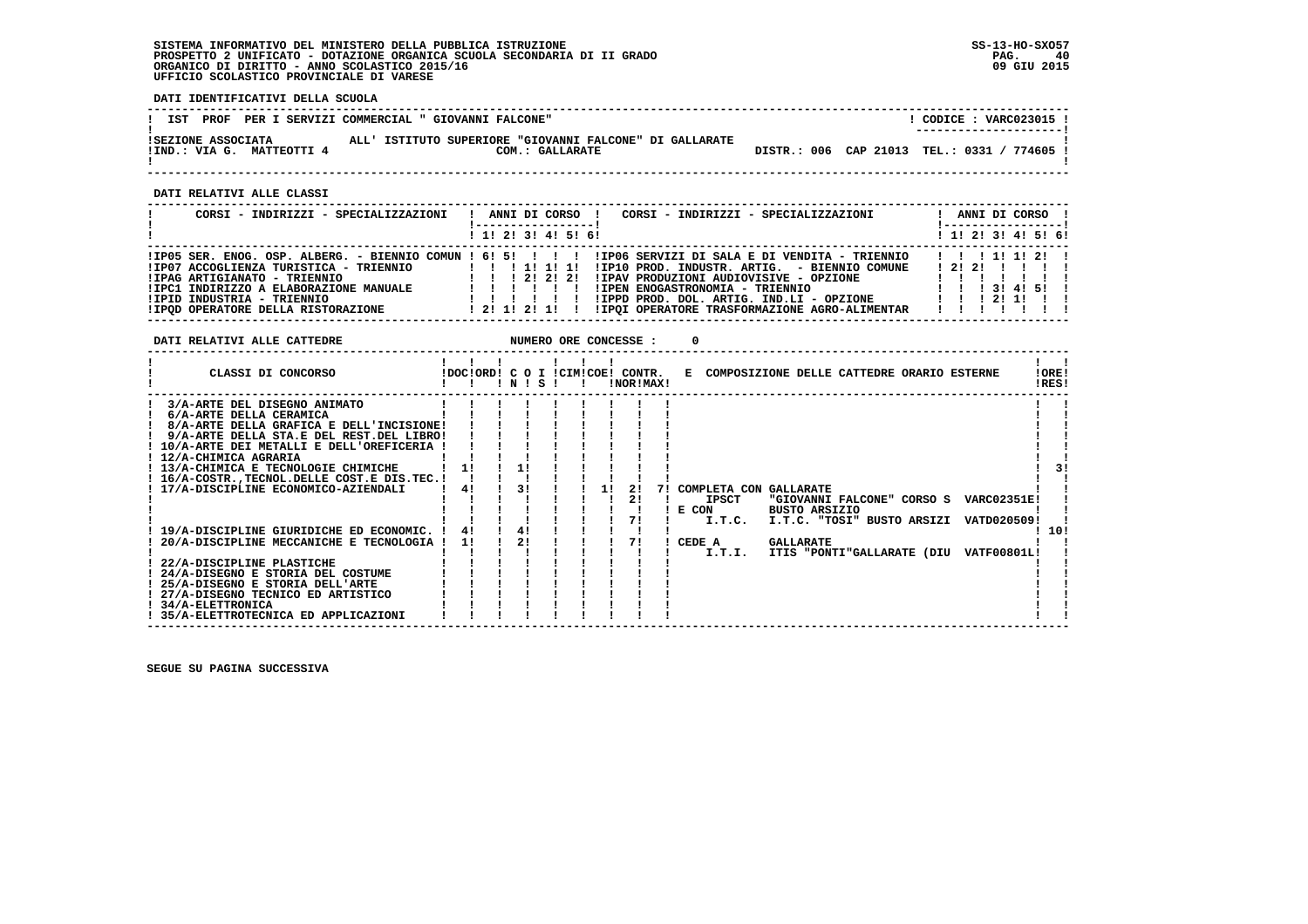i

 **DATI IDENTIFICATIVI DELLA SCUOLA**

| PROF<br>IST<br>PER I SERVIZI COMMERCIAL " GIOVANNI FALCONE"                                                                   | CODICE: VARC023015 !<br>---------------------- |
|-------------------------------------------------------------------------------------------------------------------------------|------------------------------------------------|
| ALL' ISTITUTO SUPERIORE "GIOVANNI FALCONE" DI GALLARATE<br>ISEZIONE ASSOCIATA<br>!IND.: VIA G. MATTEOTTI 4<br>COM.: GALLARATE | DISTR.: 006 CAP 21013 TEL.: 0331 / 774605 !    |

 **DATI RELATIVI ALLE CATTEDRE NUMERO ORE CONCESSE : 0**

| CLASSI DI CONCORSO                                             | !DOC!ORD! C O I !CIM!COE! CONTR. | $'$ N $'$ S $'$ |    |    |    |    | !NOR!MAX! | E COMPOSIZIONE DELLE CATTEDRE ORARIO ESTERNE                   | !ORE!<br>IRES! |
|----------------------------------------------------------------|----------------------------------|-----------------|----|----|----|----|-----------|----------------------------------------------------------------|----------------|
| 36/A-FILOSOFIA, PSICOL. E SC.DELL'EDUCAZ.!                     |                                  |                 |    |    |    |    | -21       | ! CEDE A<br><b>VARESE</b>                                      |                |
|                                                                |                                  |                 |    |    |    |    |           | LICEO STATALE "A. MANZONI" VAPM01000E!<br>$\mathbf{I}$<br>I.M. |                |
|                                                                |                                  |                 |    |    |    |    | 21        | $I$ ED $A$<br><b>VARESE</b>                                    |                |
|                                                                |                                  |                 |    |    |    |    |           | <b>IPSCT</b><br>I.P.S.S.C.T. "L.EINAUDI"<br><b>VARC02000L!</b> |                |
| 38/A-FISICA                                                    | 11                               |                 | 11 |    |    |    | 2!        | ! CEDE A<br><b>GALLARATE</b>                                   |                |
|                                                                |                                  |                 |    |    |    |    |           | ITC-ITPA "GADDA-ROSSELLI"<br>I.T.C.<br>VATD02101R!             |                |
| 39/A-GEOGRAFIA                                                 |                                  |                 |    |    |    |    |           |                                                                |                |
| ! 42/A-INFORMATICA                                             |                                  |                 |    |    |    |    |           |                                                                | 8!             |
| ! 44/A-LINGUAGGIO PER CINEMATOGR.E TELEV. !                    |                                  |                 |    |    |    |    |           |                                                                |                |
| 46/A-LINGUA E CIV. STRANIERA (FRANCESE) !                      | 3!                               |                 | 2! |    | 11 |    |           |                                                                |                |
| 46/A-LINGUA E CIV. STRANIERA (INGLESE)                         | 71                               |                 | 61 | 1! |    |    | 1! 15!    | ! COMPLETA CON GALLARATE                                       |                |
|                                                                |                                  |                 |    |    |    |    | 31        | I.T.I.<br>I.T.I.S " GIOVANNI FALCONE VATF02301P!               |                |
| ! 46/A-LINGUA E CIV. STRANIERA (TEDESCO)                       | 1!                               |                 | 21 |    |    |    |           |                                                                |                |
| ! 46/A-LINGUA E CIV. STRANIERA (SPAGNOLO) !<br>47/A-MATEMATICA | $\blacksquare$<br>8!             |                 | 71 | 1! |    |    | 8!        | CEDE A<br><b>GALLARATE</b>                                     |                |
|                                                                |                                  |                 |    |    |    |    |           | I.T.I.S " GIOVANNI FALCONE VATF02301P!                         |                |
| 48/A-MATEMATICA APPLICATA                                      |                                  |                 |    |    |    |    |           | I.T.I.                                                         |                |
| ! 49/A-MATEMATICA E FISICA                                     |                                  |                 |    |    |    |    |           |                                                                |                |
| ! 50/A-LETTERE IST.ISTR.SECOND. DI II GR. ! 13!                |                                  | $1\,131$        |    | 11 |    |    |           |                                                                |                |
| ! 57/A-SCIENZA DEGLI ALIMENTI                                  | 6!                               |                 | 51 |    |    | 11 |           | 17! COMPLETA CON GALLARATE                                     |                |
|                                                                |                                  |                 |    |    |    |    | 21        | <b>IPSCT</b><br>"GIOVANNI FALCONE" CORSO S VARC02351E!         |                |
| ! 58/A-SC.E MEC.AGR.E T.GEST.AZ.,FIT.,ENT.!                    |                                  |                 |    |    |    |    |           |                                                                |                |
| $: 60/A-SC.NA.$ , $CH.$ , $GEOG.$ , $MIC.$                     | 21                               |                 | 2! |    |    |    |           |                                                                | 8!             |
| ! 61/A-STORIA DELL'ARTE                                        |                                  |                 |    |    |    |    |           |                                                                |                |
| ! 62/A-TECNICA DELLA REGISTRAZ. DEL SUONO !                    |                                  |                 |    |    |    |    |           |                                                                |                |
| ! 63/A-TEC. RIPRESA CINEMATOGR.TELEVISIVA !                    |                                  |                 |    |    |    |    |           |                                                                |                |
| ! 64/A-TECNICA E ORGAN.PROD.CINEMAT. E TV !                    |                                  |                 |    |    |    |    |           |                                                                |                |
| ! 65/A-TECNICA FOTOGRAFICA                                     | 2!                               |                 | 2! |    |    |    |           |                                                                |                |
| ! 66/A-TECNOLOGIA CERAMICA                                     |                                  |                 |    |    |    |    |           |                                                                |                |
| ! 67/A-TEC.FOTOGRAFICA, CINEMATOGR.E TELEV. !                  |                                  |                 |    |    |    |    |           |                                                                |                |
| ! 68/A-TECNOLOGIE DELL'ABBIGLIAMENTO                           |                                  |                 |    |    |    |    |           |                                                                |                |
| ! 69/A-TECNOL.GRAFICHE ED IMPIANTI GRAFICI!                    |                                  |                 |    |    |    |    |           |                                                                |                |
| ! 70/A-TECNOLOGIE TESSILI                                      |                                  |                 |    |    |    |    |           |                                                                |                |
| ! 71/A-TECNOLOGIE E DISEGNO TECNICO                            |                                  |                 |    |    |    |    |           |                                                                |                |
| ! 75/A-DATTILOGRAFIA E STENOGRAFIA                             |                                  |                 |    |    |    |    |           |                                                                |                |
| ! 76/A-TRAT.TESTI, CAL., CONT.ELET.E AP.GES.!                  |                                  |                 |    |    |    |    |           |                                                                |                |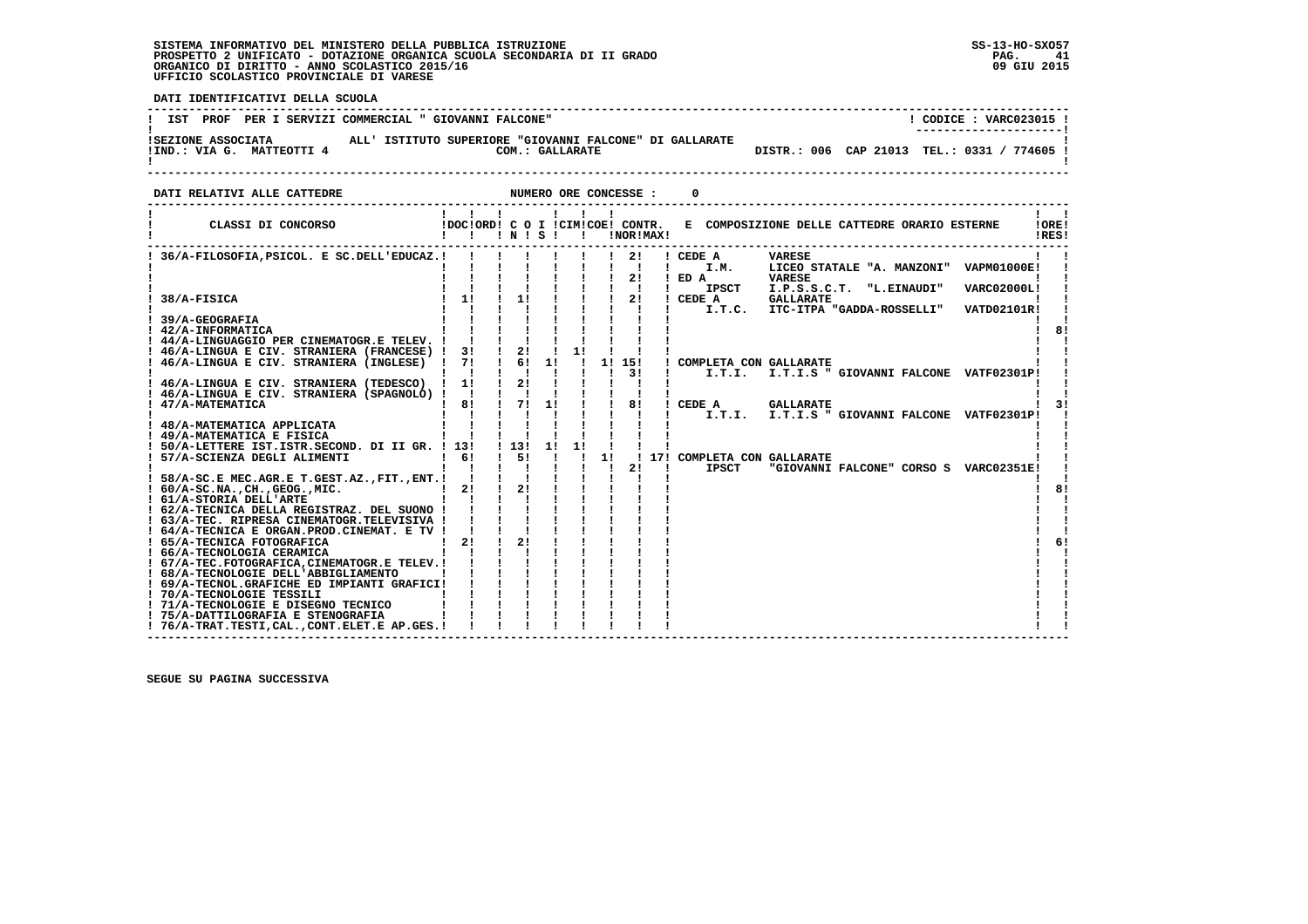$\ddot{ }$ 

 **DATI IDENTIFICATIVI DELLA SCUOLA**

| IST PROF PER I SERVIZI COMMERCIAL " GIOVANNI FALCONE"                                                                                                                                                                                                                                                                                                                                                                                                                                                                                                                                                                                                                                                                                                                                                                                                                                                                                                                                                                                          |                                                                                                                                                                                                                                                                                                                                                                                                                                                                                                                                                                                                                                                                                                                                                                                                                | ! CODICE : VARC023015 !                     |
|------------------------------------------------------------------------------------------------------------------------------------------------------------------------------------------------------------------------------------------------------------------------------------------------------------------------------------------------------------------------------------------------------------------------------------------------------------------------------------------------------------------------------------------------------------------------------------------------------------------------------------------------------------------------------------------------------------------------------------------------------------------------------------------------------------------------------------------------------------------------------------------------------------------------------------------------------------------------------------------------------------------------------------------------|----------------------------------------------------------------------------------------------------------------------------------------------------------------------------------------------------------------------------------------------------------------------------------------------------------------------------------------------------------------------------------------------------------------------------------------------------------------------------------------------------------------------------------------------------------------------------------------------------------------------------------------------------------------------------------------------------------------------------------------------------------------------------------------------------------------|---------------------------------------------|
| ! IND.: VIA G. MATTEOTTI 4                                                                                                                                                                                                                                                                                                                                                                                                                                                                                                                                                                                                                                                                                                                                                                                                                                                                                                                                                                                                                     | !SEZIONE ASSOCIATA               ALL' ISTITUTO SUPERIORE "GIOVANNI FALCONE" DI GALLARATE<br>COM.: GALLARATE                                                                                                                                                                                                                                                                                                                                                                                                                                                                                                                                                                                                                                                                                                    | DISTR.: 006 CAP 21013 TEL.: 0331 / 774605 ! |
| DATI RELATIVI ALLE CATTEDRE                                                                                                                                                                                                                                                                                                                                                                                                                                                                                                                                                                                                                                                                                                                                                                                                                                                                                                                                                                                                                    | NUMERO ORE CONCESSE :<br>0                                                                                                                                                                                                                                                                                                                                                                                                                                                                                                                                                                                                                                                                                                                                                                                     |                                             |
|                                                                                                                                                                                                                                                                                                                                                                                                                                                                                                                                                                                                                                                                                                                                                                                                                                                                                                                                                                                                                                                | CLASSI DI CONCORSO COLORDI CO I ICIMICOEI CONTR. E COMPOSIZIONE DELLE CATTEDRE ORARIO ESTERNE                                                                                                                                                                                                                                                                                                                                                                                                                                                                                                                                                                                                                                                                                                                  | !ORE!<br>!RES!                              |
| ** TABELLA $C$ **<br>! 5/C-ESERCITAZIONI AGRARIE<br>! 6/C-ESERCITAZ. CERAMICHE DI DECORAZIONE!<br>! 7/C-ESERCITAZ.DI ABBIGLIAMENTO E MODA !<br>! 9/C-ESERCITAZIONI DI COMUNICAZIONI<br>! 10/C-ESER. DISEGNO ARTIST.E DEI TESSUTI !<br>! 12/C-ESER. MODEL., FORM.E PL., FOG.E RIF. !<br>! 14/C-ESERC.OFF.MECC.AGRIC.E DI MAC.AGRI.!<br>! 15/C-ESERC.DI PORTINERIA E PRAT.DI AGEN.!<br>! 16/C-ESERCITAZ. DI TECNOLOGIA CERAMICA !<br>! 17/C-ESERC.TEOR.DELLA NAVE E DI COS.NAV.!<br>! 18/C-ESERCITAZIONI NAUTICHE<br>! 20/C-ESERCITAZIONI PRATICHE DI OTTICA<br>! 22/C-LAB.TEC.TESS.E ABB. E LAV.TES.E AB.!<br>! 24/C-LAB. CHIMICA E CHIMICA INDUSTRIALE !<br>25/C-LAB.COSTR.VERNIC.E REST.STRUM.ARCO !<br>! 26/C-LABORATORIO DI ELETTRONICA<br>! 27/C-LABORATORIO DI ELETTROTECNICA<br>! 31/C-LAB. DI INFORMATICA INDUSTRIALE<br>! 32/C-LAB. MECCANICO-TECNOLOGICO<br>! 33/C-LABORATORIO DI OREFICERIA<br>! 34/C-LAB.DI PROGET. TECNICA PER CERAMICA!<br>! 35/C-LAB. DI TECNICA MICROBIOLOGICA<br>! 36/C-LAB. TECN. CARTARIA E ESERC. CARTIERA! | $\mathbf{I}$<br>$\mathbf{I}$<br>$\mathbf{1}$ $\mathbf{1}$ $\mathbf{1}$ $\mathbf{1}$<br>AMICA            <br>DS.NAV.            <br>               <br>FICA            <br>$\mathbf{1}$ $\mathbf{1}$ $\mathbf{1}$ $\mathbf{1}$ $\mathbf{1}$<br>$\mathbf{i}$ $\mathbf{i}$ $\mathbf{j}$ $\mathbf{k}$<br>$1 \quad 11$<br>8!<br>! COMPLETA CON GALLARATE<br>$\mathbf{I}$<br>61<br>I.T.I. I.T.I.S " GIOVANNI FALCONE VATF02301P!<br>$\mathbf{I}$<br>$!$ E CON<br><b>GALLARATE</b><br>$1 \quad 1 \quad 1 \quad 1 \quad 1 \quad 11$<br>41<br>I.P.I.A. IPSIA "PONTI" GALLARATE (D VARI008010!<br>i i i i i<br>$1 \quad 1 \quad 1 \quad 1$<br>$1 \quad 41$<br>$!$ CEDE A<br><b>TRADATE</b><br>I.T.I.<br>I.T.I.S. ISIS "L.GEYMONAT" VATF026016!<br>i.<br>$\mathbf{1}$ $\mathbf{1}$ $\mathbf{1}$ $\mathbf{1}$ $\mathbf{1}$ |                                             |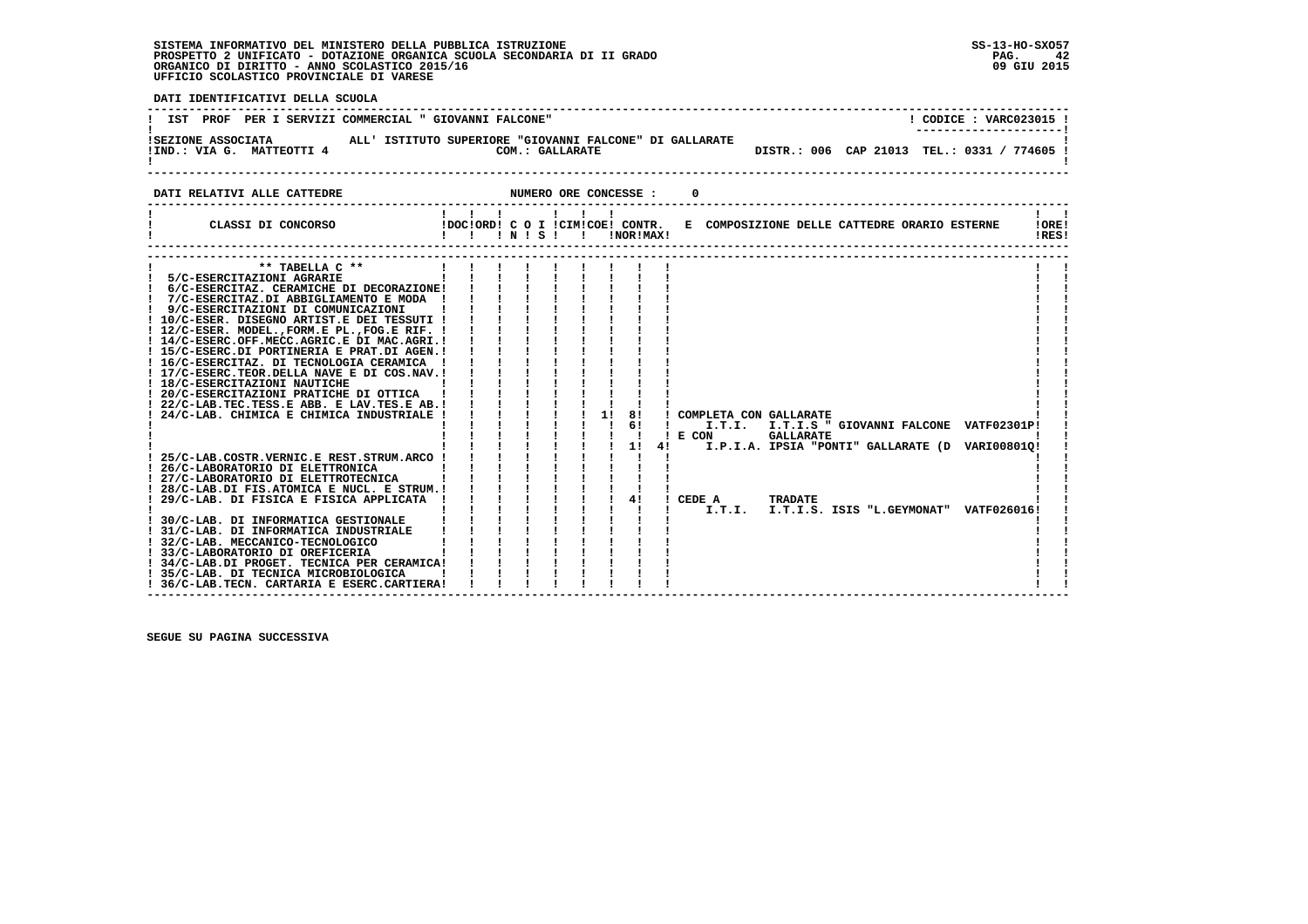**DATI IDENTIFICATIVI DELLA SCUOLA**

| ALL' ISTITUTO SUPERIORE "GIOVANNI FALCONE" DI GALLARATE<br>ISEZIONE ASSOCIATA<br>DISTR.: 006 CAP 21013 TEL.: 0331 /<br>MATTEOTTI 4<br>IIND.: VIA G.<br>COM.: GALLARATE | PROF<br>PER I SERVIZI COMMERCIAL " GIOVANNI FALCONE"<br>IST | CODICE: VARC023015 ! |
|------------------------------------------------------------------------------------------------------------------------------------------------------------------------|-------------------------------------------------------------|----------------------|
|                                                                                                                                                                        |                                                             | 774605               |

| DATI RELATIVI ALLE CATTEDRE                   |    |    |           |              |  | NUMERO ORE CONCESSE :                         |  |                                              |  |  |                |
|-----------------------------------------------|----|----|-----------|--------------|--|-----------------------------------------------|--|----------------------------------------------|--|--|----------------|
| CLASSI DI CONCORSO                            |    |    | ! N ! S ! | $\mathbf{r}$ |  | IDOCIORDI C O I ICIMICOEI CONTR.<br>INORIMAXI |  | E COMPOSIZIONE DELLE CATTEDRE ORARIO ESTERNE |  |  | !ORE!<br>!RES! |
| ! 37/C-LAB. E REPARTI DI LAVOR. DEL LEGNO !   |    |    |           |              |  |                                               |  |                                              |  |  |                |
| ! 38/C-LAB. E REPARTI DI LAV.ARTI GRAFICHE!   |    |    |           |              |  |                                               |  |                                              |  |  |                |
| ! 39/C-LAB. E REPARTI LAV.INDUST.MINERARIA!   |    |    |           |              |  |                                               |  |                                              |  |  |                |
| ! 40/C-LAB. PER LE INDUSTRIE CERAMICHE        |    |    |           |              |  |                                               |  |                                              |  |  |                |
| ! 41/C-LAB.TECN.MARMO-REPARTI ARCH.,MACCH.!   |    |    |           |              |  |                                               |  |                                              |  |  |                |
| ! 42/C-LAB.TECN.MARMO-REP.SCULT., SMOD.ETC. ! |    |    |           |              |  |                                               |  |                                              |  |  |                |
| ! 43/C-LAB. EDILIZIA ED ESERCIT.TOPOGRAFIA!   |    |    |           |              |  |                                               |  |                                              |  |  |                |
| ! 46/C-REP.LAV.PER MONTAGGIO CINEM.E TELE.!   |    |    |           |              |  |                                               |  |                                              |  |  |                |
| ! 47/C-REP.LAV.PER LA REGISTRAZ. DEL SUONO!   |    |    |           |              |  |                                               |  |                                              |  |  |                |
| ! 48/C-REP.LAV.PER LA RIPRESA CINEM.E TEL.!   |    |    |           |              |  |                                               |  |                                              |  |  |                |
| ! 49/C-REP.DI LAV. PER ARTI FOTOGRAFICHE      |    |    |           |              |  |                                               |  |                                              |  |  | 21             |
| ! 50/C-TEC.SERVIZI ED ESER.PRAT.DI CUCINA !   | 61 |    | 1 71 31   |              |  |                                               |  |                                              |  |  | 2!             |
| ! 51/C-TEC.SERVIZI ED ESER.PRAT. SALA BAR !   | 51 |    | ! 4! 1!   |              |  |                                               |  |                                              |  |  | - 15!          |
| ! 52/C-TECN. SERVIZI E PRATICA OPERATIVA      | 21 | 21 |           |              |  |                                               |  |                                              |  |  | ! 2!           |
|                                               |    |    |           |              |  |                                               |  |                                              |  |  |                |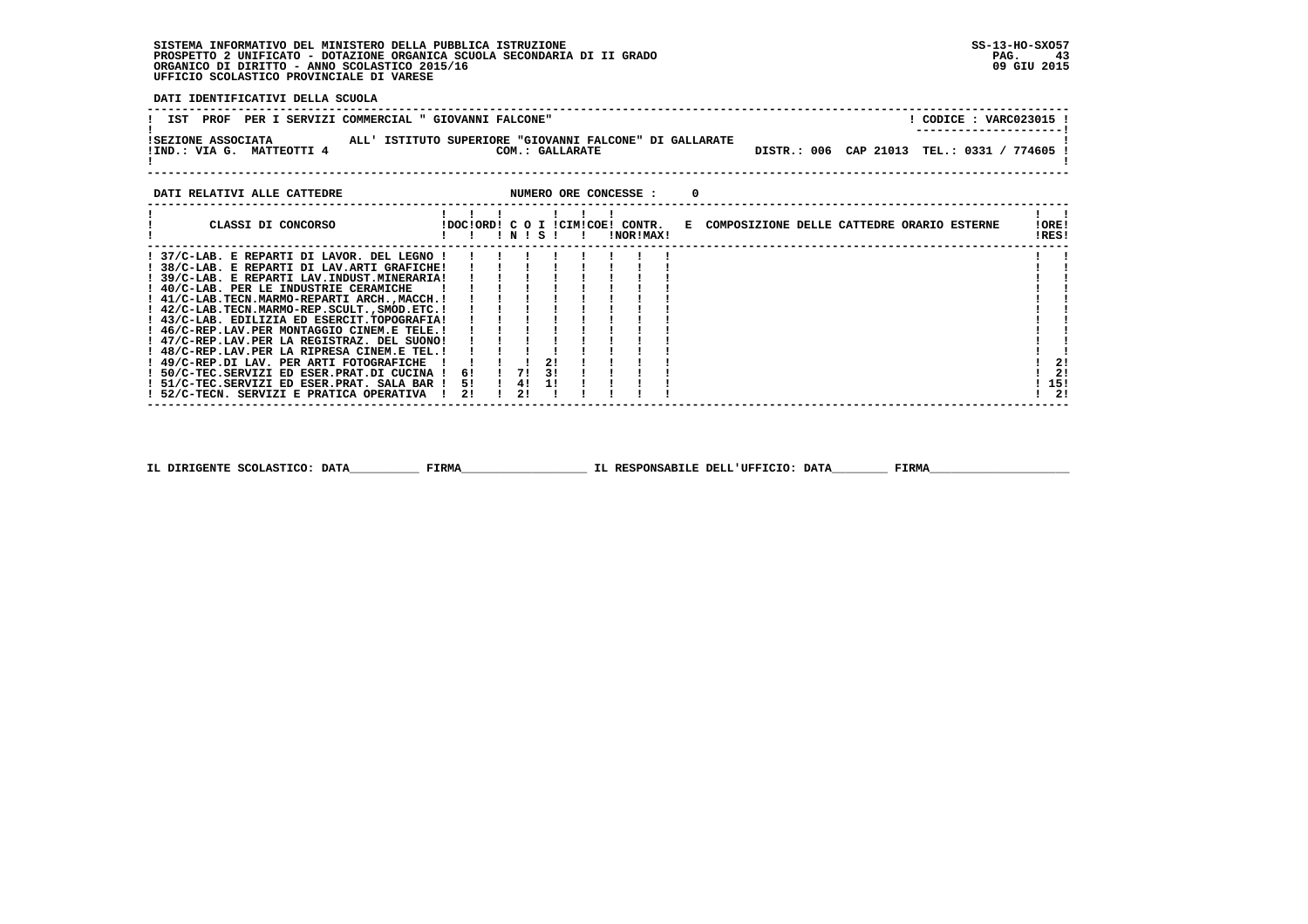**DATI IDENTIFICATIVI DELLA SCUOLA**

|                                                   |  | IST PROF PER I SERVIZI COMMERCIALI "GIOVANNI FALCONE" CORSO SERALE |                                                                           | CODICE: VARC02351E!<br>--------------------- |
|---------------------------------------------------|--|--------------------------------------------------------------------|---------------------------------------------------------------------------|----------------------------------------------|
| <b>!CORSO SERALE</b><br>!IND.: VIA G. MATTEOTTI 4 |  | COM.: GALLARATE                                                    | DELL' IST PROF PER I SERVIZI COMMERCIALI " GIOVANNI FALCONE" DI GALLARATE | DISTR.: 006 CAP 21013 TEL.: 0331 /774605     |

 **------------------------------------------------------------------------------------------------------------------------------------**

 **DATI RELATIVI ALLE CLASSI**

| CORSI - INDIRIZZI - SPECIALIZZAZIONI                       | $\mathbf{I}$ | ANNI DI CORSO !         |  |  | CORSI - INDIRIZZI - SPECIALIZZAZIONI<br>ANNI DI CORSO !<br>!-----------------                                    |  |
|------------------------------------------------------------|--------------|-------------------------|--|--|------------------------------------------------------------------------------------------------------------------|--|
|                                                            |              | $1$ , 1, 2, 3, 4, 5, 6, |  |  | ! 1! 2! 3! 4! 5! 6!                                                                                              |  |
|                                                            |              |                         |  |  | IPO5 SER. ENOG. OSP. ALBERG. - BIENNIO COMUN !!!!!!!!!!!!!DO6 SERVIZI DI SALA E DI VENDITA - TRIENNIO<br>1111111 |  |
| ! IPOD OPERATORE DELLA RISTORAZIONE [1] !! !! !!           |              |                         |  |  | !RRHD TECNICO DEI SERV. DELLA RISTORAZ.-SERAL<br>.                                                               |  |
| !RRLH BIENNIO ECONOMICO AZIEND. E TURIST. SER ! ! ! ! ! !  |              |                         |  |  | !RRLI MONOENNIO OPERATORE GEST. AZIEN.-SER. [ !!!                                                                |  |
| !RRLL MONOENNIO OPER. IMPRESA TURIST. SERALE ! ! ! ! ! ! ! |              |                         |  |  | IRRLT BIENNIO SER.ALBERGHIERI RISTORAZIO.SER.<br>.                                                               |  |
| IRRLU MONOENNIO OPER. SERVIZI CUCINA SERALE                |              | .                       |  |  | !RRLV MONOENNIO OPER.AI SERVIZI SALA-BAR SER. [ !!!!!                                                            |  |

**DATI RELATIVI ALLE CATTEDRE NUMERO ORE CONCESSE : 0** 

| CLASSI DI CONCORSO                             |    | ! N ! S |  | !DOC!ORD! C O I !CIM!COE! CONTR.<br>!NOR!MAX! | !ORE!<br>E COMPOSIZIONE DELLE CATTEDRE ORARIO ESTERNE<br>!RES! |     |
|------------------------------------------------|----|---------|--|-----------------------------------------------|----------------------------------------------------------------|-----|
| ! 12/A-CHIMICA AGRARIA                         |    |         |  |                                               |                                                                |     |
| ! 13/A-CHIMICA E TECNOLOGIE CHIMICHE           |    |         |  |                                               |                                                                | 21  |
| 17/A-DISCIPLINE ECONOMICO-AZIENDALI            |    |         |  | 2!                                            | CEDE A<br><b>GALLARATE</b>                                     |     |
|                                                |    |         |  |                                               | I.P.S.C. " GIOVANNI FALCONE"<br>VARC0230151                    |     |
| ! 19/A-DISCIPLINE GIURIDICHE ED ECONOMIC.      |    |         |  |                                               |                                                                |     |
| 36/A-FILOSOFIA, PSICOL. E SC.DELL'EDUCAZ. !    |    |         |  |                                               |                                                                |     |
| 38/A-FISICA                                    |    |         |  |                                               |                                                                |     |
| <b>39/A-GEOGRAFIA</b>                          |    |         |  |                                               |                                                                |     |
| 40/A-IGIENE, ANAT., FIS., PAT. GEN. E APP.MA.! |    |         |  |                                               |                                                                |     |
| ! 42/A-INFORMATICA                             |    |         |  |                                               |                                                                |     |
| ! 46/A-LINGUA E CIV. STRANIERA (FRANCESE)      |    |         |  |                                               |                                                                | -61 |
| ! 46/A-LINGUA E CIV. STRANIERA (INGLESE)       |    |         |  |                                               | 12!                                                            |     |
| ! 46/A-LINGUA E CIV. STRANIERA (SPAGNOLO) !    |    |         |  |                                               |                                                                |     |
| ! 46/A-LINGUA E CIV. STRANIERA (TEDESCO)       |    |         |  |                                               |                                                                |     |
| 47/A-MATEMATICA                                |    |         |  |                                               | 12!                                                            |     |
| ! 48/A-MATEMATICA APPLICATA                    |    |         |  |                                               |                                                                |     |
| ! 49/A-MATEMATICA E FISICA                     |    |         |  |                                               |                                                                |     |
| 50/A-LETTERE IST.ISTR.SECOND. DI II GR.        | 11 | 11      |  |                                               |                                                                | 8!  |
| 57/A-SCIENZA DEGLI ALIMENTI                    |    |         |  | 2!                                            | CEDE A<br><b>GALLARATE</b>                                     |     |
|                                                |    |         |  |                                               | VARC023015!<br>I.P.S.C. " GIOVANNI FALCONE"                    |     |
| ! 60/A-SC.NA.,CH.,GEOG.,MIC.                   |    |         |  |                                               |                                                                |     |
| ! 61/A-STORIA DELL'ARTE                        |    |         |  |                                               |                                                                |     |
| ! 76/A-TRAT.TESTI,CAL.,CONT.ELET.E AP.GES.!    |    |         |  |                                               |                                                                |     |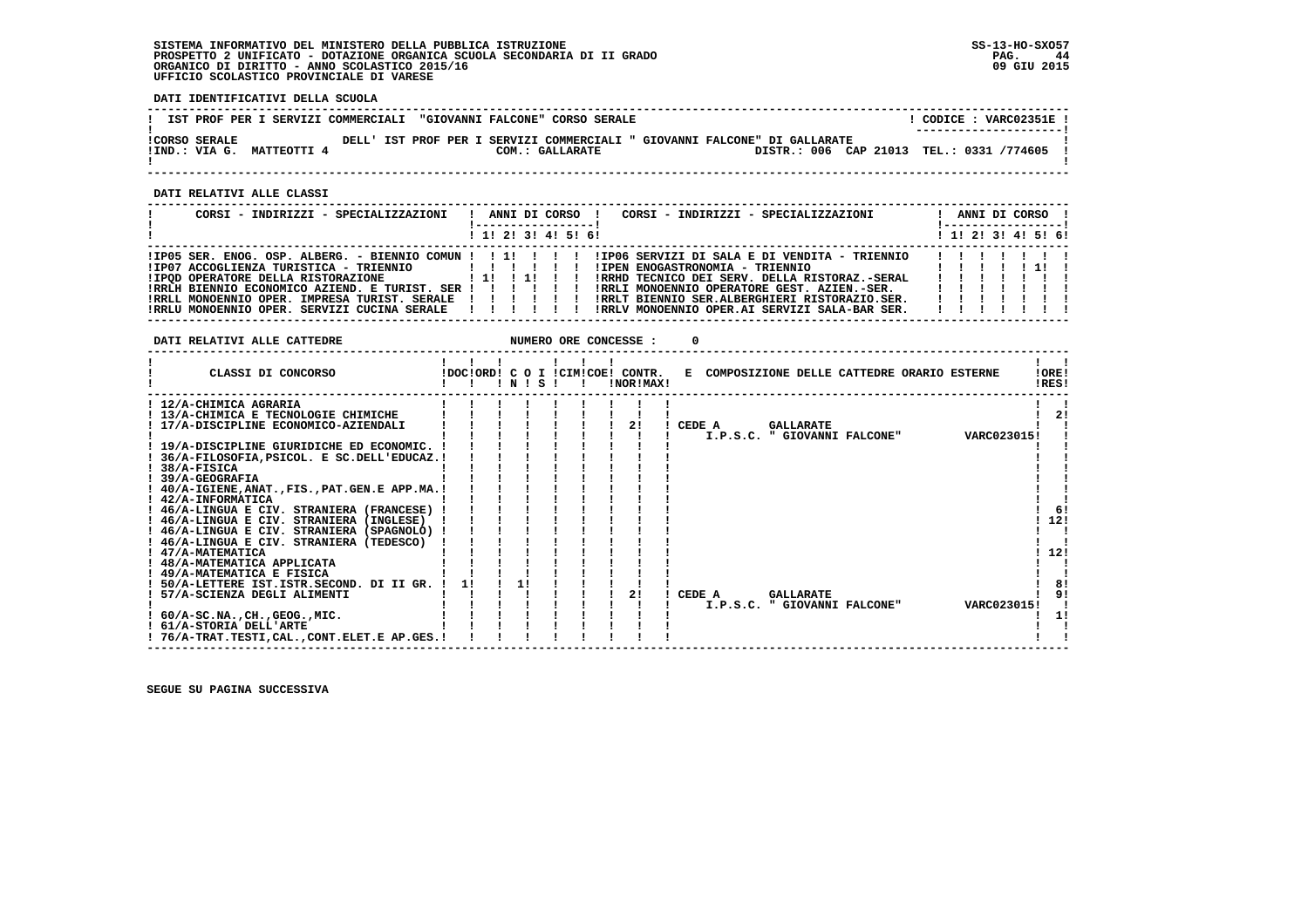**DATI IDENTIFICATIVI DELLA SCUOLA**

| IST PROF PER I SERVIZI COMMERCIALI                                                   |                      | "GIOVANNI FALCONE" CORSO SERALE |       |                 |                       |                                                                                                    | ! CODICE : VARC02351E ! |
|--------------------------------------------------------------------------------------|----------------------|---------------------------------|-------|-----------------|-----------------------|----------------------------------------------------------------------------------------------------|-------------------------|
| <b>!CORSO SERALE</b><br>!IND.: VIA G.<br><b>MATTEOTTI 4</b>                          |                      |                                 |       | COM.: GALLARATE |                       | DELL' IST PROF PER I SERVIZI COMMERCIALI " GIOVANNI FALCONE" DI GALLARATE<br>DISTR.: 006 CAP 21013 | TEL.: 0331 /774605      |
| DATI RELATIVI ALLE CATTEDRE                                                          |                      |                                 |       |                 | NUMERO ORE CONCESSE : | 0                                                                                                  |                         |
| CLASSI DI CONCORSO                                                                   |                      | IDOCIORDI C O I ICIMICOEI       | INISI |                 | CONTR.<br>INORIMAXI   | E COMPOSIZIONE DELLE CATTEDRE ORARIO ESTERNE                                                       | ! ORE!<br>IRES!         |
| ! 15/C-ESERC.DI PORTINERIA E PRAT.DI AGEN.!                                          | $***$ TABELLA $C***$ |                                 |       |                 |                       |                                                                                                    |                         |
| ! 35/C-LAB. DI TECNICA MICROBIOLOGICA<br>! 50/C-TEC.SERVIZI ED ESER.PRAT.DI CUCINA ! |                      |                                 | 11    |                 |                       |                                                                                                    | -61                     |
|                                                                                      |                      |                                 |       |                 |                       |                                                                                                    |                         |

 **! 51/C-TEC.SERVIZI ED ESER.PRAT. SALA BAR ! ! ! ! ! ! ! ! ! ! 4! ! 52/C-TECN. SERVIZI E PRATICA OPERATIVA ! ! ! ! ! ! ! ! ! ! 2! ------------------------------------------------------------------------------------------------------------------------------------**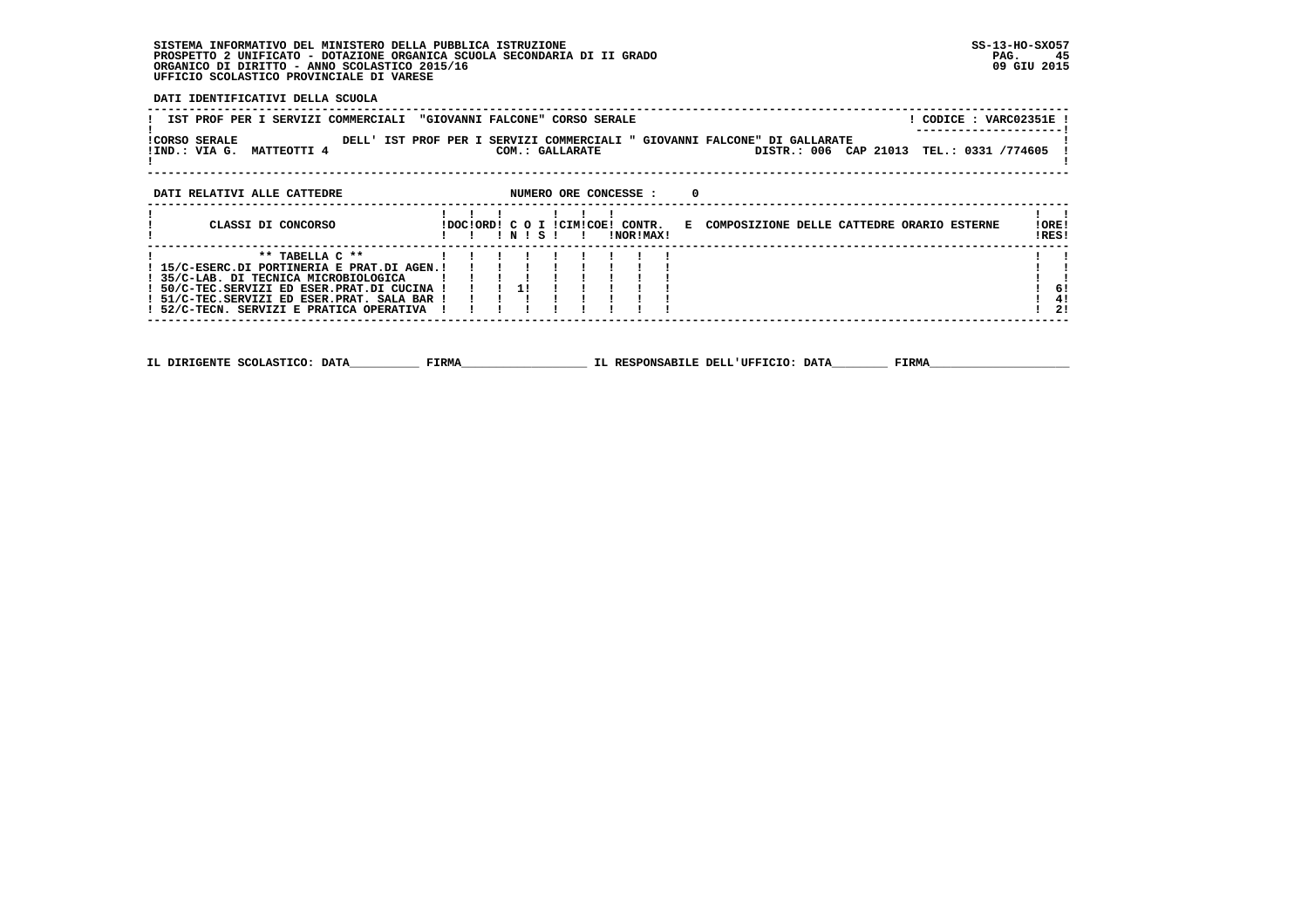**DATI IDENTIFICATIVI DELLA SCUOLA ------------------------------------------------------------------------------------------------------------------------------------** $1$  CODICE : VARC024011 I **! IST PROF PER I SERVIZI COMMERCIAL I.P.S.S.C.T. "MONTALE" - TRADATE ! ---------------------! !SEZIONE ASSOCIATA ALL' ISTITUTO SUPERIORE I. I. S. "E. MONTALE" DI TRADATE ! !IND.: VIA GRAMSCI,1 COM.: TRADATE DISTR.: 007 CAP 21049 TEL.: 0331 /810329 !**- 1  **! ! ------------------------------------------------------------------------------------------------------------------------------------ DATI RELATIVI ALLE CLASSI ------------------------------------------------------------------------------------------------------------------------------------**I ANNI DI CORSO I  **! CORSI - INDIRIZZI - SPECIALIZZAZIONI ! ANNI DI CORSO ! CORSI - INDIRIZZI - SPECIALIZZAZIONI ! ANNI DI CORSO !**\_\_\_\_\_\_\_\_\_\_\_\_\_\_\_\_\_\_\_\_\_\_  **! !-----------------! !-----------------!**1 1 2 3 3 4 5 6  **! ! 1! 2! 3! 4! 5! 6! ! 1! 2! 3! 4! 5! 6! ------------------------------------------------------------------------------------------------------------------------------------ !IP08 SERVIZI COMMERCIALI BIENNIO - TRIENNIO ! ! ! 1! 1! 1! !IPC1 INDIRIZZO A ELABORAZIONE MANUALE ! ! ! ! ! ! ! ------------------------------------------------------------------------------------------------------------------------------------DATI RELATIVI ALLE CATTEDRE NUMERO ORE CONCESSE : 0 ------------------------------------------------------------------------------------------------------------------------------------** $\mathbf{I}$   $\mathbf{I}$ **1**  *<b>1 <b>1 <b>1 <b>1 <b>1 <b>1 <b>1 <b>1 <b>1* **1 1 1 IORE!** CLASSI DI CONCORSO **8** | DOC!ORD! C O I !CIM!COE! CONTR. E COMPOSIZIONE DELLE CATTEDRE ORARIO ESTERNE IRES!  **! ! ! ! N ! S ! ! !NOR!MAX! !RES! ------------------------------------------------------------------------------------------------------------------------------------** $\blacksquare$  **! 7/A-ARTE DELLA FOTOGR. E GRAFICA PUBBL.! ! ! ! ! ! ! ! ! ! ! ! 12/A-CHIMICA AGRARIA ! ! ! ! ! ! ! ! ! ! !** $\mathbf{I}$   $\mathbf{I}$ ! 13/A-CHIMICA E TECNOLOGIE CHIMICHE | | | | | | | | | |<br>! 17/A-DISCIPLINE ECONOMICO-AZIENDALI | ! | ! | ! ! ! ! | ! |<br>! 19/A-DISCIPLINE GIURIDICHE ED ECONOMIC. | | | | ! | ! | ! | ! | I T.T.C. TRADATE<br>! | | | | | | | | |  $\mathbf{I}$   $\mathbf{I}$  $\frac{1}{4}$  $\blacksquare$  $61$  **! 36/A-FILOSOFIA,PSICOL. E SC.DELL'EDUCAZ.! ! ! ! ! ! ! ! ! ! 6!** $\mathbf{I}$  **! 38/A-FISICA ! ! ! ! ! ! ! ! ! ! ! ! 39/A-GEOGRAFIA ! ! ! ! ! ! ! ! ! ! ! ! 42/A-INFORMATICA ! ! ! ! ! ! ! ! ! ! ! ! 46/A-LINGUA E CIV. STRANIERA (FRANCESE) ! ! ! ! ! ! ! 9! ! CEDE A VARESE ! ! ! ! ! ! ! ! ! ! ! ! I.T.C. I.T.C. ISIS " DAVERIO- CAS VATD01301T! ! ! 46/A-LINGUA E CIV. STRANIERA (INGLESE) ! ! ! ! ! ! ! 6! ! CEDE A VARESE ! ! ! ! ! ! ! ! ! ! ! ! L.C. ERNESTO CAIROLI - VARESE VAPC020001! ! ! ! ! ! ! ! ! ! 3! ! ED A TRADATE ! ! ! ! ! ! ! ! ! ! ! ! I.T.C. I.T.PER.AZ.LI E CORR.L.EST VATD024018! ! ! 46/A-LINGUA E CIV. STRANIERA (TEDESCO) ! ! ! ! ! ! ! ! ! ! ! ! 47/A-MATEMATICA ! ! ! ! ! ! ! ! ! ! ! ! 48/A-MATEMATICA APPLICATA ! 1! ! ! ! ! 1! 9! ! COMPLETA CON TRADATE ! ! ! ! ! ! ! ! ! ! 10! ! I.T.C. I.T.PER.AZ.LI E CORR.L.EST VATD024018! ! ! 49/A-MATEMATICA E FISICA ! ! ! ! ! ! ! ! ! ! ! ! 50/A-LETTERE IST.ISTR.SECOND. DI II GR. ! ! ! 1! ! ! ! ! ! ! ! ! 60/A-SC.NA.,CH.,GEOG.,MIC. ! ! ! ! ! ! ! ! ! ! ! ! 69/A-TECNOL.GRAFICHE ED IMPIANTI GRAFICI! ! ! ! ! ! ! ! ! ! !** $\mathbf{I}$  $\mathbf{I}$  $1<sub>61</sub>$  **! 75/A-DATTILOGRAFIA E STENOGRAFIA ! 1! ! ! ! ! ! ! ! ! 6! ! 76/A-TRAT.TESTI,CAL.,CONT.ELET.E AP.GES.! ! ! ! ! ! ! ! ! ! !** $\mathbf{I}$   $\mathbf{I}$ 

 **------------------------------------------------------------------------------------------------------------------------------------**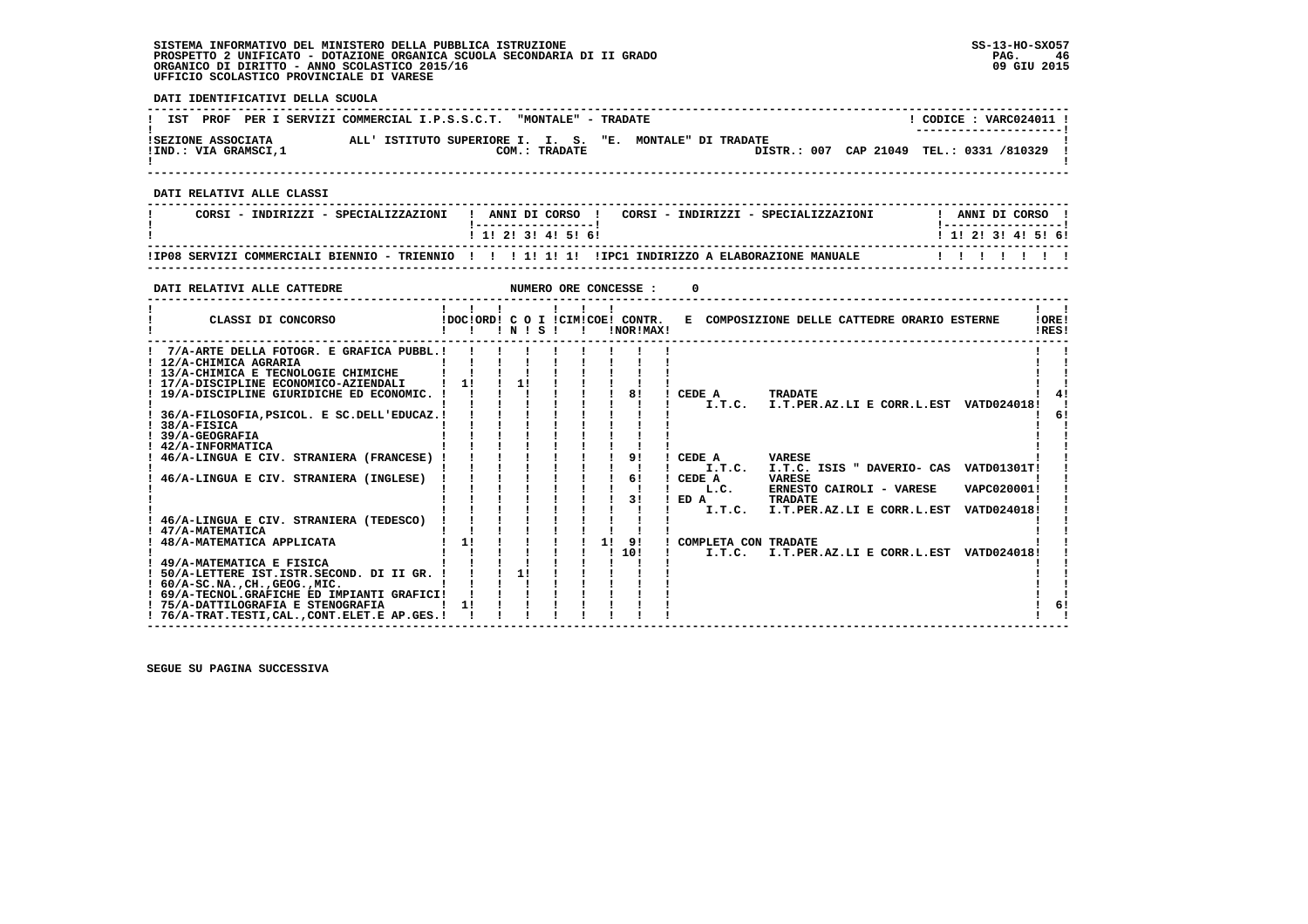**! 34/C-LAB.DI PROGET. TECNICA PER CERAMICA! ! ! ! ! ! ! ! ! ! !**

 **! 41/C-LAB.TECN.MARMO-REPARTI ARCH.,MACCH.! ! ! ! ! ! ! ! ! ! !**

**PAG.** 47 09 GIU 2015

- 1

- 1

  **------------------------------------------------------------------------------------------------------------------------------------**! CODICE : VARC024011 ! **! IST PROF PER I SERVIZI COMMERCIAL I.P.S.S.C.T. "MONTALE" - TRADATE ! ---------------------! !SEZIONE ASSOCIATA ALL' ISTITUTO SUPERIORE I. I. S. "E. MONTALE" DI TRADATE ! !IND.: VIA GRAMSCI,1 COM.: TRADATE DISTR.: 007 CAP 21049 TEL.: 0331 /810329 !**- 1 .......... ASSOCIATA<br>!IND.: VIA GRAMSCI,1<br>!  **------------------------------------------------------------------------------------------------------------------------------------DATI RELATIVI ALLE CATTEDRE NUMERO ORE CONCESSE : 0 ------------------------------------------------------------------------------------------------------------------------------------ ! ! ! ! ! ! ! ! ! ! CLASSI DI CONCORSO !DOC!ORD! C O I !CIM!COE! CONTR. E COMPOSIZIONE DELLE CATTEDRE ORARIO ESTERNE !ORE! ! ! ! ! N ! S ! ! !NOR!MAX! !RES! ------------------------------------------------------------------------------------------------------------------------------------** $\mathbf{I}$  and  $\mathbf{I}$  **! \*\* TABELLA C \*\* ! ! ! ! ! ! ! ! ! ! ! ! 6/C-ESERCITAZ. CERAMICHE DI DECORAZIONE! ! ! ! ! ! ! ! ! ! ! ! 7/C-ESERCITAZ.DI ABBIGLIAMENTO E MODA ! ! ! ! ! ! ! ! ! ! ! ! 9/C-ESERCITAZIONI DI COMUNICAZIONI ! ! ! ! ! ! ! ! ! ! !**- 1  **! 10/C-ESER. DISEGNO ARTIST.E DEI TESSUTI ! ! ! ! ! ! ! ! ! ! ! ! 12/C-ESER. MODEL.,FORM.E PL.,FOG.E RIF. ! ! ! ! ! ! ! ! ! ! ! ! 14/C-ESERC.OFF.MECC.AGRIC.E DI MAC.AGRI.! ! ! ! ! ! ! ! ! ! ! ! 16/C-ESERCITAZ. DI TECNOLOGIA CERAMICA ! ! ! ! ! ! ! ! ! ! ! ! 17/C-ESERC.TEOR.DELLA NAVE E DI COS.NAV.! ! ! ! ! ! ! ! ! ! ! ! 18/C-ESERCITAZIONI NAUTICHE ! ! ! ! ! ! ! ! ! ! ! ! 20/C-ESERCITAZIONI PRATICHE DI OTTICA ! ! ! ! ! ! ! ! ! ! ! ! 22/C-LAB.TEC.TESS.E ABB. E LAV.TES.E AB.! ! ! ! ! ! ! ! ! ! ! ! 24/C-LAB. CHIMICA E CHIMICA INDUSTRIALE ! ! ! ! ! ! ! ! ! ! ! ! 25/C-LAB.COSTR.VERNIC.E REST.STRUM.ARCO ! ! ! ! ! ! ! ! ! ! ! ! 26/C-LABORATORIO DI ELETTRONICA ! ! ! ! ! ! ! ! ! ! !**

 **! 27/C-LABORATORIO DI ELETTROTECNICA ! ! ! ! ! ! ! ! ! ! ! ! 28/C-LAB.DI FIS.ATOMICA E NUCL. E STRUM.! ! ! ! ! ! ! ! ! ! ! ! 29/C-LAB. DI FISICA E FISICA APPLICATA ! ! ! ! ! ! ! ! ! ! ! ! 30/C-LAB. DI INFORMATICA GESTIONALE ! ! ! ! ! ! ! ! ! ! ! ! 31/C-LAB. DI INFORMATICA INDUSTRIALE ! ! ! ! ! ! ! ! ! ! ! ! 32/C-LAB. MECCANICO-TECNOLOGICO ! ! ! ! ! ! ! ! ! ! ! ! 33/C-LABORATORIO DI OREFICERIA ! ! ! ! ! ! ! ! ! ! !**

 **! 35/C-LAB. DI TECNICA MICROBIOLOGICA ! ! ! ! ! ! ! ! ! ! ! ! 36/C-LAB.TECN. CARTARIA E ESERC.CARTIERA! ! ! ! ! ! ! ! ! ! !**

| 37/C-LAB. E REPARTI DI LAVOR. DEL LEGNO | | | | | | | | | | |<br>| 38/C-LAB. E REPARTI DI LAV.ARTI GRAFICHE| | | | | | | | | | |<br>| 39/C-LAB. E REPARTI LAV.ARTI GRAFICHE| | | | | | | | | |<br>| 40/C-LAB. PER LE INDUSTRIE CERAMI

 **! 42/C-LAB.TECN.MARMO-REP.SCULT.,SMOD.ETC.! ! ! ! ! ! ! ! ! ! ! ! 43/C-LAB. EDILIZIA ED ESERCIT.TOPOGRAFIA! ! ! ! ! ! ! ! ! ! !**

 **------------------------------------------------------------------------------------------------------------------------------------**

 **SEGUE SU PAGINA SUCCESSIVA**

 **DATI IDENTIFICATIVI DELLA SCUOLA**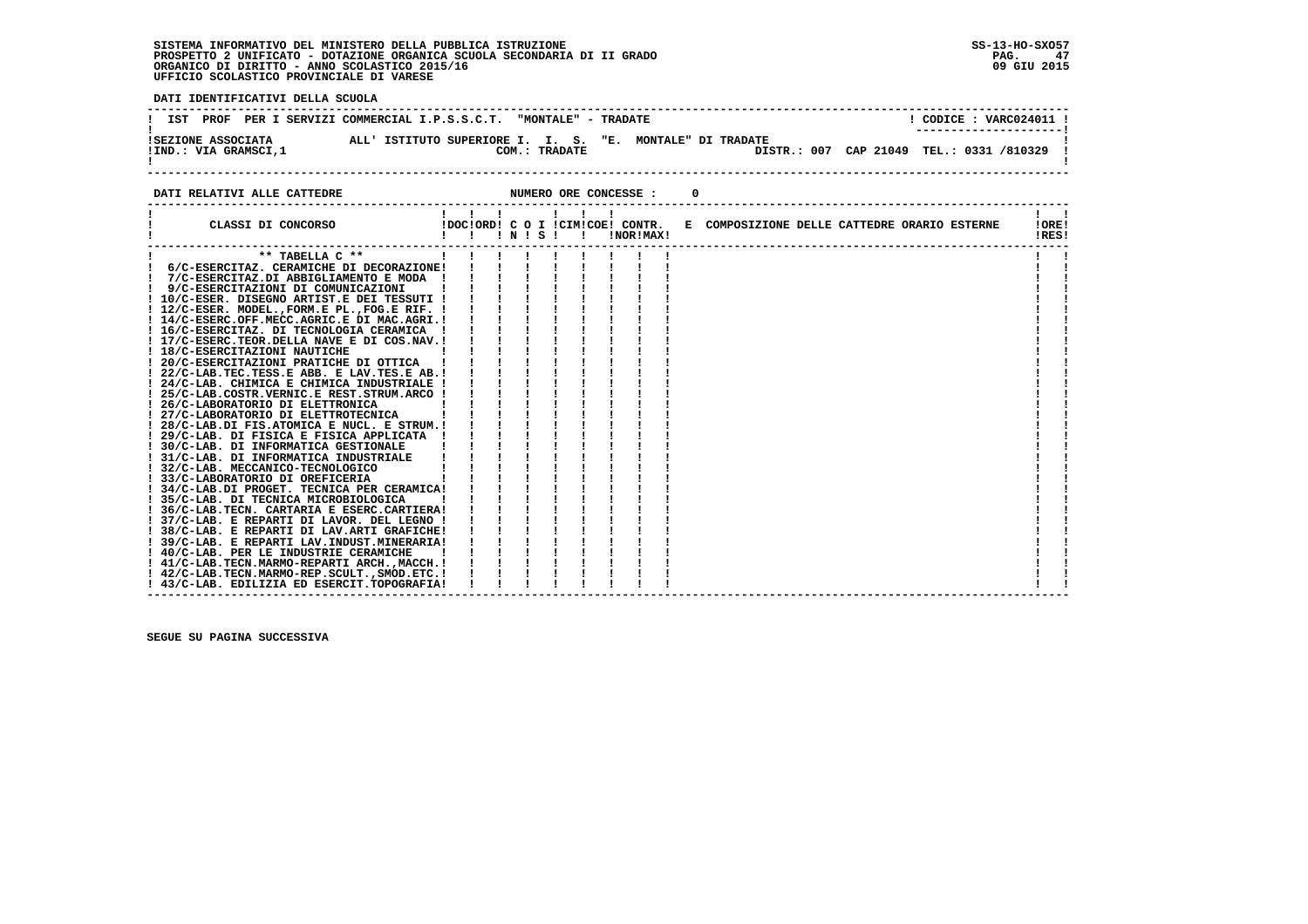**DATI IDENTIFICATIVI DELLA SCUOLA**

| IST<br>PROF                                | PER I SERVIZI COMMERCIAL I.P.S.S.C.T. "MONTALE" - TRADATE                                             | ! CODICE : VARC024011 !<br>-------------------- |
|--------------------------------------------|-------------------------------------------------------------------------------------------------------|-------------------------------------------------|
| ISEZIONE ASSOCIATA<br>!IND.: VIA GRAMSCI,1 | ALL' ISTITUTO SUPERIORE I. I. S. "E. MONTALE" DI TRADATE<br>CAP 21049<br>COM.: TRADATE<br>DISTR.: 007 | TEL.: 0331 /810329                              |
| DATI RELATIVI ALLE CATTEDRE                | NUMERO ORE CONCESSE :<br>$\Omega$                                                                     |                                                 |
| CLASSI DI CONCORSO                         | !DOC!ORD! C O I !CIM!COE! CONTR.<br>E COMPOSIZIONE DELLE CATTEDRE ORARIO ESTERNE<br>INORIMAX!         | ! ORE!<br>!RES!                                 |

| $!$ 47/C-REP.LAV.PER LA REGISTRAZ. DEL SUONO!!!!!!!!!!!!      |  |  |  |  |  |  |
|---------------------------------------------------------------|--|--|--|--|--|--|
| ! 48/C-REP.LAV.PER LA RIPRESA CINEM.E TEL.! ! ! ! ! ! ! ! ! ! |  |  |  |  |  |  |
|                                                               |  |  |  |  |  |  |
|                                                               |  |  |  |  |  |  |
|                                                               |  |  |  |  |  |  |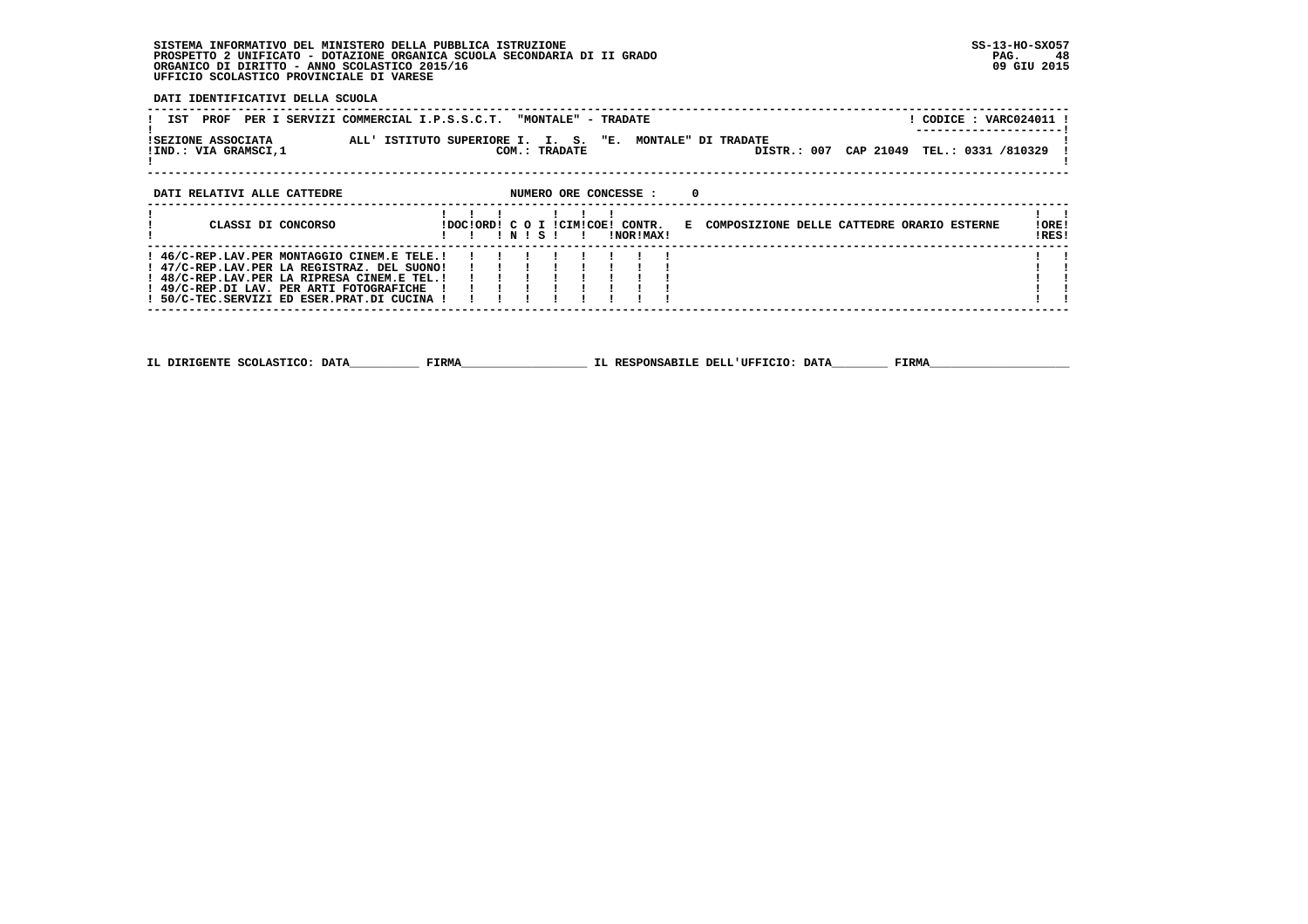**DATI IDENTIFICATIVI DELLA SCUOLA**

|                      |                                                                                    |  |  | $\overline{CODICE}$ : VARC030007<br>---------------------- |  |
|----------------------|------------------------------------------------------------------------------------|--|--|------------------------------------------------------------|--|
|                      | IST PROF PER I SERVIZI COMMERCIALI E TURISTICI I. P. S. S. C. T. "P. VERRI" -BUSTO |  |  |                                                            |  |
| !IND.: VIA TORINO, 1 | COM.: BUSTO ARSIZIO                                                                |  |  | DISTR.: 008 CAP 21052 TEL.: 0331 /302571                   |  |
|                      |                                                                                    |  |  |                                                            |  |

 **------------------------------------------------------------------------------------------------------------------------------------**

 **------------------------------------------------------------------------------------------------------------------------------------**

 **DATI RELATIVI ALLE CLASSI**

| CORSI - INDIRIZZI - SPECIALIZZAZIONI | CORSI - INDIRIZZI - SPECIALIZZAZIONI<br>ANNI DI CORSO !                                                                                                                                                                                                                                                                               | ANNI DI CORSO !<br>! -----------------! |
|--------------------------------------|---------------------------------------------------------------------------------------------------------------------------------------------------------------------------------------------------------------------------------------------------------------------------------------------------------------------------------------|-----------------------------------------|
|                                      | 1 1 1 2 1 3 1 4 1 5 1 6 1                                                                                                                                                                                                                                                                                                             | 1 1 2 2 1 3 1 4 1 5 1 6 1               |
|                                      | IIPO2 SERVIZI SOCIO-SANITARI BIENNIO-TRIENNIO ! 3! 3! 4! 4! 4! IIPO5 SER. ENOG. OSP. ALBERG. - BIENNIO COMUN<br>!IPO6 SERVIZI DI SALA E DI VENDITA - TRIENNIO !!! 3! 3! 2!!!IPO7 ACCOGLIENZA TURISTICA - TRIENNIO  !!!!!!!!!!!<br>IIP08 SERVIZI COMMERCIALI BIENNIO - TRIENNIO   1! 2! 2! 2! 1 IIPC1 INDIRIZZO A ELABORAZIONE MANUALE | 17181111                                |

| DATI RELATIVI ALLE CATTEDRE                                                        |                                  |            |    |    |    | NUMERO ORE CONCESSE : | 18                                                             |                |
|------------------------------------------------------------------------------------|----------------------------------|------------|----|----|----|-----------------------|----------------------------------------------------------------|----------------|
| CLASSI DI CONCORSO                                                                 | !DOC!ORD! C O I !CIM!COE! CONTR. | INISI      |    |    |    | !NOR!MAX!             | E COMPOSIZIONE DELLE CATTEDRE ORARIO ESTERNE                   | !ORE!<br>!RES! |
| 7/A-ARTE DELLA FOTOGR. E GRAFICA PUBBL.!                                           |                                  |            |    |    |    |                       |                                                                |                |
| 12/A-CHIMICA AGRARIA                                                               |                                  |            |    |    |    |                       |                                                                |                |
| 13/A-CHIMICA E TECNOLOGIE CHIMICHE                                                 | 11                               | 11         |    |    |    | 81                    | ! CEDE A<br><b>SARONNO</b>                                     |                |
|                                                                                    |                                  | 81         | 11 |    |    |                       | I.P.I.A. I.P.S.I.A. "ANTONIO PARMA" VARI04000E!                |                |
| 17/A-DISCIPLINE ECONOMICO-AZIENDALI<br>! 19/A-DISCIPLINE GIURIDICHE ED ECONOMIC. ! | 8!                               | 71         |    | 11 |    |                       |                                                                | -14!           |
| 24/A-DISEGNO E STORIA DEL COSTUME                                                  |                                  |            |    |    |    |                       |                                                                |                |
| 25/A-DISEGNO E STORIA DELL'ARTE                                                    |                                  |            |    |    |    | 6!                    | <b>SARONNO</b><br>CEDE A                                       |                |
|                                                                                    |                                  |            |    |    |    |                       | LICEO SCIENTIFICO G. B. GR VAPS020004!<br>L.S.                 |                |
| 31/A-ED. MUSICALE IST. ISTR. SEC. II GRADO                                         |                                  |            |    |    |    |                       |                                                                |                |
| 36/A-FILOSOFIA, PSICOL. E SC. DELL'EDUCAZ.!                                        | 51                               | 51         |    |    |    | 61                    | CEDE A<br><b>GALLARATE</b>                                     |                |
|                                                                                    |                                  |            |    |    |    |                       | I.T.I.S " GIOVANNI FALCONE VATF02301P!<br>I.T.I.               |                |
| 38/A-FISICA                                                                        | 1!                               | 11         |    |    |    |                       |                                                                |                |
| 39/A-GEOGRAFIA                                                                     | 11                               |            |    |    | 11 | 11!                   | COMPLETA CON GALLARATE                                         |                |
|                                                                                    |                                  |            |    |    |    | 71                    | I.T.I.<br>ITIS "PONTI"GALLARATE (DIU<br><b>VATF00801L!</b>     |                |
|                                                                                    |                                  |            |    |    |    |                       | 4! CEDE A<br><b>SESTO CALENDE</b>                              |                |
|                                                                                    |                                  |            |    |    |    |                       | VATD009016!<br>I.T.C. IST.TECN.ECONOMICO "DALLA                |                |
| 40/A-IGIENE, ANAT., FIS., PAT. GEN. E APP.MA.!                                     | 1!                               | 21         |    |    |    |                       |                                                                |                |
| <b>42/A-INFORMATICA</b>                                                            |                                  |            |    |    |    |                       |                                                                |                |
| 46/A-LINGUA E CIV. STRANIERA (FRANCESE) !                                          | 41                               | 6!         |    | 11 |    |                       |                                                                |                |
| 46/A-LINGUA E CIV. STRANIERA (INGLESE)                                             | 61                               | 110!<br>21 | 11 |    |    |                       |                                                                |                |
| 46/A-LINGUA E CIV. STRANIERA (TEDESCO)                                             | 2!                               |            |    |    |    | 1! 12!<br>61          | COMPLETA CON SARONNO<br>I.T.C. "GINO ZAPPA" - SARO VATD08000G! |                |
| 46/A-LINGUA E CIV. STRANIERA (SPAGNOLO)                                            |                                  |            |    |    |    |                       | I.T.C.                                                         |                |
| 47/A-MATEMATICA                                                                    | 111                              | 111        |    | 11 |    |                       |                                                                |                |
| 48/A-MATEMATICA APPLICATA                                                          |                                  |            |    |    |    |                       |                                                                |                |
|                                                                                    |                                  |            |    |    |    |                       |                                                                |                |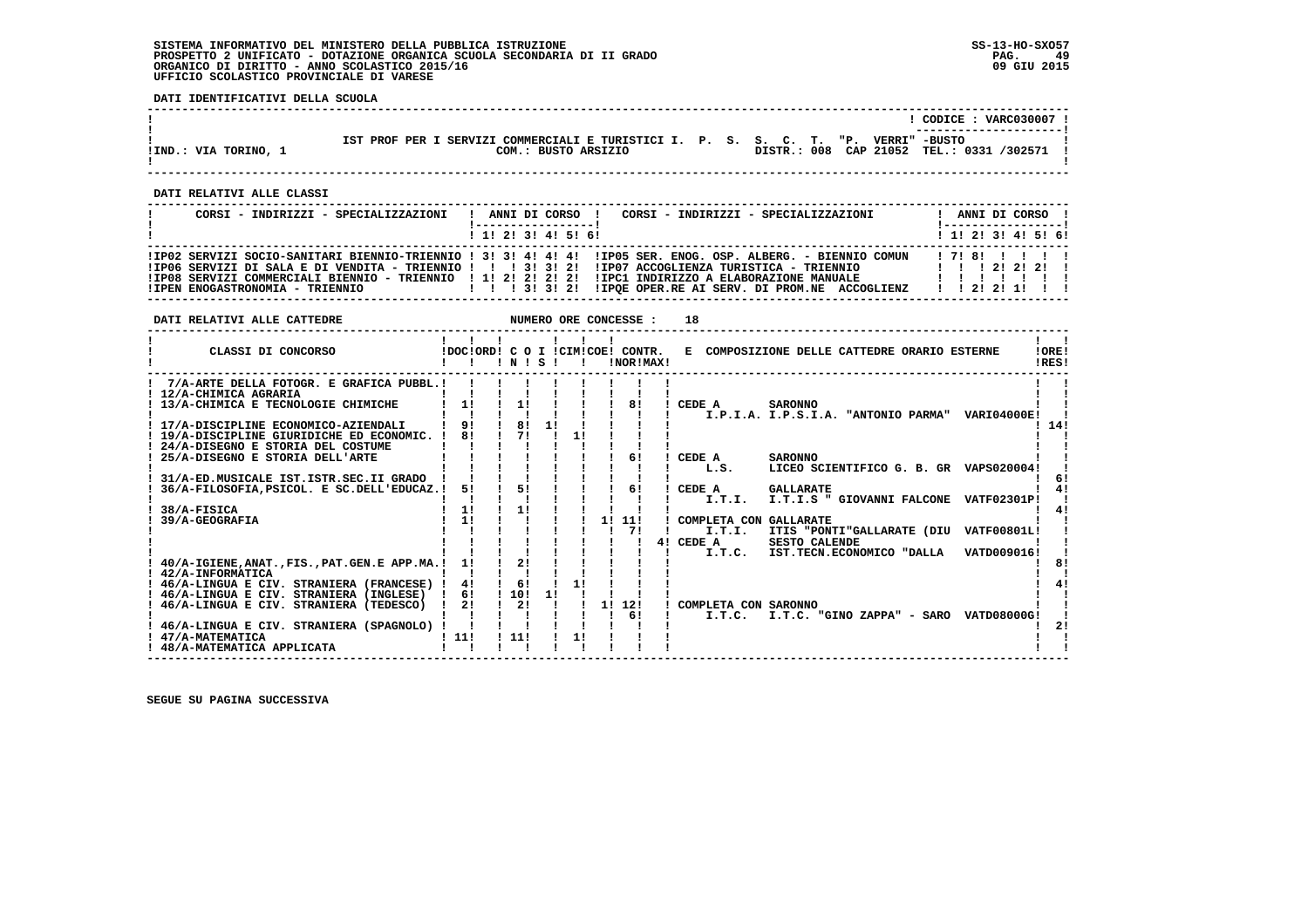**DATI IDENTIFICATIVI DELLA SCUOLA**

|                                                                          |                                                                                                                          |                                        |                       |                              | ! CODICE : VARC030007 !                                                                                                          |
|--------------------------------------------------------------------------|--------------------------------------------------------------------------------------------------------------------------|----------------------------------------|-----------------------|------------------------------|----------------------------------------------------------------------------------------------------------------------------------|
| !IND.: VIA TORINO, 1                                                     |                                                                                                                          |                                        | COM.: BUSTO ARSIZIO   |                              | IST PROF PER I SERVIZI COMMERCIALI E TURISTICI I. P. S. S. C. T. "P. VERRI" -BUSTO<br>DISTR.: 008 CAP 21052 TEL.: 0331 /302571 ! |
| DATI RELATIVI ALLE CATTEDRE                                              |                                                                                                                          |                                        | NUMERO ORE CONCESSE : |                              | 18                                                                                                                               |
| IDOCIORD! C O I ICIMICOE! CONTR.<br>CLASSI DI CONCORSO                   | $1 \quad 1 \quad 1 \quad 1 \quad 1$<br>!!!N!S!!                                                                          |                                        |                       | !NOR!MAX!                    | $\mathbf{1}$ $\mathbf{1}$<br>E COMPOSIZIONE DELLE CATTEDRE ORARIO ESTERNE<br>!ORE!<br>!RES!                                      |
| ! 49/A-MATEMATICA E FISICA                                               | $\mathbf{1}$ $\mathbf{1}$                                                                                                | .                                      |                       |                              |                                                                                                                                  |
| ! 50/A-LETTERE IST. ISTR. SECOND. DI II GR. ! 14!                        | $\frac{1}{4}$                                                                                                            | $\frac{1}{5!}$                         | $\frac{1}{20!}$ 11 1  |                              | 113!<br>110!                                                                                                                     |
| : 57/A-SCIENZA DEGLI ALIMENTI<br>! 60/A-SC.NA.,CH.,GEOG.,MIC.<br>!       | $1 \quad 31 \quad 1 \quad 21$                                                                                            |                                        |                       |                              | !!!!!!!! COMPLETA CON CASTELLANZA                                                                                                |
|                                                                          |                                                                                                                          |                                        |                       |                              | I.P.I.A. I.P.S.I.A ISIS "FACCHINETT VARIO19016!                                                                                  |
|                                                                          |                                                                                                                          |                                        |                       |                              |                                                                                                                                  |
|                                                                          |                                                                                                                          |                                        |                       |                              |                                                                                                                                  |
|                                                                          |                                                                                                                          |                                        |                       |                              |                                                                                                                                  |
|                                                                          |                                                                                                                          |                                        |                       | $1 \quad 1 \quad 41 \quad 1$ | I.T.C. I.T.C. "GINO ZAPPA" - SARO VATD08000G!                                                                                    |
| ** TABELLA $C$ **<br>! 6/C-ESERCITAZ. CERAMICHE DI DECORAZIONE!          |                                                                                                                          | i i i                                  |                       |                              |                                                                                                                                  |
| ! 7/C-ESERCITAZ.DI ABBIGLIAMENTO E MODA !                                |                                                                                                                          | $1 - 1 - 1$                            |                       |                              |                                                                                                                                  |
| ! 9/C-ESERCITAZIONI DI COMUNICAZIONI                                     |                                                                                                                          |                                        |                       |                              |                                                                                                                                  |
| ! 10/C-ESER. DISEGNO ARTIST.E DEI TESSUTI !                              |                                                                                                                          |                                        |                       |                              |                                                                                                                                  |
| ! 12/C-ESER. MODEL., FORM.E PL., FOG.E RIF. !                            |                                                                                                                          |                                        |                       |                              |                                                                                                                                  |
| ! 14/C-ESERC.OFF.MECC.AGRIC.E DI MAC.AGRI.!                              |                                                                                                                          |                                        |                       |                              |                                                                                                                                  |
| ! 15/C-ESERC.DI PORTINERIA E PRAT.DI AGEN.!                              |                                                                                                                          |                                        |                       |                              |                                                                                                                                  |
| ! 16/C-ESERCITAZ. DI TECNOLOGIA CERAMICA !                               |                                                                                                                          |                                        |                       |                              |                                                                                                                                  |
| ! 17/C-ESERC.TEOR.DELLA NAVE E DI COS.NAV.!                              |                                                                                                                          |                                        |                       |                              |                                                                                                                                  |
| ! 18/C-ESERCITAZIONI NAUTICHE<br>! 20/C-ESERCITAZIONI PRATICHE DI OTTICA | $\begin{array}{cccccc} 1 & 1 & 1 & 1 \\ 1 & 1 & 1 & 1 \\ 1 & 1 & 1 & 1 \\ 1 & 1 & 1 & 1 \\ 1 & 1 & 1 & 1 \\ \end{array}$ |                                        |                       |                              |                                                                                                                                  |
| ! 22/C-LAB.TEC.TESS.E ABB. E LAV.TES.E AB.!                              |                                                                                                                          | $\mathbf{i}$ $\mathbf{j}$ $\mathbf{k}$ |                       |                              |                                                                                                                                  |
| ! 24/C-LAB. CHIMICA E CHIMICA INDUSTRIALE !                              |                                                                                                                          |                                        |                       |                              |                                                                                                                                  |
| ! 25/C-LAB.COSTR.VERNIC.E REST.STRUM.ARCO !                              |                                                                                                                          |                                        |                       |                              |                                                                                                                                  |
| ! 26/C-LABORATORIO DI ELETTRONICA                                        |                                                                                                                          |                                        |                       |                              |                                                                                                                                  |
| ! 27/C-LABORATORIO DI ELETTROTECNICA                                     |                                                                                                                          |                                        |                       |                              |                                                                                                                                  |
| ! 28/C-LAB.DI FIS.ATOMICA E NUCL. E STRUM.!                              | $\mathbf{i}$ $\mathbf{i}$ $\mathbf{j}$                                                                                   |                                        |                       |                              |                                                                                                                                  |
| ! 29/C-LAB. DI FISICA E FISICA APPLICATA !                               | $\mathbf{i}$ $\mathbf{i}$ $\mathbf{j}$                                                                                   |                                        |                       |                              |                                                                                                                                  |
| ! 30/C-LAB. DI INFORMATICA GESTIONALE                                    |                                                                                                                          |                                        |                       |                              |                                                                                                                                  |
| ! 31/C-LAB. DI INFORMATICA INDUSTRIALE                                   |                                                                                                                          |                                        |                       |                              |                                                                                                                                  |
| ! 32/C-LAB. MECCANICO-TECNOLOGICO                                        |                                                                                                                          |                                        |                       |                              |                                                                                                                                  |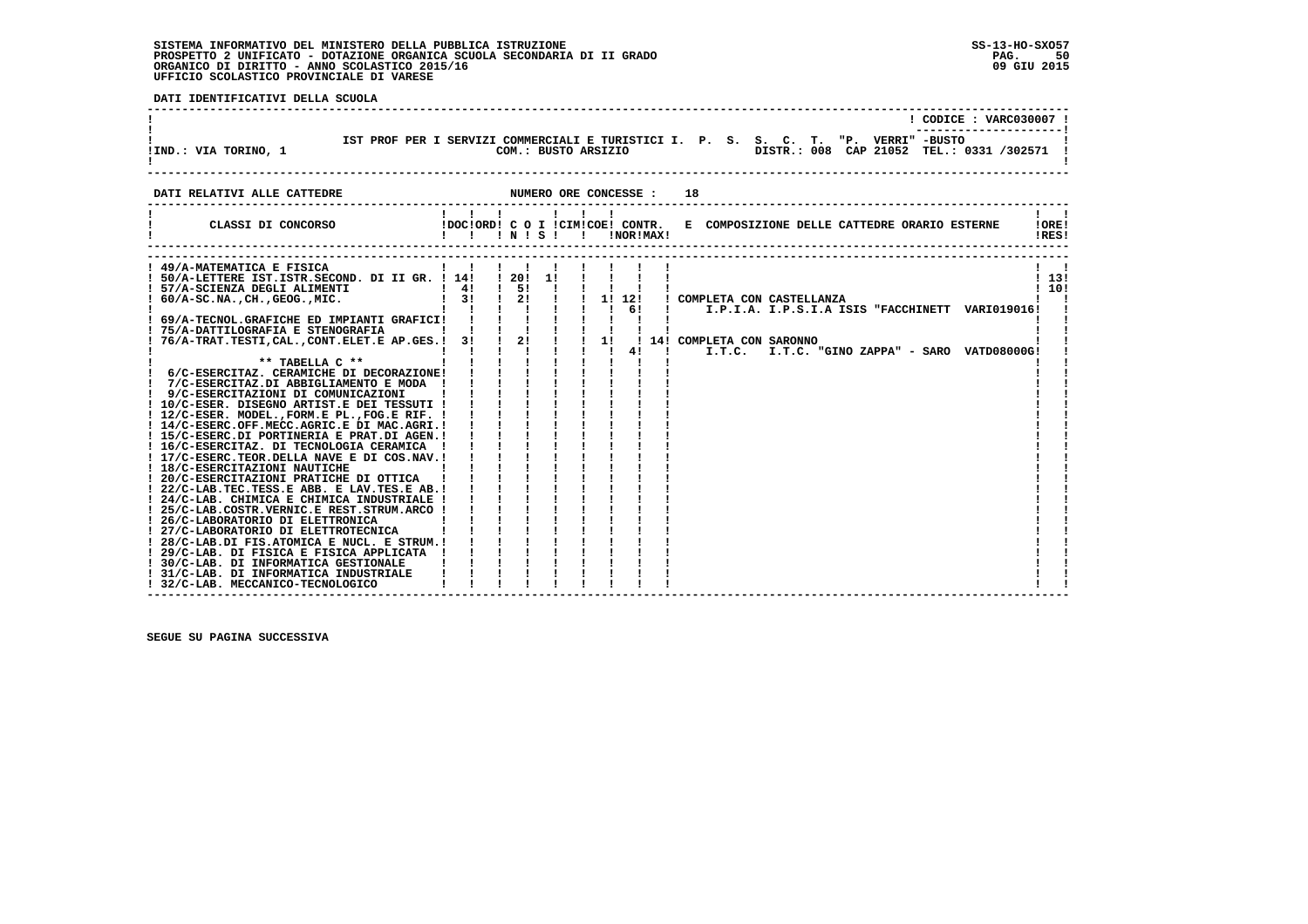**DATI IDENTIFICATIVI DELLA SCUOLA**

| !IND.: VIA TORINO, 1        | IST PROF PER I SERVIZI COMMERCIALI E TURISTICI I. P. S. S. C. T. "P. VERRI" -BUSTO<br>COM.: BUSTO ARSIZIO |                             | ! CODICE : VARC030007 !<br>DISTR.: 008 CAP 21052 TEL.: 0331 /302571 ! |                |
|-----------------------------|-----------------------------------------------------------------------------------------------------------|-----------------------------|-----------------------------------------------------------------------|----------------|
| DATI RELATIVI ALLE CATTEDRE |                                                                                                           | NUMERO ORE CONCESSE :<br>18 |                                                                       |                |
| CLASSI DI CONCORSO          | !DOC!ORD! C O I !CIM!COE! CONTR.<br>INISI                                                                 | INORIMAXI                   | E COMPOSIZIONE DELLE CATTEDRE ORARIO ESTERNE                          | !ORE!<br>IRES! |
|                             |                                                                                                           |                             |                                                                       |                |

| ! 33/C-LABORATORIO DI OREFICERIA                               |  |         |  |  |                                    |       |       |  |
|----------------------------------------------------------------|--|---------|--|--|------------------------------------|-------|-------|--|
| ! 34/C-LAB.DI PROGET. TECNICA PER CERAMICA!                    |  |         |  |  |                                    |       |       |  |
| ! 35/C-LAB. DI TECNICA MICROBIOLOGICA                          |  |         |  |  |                                    |       |       |  |
| ! 36/C-LAB.TECN. CARTARIA E ESERC.CARTIERA!                    |  |         |  |  |                                    |       |       |  |
| ! 37/C-LAB. E REPARTI DI LAVOR. DEL LEGNO !                    |  |         |  |  |                                    |       |       |  |
| ! 38/C-LAB. E REPARTI DI LAV.ARTI GRAFICHE!                    |  |         |  |  |                                    |       |       |  |
| ! 39/C-LAB. E REPARTI LAV.INDUST.MINERARIA!                    |  |         |  |  |                                    |       |       |  |
| ! 40/C-LAB. PER LE INDUSTRIE CERAMICHE                         |  |         |  |  |                                    |       |       |  |
| ! 41/C-LAB.TECN.MARMO-REPARTI ARCH.,MACCH.!!!                  |  |         |  |  |                                    |       |       |  |
| ! 42/C-LAB.TECN.MARMO-REP.SCULT.,SMOD.ETC.!                    |  |         |  |  |                                    |       |       |  |
| ! 43/C-LAB. EDILIZIA ED ESERCIT.TOPOGRAFIA!                    |  |         |  |  |                                    |       |       |  |
| ! 45/C-METODOLOGIE OPERAT.NEI SERV.SOCIALI! 2! ! 2!            |  |         |  |  |                                    |       |       |  |
| ! 46/C-REP.LAV.PER MONTAGGIO CINEM.E TELE.!                    |  |         |  |  |                                    |       |       |  |
| ! 47/C-REP.LAV.PER LA REGISTRAZ. DEL SUONO!                    |  |         |  |  |                                    |       |       |  |
| ! 48/C-REP.LAV.PER LA RIPRESA CINEM.E TEL.!                    |  |         |  |  |                                    |       |       |  |
| $!$ 49/C-REP.DI LAV. PER ARTI FOTOGRAFICHE $!$ $!$ $!$ $!$ $!$ |  |         |  |  |                                    |       |       |  |
| $!$ 50/C-TEC.SERVIZI ED ESER.PRAT.DI CUCINA $!$ $!$ $!$ 6!     |  |         |  |  |                                    |       |       |  |
| $!$ 51/C-TEC.SERVIZI ED ESER.PRAT. SALA BAR $!$ 3!! 6!         |  |         |  |  |                                    |       |       |  |
| ! 52/C-TECN. SERVIZI E PRATICA OPERATIVA ! 4!                  |  | 1 31 11 |  |  |                                    |       | ! 16! |  |
| FIRMA<br>IL DIRIGENTE SCOLASTICO: DATA                         |  |         |  |  | IL RESPONSABILE DELL'UFFICIO: DATA | FIRMA |       |  |
|                                                                |  |         |  |  |                                    |       |       |  |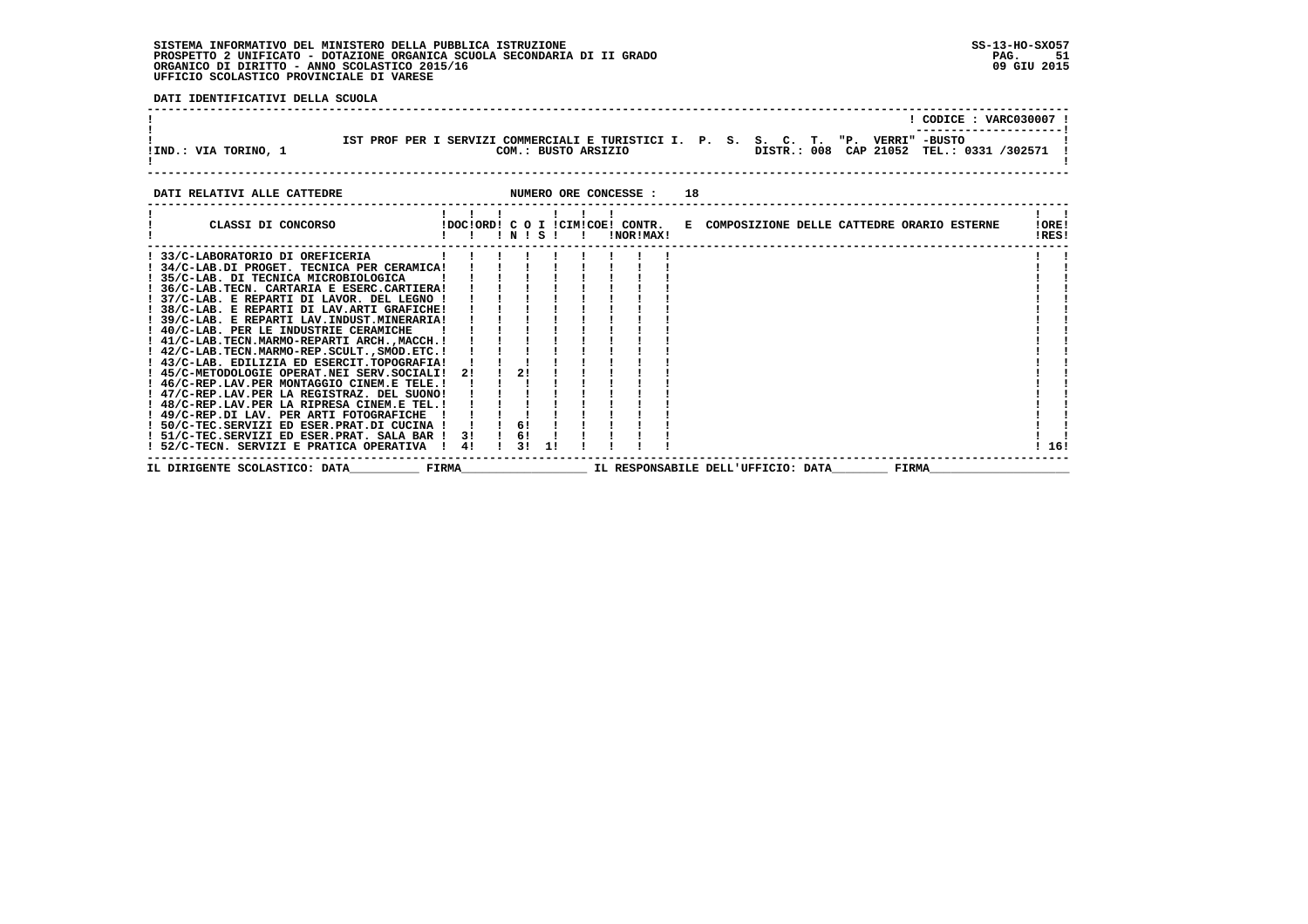**DATI IDENTIFICATIVI DELLA SCUOLA**

| IST PROF PER I SERVIZI COMMERCIALI CASA CIRCONDARIALE |  |  |  | CODICE: VARC030018 !<br>---------------------                                                                          |  |  |  |  |  |  |  |  |  |                                          |  |
|-------------------------------------------------------|--|--|--|------------------------------------------------------------------------------------------------------------------------|--|--|--|--|--|--|--|--|--|------------------------------------------|--|
| ISEZIONE ASSOCIATA<br>!IND.:                          |  |  |  | ALL' IST PROF PER I SERVIZI COMMERCIALI E TURISTICI I. P. S. S. C. T. "P. VERRI" -BUSTO ARSIZ !<br>COM.: BUSTO ARSIZIO |  |  |  |  |  |  |  |  |  | DISTR.: 008 CAP 21052 TEL.: 0331 /302571 |  |

 **------------------------------------------------------------------------------------------------------------------------------------**

 **DATI RELATIVI ALLE CLASSI**

| CORSI - INDIRIZZI - SPECIALIZZAZIONI                                                 | ANNI DI CORSO !<br>CORSI - INDIRIZZI - SPECIALIZZAZIONI<br>1 1 2 3 3 4 5 6 6                       | ANNI DI CORSO<br>1 1 2 2 1 3 1 4 1 5 1 6 1 |
|--------------------------------------------------------------------------------------|----------------------------------------------------------------------------------------------------|--------------------------------------------|
| IPOF OPERATORE AMMINISTRATIVO SEGRETARIALE   1   1   1   1   IPOJ OPERATORE AGRICOLO | IIPO8 SERVIZI COMMERCIALI BIENNIO - TRIENNIO     2    2  1  IIPC1 INDIRIZZO A ELABORAZIONE MANUALE | 1111111<br>111 1 1 1                       |

 **------------------------------------------------------------------------------------------------------------------------------------**

| DATI RELATIVI ALLE CATTEDRE                                                                                                                                                                                                                                                                                             |                                  |    |           |    | NUMERO ORE CONCESSE : |                                                                                                 |          |
|-------------------------------------------------------------------------------------------------------------------------------------------------------------------------------------------------------------------------------------------------------------------------------------------------------------------------|----------------------------------|----|-----------|----|-----------------------|-------------------------------------------------------------------------------------------------|----------|
| CLASSI DI CONCORSO                                                                                                                                                                                                                                                                                                      | !DOC!ORD! C O I !CIM!COE! CONTR. |    | 1 N 1 S 1 |    | !NOR!MAX!             | !ORE!<br>E COMPOSIZIONE DELLE CATTEDRE ORARIO ESTERNE<br>!RES!                                  |          |
| 7/A-ARTE DELLA FOTOGR. E GRAFICA PUBBL.!<br>! 12/A-CHIMICA AGRARIA<br>! 13/A-CHIMICA E TECNOLOGIE CHIMICHE<br>17/A-DISCIPLINE ECONOMICO-AZIENDALI<br>19/A-DISCIPLINE GIURIDICHE ED ECONOMIC.<br>36/A-FILOSOFIA, PSICOL. E SC. DELL'EDUCAZ. !                                                                            | 2!                               | 1! |           | 11 | 71<br>31              | 8! COMPLETA CON BUSTO ARSIZIO<br>"PIETRO VERRI" (CORSO SERA VARC03050L!<br>IPSCT<br>141         | 4!<br>61 |
| 38/A-FISICA<br>39/A-GEOGRAFIA<br>42/A-INFORMATICA<br>46/A-LINGUA E CIV. STRANIERA (INGLESE)<br>! 46/A-LINGUA E CIV. STRANIERA (TEDESCO)<br>! 46/A-LINGUA E CIV. STRANIERA (FRANCESE) !<br>46/A-LINGUA E CIV. STRANIERA (SPAGNOLO)<br>! 47/A-MATEMATICA                                                                  | 11<br>11                         |    |           | 11 | 10!<br>21             | 7! COMPLETA CON BUSTO ARSIZIO<br><b>IPSCT</b><br>"PIETRO VERRI" (CORSO SERA VARC03050L!<br>-12! |          |
| ! 48/A-MATEMATICA APPLICATA<br>! 49/A-MATEMATICA E FISICA<br>50/A-LETTERE IST.ISTR.SECOND. DI II GR.<br>! 57/A-SCIENZA DEGLI ALIMENTI<br>58/A-SC.E MEC.AGR.E T.GEST.AZ., FIT., ENT.!<br>$: 60/A-SC.NA.$ . $CH.$ , $GEOG.$ , $MIC.$<br>! 69/A-TECNOL.GRAFICHE ED IMPIANTI GRAFICI!<br>! 75/A-DATTILOGRAFIA E STENOGRAFIA | 2!                               | 21 |           |    |                       | 7! CEDE A<br>CASTELLANZA<br>VATL019017!<br>I.T.G. I.T.G. ISIS "FACCHINETTI"                     | 11       |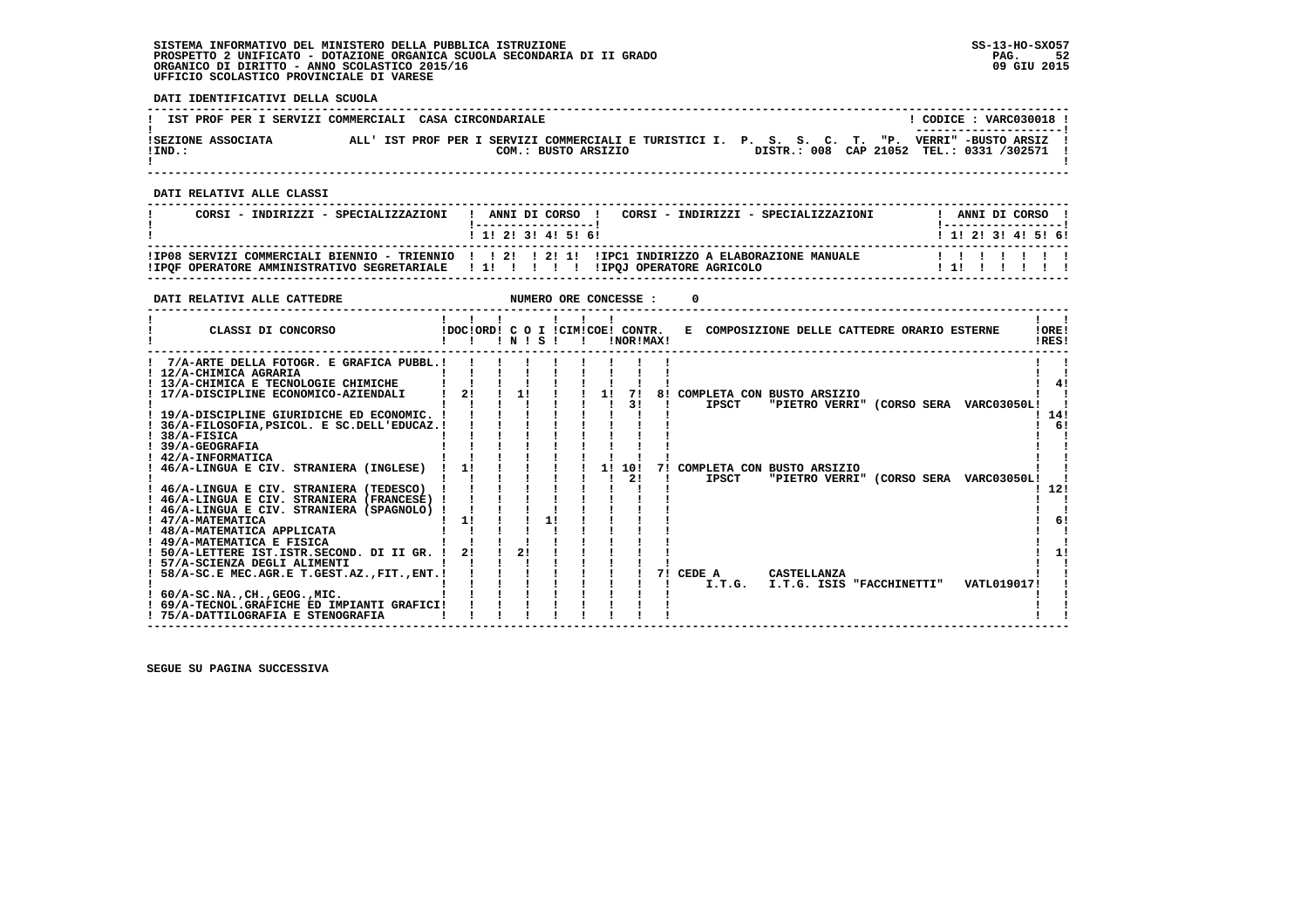**DATI IDENTIFICATIVI DELLA SCUOLA**

| IST PROF PER I SERVIZI COMMERCIALI CASA CIRCONDARIALE |  |  |                                                                                                 |  |  |  | ----------------------                                            | CODICE: VARC030018 ! |  |
|-------------------------------------------------------|--|--|-------------------------------------------------------------------------------------------------|--|--|--|-------------------------------------------------------------------|----------------------|--|
| ISEZIONE ASSOCIATA<br>$!$ IND.:                       |  |  | ALL'IST PROF PER I SERVIZI COMMERCIALI E TURISTICI I. P. S. S. C. T. "P.<br>COM.: BUSTO ARSIZIO |  |  |  | VERRI" -BUSTO ARSIZ<br>DISTR.: 008 CAP 21052 TEL.: 0331 /302571 ! |                      |  |
|                                                       |  |  |                                                                                                 |  |  |  |                                                                   |                      |  |

**DATI RELATIVI ALLE CATTEDRE CONCESSE : 0** 

| CLASSI DI CONCORSO                                                                    | $\blacksquare$ | $'$ N $'$ S $'$ | $\mathbf{I}$ $\mathbf{I}$ |  | !NOR!MAX! |  | !DOC!ORD! C O I !CIM!COE! CONTR. E COMPOSIZIONE DELLE CATTEDRE ORARIO ESTERNE |  |  |  |                                        | IOREI<br>!RES! |
|---------------------------------------------------------------------------------------|----------------|-----------------|---------------------------|--|-----------|--|-------------------------------------------------------------------------------|--|--|--|----------------------------------------|----------------|
| ! 76/A-TRAT.TESTI,CAL.,CONT.ELET.E AP.GES.! 1!                                        |                |                 |                           |  | ! 1! 8!   |  | 8! COMPLETA CON BUSTO ARSIZIO                                                 |  |  |  |                                        |                |
| $***$ TABELLA $C***$                                                                  |                |                 |                           |  | 2!        |  | IPSCT                                                                         |  |  |  | "PIETRO VERRI" (CORSO SERA VARC03050L! |                |
| 5/C-ESERCITAZIONI AGRARIE                                                             |                |                 |                           |  |           |  |                                                                               |  |  |  |                                        | 9!             |
| 6/C-ESERCITAZ. CERAMICHE DI DECORAZIONE!                                              |                |                 |                           |  |           |  |                                                                               |  |  |  |                                        |                |
| 7/C-ESERCITAZ.DI ABBIGLIAMENTO E MODA !                                               |                |                 |                           |  |           |  |                                                                               |  |  |  |                                        |                |
| 9/C-ESERCITAZIONI DI COMUNICAZIONI                                                    |                |                 |                           |  |           |  |                                                                               |  |  |  |                                        |                |
| ! 10/C-ESER. DISEGNO ARTIST.E DEI TESSUTI !                                           |                |                 |                           |  |           |  |                                                                               |  |  |  |                                        |                |
| ! 12/C-ESER. MODEL., FORM.E PL., FOG.E RIF. !                                         |                |                 |                           |  |           |  |                                                                               |  |  |  |                                        |                |
| ! 14/C-ESERC.OFF.MECC.AGRIC.E DI MAC.AGRI.!                                           |                |                 |                           |  |           |  |                                                                               |  |  |  |                                        |                |
| ! 16/C-ESERCITAZ. DI TECNOLOGIA CERAMICA                                              |                |                 |                           |  |           |  |                                                                               |  |  |  |                                        |                |
| ! 17/C-ESERC.TEOR.DELLA NAVE E DI COS.NAV.!                                           |                |                 |                           |  |           |  |                                                                               |  |  |  |                                        |                |
| ! 18/C-ESERCITAZIONI NAUTICHE                                                         |                |                 |                           |  |           |  |                                                                               |  |  |  |                                        |                |
| ! 20/C-ESERCITAZIONI PRATICHE DI OTTICA                                               |                |                 |                           |  |           |  |                                                                               |  |  |  |                                        |                |
| ! 22/C-LAB.TEC.TESS.E ABB. E LAV.TES.E AB.!                                           |                |                 |                           |  |           |  |                                                                               |  |  |  |                                        |                |
| ! 24/C-LAB. CHIMICA E CHIMICA INDUSTRIALE !                                           |                |                 |                           |  |           |  |                                                                               |  |  |  |                                        |                |
| ! 25/C-LAB.COSTR.VERNIC.E REST.STRUM.ARCO !                                           |                |                 |                           |  |           |  |                                                                               |  |  |  |                                        |                |
| ! 26/C-LABORATORIO DI ELETTRONICA                                                     |                |                 |                           |  |           |  |                                                                               |  |  |  |                                        |                |
| ! 27/C-LABORATORIO DI ELETTROTECNICA                                                  |                |                 |                           |  |           |  |                                                                               |  |  |  |                                        |                |
| ! 28/C-LAB.DI FIS.ATOMICA E NUCL. E STRUM.!                                           |                |                 |                           |  |           |  |                                                                               |  |  |  |                                        |                |
| ! 29/C-LAB. DI FISICA E FISICA APPLICATA                                              |                |                 |                           |  |           |  |                                                                               |  |  |  |                                        |                |
| ! 30/C-LAB. DI INFORMATICA GESTIONALE                                                 |                |                 |                           |  |           |  |                                                                               |  |  |  |                                        | 2!             |
| ! 31/C-LAB. DI INFORMATICA INDUSTRIALE                                                |                |                 |                           |  |           |  |                                                                               |  |  |  |                                        |                |
| ! 32/C-LAB. MECCANICO-TECNOLOGICO                                                     |                |                 |                           |  |           |  |                                                                               |  |  |  |                                        |                |
| ! 33/C-LABORATORIO DI OREFICERIA                                                      |                |                 |                           |  |           |  |                                                                               |  |  |  |                                        |                |
| ! 34/C-LAB.DI PROGET. TECNICA PER CERAMICA!                                           |                |                 |                           |  |           |  |                                                                               |  |  |  |                                        |                |
| ! 35/C-LAB. DI TECNICA MICROBIOLOGICA                                                 |                |                 |                           |  |           |  |                                                                               |  |  |  |                                        |                |
| ! 36/C-LAB.TECN. CARTARIA E ESERC.CARTIERA!                                           |                |                 |                           |  |           |  |                                                                               |  |  |  |                                        |                |
| ! 37/C-LAB. E REPARTI DI LAVOR. DEL LEGNO !                                           |                |                 |                           |  |           |  |                                                                               |  |  |  |                                        |                |
| ! 38/C-LAB. E REPARTI DI LAV.ARTI GRAFICHE!                                           |                |                 |                           |  |           |  |                                                                               |  |  |  |                                        |                |
| 39/C-LAB. E REPARTI LAV. INDUST. MINERARIA!<br>! 40/C-LAB. PER LE INDUSTRIE CERAMICHE |                |                 |                           |  |           |  |                                                                               |  |  |  |                                        |                |
|                                                                                       |                |                 |                           |  |           |  |                                                                               |  |  |  |                                        |                |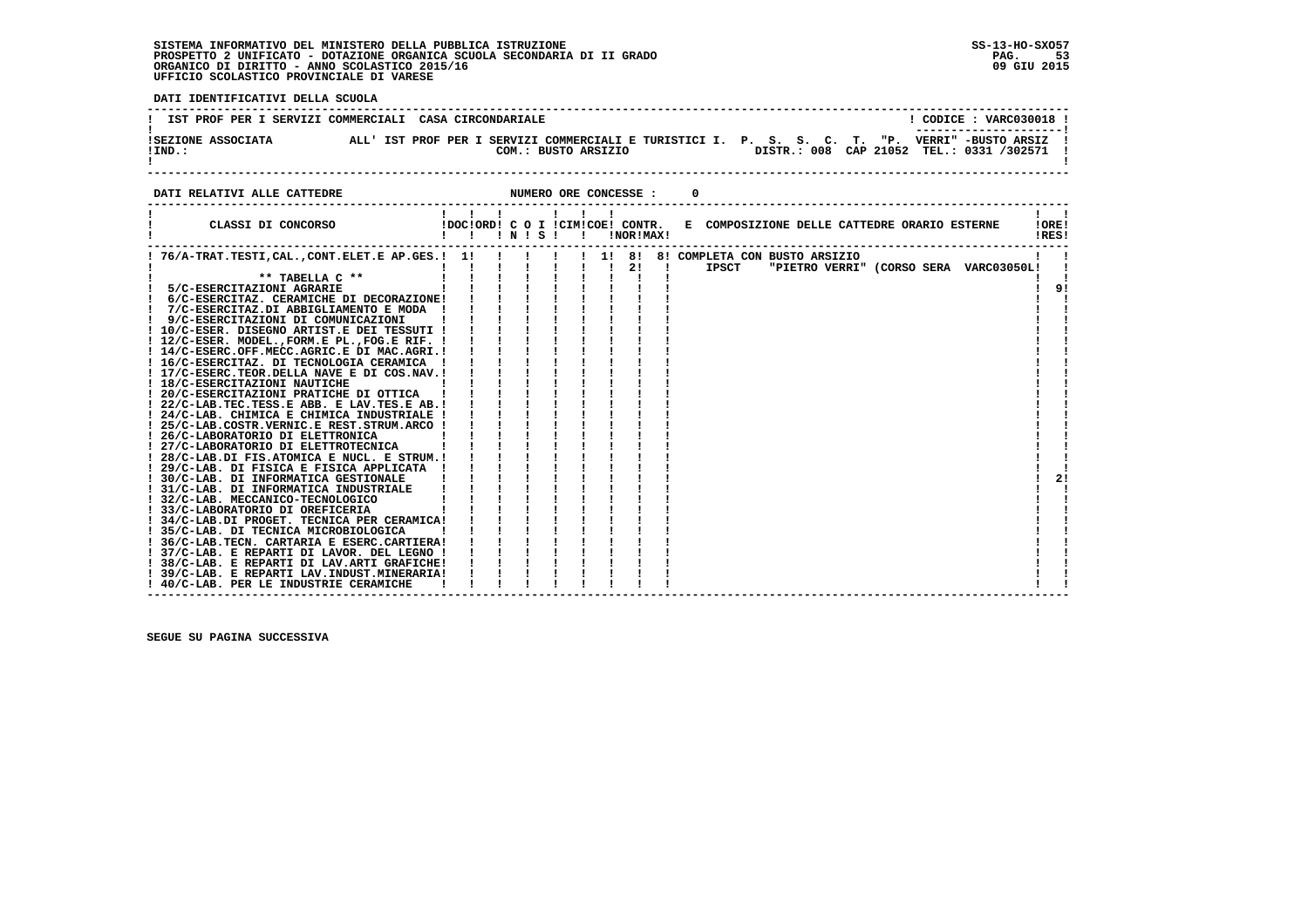**DATI IDENTIFICATIVI DELLA SCUOLA**

| ! CODICE : VARC030018 !<br>IST PROF PER I SERVIZI COMMERCIALI CASA CIRCONDARIALE                                                                                                                                                                                                                                                                                                                                                 |                |
|----------------------------------------------------------------------------------------------------------------------------------------------------------------------------------------------------------------------------------------------------------------------------------------------------------------------------------------------------------------------------------------------------------------------------------|----------------|
| !SEZIONE ASSOCIATA ALL'IST PROF PER I SERVIZI COMMERCIALI E TURISTICI I. P. S. S. C. T. "P. VERRI" -BUSTO ARSIZ<br>DISTR.: 008 CAP 21052<br>TEL.: 0331 /302571<br>$!$ IND.:<br>COM.: BUSTO ARSIZIO                                                                                                                                                                                                                               |                |
| DATI RELATIVI ALLE CATTEDRE<br>NUMERO ORE CONCESSE :<br>$\Omega$                                                                                                                                                                                                                                                                                                                                                                 |                |
| $\mathbf{1}$ $\mathbf{1}$ $\mathbf{1}$<br>CLASSI DI CONCORSO<br>!DOC!ORD! C O I !CIM!COE! CONTR. E COMPOSIZIONE DELLE CATTEDRE ORARIO ESTERNE<br>INISI<br>!NOR!MAX!<br>$\mathbf{I}$                                                                                                                                                                                                                                              | !ORE!<br>!RES! |
| 1 41/C-LAB.TECN.MARMO-REPARTI ARCH.,MACCH.1 1 1 1 1 1 1 1 1<br>1 42/C-LAB.TECN.MARMO-REP.SCULT.,SMOD.ETC.1 1 1 1 1 1 1 1 1<br>1 43/C-LAB. EDILIZIA ED ESERCIT.,TOPOGRAFIA1 1 1 1 1 1 1 1 1<br>1 46/C-REP.LAV.PER MONTAGGIO CINEM.E TELE<br>! 47/C-REP.LAV.PER LA REGISTRAZ. DEL SUONO!<br>! 48/C-REP.LAV.PER LA RIPRESA CINEM.E TEL.!<br>! 49/C-REP.DI LAV. PER ARTI FOTOGRAFICHE<br>! 50/C-TEC.SERVIZI ED ESER.PRAT.DI CUCINA ! |                |
| <b>FIRMA</b><br>IL DIRIGENTE SCOLASTICO: DATA<br>IL RESPONSABILE DELL'UFFICIO: DATA<br>FIRMA                                                                                                                                                                                                                                                                                                                                     |                |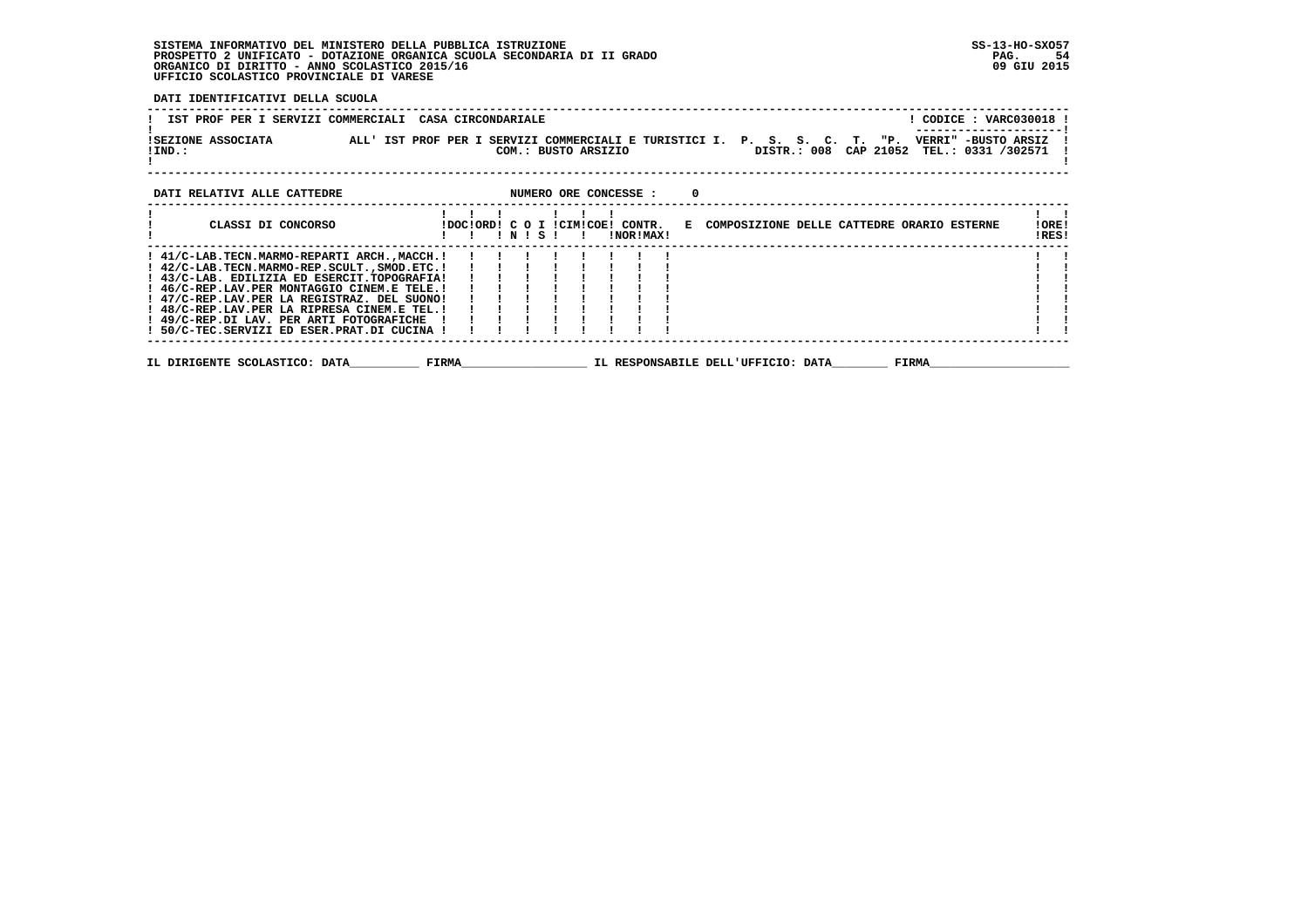**DATI IDENTIFICATIVI DELLA SCUOLA**

| IST PROF PER I SERVIZI COMMERCIALI "PIETRO VERRI" (CORSO SERALE) |  |                                                                                                                         |  | CODICE: VARC03050L!<br>--------------------- |
|------------------------------------------------------------------|--|-------------------------------------------------------------------------------------------------------------------------|--|----------------------------------------------|
| <b>!CORSO SERALE</b><br>!IND.: VIA TORINO, 1                     |  | DELL' IST PROF PER I SERVIZI COMMERCIALI E TURISTICI I. P. S. S. C. T. "P. VERRI" -BUSTO ARSIZ !<br>COM.: BUSTO ARSIZIO |  | DISTR.: 008 CAP 21052 TEL.: 0331 /302571 !   |

 **------------------------------------------------------------------------------------------------------------------------------------**

 **DATI RELATIVI ALLE CLASSI**

| CORSI - INDIRIZZI - SPECIALIZZAZIONI                                                                   |          |   |  | ANNI DI CORSO !     | CORSI - INDIRIZZI - SPECIALIZZAZIONI<br>ANNI DI CORSO !<br>! ------------------                                |  |
|--------------------------------------------------------------------------------------------------------|----------|---|--|---------------------|----------------------------------------------------------------------------------------------------------------|--|
|                                                                                                        |          |   |  | ! 1! 2! 3! 4! 5! 6! | ! 1! 2! 3! 4! 5! 6!                                                                                            |  |
| !IP02 SERVIZI SOCIO-SANITARI BIENNIO-TRIENNIO ! ! ! !! 1! 1!<br>!IP07 ACCOGLIENZA TURISTICA - TRIENNIO |          |   |  |                     | !IP05 SER. ENOG. OSP. ALBERG. - BIENNIO COMUN<br>.<br>!IP08 SERVIZI COMMERCIALI BIENNIO - TRIENNIO<br>11111111 |  |
|                                                                                                        |          |   |  |                     | !RRAY MONOENNIO OPER.DELLA GEST.AZIEND.                                                                        |  |
| IRRBH TECNICO GEST.AZIEND.INFORMATICA SER.<br>!RRFY TECNICO GEST. AZIEND. LING.STRAN.SERALE ! ! ! ! !  | ,,,,,,,, |   |  |                     | IRRBT MONOENNIO OPER.DELL'IMPRESA TURIST.<br>IRRHL TECNICO SERVIZI TURISTICI - SERALE                          |  |
| IRRHR TECNICO SERVIZI SOCIALI-SERALE                                                                   |          | . |  |                     | IRRLY MONOENNIO SERVIZI SOCIALI SERALE                                                                         |  |

**DATI RELATIVI ALLE CATTEDRE NUMERO ORE CONCESSE : 0** 

| CLASSI DI CONCORSO                             |    | ! N ! S |  | !DOC!ORD! C O I !CIM!COE! CONTR.<br>!NOR!MAX! |              | E COMPOSIZIONE DELLE CATTEDRE ORARIO ESTERNE |             | !ORE!<br>IRES! |
|------------------------------------------------|----|---------|--|-----------------------------------------------|--------------|----------------------------------------------|-------------|----------------|
| 7/A-ARTE DELLA FOTOGR. E GRAFICA PUBBL.!       |    |         |  |                                               |              |                                              |             |                |
| ! 12/A-CHIMICA AGRARIA                         |    |         |  |                                               |              |                                              |             |                |
| ! 13/A-CHIMICA E TECNOLOGIE CHIMICHE           |    |         |  |                                               |              |                                              |             |                |
| 17/A-DISCIPLINE ECONOMICO-AZIENDALI            | 11 |         |  | 31                                            | CEDE A       | <b>BUSTO ARSIZIO</b>                         |             |                |
|                                                |    |         |  |                                               | <b>IPSCT</b> | CASA CIRCONDARIALE                           | VARC030018! |                |
| ! 19/A-DISCIPLINE GIURIDICHE ED ECONOMIC.      |    |         |  |                                               |              |                                              |             | 14!            |
| 24/A-DISEGNO E STORIA DEL COSTUME              |    |         |  |                                               |              |                                              |             |                |
| 25/A-DISEGNO E STORIA DELL'ARTE                |    |         |  |                                               |              |                                              |             |                |
| ! 31/A-ED.MUSICALE IST.ISTR.SEC.II GRADO       |    |         |  |                                               |              |                                              |             |                |
| ! 36/A-FILOSOFIA, PSICOL. E SC. DELL'EDUCAZ. ! |    |         |  |                                               |              |                                              |             | 16!            |
| 38/A-FISICA<br>! 39/A-GEOGRAFIA                |    |         |  |                                               |              |                                              |             |                |
| ! 40/A-IGIENE, ANAT., FIS., PAT.GEN.E APP.MA.! |    |         |  |                                               |              |                                              |             | 9!             |
| ! 42/A-INFORMATICA                             |    |         |  |                                               |              |                                              |             |                |
| 46/A-LINGUA E CIV. STRANIERA (FRANCESE)        |    |         |  |                                               |              |                                              |             | 12!            |
| 46/A-LINGUA E CIV. STRANIERA (INGLESE)         |    |         |  | 2!                                            | CEDE A       | <b>BUSTO ARSIZIO</b>                         |             | 10!            |
|                                                |    |         |  |                                               | <b>IPSCT</b> | CASA CIRCONDARIALE                           | VARC030018! |                |
| 47/A-MATEMATICA                                | 11 | 1!      |  |                                               |              |                                              |             |                |
| ! 48/A-MATEMATICA APPLICATA                    |    |         |  |                                               |              |                                              |             |                |
| ! 49/A-MATEMATICA E FISICA                     |    |         |  |                                               |              |                                              |             |                |
| ! 50/A-LETTERE IST.ISTR.SECOND. DI II GR.      | 11 | 11      |  |                                               |              |                                              |             | 12!            |
| 57/A-SCIENZA DEGLI ALIMENTI                    |    |         |  |                                               |              |                                              |             |                |
| $: 60/A-SC.NA.$ , $CH.$ , $GEOG.$ , $MIC.$     |    |         |  |                                               |              |                                              |             |                |
| ! 61/A-STORIA DELL'ARTE                        |    |         |  |                                               |              |                                              |             |                |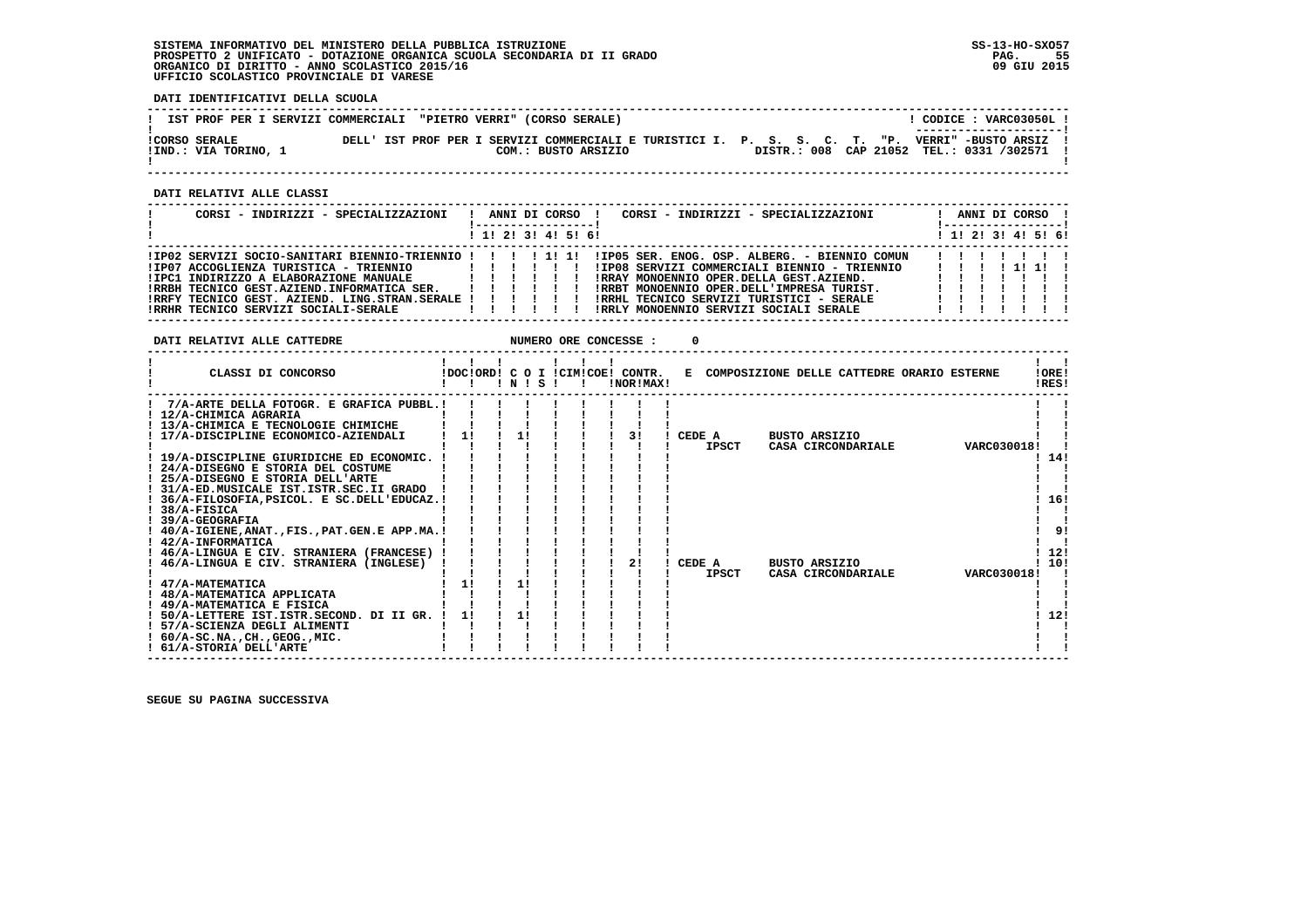**DATI IDENTIFICATIVI DELLA SCUOLA**

| IST PROF PER I SERVIZI COMMERCIALI "PIETRO VERRI" (CORSO SERALE) |                                                                                                   | CODICE: VARC03050L!                                             |
|------------------------------------------------------------------|---------------------------------------------------------------------------------------------------|-----------------------------------------------------------------|
| <b>!CORSO SERALE</b><br>!IND.: VIA TORINO, 1                     | DELL' IST PROF PER I SERVIZI COMMERCIALI E TURISTICI I. P. S. S. C. T. "P.<br>COM.: BUSTO ARSIZIO | VERRI" -BUSTO ARSIZ<br>DISTR.: 008 CAP 21052 TEL.: 0331 /302571 |
| DATI RELATIVI ALLE CATTEDRE                                      | NUMERO ORE CONCESSE :                                                                             |                                                                 |

| CLASSI DI CONCORSO                            | $\mathbf{1}$ |  | $\mathbf{I}$ | !!!N!S!! | !NOR!MAX! |        | !DOC!ORD! C O I !CIM!COE! CONTR. E COMPOSIZIONE DELLE CATTEDRE ORARIO ESTERNE |             | IOREI<br>!RES! |    |
|-----------------------------------------------|--------------|--|--------------|----------|-----------|--------|-------------------------------------------------------------------------------|-------------|----------------|----|
|                                               |              |  |              |          |           |        |                                                                               |             |                |    |
| 69/A-TECNOL.GRAFICHE ED IMPIANTI GRAFICI!     |              |  |              |          |           |        |                                                                               |             |                |    |
| ! 75/A-DATTILOGRAFIA E STENOGRAFIA            |              |  |              |          |           |        |                                                                               |             |                |    |
| 76/A-TRAT.TESTI, CAL., CONT.ELET.E AP.GES.!   |              |  |              |          | 2!        | CEDE A | <b>BUSTO ARSIZIO</b>                                                          |             |                | 21 |
|                                               |              |  |              |          |           | IPSCT  | CASA CIRCONDARIALE                                                            | VARC030018! |                |    |
| $***$ TABELLA $C**$                           |              |  |              |          |           |        |                                                                               |             |                |    |
| ! 6/C-ESERCITAZ. CERAMICHE DI DECORAZIONE!    |              |  |              |          |           |        |                                                                               |             |                |    |
| 7/C-ESERCITAZ.DI ABBIGLIAMENTO E MODA !       |              |  |              |          |           |        |                                                                               |             |                |    |
| 9/C-ESERCITAZIONI DI COMUNICAZIONI            |              |  |              |          |           |        |                                                                               |             |                |    |
| 10/C-ESER. DISEGNO ARTIST.E DEI TESSUTI !     |              |  |              |          |           |        |                                                                               |             |                |    |
| ! 12/C-ESER. MODEL., FORM.E PL., FOG.E RIF. ! |              |  |              |          |           |        |                                                                               |             |                |    |
| ! 14/C-ESERC.OFF.MECC.AGRIC.E DI MAC.AGRI.!   |              |  |              |          |           |        |                                                                               |             |                |    |
| ! 15/C-ESERC.DI PORTINERIA E PRAT.DI AGEN.!   |              |  |              |          |           |        |                                                                               |             |                |    |
| ! 16/C-ESERCITAZ. DI TECNOLOGIA CERAMICA !    |              |  |              |          |           |        |                                                                               |             |                |    |
| ! 17/C-ESERC.TEOR.DELLA NAVE E DI COS.NAV.!   |              |  |              |          |           |        |                                                                               |             |                |    |
| ! 18/C-ESERCITAZIONI NAUTICHE                 |              |  |              |          |           |        |                                                                               |             |                |    |
| ! 20/C-ESERCITAZIONI PRATICHE DI OTTICA       |              |  |              |          |           |        |                                                                               |             |                |    |
| ! 22/C-LAB.TEC.TESS.E ABB. E LAV.TES.E AB. !  |              |  |              |          |           |        |                                                                               |             |                |    |
| ! 24/C-LAB. CHIMICA E CHIMICA INDUSTRIALE !   |              |  |              |          |           |        |                                                                               |             |                |    |
| ! 25/C-LAB.COSTR.VERNIC.E REST.STRUM.ARCO !   |              |  |              |          |           |        |                                                                               |             |                |    |
| ! 26/C-LABORATORIO DI ELETTRONICA             |              |  |              |          |           |        |                                                                               |             |                |    |
| ! 27/C-LABORATORIO DI ELETTROTECNICA          |              |  |              |          |           |        |                                                                               |             |                |    |
| ! 28/C-LAB.DI FIS.ATOMICA E NUCL. E STRUM. !  |              |  |              |          |           |        |                                                                               |             |                |    |
| ! 29/C-LAB. DI FISICA E FISICA APPLICATA !    |              |  |              |          |           |        |                                                                               |             |                |    |
| ! 30/C-LAB. DI INFORMATICA GESTIONALE         |              |  |              |          |           |        |                                                                               |             |                |    |
| ! 31/C-LAB. DI INFORMATICA INDUSTRIALE        |              |  |              |          |           |        |                                                                               |             |                |    |
| ! 32/C-LAB. MECCANICO-TECNOLOGICO             |              |  |              |          |           |        |                                                                               |             |                |    |
| ! 33/C-LABORATORIO DI OREFICERIA              |              |  |              |          |           |        |                                                                               |             |                |    |
| ! 34/C-LAB.DI PROGET. TECNICA PER CERAMICA!   |              |  |              |          |           |        |                                                                               |             |                |    |
| ! 35/C-LAB. DI TECNICA MICROBIOLOGICA         |              |  |              |          |           |        |                                                                               |             |                |    |
| ! 36/C-LAB.TECN. CARTARIA E ESERC.CARTIERA!   |              |  |              |          |           |        |                                                                               |             |                |    |
| 37/C-LAB. E REPARTI DI LAVOR. DEL LEGNO !     |              |  |              |          |           |        |                                                                               |             |                |    |

 **SEGUE SU PAGINA SUCCESSIVA**

 **------------------------------------------------------------------------------------------------------------------------------------**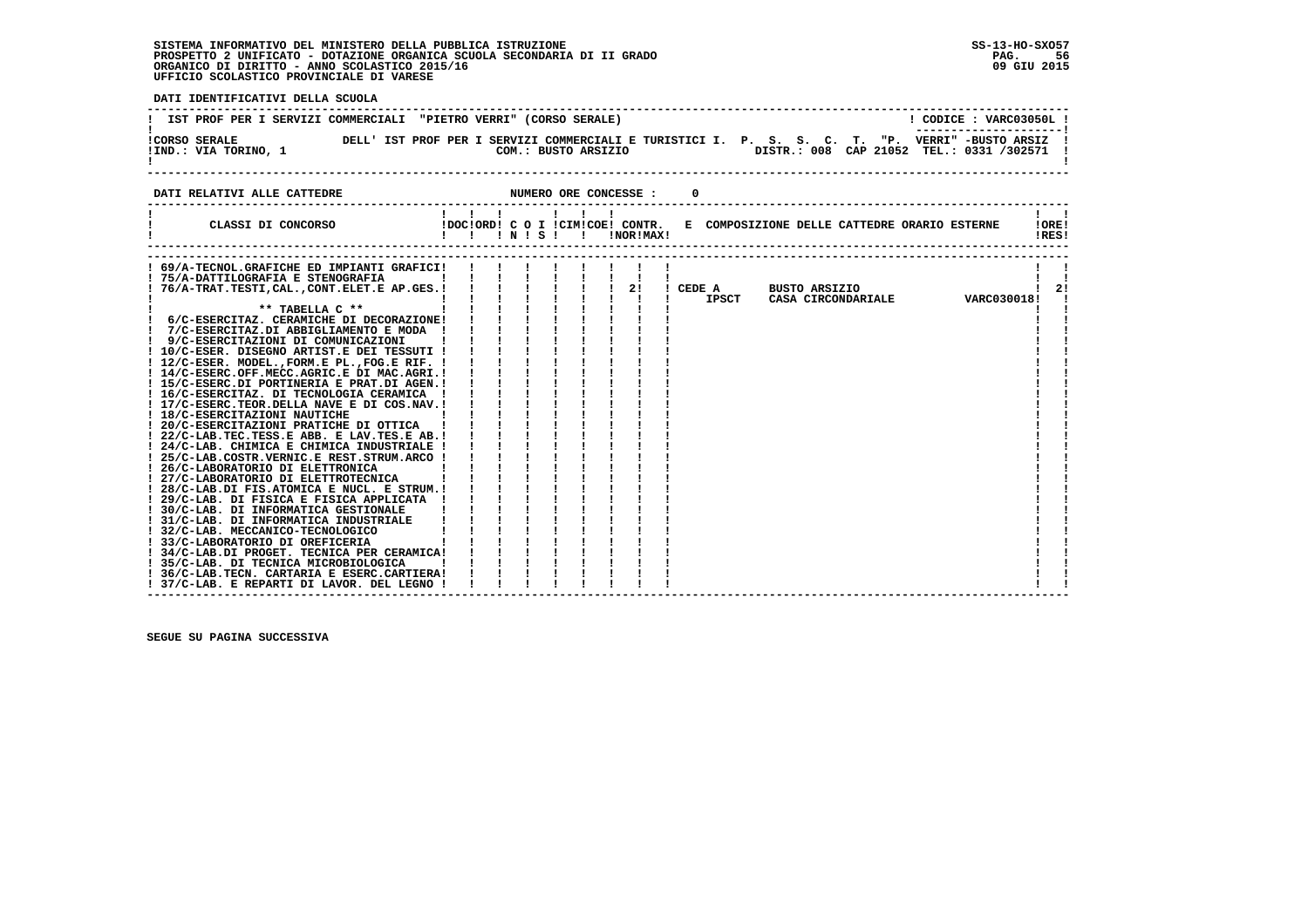**DATI IDENTIFICATIVI DELLA SCUOLA**

| IST PROF PER I SERVIZI COMMERCIALI "PIETRO VERRI" (CORSO SERALE)                                                                                  | CODICE: VARC03050L!<br>----------------------                     |
|---------------------------------------------------------------------------------------------------------------------------------------------------|-------------------------------------------------------------------|
| DELL' IST PROF PER I SERVIZI COMMERCIALI E TURISTICI I. P. S. S. C. T. "P.<br><b>!CORSO SERALE</b><br>!IND.: VIA TORINO, 1<br>COM.: BUSTO ARSIZIO | VERRI" -BUSTO ARSIZ<br>DISTR.: 008 CAP 21052 TEL.: 0331 /302571 ! |

| DATI RELATIVI ALLE CATTEDRE                 |                                  |           |  |                | NUMERO ORE CONCESSE : |  |                                              |                |
|---------------------------------------------|----------------------------------|-----------|--|----------------|-----------------------|--|----------------------------------------------|----------------|
| CLASSI DI CONCORSO                          | IDOCIORD! C O I ICIMICOE! CONTR. | ! N ! S ! |  | $\blacksquare$ | !NOR!MAX!             |  | E COMPOSIZIONE DELLE CATTEDRE ORARIO ESTERNE | !ORE!<br>!RES! |
| ! 38/C-LAB. E REPARTI DI LAV.ARTI GRAFICHE! |                                  |           |  |                |                       |  |                                              |                |
| 39/C-LAB. E REPARTI LAV.INDUST.MINERARIA!   |                                  |           |  |                |                       |  |                                              |                |
| ! 40/C-LAB. PER LE INDUSTRIE CERAMICHE      |                                  |           |  |                |                       |  |                                              |                |
| ! 41/C-LAB.TECN.MARMO-REPARTI ARCH.,MACCH.! |                                  |           |  |                |                       |  |                                              |                |
| ! 42/C-LAB.TECN.MARMO-REP.SCULTSMOD.ETC.!   |                                  |           |  |                |                       |  |                                              |                |
| ! 43/C-LAB. EDILIZIA ED ESERCIT.TOPOGRAFIA! |                                  |           |  |                |                       |  |                                              |                |
| ! 45/C-METODOLOGIE OPERAT.NEI SERV.SOCIALI! |                                  |           |  |                |                       |  |                                              | 21             |
| ! 46/C-REP.LAV.PER MONTAGGIO CINEM.E TELE.! |                                  |           |  |                |                       |  |                                              |                |
| ! 47/C-REP.LAV.PER LA REGISTRAZ. DEL SUONO! |                                  |           |  |                |                       |  |                                              |                |
| ! 48/C-REP.LAV.PER LA RIPRESA CINEM.E TEL.! |                                  |           |  |                |                       |  |                                              |                |
| ! 49/C-REP.DI LAV. PER ARTI FOTOGRAFICHE    |                                  |           |  |                |                       |  |                                              |                |
| ! 50/C-TEC.SERVIZI ED ESER.PRAT.DI CUCINA ! |                                  |           |  |                |                       |  |                                              |                |
| ! 51/C-TEC.SERVIZI ED ESER.PRAT. SALA BAR ! |                                  |           |  |                |                       |  |                                              |                |
| ! 52/C-TECN. SERVIZI E PRATICA OPERATIVA    |                                  |           |  |                |                       |  |                                              |                |
|                                             |                                  |           |  |                |                       |  |                                              |                |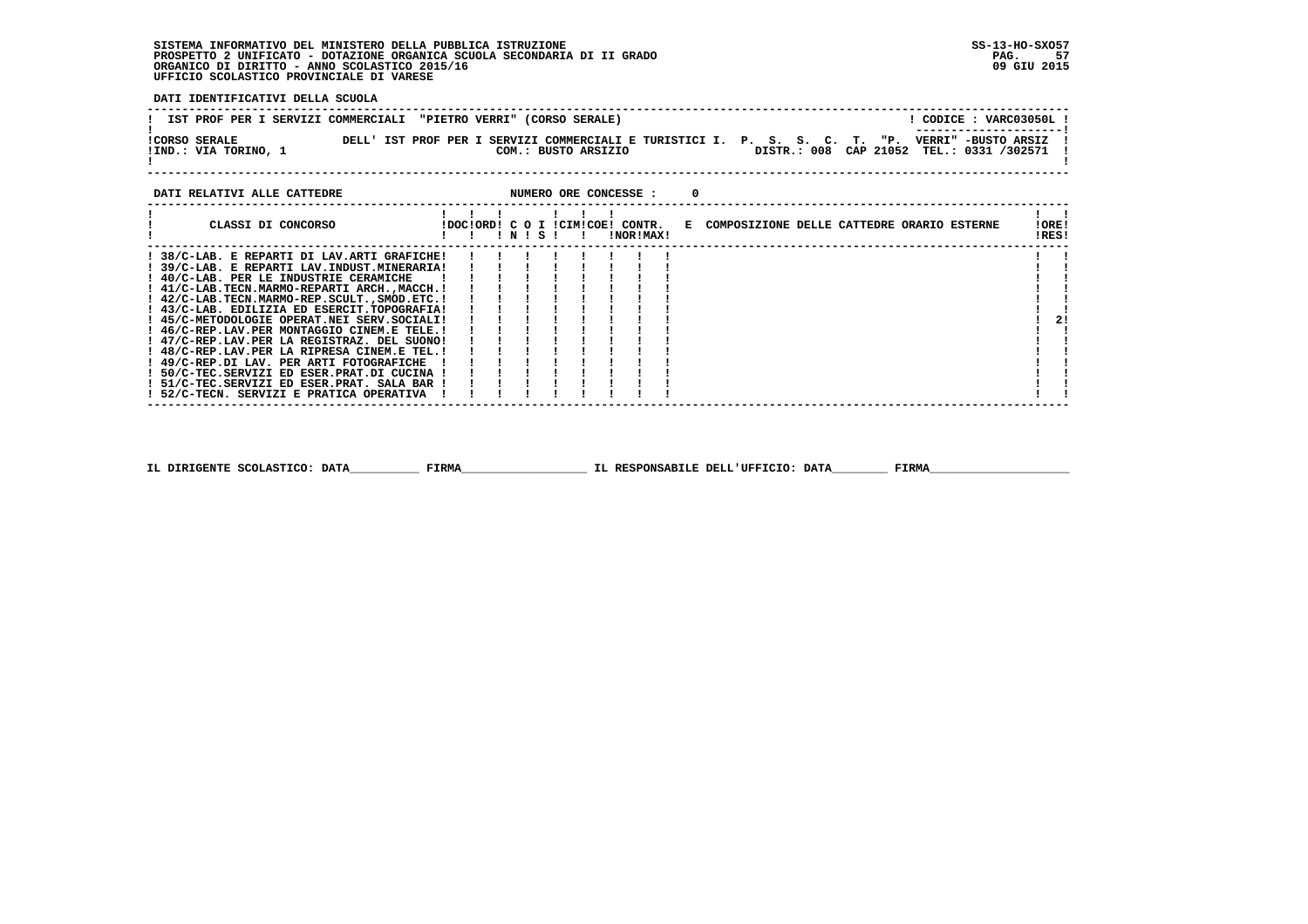**DATI IDENTIFICATIVI DELLA SCUOLA**

| IST PROF INDUSTRIA E ARTIGIANATO                     | IPSIA "PONTI" GALLARATE (DIURNO)                                          | CODICE: VARI008010 !<br>--------------------- |
|------------------------------------------------------|---------------------------------------------------------------------------|-----------------------------------------------|
| ISEZIONE ASSOCIATA<br>!IND.: PIAZZA GIOVINE ITALIA 3 | ALL' ISTITUTO SUPERIORE ISIS ANDREA PONTI DI GALLARATE<br>COM.: GALLARATE | DISTR.: 006 CAP 21013 TEL.: 0331 /779831 !    |

 **DATI RELATIVI ALLE CLASSI**

| CORSI - INDIRIZZI - SPECIALIZZAZIONI                                                                       | CORSI - INDIRIZZI - SPECIALIZZAZIONI<br>ANNI DI CORSO !                                                                                                                                                                                         | ANNI DI CORSO !<br>! ------------------ !   |
|------------------------------------------------------------------------------------------------------------|-------------------------------------------------------------------------------------------------------------------------------------------------------------------------------------------------------------------------------------------------|---------------------------------------------|
|                                                                                                            | 1 1 1 2 1 3 1 4 1 5 1 6 1                                                                                                                                                                                                                       | ! 1! 2! 3! 4! 5! 6!                         |
| !IPC1 INDIRIZZO A ELABORAZIONE MANUALE<br><b>!IPON OPERATORE ELETTRICO</b><br>! IPOR OPERATORE ELETTRONICO | IPO9 MAN.NE ASSIS.ZA TEC. BIENNIO - TRIENNIO ! 1! 1! ! ! ! ! IPAI APP. IMP. SER. TEC. IND. CIV. - OPZIONE!<br>!IPID INDUSTRIA - TRIENNIO<br>1 1 1 1 2 1 1 1<br>!IPOP OPERATORE MECCANICO<br>!IPQU OPERATORE DI IMPIANTI TERMOIDRAULICI<br>11111 | 11111111<br>111111111111<br>$1$ 1 1 1 1 1 1 |

**DATI RELATIVI ALLE CATTEDRE NUMERO ORE CONCESSE : 0 ------------------------------------------------------------------------------------------------------------------------------------** $\mathbf{I}$   $\mathbf{I}$  **! ! ! ! ! ! ! ! !LORE! ! CLASSI DI CONCORSO !DOC!ORD! C O I !CIM!COE! CONTR. E COMPOSIZIONE DELLE CATTEDRE ORARIO ESTERNE !ORE! ! ! ! ! N ! S ! ! !NOR!MAX! !RES!**IRES!  $- - - - - -$  **------------------------------------------------------------------------------------------------------------------------------------ ! 1/A-AEROTECNICA E COSTRUZ. AERONAUTICHE! ! ! ! ! ! ! ! ! ! ! ! 3/A-ARTE DEL DISEGNO ANIMATO ! ! ! ! ! ! ! ! ! ! ! ! 12/A-CHIMICA AGRARIA ! ! ! ! ! ! ! ! ! ! !** $\mathbf{I}$  and  $\mathbf{I}$  $\blacksquare$   **! 13/A-CHIMICA E TECNOLOGIE CHIMICHE ! 2! ! ! ! ! 1! 13! ! COMPLETA CON SOMMA LOMBARDO ! ! ! ! ! ! ! ! ! ! 6! ! I.T.C.G. ITG - SOMMA L. SEZ. STACC. VATD00801A! ! ! 16/A-COSTR.,TECNOL.DELLE COST.E DIS.TEC.! ! ! ! ! ! ! ! ! ! !** $\mathbf{I}$  **! 17/A-DISCIPLINE ECONOMICO-AZIENDALI ! ! ! ! ! ! ! ! ! ! !** $1 \quad 41$  **! 19/A-DISCIPLINE GIURIDICHE ED ECONOMIC. ! ! ! ! ! ! ! ! ! ! 4! ! 20/A-DISCIPLINE MECCANICHE E TECNOLOGIA ! 3! ! ! 3! ! 1! 13! 4! COMPLETA CON GALLARATE ! ! ! ! ! ! ! ! ! ! 3! ! I.T.I. ITIS "PONTI"GALLARATE (DIU VATF00801L! ! ! 22/A-DISCIPLINE PLASTICHE ! ! ! ! ! ! ! ! ! ! ! ! 24/A-DISEGNO E STORIA DEL COSTUME ! ! ! ! ! ! ! ! ! ! ! ! 25/A-DISEGNO E STORIA DELL'ARTE ! ! ! ! ! ! ! ! ! ! ! ! 27/A-DISEGNO TECNICO ED ARTISTICO ! ! ! ! ! ! ! ! ! ! ! ! 34/A-ELETTRONICA ! 2! ! 1! 1! ! ! ! ! ! ! ! 35/A-ELETTROTECNICA ED APPLICAZIONI ! 3! ! 1! 1! ! 1! ! 10! COMPLETA CON CASTELLANZA ! ! ! ! ! ! ! ! ! ! 7! ! I.P.I.A. I.P.S.I.A ISIS "FACCHINETT VARI019016! ! ! 38/A-FISICA ! 1! ! ! ! ! 1! 2! 12! COMPLETA CON GALLARATE ! ! ! ! ! ! ! ! ! ! 2! ! I.P.I.A. IPSIA "PONTI"GALLARATE (SE VARI008515! ! ! ! ! ! ! ! ! ! ! ! E CON GALLARATE ! ! ! ! ! ! ! ! ! ! 2! ! I.T.I. ITIS "PONTI" GALLARATE (SE VATF008512! ! ! ! ! ! ! ! ! ! 2! ! CEDE A GALLARATE ! ! ! ! ! ! ! ! ! ! ! ! I.T.I. ITIS "PONTI"GALLARATE (DIU VATF00801L! !**- 1  $\frac{1}{2}$  **! 39/A-GEOGRAFIA ! ! ! ! ! ! ! ! ! ! 1!**- 1  **! 42/A-INFORMATICA ! ! ! ! ! ! ! ! ! ! !** $\mathbf{I}$  and  $\mathbf{I}$  **! 44/A-LINGUAGGIO PER CINEMATOGR.E TELEV. ! ! ! ! ! ! ! ! ! ! ! ------------------------------------------------------------------------------------------------------------------------------------**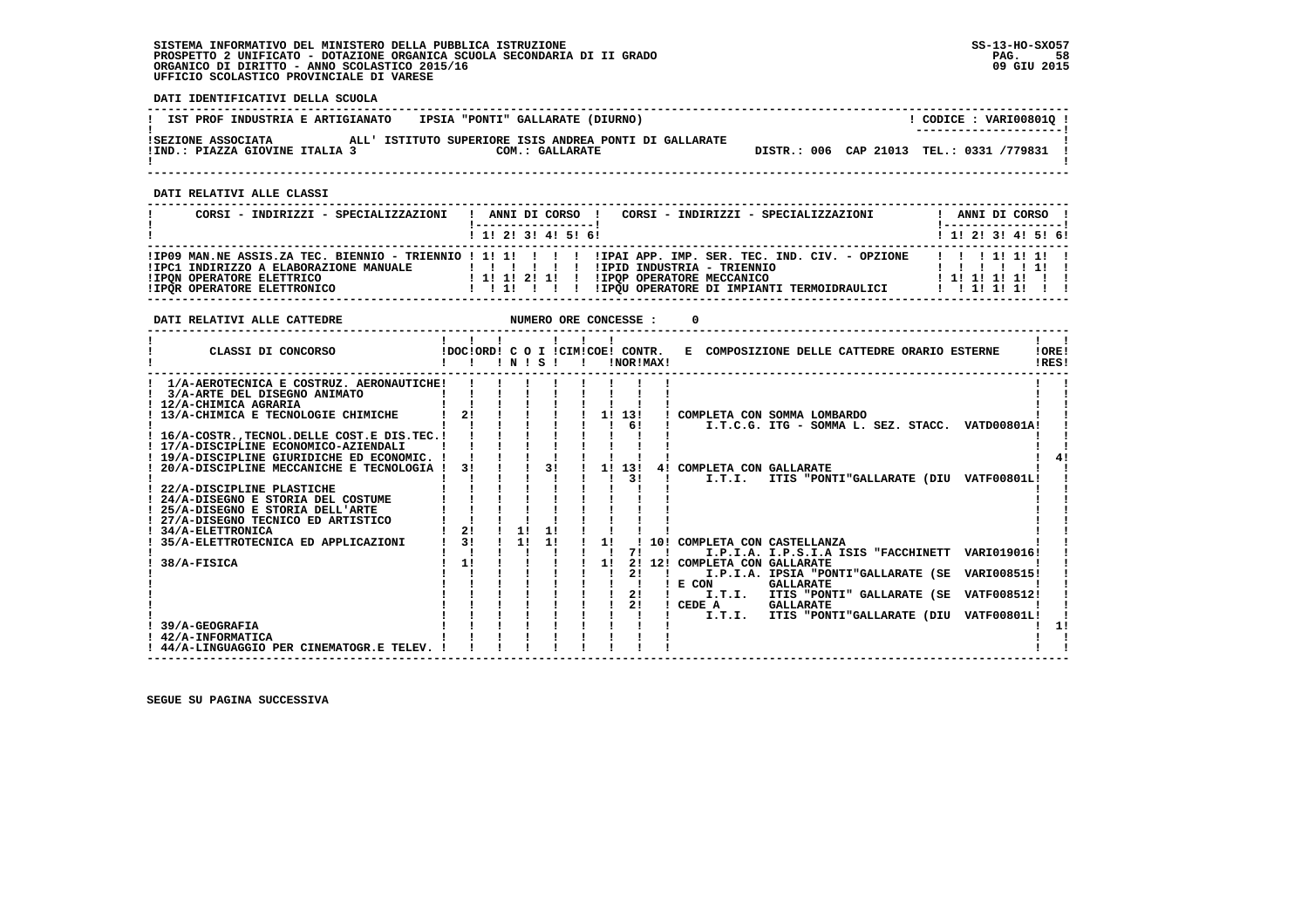59 09 GIU 2015

 **DATI IDENTIFICATIVI DELLA SCUOLA ------------------------------------------------------------------------------------------------------------------------------------**! CODICE: VARI008010 ! **! IST PROF INDUSTRIA E ARTIGIANATO | IPSIA "PONTI" GALLARATE (DIURNO)** \_\_\_\_\_\_\_\_\_\_\_\_\_\_\_\_\_\_\_\_\_\_\_  **! ---------------------! !SEZIONE ASSOCIATA ALL' ISTITUTO SUPERIORE ISIS ANDREA PONTI DI GALLARATE ! !IND.: PIAZZA GIOVINE ITALIA 3 COM.: GALLARATE DISTR.: 006 CAP 21013 TEL.: 0331 /779831 !**- 1  **! ! ------------------------------------------------------------------------------------------------------------------------------------DATI RELATIVI ALLE CATTEDRE NUMERO ORE CONCESSE : 0 ------------------------------------------------------------------------------------------------------------------------------------ ! ! ! ! ! ! ! ! ! ! CLASSI DI CONCORSO !DOC!ORD! C O I !CIM!COE! CONTR. E COMPOSIZIONE DELLE CATTEDRE ORARIO ESTERNE !ORE! ! ! ! ! N ! S ! ! !NOR!MAX! !RES!**-------- **------------------------------------------------------------------------------------------------------------------------------------ ------------------------------------------------------------------------------------------------------------------------------------**1 151  **! 46/A-LINGUA E CIV. STRANIERA (INGLESE) ! 2! ! ! 1! 1! ! ! ! ! 15!** $\mathbf{I}$   $\mathbf{I}$  **! 46/A-LINGUA E CIV. STRANIERA (FRANCESE) ! ! ! ! ! ! ! ! ! ! ! ! 46/A-LINGUA E CIV. STRANIERA (SPAGNOLO) ! ! ! ! ! ! ! ! ! ! !** $\overline{\phantom{a}}$  $\mathbf{I}$   $\mathbf{I}$  **! 46/A-LINGUA E CIV. STRANIERA (TEDESCO) ! ! ! ! ! ! ! ! ! ! !** $191$  **! 47/A-MATEMATICA ! 3! ! 1! 2! ! ! ! ! ! 9! ! 48/A-MATEMATICA APPLICATA ! ! ! ! ! ! ! ! ! ! ! ! 49/A-MATEMATICA E FISICA ! ! ! ! ! ! ! ! ! ! !** $\overline{\phantom{a}}$ i i  $1111$  **! 50/A-LETTERE IST.ISTR.SECOND. DI II GR. ! 6! ! 2! 3! ! ! ! ! ! 11!** $\overline{\phantom{0}}$  **! 60/A-SC.NA.,CH.,GEOG.,MIC. ! 1! ! ! ! ! 1! 8! 8! COMPLETA CON SOMMA LOMBARDO ! ! ! ! ! ! ! ! ! ! 4! ! I.T.C.G. ITG - SOMMA L. SEZ. STACC. VATD00801A! ! ! 62/A-TECNICA DELLA REGISTRAZ. DEL SUONO ! ! ! ! ! ! ! ! ! ! ! ! 63/A-TEC. RIPRESA CINEMATOGR.TELEVISIVA ! ! ! ! ! ! ! ! ! ! ! ! 64/A-TECNICA E ORGAN.PROD.CINEMAT. E TV ! ! ! ! ! ! ! ! ! ! ! ! 65/A-TECNICA FOTOGRAFICA ! ! ! ! ! ! ! ! ! ! ! ! 66/A-TECNOLOGIA CERAMICA ! ! ! ! ! ! ! ! ! ! ! ! 67/A-TEC.FOTOGRAFICA,CINEMATOGR.E TELEV.! ! ! ! ! ! ! ! ! ! ! ! 68/A-TECNOLOGIE DELL'ABBIGLIAMENTO ! ! ! ! ! ! ! ! ! ! ! ! 69/A-TECNOL.GRAFICHE ED IMPIANTI GRAFICI! ! ! ! ! ! ! ! ! ! ! ! 70/A-TECNOLOGIE TESSILI ! ! ! ! ! ! ! ! ! ! ! ! 71/A-TECNOLOGIE E DISEGNO TECNICO ! ! ! ! ! ! ! ! ! ! ! ! 75/A-DATTILOGRAFIA E STENOGRAFIA ! ! ! ! ! ! ! ! ! ! ! ! 76/A-TRAT.TESTI,CAL.,CONT.ELET.E AP.GES.! ! ! ! ! ! ! ! ! ! ! ! \*\* TABELLA C \*\* ! ! ! ! ! ! ! ! ! ! ! ! 6/C-ESERCITAZ. CERAMICHE DI DECORAZIONE! ! ! ! ! ! ! ! ! ! ! ! 7/C-ESERCITAZ.DI ABBIGLIAMENTO E MODA ! ! ! ! ! ! ! ! ! ! ! ! 9/C-ESERCITAZIONI DI COMUNICAZIONI ! ! ! ! ! ! ! ! ! ! ! ! 10/C-ESER. DISEGNO ARTIST.E DEI TESSUTI ! ! ! ! ! ! ! ! ! ! ! ! 12/C-ESER. MODEL.,FORM.E PL.,FOG.E RIF. ! ! ! ! ! ! ! ! ! ! ! ! 14/C-ESERC.OFF.MECC.AGRIC.E DI MAC.AGRI.! ! ! ! ! ! ! ! ! ! !** $\mathbf{I}$  **! 16/C-ESERCITAZ. DI TECNOLOGIA CERAMICA ! ! ! ! ! ! ! ! ! ! ! ! 17/C-ESERC.TEOR.DELLA NAVE E DI COS.NAV.! ! ! ! ! ! ! ! ! ! !**- 1  **------------------------------------------------------------------------------------------------------------------------------------**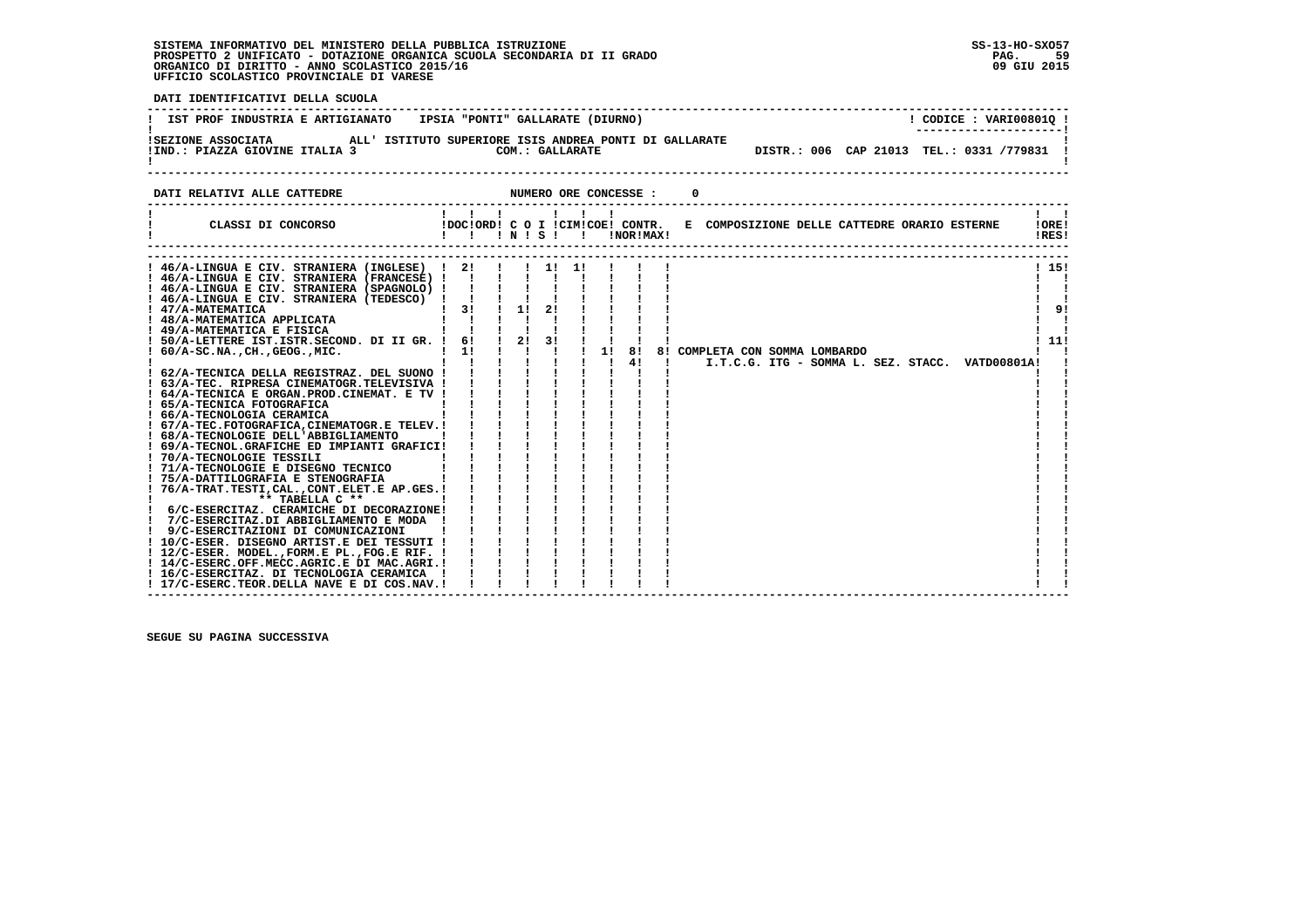- 60 09 GIU 2015

 **DATI IDENTIFICATIVI DELLA SCUOLA ------------------------------------------------------------------------------------------------------------------------------------**! CODICE: VARI008010 ! **! IST PROF INDUSTRIA E ARTIGIANATO : IPSIA "PONTI" GALLARATE (DIURNO) ! ---------------------! !SEZIONE ASSOCIATA ALL' ISTITUTO SUPERIORE ISIS ANDREA PONTI DI GALLARATE !**DISTR.: 006 CAP 21013 TEL.: 0331 /779831 1  **!IND.: PIAZZA GIOVINE ITALIA 3** COMETATION COM.: GALLARATE - 1  **! ! ------------------------------------------------------------------------------------------------------------------------------------DATI RELATIVI ALLE CATTEDRE NUMERO ORE CONCESSE : 0 ------------------------------------------------------------------------------------------------------------------------------------ ! ! ! ! ! ! ! ! ! ! CLASSI DI CONCORSO !DOC!ORD! C O I !CIM!COE! CONTR. E COMPOSIZIONE DELLE CATTEDRE ORARIO ESTERNE !ORE! ! ! ! ! N ! S ! ! !NOR!MAX! !RES! ------------------------------------------------------------------------------------------------------------------------------------** $\mathbf{I}$  and  $\mathbf{I}$  **! 18/C-ESERCITAZIONI NAUTICHE ! ! ! ! ! ! ! ! ! ! ! ! 20/C-ESERCITAZIONI PRATICHE DI OTTICA ! ! ! ! ! ! ! ! ! ! ! ! 22/C-LAB.TEC.TESS.E ABB. E LAV.TES.E AB.! ! ! ! ! ! ! ! ! ! !** $\blacksquare$   **! 23/C-LAB.DI AEROTECN.,COSTR.E TEC.AERON.! ! ! ! ! ! ! ! ! ! ! ! 24/C-LAB. CHIMICA E CHIMICA INDUSTRIALE ! 1! ! ! ! ! ! 1! 4! CEDE A GALLARATE ! ! ! ! ! ! ! ! ! ! ! ! I.P.S.C. " GIOVANNI FALCONE" VARC023015! ! ! ! ! ! ! ! ! ! 1! ! ED A GALLARATE ! ! ! ! ! ! ! ! ! ! ! ! I.T.I. ITIS "PONTI"GALLARATE (DIU VATF00801L! ! ! 25/C-LAB.COSTR.VERNIC.E REST.STRUM.ARCO ! ! ! ! ! ! ! ! ! ! ! ! 26/C-LABORATORIO DI ELETTRONICA ! 1! ! ! ! 1! ! ! ! ! ! ! 27/C-LABORATORIO DI ELETTROTECNICA ! 5! ! 1! 3! ! 1! 5! 10! COMPLETA CON GALLARATE ! ! ! ! ! ! ! ! ! ! 1! ! I.P.I.A. IPSIA "PONTI"GALLARATE (SE VARI008515! ! ! ! ! ! ! ! ! ! ! ! E CON GALLARATE ! ! ! ! ! ! ! ! ! ! 1! ! I.T.I. ITIS "PONTI" GALLARATE (SE VATF008512! ! ! 28/C-LAB.DI FIS.ATOMICA E NUCL. E STRUM.! ! ! ! ! ! ! ! ! ! ! ! 29/C-LAB. DI FISICA E FISICA APPLICATA ! ! ! ! ! ! ! ! ! ! ! ! 30/C-LAB. DI INFORMATICA GESTIONALE ! ! ! ! ! ! ! ! ! ! ! ! 31/C-LAB. DI INFORMATICA INDUSTRIALE ! ! ! ! ! ! ! ! ! ! ! ! 32/C-LAB. MECCANICO-TECNOLOGICO ! 5! ! ! 4! 1! ! ! ! ! 33/C-LABORATORIO DI OREFICERIA ! ! ! ! ! ! ! ! ! ! ! ! 34/C-LAB.DI PROGET. TECNICA PER CERAMICA! ! ! ! ! ! ! ! ! ! ! ! 35/C-LAB. DI TECNICA MICROBIOLOGICA ! 1! ! ! ! ! ! ! 6! CEDE A VARESE ! ! ! ! ! ! ! ! ! ! ! ! I.P.I.A. I.P.S.I.A. ISIS "NEWTON" - VARI01701E! ! ! 36/C-LAB.TECN. CARTARIA E ESERC.CARTIERA! ! ! ! ! ! ! ! ! ! ! ! 37/C-LAB. E REPARTI DI LAVOR. DEL LEGNO ! ! ! ! ! ! ! ! ! ! ! ! 38/C-LAB. E REPARTI DI LAV.ARTI GRAFICHE! ! ! ! ! ! ! ! ! ! ! ! 39/C-LAB. E REPARTI LAV.INDUST.MINERARIA! ! ! ! ! ! ! ! ! ! ! ! 40/C-LAB. PER LE INDUSTRIE CERAMICHE ! ! ! ! ! ! ! ! ! ! ! ! 41/C-LAB.TECN.MARMO-REPARTI ARCH.,MACCH.! ! ! ! ! ! ! ! ! ! ! ! 42/C-LAB.TECN.MARMO-REP.SCULT.,SMOD.ETC.! ! ! ! ! ! ! ! ! ! ! ! 43/C-LAB. EDILIZIA ED ESERCIT.TOPOGRAFIA! ! ! ! ! ! ! ! ! ! ! ! 46/C-REP.LAV.PER MONTAGGIO CINEM.E TELE.! ! ! ! ! ! ! ! ! ! !** $\mathbf{I}$ - 1  **------------------------------------------------------------------------------------------------------------------------------------**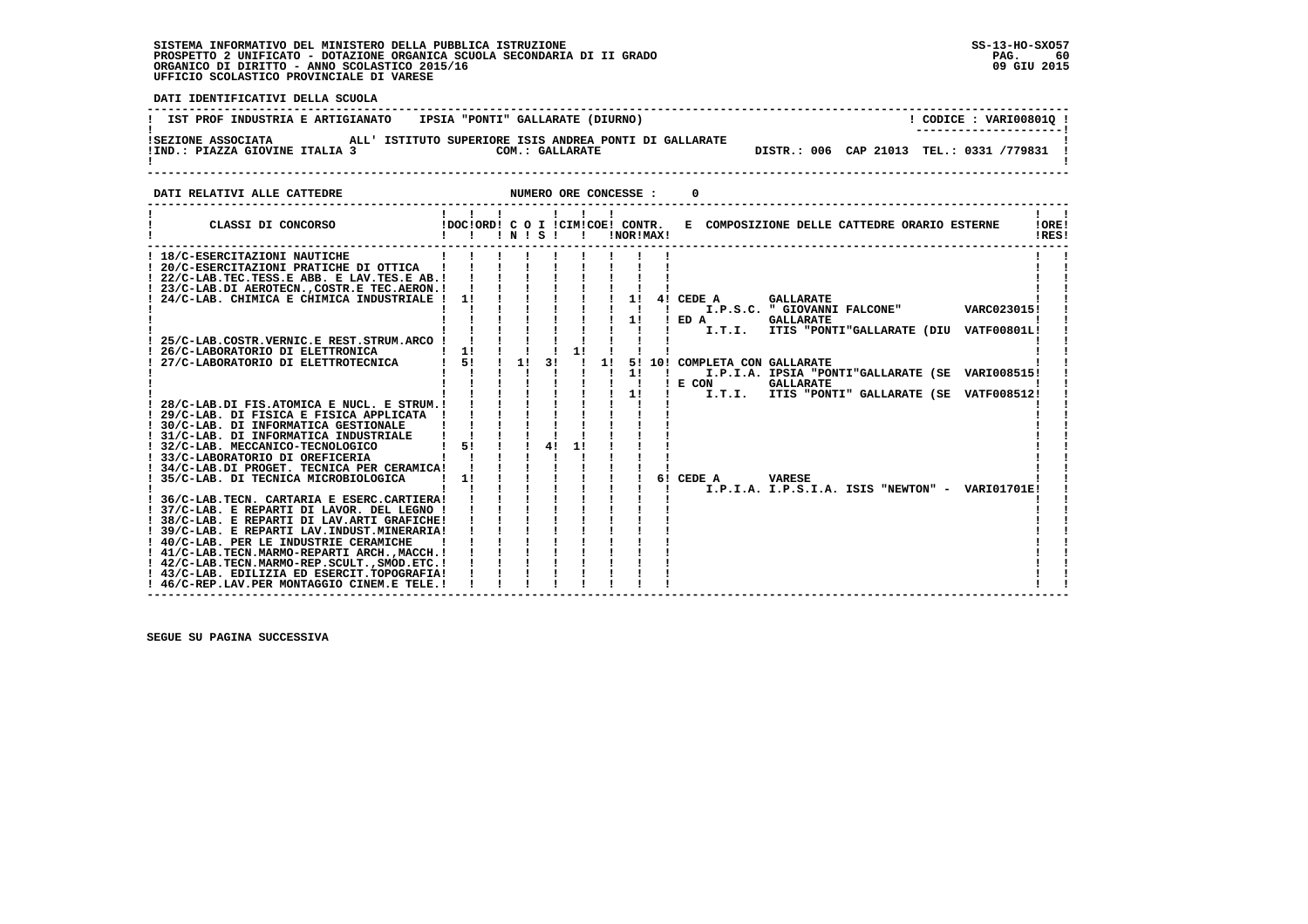**DATI IDENTIFICATIVI DELLA SCUOLA**

| IPSIA "PONTI" GALLARATE (DIURNO)<br>IST PROF INDUSTRIA E ARTIGIANATO                                                                                                                  | ! CODICE : VARI00801Q !                                        |
|---------------------------------------------------------------------------------------------------------------------------------------------------------------------------------------|----------------------------------------------------------------|
| ISEZIONE ASSOCIATA<br>ALL' ISTITUTO SUPERIORE ISIS ANDREA PONTI DI GALLARATE<br>!IND.: PIAZZA GIOVINE ITALIA 3<br>COM.: GALLARATE                                                     | DISTR.: 006 CAP 21013 TEL.: 0331 /779831                       |
| NUMERO ORE CONCESSE :<br>DATI RELATIVI ALLE CATTEDRE                                                                                                                                  | $\Omega$                                                       |
| CLASSI DI CONCORSO<br>IDOCIORDI C O I ICIMICOEI CONTR.<br>INISI<br>INORIMAX!                                                                                                          | !ORE!<br>E COMPOSIZIONE DELLE CATTEDRE ORARIO ESTERNE<br>!RES! |
| ! 47/C-REP.LAV.PER LA REGISTRAZ. DEL SUONO!<br>! 48/C-REP.LAV.PER LA RIPRESA CINEM.E TEL.!<br>! 49/C-REP.DI LAV. PER ARTI FOTOGRAFICHE<br>! 50/C-TEC.SERVIZI ED ESER.PRAT.DI CUCINA ! |                                                                |
|                                                                                                                                                                                       |                                                                |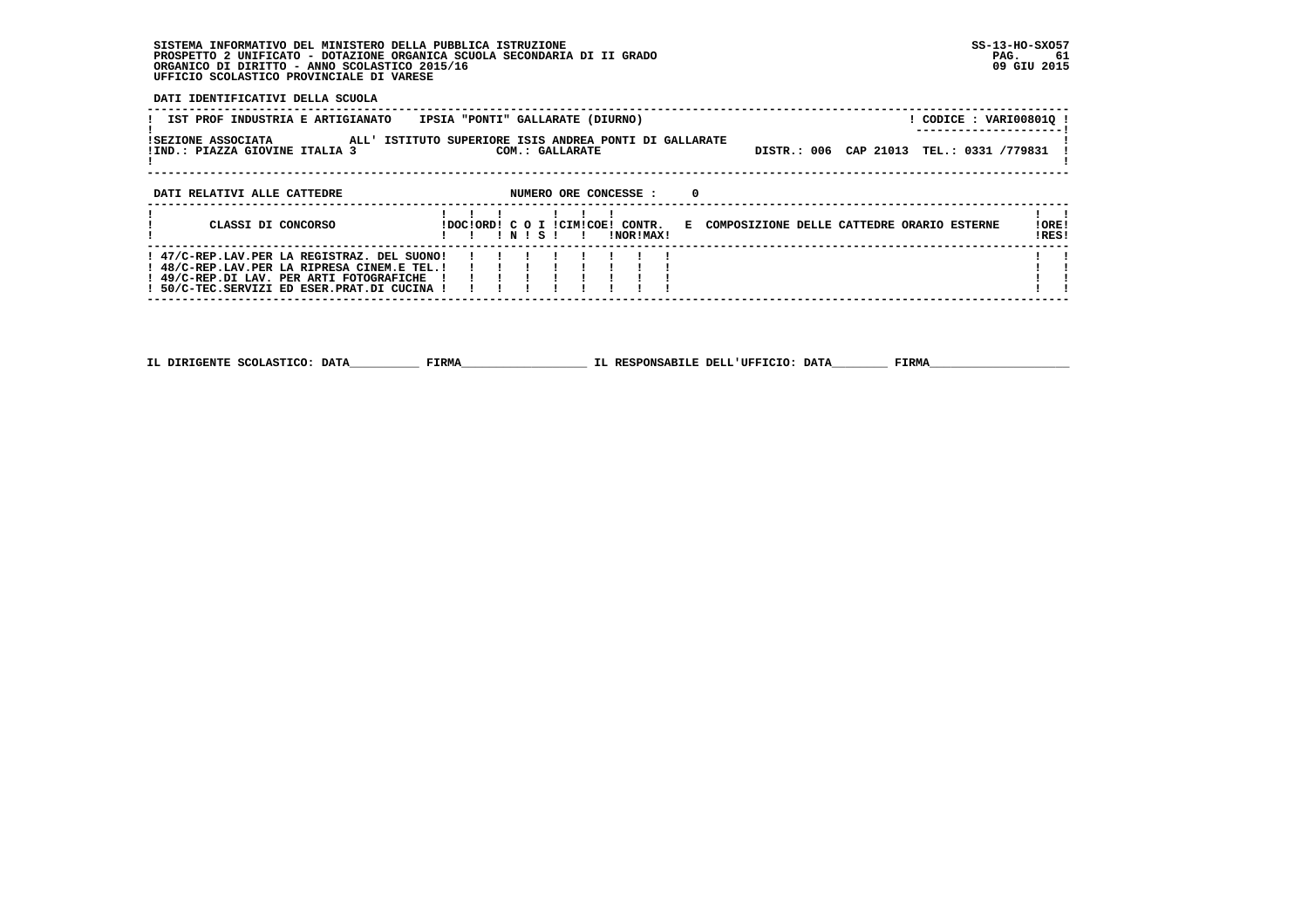**DATI IDENTIFICATIVI DELLA SCUOLA**

| IST PROF INDUSTRIA E ARTIGIANATO                       | IPSIA "PONTI"GALLARATE (SERALE) |                                                                                      | CODICE: VARI008515 !<br>---------------------- |  |
|--------------------------------------------------------|---------------------------------|--------------------------------------------------------------------------------------|------------------------------------------------|--|
| <b>!CORSO SERALE</b><br>!IND.: PIAZZA GIOVINE ITALIA 3 | COM.: GALLARATE                 | DELL' IST PROF INDUSTRIA E ARTIGIANATO IPSIA "PONTI" GALLARATE (DIURNO) DI GALLARATE | DISTR.: 006 CAP 21013 TEL.: 0331 /779831       |  |
|                                                        |                                 |                                                                                      |                                                |  |

 **------------------------------------------------------------------------------------------------------------------------------------**

 **DATI RELATIVI ALLE CLASSI**

| CORSI - INDIRIZZI - SPECIALIZZAZIONI                           |                                             |  |  | ANNI DI CORSO !<br>CORSI - INDIRIZZI - SPECIALIZZAZIONI           |   | ANNI DI CORSO !     |  |  |
|----------------------------------------------------------------|---------------------------------------------|--|--|-------------------------------------------------------------------|---|---------------------|--|--|
|                                                                | $1 \; 1 \; 2 \; 3 \; 3 \; 4 \; 5 \; 6 \; 6$ |  |  |                                                                   |   | ! 1! 2! 3! 4! 5! 6! |  |  |
| $IIP09$ MAN.NE ASSIS.ZA TEC. BIENNIO - TRIENNIO ! ! 1! ! 2! 1! |                                             |  |  | IIPC1 INDIRIZZO A ELABORAZIONE MANUALE                            |   |                     |  |  |
|                                                                |                                             |  |  | ! ! ! ! ! ! ! ! IPQU OPERATORE DI IMPIANTI TERMOIDRAULICI ! ! ! ! |   |                     |  |  |
| !RRHF TECNICO DEI SISTEMI ENERGETICI -SERALE ! ! ! ! ! !       |                                             |  |  | IRRHG TECNICO IND. MECCAN.-NUOVO ORDIN. SERAL                     |   |                     |  |  |
| !RRHQ TECN.INDUST.ELETT-NUOVO ORDIN.-SERALE                    | .                                           |  |  | IRRHT TEC.INDUST. ELETT.-NUOVO ORDIN.-SERALE                      |   |                     |  |  |
| !RRLM BIENNIO MECCANICO TERMICO SERALE   ! ! ! ! ! !           |                                             |  |  | ! RRLN MONOENNIO OPERATORE MECCANICO SERALE [ !!! !!              |   |                     |  |  |
| IRRLO MONOENNIO OPERATORE TERMICO SERALE                       |                                             |  |  | IRRLP BIENNIO ELETTRICO ED ELETTRONICO SERALE                     | . |                     |  |  |
| IRRLO MONOENNIO OPERATORE ELETTRICO SERALE                     | 111111                                      |  |  | !RRMT TEC.INDUSTRIE MECCAN.VECCHIO ORDIN. SER                     |   |                     |  |  |
| !RRMU TEC.IND.ELETT.ELETTRON.VEC.ORD.SER.                      |                                             |  |  |                                                                   |   |                     |  |  |

| DATI RELATIVI ALLE CATTEDRE                                                                                                                                                                                                                                                                                                                                                                                                                                                                                                                                                                                                                                                                                                                                             |    |       |  | NUMERO ORE CONCESSE :  |                                                                               |                  |  |                                                                                           |                      |
|-------------------------------------------------------------------------------------------------------------------------------------------------------------------------------------------------------------------------------------------------------------------------------------------------------------------------------------------------------------------------------------------------------------------------------------------------------------------------------------------------------------------------------------------------------------------------------------------------------------------------------------------------------------------------------------------------------------------------------------------------------------------------|----|-------|--|------------------------|-------------------------------------------------------------------------------|------------------|--|-------------------------------------------------------------------------------------------|----------------------|
| CLASSI DI CONCORSO                                                                                                                                                                                                                                                                                                                                                                                                                                                                                                                                                                                                                                                                                                                                                      |    | INISI |  | !NOR!MAX!              | IDOCIORDI C O I ICIMICOEI CONTR. E COMPOSIZIONE DELLE CATTEDRE ORARIO ESTERNE |                  |  |                                                                                           | !ORE!<br>!RES!       |
| 1/A-AEROTECNICA E COSTRUZ. AERONAUTICHE!<br>12/A-CHIMICA AGRARIA<br>! 13/A-CHIMICA E TECNOLOGIE CHIMICHE<br>! 16/A-COSTR., TECNOL. DELLE COST. E DIS. TEC. !<br>! 19/A-DISCIPLINE GIURIDICHE ED ECONOMIC. !<br>20/A-DISCIPLINE MECCANICHE E TECNOLOGIA !<br>! 22/A-DISCIPLINE PLASTICHE<br>! 24/A-DISEGNO E STORIA DEL COSTUME<br>! 25/A-DISEGNO E STORIA DELL'ARTE<br>! 27/A-DISEGNO TECNICO ED ARTISTICO<br>! 34/A-ELETTRONICA<br>35/A-ELETTROTECNICA ED APPLICAZIONI<br>38/A-FISICA<br>39/A-GEOGRAFIA<br>! 40/A-IGIENE, ANAT., FIS., PAT. GEN. E APP.MA.!<br>! 42/A-INFORMATICA<br>! 44/A-LINGUAGGIO PER CINEMATOGR.E TELEV.<br>! 46/A-LINGUA E CIV. STRANIERA (INGLESE)<br>! 46/A-LINGUA E CIV. STRANIERA (FRANCESE) !<br>! 46/A-LINGUA E CIV. STRANIERA (SPAGNOLO) | 21 |       |  | 11!<br>11.<br>71<br>21 | COMPLETA CON GALLARATE<br>I.T.I.<br>CEDE A                                    | <b>GALLARATE</b> |  | ITIS "PONTI" GALLARATE (SE VATF008512!<br>I.P.I.A. IPSIA "PONTI" GALLARATE (D VARI008010! | 2!<br>2!<br>51<br>81 |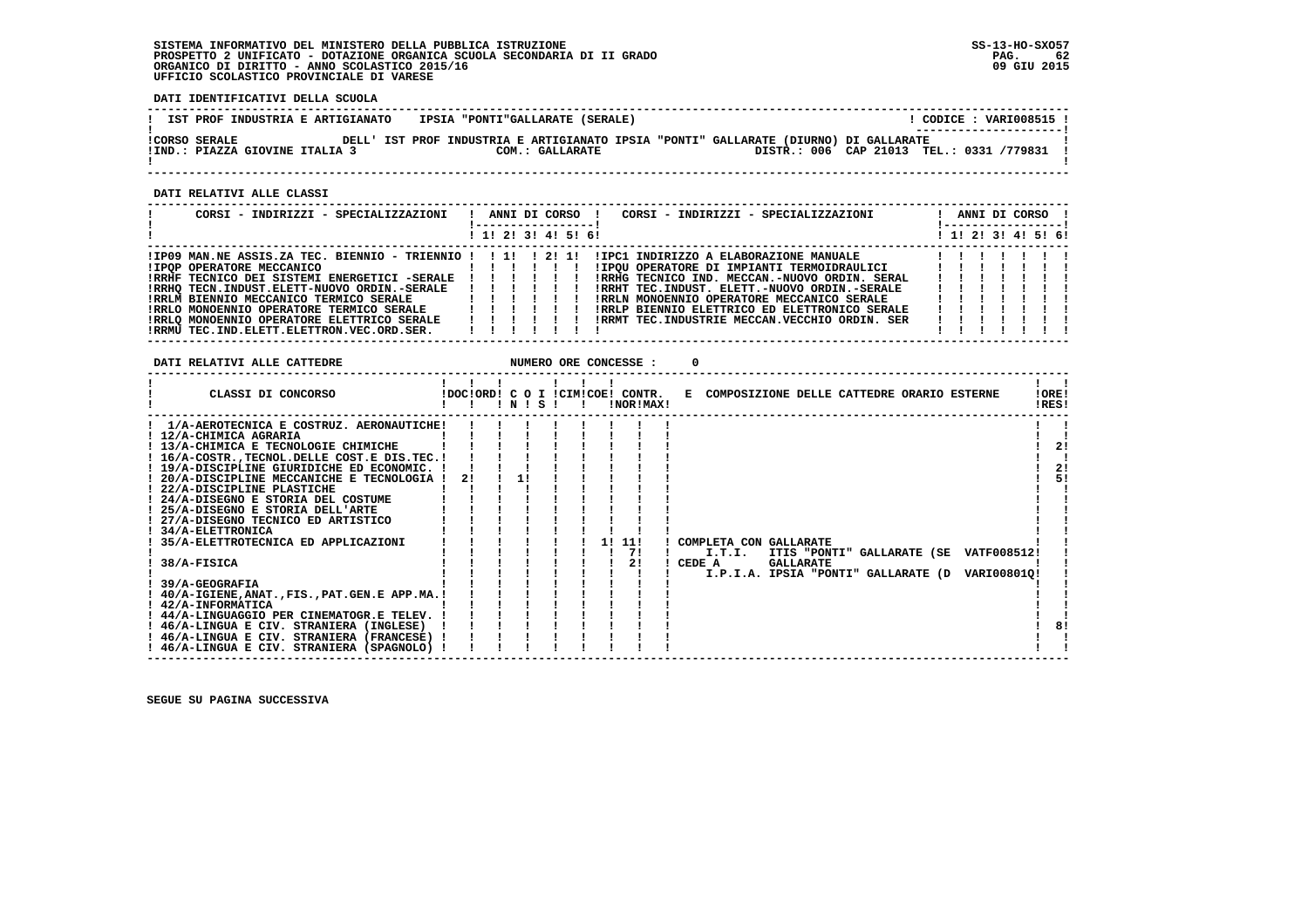**DATI IDENTIFICATIVI DELLA SCUOLA ------------------------------------------------------------------------------------------------------------------------------------**! CODICE : VARI008515 ! **! IST PROF INDUSTRIA E ARTIGIANATO | IPSIA "PONTI"GALLARATE (SERALE)** \_\_\_\_\_\_\_\_\_\_\_\_\_\_\_\_\_\_\_\_\_\_\_  **! ---------------------! !CORSO SERALE DELL' IST PROF INDUSTRIA E ARTIGIANATO IPSIA "PONTI" GALLARATE (DIURNO) DI GALLARATE ! !IND.: PIAZZA GIOVINE ITALIA 3 COM.: GALLARATE**  $\blacksquare$  **! ! ------------------------------------------------------------------------------------------------------------------------------------DATI RELATIVI ALLE CATTEDRE NUMERO ORE CONCESSE : 0 ------------------------------------------------------------------------------------------------------------------------------------ ! ! ! ! ! ! ! ! ! ! CLASSI DI CONCORSO !DOC!ORD! C O I !CIM!COE! CONTR. E COMPOSIZIONE DELLE CATTEDRE ORARIO ESTERNE !ORE! ! ! ! ! N ! S ! ! !NOR!MAX! !RES!**-------- **------------------------------------------------------------------------------------------------------------------------------------ ------------------------------------------------------------------------------------------------------------------------------------ ! 46/A-LINGUA E CIV. STRANIERA (TEDESCO) ! ! ! ! ! ! ! ! ! ! !** $\mathbf{I}$  and  $\mathbf{I}$  $1, 121$  **! 47/A-MATEMATICA ! ! ! ! ! ! ! ! ! ! 12! ! 48/A-MATEMATICA APPLICATA ! ! ! ! ! ! ! ! ! ! ! ! 49/A-MATEMATICA E FISICA ! ! ! ! ! ! ! ! ! ! ! ! 50/A-LETTERE IST.ISTR.SECOND. DI II GR. ! ! ! 1! ! ! ! ! ! ! 2! ! 60/A-SC.NA.,CH.,GEOG.,MIC. ! ! ! ! ! ! ! ! ! ! 1! ! 65/A-TECNICA FOTOGRAFICA ! ! ! ! ! ! ! ! ! ! !** $\mathbf{I}$  and  $\mathbf{I}$  $\mathbf{I}$   $\mathbf{I}$  $\overline{1}$  21  $1 \quad 11$  $\blacksquare$  **! 66/A-TECNOLOGIA CERAMICA ! ! ! ! ! ! ! ! ! ! ! ! 71/A-TECNOLOGIE E DISEGNO TECNICO ! ! ! ! ! ! ! ! ! ! ! ! 75/A-DATTILOGRAFIA E STENOGRAFIA ! ! ! ! ! ! ! ! ! ! ! ! 76/A-TRAT.TESTI,CAL.,CONT.ELET.E AP.GES.! ! ! ! ! ! ! ! ! ! ! ! \*\* TABELLA C \*\* ! ! ! ! ! ! ! ! ! ! ! ! 6/C-ESERCITAZ. CERAMICHE DI DECORAZIONE! ! ! ! ! ! ! ! ! ! ! ! 7/C-ESERCITAZ.DI ABBIGLIAMENTO E MODA ! ! ! ! ! ! ! ! ! ! ! ! 9/C-ESERCITAZIONI DI COMUNICAZIONI ! ! ! ! ! ! ! ! ! ! ! ! 10/C-ESER. DISEGNO ARTIST.E DEI TESSUTI ! ! ! ! ! ! ! ! ! ! ! ! 12/C-ESER. MODEL.,FORM.E PL.,FOG.E RIF. ! ! ! ! ! ! ! ! ! ! ! ! 14/C-ESERC.OFF.MECC.AGRIC.E DI MAC.AGRI.! ! ! ! ! ! ! ! ! ! ! ! 16/C-ESERCITAZ. DI TECNOLOGIA CERAMICA ! ! ! ! ! ! ! ! ! ! ! ! 17/C-ESERC.TEOR.DELLA NAVE E DI COS.NAV.! ! ! ! ! ! ! ! ! ! ! ! 18/C-ESERCITAZIONI NAUTICHE ! ! ! ! ! ! ! ! ! ! ! ! 20/C-ESERCITAZIONI PRATICHE DI OTTICA ! ! ! ! ! ! ! ! ! ! ! ! 22/C-LAB.TEC.TESS.E ABB. E LAV.TES.E AB.! ! ! ! ! ! ! ! ! ! ! ! 23/C-LAB.DI AEROTECN.,COSTR.E TEC.AERON.! ! ! ! ! ! ! ! ! ! ! ! 24/C-LAB. CHIMICA E CHIMICA INDUSTRIALE ! ! ! ! ! ! ! ! ! ! 1!** $\overline{1}$  $\blacksquare$  **! 25/C-LAB.COSTR.VERNIC.E REST.STRUM.ARCO ! ! ! ! ! ! ! ! ! ! ! ! 26/C-LABORATORIO DI ELETTRONICA ! ! ! ! ! ! ! ! ! ! 2! ! 27/C-LABORATORIO DI ELETTROTECNICA ! ! ! ! ! ! ! 1! ! CEDE A GALLARATE ! !** $1 \quad 21$  $\mathbf{I}$   $\mathbf{I}$   **! ! ! ! ! ! ! ! ! ! I.P.I.A. IPSIA "PONTI" GALLARATE (D VARI00801Q! !** $\mathbf{I}$  **! 28/C-LAB.DI FIS.ATOMICA E NUCL. E STRUM.! ! ! ! ! ! ! ! ! ! ! ! 29/C-LAB. DI FISICA E FISICA APPLICATA ! ! ! ! ! ! ! ! ! ! 1!** $1 \quad 11$  **------------------------------------------------------------------------------------------------------------------------------------**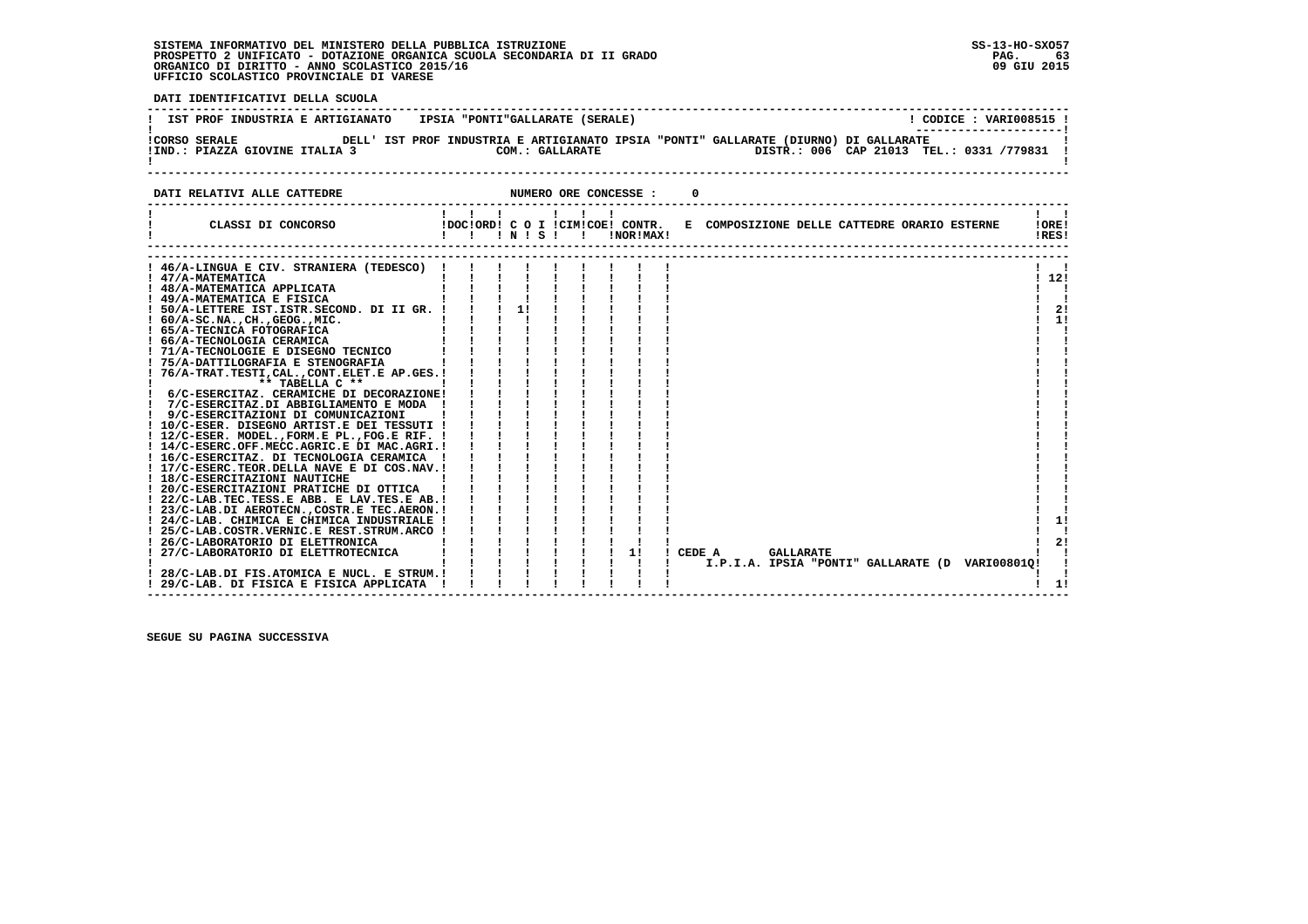**DATI IDENTIFICATIVI DELLA SCUOLA ------------------------------------------------------------------------------------------------------------------------------------**! CODICE : VARI008515 ! **! IST PROF INDUSTRIA E ARTIGIANATO IPSIA "PONTI"GALLARATE (SERALE)** \_\_\_\_\_\_\_\_\_\_\_\_\_\_\_\_\_\_\_\_\_\_\_  **! ---------------------! !CORSO SERALE DELL' IST PROF INDUSTRIA E ARTIGIANATO IPSIA "PONTI" GALLARATE (DIURNO) DI GALLARATE !**- 1  **!IND.: PIAZZA GIOVINE ITALIA 3 COM.: GALLARATE DISTR.: 006 CAP 21013 TEL.: 0331 /779831 !** $\mathbf{I}$  **! ! ------------------------------------------------------------------------------------------------------------------------------------DATI RELATIVI ALLE CATTEDRE NUMERO ORE CONCESSE : 0 ------------------------------------------------------------------------------------------------------------------------------------ ! ! ! ! ! ! ! ! ! ! CLASSI DI CONCORSO !DOC!ORD! C O I !CIM!COE! CONTR. E COMPOSIZIONE DELLE CATTEDRE ORARIO ESTERNE !ORE! ! ! ! ! N ! S ! ! !NOR!MAX! !RES! ------------------------------------------------------------------------------------------------------------------------------------** $\sim$   $\sim$   $\sim$  **! 30/C-LAB. DI INFORMATICA GESTIONALE ! ! ! ! ! ! ! ! ! ! !**

|  | IL DIRIGENTE SCOLASTICO: DATA               | FIRMA |  |  |  |  | IL RESPONSABILE DELL'UFFICIO: DATA | FIRMA |     |  |
|--|---------------------------------------------|-------|--|--|--|--|------------------------------------|-------|-----|--|
|  | 50/C-TEC.SERVIZI ED ESER.PRAT.DI CUCINA !   |       |  |  |  |  |                                    |       |     |  |
|  | ! 49/C-REP.DI LAV. PER ARTI FOTOGRAFICHE    |       |  |  |  |  |                                    |       |     |  |
|  | ! 48/C-REP.LAV.PER LA RIPRESA CINEM.E TEL.! |       |  |  |  |  |                                    |       |     |  |
|  | ! 47/C-REP.LAV.PER LA REGISTRAZ. DEL SUONO! |       |  |  |  |  |                                    |       |     |  |
|  | ! 46/C-REP.LAV.PER MONTAGGIO CINEM.E TELE.! |       |  |  |  |  |                                    |       |     |  |
|  | ! 43/C-LAB. EDILIZIA ED ESERCIT.TOPOGRAFIA! |       |  |  |  |  |                                    |       |     |  |
|  | ! 42/C-LAB.TECN.MARMO-REP.SCULT.,SMOD.ETC.! |       |  |  |  |  |                                    |       |     |  |
|  | ! 41/C-LAB.TECN.MARMO-REPARTI ARCH.,MACCH.! |       |  |  |  |  |                                    |       |     |  |
|  | ! 40/C-LAB. PER LE INDUSTRIE CERAMICHE      |       |  |  |  |  |                                    |       |     |  |
|  | ! 39/C-LAB. E REPARTI LAV.INDUST.MINERARIA! |       |  |  |  |  |                                    |       |     |  |
|  | ! 38/C-LAB. E REPARTI DI LAV.ARTI GRAFICHE! |       |  |  |  |  |                                    |       |     |  |
|  | ! 37/C-LAB. E REPARTI DI LAVOR. DEL LEGNO ! |       |  |  |  |  |                                    |       |     |  |
|  | 36/C-LAB.TECN. CARTARIA E ESERC.CARTIERA!   |       |  |  |  |  |                                    |       |     |  |
|  | ! 35/C-LAB. DI TECNICA MICROBIOLOGICA       |       |  |  |  |  |                                    |       |     |  |
|  | ! 34/C-LAB.DI PROGET. TECNICA PER CERAMICA! |       |  |  |  |  |                                    |       |     |  |
|  | ! 33/C-LABORATORIO DI OREFICERIA            |       |  |  |  |  |                                    |       |     |  |
|  | ! 32/C-LAB. MECCANICO-TECNOLOGICO           | - 11  |  |  |  |  |                                    |       | -21 |  |
|  | ! 31/C-LAB. DI INFORMATICA INDUSTRIALE      |       |  |  |  |  |                                    |       |     |  |
|  | JU/C-DAD. DI INFORMATICA GESIIONADE         |       |  |  |  |  |                                    |       |     |  |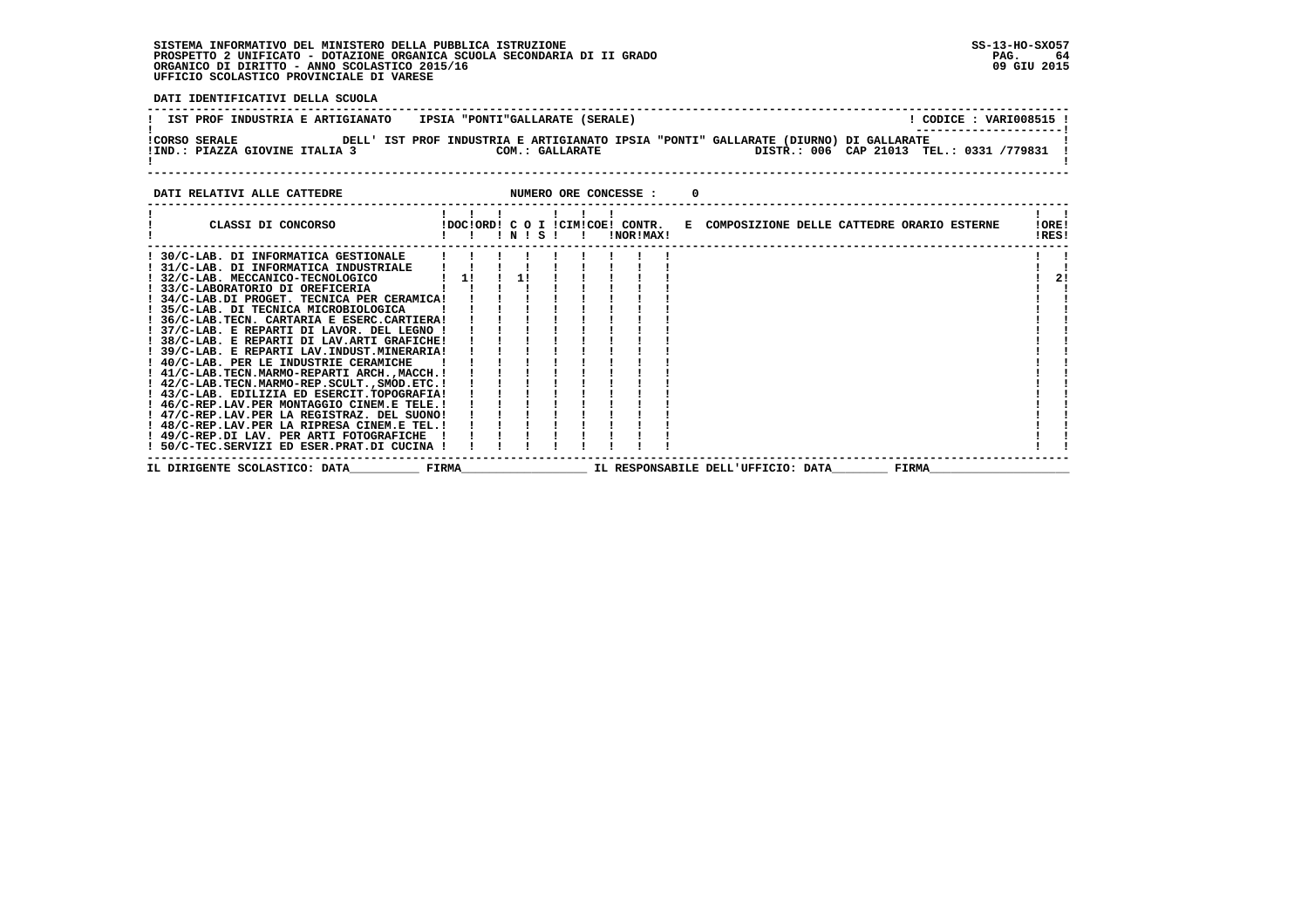**DATI IDENTIFICATIVI DELLA SCUOLA**

| IST PROF INDUSTRIA E ARTIGIANATO               | IPSIA "DALLA CHIESA" SESTO CALENDE                                                           |  | CODICE: VARI00901G!                                                |
|------------------------------------------------|----------------------------------------------------------------------------------------------|--|--------------------------------------------------------------------|
| ISEZIONE ASSOCIATA<br>!IND.: VIA SAN DONATO, 1 | ALL' ISTITUTO SUPERIORE "CARLO ALBERTO DALLA CHIESA" DI SESTO CALENDE<br>COM.: SESTO CALENDE |  | --------------------- <br>DISTR.: 005 CAP 21018 TEL.: 0331 /921063 |

 **------------------------------------------------------------------------------------------------------------------------------------**

 **DATI RELATIVI ALLE CLASSI**

| CORSI - INDIRIZZI - SPECIALIZZAZIONI                                                                                                                    |  | ANNI DI CORSO         |  | CORSI - INDIRIZZI - SPECIALIZZAZIONI |                           |  | ANNI DI CORSO ! |  |
|---------------------------------------------------------------------------------------------------------------------------------------------------------|--|-----------------------|--|--------------------------------------|---------------------------|--|-----------------|--|
|                                                                                                                                                         |  | $1$ 1! 2! 3! 4! 5! 6! |  |                                      | 1 1 2 2 1 3 1 4 1 5 1 6 1 |  |                 |  |
| IIP09 MAN.NE ASSIS.ZA TEC. BIENNIO - TRIENNIO ! ! ! ! ! ! I! II IIPAI APP. IMP. SER. TEC. IND. CIV. - OPZIONE<br>!IPC1 INDIRIZZO A ELABORAZIONE MANUALE |  |                       |  |                                      | .                         |  |                 |  |

 **------------------------------------------------------------------------------------------------------------------------------------**

| DATI RELATIVI ALLE CATTEDRE                                                                                                                                                                                                                                                                                                                                                                                                                                                                                                                                                                                                                                                                                 |          |       |  |    | NUMERO ORE CONCESSE :                         |                                                        |                      |  |                                                                                  |                |
|-------------------------------------------------------------------------------------------------------------------------------------------------------------------------------------------------------------------------------------------------------------------------------------------------------------------------------------------------------------------------------------------------------------------------------------------------------------------------------------------------------------------------------------------------------------------------------------------------------------------------------------------------------------------------------------------------------------|----------|-------|--|----|-----------------------------------------------|--------------------------------------------------------|----------------------|--|----------------------------------------------------------------------------------|----------------|
| CLASSI DI CONCORSO                                                                                                                                                                                                                                                                                                                                                                                                                                                                                                                                                                                                                                                                                          |          | INISI |  |    | !DOC!ORD! C O I !CIM!COE! CONTR.<br>!NOR!MAX! | E COMPOSIZIONE DELLE CATTEDRE ORARIO ESTERNE           |                      |  |                                                                                  | !ORE!<br>!RES! |
| ! 12/A-CHIMICA AGRARIA<br>! 13/A-CHIMICA E TECNOLOGIE CHIMICHE<br>! 16/A-COSTR., TECNOL. DELLE COST. E DIS. TEC. !<br>! 19/A-DISCIPLINE GIURIDICHE ED ECONOMIC. !<br>20/A-DISCIPLINE MECCANICHE E TECNOLOGIA<br>27/A-DISEGNO TECNICO ED ARTISTICO<br>! 34/A-ELETTRONICA<br>! 35/A-ELETTROTECNICA ED APPLICAZIONI<br>38/A-FISICA<br><b>39/A-GEOGRAFIA</b><br>42/A-INFORMATICA<br>46/A-LINGUA E CIV. STRANIERA (INGLESE)<br>47/A-MATEMATICA<br>! 48/A-MATEMATICA APPLICATA<br>49/A-MATEMATICA E FISICA<br>50/A-LETTERE IST.ISTR.SECOND. DI II GR.<br>$60/A-SC.NA.$ , $CH.$ , $GEOG.$ , $MIC.$<br>66/A-TECNOLOGIA CERAMICA<br>71/A-TECNOLOGIE E DISEGNO TECNICO<br>76/A-TRAT.TESTI, CAL., CONT.ELET.E AP.GES.! | 11<br>11 |       |  | 11 | 61<br>12!<br>6!                               | CEDE A<br>L.S.<br>COMPLETA CON SESTO CALENDE<br>I.T.I. | <b>SESTO CALENDE</b> |  | LICEO SCIENTIFICO "DALLA C VAPS00901A!<br>IST.TECNICO TECNOLOGICO "D VATF00901C! | 81<br>6        |
| ** TABELLA C **<br>6/C-ESERCITAZ. CERAMICHE DI DECORAZIONE!                                                                                                                                                                                                                                                                                                                                                                                                                                                                                                                                                                                                                                                 |          |       |  |    |                                               |                                                        |                      |  |                                                                                  |                |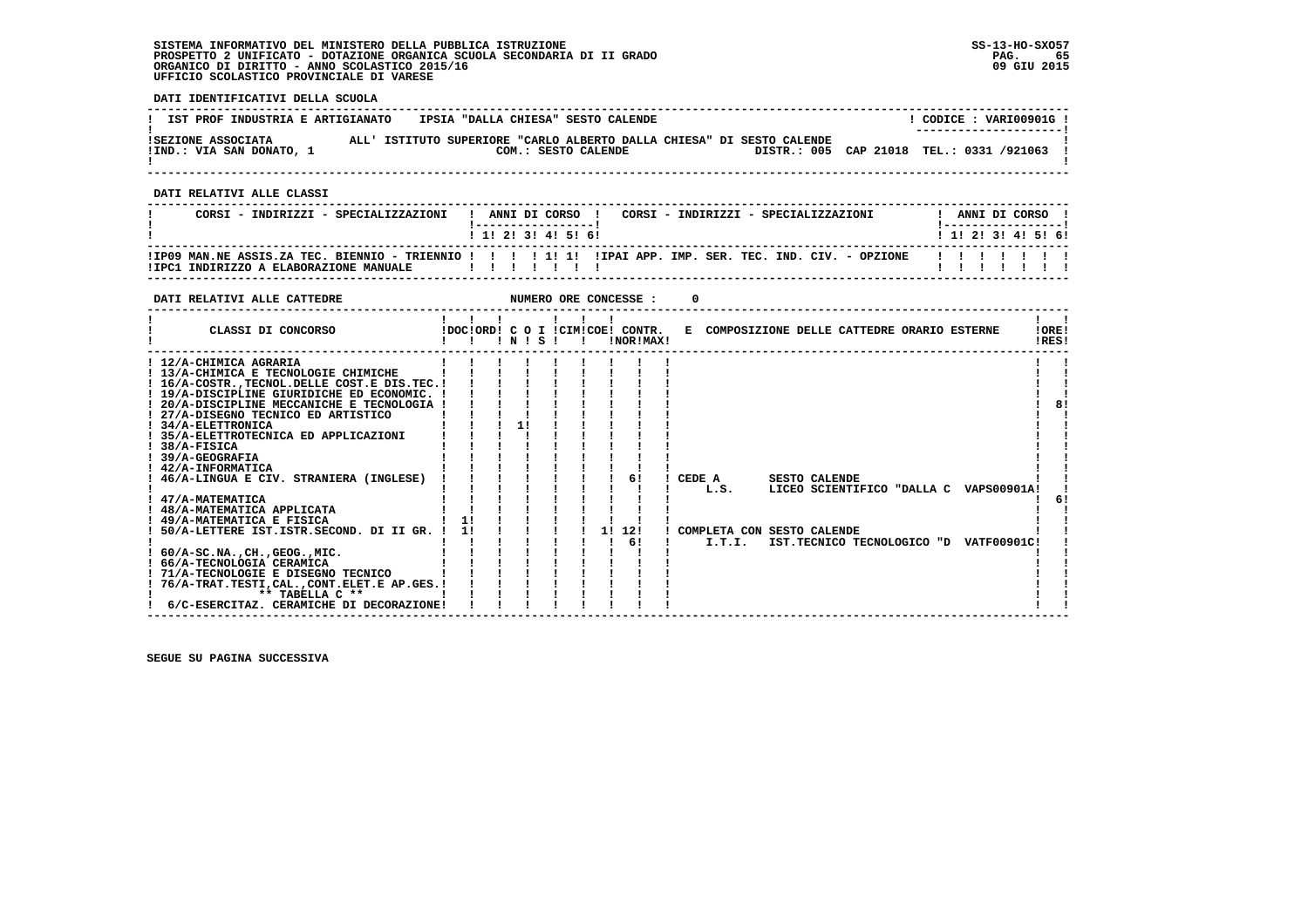י<br>ו

 **DATI IDENTIFICATIVI DELLA SCUOLA**

| IST PROF INDUSTRIA E ARTIGIANATO               | IPSIA "DALLA CHIESA" SESTO CALENDE                                                           | CODICE: VARI00901G!<br>---------------------- |
|------------------------------------------------|----------------------------------------------------------------------------------------------|-----------------------------------------------|
| ISEZIONE ASSOCIATA<br>!IND.: VIA SAN DONATO, 1 | ALL' ISTITUTO SUPERIORE "CARLO ALBERTO DALLA CHIESA" DI SESTO CALENDE<br>COM.: SESTO CALENDE | DISTR.: 005 CAP 21018 TEL.: 0331 /921063      |

#### **DATI RELATIVI ALLE CATTEDRE CONCESSE : 0**

| 7/C-ESERCITAZ.DI ABBIGLIAMENTO E MODA !<br>9/C-ESERCITAZIONI DI COMUNICAZIONI<br>! 10/C-ESER. DISEGNO ARTIST.E DEI TESSUTI !<br>! 12/C-ESER. MODEL., FORM.E PL., FOG.E RIF. !<br>! 14/C-ESERC.OFF.MECC.AGRIC.E DI MAC.AGRI.!<br>! 16/C-ESERCITAZ. DI TECNOLOGIA CERAMICA<br>! 17/C-ESERC.TEOR.DELLA NAVE E DI COS.NAV.!<br>! 18/C-ESERCITAZIONI NAUTICHE<br>! 20/C-ESERCITAZIONI PRATICHE DI OTTICA<br>! 22/C-LAB.TEC.TESS.E ABB. E LAV.TES.E AB.!<br>! 24/C-LAB. CHIMICA E CHIMICA INDUSTRIALE !<br>! 25/C-LAB.COSTR.VERNIC.E REST.STRUM.ARCO !<br>1!<br>14!<br>! COMPLETA CON SESTO CALENDE<br>! 26/C-LABORATORIO DI ELETTRONICA<br>61<br>п.<br>I.T.I.<br>IST.TECNICO TECNOLOGICO "D VATF00901C!<br>! 27/C-LABORATORIO DI ELETTROTECNICA<br>! 28/C-LAB.DI FIS.ATOMICA E NUCL. E STRUM. !<br>! 29/C-LAB. DI FISICA E FISICA APPLICATA<br>! 30/C-LAB. DI INFORMATICA GESTIONALE<br>! 31/C-LAB. DI INFORMATICA INDUSTRIALE<br>2!<br>! 32/C-LAB. MECCANICO-TECNOLOGICO<br>CEDE A<br><b>SARONNO</b><br>I.P.I.A. I.P.S.I.A. "ANTONIO PARMA" VARI04000E!<br>33/C-LABORATORIO DI OREFICERIA<br>! 34/C-LAB.DI PROGET. TECNICA PER CERAMICA!<br>! 35/C-LAB. DI TECNICA MICROBIOLOGICA<br>! 36/C-LAB. TECN. CARTARIA E ESERC. CARTIERA!<br>! 37/C-LAB. E REPARTI DI LAVOR. DEL LEGNO !<br>! 38/C-LAB. E REPARTI DI LAV.ARTI GRAFICHE!<br>! 39/C-LAB. E REPARTI LAV.INDUST.MINERARIA!<br>! 40/C-LAB. PER LE INDUSTRIE CERAMICHE<br>! 41/C-LAB.TECN.MARMO-REPARTI ARCH.,MACCH. !<br>! 42/C-LAB.TECN.MARMO-REP.SCULT., SMOD.ETC. ! | CLASSI DI CONCORSO                          | $\blacksquare$ $\blacksquare$ $\blacksquare$ $\blacksquare$ $\blacksquare$ $\blacksquare$ $\blacksquare$ $\blacksquare$ $\blacksquare$ $\blacksquare$ |  | $\blacksquare$ | IDOCIORD! C O I ICIMICOE! CONTR.<br>INOR ! MAX! | E COMPOSIZIONE DELLE CATTEDRE ORARIO ESTERNE |  |  | !ORE!<br>!RES! |  |
|------------------------------------------------------------------------------------------------------------------------------------------------------------------------------------------------------------------------------------------------------------------------------------------------------------------------------------------------------------------------------------------------------------------------------------------------------------------------------------------------------------------------------------------------------------------------------------------------------------------------------------------------------------------------------------------------------------------------------------------------------------------------------------------------------------------------------------------------------------------------------------------------------------------------------------------------------------------------------------------------------------------------------------------------------------------------------------------------------------------------------------------------------------------------------------------------------------------------------------------------------------------------------------------------------------------------------------------------------------------------------------------------------------------------------------------------------------------------------------------------------------------------|---------------------------------------------|-------------------------------------------------------------------------------------------------------------------------------------------------------|--|----------------|-------------------------------------------------|----------------------------------------------|--|--|----------------|--|
|                                                                                                                                                                                                                                                                                                                                                                                                                                                                                                                                                                                                                                                                                                                                                                                                                                                                                                                                                                                                                                                                                                                                                                                                                                                                                                                                                                                                                                                                                                                        | ! 43/C-LAB. EDILIZIA ED ESERCIT.TOPOGRAFIA! |                                                                                                                                                       |  |                |                                                 |                                              |  |  |                |  |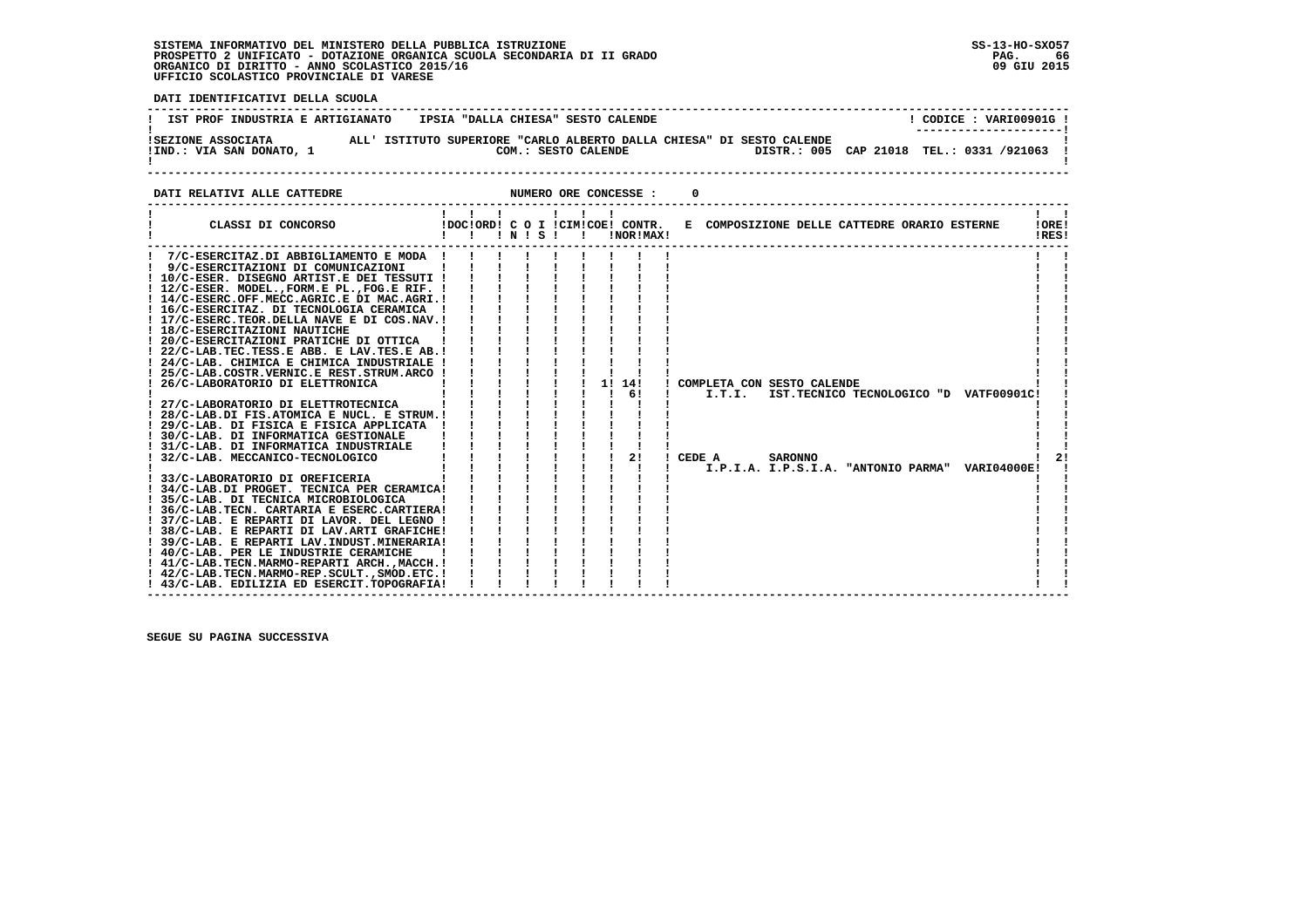**DATI IDENTIFICATIVI DELLA SCUOLA**

| IST PROF INDUSTRIA E ARTIGIANATO                                                                                                                                                                                                     | IPSIA "DALLA CHIESA" SESTO CALENDE                                                                                                       | ! CODICE : VARI00901G ! |
|--------------------------------------------------------------------------------------------------------------------------------------------------------------------------------------------------------------------------------------|------------------------------------------------------------------------------------------------------------------------------------------|-------------------------|
| ISEZIONE ASSOCIATA<br>!IND.: VIA SAN DONATO, 1                                                                                                                                                                                       | ALL' ISTITUTO SUPERIORE "CARLO ALBERTO DALLA CHIESA" DI SESTO CALENDE<br>DISTR.: 005 CAP 21018 TEL.: 0331 /921063<br>COM.: SESTO CALENDE |                         |
| DATI RELATIVI ALLE CATTEDRE                                                                                                                                                                                                          | $\Omega$<br>NUMERO ORE CONCESSE :                                                                                                        |                         |
| CLASSI DI CONCORSO                                                                                                                                                                                                                   | IDOCIORDI C O I ICIMICOEI CONTR. E COMPOSIZIONE DELLE CATTEDRE ORARIO ESTERNE<br>INISI<br>INORIMAXI                                      | !ORE!<br>!RES!          |
| ! 46/C-REP.LAV.PER MONTAGGIO CINEM.E TELE.!<br>! 47/C-REP.LAV.PER LA REGISTRAZ. DEL SUONO!<br>! 48/C-REP.LAV.PER LA RIPRESA CINEM.E TEL.!<br>! 49/C-REP.DI LAV. PER ARTI FOTOGRAFICHE<br>! 50/C-TEC.SERVIZI ED ESER.PRAT.DI CUCINA ! | $\begin{array}{ccccccccccccc} & 1 & & 1 & & 1 & & 1 \\ & & 1 & & 1 & & 1 & & 1 \end{array}$                                              |                         |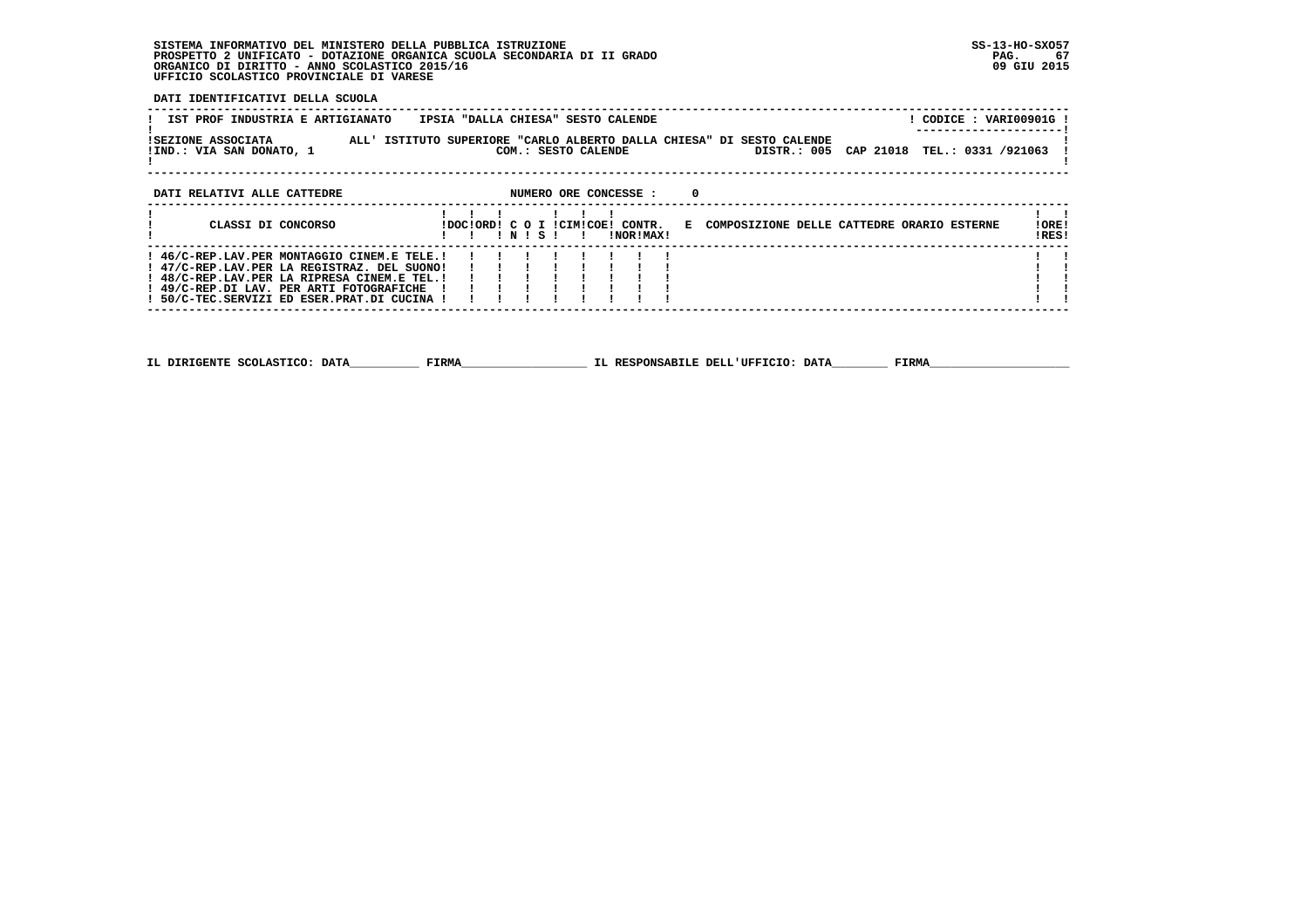**DATI IDENTIFICATIVI DELLA SCUOLA**

| IST PROF INDUSTRIA E ARTIGIANATO          | I.P.S.I.A. ISIS "NEWTON" - VARESE                              | CODICE: VARI01701E !<br>--------------------- |
|-------------------------------------------|----------------------------------------------------------------|-----------------------------------------------|
| ISEZIONE ASSOCIATA<br>IIND.: VIA ZUCCHI 3 | ALL' ISTITUTO SUPERIORE ISAAC NEWTON DI VARESE<br>COM.: VARESE | DISTR.: 003 CAP 21100 TEL.: 0332 /312065      |

 **------------------------------------------------------------------------------------------------------------------------------------**

 **DATI RELATIVI ALLE CLASSI**

| CORSI - INDIRIZZI - SPECIALIZZAZIONI                                                                                                                                                                           | CORSI - INDIRIZZI - SPECIALIZZAZIONI<br>ANNI DI CORSO !<br>. _ _ _ _ _ _ _ _ _ _ _ _ _ _ _ _ _                                                                                                                                                                                          | ANNI DI CORSO !<br>! ------------------                                |
|----------------------------------------------------------------------------------------------------------------------------------------------------------------------------------------------------------------|-----------------------------------------------------------------------------------------------------------------------------------------------------------------------------------------------------------------------------------------------------------------------------------------|------------------------------------------------------------------------|
|                                                                                                                                                                                                                | $1$ , 1! 2! 3! 4! 5! 6!                                                                                                                                                                                                                                                                 | $1$ 1! 2! 3! 4! 5! 6!                                                  |
| !IPC1 INDIRIZZO A ELABORAZIONE MANUALE   ! ! ! ! ! !<br>!IPMM MAN.NE DEI MEZZI DI TRASPORTO - OPZIONE ! ! ! 2! 2! 2!<br>!IPOM OPERAT. ALLA RIPARAZ. VEICOLI A MOTORE ! 2! 1! 1! 1! ! !IPON OPERATORE ELETTRICO | IPO1 SER.ZI AGRIC. S.PO RUR.LE BIEN. TRIEN. ! 1! 1! 1! 1! ! IPO9 MAN.NE ASSIS.ZA TEC. BIENNIO - TRIENNIO!<br>IP10 PROD. INDUSTR. ARTIG. - BIENNIO COMUNE ! ! ! ! ! ! ! IPAI APP. IMP. SER. TEC. IND. CIV. - OPZIONE<br>!IPID INDUSTRIA - TRIENNIO<br>IIPOA OPERATORE DELL'ABBIGLIAMENTO | 1 3 1 3 1 1 1 1 1<br>1 1 1 1 1 1 1 1 1<br>1 1 1 1 1 1 1 1<br>111111111 |
| IIPOP OPERATORE MECCANICO                                                                                                                                                                                      | IIPQU OPERATORE DI IMPIANTI TERMOIDRAULICI<br>.                                                                                                                                                                                                                                         | 1 1 1 1 1 1 1 1                                                        |

| DATI RELATIVI ALLE CATTEDRE                    |               |     |    | NUMERO ORE CONCESSE : |           |           | $^{\circ}$              |                                                                               |             |                |
|------------------------------------------------|---------------|-----|----|-----------------------|-----------|-----------|-------------------------|-------------------------------------------------------------------------------|-------------|----------------|
|                                                | 1 1 1 1 1 1 1 |     |    |                       |           |           |                         |                                                                               |             |                |
| CLASSI DI CONCORSO                             |               |     |    | 1 N 1 S 1 1           |           | !NOR!MAX! |                         | !DOC!ORD! C O I !CIM!COE! CONTR. E COMPOSIZIONE DELLE CATTEDRE ORARIO ESTERNE |             | !ORE!<br>!RES! |
| 1/A-AEROTECNICA E COSTRUZ. AERONAUTICHE!       |               |     |    |                       |           |           |                         |                                                                               |             |                |
| 3/A-ARTE DEL DISEGNO ANIMATO                   |               |     |    |                       |           |           |                         |                                                                               |             |                |
| 12/A-CHIMICA AGRARIA                           |               |     |    |                       |           |           |                         |                                                                               |             |                |
| 13/A-CHIMICA E TECNOLOGIE CHIMICHE             |               | 21  |    |                       | 61        |           | ! CEDE A                | VARESE                                                                        |             |                |
|                                                |               |     |    |                       |           |           | <b>IPSCT</b>            | I.P.S.S.C.T. "L.EINAUDI"                                                      | VARC02000L! |                |
| 16/A-COSTR., TECNOL. DELLE COST. E DIS. TEC. ! |               |     |    |                       |           |           |                         |                                                                               |             |                |
| 17/A-DISCIPLINE ECONOMICO-AZIENDALI            |               |     |    |                       |           |           |                         |                                                                               |             |                |
| 19/A-DISCIPLINE GIURIDICHE ED ECONOMIC. !      | 21            |     |    |                       | 2! 16!    |           | ! COMPLETA CON VARESE   |                                                                               |             |                |
|                                                |               |     |    |                       | 2!        |           | I.T.I.                  | I.T.I.S ISIS "NEWTON" - VA VATF01701B!                                        |             |                |
|                                                |               |     |    |                       |           |           | 14! COMPLETA CON VARESE |                                                                               |             |                |
| 20/A-DISCIPLINE MECCANICHE E TECNOLOGIA        | 6!            | 4 ! | 21 |                       | 4!<br>4 ! |           | I.T.I.<br>CEDE A        | I.T.I.S. ISIS "NEWTON" VAR VATF01751R!<br><b>VARESE</b>                       |             | ! 17!          |
|                                                |               |     |    |                       |           |           |                         | I.T.I. I.T.I.S ISIS "NEWTON" - VA VATF01701B!                                 |             |                |
| 22/A-DISCIPLINE PLASTICHE                      |               |     |    |                       |           |           |                         |                                                                               |             |                |
| 24/A-DISEGNO E STORIA DEL COSTUME              |               |     |    |                       |           |           |                         |                                                                               |             |                |
| 25/A-DISEGNO E STORIA DELL'ARTE                |               |     |    |                       |           |           |                         |                                                                               |             |                |
| 27/A-DISEGNO TECNICO ED ARTISTICO              |               |     |    |                       |           |           |                         |                                                                               |             |                |
| 34/A-ELETTRONICA                               |               | 21  |    |                       |           |           |                         |                                                                               |             | 13!            |
| 35/A-ELETTROTECNICA ED APPLICAZIONI            | 11            |     |    | 11                    |           |           |                         |                                                                               |             | ! 10!          |
| 38/A-FISICA                                    | 11            |     |    | 11                    |           |           |                         |                                                                               |             | 81             |
| 39/A-GEOGRAFIA                                 |               |     |    |                       |           |           |                         |                                                                               |             |                |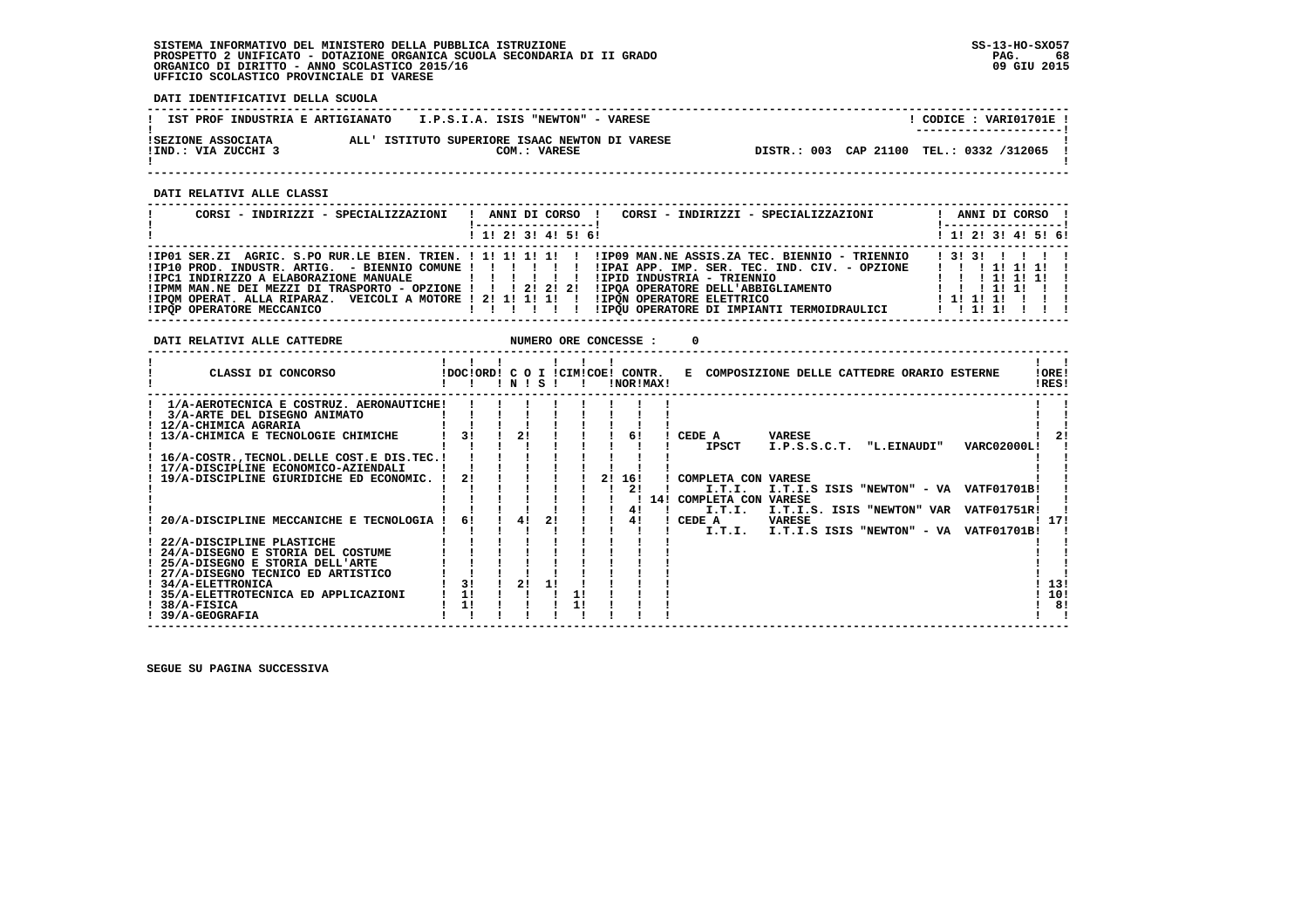**DATI IDENTIFICATIVI DELLA SCUOLA**

| IST PROF INDUSTRIA E ARTIGIANATO I.P.S.I.A. ISIS "NEWTON" - VARESE                                          | CODICE: VARI01701E !<br>--------------------- |
|-------------------------------------------------------------------------------------------------------------|-----------------------------------------------|
| ALL' ISTITUTO SUPERIORE ISAAC NEWTON DI VARESE<br>ISEZIONE ASSOCIATA<br>!IND.: VIA ZUCCHI 3<br>COM.: VARESE | DISTR.: 003 CAP 21100 TEL.: 0332 /312065 !    |

**DATI RELATIVI ALLE CATTEDRE NUMERO ORE CONCESSE : 0** 

| CLASSI DI CONCORSO                                                                  | !DOC!ORD! C O I !CIM!COE! CONTR. | INISI          |    |    |    | !NOR!MAX! |  |                            | E COMPOSIZIONE DELLE CATTEDRE ORARIO ESTERNE                       |                    | !ORE!<br>!RES! |
|-------------------------------------------------------------------------------------|----------------------------------|----------------|----|----|----|-----------|--|----------------------------|--------------------------------------------------------------------|--------------------|----------------|
| ! 42/A-INFORMATICA                                                                  |                                  |                |    |    |    | 21        |  | ! CEDE A                   | <b>VARESE</b>                                                      |                    | $1 \quad 21$   |
|                                                                                     |                                  |                |    |    |    |           |  | <b>IPSCT</b>               | I.P.S.S.C.T. "L.EINAUDI"                                           | VARC02000L!        |                |
| 44/A-LINGUAGGIO PER CINEMATOGR.E TELEV. !                                           |                                  |                |    |    |    |           |  |                            |                                                                    |                    |                |
| 46/A-LINGUA E CIV. STRANIERA (INGLESE)                                              | 6!                               | 3 <sub>1</sub> | 11 |    | 11 | 31        |  | 3! 12! COMPLETA CON VARESE |                                                                    |                    |                |
| 46/A-LINGUA E CIV. STRANIERA (FRANCESE)                                             |                                  |                |    |    |    |           |  |                            | I.P.I.A. IPSIA ISIS "NEWTON" - VARE                                | VARI01751X!        |                |
| ! 46/A-LINGUA E CIV. STRANIERA (SPAGNOLO) !                                         |                                  |                |    |    |    |           |  |                            |                                                                    |                    |                |
| ! 46/A-LINGUA E CIV. STRANIERA (TEDESCO)                                            |                                  |                |    |    |    |           |  |                            |                                                                    |                    |                |
| 47/A-MATEMATICA                                                                     | 4!                               | 31             | 21 |    |    | 71        |  | CEDE A                     | <b>BISUSCHIO</b>                                                   |                    |                |
|                                                                                     |                                  |                |    |    |    |           |  | <b>IPSCT</b>               | <b>"VALCERESIO"</b><br>I.P.S.S.C.T.                                | VARC004010!        |                |
|                                                                                     |                                  |                |    |    |    | 4!        |  | ED A                       | <b>VARESE</b>                                                      |                    |                |
|                                                                                     |                                  |                |    |    |    |           |  | I.T.I.                     | I.T.I.S ISIS "NEWTON" - VA VATF01701B!                             |                    |                |
| 48/A-MATEMATICA APPLICATA                                                           |                                  |                |    |    |    |           |  |                            |                                                                    |                    |                |
| ! 49/A-MATEMATICA E FISICA                                                          |                                  |                |    |    |    |           |  |                            |                                                                    |                    |                |
| ! 50/A-LETTERE IST.ISTR.SECOND. DI II GR. ! 11!                                     |                                  | 61             |    |    |    |           |  |                            |                                                                    |                    | 10!            |
| ! 57/A-SCIENZA DEGLI ALIMENTI                                                       |                                  |                |    |    |    |           |  |                            |                                                                    |                    |                |
| 58/A-SC.E MEC.AGR.E T.GEST.AZ., FIT., ENT.!                                         | 1!                               | 1!             |    |    |    | 71        |  | CEDE A                     | <b>GAVIRATE</b><br>I.T.C.G. I.T. C.E G. I.S.I.S. "STEI VATD012012! |                    |                |
|                                                                                     |                                  |                |    |    |    | 71        |  | ED A                       | SOMMA LOMBARDO                                                     |                    |                |
|                                                                                     |                                  |                |    |    |    |           |  |                            | I.T.C.G. ITG - SOMMA L. SEZ. STACC.                                | <b>VATD00801A!</b> |                |
| $60/A-SC.NA.$ , $CH.$ , $GEOG.$ , $MIC.$                                            | 31                               | 21             |    |    | 11 |           |  | 2! 12! COMPLETA CON VARESE |                                                                    |                    |                |
|                                                                                     |                                  |                |    |    |    | 41        |  | <b>IPSCT</b>               | I.P.S.S.C.T. "L.EINAUDI"                                           | <b>VARC02000L!</b> |                |
| 61/A-STORIA DELL'ARTE                                                               |                                  |                |    |    |    |           |  |                            |                                                                    |                    |                |
| 62/A-TECNICA DELLA REGISTRAZ. DEL SUONO !                                           |                                  |                |    |    |    |           |  |                            |                                                                    |                    |                |
| ! 63/A-TEC. RIPRESA CINEMATOGR.TELEVISIVA !                                         |                                  |                |    |    |    |           |  |                            |                                                                    |                    |                |
| ! 64/A-TECNICA E ORGAN.PROD.CINEMAT. E TV !                                         |                                  |                |    |    |    |           |  |                            |                                                                    |                    |                |
| ! 65/A-TECNICA FOTOGRAFICA                                                          |                                  |                |    |    |    |           |  |                            |                                                                    |                    |                |
| ! 66/A-TECNOLOGIA CERAMICA                                                          |                                  |                |    |    |    |           |  |                            |                                                                    |                    |                |
| ! 67/A-TEC.FOTOGRAFICA, CINEMATOGR.E TELEV. !                                       |                                  |                |    |    |    |           |  |                            |                                                                    |                    |                |
| ! 68/A-TECNOLOGIE DELL'ABBIGLIAMENTO<br>! 69/A-TECNOL.GRAFICHE ED IMPIANTI GRAFICI! |                                  |                |    |    |    |           |  |                            |                                                                    |                    |                |
| ! 70/A-TECNOLOGIE TESSILI                                                           | 31                               |                |    | 21 |    |           |  |                            |                                                                    |                    |                |
| ! 71/A-TECNOLOGIE E DISEGNO TECNICO                                                 |                                  |                |    |    |    |           |  |                            |                                                                    |                    |                |
| ! 74/A-ZOOTECNICA E SCIENZA PROD. ANIMALE !                                         |                                  |                |    |    |    |           |  |                            |                                                                    |                    |                |
| ! 75/A-DATTILOGRAFIA E STENOGRAFIA                                                  |                                  |                |    |    |    |           |  |                            |                                                                    |                    |                |
| ! 76/A-TRAT.TESTI, CAL., CONT. ELET. E AP. GES. !                                   |                                  |                |    |    |    |           |  |                            |                                                                    |                    |                |

 **------------------------------------------------------------------------------------------------------------------------------------**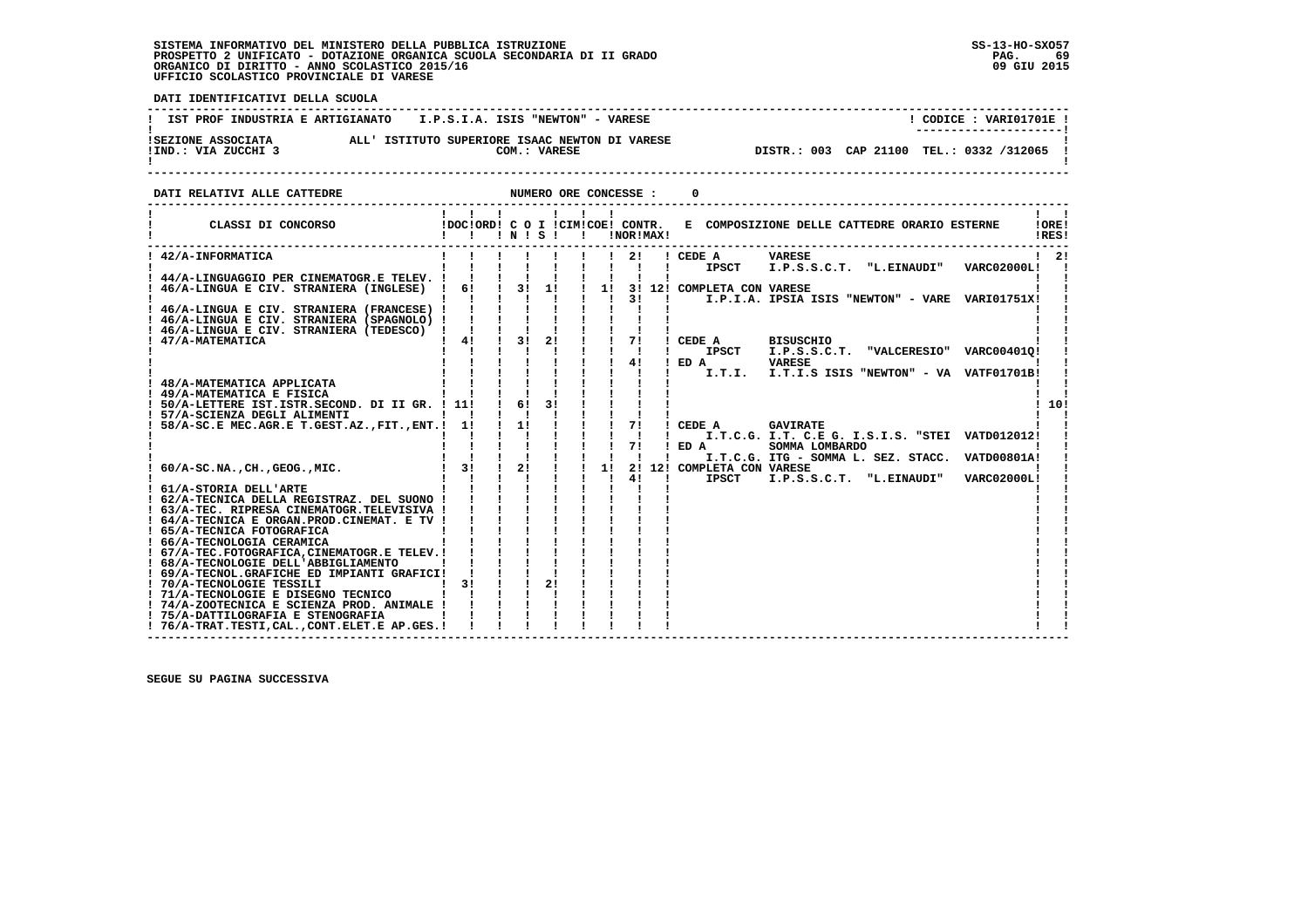י<br>ו

| DATI IDENTIFICATIVI DELLA SCUOLA                                                                                                                                                                                                                                                                                                                                                                                                                                                                                                                                                                                                                                                                                                                                                                                                                                                                                         |                                                                                                                                                                                                                                                                                                                              |                                                                           |    |    |         |                       |     |                 |                                 |                                                                                                  |                                                   |
|--------------------------------------------------------------------------------------------------------------------------------------------------------------------------------------------------------------------------------------------------------------------------------------------------------------------------------------------------------------------------------------------------------------------------------------------------------------------------------------------------------------------------------------------------------------------------------------------------------------------------------------------------------------------------------------------------------------------------------------------------------------------------------------------------------------------------------------------------------------------------------------------------------------------------|------------------------------------------------------------------------------------------------------------------------------------------------------------------------------------------------------------------------------------------------------------------------------------------------------------------------------|---------------------------------------------------------------------------|----|----|---------|-----------------------|-----|-----------------|---------------------------------|--------------------------------------------------------------------------------------------------|---------------------------------------------------|
| IST PROF INDUSTRIA E ARTIGIANATO    I.P.S.I.A. ISIS "NEWTON" - VARESE                                                                                                                                                                                                                                                                                                                                                                                                                                                                                                                                                                                                                                                                                                                                                                                                                                                    |                                                                                                                                                                                                                                                                                                                              |                                                                           |    |    |         |                       |     |                 |                                 | ! CODICE: VARI01701E !                                                                           |                                                   |
|                                                                                                                                                                                                                                                                                                                                                                                                                                                                                                                                                                                                                                                                                                                                                                                                                                                                                                                          |                                                                                                                                                                                                                                                                                                                              |                                                                           |    |    |         |                       |     |                 |                                 | DISTR.: 003 CAP 21100 TEL.: 0332 /312065 !                                                       |                                                   |
| DATI RELATIVI ALLE CATTEDRE                                                                                                                                                                                                                                                                                                                                                                                                                                                                                                                                                                                                                                                                                                                                                                                                                                                                                              |                                                                                                                                                                                                                                                                                                                              |                                                                           |    |    |         | NUMERO ORE CONCESSE : |     |                 |                                 |                                                                                                  |                                                   |
|                                                                                                                                                                                                                                                                                                                                                                                                                                                                                                                                                                                                                                                                                                                                                                                                                                                                                                                          |                                                                                                                                                                                                                                                                                                                              |                                                                           |    |    |         |                       |     |                 |                                 | E COMPOSIZIONE DELLE CATTEDRE ORARIO ESTERNE ! ORE!                                              | $\mathbf{1}$ $\mathbf{1}$<br>!RES!                |
| ** TABELLA C **<br>5/C-ESERCITAZIONI AGRARIE        <br>6/C-ESERCITAZ. CERAMICHE DI DECORAZIONE! !!!<br>! 7/C-ESERCITAZ.DI ABBIGLIAMENTO E MODA ! ! !<br>! 9/C-ESERCITAZIONI DI COMUNICAZIONI<br>! 10/C-ESER. DISEGNO ARTIST.E DEI TESSUTI ! ! ! !<br>! 12/C-ESER. MODEL., FORM.E PL., FOG.E RIF. !<br>! 14/C-ESERC.OFF.MECC.AGRIC.E DI MAC.AGRI.!<br>! 16/C-ESERCITAZ. DI TECNOLOGIA CERAMICA !<br>! 17/C-ESERC.TEOR.DELLA NAVE E DI COS.NAV.!<br>! 18/C-ESERCITAZIONI NAUTICHE<br>! 20/C-ESERCITAZIONI PRATICHE DI OTTICA !<br>! 22/C-LAB.TEC.TESS.E ABB. E LAV.TES.E AB.!<br>! 23/C-LAB.DI AEROTECN., COSTR.E TEC.AERON.!<br>! 24/C-LAB. CHIMICA E CHIMICA INDUSTRIALE !<br>! 25/C-LAB.COSTR.VERNIC.E REST.STRUM.ARCO !<br>! 26/C-LABORATORIO DI ELETTRONICA<br>! 27/C-LABORATORIO DI ELETTROTECNICA   2! ! ! 1!<br>! 28/C-LAB.DI FIS.ATOMICA E NUCL. E STRUM.! ! ! ! !<br>! 29/C-LAB. DI FISICA E FISICA APPLICATA ! | $\sim$ 1.0 H $\sim$ 1.0 $\sim$<br>$\frac{1}{2}$ $\frac{1}{2}$ $\frac{1}{2}$<br>$\mathbf{1}$ $\mathbf{1}$ $\mathbf{1}$<br>$\frac{1}{2}$ $\frac{1}{2}$ $\frac{1}{2}$ $\frac{1}{2}$<br>$\frac{1}{2}$ $\frac{1}{2}$ $\frac{1}{2}$<br>$\frac{1}{2}$ $\frac{1}{2}$ $\frac{1}{2}$ $\frac{1}{2}$<br>$1!$ $1$ $1$<br>$1 \t2! \t1 \t1$ | $1 \quad 1 \quad 1$<br>$1 \quad 1 \quad 1$<br>$1 \quad 1 \quad 1 \quad 1$ | 11 | 11 |         | 51                    |     | ! CEDE A VARESE |                                 |                                                                                                  | $1 \quad 21$<br>п.<br>61<br>61<br>81<br>111<br>11 |
| ! 30/C-LAB. DI INFORMATICA GESTIONALE<br>! 31/C-LAB. DI INFORMATICA INDUSTRIALE<br>! 32/C-LAB. MECCANICO-TECNOLOGICO<br>- DI CUI UFFICIO TECNICO ! ! 1!<br>! 33/C-LABORATORIO DI OREFICERIA<br>! 34/C-LAB.DI PROGET. TECNICA PER CERAMICA! !!!!<br>! 35/C-LAB. DI TECNICA MICROBIOLOGICA<br>36/C-LAB.TECN. CARTARIA E ESERC.CARTIERA!!<br>! 37/C-LAB. E REPARTI DI LAVOR. DEL LEGNO !!                                                                                                                                                                                                                                                                                                                                                                                                                                                                                                                                   | $1 \quad 1 \quad 1$<br>! 9! 1! 4! 3! 1!<br>$1 \quad 1 \quad 1 \quad 1 \quad 1 \quad 1 \quad 1 \quad 1 \quad 1 \quad 61$                                                                                                                                                                                                      | $\mathbf{i}$ $\mathbf{j}$ $\mathbf{k}$ $\mathbf{k}$                       |    |    | $1 - 1$ | $\mathbf{I}$          | - 1 |                 | ------------------------------- | I.T.I. I.T.I.S ISIS "NEWTON" - VA VATF01701B!<br>I.P.I.A. IPSIA "PONTI" GALLARATE (D VARI00801Q! | 21                                                |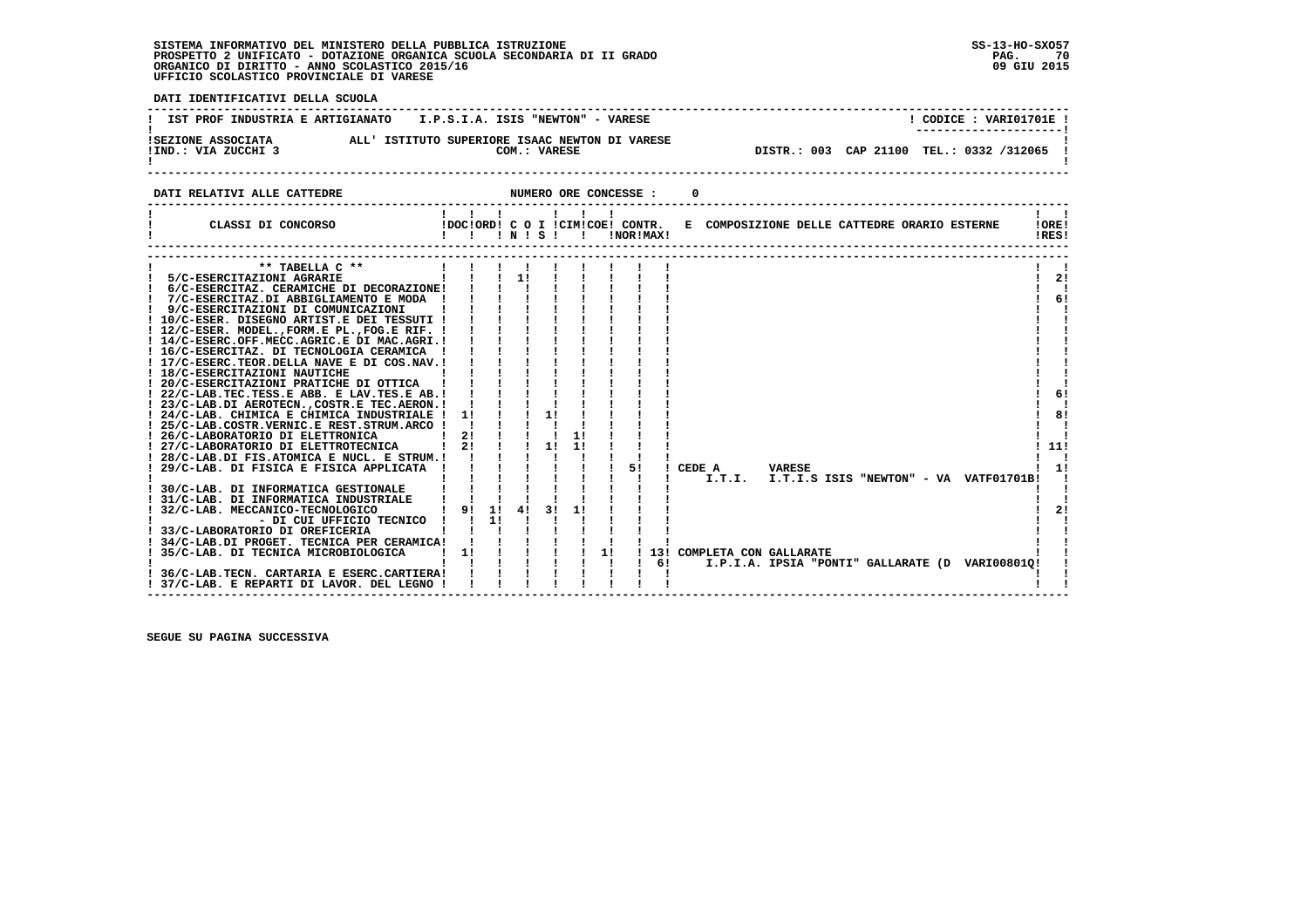**DATI IDENTIFICATIVI DELLA SCUOLA**

| I.P.S.I.A. ISIS "NEWTON" - VARESE<br>IST PROF INDUSTRIA E ARTIGIANATO                                       |  | CODICE: VARI01701E!<br>--------------------- |  |
|-------------------------------------------------------------------------------------------------------------|--|----------------------------------------------|--|
| ALL' ISTITUTO SUPERIORE ISAAC NEWTON DI VARESE<br>ISEZIONE ASSOCIATA<br>!IND.: VIA ZUCCHI 3<br>COM.: VARESE |  | DISTR.: 003 CAP 21100 TEL.: 0332 /312065     |  |

| CLASSI DI CONCORSO<br>E COMPOSIZIONE DELLE CATTEDRE ORARIO ESTERNE<br>IDOCIORD! C O I ICIMICOE! CONTR.<br>! N ! S !<br>INORIMAXI<br>! 38/C-LAB. E REPARTI DI LAV.ARTI GRAFICHE!<br>! 39/C-LAB. E REPARTI LAV.INDUST.MINERARIA!<br>! 40/C-LAB. PER LE INDUSTRIE CERAMICHE<br>! 41/C-LAB.TECN.MARMO-REPARTI ARCH.,MACCH.!<br>! 42/C-LAB.TECN.MARMO-REP.SCULT., SMOD.ETC. !<br>! 43/C-LAB. EDILIZIA ED ESERCIT. TOPOGRAFIA!<br>! 46/C-REP.LAV.PER MONTAGGIO CINEM.E TELE.!<br>! 47/C-REP.LAV.PER LA REGISTRAZ. DEL SUONO!<br>! 48/C-REP.LAV.PER LA RIPRESA CINEM.E TEL.!<br>! 49/C-REP.DI LAV. PER ARTI FOTOGRAFICHE<br>50/C-TEC.SERVIZI ED ESER.PRAT.DI CUCINA ! | DATI RELATIVI ALLE CATTEDRE |  |  | NUMERO ORE CONCESSE : |  |  |                 |
|----------------------------------------------------------------------------------------------------------------------------------------------------------------------------------------------------------------------------------------------------------------------------------------------------------------------------------------------------------------------------------------------------------------------------------------------------------------------------------------------------------------------------------------------------------------------------------------------------------------------------------------------------------------|-----------------------------|--|--|-----------------------|--|--|-----------------|
|                                                                                                                                                                                                                                                                                                                                                                                                                                                                                                                                                                                                                                                                |                             |  |  |                       |  |  | ! ORE!<br>!RES! |
|                                                                                                                                                                                                                                                                                                                                                                                                                                                                                                                                                                                                                                                                |                             |  |  |                       |  |  |                 |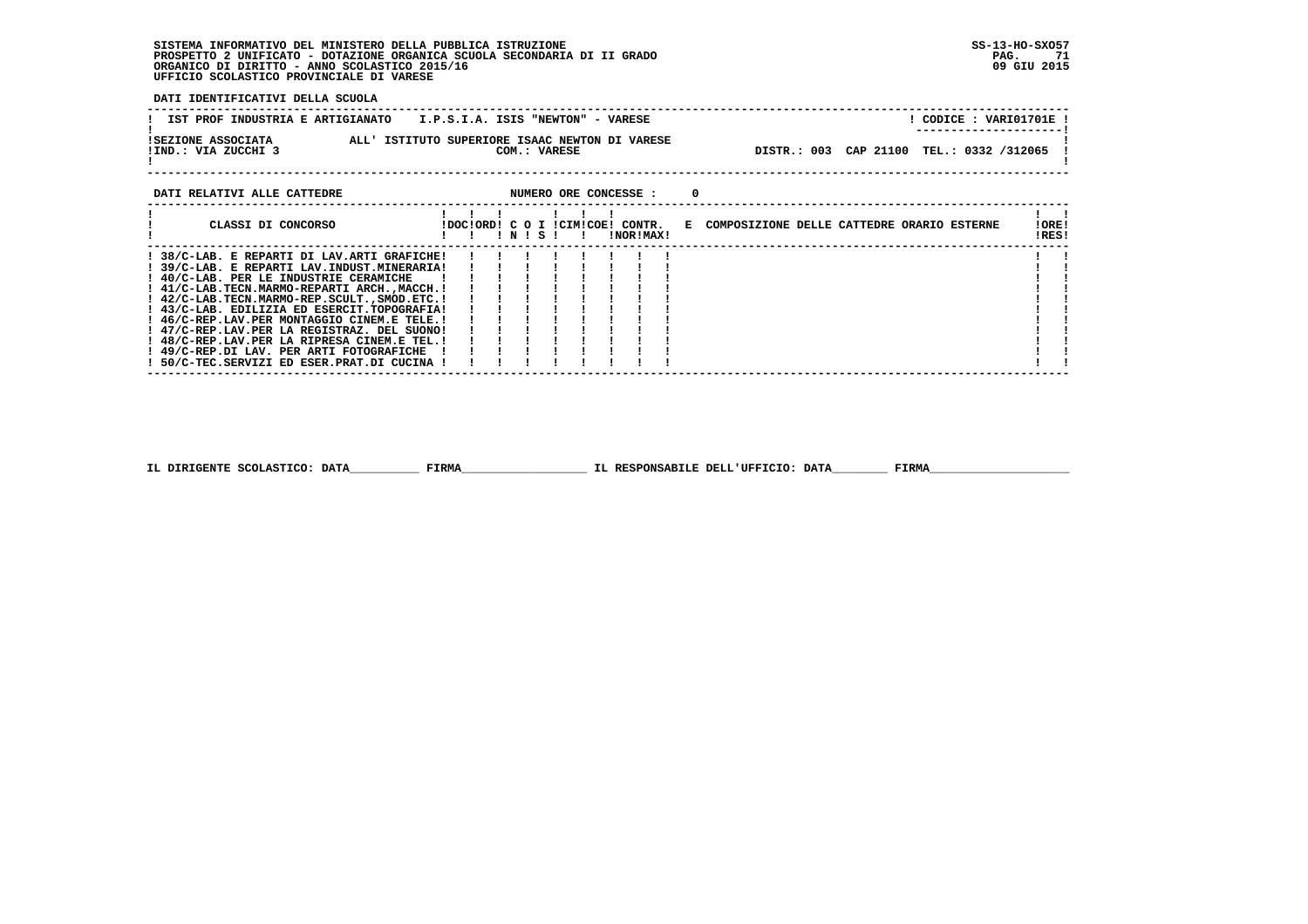**DATI IDENTIFICATIVI DELLA SCUOLA**

| IST PROF INDUSTRIA E ARTIGIANATO | IPSIA ISIS "NEWTON" - VARESE (C.SERALE)                                                |                                          | CODICE: VARI01751X !  |
|----------------------------------|----------------------------------------------------------------------------------------|------------------------------------------|-----------------------|
|                                  |                                                                                        |                                          | --------------------- |
| <b>!CORSO SERALE</b>             | DELL' IST PROF INDUSTRIA E ARTIGIANATO I. P. S. I. A. ISIS "NEWTON" - VARESE DI VARESE |                                          |                       |
| !IND.: VIA ZUCCHI 3              | COM.: VARESE                                                                           | DISTR.: 003 CAP 21100 TEL.: 0332 /312065 |                       |
|                                  |                                                                                        |                                          |                       |

 **------------------------------------------------------------------------------------------------------------------------------------**

 **DATI RELATIVI ALLE CLASSI**

| CORSI - INDIRIZZI - SPECIALIZZAZIONI                                                                                                                                    |  |  | ------------------      | CORSI - INDIRIZZI - SPECIALIZZAZIONI<br>ANNI DI CORSO !                                                                                                                                                                                    | ANNI DI CORSO !<br><u>!----------------- </u> |  |  |
|-------------------------------------------------------------------------------------------------------------------------------------------------------------------------|--|--|-------------------------|--------------------------------------------------------------------------------------------------------------------------------------------------------------------------------------------------------------------------------------------|-----------------------------------------------|--|--|
|                                                                                                                                                                         |  |  | $1$ , 1! 2! 3! 4! 5! 6! |                                                                                                                                                                                                                                            | ! 1! 2! 3! 4! 5! 6!                           |  |  |
| IIPOP OPERATORE MECCANICO<br>, , , , , , , , , ,<br>!RRHG TECNICO IND. MECCAN.-NUOVO ORDIN. SERAL ! ! ! ! ! !<br>!RRLN MONOENNIO OPERATORE MECCANICO SERALE ! ! ! ! ! ! |  |  |                         | IIP09 MAN.NE ASSIS.ZA TEC. BIENNIO - TRIENNIO ! ! 1! ! 1! 1! IIPC1 INDIRIZZO A ELABORAZIONE MANUALE!<br>IRRHF TECNICO DEI SISTEMI ENERGETICI -SERALE<br>IRRLM BIENNIO MECCANICO TERMICO SERALE<br>IRRLO MONOENNIO OPERATORE TERMICO SERALE | 1111111<br>1111111                            |  |  |
| !RRMT TEC.INDUSTRIE MECCAN.VECCHIO ORDIN. SER !!!!!!!                                                                                                                   |  |  |                         | IRRMU TEC. IND. ELETT. ELETTRON. VEC. ORD. SER.                                                                                                                                                                                            | 1111111                                       |  |  |

 **DATI RELATIVI ALLE CATTEDRE NUMERO ORE CONCESSE : 0 ------------------------------------------------------------------------------------------------------------------------------------** $\mathbf{I}$  and  $\mathbf{I}$  **! ! ! ! ! ! ! ! !LORE! ! CLASSI DI CONCORSO !DOC!ORD! C O I !CIM!COE! CONTR. E COMPOSIZIONE DELLE CATTEDRE ORARIO ESTERNE !ORE!**IRES!  **! ! ! ! N ! S ! ! !NOR!MAX! !RES! ------------------------------------------------------------------------------------------------------------------------------------ ! 1/A-AEROTECNICA E COSTRUZ. AERONAUTICHE! ! ! ! ! ! ! ! ! ! ! ! 12/A-CHIMICA AGRARIA ! ! ! ! ! ! ! ! ! ! ! ! 13/A-CHIMICA E TECNOLOGIE CHIMICHE ! ! ! ! ! ! ! ! ! ! 2! ! 16/A-COSTR.,TECNOL.DELLE COST.E DIS.TEC.! ! ! ! ! ! ! ! ! ! ! ! 19/A-DISCIPLINE GIURIDICHE ED ECONOMIC. ! ! ! ! ! ! ! ! ! ! 2!**- 1  $\blacksquare$  $1 \quad 21$  $\mathbf{I}$  $21$  $1 - 51$  **! 20/A-DISCIPLINE MECCANICHE E TECNOLOGIA ! 1! ! 1! ! ! ! ! ! ! 5!** $\mathbf{I}$  **! 22/A-DISCIPLINE PLASTICHE ! ! ! ! ! ! ! ! ! ! ! ! 24/A-DISEGNO E STORIA DEL COSTUME ! ! ! ! ! ! ! ! ! ! ! ! 25/A-DISEGNO E STORIA DELL'ARTE ! ! ! ! ! ! ! ! ! ! ! ! 27/A-DISEGNO TECNICO ED ARTISTICO ! ! ! ! ! ! ! ! ! ! !** $\overline{\phantom{a}}$  $\mathbf{I}$  $\blacksquare$  $1.101$  **! 34/A-ELETTRONICA ! ! ! ! ! ! ! ! ! ! 10! ! 35/A-ELETTROTECNICA ED APPLICAZIONI ! ! ! ! ! ! ! ! ! ! !** $\blacksquare$  $1 \quad 21$  **! 38/A-FISICA ! ! ! ! ! ! ! ! ! ! 2! ! 39/A-GEOGRAFIA ! ! ! ! ! ! ! ! ! ! ! ! 40/A-IGIENE,ANAT.,FIS.,PAT.GEN.E APP.MA.! ! ! ! ! ! ! ! ! ! ! ! 42/A-INFORMATICA ! ! ! ! ! ! ! ! ! ! !** $\blacksquare$  $\blacksquare$  $\mathbf{I}$   $\mathbf{I}$  **! 44/A-LINGUAGGIO PER CINEMATOGR.E TELEV. ! ! ! ! ! ! ! ! ! ! !** $121$  **! 46/A-LINGUA E CIV. STRANIERA (INGLESE) ! ! ! ! ! ! ! 3! ! CEDE A VARESE ! 2! ! ! ! ! ! ! ! ! ! ! I.P.I.A. I.P.S.I.A. ISIS "NEWTON" - VARI01701E! ! ! ! ! ! ! ! ! ! 3! ! ED A VARESE ! ! ! ! ! ! ! ! ! ! ! ! I.T.I. I.T.I.S. ISIS "NEWTON" VAR VATF01751R! ! ! 46/A-LINGUA E CIV. STRANIERA (FRANCESE) ! ! ! ! ! ! ! ! ! ! !**- 1  $\mathbf{I}$  $\blacksquare$  **! 46/A-LINGUA E CIV. STRANIERA (SPAGNOLO) ! ! ! ! ! ! ! ! ! ! !**- 1  **! 46/A-LINGUA E CIV. STRANIERA (TEDESCO) ! ! ! ! ! ! ! ! ! ! !** $1.101$  **! 47/A-MATEMATICA ! ! ! ! ! ! ! ! ! ! 10! ------------------------------------------------------------------------------------------------------------------------------------**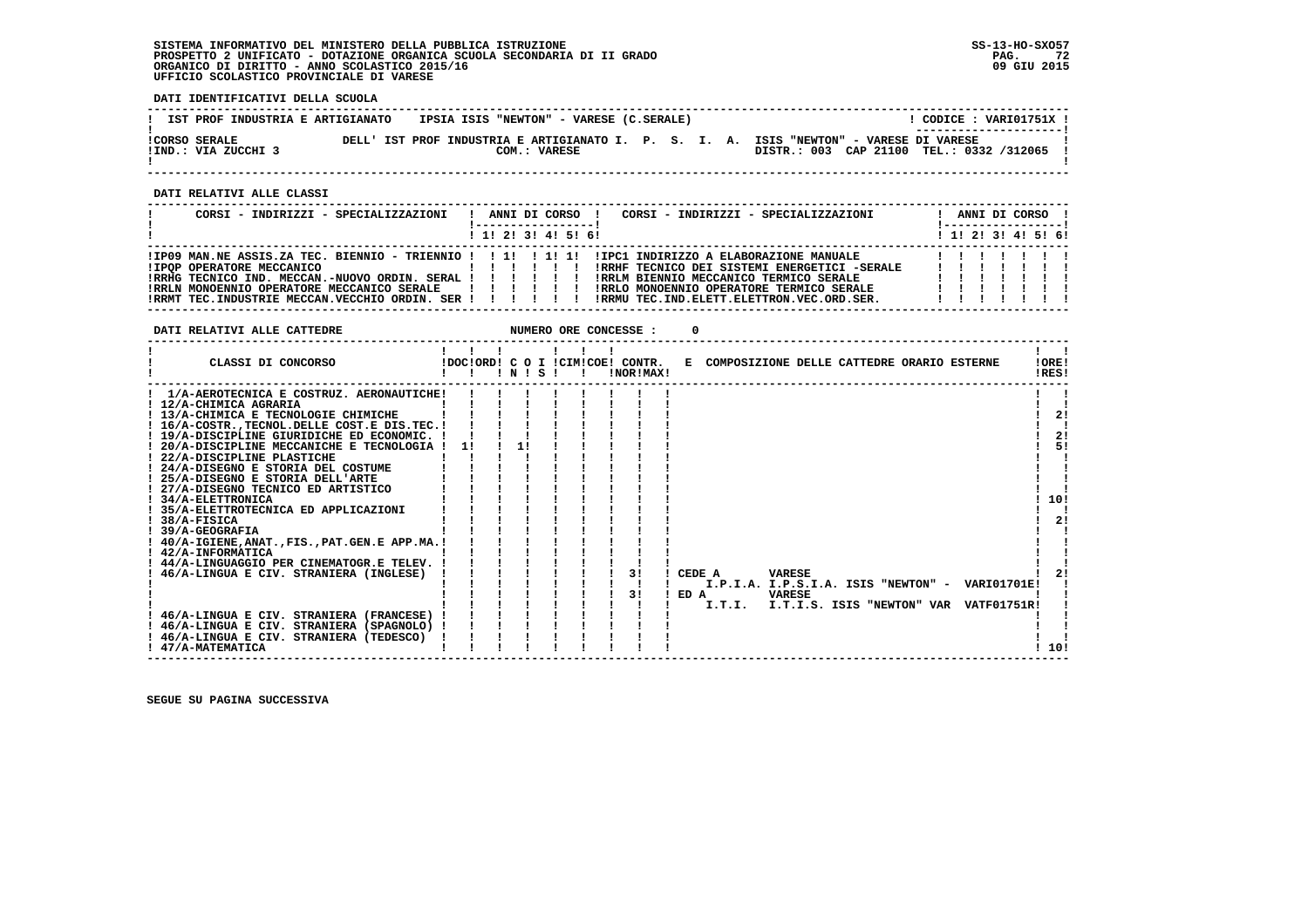**------------------------------------------------------------------------------------------------------------------------------------**! CODICE : VARI01751X ! **! IST PROF INDUSTRIA E ARTIGIANATO IPSIA ISIS "NEWTON" - VARESE (C.SERALE) ! ---------------------! !CORSO SERALE DELL' IST PROF INDUSTRIA E ARTIGIANATO I. P. S. I. A. ISIS "NEWTON" - VARESE DI VARESE ! !IND.: VIA ZUCCHI 3 COM.: VARESE DISTR.: 003 CAP 21100 TEL.: 0332 /312065 !** $\blacksquare$  **! ! ------------------------------------------------------------------------------------------------------------------------------------**

#### **DATI RELATIVI ALLE CATTEDRE NUMERO ORE CONCESSE : 0**

 **DATI IDENTIFICATIVI DELLA SCUOLA**

| DAII RELAIIVI ALLE CATTEDRE                                                 |            |               |  | NUMERO ORE CONCESSE : |                                                                               |  |  |                |    |
|-----------------------------------------------------------------------------|------------|---------------|--|-----------------------|-------------------------------------------------------------------------------|--|--|----------------|----|
| CLASSI DI CONCORSO                                                          | !!!!!!!!!! |               |  | !NOR!MAX!             | !DOC!ORD! C O I !CIM!COE! CONTR. E COMPOSIZIONE DELLE CATTEDRE ORARIO ESTERNE |  |  | !ORE!<br>!RES! |    |
|                                                                             |            |               |  |                       |                                                                               |  |  |                |    |
| ! 48/A-MATEMATICA APPLICATA                                                 |            |               |  |                       |                                                                               |  |  |                |    |
| ! 49/A-MATEMATICA E FISICA                                                  |            |               |  |                       |                                                                               |  |  |                |    |
| ! 50/A-LETTERE IST. ISTR. SECOND. DI II GR. ! 1!                            |            | $\frac{1}{1}$ |  |                       |                                                                               |  |  |                |    |
| $: 60/A-SC.NA.$ , $CH.$ , $GEOG.$ , $MIC.$                                  |            |               |  |                       |                                                                               |  |  |                | 2! |
| ! 65/A-TECNICA FOTOGRAFICA                                                  |            |               |  |                       |                                                                               |  |  |                |    |
| ! 66/A-TECNOLOGIA CERAMICA                                                  |            |               |  |                       |                                                                               |  |  |                |    |
| ! 71/A-TECNOLOGIE E DISEGNO TECNICO                                         |            |               |  |                       |                                                                               |  |  |                |    |
| ! 75/A-DATTILOGRAFIA E STENOGRAFIA                                          |            |               |  |                       |                                                                               |  |  |                |    |
| 76/A-TRAT.TESTI, CAL., CONT.ELET.E AP.GES.!                                 |            |               |  |                       |                                                                               |  |  |                |    |
| ** TABELLA C **                                                             |            |               |  |                       |                                                                               |  |  |                |    |
| 6/C-ESERCITAZ. CERAMICHE DI DECORAZIONE!                                    |            |               |  |                       |                                                                               |  |  |                |    |
| 7/C-ESERCITAZ.DI ABBIGLIAMENTO E MODA                                       |            |               |  |                       |                                                                               |  |  |                |    |
| 9/C-ESERCITAZIONI DI COMUNICAZIONI                                          |            |               |  |                       |                                                                               |  |  |                |    |
| ! 10/C-ESER. DISEGNO ARTIST.E DEI TESSUTI !                                 |            |               |  |                       |                                                                               |  |  |                |    |
| ! 12/C-ESER. MODEL., FORM.E PL., FOG.E RIF. !                               |            |               |  |                       |                                                                               |  |  |                |    |
| ! 14/C-ESERC.OFF.MECC.AGRIC.E DI MAC.AGRI.!                                 |            |               |  |                       |                                                                               |  |  |                |    |
| ! 16/C-ESERCITAZ. DI TECNOLOGIA CERAMICA                                    |            |               |  |                       |                                                                               |  |  |                |    |
| ! 17/C-ESERC.TEOR.DELLA NAVE E DI COS.NAV.!                                 |            |               |  |                       |                                                                               |  |  |                |    |
| ! 18/C-ESERCITAZIONI NAUTICHE                                               |            |               |  |                       |                                                                               |  |  |                |    |
| ! 20/C-ESERCITAZIONI PRATICHE DI OTTICA                                     |            |               |  |                       |                                                                               |  |  |                |    |
| ! 22/C-LAB.TEC.TESS.E ABB. E LAV.TES.E AB.!                                 |            |               |  |                       |                                                                               |  |  |                |    |
| ! 23/C-LAB.DI AEROTECN., COSTR.E TEC.AERON. !                               |            |               |  |                       |                                                                               |  |  |                |    |
| ! 24/C-LAB. CHIMICA E CHIMICA INDUSTRIALE !                                 |            |               |  |                       |                                                                               |  |  |                | 11 |
| ! 25/C-LAB.COSTR.VERNIC.E REST.STRUM.ARCO !                                 |            |               |  |                       |                                                                               |  |  |                |    |
| ! 26/C-LABORATORIO DI ELETTRONICA                                           |            |               |  |                       |                                                                               |  |  |                | 3! |
| ! 27/C-LABORATORIO DI ELETTROTECNICA                                        |            |               |  |                       |                                                                               |  |  |                |    |
| ! 28/C-LAB.DI FIS.ATOMICA E NUCL. E STRUM.!                                 |            |               |  |                       |                                                                               |  |  |                |    |
| ! 29/C-LAB. DI FISICA E FISICA APPLICATA                                    |            |               |  |                       |                                                                               |  |  |                | 1! |
| ! 30/C-LAB. DI INFORMATICA GESTIONALE                                       |            |               |  |                       |                                                                               |  |  |                |    |
| ! 31/C-LAB. DI INFORMATICA INDUSTRIALE<br>! 32/C-LAB. MECCANICO-TECNOLOGICO |            |               |  |                       |                                                                               |  |  |                | 11 |
|                                                                             |            | 11            |  |                       |                                                                               |  |  |                |    |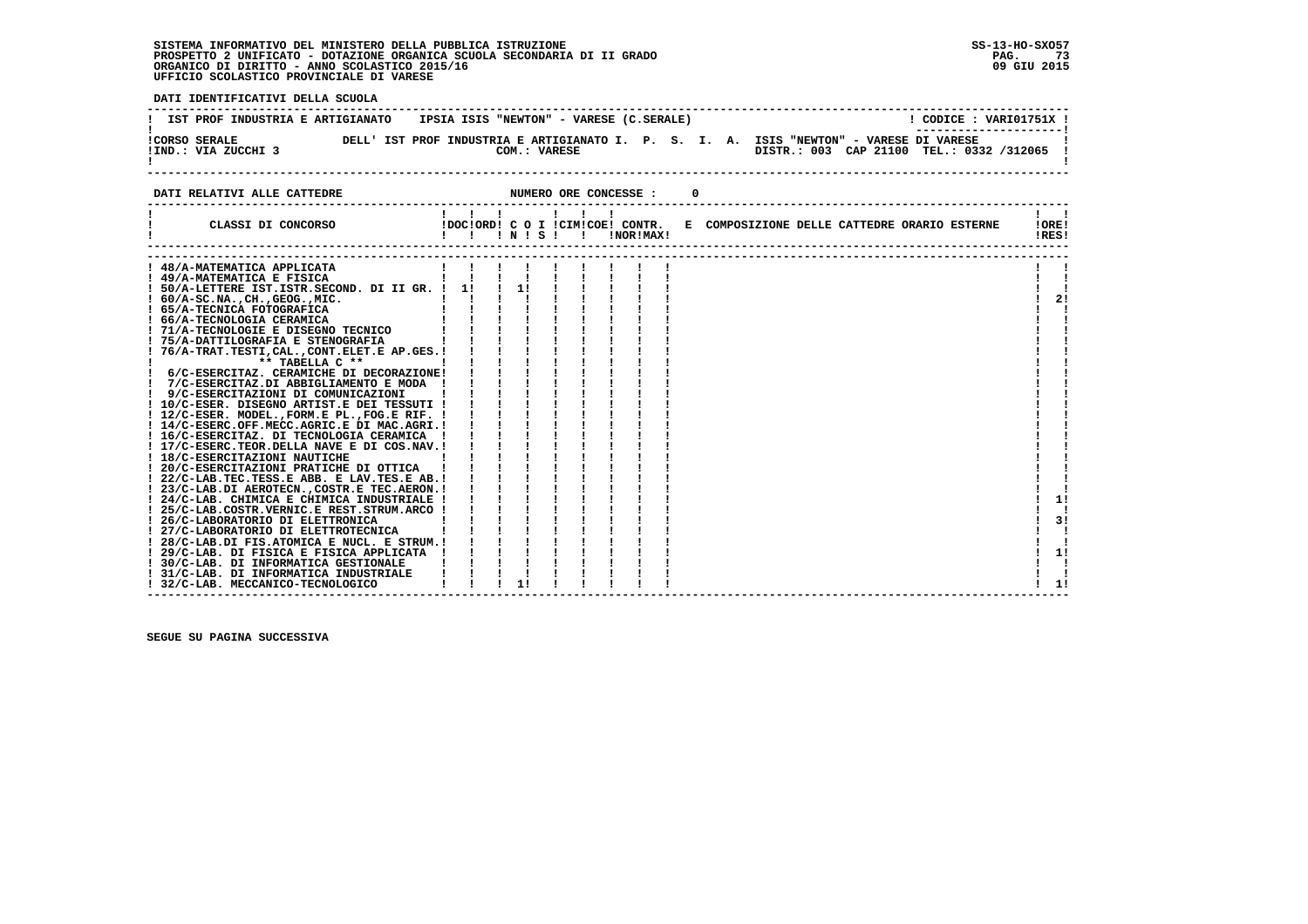**DATI IDENTIFICATIVI DELLA SCUOLA**

| IST PROF INDUSTRIA E ARTIGIANATO            | IPSIA ISIS "NEWTON" - VARESE (C.SERALE)                                                                |  |                                          | CODICE: VARI01751X !  |
|---------------------------------------------|--------------------------------------------------------------------------------------------------------|--|------------------------------------------|-----------------------|
| <b>!CORSO SERALE</b><br>!IND.: VIA ZUCCHI 3 | DELL' IST PROF INDUSTRIA E ARTIGIANATO I. P. S. I. A. ISIS "NEWTON" - VARESE DI VARESE<br>COM.: VARESE |  | DISTR.: 003 CAP 21100 TEL.: 0332 /312065 | --------------------- |
|                                             |                                                                                                        |  |                                          |                       |

| DATI RELATIVI ALLE CATTEDRE                      |         |  |  |  | NUMERO ORE CONCESSE :                                |                                              |  |  |                |  |
|--------------------------------------------------|---------|--|--|--|------------------------------------------------------|----------------------------------------------|--|--|----------------|--|
| CLASSI DI CONCORSO                               | !!N!S!! |  |  |  | !DOC!ORD! C O I !CIM!COE! CONTR.<br><b>!NOR!MAX!</b> | E COMPOSIZIONE DELLE CATTEDRE ORARIO ESTERNE |  |  | !ORE!<br>!RES! |  |
| ! 33/C-LABORATORIO DI OREFICERIA                 |         |  |  |  |                                                      |                                              |  |  |                |  |
| ! 34/C-LAB.DI PROGET. TECNICA PER CERAMICA!      |         |  |  |  |                                                      |                                              |  |  |                |  |
| ! 35/C-LAB. DI TECNICA MICROBIOLOGICA            |         |  |  |  |                                                      |                                              |  |  |                |  |
| ! 36/C-LAB.TECN. CARTARIA E ESERC.CARTIERA!      |         |  |  |  |                                                      |                                              |  |  |                |  |
| ! 37/C-LAB. E REPARTI DI LAVOR. DEL LEGNO !      |         |  |  |  |                                                      |                                              |  |  |                |  |
| ! 38/C-LAB. E REPARTI DI LAV.ARTI GRAFICHE!      |         |  |  |  |                                                      |                                              |  |  |                |  |
| ! 39/C-LAB. E REPARTI LAV.INDUST.MINERARIA!      |         |  |  |  |                                                      |                                              |  |  |                |  |
| ! 40/C-LAB. PER LE INDUSTRIE CERAMICHE           |         |  |  |  |                                                      |                                              |  |  |                |  |
| ! 41/C-LAB.TECN.MARMO-REPARTI ARCH.,MACCH.!      |         |  |  |  |                                                      |                                              |  |  |                |  |
| ! 42/C-LAB.TECN.MARMO-REP.SCULT., SMOD.ETC.!     |         |  |  |  |                                                      |                                              |  |  |                |  |
| ! 43/C-LAB. EDILIZIA ED ESERCIT.TOPOGRAFIA!      |         |  |  |  |                                                      |                                              |  |  |                |  |
| ! 46/C-REP.LAV.PER MONTAGGIO CINEM.E TELE.!      |         |  |  |  |                                                      |                                              |  |  |                |  |
| ! 47/C-REP.LAV.PER LA REGISTRAZ. DEL SUONO!      |         |  |  |  |                                                      |                                              |  |  |                |  |
| ! 48/C-REP.LAV.PER LA RIPRESA CINEM.E TEL.!      |         |  |  |  |                                                      |                                              |  |  |                |  |
| ! 49/C-REP.DI LAV. PER ARTI FOTOGRAFICHE ! ! ! ! |         |  |  |  |                                                      |                                              |  |  |                |  |
| ! 50/C-TEC.SERVIZI ED ESER.PRAT.DI CUCINA !      |         |  |  |  |                                                      |                                              |  |  |                |  |
|                                                  |         |  |  |  |                                                      |                                              |  |  |                |  |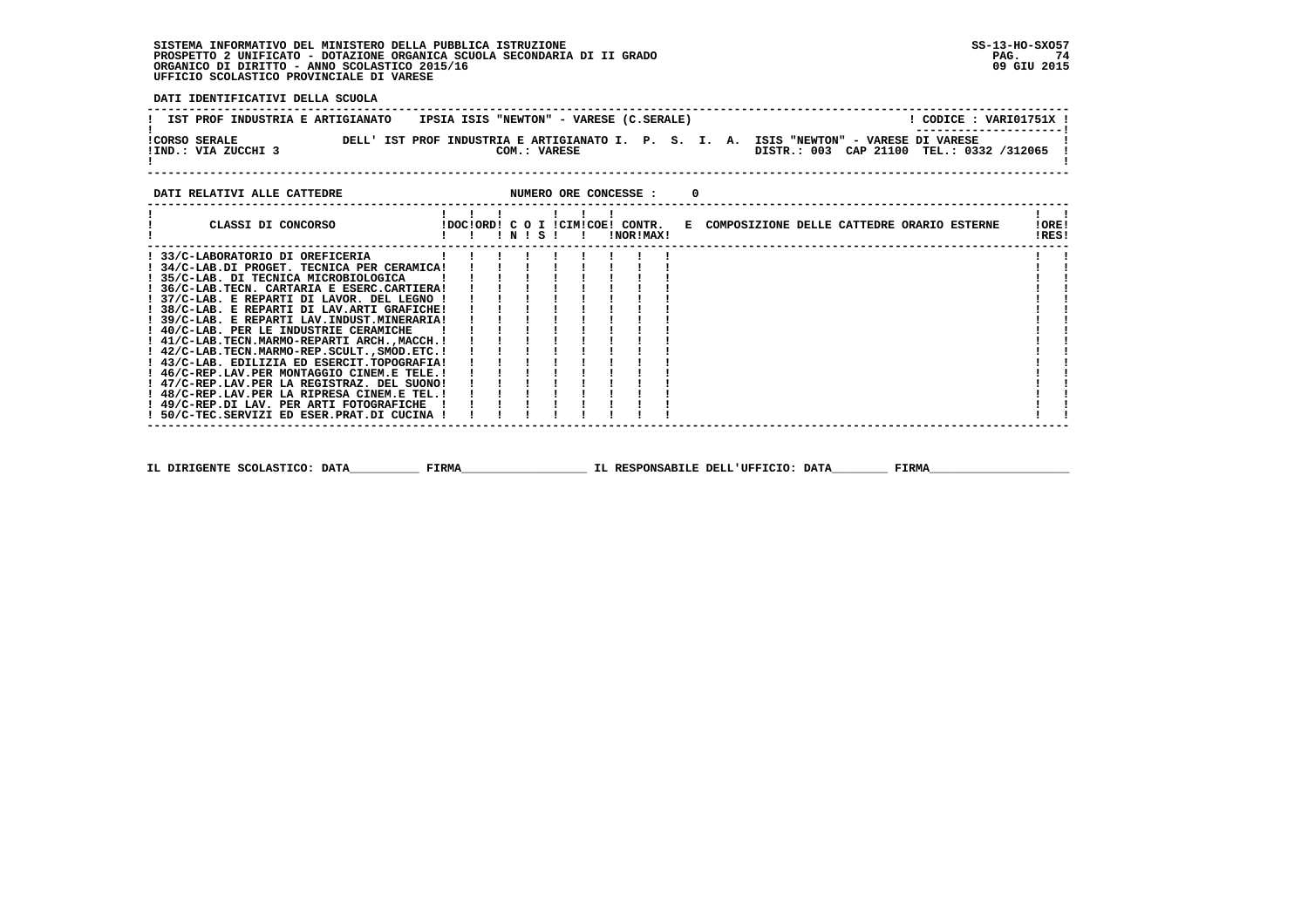**DATI IDENTIFICATIVI DELLA SCUOLA**

| IST PROF INDUSTRIA E ARTIGIANATO             |                                                       | I.P.S.I.A ISIS "FACCHINETTI" CASTELLANZA | CODICE: VARI019016 !<br>---------------------- |
|----------------------------------------------|-------------------------------------------------------|------------------------------------------|------------------------------------------------|
| ISEZIONE ASSOCIATA<br>!IND.: VIA AZIMONTI, 5 | ALL' ISTITUTO SUPERIORE C. FACCHINETTI DI CASTELLANZA | COM.: CASTELLANZA                        | DISTR.: 008 CAP 21053 TEL.: 0331 /632444       |

 **------------------------------------------------------------------------------------------------------------------------------------**

 **DATI RELATIVI ALLE CLASSI**

| CORSI - INDIRIZZI - SPECIALIZZAZIONI                                                                    | CORSI - INDIRIZZI - SPECIALIZZAZIONI<br>ANNI DI CORSO !                                                                                                     | ANNI DI CORSO !<br>!------------------! |
|---------------------------------------------------------------------------------------------------------|-------------------------------------------------------------------------------------------------------------------------------------------------------------|-----------------------------------------|
|                                                                                                         | ! 1! 2! 3! 4! 5! 6!                                                                                                                                         | $1$ , 1! 2! 3! 4! 5! 6!                 |
| !IPC1 INDIRIZZO A ELABORAZIONE MANUALE<br>! IPOM OPERAT. ALLA RIPARAZ. VEICOLI A MOTORE ! 2! 1! 2! 1! ! | IPO9 MAN.NE ASSIS.ZA TEC. BIENNIO - TRIENNIO ! 1! 2! ! ! ! ! IPAI APP. IMP. SER. TEC. IND. CIV. - OPZIONE!<br>IIPMM MAN.NE DEI MEZZI DI TRASPORTO - OPZIONE | 1 1 1 1 1 1 1 1 1<br>1 1 1 1 1 1 1 1    |

| DATI RELATIVI ALLE CATTEDRE                                                                                                                                                                                                                                                                                                                                                                                                                                                                                                                                                                                                                                                                               |                                  |                      |          |    | NUMERO ORE CONCESSE :                        |                                                                                                                                                                                                                                                                                                                                                                                                                             |                                             |
|-----------------------------------------------------------------------------------------------------------------------------------------------------------------------------------------------------------------------------------------------------------------------------------------------------------------------------------------------------------------------------------------------------------------------------------------------------------------------------------------------------------------------------------------------------------------------------------------------------------------------------------------------------------------------------------------------------------|----------------------------------|----------------------|----------|----|----------------------------------------------|-----------------------------------------------------------------------------------------------------------------------------------------------------------------------------------------------------------------------------------------------------------------------------------------------------------------------------------------------------------------------------------------------------------------------------|---------------------------------------------|
| CLASSI DI CONCORSO                                                                                                                                                                                                                                                                                                                                                                                                                                                                                                                                                                                                                                                                                        | !DOC!ORD! C O I !CIM!COE! CONTR. | INISI                |          |    | INOR ! MAX!                                  | E COMPOSIZIONE DELLE CATTEDRE ORARIO ESTERNE                                                                                                                                                                                                                                                                                                                                                                                | !ORE!<br>IRES!                              |
| ! 12/A-CHIMICA AGRARIA<br>13/A-CHIMICA E TECNOLOGIE CHIMICHE<br>! 16/A-COSTR., TECNOL. DELLE COST. E DIS. TEC. !<br>! 19/A-DISCIPLINE GIURIDICHE ED ECONOMIC. !<br>20/A-DISCIPLINE MECCANICHE E TECNOLOGIA !<br>22/A-DISCIPLINE PLASTICHE<br>! 24/A-DISEGNO E STORIA DEL COSTUME<br>! 25/A-DISEGNO E STORIA DELL'ARTE<br>27/A-DISEGNO TECNICO ED ARTISTICO<br>34/A-ELETTRONICA<br>35/A-ELETTROTECNICA ED APPLICAZIONI<br>38/A-FISICA<br>39/A-GEOGRAFIA<br>! 42/A-INFORMATICA<br>44/A-LINGUAGGIO PER CINEMATOGR.E TELEV.<br>46/A-LINGUA E CIV. STRANIERA (INGLESE)<br>! 46/A-LINGUA E CIV. STRANIERA (FRANCESE) !<br>! 46/A-LINGUA E CIV. STRANIERA (SPAGNOLO) !<br>46/A-LINGUA E CIV. STRANIERA (TEDESCO) | 31<br>11<br>2 <sub>1</sub><br>2! | 1!<br>11<br>21<br>1! | 21<br>11 | 11 | 4!<br>91<br>9 <sub>1</sub><br>71<br>51<br>3! | CEDE A<br><b>SARONNO</b><br>VATF020006!<br>I.T.I.<br>I.T.I.S "RIVA" - SARONNO<br>COMPLETA CON CASTELLANZA<br>I.T.I.S. "FACCHINETTI" - C VATF019013!<br>I.T.I.<br>CEDE A<br><b>GALLARATE</b><br>I.P.I.A. IPSIA "PONTI" GALLARATE (D VARI00801Q!<br>ED A<br><b>SARONNO</b><br>I.P.I.A. I.P.S.I.A. "ANTONIO PARMA"<br><b>VARI04000E!</b><br>CEDE A<br><b>CASTELLANZA</b><br>I.T.G. ISIS "FACCHINETTI"<br>VATL019017!<br>I.T.G. | 2!<br>14!<br>4!<br>10!<br>- 61<br>12!<br>11 |
| 47/A-MATEMATICA<br>! 48/A-MATEMATICA APPLICATA                                                                                                                                                                                                                                                                                                                                                                                                                                                                                                                                                                                                                                                            | 2!                               | 1!                   | 11       |    |                                              |                                                                                                                                                                                                                                                                                                                                                                                                                             |                                             |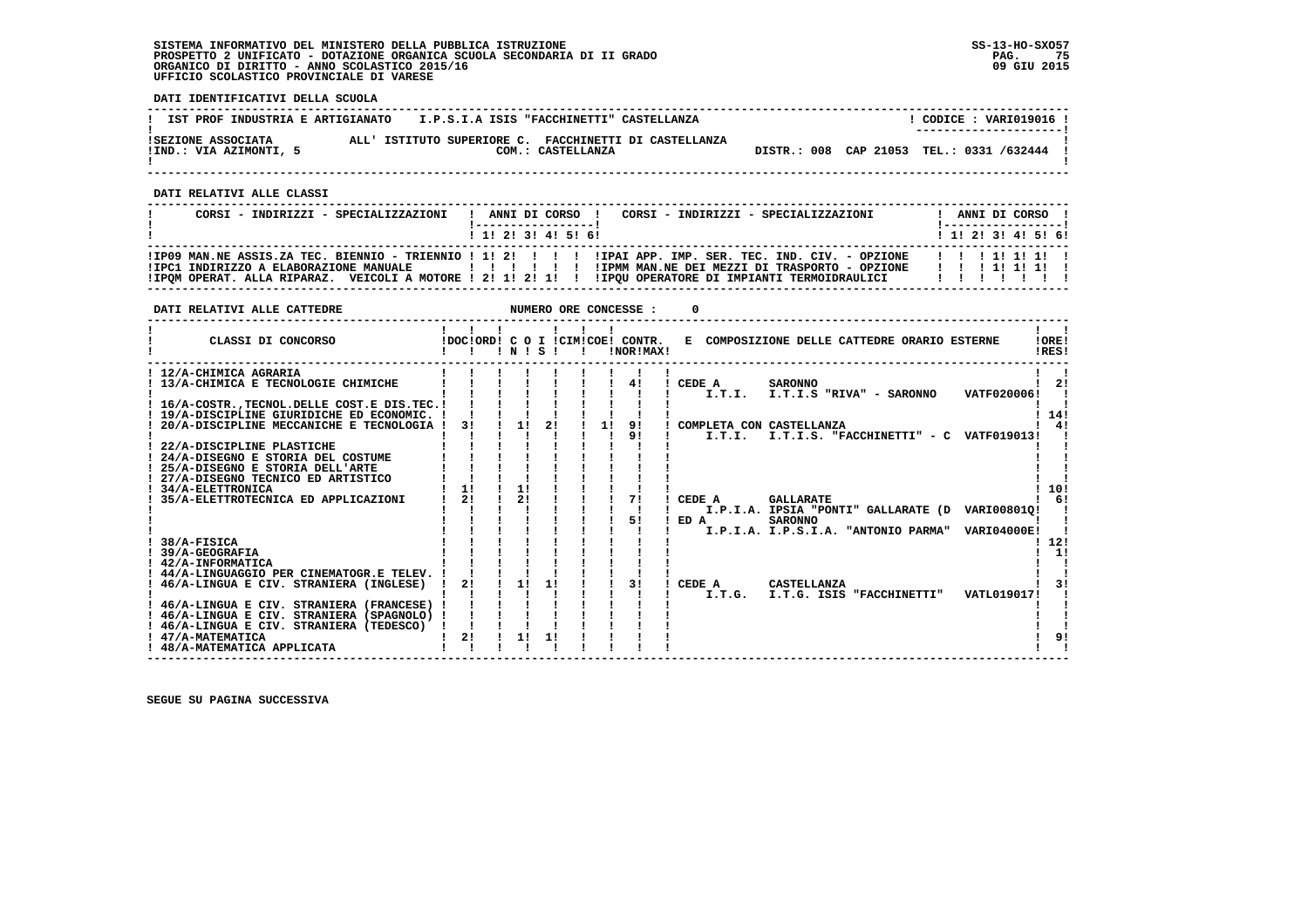76 09 GIU 2015

 **DATI IDENTIFICATIVI DELLA SCUOLA ------------------------------------------------------------------------------------------------------------------------------------**I CODICE . VARIO19016 I **!** IST PROF INDUSTRIA E ARTIGIANATO **I.P.S.I.A ISIS "FACCHINETTI" CASTELLANZA ! ---------------------! !SEZIONE ASSOCIATA ALL' ISTITUTO SUPERIORE C. FACCHINETTI DI CASTELLANZA ! !IND.: VIA AZIMONTI, 5 COM.: CASTELLANZA DISTR.: 008 CAP 21053 TEL.: 0331 /632444 ! ! ! ------------------------------------------------------------------------------------------------------------------------------------DATI RELATIVI ALLE CATTEDRE NUMERO ORE CONCESSE : 0 ------------------------------------------------------------------------------------------------------------------------------------ ! ! ! ! ! ! ! ! ! ! CLASSI DI CONCORSO !DOC!ORD! C O I !CIM!COE! CONTR. E COMPOSIZIONE DELLE CATTEDRE ORARIO ESTERNE !ORE! ! ! ! ! N ! S ! ! !NOR!MAX! !RES! ------------------------------------------------------------------------------------------------------------------------------------ ------------------------------------------------------------------------------------------------------------------------------------ ! 49/A-MATEMATICA E FISICA ! ! ! ! ! ! ! ! ! ! ! ! 50/A-LETTERE IST.ISTR.SECOND. DI II GR. ! 2! ! 2! 1! 1! ! ! ! ! ! ! 60/A-SC.NA.,CH.,GEOG.,MIC. ! ! ! ! ! ! ! 6! ! CEDE A BUSTO ARSIZIO ! 6! ! ! ! ! ! ! ! ! ! ! IPSCT I.P.S.S.C.T. "P.VERRI" -BU VARC030007! ! ! 65/A-TECNICA FOTOGRAFICA ! ! ! ! ! ! ! ! ! ! ! ! 66/A-TECNOLOGIA CERAMICA ! ! ! ! ! ! ! ! ! ! ! ! 71/A-TECNOLOGIE E DISEGNO TECNICO ! ! ! ! ! ! ! ! ! ! ! ! 75/A-DATTILOGRAFIA E STENOGRAFIA ! ! ! ! ! ! ! ! ! ! ! ! 76/A-TRAT.TESTI,CAL.,CONT.ELET.E AP.GES.! ! ! ! ! ! ! ! ! ! ! ! \*\* TABELLA C \*\* ! ! ! ! ! ! ! ! ! ! ! ! 6/C-ESERCITAZ. CERAMICHE DI DECORAZIONE! ! ! ! ! ! ! ! ! ! ! ! 7/C-ESERCITAZ.DI ABBIGLIAMENTO E MODA ! ! ! ! ! ! ! ! ! ! ! ! 9/C-ESERCITAZIONI DI COMUNICAZIONI ! ! ! ! ! ! ! ! ! ! ! ! 10/C-ESER. DISEGNO ARTIST.E DEI TESSUTI ! ! ! ! ! ! ! ! ! ! ! ! 12/C-ESER. MODEL.,FORM.E PL.,FOG.E RIF. ! ! ! ! ! ! ! ! ! ! ! ! 14/C-ESERC.OFF.MECC.AGRIC.E DI MAC.AGRI.! ! ! ! ! ! ! ! ! ! ! ! 16/C-ESERCITAZ. DI TECNOLOGIA CERAMICA ! ! ! ! ! ! ! ! ! ! ! ! 17/C-ESERC.TEOR.DELLA NAVE E DI COS.NAV.! ! ! ! ! ! ! ! ! ! ! ! 18/C-ESERCITAZIONI NAUTICHE ! ! ! ! ! ! ! ! ! ! ! ! 20/C-ESERCITAZIONI PRATICHE DI OTTICA ! ! ! ! ! ! ! ! ! ! ! ! 22/C-LAB.TEC.TESS.E ABB. E LAV.TES.E AB.! ! ! ! ! ! ! ! ! ! !** $-3!$  **! 24/C-LAB. CHIMICA E CHIMICA INDUSTRIALE ! ! ! ! ! ! ! ! ! ! 3! ! 25/C-LAB.COSTR.VERNIC.E REST.STRUM.ARCO ! ! ! ! ! ! ! ! ! ! ! ! 26/C-LABORATORIO DI ELETTRONICA ! 2! ! 1! ! ! 1! 13! 2! COMPLETA CON CASTELLANZA ! ! ! ! ! ! ! ! ! ! 2! ! I.T.I. I.T.I.S "FACCHINETTI" (COR VATF01951C! ! ! 27/C-LABORATORIO DI ELETTROTECNICA ! 1! ! ! ! 1! ! ! ! ! ! ! 28/C-LAB.DI FIS.ATOMICA E NUCL. E STRUM.! ! ! ! ! ! ! ! ! ! ! ! 29/C-LAB. DI FISICA E FISICA APPLICATA ! ! ! ! ! ! ! ! ! ! ! ! 30/C-LAB. DI INFORMATICA GESTIONALE ! ! ! ! ! ! ! ! ! ! ! ! 31/C-LAB. DI INFORMATICA INDUSTRIALE ! ! ! ! ! ! ! ! ! ! ! ! 32/C-LAB. MECCANICO-TECNOLOGICO ! 4! ! ! 3! ! 1! 10! 5! COMPLETA CON CASTELLANZA ! ! ! ! ! ! ! ! ! ! 3! ! I.T.I. I.T.I.S. "FACCHINETTI" - C VATF019013! ! ------------------------------------------------------------------------------------------------------------------------------------**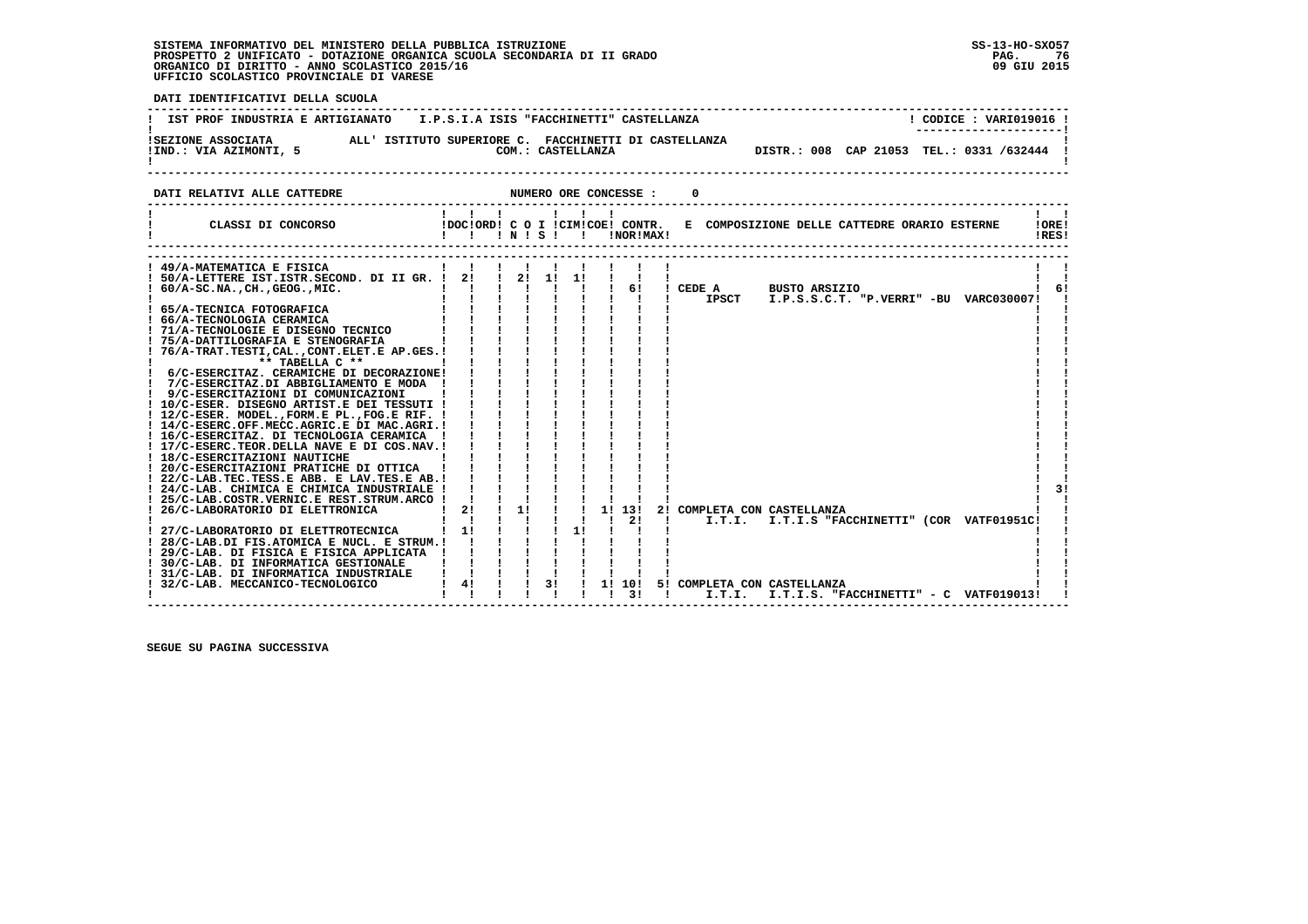- i  $\blacksquare$ 

 $\blacksquare$  $\overline{\phantom{a}}$ - i  $\overline{\phantom{a}}$  $\mathbf{I}$  $\blacksquare$  $1 \quad 1$ 

 **DATI IDENTIFICATIVI DELLA SCUOLA**

| IST PROF INDUSTRIA E ARTIGIANATO   I.P.S.I.A ISIS "FACCHINETTI" CASTELLANZA                                                                                                                                                                                                                                                                                    |  |  |       |                   |                                               |  |  |                                              |  | ! CODICE : VARI019016 !                  |  |
|----------------------------------------------------------------------------------------------------------------------------------------------------------------------------------------------------------------------------------------------------------------------------------------------------------------------------------------------------------------|--|--|-------|-------------------|-----------------------------------------------|--|--|----------------------------------------------|--|------------------------------------------|--|
| ALL' ISTITUTO SUPERIORE C. FACCHINETTI DI CASTELLANZA<br>ISEZIONE ASSOCIATA<br>!IND.: VIA AZIMONTI, 5                                                                                                                                                                                                                                                          |  |  |       | COM.: CASTELLANZA |                                               |  |  |                                              |  | DISTR.: 008 CAP 21053 TEL.: 0331 /632444 |  |
| DATI RELATIVI ALLE CATTEDRE                                                                                                                                                                                                                                                                                                                                    |  |  |       |                   | NUMERO ORE CONCESSE : 0                       |  |  |                                              |  |                                          |  |
| CLASSI DI CONCORSO                                                                                                                                                                                                                                                                                                                                             |  |  | INISI | $\mathbf{I}$      | IDOCIORDI C O I ICIMICOEI CONTR.<br>INORIMAXI |  |  | E COMPOSIZIONE DELLE CATTEDRE ORARIO ESTERNE |  | !ORE!<br>!RES!                           |  |
| ! 33/C-LABORATORIO DI OREFICERIA<br>! 34/C-LAB.DI PROGET. TECNICA PER CERAMICA!<br>! 35/C-LAB. DI TECNICA MICROBIOLOGICA<br>! 36/C-LAB.TECN. CARTARIA E ESERC.CARTIERA!<br>! 37/C-LAB. E REPARTI DI LAVOR. DEL LEGNO !<br>! 38/C-LAB. E REPARTI DI LAV.ARTI GRAFICHE!<br>! 39/C-LAB. E REPARTI LAV.INDUST.MINERARIA!<br>! 40/C-LAB. PER LE INDUSTRIE CERAMICHE |  |  |       |                   |                                               |  |  |                                              |  |                                          |  |

 **! 41/C-LAB.TECN.MARMO-REPARTI ARCH.,MACCH.! ! ! ! ! ! ! ! ! ! ! ! 42/C-LAB.TECN.MARMO-REP.SCULT.,SMOD.ETC.! ! ! ! ! ! ! ! ! ! ! ! 43/C-LAB. EDILIZIA ED ESERCIT.TOPOGRAFIA! ! ! ! ! ! ! ! ! ! ! ! 46/C-REP.LAV.PER MONTAGGIO CINEM.E TELE.! ! ! ! ! ! ! ! ! ! ! ! 47/C-REP.LAV.PER LA REGISTRAZ. DEL SUONO! ! ! ! ! ! ! ! ! ! ! ! 48/C-REP.LAV.PER LA RIPRESA CINEM.E TEL.! ! ! ! ! ! ! ! ! ! ! ! 49/C-REP.DI LAV. PER ARTI FOTOGRAFICHE ! ! ! ! ! ! ! ! ! ! !**

 **------------------------------------------------------------------------------------------------------------------------------------**

 **IL DIRIGENTE SCOLASTICO: DATA\_\_\_\_\_\_\_\_\_\_ FIRMA\_\_\_\_\_\_\_\_\_\_\_\_\_\_\_\_\_\_ IL RESPONSABILE DELL'UFFICIO: DATA\_\_\_\_\_\_\_\_ FIRMA\_\_\_\_\_\_\_\_\_\_\_\_\_\_\_\_\_\_\_\_**

 **! 50/C-TEC.SERVIZI ED ESER.PRAT.DI CUCINA ! ! ! ! ! ! ! ! ! ! !**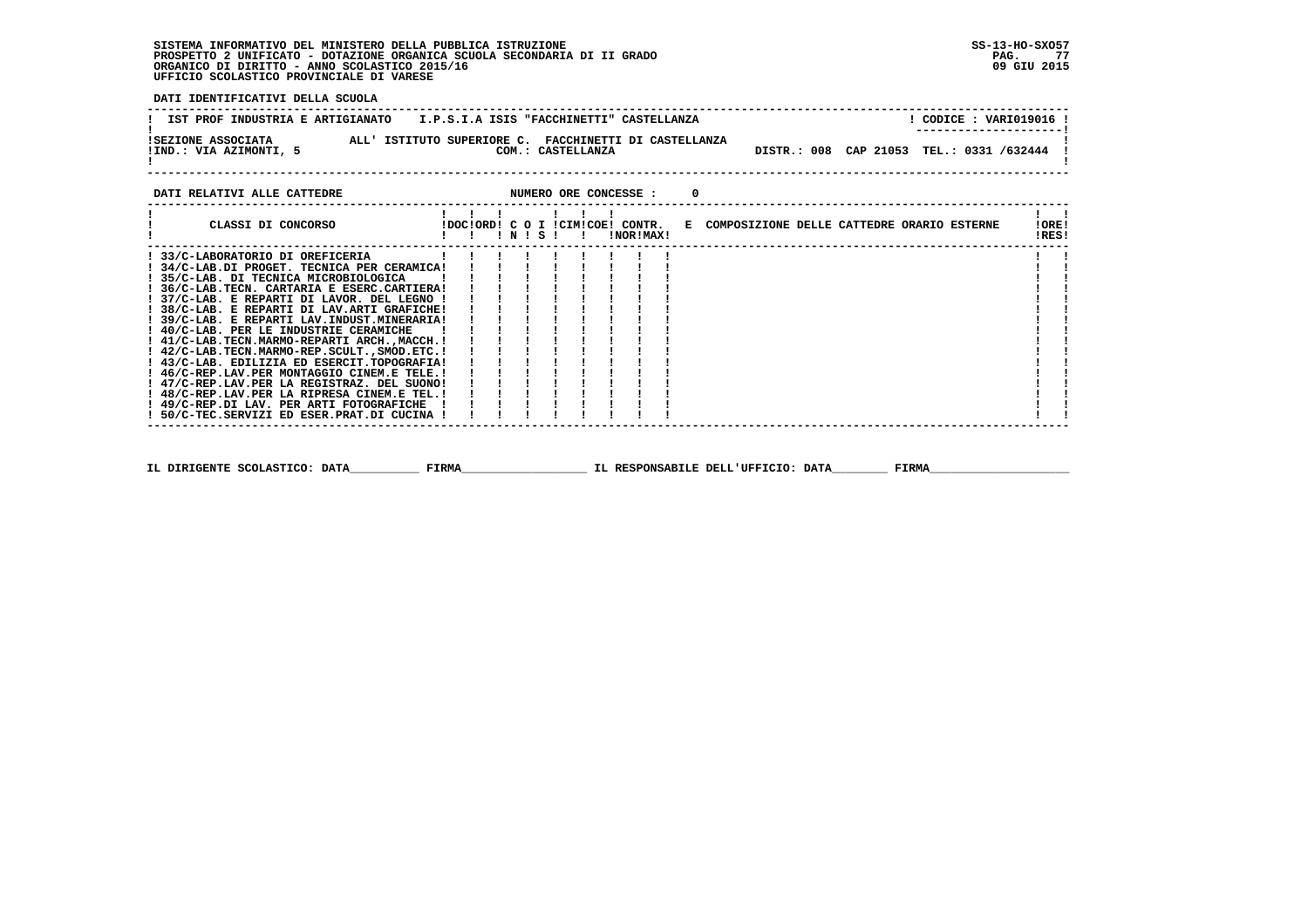**DATI IDENTIFICATIVI DELLA SCUOLA**

|                              |                                                                              | VART04000E<br>CODICE : |
|------------------------------|------------------------------------------------------------------------------|------------------------|
|                              | "ANTONIO PARMA" - SARONNO<br>IST PROF INDUSTRIA E ARTIGIANATO I. P. S. I. A. |                        |
| : VIA MANTEGAZZA 25<br>IIND. | DISTR.: 009<br>CAP 21047<br>COM.:<br><b>SARONNO</b>                          | TEL.: 02<br>/9600030   |
|                              |                                                                              |                        |

 **------------------------------------------------------------------------------------------------------------------------------------**

 **DATI RELATIVI ALLE CLASSI**

| CORSI - INDIRIZZI - SPECIALIZZAZIONI                                                                                                          |                         |  |  | CORSI - INDIRIZZI - SPECIALIZZAZIONI<br>ANNI DI CORSO !                                                                                                                                                                                                                                                                                                             |  |  | ANNI DI CORSO !<br>! -----------------! |  |
|-----------------------------------------------------------------------------------------------------------------------------------------------|-------------------------|--|--|---------------------------------------------------------------------------------------------------------------------------------------------------------------------------------------------------------------------------------------------------------------------------------------------------------------------------------------------------------------------|--|--|-----------------------------------------|--|
|                                                                                                                                               | $1$ , 1, 2, 3, 4, 5, 6, |  |  |                                                                                                                                                                                                                                                                                                                                                                     |  |  | 1 1 2 2 1 3 4 5 5 6 1                   |  |
| !IPC1 INDIRIZZO A ELABORAZIONE MANUALE   ! ! ! ! ! !<br>! IPOF OPERATORE AMMINISTRATIVO SEGRETARIALE            <br>IIPOP OPERATORE MECCANICO | ! 1! 1! ! 1! !          |  |  | IIPO2 SERVIZI SOCIO-SANITARI BIENNIO-TRIENNIO ! 2! 2! 2! 3! IIPO8 SERVIZI COMMERCIALI BIENNIO - TRIENNIO<br>1 1 1 1 1 1 1 1 1 1<br>IPO9 MAN.NE ASSIS.ZA TEC. BIENNIO - TRIENNIO ! 1! 1! 1! 2! 2! IIP10 PROD. INDUSTR. ARTIG. - BIENNIO COMUNE<br>.<br>!IPID INDUSTRIA - TRIENNIO<br><b>!IPON OPERATORE ELETTRICO</b><br>! IPOU OPERATORE DI IMPIANTI TERMOIDRAULICI |  |  | 1111111<br>$1$ 1! 1! 1! 1! 1            |  |

 **------------------------------------------------------------------------------------------------------------------------------------ DATI RELATIVI ALLE CATTEDRE NUMERO ORE CONCESSE : 0 ------------------------------------------------------------------------------------------------------------------------------------** $\mathbf{I}$   $\mathbf{I}$  **! ! ! ! ! ! ! ! !LORE!** CLASSI DI CONCORSO **8 100010RD! C O I !CIM!COE! CONTR.** E COMPOSIZIONE DELLE CATTEDRE ORARIO ESTERNE IRES!  **! ! ! ! N ! S ! ! !NOR!MAX! !RES! ------------------------------------------------------------------------------------------------------------------------------------ ! 1/A-AEROTECNICA E COSTRUZ. AERONAUTICHE! ! ! ! ! ! ! ! ! ! ! ! 3/A-ARTE DEL DISEGNO ANIMATO ! ! ! ! ! ! ! ! ! ! ! ! 7/A-ARTE DELLA FOTOGR. E GRAFICA PUBBL.! ! ! ! ! ! ! ! ! ! ! ! 12/A-CHIMICA AGRARIA ! ! ! ! ! ! ! ! ! ! ! ! 13/A-CHIMICA E TECNOLOGIE CHIMICHE ! ! ! ! ! ! 1! 10! ! COMPLETA CON BUSTO ARSIZIO ! ! ! ! ! ! ! ! ! ! 8! ! IPSCT I.P.S.S.C.T. "P.VERRI" -BU VARC030007! ! ! 16/A-COSTR.,TECNOL.DELLE COST.E DIS.TEC.! ! ! ! ! ! ! ! ! ! ! ! 17/A-DISCIPLINE ECONOMICO-AZIENDALI ! 2! ! 2! ! ! ! 8! ! CEDE A TRADATE ! ! ! ! ! ! ! ! ! ! ! ! I.T.C. I.T.PER.AZ.LI E CORR.L.EST VATD024018! !**- 1 - 1  $\mathbf{I}$  and  $\mathbf{I}$  $\mathbf{r}$  $\blacksquare$  $\blacksquare$  **! 19/A-DISCIPLINE GIURIDICHE ED ECONOMIC. ! 3! ! 2! ! 1! ! ! ! ! !** $-3!$  **! 19/A-DISCIPLINE MECCANICHE E TECNOLOGIA ! 3! ! 1! 2! ! ! ! ! ! ! !**  $\blacksquare$  **! 22/A-DISCIPLINE PLASTICHE ! ! ! ! ! ! ! ! ! ! ! ! 24/A-DISEGNO E STORIA DEL COSTUME ! ! ! ! ! ! ! ! ! ! !** $\blacksquare$  $4!$  **! 25/A-DISEGNO E STORIA DELL'ARTE ! ! ! ! ! ! ! ! ! ! 4! ! 27/A-DISEGNO TECNICO ED ARTISTICO ! ! ! ! ! ! ! ! ! ! !** $\blacksquare$  $1 \quad 41$  **! 31/A-ED.MUSICALE IST.ISTR.SEC.II GRADO ! ! ! ! ! ! ! ! ! ! 4! ! 34/A-ELETTRONICA ! 2! ! 2! ! ! ! ! ! ! 4! ! 35/A-ELETTROTECNICA ED APPLICAZIONI ! 1! ! ! 2! ! 1! 13! ! COMPLETA CON CASTELLANZA ! ! ! ! ! ! ! ! ! ! 5! ! I.P.I.A. I.P.S.I.A ISIS "FACCHINETT VARI019016! !** $1 \quad 41$  $\mathbf{r}$  $\mathbf{I}$  **! 36/A-FILOSOFIA,PSICOL. E SC.DELL'EDUCAZ.! 2! ! 3! ! ! ! ! ! ! !** $\sqrt{4}$  **! 38/A-FISICA ! ! ! ! ! ! ! 6! ! CEDE A BUSTO ARSIZIO ! 4! ! ! ! ! ! ! ! ! ! ! I.T.C. "E.TOSI" VATD02000X! !** $\mathbf{I}$  $\mathbf{I}$  **! 39/A-GEOGRAFIA ! ! ! ! ! ! ! ! ! ! !** $\frac{1}{8}$  **! 40/A-IGIENE,ANAT.,FIS.,PAT.GEN.E APP.MA.! 1! ! 1! ! ! ! ! ! ! 8!** $\mathbf{I}$  **! 42/A-INFORMATICA ! ! ! ! ! ! ! ! ! ! ! ------------------------------------------------------------------------------------------------------------------------------------**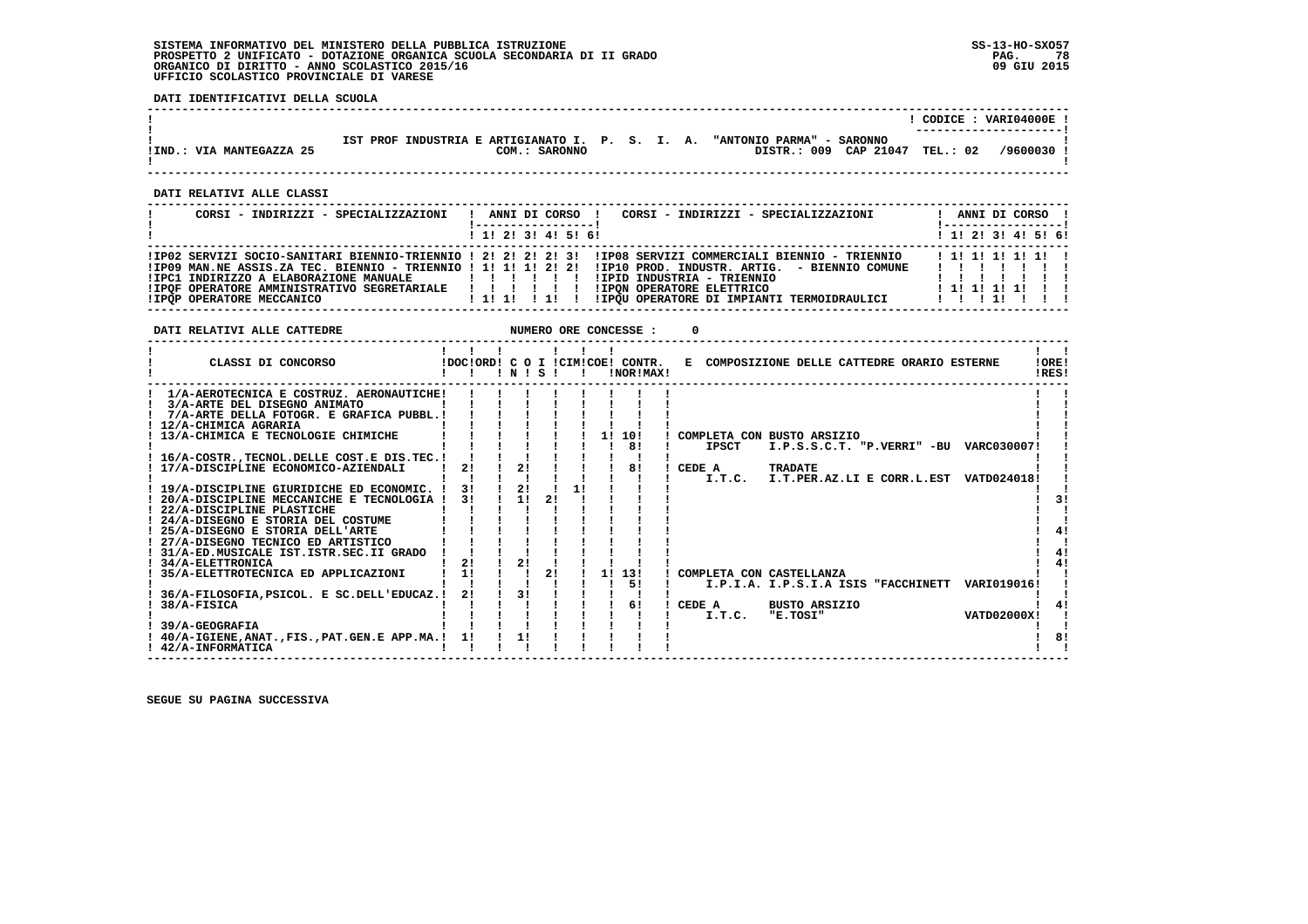**DATI IDENTIFICATIVI DELLA SCUOLA**

|                                                                                                                                                             |                                                                                                                               |                       |                                                     | $!$ CODICE : VARI04000E $!$                                                                                            |
|-------------------------------------------------------------------------------------------------------------------------------------------------------------|-------------------------------------------------------------------------------------------------------------------------------|-----------------------|-----------------------------------------------------|------------------------------------------------------------------------------------------------------------------------|
| <b>!IND.: VIA MANTEGAZZA 25</b>                                                                                                                             |                                                                                                                               | COM.: SARONNO         |                                                     | IST PROF INDUSTRIA E ARTIGIANATO I. P. S. I. A. "ANTONIO PARMA" - SARONNO<br>DISTR.: 009 CAP 21047 TEL.: 02 /9600030 ! |
| DATI RELATIVI ALLE CATTEDRE                                                                                                                                 |                                                                                                                               | NUMERO ORE CONCESSE : |                                                     |                                                                                                                        |
| CLASSI DI CONCORSO                                                                                                                                          | $1 \quad 1 \quad 1 \quad 1 \quad 1$<br>!DOC!ORD! C O I !CIM!COE! CONTR.                                                       |                       |                                                     | E COMPOSIZIONE DELLE CATTEDRE ORARIO ESTERNE<br>!ORE!<br>!RES!                                                         |
|                                                                                                                                                             |                                                                                                                               |                       |                                                     |                                                                                                                        |
|                                                                                                                                                             |                                                                                                                               |                       |                                                     |                                                                                                                        |
| ! 46/A-LINGUA E CIV. STRANIERA (SPAGNOLO) ! ! ! ! !                                                                                                         |                                                                                                                               |                       | $1 \quad 1 \quad 1$                                 | ! 16!                                                                                                                  |
| ! 46/A-LINGUA E CIV. STRANIERA (TEDESCO) ! ! ! !<br>! 47/A-MATEMATICA                                                                                       | $1 \t6! \t14! \t11$<br>1 1 1 1 1 1 1 31 1                                                                                     |                       |                                                     | ! 1! 4! 12! COMPLETA CON SARONNO<br>I.T.I. I.T.I.S "RIVA" - SARONNO VATF020006!                                        |
| ! 48/A-MATEMATICA APPLICATA<br>! 49/A-MATEMATICA E FISICA<br>! 50/A-LETTERE IST. ISTR. SECOND. DI II GR. ! 7! ! 7! 2! 1! ! ! !                              | $\frac{1}{2}$ $\frac{1}{2}$ $\frac{1}{2}$ $\frac{1}{2}$ $\frac{1}{2}$ $\frac{1}{2}$ $\frac{1}{2}$ $\frac{1}{2}$ $\frac{1}{2}$ |                       |                                                     |                                                                                                                        |
| $: 60/A-SC.NA.$ , $CH.$ , $GEOG.$ , $MIC.$                                                                                                                  | $1 \quad 1 \quad 1 \quad 1 \quad 1$                                                                                           |                       | $\mathbf{1}$ $\mathbf{1}$ $\mathbf{1}$ $\mathbf{1}$ | ! ! 2! ! CEDE A SARONNO<br>-81<br>I.T.I. I.T.I.S "RIVA" - SARONNO VATF020006!                                          |
| 1 62/A-TECNICA DELLA REGISTRAZ. DEL SUONO 1 1 1 1 1 1 1 1 1<br>! 63/A-TEC. RIPRESA CINEMATOGR.TELEVISIVA !<br>! 64/A-TECNICA E ORGAN. PROD. CINEMAT. E TV ! | i i i i                                                                                                                       |                       |                                                     |                                                                                                                        |
| ! 65/A-TECNICA FOTOGRAFICA<br>! 66/A-TECNOLOGIA CERAMICA                                                                                                    |                                                                                                                               |                       |                                                     |                                                                                                                        |
| ! 67/A-TEC.FOTOGRAFICA, CINEMATOGR.E TELEV. !<br>! 68/A-TECNOLOGIE DELL'ABBIGLIAMENTO<br>! 69/A-TECNOL.GRAFICHE ED IMPIANTI GRAFICI!                        | $\frac{1}{2}$ $\frac{1}{2}$ $\frac{1}{2}$ $\frac{1}{2}$                                                                       |                       |                                                     |                                                                                                                        |
| $TECNICO$ $ $ $ $ $ $ $ $ $ $<br>! 70/A-TECNOLOGIE TESSILI<br>! 71/A-TECNOLOGIE E DISEGNO TECNICO                                                           |                                                                                                                               |                       |                                                     |                                                                                                                        |
| ! 75/A-DATTILOGRAFIA E STENOGRAFIA<br>76/A-TRAT.TESTI, CAL., CONT.ELET.E AP.GES.! 1! ! 1!<br>** TABELLA C **                                                | $1 \quad 1 \quad 1 \quad 1$                                                                                                   |                       |                                                     |                                                                                                                        |
| ! 6/C-ESERCITAZ. CERAMICHE DI DECORAZIONE!<br>! 7/C-ESERCITAZ.DI ABBIGLIAMENTO E MODA !                                                                     | $\mathbf{I}$ and $\mathbf{I}$ and $\mathbf{I}$<br>$\mathbf{1}$ $\mathbf{1}$ $\mathbf{1}$ $\mathbf{1}$                         |                       |                                                     |                                                                                                                        |
| ! 9/C-ESERCITAZIONI DI COMUNICAZIONI<br>! 10/C-ESER. DISEGNO ARTIST.E DEI TESSUTI !<br>! 12/C-ESER. MODEL., FORM.E PL., FOG.E RIF. !                        | $\begin{array}{ccccccccccccccccccccc} & & & & & & 1 & & 1 & & 1 & & 1 & & 1 & & \end{array}$                                  |                       |                                                     |                                                                                                                        |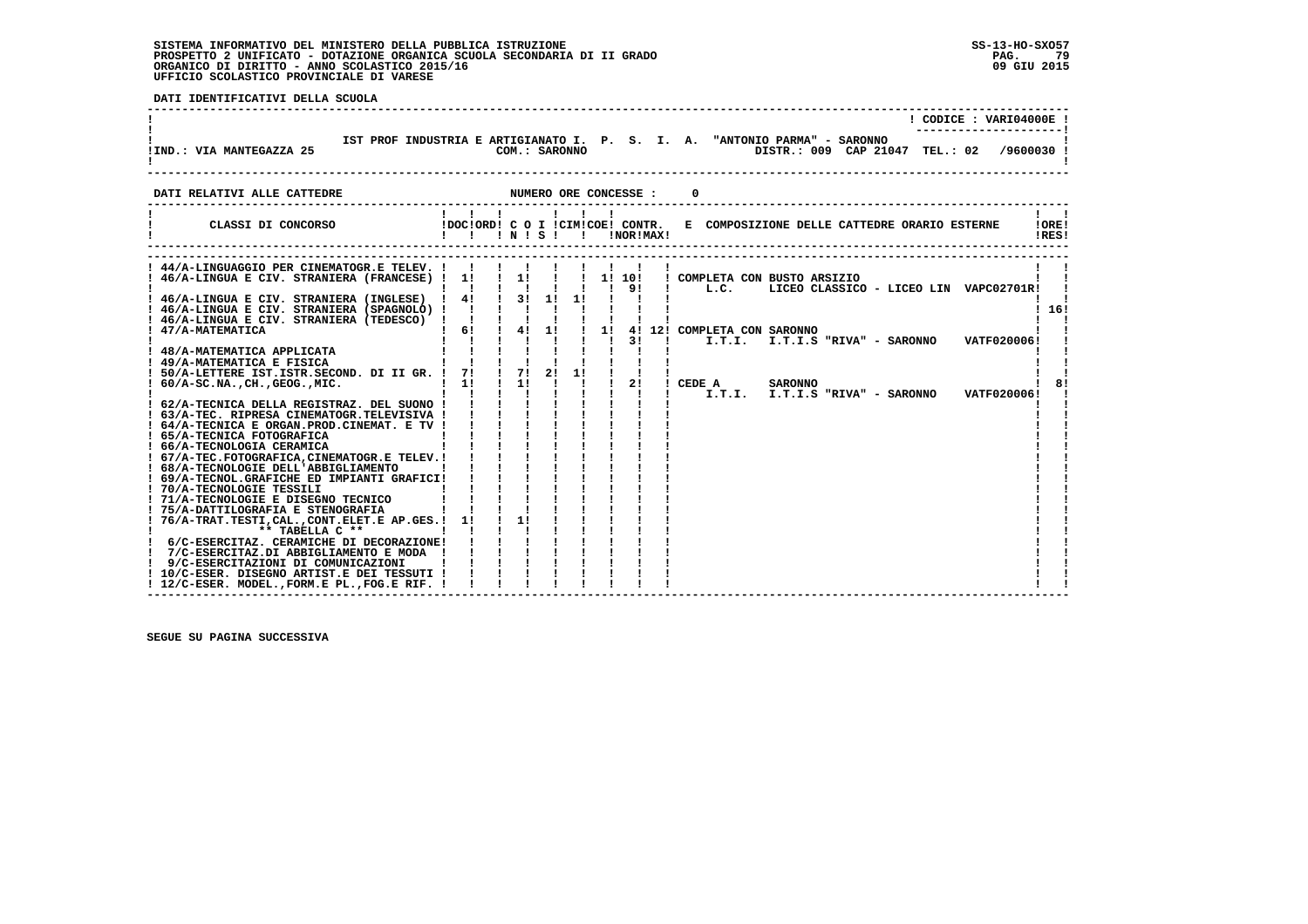י<br>ו

 **DATI IDENTIFICATIVI DELLA SCUOLA**

|                          |  |  |               |  |  |                                                                                                             | CODICE: VARI04000E! |            |  |
|--------------------------|--|--|---------------|--|--|-------------------------------------------------------------------------------------------------------------|---------------------|------------|--|
| !IND.: VIA MANTEGAZZA 25 |  |  | COM.: SARONNO |  |  | IST PROF INDUSTRIA E ARTIGIANATO I. P. S. I. A. "ANTONIO PARMA" - SARONNO<br>DISTR.: 009 CAP 21047 TEL.: 02 |                     | /9600030 ! |  |
|                          |  |  |               |  |  |                                                                                                             |                     |            |  |

**DATI RELATIVI ALLE CATTEDRE CONCESSE : 0** 

| CLASSI DI CONCORSO                                                                  |              | $\mathbf{1}$ $\mathbf{1}$ | $\blacksquare$ $\blacksquare$ $\blacksquare$ $\blacksquare$ $\blacksquare$ $\blacksquare$ $\blacksquare$ $\blacksquare$ $\blacksquare$ $\blacksquare$ |              |    | $\mathbf{1}$ $\mathbf{1}$ $\mathbf{1}$<br>$\mathbf{I}$ |              | !DOC!ORD! C O I !CIM!COE! CONTR.<br>!NOR!MAX! | E COMPOSIZIONE DELLE CATTEDRE ORARIO ESTERNE    | !ORE!<br>!RES! |    |
|-------------------------------------------------------------------------------------|--------------|---------------------------|-------------------------------------------------------------------------------------------------------------------------------------------------------|--------------|----|--------------------------------------------------------|--------------|-----------------------------------------------|-------------------------------------------------|----------------|----|
| ! 14/C-ESERC.OFF.MECC.AGRIC.E DI MAC.AGRI.!                                         |              |                           |                                                                                                                                                       |              |    |                                                        |              |                                               |                                                 |                |    |
| ! 16/C-ESERCITAZ. DI TECNOLOGIA CERAMICA !                                          |              |                           |                                                                                                                                                       |              |    |                                                        |              |                                               |                                                 |                |    |
| ! 17/C-ESERC.TEOR.DELLA NAVE E DI COS.NAV.!                                         |              |                           |                                                                                                                                                       |              |    |                                                        |              |                                               |                                                 |                |    |
| ! 18/C-ESERCITAZIONI NAUTICHE                                                       |              |                           |                                                                                                                                                       |              |    |                                                        |              |                                               |                                                 |                |    |
| ! 20/C-ESERCITAZIONI PRATICHE DI OTTICA                                             |              |                           |                                                                                                                                                       |              |    |                                                        |              |                                               |                                                 |                |    |
| ! 22/C-LAB.TEC.TESS.E ABB. E LAV.TES.E AB.!                                         |              |                           |                                                                                                                                                       |              |    |                                                        |              |                                               |                                                 |                |    |
| ! 23/C-LAB.DI AEROTECN., COSTR.E TEC.AERON.!                                        |              |                           |                                                                                                                                                       |              |    |                                                        |              |                                               |                                                 |                |    |
| ! 24/C-LAB. CHIMICA E CHIMICA INDUSTRIALE !                                         | 1!           |                           |                                                                                                                                                       |              |    |                                                        |              |                                               |                                                 |                | 21 |
| ! 25/C-LAB.COSTR.VERNIC.E REST.STRUM.ARCO !                                         |              |                           |                                                                                                                                                       |              |    |                                                        |              |                                               |                                                 |                |    |
| 26/C-LABORATORIO DI ELETTRONICA                                                     | 21           | 11                        | 1!                                                                                                                                                    |              |    |                                                        |              | 1! 16!                                        | ! COMPLETA CON SARONNO                          |                |    |
| - DI CUI UFFICIO TECNICO !                                                          | $\mathbf{I}$ | 11<br>$\mathbf{I}$        |                                                                                                                                                       |              | 21 |                                                        | $\mathbf{I}$ | 21                                            | I.T.I. I.T.I.S "RIVA" - SARONNO<br>VATF020006!  |                |    |
| ! 27/C-LABORATORIO DI ELETTROTECNICA<br>! 28/C-LAB.DI FIS.ATOMICA E NUCL. E STRUM.! | -21          |                           |                                                                                                                                                       |              |    |                                                        |              |                                               |                                                 |                | 51 |
| ! 29/C-LAB. DI FISICA E FISICA APPLICATA !                                          |              |                           |                                                                                                                                                       |              |    |                                                        |              |                                               |                                                 |                |    |
| ! 30/C-LAB. DI INFORMATICA GESTIONALE                                               |              |                           |                                                                                                                                                       |              |    |                                                        |              |                                               |                                                 |                |    |
| ! 31/C-LAB. DI INFORMATICA INDUSTRIALE                                              |              |                           |                                                                                                                                                       |              |    |                                                        |              |                                               |                                                 |                |    |
| ! 32/C-LAB. MECCANICO-TECNOLOGICO                                                   | 31           |                           |                                                                                                                                                       | $\mathbf{I}$ | 2! |                                                        |              | 1! 16!                                        | ! COMPLETA CON SESTO CALENDE                    |                |    |
|                                                                                     |              |                           |                                                                                                                                                       |              |    |                                                        |              | 2!                                            | I.P.I.A. IPSIA "DALLA CHIESA" SESTO VARI00901G! |                |    |
| ! 33/C-LABORATORIO DI OREFICERIA                                                    |              |                           |                                                                                                                                                       |              |    |                                                        |              |                                               |                                                 |                |    |
| ! 34/C-LAB.DI PROGET. TECNICA PER CERAMICA!                                         |              |                           |                                                                                                                                                       |              |    |                                                        |              |                                               |                                                 |                |    |
| ! 35/C-LAB. DI TECNICA MICROBIOLOGICA                                               |              |                           |                                                                                                                                                       |              |    |                                                        |              |                                               |                                                 |                |    |
| ! 36/C-LAB.TECN. CARTARIA E ESERC.CARTIERA!                                         |              |                           |                                                                                                                                                       |              |    |                                                        |              |                                               |                                                 |                |    |
| ! 37/C-LAB. E REPARTI DI LAVOR. DEL LEGNO !                                         |              |                           |                                                                                                                                                       |              |    |                                                        |              |                                               |                                                 |                |    |
| ! 38/C-LAB. E REPARTI DI LAV.ARTI GRAFICHE!                                         |              |                           |                                                                                                                                                       |              |    |                                                        |              |                                               |                                                 |                |    |
| ! 39/C-LAB. E REPARTI LAV.INDUST.MINERARIA!                                         |              |                           |                                                                                                                                                       |              |    |                                                        |              |                                               |                                                 |                |    |
| ! 40/C-LAB. PER LE INDUSTRIE CERAMICHE                                              |              |                           |                                                                                                                                                       |              |    |                                                        |              |                                               |                                                 |                |    |
| ! 41/C-LAB.TECN.MARMO-REPARTI ARCH.,MACCH.!                                         |              |                           |                                                                                                                                                       |              |    |                                                        |              |                                               |                                                 |                |    |
| ! 42/C-LAB.TECN.MARMO-REP.SCULT., SMOD.ETC. !                                       |              |                           |                                                                                                                                                       |              |    |                                                        |              |                                               |                                                 |                |    |
| ! 43/C-LAB. EDILIZIA ED ESERCIT.TOPOGRAFIA!                                         |              |                           |                                                                                                                                                       |              |    |                                                        |              |                                               |                                                 |                |    |
| ! 45/C-METODOLOGIE OPERAT.NEI SERV.SOCIALI!                                         | 11           |                           | 1!                                                                                                                                                    |              |    |                                                        |              |                                               |                                                 |                |    |
| ! 46/C-REP.LAV.PER MONTAGGIO CINEM.E TELE. !                                        |              |                           |                                                                                                                                                       |              |    |                                                        |              |                                               |                                                 |                |    |
| ! 47/C-REP.LAV.PER LA REGISTRAZ. DEL SUONO!                                         |              |                           |                                                                                                                                                       |              |    |                                                        |              |                                               |                                                 |                |    |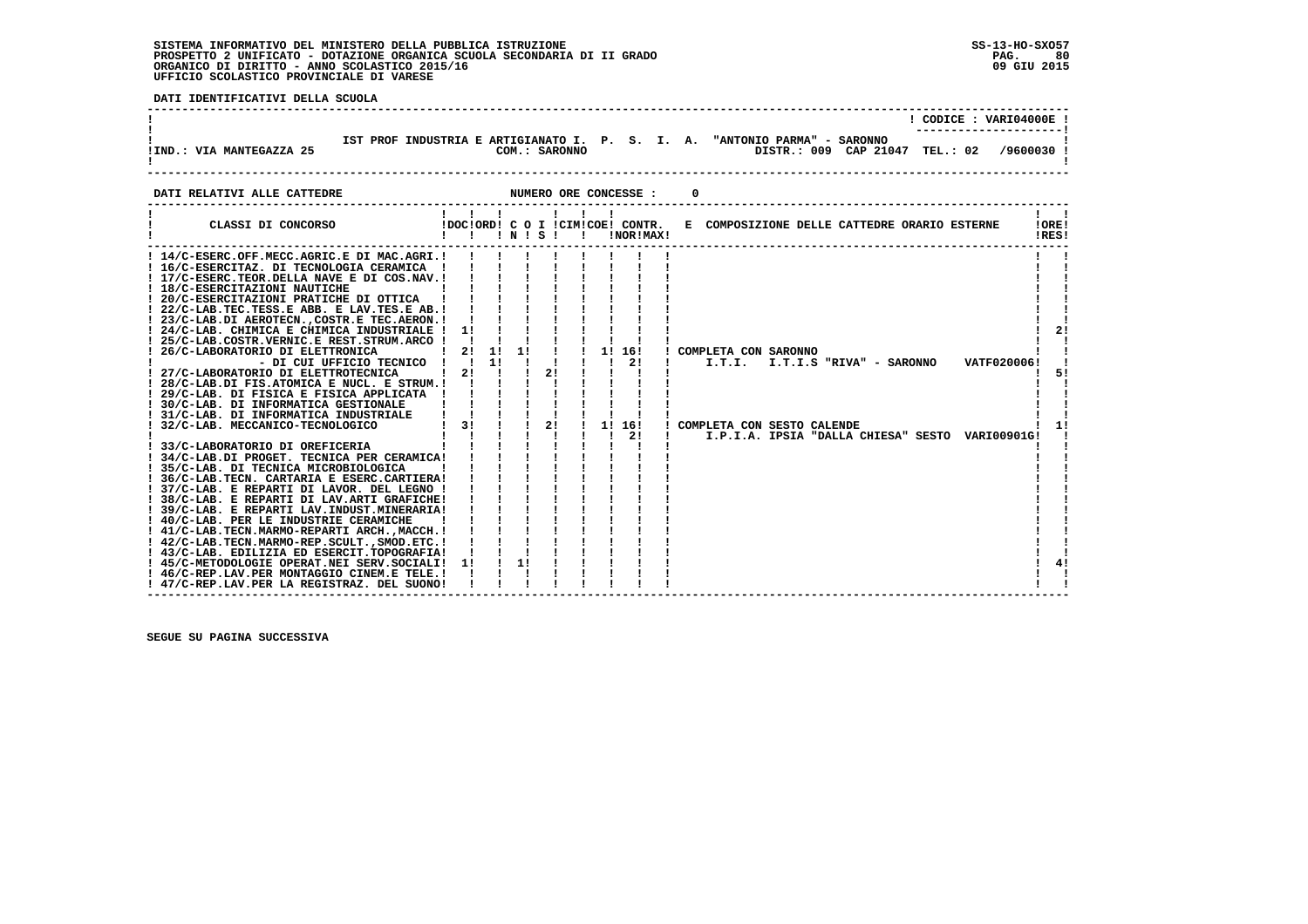**DATI IDENTIFICATIVI DELLA SCUOLA**

| !IND.: VIA MANTEGAZZA 25                                                                                                               |                                  |       | COM.: SARONNO |                       |   | IST PROF INDUSTRIA E ARTIGIANATO I. P. S. I. A. "ANTONIO PARMA" - SARONNO<br>DISTR.: 009 CAP 21047 TEL.: 02 |  | ! CODICE : VARI04000E !<br>/9600030 |
|----------------------------------------------------------------------------------------------------------------------------------------|----------------------------------|-------|---------------|-----------------------|---|-------------------------------------------------------------------------------------------------------------|--|-------------------------------------|
| DATI RELATIVI ALLE CATTEDRE                                                                                                            |                                  |       |               | NUMERO ORE CONCESSE : | 0 |                                                                                                             |  |                                     |
| CLASSI DI CONCORSO                                                                                                                     | IDOCIORDI C O I ICIMICOEI CONTR. | INISI |               | !NOR!MAX!             |   | E COMPOSIZIONE DELLE CATTEDRE ORARIO ESTERNE                                                                |  | ! ORE!<br>IRES!                     |
| ! 48/C-REP.LAV.PER LA RIPRESA CINEM.E TEL.!<br>! 49/C-REP.DI LAV. PER ARTI FOTOGRAFICHE<br>! 50/C-TEC.SERVIZI ED ESER.PRAT.DI CUCINA ! |                                  |       |               |                       |   |                                                                                                             |  |                                     |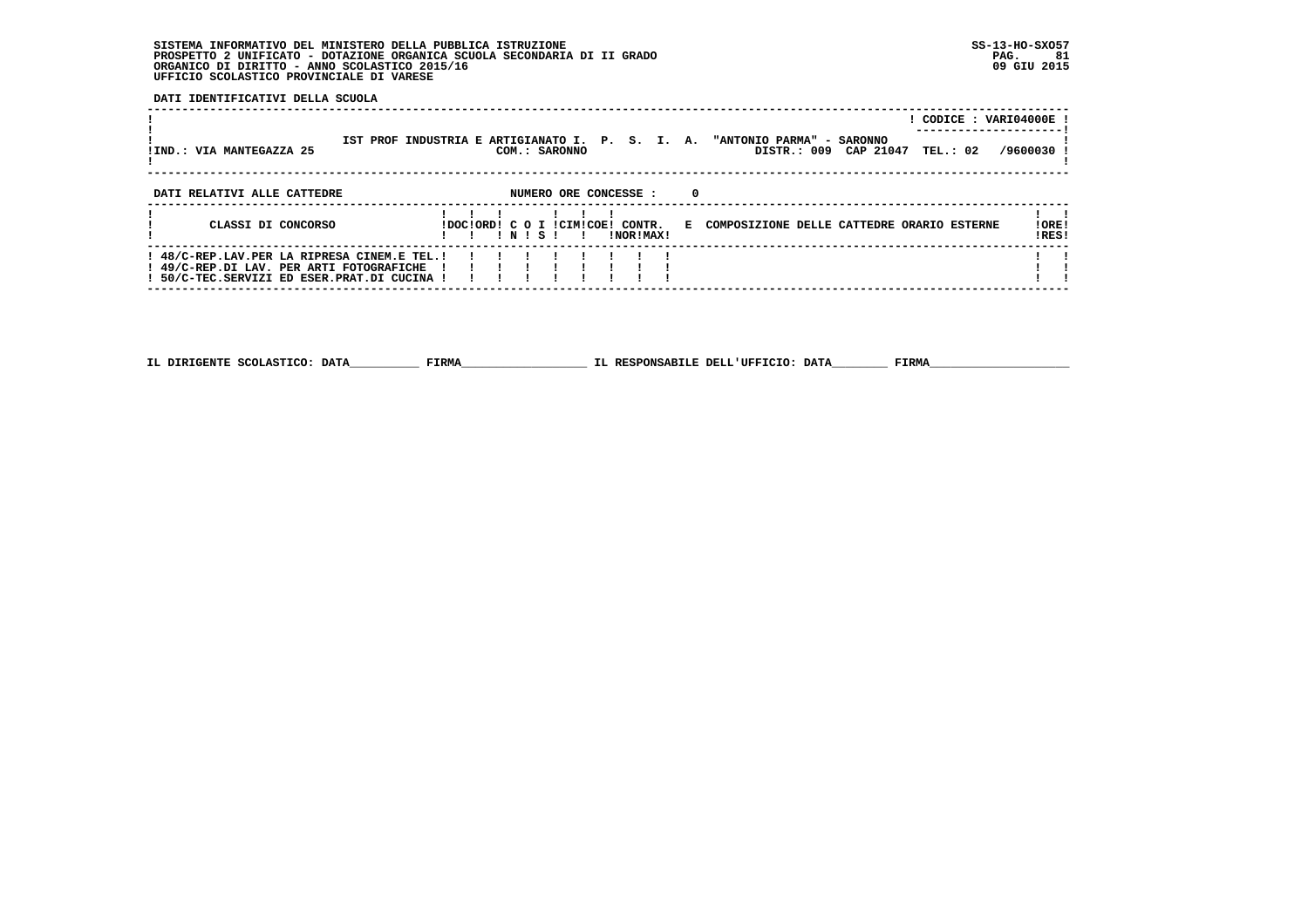**DATI IDENTIFICATIVI DELLA SCUOLA**

|                                                                                                                                                                                                                                                                                                                                                                                                                                                                                                                                                                                                                                                                                                                                                                                                                                                                                                                                                                                                                                                                                                                                   |                                                                                                                                                                                                                        | ! CODICE : VASL01000A !                                                                                                  |
|-----------------------------------------------------------------------------------------------------------------------------------------------------------------------------------------------------------------------------------------------------------------------------------------------------------------------------------------------------------------------------------------------------------------------------------------------------------------------------------------------------------------------------------------------------------------------------------------------------------------------------------------------------------------------------------------------------------------------------------------------------------------------------------------------------------------------------------------------------------------------------------------------------------------------------------------------------------------------------------------------------------------------------------------------------------------------------------------------------------------------------------|------------------------------------------------------------------------------------------------------------------------------------------------------------------------------------------------------------------------|--------------------------------------------------------------------------------------------------------------------------|
|                                                                                                                                                                                                                                                                                                                                                                                                                                                                                                                                                                                                                                                                                                                                                                                                                                                                                                                                                                                                                                                                                                                                   | IND.: VIA LUCIANO MANARA 10<br>1931-154 COM.: BUSTO ARSIZIO DISTR.: 008 CAP 21052 TEL.: 0331<br>1                                                                                                                      |                                                                                                                          |
| DATI RELATIVI ALLE CLASSI                                                                                                                                                                                                                                                                                                                                                                                                                                                                                                                                                                                                                                                                                                                                                                                                                                                                                                                                                                                                                                                                                                         |                                                                                                                                                                                                                        |                                                                                                                          |
|                                                                                                                                                                                                                                                                                                                                                                                                                                                                                                                                                                                                                                                                                                                                                                                                                                                                                                                                                                                                                                                                                                                                   | CORSI - INDIRIZZI - SPECIALIZZAZIONI   ANNI DI CORSO   CORSI - INDIRIZZI - SPECIALIZZAZIONI<br><u>  ------------------</u>  <br>1 1! 2! 3! 4! 5! 6!                                                                    | ! ANNI DI CORSO !<br>1 1 2 3 3 4 5 5 6                                                                                   |
|                                                                                                                                                                                                                                                                                                                                                                                                                                                                                                                                                                                                                                                                                                                                                                                                                                                                                                                                                                                                                                                                                                                                   |                                                                                                                                                                                                                        |                                                                                                                          |
|                                                                                                                                                                                                                                                                                                                                                                                                                                                                                                                                                                                                                                                                                                                                                                                                                                                                                                                                                                                                                                                                                                                                   |                                                                                                                                                                                                                        |                                                                                                                          |
|                                                                                                                                                                                                                                                                                                                                                                                                                                                                                                                                                                                                                                                                                                                                                                                                                                                                                                                                                                                                                                                                                                                                   |                                                                                                                                                                                                                        | $\mathbf{1}$ $\mathbf{1}$<br>! ORE!<br>IRES!                                                                             |
| 3/A-ARTE DEL DISEGNO ANIMATO 1111<br>$1 \quad 4/A$ -ARTE DEL TESSUTO, MODA E COSTUME $1 \quad 1 \quad 1 \quad 1 \quad 1$<br>! 7/A-ARTE DELLA FOTOGR. E GRAFICA PUBBL.! 7! ! ! 7! ! ! ! !<br>! 8/A-ARTE DELLA GRAFICA E DELL'INCISIONE! ! ! ! !<br>! 9/A-ARTE DELLA STA.E DEL REST.DEL LIBRO! ! ! ! !<br>$\begin{tabular}{l c c c c c c c c} \hline 1 0/A-ARTE DET METALLI & E DELL'OREFICERIA & 1 & 1 & 1 \\ \hline 1 12/A-CHIMICA AGRRRIA & 1 & 1 & 1 \\ \hline 1 3/A-CHIMICA & 1 & 1 & 1 \\ \hline \end{tabular}$<br>! 18/A-DISCIP.GEOM., ARCHIT. ARRED. E SCENOT. ! 9! ! ! 10!<br>1 21/A-DISCIPLINE PITORICHE<br>1 22/A-DISCIPLINE PLASTICHE<br>1 24/A-DISCIPLINE PLASTICHE<br>1 24/A-DISEGNO E STORIA DELL'ARTE<br>1 25/A-DISEGNO E STORIA DELL'ARTE<br>1 1 1 1 1<br>! 31/A-ED.MUSICALE IST.ISTR.SEC.II GRADO ! ! ! ! !<br>! 36/A-FILOSOFIA, PSICOL. E SC. DELL'EDUCAZ. ! ! ! ! !<br>46/A-LINGUA E CIV. STRANIERA (INGLESE) ! 7! ! 8! ! ! ! ! ! !<br>$\frac{1}{1}$ 49/A-MATEMATICA E FISICA $\frac{1}{1}$ 10!<br>50/A-LETTERE IST. ISTR. SECOND. DI II GR. ! 16! ! 19!<br>! 51/A-LETTERE, LATINO NEI LICEI E IST. MAG.! ! ! ! | BUSTO ARSIZIO<br>L.S.<br>$\frac{1}{2}$ 10! $\frac{1}{2}$ $\frac{1}{2}$ $\frac{1}{2}$ $\frac{4}{2}$ $\frac{1}{2}$ CEDE A<br><b>SARONNO</b><br>$1 \quad 1 \quad 1 \quad 1$ L.C.<br>LIC. CLASSICO "LEGNANI" - VAPC040006! | 1141<br>4!<br>! 8!<br>$1 \quad 71$<br>! 11!<br>-3 I<br>LICEO SCIENTIFICO "TOSI" - VAPS01000D! !<br>! 15!<br>$1 \quad 41$ |

 **------------------------------------------------------------------------------------------------------------------------------------**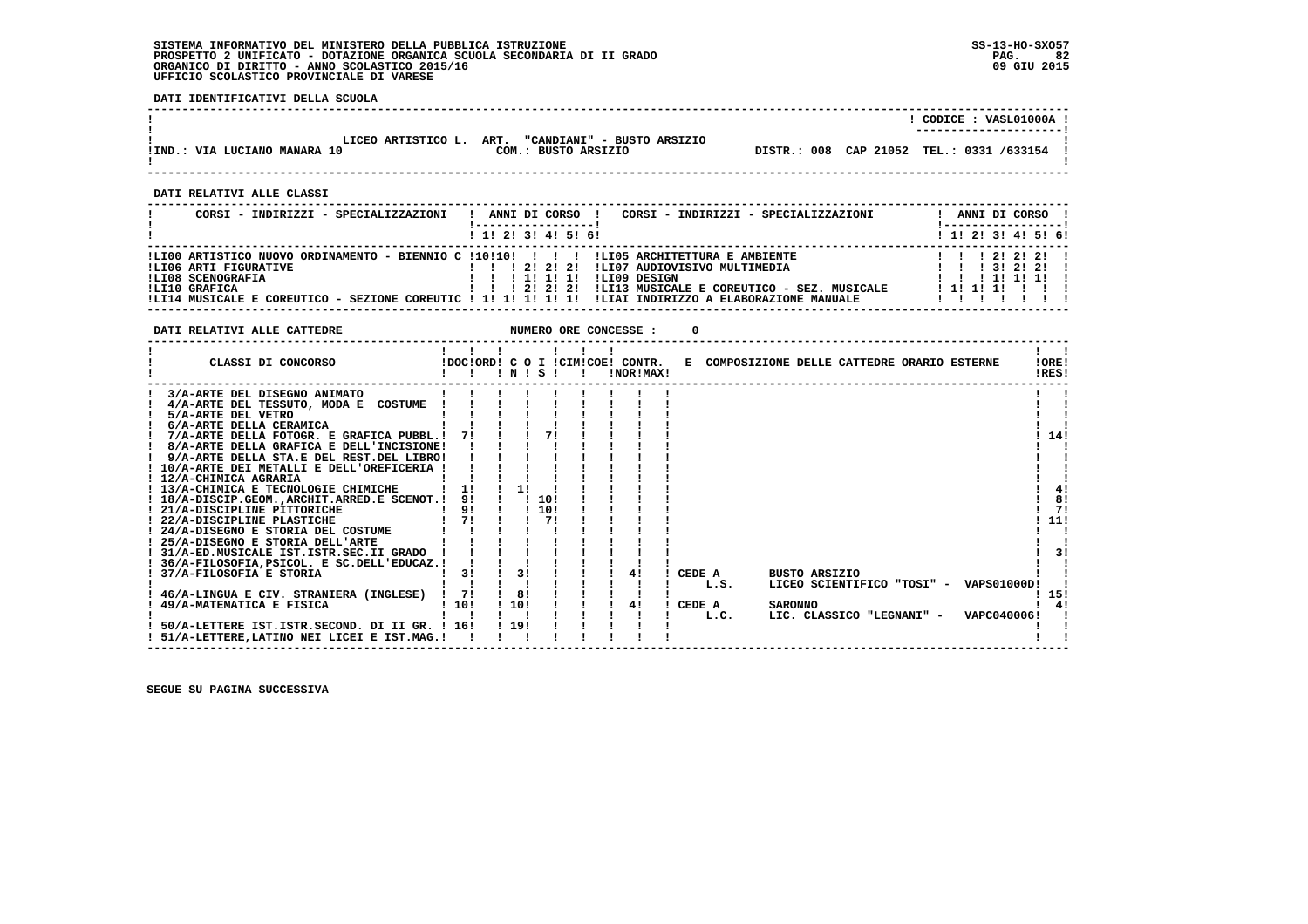i

 **DATI IDENTIFICATIVI DELLA SCUOLA**

|                                                                                                                                                                                                                                                                                                                                                      |                                                                 |  |  |  |  |  | $!$ CODICE : VASL01000A $!$ |                 |
|------------------------------------------------------------------------------------------------------------------------------------------------------------------------------------------------------------------------------------------------------------------------------------------------------------------------------------------------------|-----------------------------------------------------------------|--|--|--|--|--|-----------------------------|-----------------|
| LICEO ARTISTICO L. ART. "CANDIANI" - BUSTO ARSIZIO<br>COM.: BUSTO ARSIZIO <b>DISTR.: 008</b> CAP 21052 TEL.: 0331 /633154 1<br>!IND.: VIA LUCIANO MANARA 10                                                                                                                                                                                          |                                                                 |  |  |  |  |  |                             |                 |
| DATI RELATIVI ALLE CATTEDRE                                                                                                                                                                                                                                                                                                                          |                                                                 |  |  |  |  |  |                             |                 |
| CLASSI DI CONCORSO (100 I DOCIORDI CONTRIGORI CONTR. E COMPOSIZIONE DELLE CATTEDRE ORARIO ESTERNE                                                                                                                                                                                                                                                    |                                                                 |  |  |  |  |  |                             | ! ORE!<br>!RES! |
|                                                                                                                                                                                                                                                                                                                                                      |                                                                 |  |  |  |  |  |                             |                 |
|                                                                                                                                                                                                                                                                                                                                                      |                                                                 |  |  |  |  |  |                             |                 |
| $\frac{1}{2}$ /D-ARTE DELLA LAVORAZIONE DEI METALLI ! ! ! ! ! ! ! ! ! !<br>! 2/D-ARTE OREFIC., LAV. PIETRE DURE, GEMME ! ! ! ! !<br>! 3/D-ARTE DEL DISEGNO D'ANIMAZIONE<br>$\frac{1}{2}$ 4/D-ARTE RIPR.E MONTAG.PER DISEG.ANIM. $\frac{1}{2}$ $\frac{1}{2}$ $\frac{1}{2}$ $\frac{1}{2}$ $\frac{1}{2}$<br>! 14/D-ARTE DEL TAGLIO E DELLA CONFEZIONE ! | $\mathbf{I}$ and $\mathbf{I}$ and $\mathbf{I}$ and $\mathbf{I}$ |  |  |  |  |  |                             |                 |
|                                                                                                                                                                                                                                                                                                                                                      |                                                                 |  |  |  |  |  |                             |                 |
| ! 22/D-LAB.TEC.ARTI CERAM.VETRO E CRISTAL.!                                                                                                                                                                                                                                                                                                          |                                                                 |  |  |  |  |  |                             |                 |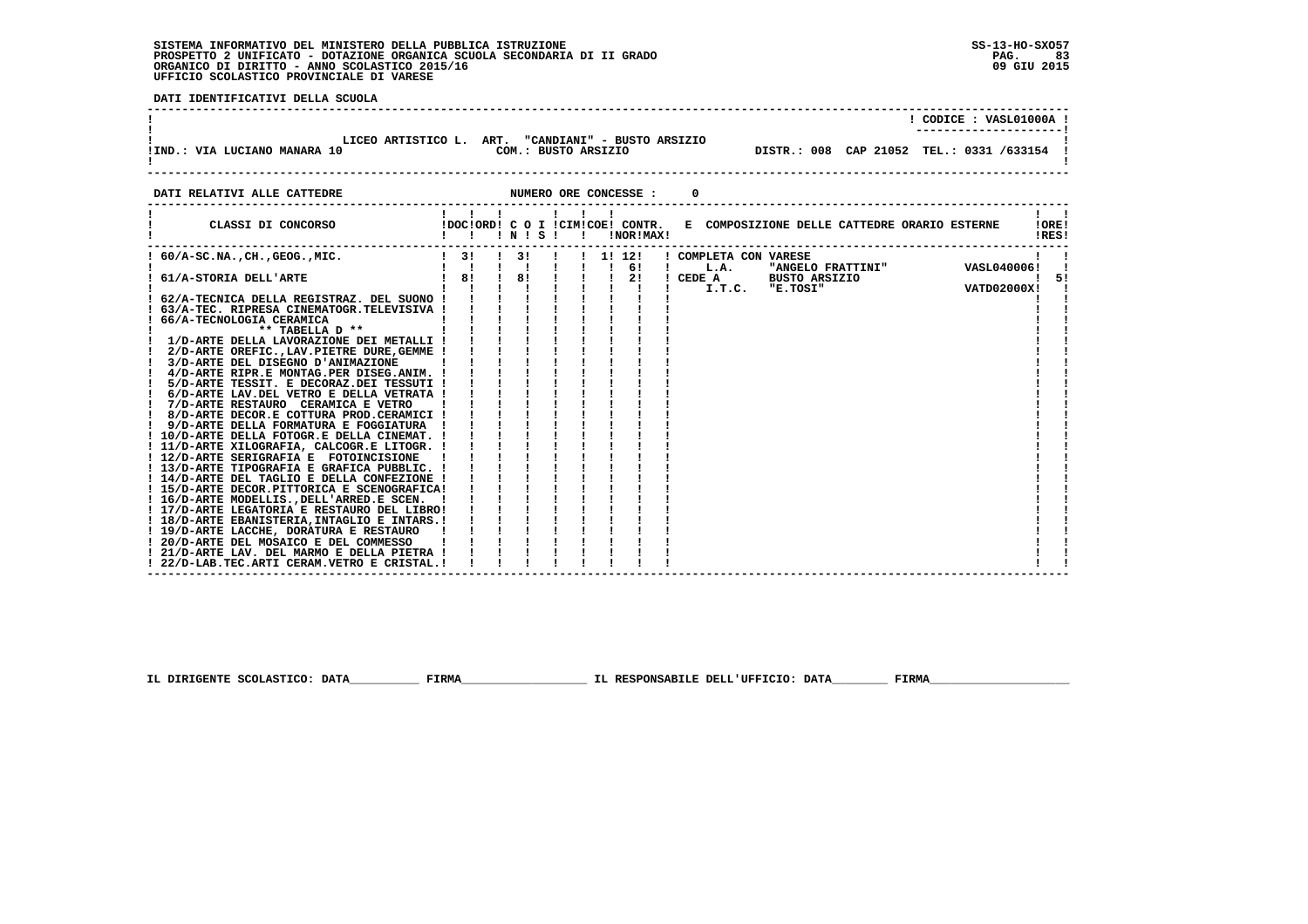**DATI IDENTIFICATIVI DELLA SCUOLA**

| ! LICEO ARTISTICO                          | L. ART. "DON MILANI" - TRADATE                                   | CODICE: VASL011017 !<br>---------------------- |
|--------------------------------------------|------------------------------------------------------------------|------------------------------------------------|
| ISEZIONE ASSOCIATA<br>!IND.: VIA GRAMSCI,1 | ALL' ISTITUTO SUPERIORE "DON MILANI" DI TRADATE<br>COM.: TRADATE | DISTR.: 007 CAP 21049 TEL.: 0331 /843345       |

 **------------------------------------------------------------------------------------------------------------------------------------**

 **DATI RELATIVI ALLE CLASSI**

| CORSI - INDIRIZZI - SPECIALIZZAZIONI                                   | ANNI DI CORSO<br>CORSI - INDIRIZZI - SPECIALIZZAZIONI<br>1 1 1 2 1 3 1 4 1 5 1 6 1                         | ANNI DI CORSO<br>1 1 2 3 3 4 5 6 1 |
|------------------------------------------------------------------------|------------------------------------------------------------------------------------------------------------|------------------------------------|
| ILI07 AUDIOVISIVO MULTIMEDIA<br>!LIAI INDIRIZZO A ELABORAZIONE MANUALE | ILI00 ARTISTICO NUOVO ORDINAMENTO - BIENNIO C ! 3! 3! ! ! ! !LI05 ARCHITETTURA E AMBIENTE<br>ILTIO GRAFTCA | 11111111<br>111111                 |

| DATI RELATIVI ALLE CATTEDRE                                                                         |              |    |    |       | NUMERO ORE CONCESSE : |                                                                               |  |  |                |
|-----------------------------------------------------------------------------------------------------|--------------|----|----|-------|-----------------------|-------------------------------------------------------------------------------|--|--|----------------|
| CLASSI DI CONCORSO                                                                                  | !!!!!!!      |    |    | INISI | !NOR!MAX!             | !DOC!ORD! C O I !CIM!COE! CONTR. E COMPOSIZIONE DELLE CATTEDRE ORARIO ESTERNE |  |  | !ORE!<br>!RES! |
| 3/A-ARTE DEL DISEGNO ANIMATO                                                                        |              |    |    |       |                       |                                                                               |  |  |                |
| 4/A-ARTE DEL TESSUTO, MODA E COSTUME                                                                |              |    |    |       |                       |                                                                               |  |  |                |
| 5/A-ARTE DEL VETRO                                                                                  |              |    |    |       |                       |                                                                               |  |  |                |
| 6/A-ARTE DELLA CERAMICA                                                                             |              |    |    |       |                       |                                                                               |  |  |                |
| 7/A-ARTE DELLA FOTOGR. E GRAFICA PUBBL.! 4!                                                         |              |    |    |       |                       |                                                                               |  |  | 16!            |
| ! 8/A-ARTE DELLA GRAFICA E DELL'INCISIONE!                                                          |              |    |    |       |                       |                                                                               |  |  |                |
| ! 9/A-ARTE DELLA STA.E DEL REST.DEL LIBRO!                                                          |              |    |    |       |                       |                                                                               |  |  |                |
| ! 10/A-ARTE DEI METALLI E DELL'OREFICERIA !                                                         |              |    |    |       |                       |                                                                               |  |  |                |
| ! 12/A-CHIMICA AGRARIA                                                                              |              |    |    |       |                       |                                                                               |  |  |                |
| ! 13/A-CHIMICA E TECNOLOGIE CHIMICHE                                                                |              |    |    |       |                       |                                                                               |  |  | 41             |
| ! 18/A-DISCIP.GEOM., ARCHIT. ARRED. E SCENOT. !                                                     |              |    |    |       |                       |                                                                               |  |  | 12!            |
| ! 21/A-DISCIPLINE PITTORICHE<br>: <i>2</i> 1/A-DISCIPLINE PITTORICHE<br>! 22/A-DISCIPLINE PLASTICHE | 11           |    |    | 11    |                       |                                                                               |  |  | 6!             |
|                                                                                                     | $1 \quad 11$ |    |    | 11    |                       |                                                                               |  |  |                |
| ! 36/A-FILOSOFIA, PSICOL. E SC.DELL'EDUCAZ.!                                                        |              |    |    |       |                       |                                                                               |  |  | 10!            |
| ! 37/A-FILOSOFIA E STORIA                                                                           |              | 1! |    |       |                       |                                                                               |  |  |                |
| ! 46/A-LINGUA E CIV. STRANIERA (INGLESE) ! 1!                                                       |              |    |    |       | 1! 15!<br>31          | ! COMPLETA CON TRADATE<br>I.T.C.G. I.T.C.G. ISIS "DON MILANI" VATD011016!     |  |  |                |
| ! 49/A-MATEMATICA E FISICA                                                                          | ! 1!         |    | 2! |       |                       |                                                                               |  |  |                |
| ! 50/A-LETTERE IST.ISTR.SECOND. DI II GR. ! 3!                                                      |              |    | 4! |       |                       |                                                                               |  |  |                |
| ! 51/A-LETTERE, LATINO NEI LICEI E IST.MAG.!                                                        |              |    |    |       |                       |                                                                               |  |  |                |
| $: 60/A-SC.NA.$ , $CH.$ , $GEOG.$ , $MIC.$                                                          | 11           |    | 1! |       |                       |                                                                               |  |  | 21             |
| ! 61/A-STORIA DELL'ARTE                                                                             | $1 \quad 11$ |    | 11 |       |                       |                                                                               |  |  | 15!            |
| ! 62/A-TECNICA DELLA REGISTRAZ. DEL SUONO !                                                         |              |    |    |       |                       |                                                                               |  |  |                |
| ! 63/A-TEC. RIPRESA CINEMATOGR.TELEVISIVA !                                                         |              |    |    |       |                       |                                                                               |  |  |                |
| ! 66/A-TECNOLOGIA CERAMICA                                                                          |              |    |    |       |                       |                                                                               |  |  |                |
|                                                                                                     |              |    |    |       |                       |                                                                               |  |  |                |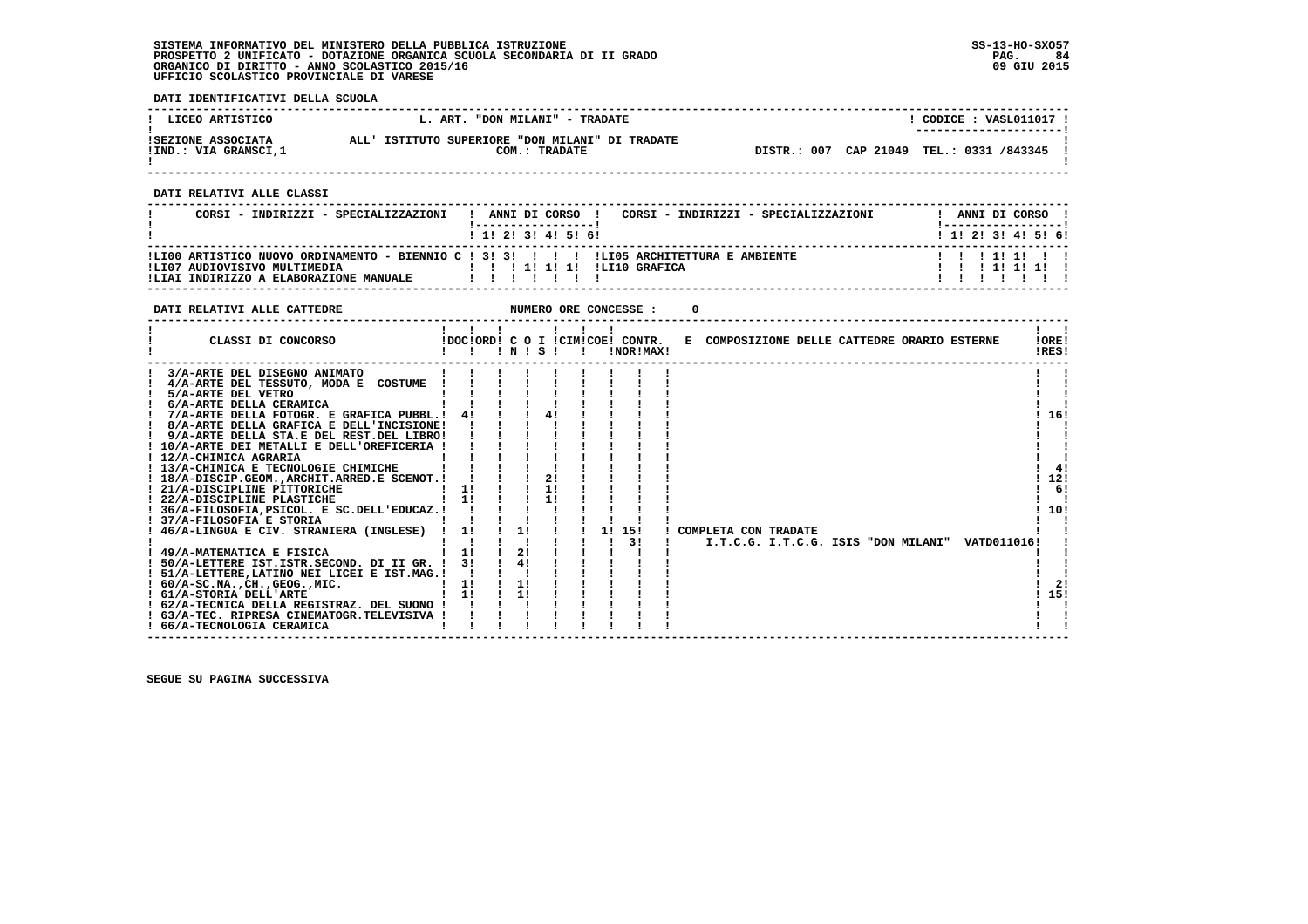**DATI IDENTIFICATIVI DELLA SCUOLA**

| LICEO ARTISTICO                            | "DON MILANI" - TRADATE<br>L. ART.                                | CODICE: VASL011017 !<br>---------------------- |
|--------------------------------------------|------------------------------------------------------------------|------------------------------------------------|
| ISEZIONE ASSOCIATA<br>!IND.: VIA GRAMSCI,1 | ALL' ISTITUTO SUPERIORE "DON MILANI" DI TRADATE<br>COM.: TRADATE | DISTR.: 007 CAP 21049 TEL.: 0331 /843345       |

**DATI RELATIVI ALLE CATTEDRE CONCESSE : 0** 

| CLASSI DI CONCORSO                           |  | ! N ! S ! |  | !NOR!MAX! |  | !DOC!ORD! C O I !CIM!COE! CONTR. E COMPOSIZIONE DELLE CATTEDRE ORARIO ESTERNE |  |  | !ORE!<br>!RES! |  |
|----------------------------------------------|--|-----------|--|-----------|--|-------------------------------------------------------------------------------|--|--|----------------|--|
| ** TABELLA D **                              |  |           |  |           |  |                                                                               |  |  |                |  |
| 1/D-ARTE DELLA LAVORAZIONE DEI METALLI !     |  |           |  |           |  |                                                                               |  |  |                |  |
| 2/D-ARTE OREFIC., LAV. PIETRE DURE, GEMME !  |  |           |  |           |  |                                                                               |  |  |                |  |
| 3/D-ARTE DEL DISEGNO D'ANIMAZIONE            |  |           |  |           |  |                                                                               |  |  |                |  |
| 4/D-ARTE RIPR.E MONTAG.PER DISEG.ANIM.       |  |           |  |           |  |                                                                               |  |  |                |  |
| 5/D-ARTE TESSIT. E DECORAZ.DEI TESSUTI !     |  |           |  |           |  |                                                                               |  |  |                |  |
| 6/D-ARTE LAV.DEL VETRO E DELLA VETRATA !     |  |           |  |           |  |                                                                               |  |  |                |  |
| 7/D-ARTE RESTAURO CERAMICA E VETRO           |  |           |  |           |  |                                                                               |  |  |                |  |
| 8/D-ARTE DECOR.E COTTURA PROD.CERAMICI !     |  |           |  |           |  |                                                                               |  |  |                |  |
| 9/D-ARTE DELLA FORMATURA E FOGGIATURA        |  |           |  |           |  |                                                                               |  |  |                |  |
| ! 10/D-ARTE DELLA FOTOGR.E DELLA CINEMAT. !  |  |           |  |           |  |                                                                               |  |  |                |  |
| ! 11/D-ARTE XILOGRAFIA, CALCOGR.E LITOGR. !  |  |           |  |           |  |                                                                               |  |  |                |  |
| ! 12/D-ARTE SERIGRAFIA E FOTOINCISIONE       |  |           |  |           |  |                                                                               |  |  |                |  |
| ! 13/D-ARTE TIPOGRAFIA E GRAFICA PUBBLIC. !  |  |           |  |           |  |                                                                               |  |  |                |  |
| 14/D-ARTE DEL TAGLIO E DELLA CONFEZIONE !    |  |           |  |           |  |                                                                               |  |  |                |  |
| ! 15/D-ARTE DECOR.PITTORICA E SCENOGRAFICA!  |  |           |  |           |  |                                                                               |  |  |                |  |
| ! 16/D-ARTE MODELLIS., DELL'ARRED.E SCEN.    |  |           |  |           |  |                                                                               |  |  |                |  |
| ! 17/D-ARTE LEGATORIA E RESTAURO DEL LIBRO!  |  |           |  |           |  |                                                                               |  |  |                |  |
| ! 18/D-ARTE EBANISTERIA, INTAGLIO E INTARS.! |  |           |  |           |  |                                                                               |  |  |                |  |
| ! 19/D-ARTE LACCHE, DORATURA E RESTAURO      |  |           |  |           |  |                                                                               |  |  |                |  |
| ! 20/D-ARTE DEL MOSAICO E DEL COMMESSO       |  |           |  |           |  |                                                                               |  |  |                |  |
| ! 21/D-ARTE LAV. DEL MARMO E DELLA PIETRA !  |  |           |  |           |  |                                                                               |  |  |                |  |
| ! 22/D-LAB.TEC.ARTI CERAM.VETRO E CRISTAL.!  |  |           |  |           |  |                                                                               |  |  |                |  |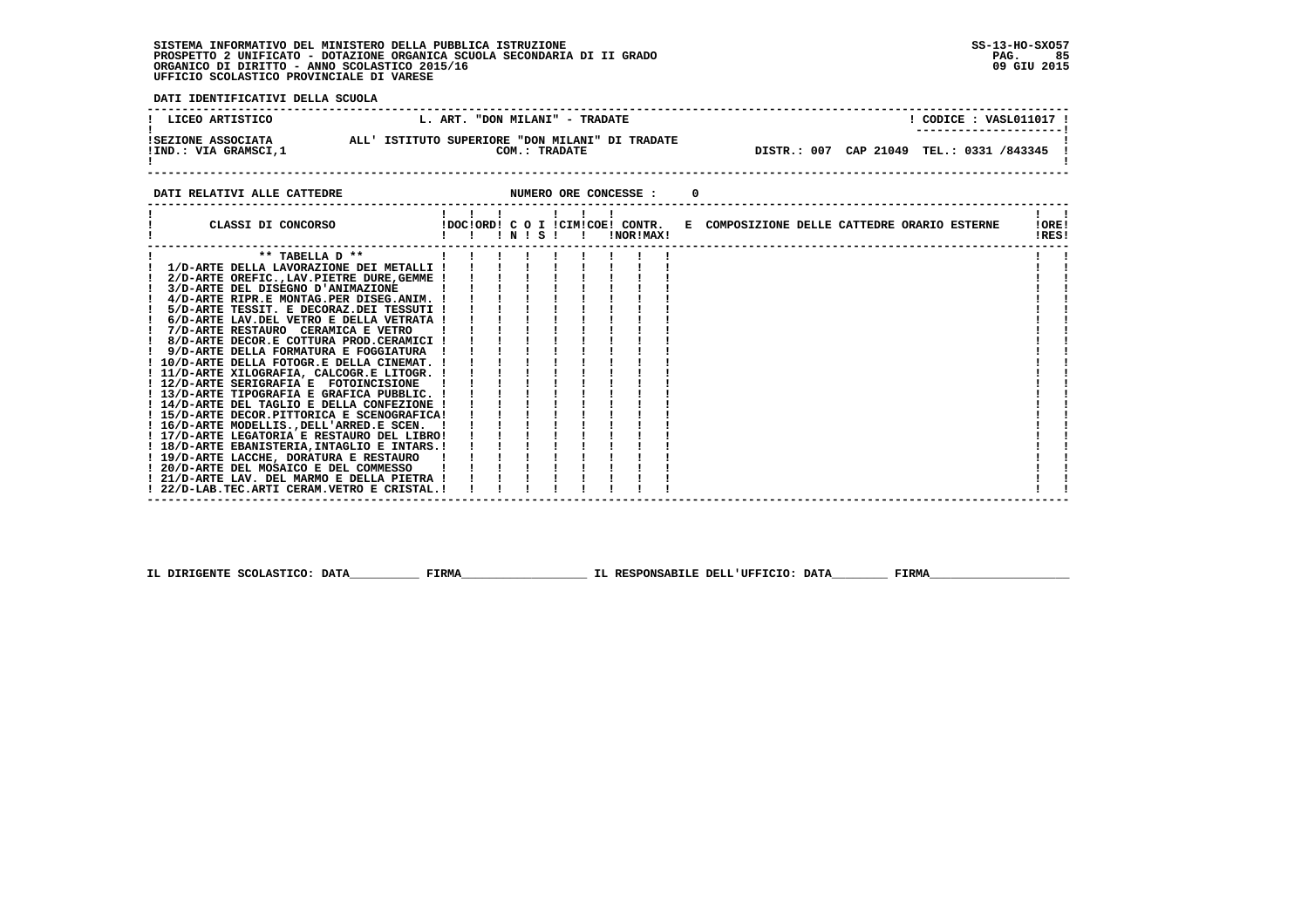**DATI IDENTIFICATIVI DELLA SCUOLA**

|                                                                                                                                                                                                                                                                                                                                                                                                                                                                                                                                                                                                                                                                                                                                                                                                                                                                                                                                                                           |                                                                                                                                                    |                                                        | ! CODICE : VASL040006 !<br>.                   |
|---------------------------------------------------------------------------------------------------------------------------------------------------------------------------------------------------------------------------------------------------------------------------------------------------------------------------------------------------------------------------------------------------------------------------------------------------------------------------------------------------------------------------------------------------------------------------------------------------------------------------------------------------------------------------------------------------------------------------------------------------------------------------------------------------------------------------------------------------------------------------------------------------------------------------------------------------------------------------|----------------------------------------------------------------------------------------------------------------------------------------------------|--------------------------------------------------------|------------------------------------------------|
| LICEO ARTISTICO "ANGELO FRATTINI"<br>! IND.: VIA VALVERDE, 2                                                                                                                                                                                                                                                                                                                                                                                                                                                                                                                                                                                                                                                                                                                                                                                                                                                                                                              | COM.: VARESE                                                                                                                                       | DISTR.: 003 CAP 21100 TEL.: 0332 /820670 !             |                                                |
| DATI RELATIVI ALLE CLASSI                                                                                                                                                                                                                                                                                                                                                                                                                                                                                                                                                                                                                                                                                                                                                                                                                                                                                                                                                 |                                                                                                                                                    |                                                        |                                                |
| CORSI - INDIRIZZI - SPECIALIZZAZIONI                                                                                                                                                                                                                                                                                                                                                                                                                                                                                                                                                                                                                                                                                                                                                                                                                                                                                                                                      | !-----------------!<br>1 1 2 3 3 4 5 5 6                                                                                                           | ! ANNI DI CORSO ! CORSI - INDIRIZZI - SPECIALIZZAZIONI | ! ANNI DI CORSO !<br>1 1 1 2 1 3 1 4 1 5 1 6 1 |
|                                                                                                                                                                                                                                                                                                                                                                                                                                                                                                                                                                                                                                                                                                                                                                                                                                                                                                                                                                           |                                                                                                                                                    |                                                        |                                                |
| DATI RELATIVI ALLE CATTEDRE                                                                                                                                                                                                                                                                                                                                                                                                                                                                                                                                                                                                                                                                                                                                                                                                                                                                                                                                               | NUMERO ORE CONCESSE :                                                                                                                              |                                                        |                                                |
| CLASSI DI CONCORSO                                                                                                                                                                                                                                                                                                                                                                                                                                                                                                                                                                                                                                                                                                                                                                                                                                                                                                                                                        | $\begin{array}{cccccccccccccc} 1 & 1 & 1 & 1 & 1 & 1 & 1 & 1 \end{array}$<br>IDOCIORDI CO I ICIMICOBI CONTR.<br>IDOCIORDI CO I ICIMICOBI INOPIMATI | E COMPOSIZIONE DELLE CATTEDRE ORARIO ESTERNE 10RE!     | $1 \quad 1$<br>IRES!                           |
| 3/A-ARTE DEL DISEGNO ANIMATO<br>! 4/A-ARTE DEL TESSUTO, MODA E COSTUME !<br>! 8/A-ARTE DELLA GRAFICA E DELL'INCISIONE! !!!<br>! 9/A-ARTE DELLA STA.E DEL REST.DEL LIBRO! ! ! ! !<br>! 10/A-ARTE DEI METALLI E DELL'OREFICERIA ! ! ! !<br>! 12/A-CHIMICA AGRARIA          <br>! 13/A-CHIMICA E TECNOLOGIE CHIMICHE   1! ! 1! !<br>! 18/A-DISCIP.GEOM., ARCHIT. ARRED.E SCENOT.! 8! !! 8!<br>! 21/A-DISCIPLINE PITTORICHE   111   1 13 11<br>! 22/A-DISCIPLINE PLASTICHE   5! ! 6! !<br>! 36/A-FILOSOFIA, PSICOL. E SC. DELL'EDUCAZ. ! ! ! ! !<br>! 37/A-FILOSOFIA E STORIA<br>! 46/A-LINGUA E CIV. STRANIERA (INGLESE) ! 6! ! 6! !<br>! 49/A-MATEMATICA E FISICA<br>! 50/A-LETTERE IST. ISTR. SECOND. DI II GR. ! 11! ! 11! ! ! ! !<br>! 51/A-LETTERE, LATINO NEI LICEI E IST.MAG.!!!!!!<br>! 62/A-TECNICA DELLA REGISTRAZ. DEL SUONO ! ! ! ! !<br>! 63/A-TEC. RIPRESA CINEMATOGR. TELEVISIVA ! ! ! !<br>and the contract of the contract of<br>! 66/A-TECNOLOGIA CERAMICA | $\mathbf{I}$<br>$1 \t3! \t1 \t3! \t1$<br>1 7 1 7 1 7 1 1                                                                                           | ! ! ! ! L.A. L. ART. "CANDIANI" - BUSTO VASL01000A!    | 2!<br>111<br>110!<br>8!<br>! 16!<br>- 1<br>3!  |

 **------------------------------------------------------------------------------------------------------------------------------------**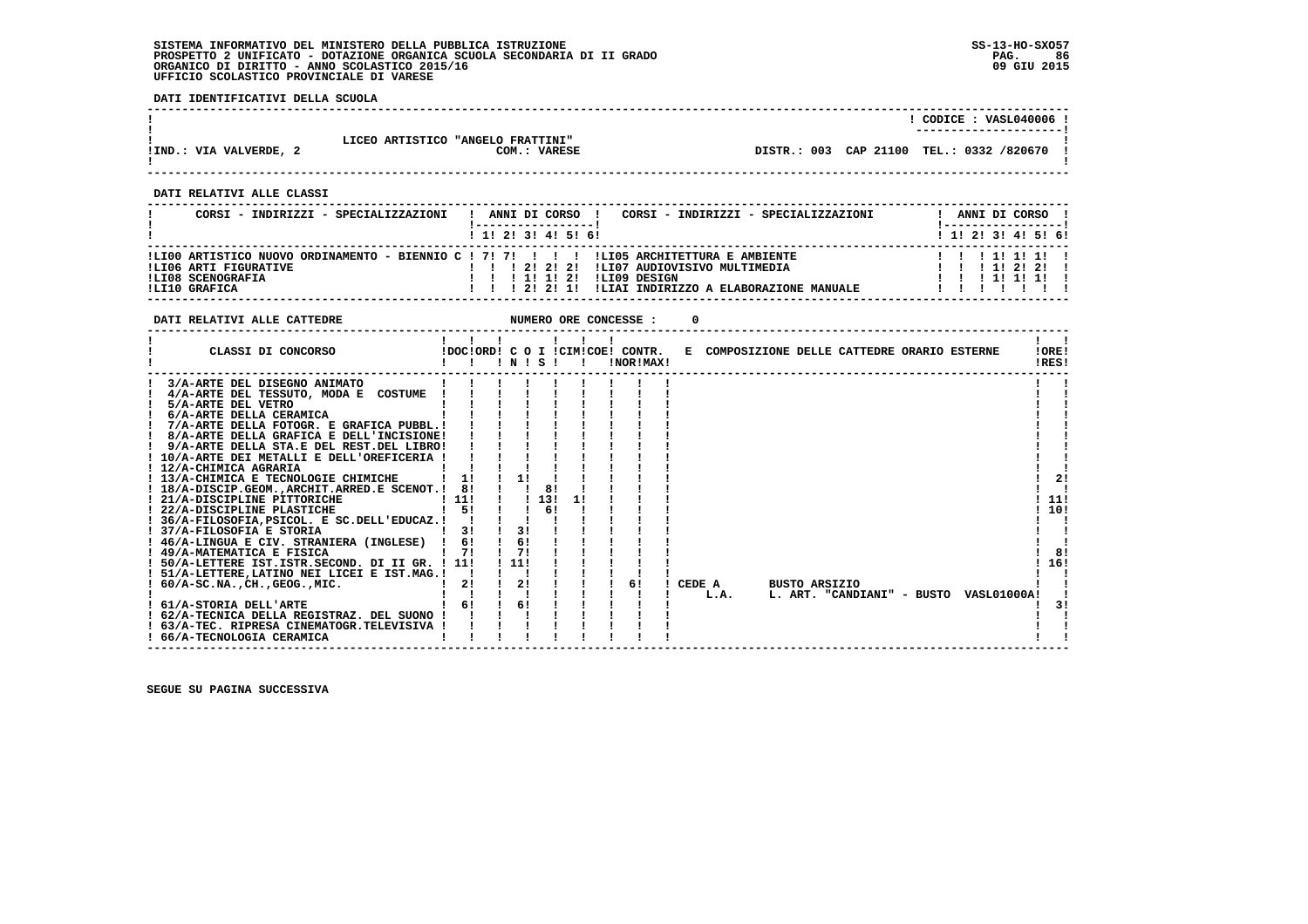**DATI IDENTIFICATIVI DELLA SCUOLA**

|                                |                                                   |                                            | CODICE: VASL040006 ! |
|--------------------------------|---------------------------------------------------|--------------------------------------------|----------------------|
| !IND.: VIA VALVERDE, 2         | LICEO ARTISTICO "ANGELO FRATTINI"<br>COM.: VARESE | DISTR.: 003 CAP 21100 TEL.: 0332 /820670 ! |                      |
| הסחהייים הזוג דעדייג והס דייגח | NIMEDO OPE CONCESSE .                             |                                            |                      |

|                                              |                    |  |  | . BUTTER ORD CONCEDUE |           |                                                                               |  |                |  |
|----------------------------------------------|--------------------|--|--|-----------------------|-----------|-------------------------------------------------------------------------------|--|----------------|--|
| CLASSI DI CONCORSO                           | !!!!!!!<br>!!N!S!! |  |  |                       | !NOR!MAX! | !DOC!ORD! C O I !CIM!COE! CONTR. E COMPOSIZIONE DELLE CATTEDRE ORARIO ESTERNE |  | IOREI<br>!RES! |  |
| ** TABELLA D **                              |                    |  |  |                       |           |                                                                               |  |                |  |
| 1/D-ARTE DELLA LAVORAZIONE DEI METALLI !     |                    |  |  |                       |           |                                                                               |  |                |  |
| 2/D-ARTE OREFIC., LAV. PIETRE DURE, GEMME !  |                    |  |  |                       |           |                                                                               |  |                |  |
| 3/D-ARTE DEL DISEGNO D'ANIMAZIONE            |                    |  |  |                       |           |                                                                               |  |                |  |
| 4/D-ARTE RIPR.E MONTAG.PER DISEG.ANIM. !     |                    |  |  |                       |           |                                                                               |  |                |  |
| 5/D-ARTE TESSIT. E DECORAZ.DEI TESSUTI !     |                    |  |  |                       |           |                                                                               |  |                |  |
| 6/D-ARTE LAV.DEL VETRO E DELLA VETRATA !     |                    |  |  |                       |           |                                                                               |  |                |  |
| ! 7/D-ARTE RESTAURO CERAMICA E VETRO         |                    |  |  |                       |           |                                                                               |  |                |  |
| ! 8/D-ARTE DECOR.E COTTURA PROD.CERAMICI !   |                    |  |  |                       |           |                                                                               |  |                |  |
| 9/D-ARTE DELLA FORMATURA E FOGGIATURA        |                    |  |  |                       |           |                                                                               |  |                |  |
| ! 10/D-ARTE DELLA FOTOGR.E DELLA CINEMAT. !  |                    |  |  |                       |           |                                                                               |  |                |  |
| ! 11/D-ARTE XILOGRAFIA, CALCOGR.E LITOGR. !  |                    |  |  |                       |           |                                                                               |  |                |  |
| ! 12/D-ARTE SERIGRAFIA E FOTOINCISIONE !     |                    |  |  |                       |           |                                                                               |  |                |  |
| ! 13/D-ARTE TIPOGRAFIA E GRAFICA PUBBLIC. !  |                    |  |  |                       |           |                                                                               |  |                |  |
| ! 14/D-ARTE DEL TAGLIO E DELLA CONFEZIONE !  |                    |  |  |                       |           |                                                                               |  |                |  |
| ! 15/D-ARTE DECOR.PITTORICA E SCENOGRAFICA!  |                    |  |  |                       |           |                                                                               |  |                |  |
| ! 16/D-ARTE MODELLIS., DELL'ARRED.E SCEN.    |                    |  |  |                       |           |                                                                               |  |                |  |
| ! 17/D-ARTE LEGATORIA E RESTAURO DEL LIBRO!  |                    |  |  |                       |           |                                                                               |  |                |  |
| ! 18/D-ARTE EBANISTERIA, INTAGLIO E INTARS.! |                    |  |  |                       |           |                                                                               |  |                |  |
| ! 19/D-ARTE LACCHE, DORATURA E RESTAURO      |                    |  |  |                       |           |                                                                               |  |                |  |
| ! 20/D-ARTE DEL MOSAICO E DEL COMMESSO       |                    |  |  |                       |           |                                                                               |  |                |  |
| ! 21/D-ARTE LAV. DEL MARMO E DELLA PIETRA !  |                    |  |  |                       |           |                                                                               |  | ! 11!          |  |
| ! 22/D-LAB.TEC.ARTI CERAM.VETRO E CRISTAL. ! |                    |  |  |                       |           |                                                                               |  | ! 10!          |  |
|                                              |                    |  |  |                       |           |                                                                               |  |                |  |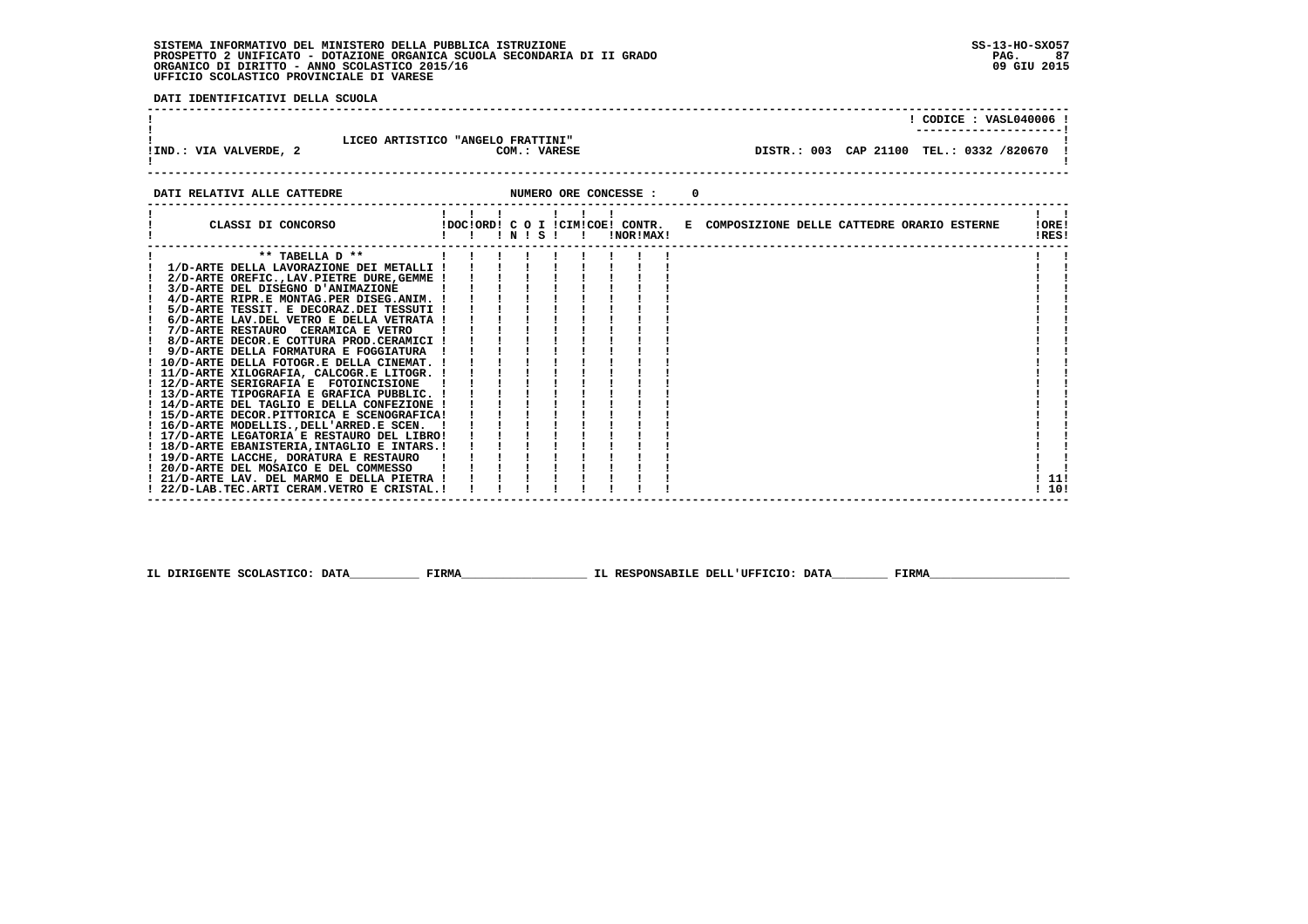**DATI IDENTIFICATIVI DELLA SCUOLA**

|                                               | IST TEC COMMERCIALE E PER GEOMETRI CITTA DI LUINO-CARLO VOLONTE (AFM - CAT)      | CODICE: VATD003017 !<br>--------------------- |
|-----------------------------------------------|----------------------------------------------------------------------------------|-----------------------------------------------|
| ISEZIONE ASSOCIATA<br>!IND.: VIA LUGANO, 24/A | ALL' ISTITUTO SUPERIORE CITTA' DI LUINO - CARLO VOLONTE' DI LUINO<br>COM.: LUINO | DISTR.: 001 CAP 21016 TEL.: 0332 / 530387     |

 **------------------------------------------------------------------------------------------------------------------------------------**

 **DATI RELATIVI ALLE CLASSI**

| CORSI - INDIRIZZI - SPECIALIZZAZIONI                  | CORSI - INDIRIZZI - SPECIALIZZAZIONI<br>! ANNI DI CORSO !<br>l ------------------ l                                                        | ANNI DI CORSO !<br>!------------------! |
|-------------------------------------------------------|--------------------------------------------------------------------------------------------------------------------------------------------|-----------------------------------------|
|                                                       | 1 1 1 2 1 3 1 4 1 5 1 6 1                                                                                                                  | 1 1 2 3 3 4 5 6 1                       |
|                                                       | ITO1 AMM. FINAN. MARKETING - BIENNIO COMUNE   2! 2! !!!!!!!! ITZ4 COSTR., AMB. E TERRITORIO - BIENNIO COM                                  | 12121111                                |
| ! ITCL TECN.IE LEGNO COSTR.NI - OPZIONE   ! ! ! ! ! ! | ITTAF AMM.NE FINAN. E MARKETING - TRIENNIO         1  1  1  ITTCA COSTR. AMB. TERRITORIO - TRIENNIO<br>IITSI SISTEMI INFORMATIVI AZIENDALI | 1 1 1 1 1 2 1 2 1 1<br>11111111         |

| DATI RELATIVI ALLE CATTEDRE                    |                |      |  |    | NUMERO ORE CONCESSE :                         |        |                              |                 |                                              |       |                                                 |                |
|------------------------------------------------|----------------|------|--|----|-----------------------------------------------|--------|------------------------------|-----------------|----------------------------------------------|-------|-------------------------------------------------|----------------|
| CLASSI DI CONCORSO                             |                | INIS |  |    | IDOCIORDI C O I ICIMICOEI CONTR.<br>INORIMAX! |        |                              |                 | E COMPOSIZIONE DELLE CATTEDRE ORARIO ESTERNE |       |                                                 | !ORE!<br>IRES! |
| 11/A-ARTE MINERARIA                            |                |      |  |    |                                               |        |                              |                 |                                              |       |                                                 |                |
| 12/A-CHIMICA AGRARIA                           |                |      |  |    |                                               |        |                              |                 |                                              |       |                                                 |                |
| 13/A-CHIMICA E TECNOLOGIE CHIMICHE             | 11             |      |  | 11 | 16!                                           |        | COMPLETA CON LUINO           |                 |                                              |       |                                                 |                |
|                                                |                |      |  |    | 21                                            |        | I.T.T.T.                     |                 |                                              |       | CITTA DI LUINO-CARLO VOLON VATN003015!          |                |
| 16/A-COSTR., TECNOL. DELLE COST. E DIS. TEC. ! | 31             | 31   |  |    |                                               | CEDE A |                              | <b>GAVIRATE</b> |                                              |       |                                                 |                |
|                                                |                |      |  |    |                                               |        |                              |                 |                                              |       | I.T.C.G. I.T. C.E G. I.S.I.S. "STEI VATD012012! |                |
|                                                |                |      |  |    | 81                                            | ED A   |                              | <b>VARESE</b>   |                                              |       |                                                 |                |
|                                                |                |      |  |    |                                               |        | I.T.G.                       |                 | I.T.G. ISIS "NERVI" -VARES                   |       | VATL013018!                                     |                |
|                                                |                |      |  |    | 71                                            | ED A   |                              | <b>VARESE</b>   |                                              |       |                                                 |                |
| 17/A-DISCIPLINE ECONOMICO-AZIENDALI            | 31             | 21   |  | 11 | 11!                                           |        | I.T.G.<br>COMPLETA CON LUINO |                 | I.T.G. ISIS "NERVI"                          | VARES | <b>VATL01351N!</b>                              |                |
|                                                |                |      |  |    | 81                                            |        | I.T.T.                       |                 | CITTA DI LUINO-CARLO VOLON                   |       | <b>VATN003015!</b>                              |                |
| 19/A-DISCIPLINE GIURIDICHE ED ECONOMIC.        | 21             | 2!   |  |    | 41                                            | CEDE A |                              | LUINO           |                                              |       |                                                 |                |
|                                                |                |      |  |    |                                               |        | I.T.I.                       |                 | CITTA DI LUINO-CARLO VOLON                   |       | <b>VATF00301D!</b>                              |                |
| 20/A-DISCIPLINE MECCANICHE E TECNOLOGIA        |                |      |  |    |                                               |        |                              |                 |                                              |       |                                                 |                |
| 34/A-ELETTRONICA                               |                |      |  |    |                                               |        |                              |                 |                                              |       |                                                 |                |
| 35/A-ELETTROTECNICA ED APPLICAZIONI            |                |      |  |    |                                               |        |                              |                 |                                              |       |                                                 |                |
| 38/A-FISICA                                    |                |      |  | 11 | 16!                                           |        | COMPLETA CON LUINO           |                 |                                              |       |                                                 |                |
|                                                |                |      |  |    | 2!                                            |        | I.T.T.                       |                 |                                              |       | CITTA DI LUINO-CARLO VOLON VATN003015!          |                |
| 39/A-GEOGRAFIA                                 |                |      |  |    |                                               |        |                              |                 |                                              |       |                                                 |                |
| 42/A-INFORMATICA                               | 1!             | 11   |  |    |                                               |        |                              |                 |                                              |       |                                                 |                |
| 46/A-LINGUA E CIV. STRANIERA (FRANCESE)        | 1!             |      |  | 1! | 15!                                           |        | COMPLETA CON LUINO           |                 |                                              |       |                                                 |                |
|                                                |                |      |  |    | 31                                            |        | I.T.T.                       |                 | CITTA DI LUINO-CARLO VOLON                   |       | VATN003015!                                     |                |
| 46/A-LINGUA E CIV. STRANIERA (INGLESE)         | 3 <sub>1</sub> | 31   |  |    |                                               |        |                              |                 |                                              |       |                                                 | 6!             |
|                                                |                |      |  |    |                                               |        |                              |                 |                                              |       |                                                 |                |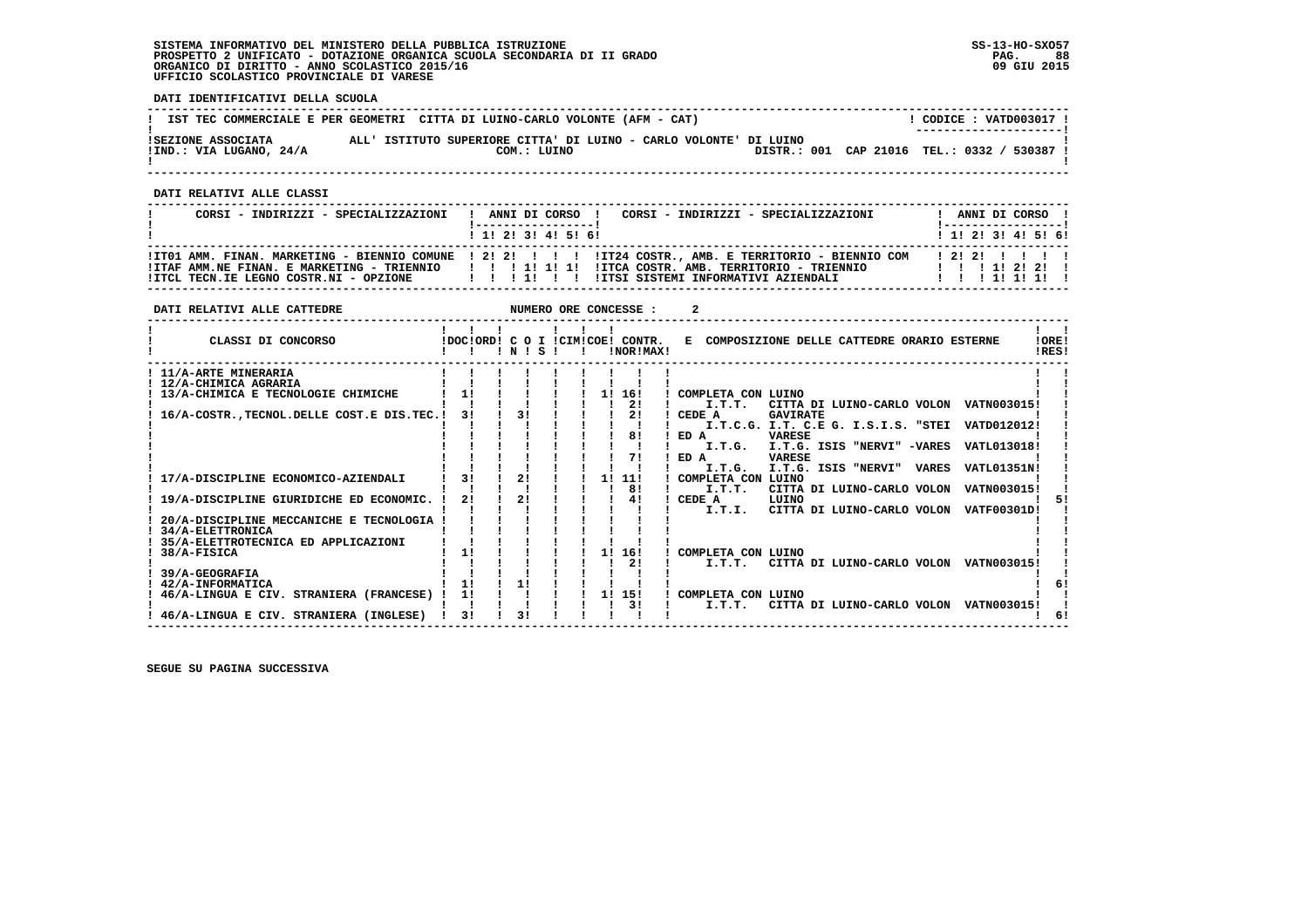**RQ** 09 GIU 2015

  **------------------------------------------------------------------------------------------------------------------------------------** $\overline{1}$  CODICE : VATD003017 I **! IST TEC COMMERCIALE E PER GEOMETRI CITTA DI LUINO-CARLO VOLONTE (AFM - CAT) ! ---------------------! !SEZIONE ASSOCIATA ALL' ISTITUTO SUPERIORE CITTA' DI LUINO - CARLO VOLONTE' DI LUINO ! !IND.: VIA LUGANO, 24/A COM.: LUINO DISTR.: 001 CAP 21016 TEL.: 0332 / 530387 !**- 1  **! ! ------------------------------------------------------------------------------------------------------------------------------------**

**DATI RELATIVI ALLE CATTEDRE NUMERO ORE CONCESSE : 2 ------------------------------------------------------------------------------------------------------------------------------------** $\mathbf{I}$   $\mathbf{I}$  **! ! ! ! ! ! ! ! !** $100F1$  **! CLASSI DI CONCORSO !DOC!ORD! C O I !CIM!COE! CONTR. E COMPOSIZIONE DELLE CATTEDRE ORARIO ESTERNE !ORE! ! ! ! ! N ! S ! ! !NOR!MAX! !RES!**IRES!  **------------------------------------------------------------------------------------------------------------------------------------** $\mathbf{r}$  and  $\mathbf{r}$  **! 46/A-LINGUA E CIV. STRANIERA (TEDESCO) ! ! ! ! ! ! 1! 9! ! COMPLETA CON LUINO ! ! ! ! ! ! ! ! ! ! 9! ! I.T.T. CITTA DI LUINO-CARLO VOLON VATN003015! ! ! 47/A-MATEMATICA ! 2! ! 2! ! ! 1! 11! ! COMPLETA CON LUINO ! ! ! ! ! ! ! ! ! ! 6! ! I.T.T. CITTA DI LUINO-CARLO VOLON VATN003015! ! ! 48/A-MATEMATICA APPLICATA ! 1! ! 1! ! ! ! ! ! ! ! ! 49/A-MATEMATICA E FISICA ! ! ! ! ! ! ! ! ! ! ! ! 50/A-LETTERE IST.ISTR.SECOND. DI II GR. ! 4! ! 5! ! ! ! 4! ! CEDE A LUINO ! 2! ! ! ! ! ! ! ! ! ! ! L.S. L. SCIENT. "SERENI" - LUIN VAPS11000A! ! ! 54/A-MINERALOGIA E GEOLOGIA ! ! ! ! ! ! ! ! ! ! ! ! 58/A-SC.E MEC.AGR.E T.GEST.AZ.,FIT.,ENT.! 1! ! 1! ! ! ! 4! ! CEDE A VARESE ! ! ! ! ! ! ! ! ! ! ! ! I.T.G. I.T.G. ISIS "NERVI" -VARES VATL013018! ! ! 60/A-SC.NA.,CH.,GEOG.,MIC. ! 2! ! 1! ! ! 1! 12! ! COMPLETA CON LUINO ! ! ! ! ! ! ! ! ! ! 6! ! I.T.T. CITTA DI LUINO-CARLO VOLON VATN003015! ! ! 71/A-TECNOLOGIE E DISEGNO TECNICO ! ! ! ! ! ! ! ! ! ! ! ! 72/A-TOPOG. GEN., COSTR.RUR. E DISEGNO ! 1! ! 1! ! ! ! 4! ! CEDE A GAVIRATE ! ! ! ! ! ! ! ! ! ! ! ! I.T.C.G. I.T. C.E G. I.S.I.S. "STEI VATD012012! ! ! 75/A-DATTILOGRAFIA E STENOGRAFIA ! ! ! ! ! ! ! ! ! ! ! ! 76/A-TRAT.TESTI,CAL.,CONT.ELET.E AP.GES.! ! ! ! ! ! ! 8! ! CEDE A LUINO ! ! ! ! ! ! ! ! ! ! ! ! I.T.T. CITTA DI LUINO-CARLO VOLON VATN003015! !** $\mathbf{I}$  **! \*\* TABELLA C \*\* ! ! ! ! ! ! ! ! ! ! ! ! 24/C-LAB. CHIMICA E CHIMICA INDUSTRIALE ! ! ! ! ! ! ! ! ! ! 4! ! 29/C-LAB. DI FISICA E FISICA APPLICATA ! ! ! ! ! ! ! ! ! ! 4!** $4<sub>1</sub>$  $1 \quad 41$  $\mathbf{I}$   $\mathbf{I}$  **! 30/C-LAB. DI INFORMATICA GESTIONALE ! 1! ! ! ! ! 1! 13! ! COMPLETA CON LUINO ! ! ! ! ! ! ! ! ! ! 6! ! I.T.I. CITTA DI LUINO-CARLO VOLON VATF00301D! ! ! 31/C-LAB. DI INFORMATICA INDUSTRIALE ! ! ! ! ! ! ! ! ! ! ! ! 32/C-LAB. MECCANICO-TECNOLOGICO ! ! ! ! ! ! ! ! ! ! 4!** $\blacksquare$  $1 \quad 41$  $\frac{1}{3}$  **! 37/C-LAB. E REPARTI DI LAVOR. DEL LEGNO ! ! ! ! ! ! ! ! ! ! 3! ! 43/C-LAB. EDILIZIA ED ESERCIT.TOPOGRAFIA! ! ! 2! ! ! ! ! ! ! 15!**1 151  **------------------------------------------------------------------------------------------------------------------------------------**

**IL DIRIGENTE SCOLASTICO: DATA** FIRMA FIRMA TE RESPONSABILE DELL'UFFICIO: DATA FIRMA

 **DATI IDENTIFICATIVI DELLA SCUOLA**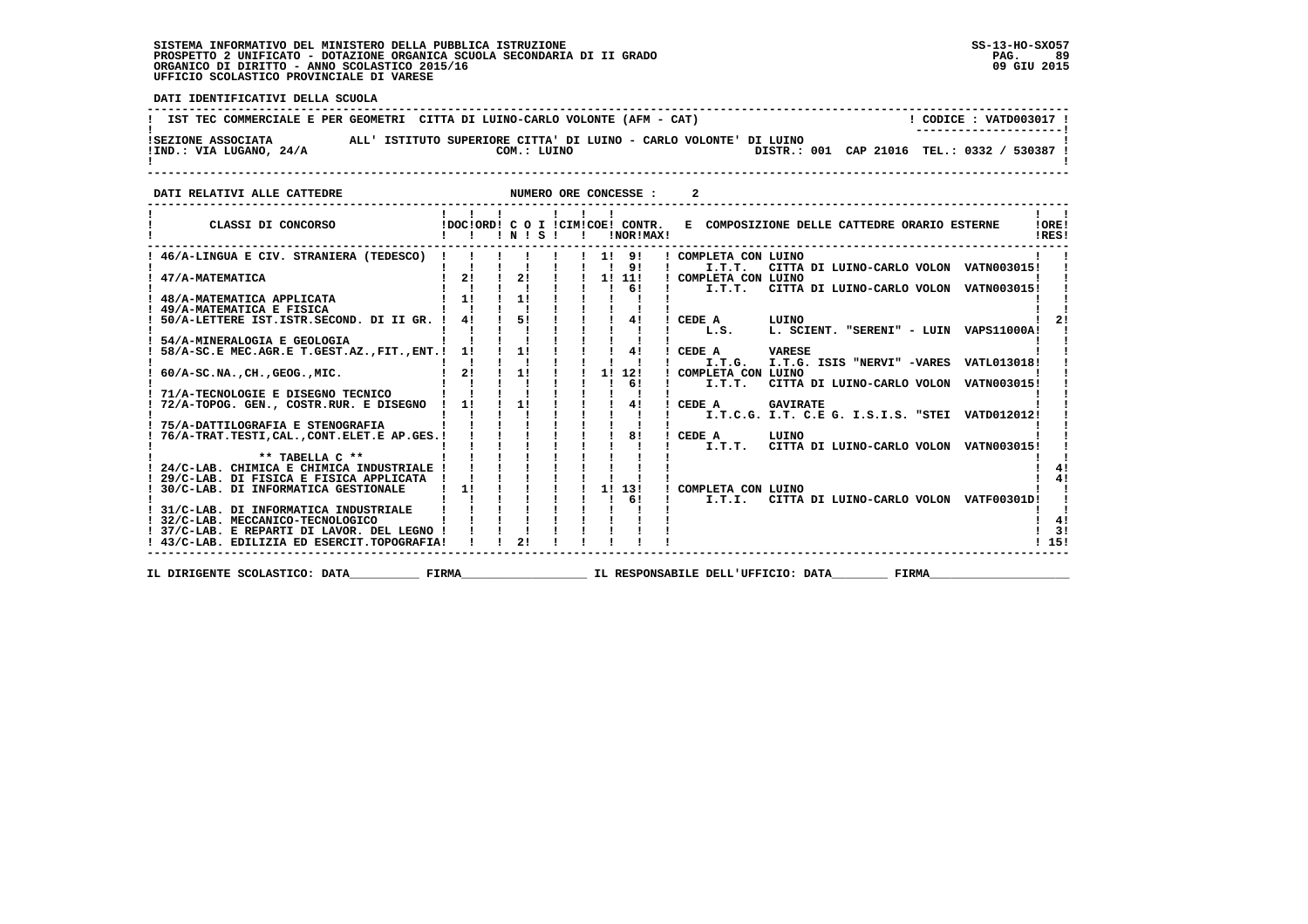**DATI IDENTIFICATIVI DELLA SCUOLA**

| ISTITUTO TECNICO COMMERCIALE          | I.T.C. P. AZ. "VALCERESIO" - BISUSCHIO                                | CODICE: VATD004013 !<br>---------------------- |  |
|---------------------------------------|-----------------------------------------------------------------------|------------------------------------------------|--|
| ISEZIONE ASSOCIATA<br>!IND.: VIA ROMA | ALL' ISTITUTO SUPERIORE IS VALCERESIO DI BISUSCHIO<br>COM.: BISUSCHIO | DISTR.: 004 CAP 21050 TEL.: 0332 /856760       |  |

 **------------------------------------------------------------------------------------------------------------------------------------**

 **DATI RELATIVI ALLE CLASSI**

| CORSI - INDIRIZZI - SPECIALIZZAZIONI                   | CORSI - INDIRIZZI - SPECIALIZZAZIONI<br>! ANNI DI CORSO !<br>1 1 2 3 3 4 5 6 1                       | ANNI DI CORSO !<br>1 1 1 2 1 3 1 4 1 5 1 6 1 |
|--------------------------------------------------------|------------------------------------------------------------------------------------------------------|----------------------------------------------|
| !ITRI REL. INTERNAZIONALI PER IL MARKETING   !!!!!!!!! | ITT01 AMM. FINAN. MARKETING - BIENNIO COMUNE   2! 3! !!!! ITTAF AMM.NE FINAN. E MARKETING - TRIENNIO | 1 1 1 1 1 1 2 1                              |

 **------------------------------------------------------------------------------------------------------------------------------------**

| DATI RELATIVI ALLE CATTEDRE                |    |    |                 |              |    | NUMERO ORE CONCESSE :                         |              |                                              |                     |                                        |                |
|--------------------------------------------|----|----|-----------------|--------------|----|-----------------------------------------------|--------------|----------------------------------------------|---------------------|----------------------------------------|----------------|
| CLASSI DI CONCORSO                         |    |    | $'$ N $'$ S $'$ | $\mathbf{I}$ |    | !DOC!ORD! C O I !CIM!COE! CONTR.<br>!NOR!MAX! |              | E COMPOSIZIONE DELLE CATTEDRE ORARIO ESTERNE |                     |                                        | !ORE!<br>!RES! |
| ! 12/A-CHIMICA AGRARIA                     |    |    |                 |              |    |                                               |              |                                              |                     |                                        |                |
| ! 13/A-CHIMICA E TECNOLOGIE CHIMICHE       |    |    |                 |              |    |                                               |              |                                              |                     |                                        |                |
| 17/A-DISCIPLINE ECONOMICO-AZIENDALI        | 31 | 31 |                 |              |    | 2!                                            | CEDE A       | <b>BISUSCHIO</b>                             |                     |                                        |                |
|                                            |    |    |                 |              |    |                                               | I.T.T.       |                                              |                     | I.T.C TURISMO ISIS "VALCER VATN004011! |                |
| 19/A-DISCIPLINE GIURIDICHE ED ECONOMIC. !  | 21 | 21 |                 |              |    |                                               |              |                                              |                     |                                        | 10!            |
| 36/A-FILOSOFIA, PSICOL. E SC.DELL'EDUCAZ.! |    |    |                 |              |    |                                               |              |                                              |                     |                                        |                |
| 38/A-FISICA                                |    |    |                 |              |    |                                               |              |                                              |                     |                                        |                |
| 39/A-GEOGRAFIA                             | 11 |    |                 |              |    | 1! 15!                                        |              | COMPLETA CON BISUSCHIO                       |                     |                                        |                |
|                                            |    |    |                 |              |    | 31                                            | I.T.T.       |                                              |                     | I.T.C TURISMO ISIS "VALCER VATN004011! |                |
| 42/A-INFORMATICA                           |    |    |                 |              |    |                                               |              |                                              |                     |                                        |                |
| 46/A-LINGUA E CIV. STRANIERA (FRANCESE)    |    |    |                 |              |    | 31                                            | CEDE A       | <b>BISUSCHIO</b>                             |                     |                                        |                |
|                                            |    |    |                 |              |    |                                               | <b>IPSCT</b> | I.P.S.S.C.T.                                 | <b>"VALCERESIO"</b> | VARC004010!                            |                |
| 46/A-LINGUA E CIV. STRANIERA (INGLESE)     | 21 | 21 |                 |              |    |                                               |              |                                              |                     |                                        |                |
| 46/A-LINGUA E CIV. STRANIERA (TEDESCO)     | 21 | 11 |                 |              |    | 1! 15!                                        |              | COMPLETA CON BISUSCHIO                       |                     |                                        |                |
|                                            |    |    |                 |              |    | 31                                            | <b>IPSCT</b> | I.P.S.S.C.T.                                 | "VALCERESIO"        | VARC004010!                            |                |
| 46/A-LINGUA E CIV. STRANIERA (SPAGNOLO)    | 11 |    |                 |              | 11 | 91                                            |              | ! COMPLETA CON BISUSCHIO                     |                     |                                        |                |
|                                            |    |    |                 |              |    | 9 <sub>1</sub>                                | I.T.T.       | I.T.C TURISMO ISIS "VALCER                   |                     | VATN004011!                            |                |
| 47/A-MATEMATICA                            |    |    |                 |              |    |                                               |              |                                              |                     |                                        |                |
| 48/A-MATEMATICA APPLICATA                  | 21 | 21 |                 |              |    | 31                                            | CEDE A       | <b>BISUSCHIO</b>                             |                     |                                        |                |
|                                            |    |    |                 |              |    |                                               | $I.T.T.T$ .  |                                              |                     | I.T.C TURISMO ISIS "VALCER VATN004011! |                |
| 49/A-MATEMATICA E FISICA                   |    |    |                 |              |    | 41                                            | CEDE A       | <b>BISUSCHIO</b>                             |                     |                                        |                |
|                                            |    |    |                 |              |    |                                               | L.S.         |                                              |                     | LIC.SCIENTIFICO - BISUSCH VAPS004017!  |                |
| 50/A-LETTERE IST.ISTR.SECOND. DI II GR.    | 41 | 41 |                 |              |    |                                               |              |                                              |                     |                                        |                |
| $60/A-SC.NA.$ , CH., GEOG., MIC.           | 11 |    |                 |              | 11 | 16!                                           |              | COMPLETA CON BISUSCHIO                       |                     |                                        |                |
|                                            |    |    |                 |              |    | 21                                            | I.T.T.       |                                              |                     | I.T.C TURISMO ISIS "VALCER VATN004011! |                |
| 75/A-DATTILOGRAFIA E STENOGRAFIA           |    |    |                 |              |    |                                               |              |                                              |                     |                                        | ! 10!          |
| ! 76/A-TRAT.TESTI.CALCONT.ELET.E AP.GES.!  |    |    |                 |              |    |                                               |              |                                              |                     |                                        |                |

 **IL DIRIGENTE SCOLASTICO: DATA\_\_\_\_\_\_\_\_\_\_ FIRMA\_\_\_\_\_\_\_\_\_\_\_\_\_\_\_\_\_\_ IL RESPONSABILE DELL'UFFICIO: DATA\_\_\_\_\_\_\_\_ FIRMA\_\_\_\_\_\_\_\_\_\_\_\_\_\_\_\_\_\_\_\_**

 **------------------------------------------------------------------------------------------------------------------------------------**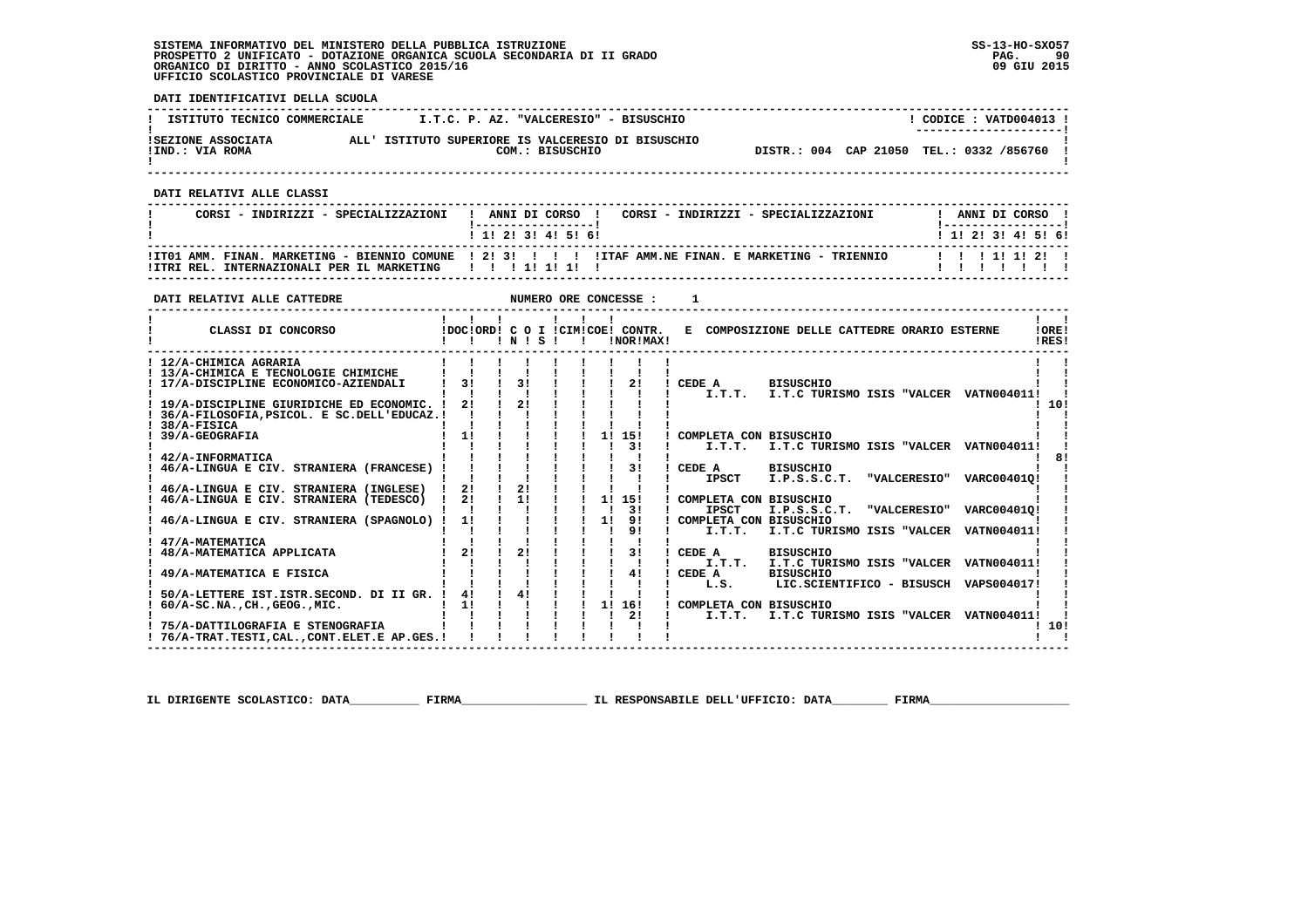$\mathbf{I}$  and  $\mathbf{I}$ 

  **------------------------------------------------------------------------------------------------------------------------------------** $1$  CODICE :  $VATD00801A$ **!** IST TEC COMMERCIALE E PER GEOMETRI ITG - SOMMA L. SEZ. STACC.- ISIS PONTI  **! ---------------------! !SEZIONE ASSOCIATA ALL' ISTITUTO SUPERIORE ISIS ANDREA PONTI DI GALLARATE ! !IND.: VIA XXV APRILE 17 COM.: SOMMA LOMBARDO DISTR.: 006 CAP 21019 TEL.: 0331 /779831 !** $\mathbf{I}$  **! ! ------------------------------------------------------------------------------------------------------------------------------------ DATI RELATIVI ALLE CLASSI ------------------------------------------------------------------------------------------------------------------------------------**I ANNI DI CORSO I  **! CORSI - INDIRIZZI - SPECIALIZZAZIONI ! ANNI DI CORSO ! CORSI - INDIRIZZI - SPECIALIZZAZIONI ! ANNI DI CORSO ! ! !-----------------! !-----------------!**1 1 1 2 1 3 1 4 1 5 1 6 1  **! ! 1! 2! 3! 4! 5! 6! ! 1! 2! 3! 4! 5! 6! ------------------------------------------------------------------------------------------------------------------------------------ !IT24 COSTR., AMB. E TERRITORIO - BIENNIO COM ! 1! 1! ! ! ! !ITCA COSTR. AMB. TERRITORIO - TRIENNIO ! ! ! 1! 1! 1! ! ------------------------------------------------------------------------------------------------------------------------------------DATI RELATIVI ALLE CATTEDRE NUMERO ORE CONCESSE : 0 ------------------------------------------------------------------------------------------------------------------------------------** $\mathbf{I}$   $\mathbf{I}$  **! ! ! ! ! ! ! ! !LORE!** CLASSI DI CONCORSO **8** | DOC!ORD! C O I !CIM!COE! CONTR. E COMPOSIZIONE DELLE CATTEDRE ORARIO ESTERNE **IDFSI 2** CLASSI DI CONCORSO **:**  $P(X|X|X) = P(X|X|X) = P(X|X|X) = P(X|X|X) = P(X|X|X) = P(X|X|X) = P(X|X|X) = P(X|X|X) = P(X|X|X) = P(X|X|X) = P(X|X|X) = P(X|X|X) = P(X|X|X) = P(X|X|X) = P(X|X|X) = P(X|X|X) = P(X|X|X) = P(X|X|X) = P(X|X|X) = P(X|X|X) = P(X|X|X) = P(X|X|X) = P(X|X|X) = P(X|X|X) = P(X$  **------------------------------------------------------------------------------------------------------------------------------------** $\mathbf{I}$  **! 11/A-ARTE MINERARIA ! ! ! ! ! ! ! ! ! ! ! ! 12/A-CHIMICA AGRARIA ! ! ! ! ! ! ! ! ! ! ! ! 13/A-CHIMICA E TECNOLOGIE CHIMICHE ! ! ! ! ! ! ! 6! ! CEDE A GALLARATE ! ! ! ! ! ! ! ! ! ! ! ! I.P.I.A. IPSIA "PONTI" GALLARATE (D VARI00801Q! ! ! 16/A-COSTR.,TECNOL.DELLE COST.E DIS.TEC.! 3! ! 1! ! ! 1! 17! ! COMPLETA CON SARONNO ! ! ! ! ! ! ! ! ! ! 2! ! I.T.C. I.T.C. "GINO ZAPPA" - SARO VATD08000G! !** $\overline{1}$  41  **! 19/A-DISCIPLINE GIURIDICHE ED ECONOMIC. ! ! ! ! ! ! ! ! ! ! 4!**- 1  **! 20/A-DISCIPLINE MECCANICHE E TECNOLOGIA ! ! ! ! ! ! ! ! ! ! ! ! 34/A-ELETTRONICA ! ! ! ! ! ! ! 3! ! CEDE A GALLARATE ! ! ! ! ! ! ! ! ! ! ! ! I.T.I. ITIS "PONTI"GALLARATE (DIU VATF00801L! !** $\overline{\phantom{a}}$  **! 35/A-ELETTROTECNICA ED APPLICAZIONI ! ! ! ! ! ! ! ! ! ! !** $61$  **! 38/A-FISICA ! ! ! ! ! ! ! ! ! ! 6!** $1 - 11$  **! 39/A-GEOGRAFIA ! ! ! ! ! ! ! ! ! ! 1!** $\mathbf{I}$   $\mathbf{I}$  **! 42/A-INFORMATICA ! ! ! ! ! ! ! ! ! ! ! ! 46/A-LINGUA E CIV. STRANIERA (INGLESE) ! 1! ! ! ! ! 1! 15! ! COMPLETA CON GALLARATE ! ! ! ! ! ! ! ! ! ! 3! ! I.P.S.C. I.P.S.S.C. "GADDA ROSSELLI VARC02101D! !** $\blacksquare$  **! 47/A-MATEMATICA ! 1! ! 1! ! ! ! ! ! ! ! ! 49/A-MATEMATICA E FISICA ! ! ! ! ! ! ! ! ! ! ! ! 50/A-LETTERE IST.ISTR.SECOND. DI II GR. ! 2! ! 1! ! ! ! ! ! ! 12! ! 54/A-MINERALOGIA E GEOLOGIA ! ! ! ! ! ! ! ! ! ! !** $1, 121$  $\blacksquare$  **! 58/A-SC.E MEC.AGR.E T.GEST.AZ.,FIT.,ENT.! 1! ! ! ! ! 1! 11! ! COMPLETA CON VARESE ! !**

 **! ! ! ! ! ! ! ! 7! ! I.P.I.A. I.P.S.I.A. ISIS "NEWTON" - VARI01701E! ! ! 60/A-SC.NA.,CH.,GEOG.,MIC. ! ! ! ! ! ! ! 4! ! CEDE A GALLARATE ! ! ! ! ! ! ! ! ! ! ! ! I.P.I.A. IPSIA "PONTI" GALLARATE (D VARI00801Q! !**

 **------------------------------------------------------------------------------------------------------------------------------------**

 **! 71/A-TECNOLOGIE E DISEGNO TECNICO ! ! ! ! ! ! ! ! ! ! !**

 **SEGUE SU PAGINA SUCCESSIVA**

#### **DATI IDENTIFICATIVI DELLA SCUOLA**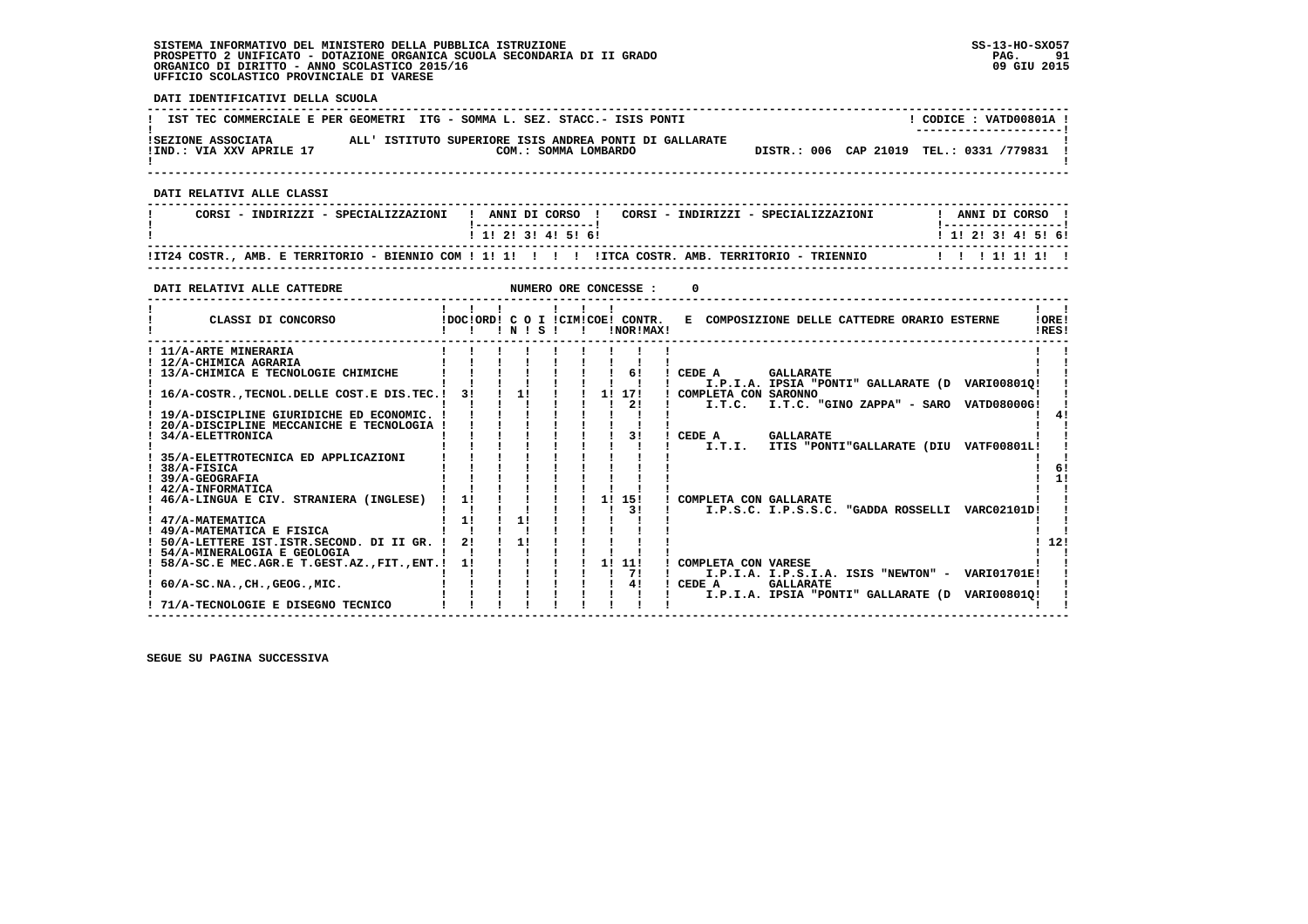**DATI IDENTIFICATIVI DELLA SCUOLA**

| IST TEC COMMERCIALE E PER GEOMETRI ITG - SOMMA L. SEZ. STACC.- ISIS PONTI                                |                                                                  | CODICE: VATD00801A !<br>-------------------- |
|----------------------------------------------------------------------------------------------------------|------------------------------------------------------------------|----------------------------------------------|
| ALL' ISTITUTO SUPERIORE ISIS ANDREA PONTI DI GALLARATE<br>ISEZIONE ASSOCIATA<br>!IND.: VIA XXV APRILE 17 | DISTR.: 006 CAP 21019 TEL.: 0331 /779831<br>COM.: SOMMA LOMBARDO |                                              |
| DATI RELATIVI ALLE CATTEDRE                                                                              | NUMERO ORE CONCESSE :<br><sup>0</sup>                            |                                              |
|                                                                                                          |                                                                  |                                              |

| CLASSI DI CONCORSO                          |    | NI | S. |  |    | !DOC!ORD! C O I !CIM!COE! CONTR.<br>INORIMAXI | E COMPOSIZIONE DELLE CATTEDRE ORARIO ESTERNE<br>IRES!        | !ORE! |
|---------------------------------------------|----|----|----|--|----|-----------------------------------------------|--------------------------------------------------------------|-------|
| 72/A-TOPOG. GEN., COSTR.RUR. E DISEGNO      | 11 |    |    |  | 1! | 12!                                           | COMPLETA CON VARESE                                          |       |
|                                             |    |    |    |  |    | 71                                            | I.T.G. ISIS "NERVI"<br><b>VARES</b><br>VATL01351N!<br>I.T.G. |       |
| $***$ TARELLA $C**$                         |    |    |    |  |    |                                               |                                                              |       |
| 24/C-LAB. CHIMICA E CHIMICA INDUSTRIALE     |    |    |    |  |    |                                               | CEDE A<br><b>GALLARATE</b>                                   |       |
|                                             |    |    |    |  |    |                                               | <b>VATF00801L!</b><br>ITIS "PONTI"GALLARATE (DIU<br>I.T.I.   |       |
| 29/C-LAB. DI FISICA E FISICA APPLICATA      |    |    |    |  |    |                                               | CEDE A<br><b>GALLARATE</b>                                   |       |
|                                             |    |    |    |  |    |                                               | VATF00801L!<br>I.T.I.<br>ITIS "PONTI"GALLARATE (DIU          |       |
| 30/C-LAB. DI INFORMATICA GESTIONALE         |    |    |    |  |    |                                               |                                                              |       |
| 31/C-LAB. DI INFORMATICA INDUSTRIALE        |    |    |    |  |    |                                               |                                                              | 21    |
| 32/C-LAB. MECCANICO-TECNOLOGICO             |    |    |    |  |    |                                               |                                                              | 21    |
| ! 43/C-LAB. EDILIZIA ED ESERCIT.TOPOGRAFIA! |    |    |    |  |    |                                               |                                                              | 9!    |

 **IL DIRIGENTE SCOLASTICO: DATA\_\_\_\_\_\_\_\_\_\_ FIRMA\_\_\_\_\_\_\_\_\_\_\_\_\_\_\_\_\_\_ IL RESPONSABILE DELL'UFFICIO: DATA\_\_\_\_\_\_\_\_ FIRMA\_\_\_\_\_\_\_\_\_\_\_\_\_\_\_\_\_\_\_\_**

 **------------------------------------------------------------------------------------------------------------------------------------**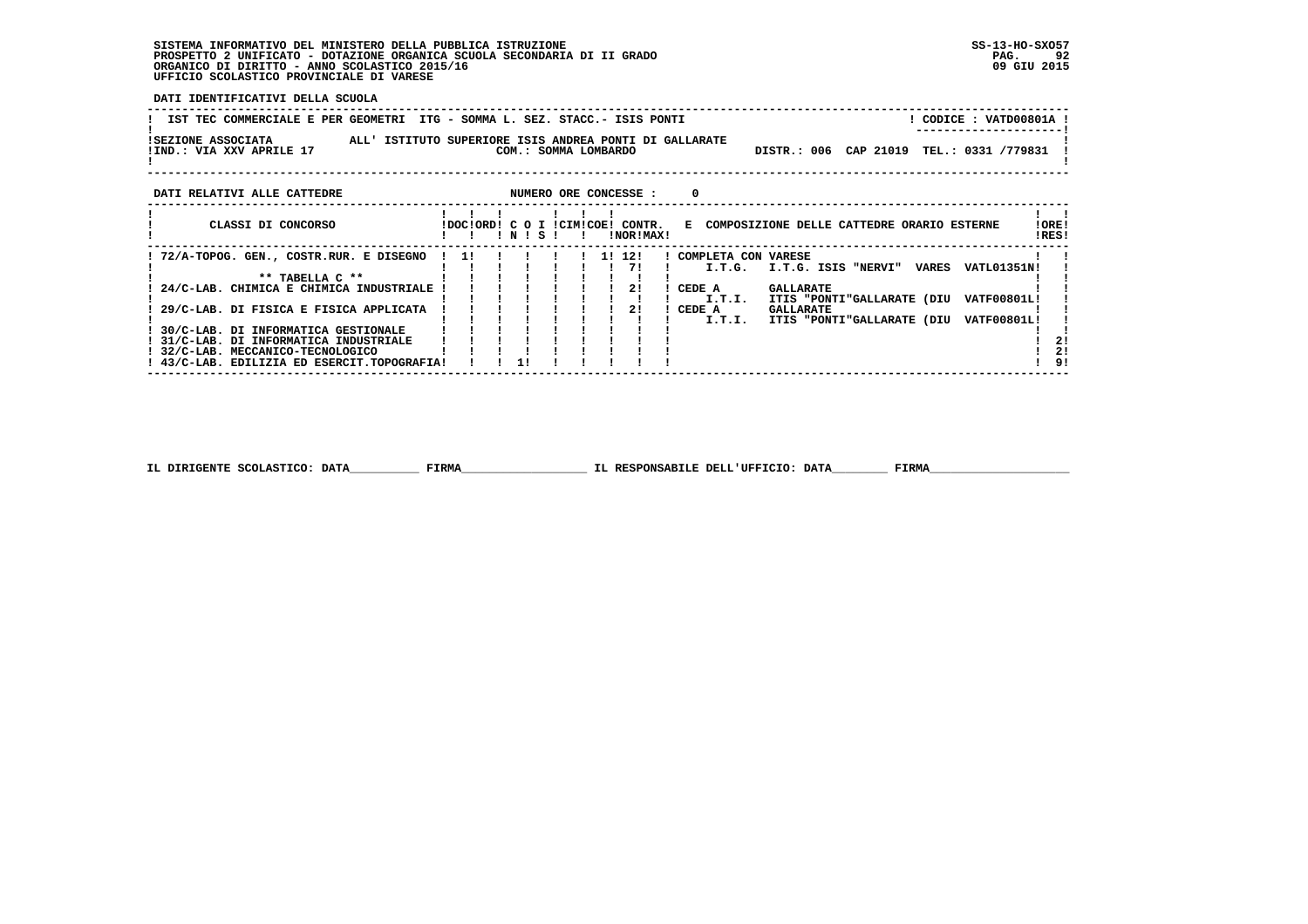**DATI IDENTIFICATIVI DELLA SCUOLA**

| ISTITUTO TECNICO COMMERCIALE                | IST.TECN.ECONOMICO "DALLA CHIESA"                                                            | CODICE: VATD009016!                                                |  |
|---------------------------------------------|----------------------------------------------------------------------------------------------|--------------------------------------------------------------------|--|
| ISEZIONE ASSOCIATA<br>!IND.: VIA SAN DONATO | ALL' ISTITUTO SUPERIORE "CARLO ALBERTO DALLA CHIESA" DI SESTO CALENDE<br>COM.: SESTO CALENDE | --------------------- <br>DISTR.: 005 CAP 21018 TEL.: 0331 /921114 |  |
|                                             |                                                                                              |                                                                    |  |

 **------------------------------------------------------------------------------------------------------------------------------------**

 **DATI RELATIVI ALLE CLASSI**

| CORSI - INDIRIZZI - SPECIALIZZAZIONI                   | CORSI - INDIRIZZI - SPECIALIZZAZIONI<br>ANNI DI CORSO !<br>1 1 2 3 3 4 5 6 1                          | ANNI DI CORSO !<br>1 1 1 2 1 3 1 4 1 5 1 6 1 |
|--------------------------------------------------------|-------------------------------------------------------------------------------------------------------|----------------------------------------------|
| !ITRI REL. INTERNAZIONALI PER IL MARKETING   !!!!!!!!! | ITT01 AMM. FINAN. MARKETING - BIENNIO COMUNE   2! 2! ! ! !! ITAF AMM.NE FINAN. E MARKETING - TRIENNIO | 1 1 1 1 1 1 1 1 1                            |

 **------------------------------------------------------------------------------------------------------------------------------------**

| DATI RELATIVI ALLE CATTEDRE                                                                           |          |       | NUMERO ORE CONCESSE :            |                        |                                                                                                                                                                                           |
|-------------------------------------------------------------------------------------------------------|----------|-------|----------------------------------|------------------------|-------------------------------------------------------------------------------------------------------------------------------------------------------------------------------------------|
| CLASSI DI CONCORSO                                                                                    |          | INISI | IDOCIORD! C O I ICIMICOE! CONTR. | INOR ! MAX!            | E COMPOSIZIONE DELLE CATTEDRE ORARIO ESTERNE<br><b>IORE!</b><br>IRES!                                                                                                                     |
| ! 12/A-CHIMICA AGRARIA<br>13/A-CHIMICA E TECNOLOGIE CHIMICHE<br>17/A-DISCIPLINE ECONOMICO-AZIENDALI   | 31       | 21    | 1!                               | 9!<br>8!               | COMPLETA CON GALLARATE<br>I.P.S.C. I.P.S.S.C. "GADDA ROSSELLI VARC02101D!                                                                                                                 |
| 19/A-DISCIPLINE GIURIDICHE ED ECONOMIC.<br>36/A-FILOSOFIA, PSICOL. E SC. DELL'EDUCAZ.!<br>38/A-FISICA | 2!       | 21    |                                  |                        |                                                                                                                                                                                           |
| 39/A-GEOGRAFIA                                                                                        | 1!       |       | 11                               | 12!<br>31              | COMPLETA CON SESTO CALENDE<br>I.T.I.<br>IST.TECNICO TECNOLOGICO "D VATF00901C!<br>E CON<br><b>BUSTO ARSIZIO</b>                                                                           |
| 42/A-INFORMATICA<br>46/A-LINGUA E CIV. STRANIERA (FRANCESE)                                           | 11<br>1! | 11    | 11                               | 4 !<br>16!<br>31<br>31 | <b>IPSCT</b><br>I.P.S.S.C.T. "P.VERRI" -BU<br>VARC030007!<br>! COMPLETA CON SESTO CALENDE<br>I.T.I.<br>IST.TECNICO TECNOLOGICO "D<br><b>VATF00901C!</b><br>CEDE A<br><b>SESTO CALENDE</b> |
| 46/A-LINGUA E CIV. STRANIERA (INGLESE)                                                                | 21       | 11    | 11                               | 12!<br>61              | VAPM00901B!<br>I.M.<br>LICEO DELLE SCIENZE UMANE<br>! COMPLETA CON SESTO CALENDE<br>VAPM00901B!<br>I.M.<br>LICEO DELLE SCIENZE UMANE                                                      |
| 46/A-LINGUA E CIV. STRANIERA (SPAGNOLO)                                                               |          |       | 1!                               | 12!<br>61              | ! COMPLETA CON SESTO CALENDE<br>LICEO DELLE SCIENZE UMANE<br><b>VAPM00901B!</b><br>I.M.                                                                                                   |
| 46/A-LINGUA E CIV. STRANIERA (TEDESCO)<br>47/A-MATEMATICA<br>! 48/A-MATEMATICA APPLICATA              | 2!       | 2!    |                                  |                        |                                                                                                                                                                                           |
| 49/A-MATEMATICA E FISICA<br>50/A-LETTERE IST.ISTR.SECOND. DI II GR.                                   | 31       | 31    |                                  |                        |                                                                                                                                                                                           |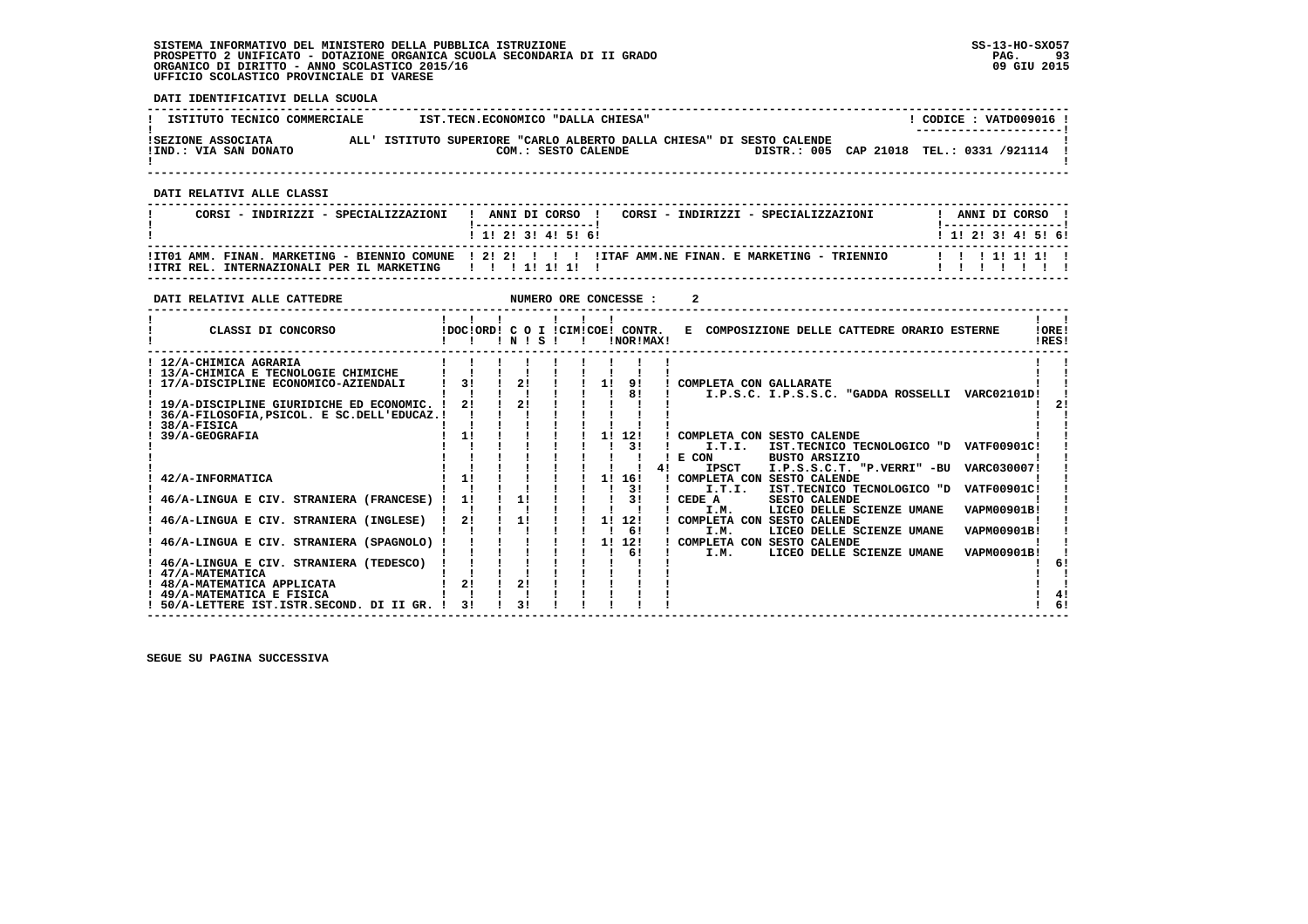**DATI IDENTIFICATIVI DELLA SCUOLA**

| ISTITUTO TECNICO COMMERCIALE                                                                                                          | CODICE: VATD009016<br>IST.TECN.ECONOMICO "DALLA CHIESA"                                                                                        |                |
|---------------------------------------------------------------------------------------------------------------------------------------|------------------------------------------------------------------------------------------------------------------------------------------------|----------------|
| ISEZIONE ASSOCIATA<br>!IND.: VIA SAN DONATO                                                                                           | ALL' ISTITUTO SUPERIORE "CARLO ALBERTO DALLA CHIESA" DI SESTO CALENDE<br>TEL.: 0331 /921114<br>CAP 21018<br>DISTR.: 005<br>COM.: SESTO CALENDE |                |
| DATI RELATIVI ALLE CATTEDRE                                                                                                           | 2<br>NUMERO ORE CONCESSE :                                                                                                                     |                |
| CLASSI DI CONCORSO                                                                                                                    | IDOCIORDI C O I ICIMICOEI CONTR.<br>E COMPOSIZIONE DELLE CATTEDRE ORARIO ESTERNE<br>INISI<br>INORIMAXI                                         | !ORE!<br>!RES! |
| $: 60/A-SC.NA.$ , $CH.$ , $GEOG.$ , $MIC.$<br>! 75/A-DATTILOGRAFIA E STENOGRAFIA<br>! 76/A-TRAT.TESTI, CAL., CONT. ELET. E AP. GES. ! | 11 121<br>! COMPLETA CON SESTO CALENDE<br><b>VAPM00901B!</b><br>$1 \quad 61$<br>I.M.<br>LICEO DELLE SCIENZE UMANE                              |                |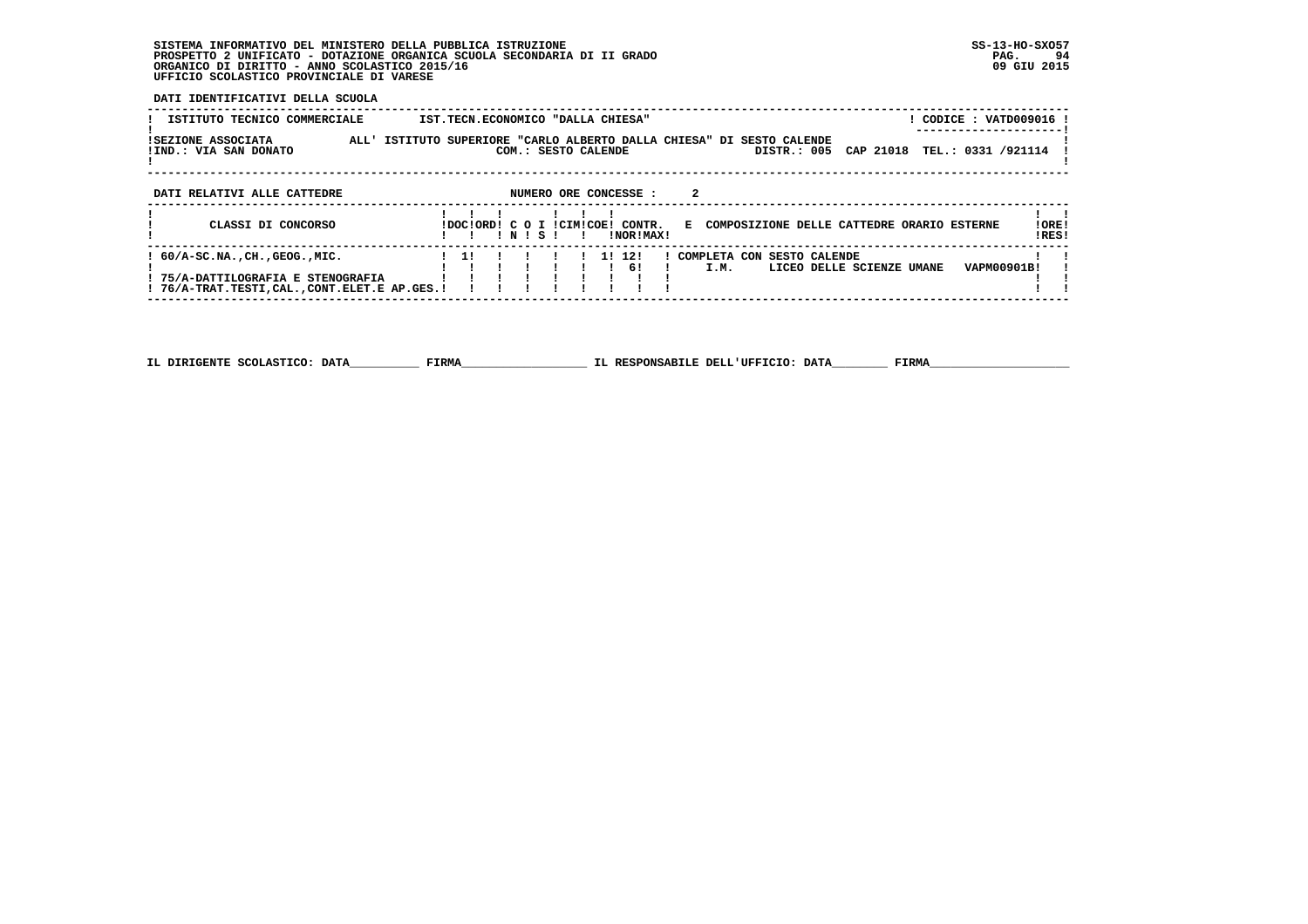**DATI IDENTIFICATIVI DELLA SCUOLA**

|                                             | IST TEC COMMERCIALE E PER GEOMETRI I.T.C.G. ISIS "DON MILANI" -TRADATE | CODICE: VATD011016 !<br>--------------------- |
|---------------------------------------------|------------------------------------------------------------------------|-----------------------------------------------|
| ISEZIONE ASSOCIATA<br>!IND.: VIA GRAMSCI, 1 | ALL' ISTITUTO SUPERIORE "DON MILANI" DI TRADATE<br>COM.: TRADATE       | DISTR.: 007 CAP 21049 TEL.: 0331 /843345      |

 **------------------------------------------------------------------------------------------------------------------------------------**

 **DATI RELATIVI ALLE CLASSI**

| CORSI - INDIRIZZI - SPECIALIZZAZIONI   ANNI DI CORSO   CORSI - INDIRIZZI - SPECIALIZZAZIONI                                                                                                                                               | ANNI DI CORSO !<br>1 ------------------ <b>1</b> |
|-------------------------------------------------------------------------------------------------------------------------------------------------------------------------------------------------------------------------------------------|--------------------------------------------------|
| 1 1 2 3 3 4 5 6 1                                                                                                                                                                                                                         | 1 1 1 2 1 3 1 4 1 5 1 6 1                        |
| ! ITO1 AMM. FINAN. MARKETING - BIENNIO COMUNE ! 2! 2! ! !!! !IT24 COSTR., AMB. E TERRITORIO - BIENNIO COM   2! 2! !!!!<br>!ITAF AMM.NE FINAN. E MARKETING - TRIENNIO   !!! 2! 2! 2!!ITCA COSTR. AMB. TERRITORIO - TRIENNIO   !!! 2! 1! 2! |                                                  |

 **------------------------------------------------------------------------------------------------------------------------------------**

| IDOCIORD! C O I ICIMICOE! CONTR.<br>E COMPOSIZIONE DELLE CATTEDRE ORARIO ESTERNE<br>!ORE!<br>CLASSI DI CONCORSO<br>INISI<br>INOR ! MAX!<br>IRES!<br>$\mathbf{I}$<br>! 11/A-ARTE MINERARIA<br>! 12/A-CHIMICA AGRARIA<br>11<br>$1 \quad 11 \quad 121$<br>! 13/A-CHIMICA E TECNOLOGIE CHIMICHE<br>! COMPLETA CON TRADATE<br>61<br>I.T.I.<br>I.T.I.S. ISIS "DON MILANI" VATF01101C!<br>21<br>16/A-COSTR., TECNOL. DELLE COST. E DIS. TEC. !<br>-3 I<br>! COMPLETA CON TRADATE<br>1! 14!<br>61<br>I.T.I.<br>I.T.I.S. ISIS "DON MILANI" VATF01101C!<br>21<br>21<br>14!<br>17/A-DISCIPLINE ECONOMICO-AZIENDALI<br>21<br>31<br>1! 14!<br>19/A-DISCIPLINE GIURIDICHE ED ECONOMIC.<br>COMPLETA CON TRADATE<br>41<br>I.T.I. I.T.I.S. ISIS "DON MILANI" VATF01101C!<br>20/A-DISCIPLINE MECCANICHE E TECNOLOGIA<br>34/A-ELETTRONICA<br>35/A-ELETTROTECNICA ED APPLICAZIONI<br>11<br>11<br>38/A-FISICA<br>16!<br>COMPLETA CON TRADATE<br>31<br>I.T.I.<br>I.T.I.S. ISIS "DON MILANI" VATF01101C!<br>39/A-GEOGRAFIA<br>1! 14!<br>42/A-INFORMATICA<br>COMPLETA CON GALLARATE<br>41<br>ITC-ITPA "GADDA-ROSSELLI"<br>VATD02101R!<br>I.T.C.<br>11<br>46/A-LINGUA E CIV. STRANIERA (FRANCESE) !<br>11<br>12!<br>31<br>41<br>31<br>46/A-LINGUA E CIV. STRANIERA (INGLESE) !<br>CEDE A<br><b>TRADATE</b><br>L. ART. "DON MILANI" - TRA VASL011017!<br>L.A.<br>21<br>21<br>47/A-MATEMATICA<br>21<br>21<br>! 48/A-MATEMATICA APPLICATA<br>! 49/A-MATEMATICA E FISICA<br>5!<br>12!<br>6!<br>50/A-LETTERE IST.ISTR.SECOND. DI II GR. !<br>! 54/A-MINERALOGIA E GEOLOGIA<br>1!<br>11<br>! 58/A-SC.E MEC.AGR.E T.GEST.AZ., FIT., ENT.! | DATI RELATIVI ALLE CATTEDRE |  |  |  | NUMERO ORE CONCESSE : |  |  |  |  |
|-----------------------------------------------------------------------------------------------------------------------------------------------------------------------------------------------------------------------------------------------------------------------------------------------------------------------------------------------------------------------------------------------------------------------------------------------------------------------------------------------------------------------------------------------------------------------------------------------------------------------------------------------------------------------------------------------------------------------------------------------------------------------------------------------------------------------------------------------------------------------------------------------------------------------------------------------------------------------------------------------------------------------------------------------------------------------------------------------------------------------------------------------------------------------------------------------------------------------------------------------------------------------------------------------------------------------------------------------------------------------------------------------------------------------------------------------------------------------------------------------------------------------------------------------------------------------------------------------------------|-----------------------------|--|--|--|-----------------------|--|--|--|--|
|                                                                                                                                                                                                                                                                                                                                                                                                                                                                                                                                                                                                                                                                                                                                                                                                                                                                                                                                                                                                                                                                                                                                                                                                                                                                                                                                                                                                                                                                                                                                                                                                           |                             |  |  |  |                       |  |  |  |  |
|                                                                                                                                                                                                                                                                                                                                                                                                                                                                                                                                                                                                                                                                                                                                                                                                                                                                                                                                                                                                                                                                                                                                                                                                                                                                                                                                                                                                                                                                                                                                                                                                           |                             |  |  |  |                       |  |  |  |  |
|                                                                                                                                                                                                                                                                                                                                                                                                                                                                                                                                                                                                                                                                                                                                                                                                                                                                                                                                                                                                                                                                                                                                                                                                                                                                                                                                                                                                                                                                                                                                                                                                           |                             |  |  |  |                       |  |  |  |  |
|                                                                                                                                                                                                                                                                                                                                                                                                                                                                                                                                                                                                                                                                                                                                                                                                                                                                                                                                                                                                                                                                                                                                                                                                                                                                                                                                                                                                                                                                                                                                                                                                           |                             |  |  |  |                       |  |  |  |  |
|                                                                                                                                                                                                                                                                                                                                                                                                                                                                                                                                                                                                                                                                                                                                                                                                                                                                                                                                                                                                                                                                                                                                                                                                                                                                                                                                                                                                                                                                                                                                                                                                           |                             |  |  |  |                       |  |  |  |  |
|                                                                                                                                                                                                                                                                                                                                                                                                                                                                                                                                                                                                                                                                                                                                                                                                                                                                                                                                                                                                                                                                                                                                                                                                                                                                                                                                                                                                                                                                                                                                                                                                           |                             |  |  |  |                       |  |  |  |  |
|                                                                                                                                                                                                                                                                                                                                                                                                                                                                                                                                                                                                                                                                                                                                                                                                                                                                                                                                                                                                                                                                                                                                                                                                                                                                                                                                                                                                                                                                                                                                                                                                           |                             |  |  |  |                       |  |  |  |  |
|                                                                                                                                                                                                                                                                                                                                                                                                                                                                                                                                                                                                                                                                                                                                                                                                                                                                                                                                                                                                                                                                                                                                                                                                                                                                                                                                                                                                                                                                                                                                                                                                           |                             |  |  |  |                       |  |  |  |  |
|                                                                                                                                                                                                                                                                                                                                                                                                                                                                                                                                                                                                                                                                                                                                                                                                                                                                                                                                                                                                                                                                                                                                                                                                                                                                                                                                                                                                                                                                                                                                                                                                           |                             |  |  |  |                       |  |  |  |  |
|                                                                                                                                                                                                                                                                                                                                                                                                                                                                                                                                                                                                                                                                                                                                                                                                                                                                                                                                                                                                                                                                                                                                                                                                                                                                                                                                                                                                                                                                                                                                                                                                           |                             |  |  |  |                       |  |  |  |  |
|                                                                                                                                                                                                                                                                                                                                                                                                                                                                                                                                                                                                                                                                                                                                                                                                                                                                                                                                                                                                                                                                                                                                                                                                                                                                                                                                                                                                                                                                                                                                                                                                           |                             |  |  |  |                       |  |  |  |  |
|                                                                                                                                                                                                                                                                                                                                                                                                                                                                                                                                                                                                                                                                                                                                                                                                                                                                                                                                                                                                                                                                                                                                                                                                                                                                                                                                                                                                                                                                                                                                                                                                           |                             |  |  |  |                       |  |  |  |  |
|                                                                                                                                                                                                                                                                                                                                                                                                                                                                                                                                                                                                                                                                                                                                                                                                                                                                                                                                                                                                                                                                                                                                                                                                                                                                                                                                                                                                                                                                                                                                                                                                           |                             |  |  |  |                       |  |  |  |  |
|                                                                                                                                                                                                                                                                                                                                                                                                                                                                                                                                                                                                                                                                                                                                                                                                                                                                                                                                                                                                                                                                                                                                                                                                                                                                                                                                                                                                                                                                                                                                                                                                           |                             |  |  |  |                       |  |  |  |  |
|                                                                                                                                                                                                                                                                                                                                                                                                                                                                                                                                                                                                                                                                                                                                                                                                                                                                                                                                                                                                                                                                                                                                                                                                                                                                                                                                                                                                                                                                                                                                                                                                           |                             |  |  |  |                       |  |  |  |  |
|                                                                                                                                                                                                                                                                                                                                                                                                                                                                                                                                                                                                                                                                                                                                                                                                                                                                                                                                                                                                                                                                                                                                                                                                                                                                                                                                                                                                                                                                                                                                                                                                           |                             |  |  |  |                       |  |  |  |  |
|                                                                                                                                                                                                                                                                                                                                                                                                                                                                                                                                                                                                                                                                                                                                                                                                                                                                                                                                                                                                                                                                                                                                                                                                                                                                                                                                                                                                                                                                                                                                                                                                           |                             |  |  |  |                       |  |  |  |  |
|                                                                                                                                                                                                                                                                                                                                                                                                                                                                                                                                                                                                                                                                                                                                                                                                                                                                                                                                                                                                                                                                                                                                                                                                                                                                                                                                                                                                                                                                                                                                                                                                           |                             |  |  |  |                       |  |  |  |  |
|                                                                                                                                                                                                                                                                                                                                                                                                                                                                                                                                                                                                                                                                                                                                                                                                                                                                                                                                                                                                                                                                                                                                                                                                                                                                                                                                                                                                                                                                                                                                                                                                           |                             |  |  |  |                       |  |  |  |  |
|                                                                                                                                                                                                                                                                                                                                                                                                                                                                                                                                                                                                                                                                                                                                                                                                                                                                                                                                                                                                                                                                                                                                                                                                                                                                                                                                                                                                                                                                                                                                                                                                           |                             |  |  |  |                       |  |  |  |  |
|                                                                                                                                                                                                                                                                                                                                                                                                                                                                                                                                                                                                                                                                                                                                                                                                                                                                                                                                                                                                                                                                                                                                                                                                                                                                                                                                                                                                                                                                                                                                                                                                           |                             |  |  |  |                       |  |  |  |  |
|                                                                                                                                                                                                                                                                                                                                                                                                                                                                                                                                                                                                                                                                                                                                                                                                                                                                                                                                                                                                                                                                                                                                                                                                                                                                                                                                                                                                                                                                                                                                                                                                           |                             |  |  |  |                       |  |  |  |  |
|                                                                                                                                                                                                                                                                                                                                                                                                                                                                                                                                                                                                                                                                                                                                                                                                                                                                                                                                                                                                                                                                                                                                                                                                                                                                                                                                                                                                                                                                                                                                                                                                           |                             |  |  |  |                       |  |  |  |  |
|                                                                                                                                                                                                                                                                                                                                                                                                                                                                                                                                                                                                                                                                                                                                                                                                                                                                                                                                                                                                                                                                                                                                                                                                                                                                                                                                                                                                                                                                                                                                                                                                           |                             |  |  |  |                       |  |  |  |  |
|                                                                                                                                                                                                                                                                                                                                                                                                                                                                                                                                                                                                                                                                                                                                                                                                                                                                                                                                                                                                                                                                                                                                                                                                                                                                                                                                                                                                                                                                                                                                                                                                           |                             |  |  |  |                       |  |  |  |  |
|                                                                                                                                                                                                                                                                                                                                                                                                                                                                                                                                                                                                                                                                                                                                                                                                                                                                                                                                                                                                                                                                                                                                                                                                                                                                                                                                                                                                                                                                                                                                                                                                           |                             |  |  |  |                       |  |  |  |  |
|                                                                                                                                                                                                                                                                                                                                                                                                                                                                                                                                                                                                                                                                                                                                                                                                                                                                                                                                                                                                                                                                                                                                                                                                                                                                                                                                                                                                                                                                                                                                                                                                           |                             |  |  |  |                       |  |  |  |  |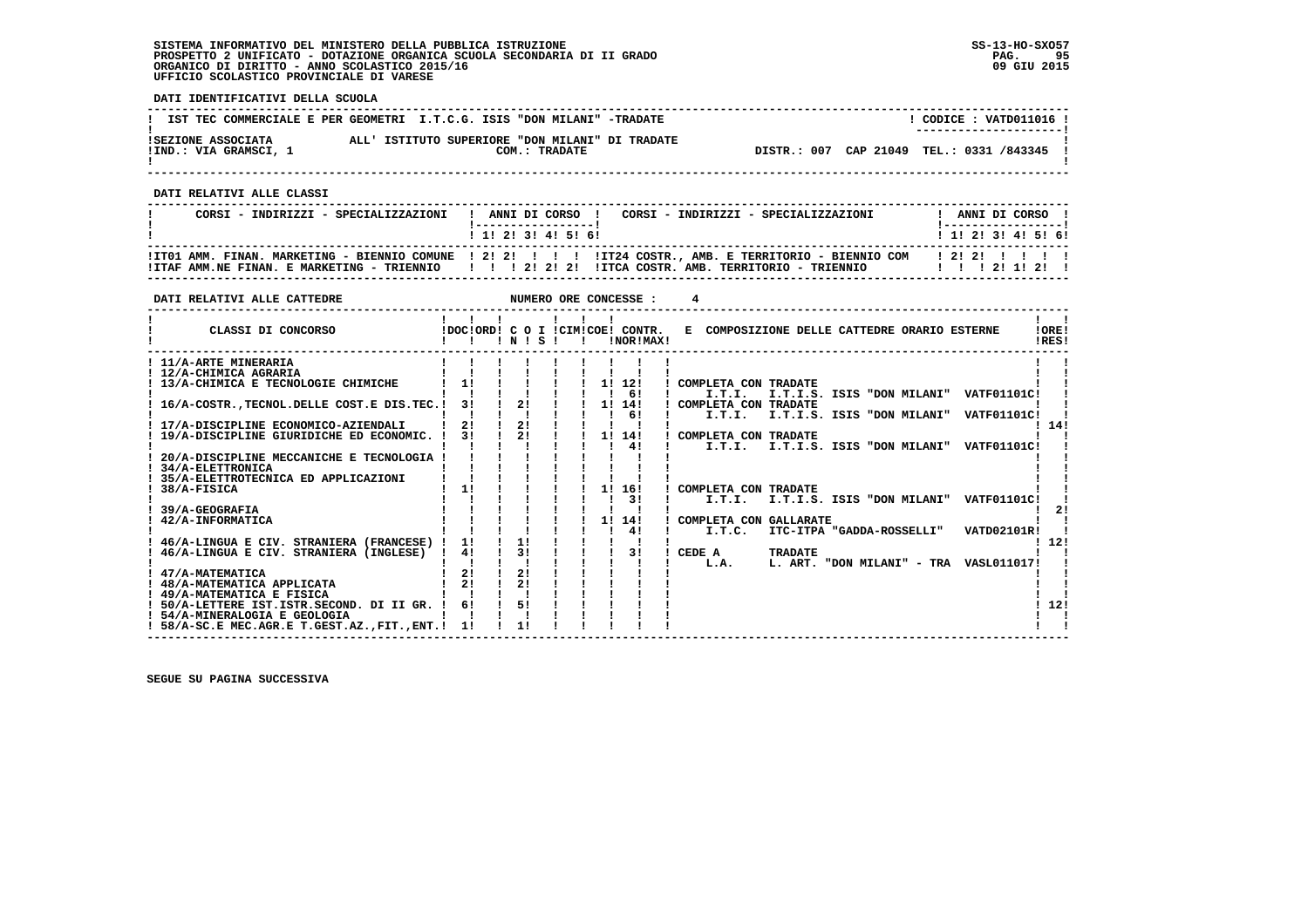**DATI IDENTIFICATIVI DELLA SCUOLA**

|                                             | IST TEC COMMERCIALE E PER GEOMETRI I.T.C.G. ISIS "DON MILANI" -TRADATE | CODICE: VATD011016 !<br>--------------------- |
|---------------------------------------------|------------------------------------------------------------------------|-----------------------------------------------|
| ISEZIONE ASSOCIATA<br>!IND.: VIA GRAMSCI, 1 | ALL' ISTITUTO SUPERIORE "DON MILANI" DI TRADATE<br>COM.: TRADATE       | DISTR.: 007 CAP 21049 TEL.: 0331 /843345      |

| DATI RELATIVI ALLE CATTEDRE               |                           |           |  |  | NUMERO ORE CONCESSE : |                                              |                           |                            |                    |                |
|-------------------------------------------|---------------------------|-----------|--|--|-----------------------|----------------------------------------------|---------------------------|----------------------------|--------------------|----------------|
| CLASSI DI CONCORSO                        | IDOCIORDI C O I ICIMICOEI | ! N ! S ! |  |  | CONTR.<br>!NOR!MAX!   | E COMPOSIZIONE DELLE CATTEDRE ORARIO ESTERNE |                           |                            |                    | !ORE!<br>!RES! |
| $60/A-SC.NA.$ , $CH.$ , $GEOG.$ , $MIC.$  | 21                        | -11       |  |  | 11 141                | COMPLETA CON TRADATE                         |                           |                            |                    |                |
|                                           |                           |           |  |  | 41                    | I.T.I.                                       |                           | I.T.I.S. ISIS "DON MILANI" | <b>VATF01101C!</b> |                |
| ! 71/A-TECNOLOGIE E DISEGNO TECNICO       |                           | <b>11</b> |  |  |                       |                                              |                           |                            |                    |                |
| 72/A-TOPOG. GEN., COSTR.RUR. E DISEGNO    | 21                        |           |  |  | 1! 14!<br>41          | COMPLETA CON CASTELLANZA<br>I.T.G.           | I.T.G. ISIS "FACCHINETTI" |                            | <b>VATL019017!</b> |                |
| ! 75/A-DATTILOGRAFIA E STENOGRAFIA        |                           |           |  |  |                       |                                              |                           |                            |                    | 8!             |
| 76/A-TRAT.TESTI,CAL.,CONT.ELET.E AP.GES.! |                           |           |  |  |                       |                                              |                           |                            |                    |                |
| $***$ TABELLA $C**$                       |                           |           |  |  |                       |                                              |                           |                            |                    |                |
| ! 24/C-LAB. CHIMICA E CHIMICA INDUSTRIALE |                           |           |  |  |                       |                                              |                           |                            |                    |                |
| ! 29/C-LAB. DI FISICA E FISICA APPLICATA  |                           |           |  |  |                       |                                              |                           |                            |                    | 41             |
| ! 30/C-LAB. DI INFORMATICA GESTIONALE     |                           |           |  |  |                       |                                              |                           |                            |                    | 41             |
| ! 31/C-LAB. DI INFORMATICA INDUSTRIALE    |                           |           |  |  |                       |                                              |                           |                            |                    |                |
| ! 32/C-LAB. MECCANICO-TECNOLOGICO         |                           |           |  |  | 41                    | CEDE A<br><b>TRADATE</b>                     |                           |                            |                    |                |
|                                           |                           |           |  |  |                       | I.T.I.                                       |                           | I.T.I.S. ISIS "L.GEYMONAT" | VATF026016!        |                |
| 43/C-LAB. EDILIZIA ED ESERCIT.TOPOGRAFIA! | 11                        | 2!        |  |  |                       |                                              |                           |                            |                    |                |
|                                           |                           |           |  |  |                       |                                              |                           |                            |                    |                |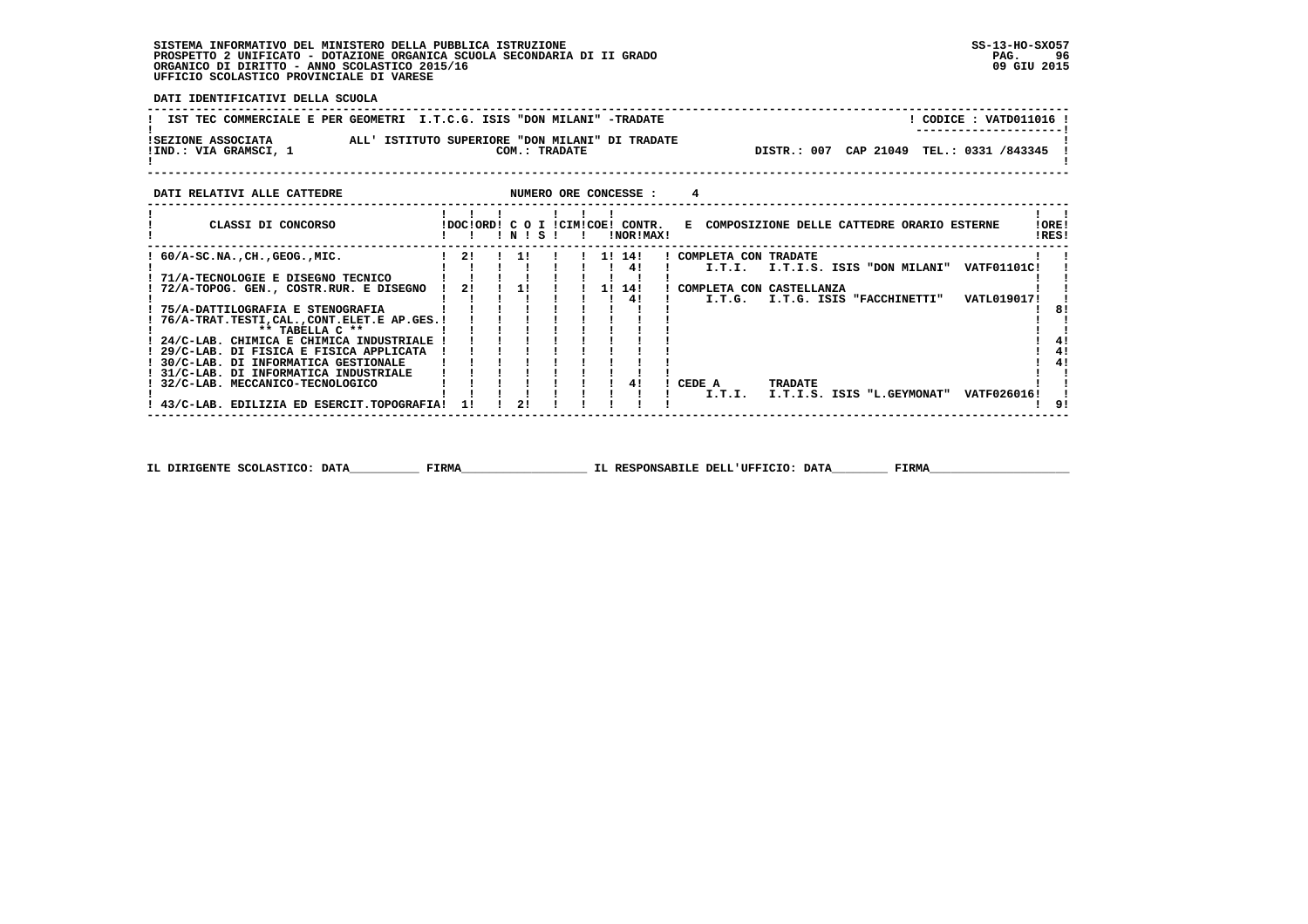**DATI IDENTIFICATIVI DELLA SCUOLA**

|                                                | IST TEC COMMERCIALE E PER GEOMETRI I.T. C.E G. I.S.I.S. "STEIN"- GAVIRATE | CODICE: VATD012012 !<br>--------------------- |
|------------------------------------------------|---------------------------------------------------------------------------|-----------------------------------------------|
| ISEZIONE ASSOCIATA<br>!IND.: VIA GELSOMINI, 14 | ALL' ISTITUTO SUPERIORE "E. STEIN" DI GAVIRATE<br>COM.: GAVIRATE          | DISTR.: 002 CAP 21026 TEL.: 0332 /745525      |
|                                                |                                                                           |                                               |

 **------------------------------------------------------------------------------------------------------------------------------------**

 **DATI RELATIVI ALLE CLASSI**

| CORSI - INDIRIZZI - SPECIALIZZAZIONI | CORSI - INDIRIZZI - SPECIALIZZAZIONI<br>! ANNI DI CORSO !<br>1 1 2 3 3 4 5 6 1                                                                                                                                                                                                                      | ANNI DI CORSO !<br>1 1 1 2 1 3 1 4 1 5 1 6 1    |
|--------------------------------------|-----------------------------------------------------------------------------------------------------------------------------------------------------------------------------------------------------------------------------------------------------------------------------------------------------|-------------------------------------------------|
|                                      | ITT01 AMM. FINAN. MARKETING - BIENNIO COMUNE ! 2! 2! ! !!! ITT04 TURISMO BIENNIO - TRIENNIO<br>ITZ4 COSTR., AMB. E TERRITORIO - BIENNIO COM ! 1! 1! ! ! ! IITCA COSTR. AMB. TERRITORIO - TRIENNIO<br>ITTRI REL. INTERNAZIONALI PER IL MARKETING         1  1  1  ITSI SISTEMI INFORMATIVI AZIENDALI | 1 2 1 2 1 1 1 1 1 1 1<br>111111111<br>111111111 |

| DATI RELATIVI ALLE CATTEDRE                                                                                                                                                                                                                                                                                                                                                                                               |                            |                      |  |                      | NUMERO ORE CONCESSE :                            |                                                                                                                                                                                                                                                                                                                                      |                 |
|---------------------------------------------------------------------------------------------------------------------------------------------------------------------------------------------------------------------------------------------------------------------------------------------------------------------------------------------------------------------------------------------------------------------------|----------------------------|----------------------|--|----------------------|--------------------------------------------------|--------------------------------------------------------------------------------------------------------------------------------------------------------------------------------------------------------------------------------------------------------------------------------------------------------------------------------------|-----------------|
| CLASSI DI CONCORSO                                                                                                                                                                                                                                                                                                                                                                                                        |                            | 1 N 1 S 1            |  |                      | !DOC!ORD! C O I !CIM!COE! CONTR.<br>!NOR!MAX!    | E COMPOSIZIONE DELLE CATTEDRE ORARIO ESTERNE                                                                                                                                                                                                                                                                                         | ! ORE!<br>!RES! |
| ! 11/A-ARTE MINERARIA<br>! 12/A-CHIMICA AGRARIA<br>13/A-CHIMICA E TECNOLOGIE CHIMICHE<br>16/A-COSTR., TECNOL. DELLE COST. E DIS. TEC. !<br>17/A-DISCIPLINE ECONOMICO-AZIENDALI<br>19/A-DISCIPLINE GIURIDICHE ED ECONOMIC.<br>20/A-DISCIPLINE MECCANICHE E TECNOLOGIA !<br><b>34/A-ELETTRONICA</b><br>35/A-ELETTROTECNICA ED APPLICAZIONI<br>36/A-FILOSOFIA, PSICOL. E SC. DELL'EDUCAZ. !<br>38/A-FISICA<br>39/A-GEOGRAFIA | 2!<br>21<br>2!<br>1!<br>11 | 11<br>31<br>31<br>11 |  | 11<br>11<br>11<br>1! | 12!<br>61<br>17!<br>21<br>14!<br>4!<br>13!<br>51 | COMPLETA CON GAVIRATE<br><b>IPSCT</b><br>IPSSCT-I.S.I.S "STEIN" - G VARC01201P!<br>! COMPLETA CON LUINO<br>I.T.C.G. CITTA DI LUINO-CARLO VOLON VATD003017!<br>COMPLETA CON GAVIRATE<br><b>IPSCT</b><br>IPSSCT-I.S.I.S "STEIN" - G VARC01201P!<br>! COMPLETA CON VARESE<br>I.T.C. ISIS " DAVERIO- CAS<br><b>VATD01301T!</b><br>I.T.C. |                 |
| 42/A-INFORMATICA<br>! 46/A-LINGUA E CIV. STRANIERA (FRANCESE)<br>46/A-LINGUA E CIV. STRANIERA (INGLESE)<br>46/A-LINGUA E CIV. STRANIERA (SPAGNOLO)<br>46/A-LINGUA E CIV. STRANIERA (TEDESCO)                                                                                                                                                                                                                              | 11<br>3!<br>1!<br>11       | 11<br>31<br>11<br>1! |  | 11                   | 12!<br>6!<br>61                                  | COMPLETA CON GAVIRATE<br>LICEO CLASSICO I.S.I.S "ST<br>VAPC012013!<br>L.C.<br>CEDE A<br><b>GAVIRATE</b><br>LIC.SCIENT.LINGUIST.SPORT.<br>L.S.<br>VAPS012016!                                                                                                                                                                         | -12!            |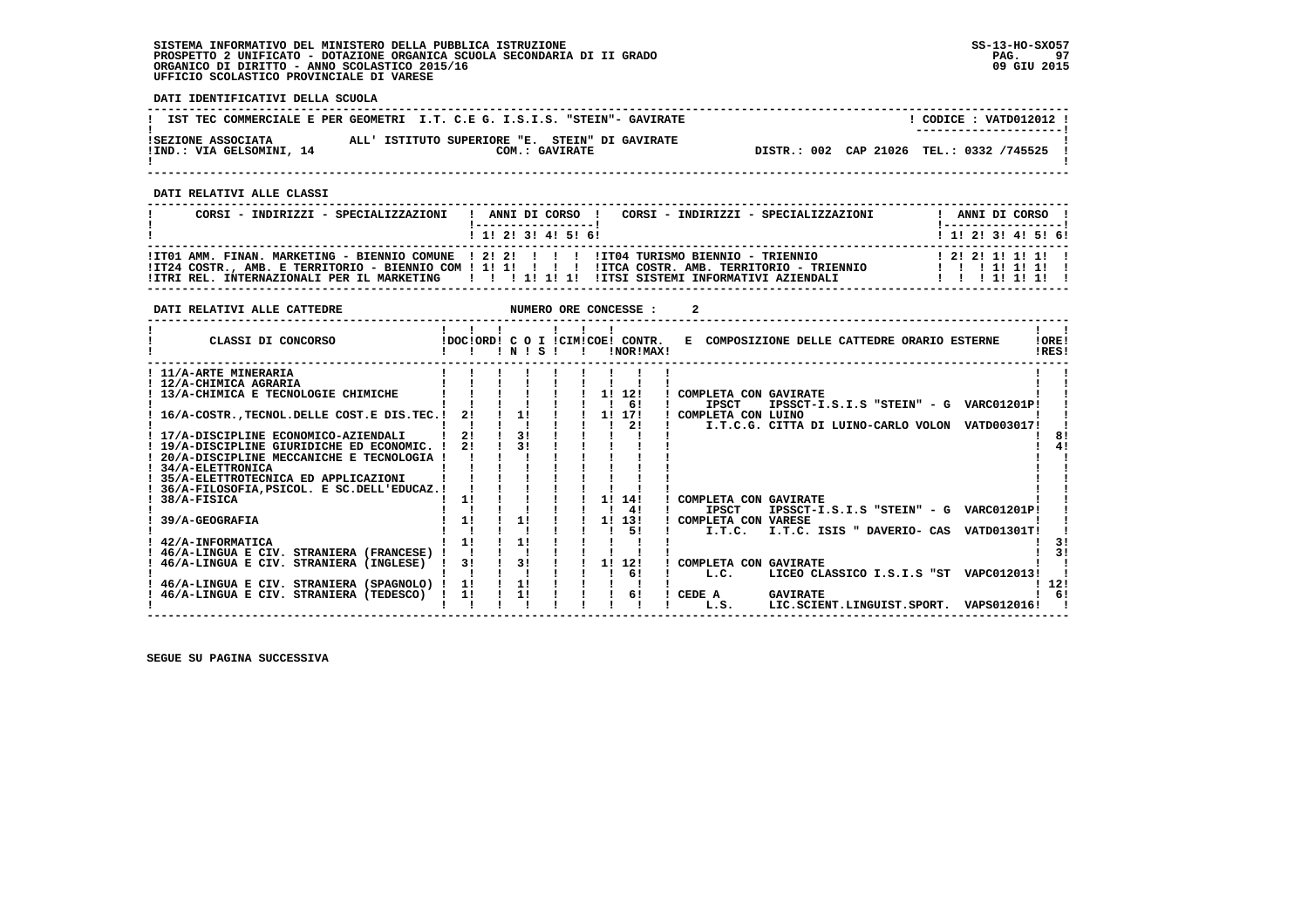PAG. 98 09 GIU 2015

 $\mathbf{I}$ 

 **DATI IDENTIFICATIVI DELLA SCUOLA ------------------------------------------------------------------------------------------------------------------------------------**! CODICE : VATD012012 ! **!** IST TEC COMMERCIALE E PER GEOMETRI I.T. C.E G. I.S.I.S. "STEIN"- GAVIRATE ------------------------ **! ---------------------! !SEZIONE ASSOCIATA ALL' ISTITUTO SUPERIORE "E. STEIN" DI GAVIRATE ! !IND.: VIA GELSOMINI, 14 COM.: GAVIRATE DISTR.: 002 CAP 21026 TEL.: 0332 /745525 ! ! !**DISTR.: 002 CAP 21026 TEL.: 0332 /745525 !  **------------------------------------------------------------------------------------------------------------------------------------DATI RELATIVI ALLE CATTEDRE NUMERO ORE CONCESSE : 2** 

| CLASSI DI CONCORSO                           |    |    | 1 N 1 S 1      |  |    | IDOCIORD! C O I ICIMICOE! CONTR.<br>!NOR!MAX! |                     | E COMPOSIZIONE DELLE CATTEDRE ORARIO ESTERNE    |                    | !ORE!<br>IRES! |
|----------------------------------------------|----|----|----------------|--|----|-----------------------------------------------|---------------------|-------------------------------------------------|--------------------|----------------|
| 47/A-MATEMATICA                              | 11 |    | 1!             |  |    | 3!                                            | CEDE A              | <b>GAVIRATE</b>                                 |                    |                |
|                                              |    |    |                |  |    |                                               | L.S.                | LIC.SCIENT.LINGUIST.SPORT.                      | VAPS012016!        |                |
| 48/A-MATEMATICA APPLICATA                    | 21 |    | 3 <sub>1</sub> |  |    |                                               |                     |                                                 |                    | 31             |
| 49/A-MATEMATICA E FISICA                     |    |    |                |  |    |                                               |                     |                                                 |                    |                |
| 50/A-LETTERE IST.ISTR.SECOND. DI II GR.      | 61 |    | 71             |  |    | 41                                            | CEDE A              | <b>VARESE</b>                                   |                    |                |
|                                              |    |    |                |  |    |                                               | I.M.                | LICEO STATALE "A. MANZONI"                      | <b>VAPM01000E!</b> |                |
| 54/A-MINERALOGIA E GEOLOGIA                  |    |    |                |  |    |                                               |                     |                                                 |                    |                |
| 58/A-SC.E MEC.AGR.E T.GEST.AZ., FIT., ENT. ! | 11 |    |                |  | 1! | 11!                                           | COMPLETA CON VARESE |                                                 |                    |                |
|                                              |    |    |                |  |    | 71                                            |                     | I.P.I.A. I.P.S.I.A. ISIS "NEWTON" - VARI01701E! |                    |                |
| $60/A-SC.NA.$ , CH., GEOG., MIC.             |    |    | 11             |  |    | 41                                            | CEDE A              | <b>GAVIRATE</b>                                 |                    |                |
|                                              |    |    |                |  |    |                                               | <b>IPSCT</b>        | IPSSCT-I.S.I.S "STEIN" - G                      | <b>VARC01201P!</b> |                |
| 61/A-STORIA DELL'ARTE                        |    |    |                |  |    | 2!                                            | CEDE A              | VARESE                                          |                    |                |
|                                              |    |    |                |  |    |                                               | I.T.C.              | I.T.C. ISIS " DAVERIO- CAS                      | <b>VATD01301T!</b> |                |
| 71/A-TECNOLOGIE E DISEGNO TECNICO            |    |    |                |  |    |                                               |                     |                                                 |                    |                |
| 72/A-TOPOG. GEN., COSTR.RUR. E DISEGNO       | 11 |    |                |  | 11 | 12!                                           | COMPLETA CON LUINO  |                                                 |                    |                |
|                                              |    |    |                |  |    | 41                                            |                     | I.T.C.G. CITTA DI LUINO-CARLO VOLON VATD003017! |                    |                |
| 75/A-DATTILOGRAFIA E STENOGRAFIA             | 11 |    |                |  | 1! | 16!                                           | COMPLETA CON VARESE |                                                 |                    |                |
|                                              |    |    |                |  |    | 2!                                            | I.T.C.              | I.T.C. ISIS " DAVERIO- CAS VATD01301T!          |                    |                |
| 76/A-TRAT.TESTI, CAL., CONT.ELET.E AP.GES. ! |    |    |                |  |    |                                               |                     |                                                 |                    |                |
| ** TABELLA C **                              |    |    |                |  |    |                                               |                     |                                                 |                    |                |
| 24/C-LAB. CHIMICA E CHIMICA INDUSTRIALE      |    |    |                |  |    |                                               |                     |                                                 |                    |                |
| 29/C-LAB. DI FISICA E FISICA APPLICATA       |    |    |                |  |    | 21                                            | CEDE A              | GAZZADA SCHIANNO                                |                    |                |
|                                              |    |    |                |  |    |                                               | I.T.I.              | ITIS - ISIS "KEYNES" - GAZ VATF018017!          |                    |                |
| 30/C-LAB. DI INFORMATICA GESTIONALE          |    | 11 |                |  |    | 61                                            | CEDE A              | <b>VARESE</b>                                   |                    |                |
| - DI CUI UFFICIO TECNICO                     |    | 1! |                |  |    |                                               | I.T.C.              | I.T.C. ISIS " DAVERIO- CAS                      | <b>VATD01301T!</b> |                |
| 31/C-LAB. DI INFORMATICA INDUSTRIALE         |    |    |                |  |    |                                               |                     |                                                 |                    |                |
| 32/C-LAB. MECCANICO-TECNOLOGICO              |    |    |                |  |    |                                               |                     |                                                 |                    | 2!             |
| 43/C-LAB. EDILIZIA ED ESERCIT.TOPOGRAFIA!    |    |    |                |  |    |                                               |                     |                                                 |                    | 91             |
|                                              |    |    |                |  |    |                                               |                     |                                                 |                    |                |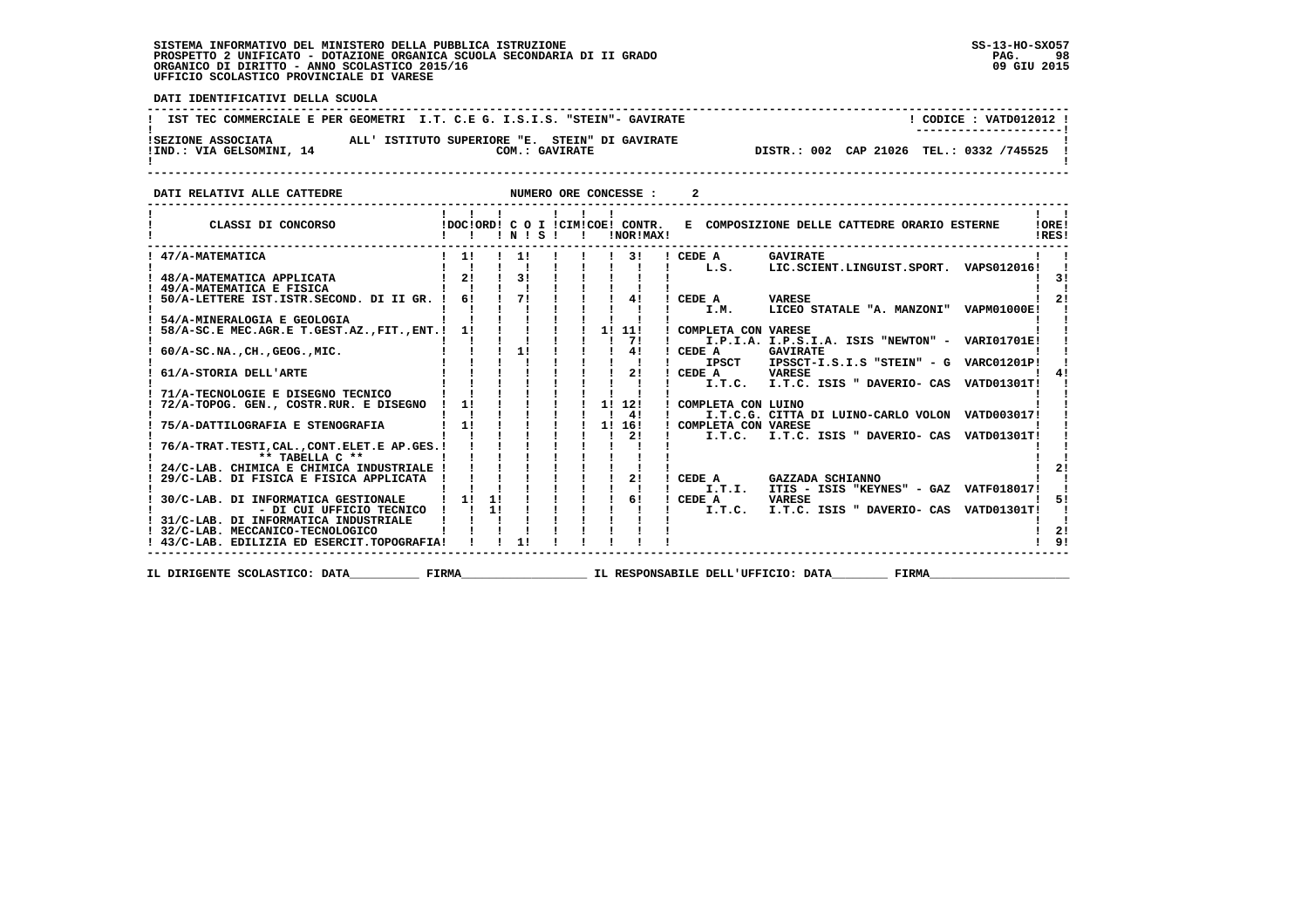**DATI IDENTIFICATIVI DELLA SCUOLA**

| ISTITUTO TECNICO COMMERCIALE | I.T.C. ISIS " DAVERIO- CASULA "VARESE                      | CODICE: VATD01301T !                      |
|------------------------------|------------------------------------------------------------|-------------------------------------------|
| ISEZIONE ASSOCIATA           | ALL' ISTITUTO SUPERIORE "F. DAVERIO - N. CASULA" DI VARESE | ---------------------                     |
| !IND.: VIA BERTOLONE, 13     | COM.: VARESE                                               | DISTR.: 003 CAP 21100 TEL.: 0332 / 283200 |

 **------------------------------------------------------------------------------------------------------------------------------------**

 **DATI RELATIVI ALLE CLASSI**

| CORSI - INDIRIZZI - SPECIALIZZAZIONI | CORSI - INDIRIZZI - SPECIALIZZAZIONI<br>ANNI DI CORSO !                                                                                                                                               |  | ANNI DI CORSO !<br>1 __________________      |  |
|--------------------------------------|-------------------------------------------------------------------------------------------------------------------------------------------------------------------------------------------------------|--|----------------------------------------------|--|
|                                      | 1 1 2 3 3 4 5 6 1                                                                                                                                                                                     |  | 1 1 2 3 3 4 5 6 1                            |  |
|                                      | ITT01 AMM. FINAN. MARKETING - BIENNIO COMUNE 1 41 51 1 1 1 11T04 TURISMO BIENNIO - TRIENNIO<br>ITTAF AMM.NE FINAN. E MARKETING - TRIENNIO         2  3  2  ITTRI REL. INTERNAZIONALI PER IL MARKETING |  | 1 3 1 3 1 3 1 3 1 2 1 1<br>1 1 1 3 1 2 1 3 1 |  |
|                                      |                                                                                                                                                                                                       |  |                                              |  |

| DATI RELATIVI ALLE CATTEDRE                  |                                  |          |           |    | NUMERO ORE CONCESSE : |                                              |                       |                                     |                                        |                |
|----------------------------------------------|----------------------------------|----------|-----------|----|-----------------------|----------------------------------------------|-----------------------|-------------------------------------|----------------------------------------|----------------|
| CLASSI DI CONCORSO                           | IDOCIORDI C O I ICIMICOE! CONTR. |          | 1 N 1 S 1 |    | INORIMAX!             | E COMPOSIZIONE DELLE CATTEDRE ORARIO ESTERNE |                       |                                     |                                        | !ORE!<br>IRES! |
| ! 12/A-CHIMICA AGRARIA                       |                                  |          |           |    |                       |                                              |                       |                                     |                                        |                |
| ! 13/A-CHIMICA E TECNOLOGIE CHIMICHE         |                                  |          |           |    |                       |                                              |                       |                                     |                                        |                |
| ! 17/A-DISCIPLINE ECONOMICO-AZIENDALI        | 91                               | 10!      |           |    |                       |                                              |                       |                                     |                                        |                |
| ! 19/A-DISCIPLINE GIURIDICHE ED ECONOMIC.    | 61                               | 81       |           |    | 51                    | CEDE A                                       | <b>GAVIRATE</b>       |                                     |                                        |                |
|                                              |                                  |          |           |    |                       | <b>IPSCT</b>                                 |                       |                                     | IPSSCT-I.S.I.S "STEIN" - G VARC01201P! |                |
| 36/A-FILOSOFIA, PSICOL. E SC. DELL'EDUCAZ. ! |                                  |          |           |    |                       |                                              |                       |                                     |                                        |                |
| 38/A-FISICA                                  | 11                               |          |           | 1! | 14!                   | COMPLETA CON VARESE                          |                       |                                     |                                        |                |
|                                              |                                  |          |           |    | 6!                    |                                              |                       | I.T.G. I.T.G. ISIS "NERVI" -VARES   | VATL013018!                            |                |
| 39/A-GEOGRAFIA                               | 21                               | 21       |           |    | 51                    | CEDE A                                       | <b>GAVIRATE</b>       |                                     |                                        |                |
|                                              |                                  |          |           |    |                       |                                              |                       | I.T.C.G. I.T. C.E G. I.S.I.S. "STEI | VATD012012!                            |                |
| 42/A-INFORMATICA                             | 1!                               | 21       |           |    |                       |                                              |                       |                                     |                                        |                |
| 46/A-LINGUA E CIV. STRANIERA (FRANCESE)      | 31                               | 21       |           | 11 | 91                    | COMPLETA CON TRADATE                         |                       |                                     |                                        |                |
|                                              |                                  |          |           |    | 9!                    |                                              | I.P.S.C. I.P.S.S.C.T. | "MONTALE" -                         | VARC024011!                            |                |
| 46/A-LINGUA E CIV. STRANIERA (INGLESE)       | 61                               | 71<br>31 |           |    |                       |                                              |                       |                                     |                                        |                |
| 46/A-LINGUA E CIV. STRANIERA (SPAGNOLO) !    | 41                               | 31       |           |    |                       |                                              |                       |                                     |                                        | 31<br>91       |
| 46/A-LINGUA E CIV. STRANIERA (TEDESCO)       | 31                               |          |           |    |                       |                                              |                       |                                     |                                        |                |
| 47/A-MATEMATICA<br>48/A-MATEMATICA APPLICATA | 61                               | 71       |           |    | 61                    | CEDE A                                       | <b>VARESE</b>         |                                     |                                        |                |
|                                              |                                  |          |           |    |                       |                                              |                       |                                     | I.T.C. ISIS "F.DAVERIO" (C VATD013517! |                |
| 49/A-MATEMATICA E FISICA                     |                                  |          |           |    |                       | I.T.C.                                       |                       |                                     |                                        |                |
| 50/A-LETTERE IST.ISTR.SECOND. DI II GR. !    | 13!                              | 1131     |           |    |                       |                                              |                       |                                     |                                        |                |
| $60/A-SC.NA.$ , $CH.$ , $GEOG.$ , $MIC.$     | 41                               | 3!       |           |    | 81                    | CEDE A                                       | <b>VARESE</b>         |                                     |                                        |                |
|                                              |                                  |          |           |    |                       | I.T.G.                                       |                       | I.T.G. ISIS "NERVI" -VARES          | VATL013018!                            |                |
|                                              |                                  |          |           |    |                       |                                              |                       |                                     |                                        |                |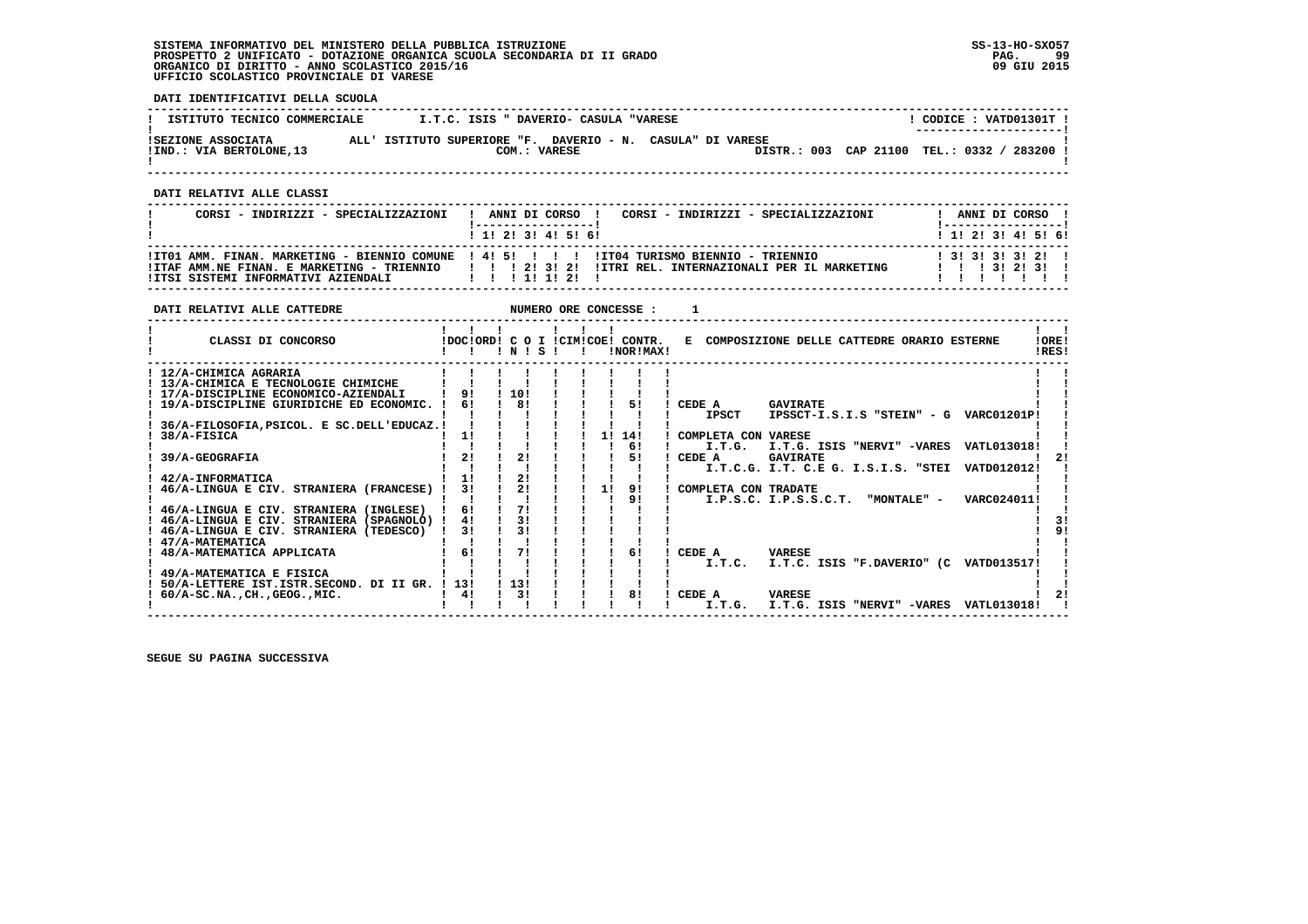**DATI IDENTIFICATIVI DELLA SCUOLA**

| ! CODICE : VATD01301T !<br>ISTITUTO TECNICO COMMERCIALE<br>I.T.C. ISIS " DAVERIO- CASULA "VARESE             |       |  |         |              |  |    |                                               |        |                                    |                 |  |           |                                     |                                            |                |
|--------------------------------------------------------------------------------------------------------------|-------|--|---------|--------------|--|----|-----------------------------------------------|--------|------------------------------------|-----------------|--|-----------|-------------------------------------|--------------------------------------------|----------------|
| ISEZIONE ASSOCIATA<br>ALL' ISTITUTO SUPERIORE "F. DAVERIO - N. CASULA" DI VARESE<br>IIND.: VIA BERTOLONE, 13 |       |  |         | COM.: VARESE |  |    |                                               |        |                                    | DISTR.: 003     |  | CAP 21100 |                                     | TEL.: 0332 / 283200                        |                |
| NUMERO ORE CONCESSE :<br>DATI RELATIVI ALLE CATTEDRE                                                         |       |  |         |              |  |    |                                               |        |                                    |                 |  |           |                                     |                                            |                |
| CLASSI DI CONCORSO                                                                                           |       |  | $'$ N 1 | - S          |  |    | IDOCIORD! C O I ICIMICOE! CONTR.<br>!NOR!MAX! | E.     |                                    |                 |  |           |                                     | COMPOSIZIONE DELLE CATTEDRE ORARIO ESTERNE | !ORE!<br>!RES! |
| 61/A-STORIA DELL'ARTE                                                                                        | 11    |  |         |              |  | 11 | 16!<br>21                                     |        | COMPLETA CON GAVIRATE              |                 |  |           | I.T.C.G. I.T. C.E G. I.S.I.S. "STEI | VATD012012!                                |                |
| 75/A-DATTILOGRAFIA E STENOGRAFIA                                                                             | 11    |  | 1!      |              |  |    | 21                                            | CEDE A |                                    | <b>GAVIRATE</b> |  |           | I.T.C.G. I.T. C.E G. I.S.I.S. "STEI | VATD012012!                                | 10!            |
| 76/A-TRAT.TESTI, CAL., CONT.ELET.E AP.GES.!<br>** TABELLA C **                                               |       |  |         |              |  |    |                                               |        |                                    |                 |  |           |                                     |                                            |                |
| 30/C-LAB. DI INFORMATICA GESTIONALE                                                                          | 11    |  |         |              |  | 11 | 12!<br>61                                     |        | COMPLETA CON GAVIRATE              |                 |  |           | I.T.C.G. I.T. C.E G. I.S.I.S. "STEI | VATD012012!                                |                |
| 31/C-LAB. DI INFORMATICA INDUSTRIALE<br>IL DIRIGENTE SCOLASTICO: DATA                                        | FIRMA |  |         |              |  |    |                                               |        | IL RESPONSABILE DELL'UFFICIO: DATA |                 |  |           | FIRMA                               |                                            |                |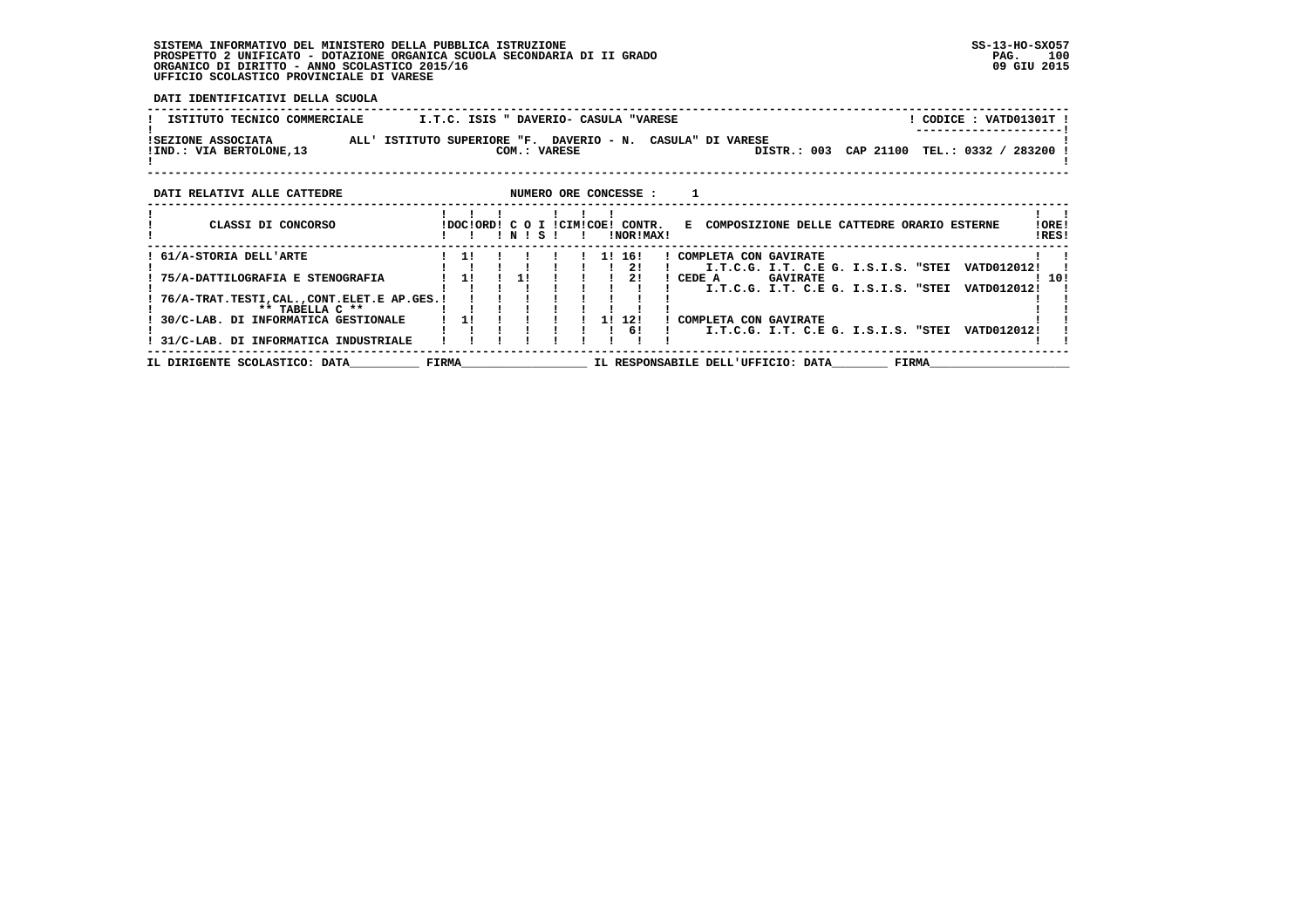**DATI IDENTIFICATIVI DELLA SCUOLA**

| ISTITUTO TECNICO COMMERCIALE                     |                                                                                      | I.T.C. ISIS "F.DAVERIO" (CORSO SERALE) |  |  |                                           |  | CODICE: VATD013517 !  |  |
|--------------------------------------------------|--------------------------------------------------------------------------------------|----------------------------------------|--|--|-------------------------------------------|--|-----------------------|--|
| <b>!CORSO SERALE</b><br>!IND.: VIA BERTOLONE, 11 | DELL' ISTITUTO TECNICO COMMERCIALE I. T. C. ISIS " DAVERIO- CASULA "VARESE DI VARESE | COM.: VARESE                           |  |  | DISTR.: 003 CAP 21100 TEL.: 0332 / 283200 |  | --------------------- |  |
|                                                  |                                                                                      |                                        |  |  |                                           |  |                       |  |

 **------------------------------------------------------------------------------------------------------------------------------------**

 **DATI RELATIVI ALLE CLASSI**

| CORSI - INDIRIZZI - SPECIALIZZAZIONI                          | ANNI DI CORSO !<br>CORSI - INDIRIZZI - SPECIALIZZAZIONI<br>1 1 1 2 1 3 1 4 1 5 1 6 1                  | ANNI DI CORSO !<br>1 1 2 2 1 3 1 4 1 5 1 6 1 |
|---------------------------------------------------------------|-------------------------------------------------------------------------------------------------------|----------------------------------------------|
| !TD87 TRIENN.RIENTRI FORM.SIRIO-IND.GIUR.EC.A ! ! ! ! ! ! ! ! | ITTSI SISTEMI INFORMATIVI AZIENDALI XALI II II III III IIID75 BIEN.RIENTRI FORM. SIRIO-IND.GIUR.EC.AZ |                                              |

| CLASSI DI CONCORSO<br>!DOC!ORD! C O I !CIM!COE! CONTR.<br>E COMPOSIZIONE DELLE CATTEDRE ORARIO ESTERNE<br>INISI<br>!NOR!MAX!<br>$\mathbf{I}$      | !ORE!<br>!RES! |
|---------------------------------------------------------------------------------------------------------------------------------------------------|----------------|
|                                                                                                                                                   |                |
| ! 12/A-CHIMICA AGRARIA<br>! 13/A-CHIMICA E TECNOLOGIE CHIMICHE<br>11<br>2!<br>! 17/A-DISCIPLINE ECONOMICO-AZIENDALI                               | 11             |
| 11<br>1! 12!<br>! 19/A-DISCIPLINE GIURIDICHE ED ECONOMIC. !<br>COMPLETA CON VARESE<br>81<br>I.T.G. I.T.G. ISIS "NERVI" -VARES VATL013018!         |                |
| ! 38/A-FISICA<br>39/A-GEOGRAFIA                                                                                                                   | 21<br>21       |
| $1.42/A-INFORMATICA$<br>! 46/A-LINGUA E CIV. STRANIERA (FRANCESE)<br>! 46/A-LINGUA E CIV. STRANIERA (INGLESE)                                     | 71<br>9!       |
| ! 47/A-MATEMATICA<br>11<br>1! 10!<br>! 48/A-MATEMATICA APPLICATA<br>! COMPLETA CON VARESE                                                         |                |
| I.T.C. ISIS " DAVERIO- CAS VATD01301T!<br>61<br>I.T.C.<br>49/A-MATEMATICA E FISICA                                                                |                |
| 11<br>15!<br>50/A-LETTERE IST.ISTR.SECOND. DI II GR.<br><b>11</b><br>COMPLETA CON VARESE<br>4!<br>I.T.G. ISIS "NERVI" VARES VATL01351N!<br>I.T.G. |                |
| ! 60/A-SC.NA., CH., GEOG., MIC.<br>! 75/A-DATTILOGRAFIA E STENOGRAFIA                                                                             |                |
| ! 76/A-TRAT.TESTI.CALCONT.ELET.E AP.GES.!<br>** TABELLA C **                                                                                      |                |
| ! 30/C-LAB. DI INFORMATICA GESTIONALE<br>! 31/C-LAB. DI INFORMATICA INDUSTRIALE                                                                   |                |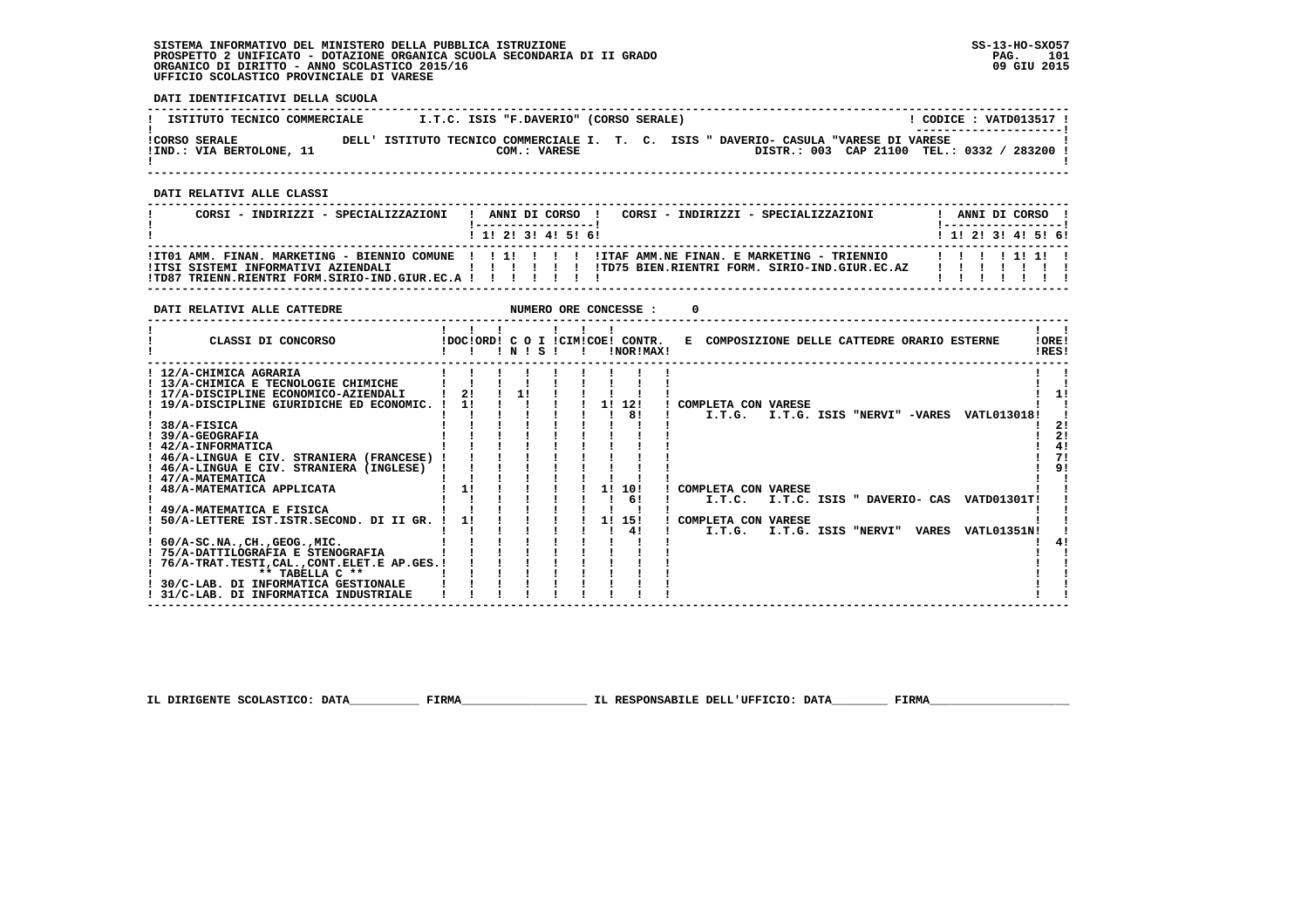**DATI IDENTIFICATIVI DELLA SCUOLA**

| ISTITUTO TECNICO COMMERCIALE                   | ITC-ITPA "KEYNES" - GAZZADA SCHIANNO                                                   |  | CODICE: VATD018011 !<br>--------------------- |  |
|------------------------------------------------|----------------------------------------------------------------------------------------|--|-----------------------------------------------|--|
| ISEZIONE ASSOCIATA<br>!IND.: VIA MORAZZONE, 37 | ALL' ISTITUTO SUPERIORE "JOHN M. KEYNES" DI GAZZADA SCHIANNO<br>COM.: GAZZADA SCHIANNO |  | DISTR.: 003 CAP 21045 TEL.: 0332 /463213      |  |

 **------------------------------------------------------------------------------------------------------------------------------------**

 **DATI RELATIVI ALLE CLASSI**

| CORSI - INDIRIZZI - SPECIALIZZAZIONI | CORSI - INDIRIZZI - SPECIALIZZAZIONI<br>ANNI DI CORSO !<br>1 1 2 3 3 4 5 6 1                                  | ANNI DI CORSO !<br>1 - - - - - - - - - - - - - - - - - 1<br>1 1 2 3 4 5 6 |
|--------------------------------------|---------------------------------------------------------------------------------------------------------------|---------------------------------------------------------------------------|
|                                      | ITTO1 AMM. FINAN. MARKETING - BIENNIO COMUNE 1 21 21 1 1 1 1 1 1 1 1 1 1 REL. INTERNAZIONALI PER IL MARKETING | 1 1 1 1 1 1 2 1                                                           |

 **------------------------------------------------------------------------------------------------------------------------------------**

| DATI RELATIVI ALLE CATTEDRE                                                                                                                                                                                                                                   |                |                |       |  |    | NUMERO ORE CONCESSE :                         |                                |                                                                         |                |
|---------------------------------------------------------------------------------------------------------------------------------------------------------------------------------------------------------------------------------------------------------------|----------------|----------------|-------|--|----|-----------------------------------------------|--------------------------------|-------------------------------------------------------------------------|----------------|
| CLASSI DI CONCORSO                                                                                                                                                                                                                                            |                |                | INISI |  |    | IDOCIORD! C O I ICIMICOE! CONTR.<br>!NOR!MAX! |                                | E COMPOSIZIONE DELLE CATTEDRE ORARIO ESTERNE                            | !ORE!<br>IRES! |
| ! 12/A-CHIMICA AGRARIA<br>! 13/A-CHIMICA E TECNOLOGIE CHIMICHE<br>! 17/A-DISCIPLINE ECONOMICO-AZIENDALI<br>! 19/A-DISCIPLINE GIURIDICHE ED ECONOMIC. !<br>36/A-FILOSOFIA, PSICOL. E SC. DELL'EDUCAZ. !<br>38/A-FISICA<br>39/A-GEOGRAFIA<br>! 42/A-INFORMATICA | 21<br>11<br>11 | 21<br>11<br>11 |       |  |    | 41                                            | CEDE A<br>I.T.I.               | GAZZADA SCHIANNO<br>ITIS - ISIS "KEYNES" - GAZ VATF018017!              |                |
| 46/A-LINGUA E CIV. STRANIERA (INGLESE)<br>46/A-LINGUA E CIV. STRANIERA (SPAGNOLO) !                                                                                                                                                                           | 11<br>11       | 11<br>11       |       |  | 11 | 91<br>91                                      | COMPLETA CON GALLARATE<br>L.C. | LICEO CLASSICO "GIOVANNI P VAPC00101L!                                  |                |
| 46/A-LINGUA E CIV. STRANIERA (TEDESCO)<br>46/A-LINGUA E CIV. STRANIERA (FRANCESE)                                                                                                                                                                             | 11             |                |       |  | 11 | 15!<br>31                                     | COMPLETA CON TRADATE<br>L.S.   | L. SCIENT. "MARIE CURIE" - VAPS120001!                                  |                |
| 47/A-MATEMATICA<br>48/A-MATEMATICA APPLICATA                                                                                                                                                                                                                  | 21             | 11             |       |  | 11 | 10!<br>81                                     | COMPLETA CON SARONNO<br>I.T.C. | I.T.C. "GINO ZAPPA" - SARO VATD08000G!                                  |                |
| 49/A-MATEMATICA E FISICA<br>50/A-LETTERE IST. ISTR. SECOND. DI II GR. !                                                                                                                                                                                       | 31             | 21             |       |  | 11 | 12!<br>6!                                     | I.T.I.                         | COMPLETA CON GAZZADA SCHIANNO<br>ITIS - ISIS "KEYNES" - GAZ VATF018017! |                |
| $60/A-SC.NA.$ , $CH.$ , $GEOG.$ , $MIC.$<br>75/A-DATTILOGRAFIA E STENOGRAFIA<br>! 76/A-TRAT.TESTI.CALCONT.ELET.E AP.GES.!                                                                                                                                     | 11             | 11             |       |  |    | 41                                            | CEDE A<br>I.T.I.               | GAZZADA SCHIANNO<br>ITIS - ISIS "KEYNES" - GAZ VATF018017!              | 21             |

 **------------------------------------------------------------------------------------------------------------------------------------**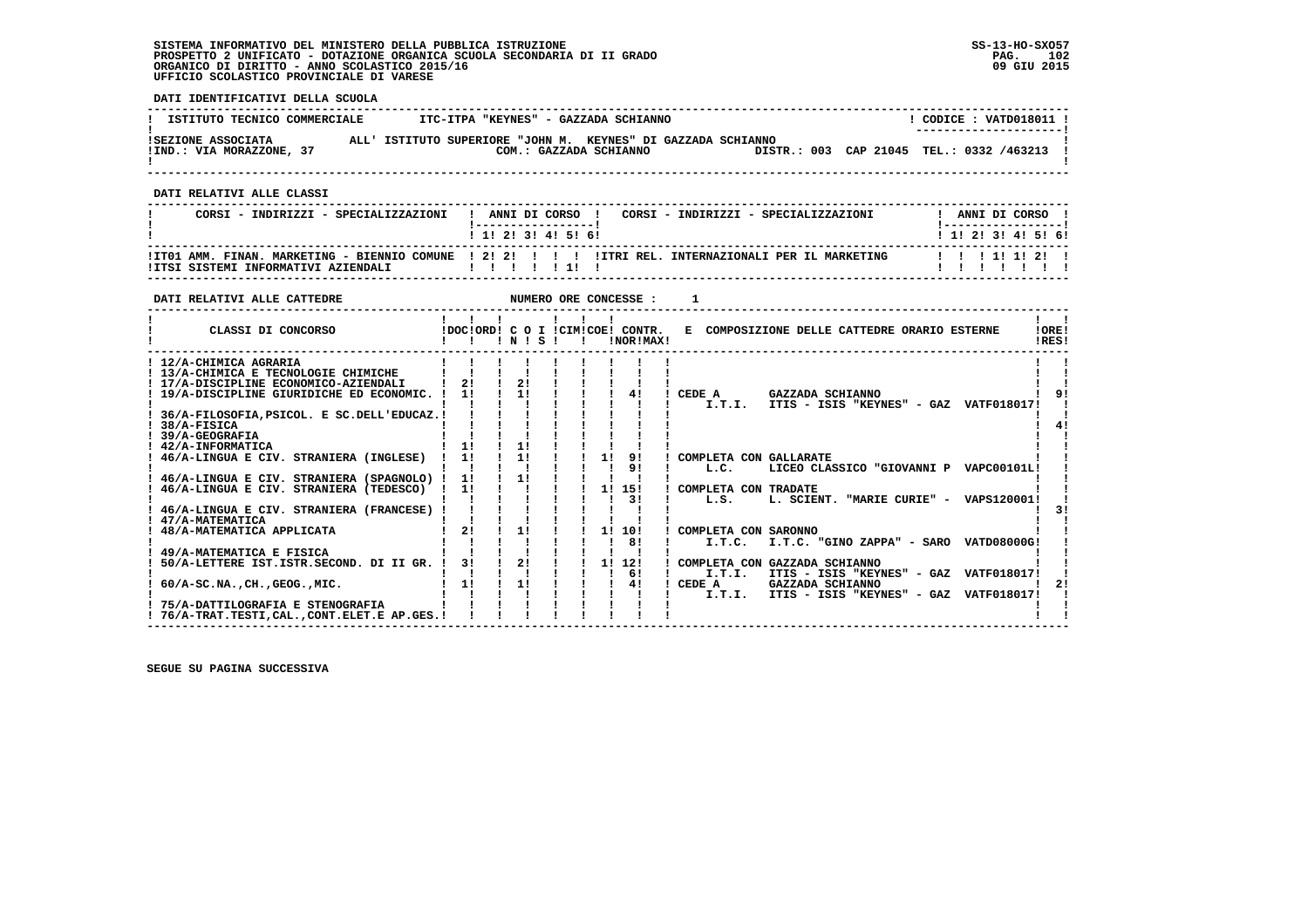**DATI IDENTIFICATIVI DELLA SCUOLA**

| ISTITUTO TECNICO COMMERCIALE                                                                       | ! CODICE : VATD018011 !<br>ITC-ITPA "KEYNES" - GAZZADA SCHIANNO                                                                             |                |
|----------------------------------------------------------------------------------------------------|---------------------------------------------------------------------------------------------------------------------------------------------|----------------|
| ISEZIONE ASSOCIATA<br>!IND.: VIA MORAZZONE, 37                                                     | KEYNES" DI GAZZADA SCHIANNO<br>ALL' ISTITUTO SUPERIORE "JOHN M.<br>DISTR.: 003 CAP 21045<br>TEL.: 0332 /463213<br>COM.: GAZZADA SCHIANNO    |                |
| DATI RELATIVI ALLE CATTEDRE                                                                        | NUMERO ORE CONCESSE :                                                                                                                       |                |
| CLASSI DI CONCORSO                                                                                 | IDOCIORDI C O I ICIMICOEI CONTR.<br>E COMPOSIZIONE DELLE CATTEDRE ORARIO ESTERNE<br>INISI<br>INORIMAXI<br><b>Contract Contract Contract</b> | !ORE!<br>!RES! |
| ** TABELLA C **<br>! 30/C-LAB. DI INFORMATICA GESTIONALE<br>! 31/C-LAB. DI INFORMATICA INDUSTRIALE |                                                                                                                                             | 31             |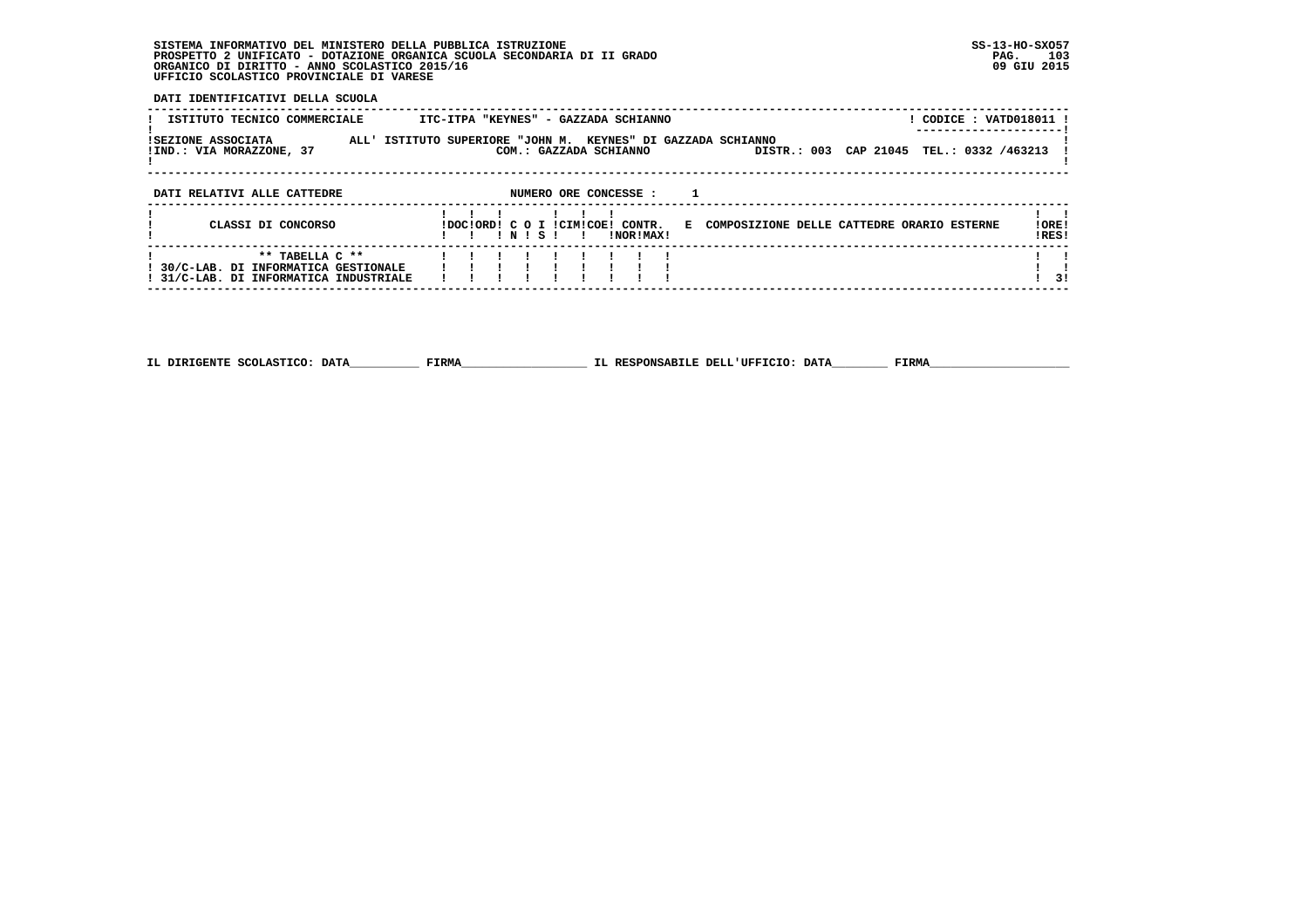**DATI RELATIVI ALLE CATTEDRE NUMERO ORE CONCESSE : 3** 

 **DATI IDENTIFICATIVI DELLA SCUOLA**

|                        |                                        | CODICE: VATD02000X !                        |
|------------------------|----------------------------------------|---------------------------------------------|
|                        |                                        | ---------------------                       |
|                        | ISTITUTO TECNICO COMMERCIALE "E. TOSI" |                                             |
| IIND.: VIA STELVIO 173 | COM.: BUSTO ARSIZIO                    | DISTR.: 008 CAP 21052 TEL.: 0331 / 372011 ! |
|                        |                                        |                                             |

 **------------------------------------------------------------------------------------------------------------------------------------**

 **------------------------------------------------------------------------------------------------------------------------------------**

 **DATI RELATIVI ALLE CLASSI**

| CORSI - INDIRIZZI - SPECIALIZZAZIONI                                                                                                | CORSI - INDIRIZZI - SPECIALIZZAZIONI<br>ANNI DI CORSO !<br>-----------------<br>1 1 2 3 3 4 5 6 1                                                                                                                                                                                                              | ANNI DI CORSO !<br>! -----------------<br>$1$ , 1! 2! 3! 4! 5! 6! |
|-------------------------------------------------------------------------------------------------------------------------------------|----------------------------------------------------------------------------------------------------------------------------------------------------------------------------------------------------------------------------------------------------------------------------------------------------------------|-------------------------------------------------------------------|
| !ITAF AMM.NE FINAN. E MARKETING - TRIENNIO<br>ITTIE ISTITUTO ECONOMICO INTERNAZIONALE<br>!ITRI REL. INTERNAZIONALI PER IL MARKETING | ITT01 AMM, FINAN, MARKETING - BIENNIO COMUNE 1101101 1 1 1 11T04 TURISMO BIENNIO - TRIENNIO<br>11454<br>IITC1 INDIRIZZO A ELABORAZIONE MANUALE<br><b>!ITLS OUINTA LINGUA STRANIERA</b><br>$\begin{array}{cccccccccccc}\n1 & 2 & 2 & 1 & 1 & 1\n\end{array}$<br>!!! 6! 5! 6!!ITSI SISTEMI INFORMATIVI AZIENDALI | 1 3 1 2 1 3 1 3 1 2 1<br>1 1 1 1 1 1 2 1                          |

| CLASSI DI CONCORSO<br>IDOCIORDI C O I ICIMICOEI CONTR.<br>E COMPOSIZIONE DELLE CATTEDRE ORARIO ESTERNE<br>!ORE!<br>IRES!<br>!NOR!MAX!<br>! N ! S<br>1/A-AEROTECNICA E COSTRUZ. AERONAUTICHE!<br>2/A-ANAT. FISIOP. OCULARE LAB.MIS. OFTAL. !<br>3/A-ARTE DEL DISEGNO ANIMATO<br>7/A-ARTE DELLA FOTOGR. E GRAFICA PUBBL.!<br>12/A-CHIMICA AGRARIA<br>! 13/A-CHIMICA E TECNOLOGIE CHIMICHE<br>! 14/A-CIRCOL.AEREA TELECOM.AERON.ED ESER.!<br>! 15/A-COSTR. NAVALI E TEORIA DELLA NAVE<br>12!<br>15!<br>! 17/A-DISCIPLINE ECONOMICO-AZIENDALI<br>-16!<br>11<br>113!<br>21<br>1!<br>-131<br>19/A-DISCIPLINE GIURIDICHE ED ECONOMIC.<br>20/A-DISCIPLINE MECCANICHE E TECNOLOGIA !<br>36/A-FILOSOFIA, PSICOL. E SC.DELL'EDUCAZ.!<br>11<br>38/A-FISICA<br>21<br>4! COMPLETA CON SARONNO<br>81<br>1!<br>6!<br>I.P.I.A. I.P.S.I.A. "ANTONIO PARMA"<br><b>VARI04000E!</b><br>31<br>41<br>11<br>39/A-GEOGRAFIA<br>-61<br>40/A-IGIENE, ANAT., FIS., PAT. GEN. E APP.MA.<br>51<br>21<br>CEDE A<br>51<br><b>SARONNO</b><br>42/A-INFORMATICA<br>LICEO SCIENTIFICO G. B. GR VAPS020004!<br>L.S.<br>44/A-LINGUAGGIO PER CINEMATOGR.E TELEV.<br>4!<br>! 46/A-LINGUA E CIV. STRANIERA (FRANCESE)<br>-61<br>5!<br>11!<br>15!<br>! 10!<br>46/A-LINGUA E CIV. STRANIERA (INGLESE)<br>91<br>5!<br>46/A-LINGUA E CIV. STRANIERA (SPAGNOLO) !<br>51<br>4!<br>15!<br>! 46/A-LINGUA E CIV. STRANIERA (TEDESCO)<br>31<br>! 46/A-LINGUA E CIV. STRANIERA (RUSSO)<br>! 46/A-LINGUA E CIV. STRANIERA (ALBANESE)<br>46/A-LINGUA E CIV. STRANIERA (SLOVENO) |  |  |  |  |  |  |  |  |  |  |
|---------------------------------------------------------------------------------------------------------------------------------------------------------------------------------------------------------------------------------------------------------------------------------------------------------------------------------------------------------------------------------------------------------------------------------------------------------------------------------------------------------------------------------------------------------------------------------------------------------------------------------------------------------------------------------------------------------------------------------------------------------------------------------------------------------------------------------------------------------------------------------------------------------------------------------------------------------------------------------------------------------------------------------------------------------------------------------------------------------------------------------------------------------------------------------------------------------------------------------------------------------------------------------------------------------------------------------------------------------------------------------------------------------------------------------------------------------------------------------------------------------------------------|--|--|--|--|--|--|--|--|--|--|
|                                                                                                                                                                                                                                                                                                                                                                                                                                                                                                                                                                                                                                                                                                                                                                                                                                                                                                                                                                                                                                                                                                                                                                                                                                                                                                                                                                                                                                                                                                                           |  |  |  |  |  |  |  |  |  |  |
|                                                                                                                                                                                                                                                                                                                                                                                                                                                                                                                                                                                                                                                                                                                                                                                                                                                                                                                                                                                                                                                                                                                                                                                                                                                                                                                                                                                                                                                                                                                           |  |  |  |  |  |  |  |  |  |  |
|                                                                                                                                                                                                                                                                                                                                                                                                                                                                                                                                                                                                                                                                                                                                                                                                                                                                                                                                                                                                                                                                                                                                                                                                                                                                                                                                                                                                                                                                                                                           |  |  |  |  |  |  |  |  |  |  |
|                                                                                                                                                                                                                                                                                                                                                                                                                                                                                                                                                                                                                                                                                                                                                                                                                                                                                                                                                                                                                                                                                                                                                                                                                                                                                                                                                                                                                                                                                                                           |  |  |  |  |  |  |  |  |  |  |
|                                                                                                                                                                                                                                                                                                                                                                                                                                                                                                                                                                                                                                                                                                                                                                                                                                                                                                                                                                                                                                                                                                                                                                                                                                                                                                                                                                                                                                                                                                                           |  |  |  |  |  |  |  |  |  |  |
|                                                                                                                                                                                                                                                                                                                                                                                                                                                                                                                                                                                                                                                                                                                                                                                                                                                                                                                                                                                                                                                                                                                                                                                                                                                                                                                                                                                                                                                                                                                           |  |  |  |  |  |  |  |  |  |  |
|                                                                                                                                                                                                                                                                                                                                                                                                                                                                                                                                                                                                                                                                                                                                                                                                                                                                                                                                                                                                                                                                                                                                                                                                                                                                                                                                                                                                                                                                                                                           |  |  |  |  |  |  |  |  |  |  |
|                                                                                                                                                                                                                                                                                                                                                                                                                                                                                                                                                                                                                                                                                                                                                                                                                                                                                                                                                                                                                                                                                                                                                                                                                                                                                                                                                                                                                                                                                                                           |  |  |  |  |  |  |  |  |  |  |
|                                                                                                                                                                                                                                                                                                                                                                                                                                                                                                                                                                                                                                                                                                                                                                                                                                                                                                                                                                                                                                                                                                                                                                                                                                                                                                                                                                                                                                                                                                                           |  |  |  |  |  |  |  |  |  |  |
|                                                                                                                                                                                                                                                                                                                                                                                                                                                                                                                                                                                                                                                                                                                                                                                                                                                                                                                                                                                                                                                                                                                                                                                                                                                                                                                                                                                                                                                                                                                           |  |  |  |  |  |  |  |  |  |  |
|                                                                                                                                                                                                                                                                                                                                                                                                                                                                                                                                                                                                                                                                                                                                                                                                                                                                                                                                                                                                                                                                                                                                                                                                                                                                                                                                                                                                                                                                                                                           |  |  |  |  |  |  |  |  |  |  |
|                                                                                                                                                                                                                                                                                                                                                                                                                                                                                                                                                                                                                                                                                                                                                                                                                                                                                                                                                                                                                                                                                                                                                                                                                                                                                                                                                                                                                                                                                                                           |  |  |  |  |  |  |  |  |  |  |
|                                                                                                                                                                                                                                                                                                                                                                                                                                                                                                                                                                                                                                                                                                                                                                                                                                                                                                                                                                                                                                                                                                                                                                                                                                                                                                                                                                                                                                                                                                                           |  |  |  |  |  |  |  |  |  |  |
|                                                                                                                                                                                                                                                                                                                                                                                                                                                                                                                                                                                                                                                                                                                                                                                                                                                                                                                                                                                                                                                                                                                                                                                                                                                                                                                                                                                                                                                                                                                           |  |  |  |  |  |  |  |  |  |  |
|                                                                                                                                                                                                                                                                                                                                                                                                                                                                                                                                                                                                                                                                                                                                                                                                                                                                                                                                                                                                                                                                                                                                                                                                                                                                                                                                                                                                                                                                                                                           |  |  |  |  |  |  |  |  |  |  |
|                                                                                                                                                                                                                                                                                                                                                                                                                                                                                                                                                                                                                                                                                                                                                                                                                                                                                                                                                                                                                                                                                                                                                                                                                                                                                                                                                                                                                                                                                                                           |  |  |  |  |  |  |  |  |  |  |
|                                                                                                                                                                                                                                                                                                                                                                                                                                                                                                                                                                                                                                                                                                                                                                                                                                                                                                                                                                                                                                                                                                                                                                                                                                                                                                                                                                                                                                                                                                                           |  |  |  |  |  |  |  |  |  |  |
|                                                                                                                                                                                                                                                                                                                                                                                                                                                                                                                                                                                                                                                                                                                                                                                                                                                                                                                                                                                                                                                                                                                                                                                                                                                                                                                                                                                                                                                                                                                           |  |  |  |  |  |  |  |  |  |  |
|                                                                                                                                                                                                                                                                                                                                                                                                                                                                                                                                                                                                                                                                                                                                                                                                                                                                                                                                                                                                                                                                                                                                                                                                                                                                                                                                                                                                                                                                                                                           |  |  |  |  |  |  |  |  |  |  |
|                                                                                                                                                                                                                                                                                                                                                                                                                                                                                                                                                                                                                                                                                                                                                                                                                                                                                                                                                                                                                                                                                                                                                                                                                                                                                                                                                                                                                                                                                                                           |  |  |  |  |  |  |  |  |  |  |
|                                                                                                                                                                                                                                                                                                                                                                                                                                                                                                                                                                                                                                                                                                                                                                                                                                                                                                                                                                                                                                                                                                                                                                                                                                                                                                                                                                                                                                                                                                                           |  |  |  |  |  |  |  |  |  |  |
|                                                                                                                                                                                                                                                                                                                                                                                                                                                                                                                                                                                                                                                                                                                                                                                                                                                                                                                                                                                                                                                                                                                                                                                                                                                                                                                                                                                                                                                                                                                           |  |  |  |  |  |  |  |  |  |  |
|                                                                                                                                                                                                                                                                                                                                                                                                                                                                                                                                                                                                                                                                                                                                                                                                                                                                                                                                                                                                                                                                                                                                                                                                                                                                                                                                                                                                                                                                                                                           |  |  |  |  |  |  |  |  |  |  |
|                                                                                                                                                                                                                                                                                                                                                                                                                                                                                                                                                                                                                                                                                                                                                                                                                                                                                                                                                                                                                                                                                                                                                                                                                                                                                                                                                                                                                                                                                                                           |  |  |  |  |  |  |  |  |  |  |
|                                                                                                                                                                                                                                                                                                                                                                                                                                                                                                                                                                                                                                                                                                                                                                                                                                                                                                                                                                                                                                                                                                                                                                                                                                                                                                                                                                                                                                                                                                                           |  |  |  |  |  |  |  |  |  |  |
|                                                                                                                                                                                                                                                                                                                                                                                                                                                                                                                                                                                                                                                                                                                                                                                                                                                                                                                                                                                                                                                                                                                                                                                                                                                                                                                                                                                                                                                                                                                           |  |  |  |  |  |  |  |  |  |  |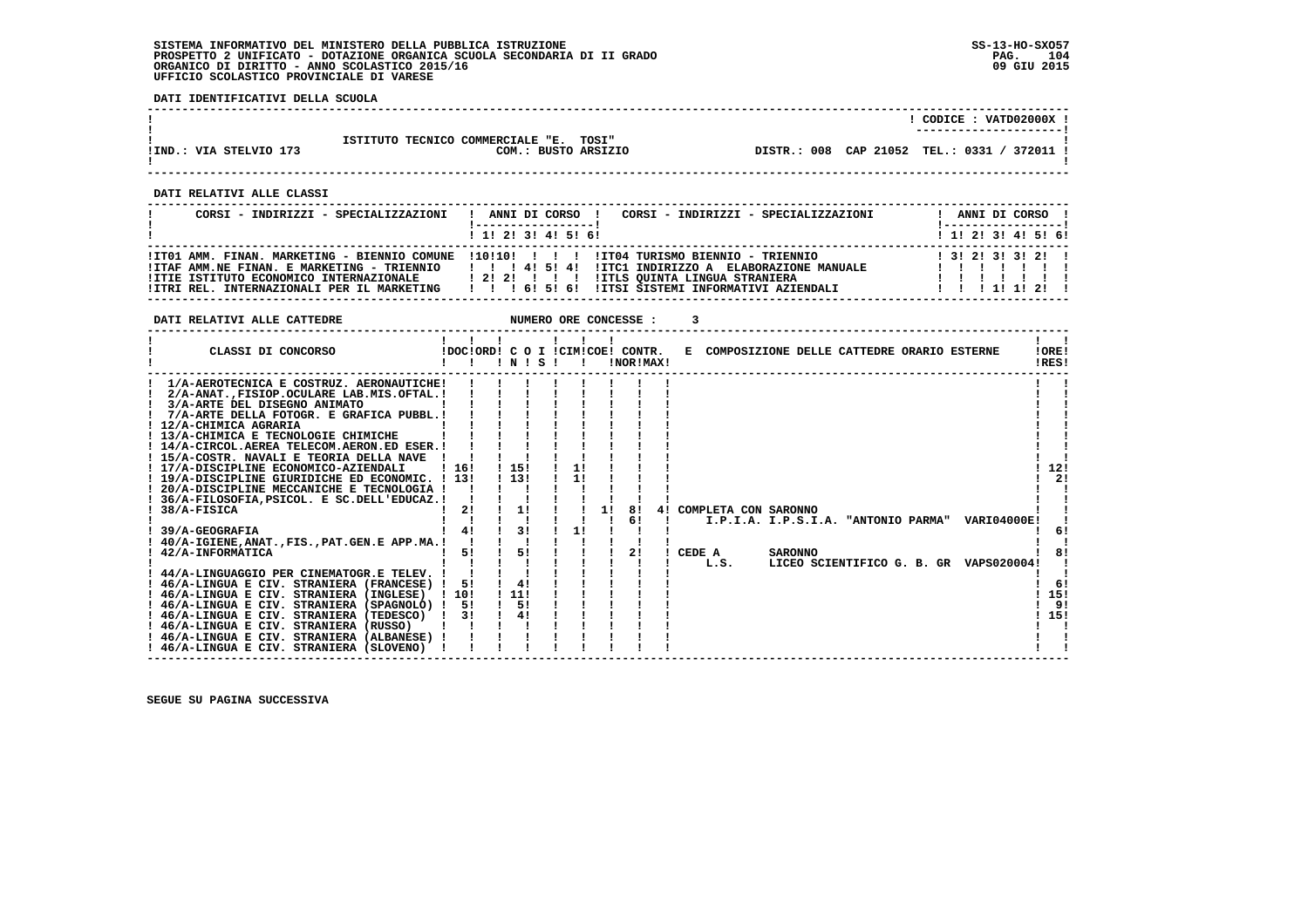$1 \quad 41$ 

 **DATI IDENTIFICATIVI DELLA SCUOLA ------------------------------------------------------------------------------------------------------------------------------------ ! ! CODICE : VATD02000X ! ! ---------------------!1** ISTITUTO TECNICO COMMERCIALE "E. TOSI"<br>2001.: VIA STELVIO 173 COM.: BUSTO ARSIZIO  **!IND.: VIA STELVIO 173 COM.: BUSTO ARSIZIO DISTR.: 008 CAP 21052 TEL.: 0331 / 372011 !**- 1  **! ! ------------------------------------------------------------------------------------------------------------------------------------DATI RELATIVI ALLE CATTEDRE NUMERO ORE CONCESSE : 3 ------------------------------------------------------------------------------------------------------------------------------------** $\mathbf{I}$   $\mathbf{I}$  **! ! ! ! ! ! ! ! ! ! CLASSI DI CONCORSO !DOC!ORD! C O I !CIM!COE! CONTR. E COMPOSIZIONE DELLE CATTEDRE ORARIO ESTERNE !ORE! ! ! ! ! N ! S ! ! !NOR!MAX! !RES!IORE!** IRESI  **------------------------------------------------------------------------------------------------------------------------------------ ------------------------------------------------------------------------------------------------------------------------------------ ! 46/A-LINGUA E CIV. STR. (SERBO-CROATO) ! ! ! ! ! ! ! ! ! ! !** $\sim$  $1.151$  **! 46/A-LINGUA E CIV. STRANIERA (CINESE) ! ! ! ! ! ! ! ! ! ! 15! ! 46/A-LINGUA E CIV. STR. (GIAPPONESE) ! ! ! ! ! ! ! ! ! ! !** $\mathbf{I}$  and  $\mathbf{I}$  $\mathbf{I}$  **! 46/A-LINGUA E CIV. STRANIERA (EBRAICO) ! ! ! ! ! ! ! ! ! ! ! ! 46/A-LINGUA E CIV. STRANIERA (ARABO) ! ! ! ! ! ! ! ! ! ! ! ! 46/A-LINGUA E CIV. STRANIERA (NEO-GRECO)! ! ! ! ! ! ! ! ! ! ! ! 46/A-LINGUA E CIV. STR. (PORTOGHESE) ! ! ! ! ! ! ! ! ! ! !** $\mathbf{I}$ i i  $\mathbf{I}$   $\mathbf{I}$ 1 47/A-MATEMATICA<br>1 48/A-MATEMATICA APPLICATA<br>1 48/A-MATEMATICA APPLICATA<br>1 121 111 11 11 121 1  **! 48/A-MATEMATICA APPLICATA ! 12! ! 11! 1! ! 1! 12! ! COMPLETA CON SARONNO ! ! ! ! ! ! ! ! ! ! 4! ! I.T.C. I.T.C. "GINO ZAPPA" - SARO VATD08000G! ! ! 49/A-MATEMATICA E FISICA ! ! ! ! ! ! ! ! ! ! !** $1, 161$  **! 50/A-LETTERE IST.ISTR.SECOND. DI II GR. ! 22! ! 22! 1! ! ! ! ! ! 16! ! 53/A-METEOROLOGIA AERONAUTICA ED ESERC. ! ! ! ! ! ! ! ! ! ! !** $\blacksquare$ - 1  **! 55/A-NAVIGAZIONE AEREA ED ESERCITAZIONI ! ! ! ! ! ! ! ! ! ! ! ! 56/A-NAVIGAZ.,ARTE NAV.ED EL.COSTR.NAV. ! ! ! ! ! ! ! ! ! ! ! ! 57/A-SCIENZA DEGLI ALIMENTI ! ! ! ! ! ! ! ! ! ! ! ! 60/A-SC.NA.,CH.,GEOG.,MIC. ! 6! ! 5! ! 1! ! ! ! ! 2! ! 61/A-STORIA DELL'ARTE ! 1! ! ! ! ! 1! 16! ! COMPLETA CON BUSTO ARSIZIO ! ! ! ! ! ! ! ! ! ! 2! ! L.A. L. ART. "CANDIANI" - BUSTO VASL01000A! ! ! 62/A-TECNICA DELLA REGISTRAZ. DEL SUONO ! ! ! ! ! ! ! ! ! ! ! ! 63/A-TEC. RIPRESA CINEMATOGR.TELEVISIVA ! ! ! ! ! ! ! ! ! ! !** $\blacksquare$  $1 \quad 21$  **! 64/A-TECNICA E ORGAN.PROD.CINEMAT. E TV ! ! ! ! ! ! ! ! ! ! ! ! 65/A-TECNICA FOTOGRAFICA ! ! ! ! ! ! ! ! ! ! ! ! 67/A-TEC.FOTOGRAFICA,CINEMATOGR.E TELEV.! ! ! ! ! ! ! ! ! ! ! ! 69/A-TECNOL.GRAFICHE ED IMPIANTI GRAFICI! ! ! ! ! ! ! ! ! ! ! ! 71/A-TECNOLOGIE E DISEGNO TECNICO ! ! ! ! ! ! ! ! ! ! ! ! 75/A-DATTILOGRAFIA E STENOGRAFIA ! ! ! ! ! ! ! ! ! ! ! ! 76/A-TRAT.TESTI,CAL.,CONT.ELET.E AP.GES.! 1! ! 1! ! ! ! ! ! ! !**- 1  **! \*\* TABELLA C \*\* ! ! ! ! ! ! ! ! ! ! ! ! 3/C-CONV.IN LINGUA STRANIERA (FRANCESE)! ! ! ! ! ! ! ! ! ! 1! ! 3/C-CONV.IN LINGUA STRANIERA (INGLESE) ! ! ! ! ! ! ! ! ! ! 4!** $1 \quad 11$ 

 **------------------------------------------------------------------------------------------------------------------------------------**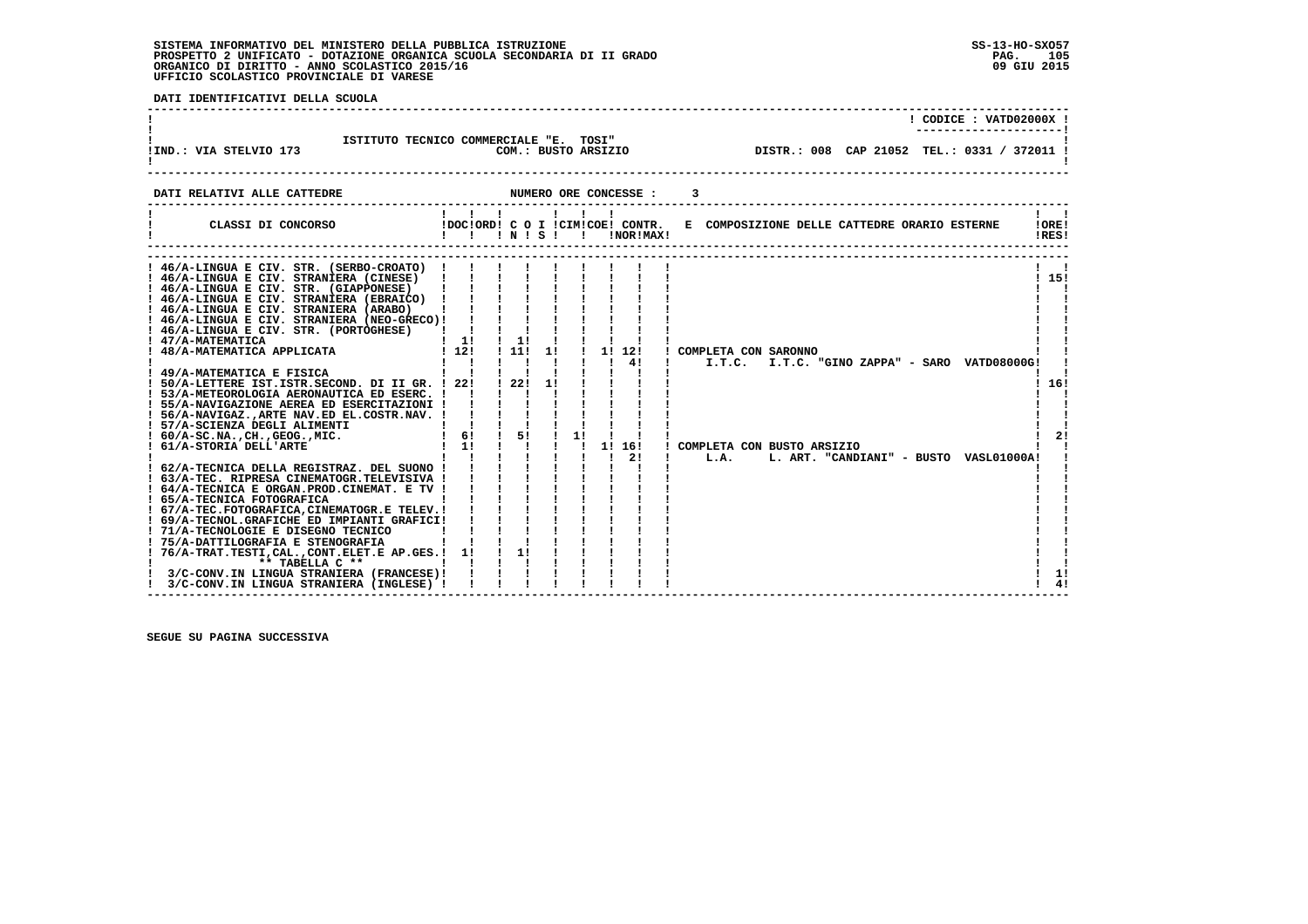PAG. 106 09 GIU 2015

. . . . . . . . . .

- 1 - 1  $\mathbf{I}$ 

 **DATI IDENTIFICATIVI DELLA SCUOLA**

|                        |                                                               |  | CODICE: VATD02000X !                        |
|------------------------|---------------------------------------------------------------|--|---------------------------------------------|
| IIND.: VIA STELVIO 173 | ISTITUTO TECNICO COMMERCIALE "E. TOSI"<br>COM.: BUSTO ARSIZIO |  | DISTR.: 008 CAP 21052 TEL.: 0331 / 372011 ! |
|                        |                                                               |  |                                             |

**DATI RELATIVI ALLE CATTEDRE NUMERO ORE CONCESSE : 3 ------------------------------------------------------------------------------------------------------------------------------------ ! ! ! ! ! ! ! ! ! ! CLASSI DI CONCORSO !DOC!ORD! C O I !CIM!COE! CONTR. E COMPOSIZIONE DELLE CATTEDRE ORARIO ESTERNE !ORE! ! ! ! ! N ! S ! ! !NOR!MAX! !RES! ------------------------------------------------------------------------------------------------------------------------------------ ! 3/C-CONV.IN LINGUA STRANIERA (SPAGNOLO)! ! ! ! ! ! ! ! 1! CEDE A BUSTO ARSIZIO ! ! ! ! ! ! ! ! ! ! ! ! L.C. LICEO CLASSICO - LICEO LIN VAPC02701R! ! ! 3/C-CONV.IN LINGUA STRANIERA (TEDESCO) ! ! ! ! ! ! ! ! ! ! 2! ! 3/C-CONV.IN LINGUA STRANIERA (RUSSO) ! ! ! ! ! ! ! ! ! ! ! ! 3/C-CONV.IN LINGUA STRANIERA (ALBANESE)! ! ! ! ! ! ! ! ! ! ! ! 3/C-CONV.IN LINGUA STRANIERA (SLOVENO) ! ! ! ! ! ! ! ! ! ! ! ! 3/C-CONV.IN LINGUA STR. (SERBO-CROATO) ! ! ! ! ! ! ! ! ! ! ! ! 3/C-CONV.IN LINGUA STRANIERA (CINESE) ! ! ! ! ! ! ! ! ! ! ! ! 3/C-CONV.IN LINGUA STRAN. (GIAPPONESE) ! ! ! ! ! ! ! ! ! ! ! ! 3/C-CONV.IN LINGUA STRANIERA (EBRAICO) ! ! ! ! ! ! ! ! ! ! ! ! 3/C-CONV.IN LINGUA STRANIERA (ARABO) ! ! ! ! ! ! ! ! ! ! ! ! 3/C-CONV.IN LINGUA STRAN. (NEO-GRECO) ! ! ! ! ! ! ! ! ! ! ! ! 3/C-CONV.IN LINGUA STRAN. (PORTOGHESE) ! ! ! ! ! ! ! ! ! ! ! ! 4/C-ESERCITAZIONI AERONAUTICHE ! ! ! ! ! ! ! ! ! ! ! ! 8/C-CIRCOLAZIONE AEREA ! ! ! ! ! ! ! ! ! ! ! ! 9/C-ESERCITAZIONI DI COMUNICAZIONI ! ! ! ! ! ! ! ! ! ! ! ! 17/C-ESERC.TEOR.DELLA NAVE E DI COS.NAV.! ! ! ! ! ! ! ! ! ! ! ! 18/C-ESERCITAZIONI NAUTICHE ! ! ! ! ! ! ! ! ! ! ! ! 23/C-LAB.DI AEROTECN.,COSTR.E TEC.AERON.! ! ! ! ! ! ! ! ! ! ! ! 24/C-LAB. CHIMICA E CHIMICA INDUSTRIALE ! ! ! ! ! ! ! ! ! ! ! ! 26/C-LABORATORIO DI ELETTRONICA ! ! ! ! ! ! ! ! ! ! ! ! 27/C-LABORATORIO DI ELETTROTECNICA ! ! ! ! ! ! ! ! ! ! ! ! 29/C-LAB. DI FISICA E FISICA APPLICATA ! ! ! ! ! ! ! ! ! ! ! ! 30/C-LAB. DI INFORMATICA GESTIONALE ! 1! ! ! ! ! 1! 12! ! COMPLETA CON GALLARATE ! ! ! ! ! ! ! ! ! ! 6! ! I.T.C. ITC-ITPA "GADDA-ROSSELLI" VATD02101R! ! ! 31/C-LAB. DI INFORMATICA INDUSTRIALE ! ! ! ! ! ! ! ! ! ! ! ! 32/C-LAB. MECCANICO-TECNOLOGICO ! ! ! ! ! ! ! ! ! ! ! ! 38/C-LAB. E REPARTI DI LAV.ARTI GRAFICHE! ! ! ! ! ! ! ! ! ! ! ! 46/C-REP.LAV.PER MONTAGGIO CINEM.E TELE.! ! ! ! ! ! ! ! ! ! ! ! 47/C-REP.LAV.PER LA REGISTRAZ. DEL SUONO! ! ! ! ! ! ! ! ! ! ! ! 48/C-REP.LAV.PER LA RIPRESA CINEM.E TEL.! ! ! ! ! ! ! ! ! ! ! ! 49/C-REP.DI LAV. PER ARTI FOTOGRAFICHE ! ! ! ! ! ! ! ! ! ! !**

 **------------------------------------------------------------------------------------------------------------------------------------**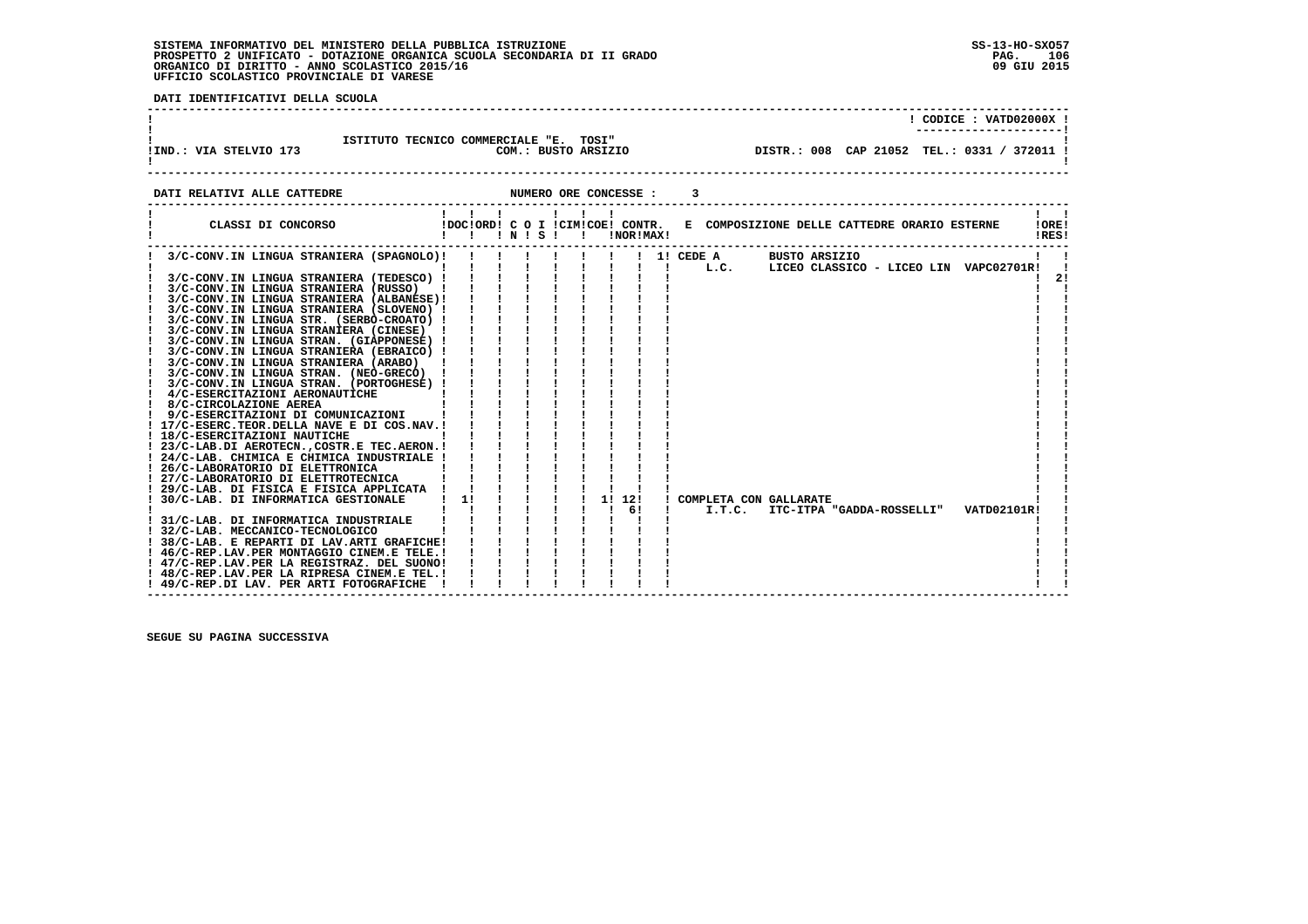**DATI IDENTIFICATIVI DELLA SCUOLA**

| !IND.: VIA STELVIO 173                                         | ISTITUTO TECNICO COMMERCIALE "E. TOSI" |  |        | COM.: BUSTO ARSIZIO |                                               |    | DISTR.: 008 CAP 21052                      |  | CODICE: VATD02000X !<br>TEL.: 0331 / 372011 |                 |
|----------------------------------------------------------------|----------------------------------------|--|--------|---------------------|-----------------------------------------------|----|--------------------------------------------|--|---------------------------------------------|-----------------|
| DATI RELATIVI ALLE CATTEDRE                                    |                                        |  |        |                     | NUMERO ORE CONCESSE :                         |    |                                            |  |                                             |                 |
| CLASSI DI CONCORSO                                             |                                        |  | 'NIS'I |                     | IDOCIORDI C O I ICIMICOEI CONTR.<br>INORIMAXI | к. | COMPOSIZIONE DELLE CATTEDRE ORARIO ESTERNE |  |                                             | ! ORE!<br>!RES! |
| ** TABELLA D **<br>! 13/D-ARTE TIPOGRAFIA E GRAFICA PUBBLIC. ! |                                        |  |        |                     |                                               |    |                                            |  |                                             |                 |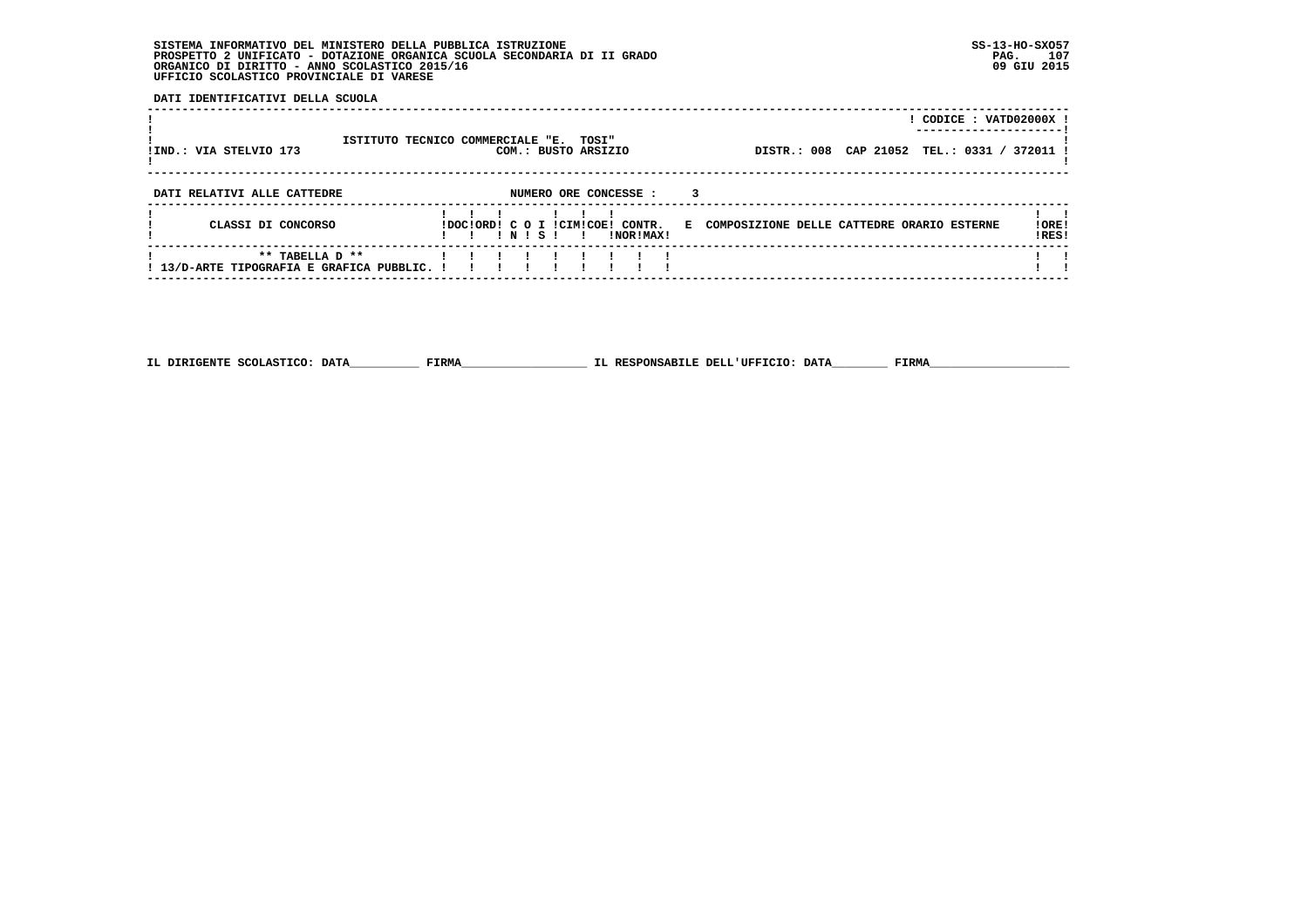**DATI IDENTIFICATIVI DELLA SCUOLA**

| ISTITUTO TECNICO COMMERCIALE                   |       | I.T.C. "TOSI" BUSTO ARSIZIO (C. SERALE)                                        |  | CODICE: VATD020509 !<br>--------------------- |
|------------------------------------------------|-------|--------------------------------------------------------------------------------|--|-----------------------------------------------|
| <b>!CORSO SERALE</b><br>IIND.: VIA STELVIO 173 | DELL' | ISTITUTO TECNICO COMMERCIALE "E. TOSI" DI BUSTO ARSIZIO<br>COM.: BUSTO ARSIZIO |  | DISTR.: 008 CAP 21052 TEL.: 0331 /372011 !    |

 **------------------------------------------------------------------------------------------------------------------------------------**

 **DATI RELATIVI ALLE CLASSI**

| CORSI - INDIRIZZI - SPECIALIZZAZIONI                                                                                                                                                                               |  |  | ANNI DI CORSO !<br>$1$ 1! 2! 3! 4! 5! 6! | CORSI - INDIRIZZI - SPECIALIZZAZIONI                                                           |  | ANNI DI CORSO !<br>! ------------------<br>1 1 2 3 3 4 5 6 1 |  |  |
|--------------------------------------------------------------------------------------------------------------------------------------------------------------------------------------------------------------------|--|--|------------------------------------------|------------------------------------------------------------------------------------------------|--|--------------------------------------------------------------|--|--|
| ! ITO1 AMM. FINAN. MARKETING - BIENNIO COMUNE ! ! !!!!!!!! !ITAF AMM.NE FINAN. E MARKETING - TRIENNIO !!!!!!!!<br>IITSI SISTEMI INFORMATIVI AZIENDALI<br>!TD87 TRIENN.RIENTRI FORM.SIRIO-IND.GIUR.EC.A ! ! ! ! ! ! |  |  | .                                        | ITD75 BIEN.RIENTRI FORM. SIRIO-IND.GIUR.EC.AZ<br>ITDBX TRIENNIO RIENTRI FORM.INF.GEST.SIRIO SE |  | .<br>.                                                       |  |  |

| DATI RELATIVI ALLE CATTEDRE                 |       |       |  | NUMERO ORE CONCESSE :                         |        |                                    |                  |                                              |              |             |                |     |
|---------------------------------------------|-------|-------|--|-----------------------------------------------|--------|------------------------------------|------------------|----------------------------------------------|--------------|-------------|----------------|-----|
| CLASSI DI CONCORSO                          |       | INISI |  | !DOC!ORD! C O I !CIM!COE! CONTR.<br>!NOR!MAX! |        |                                    |                  | E COMPOSIZIONE DELLE CATTEDRE ORARIO ESTERNE |              |             | IORE!<br>!RES! |     |
| ! 12/A-CHIMICA AGRARIA                      |       |       |  |                                               |        |                                    |                  |                                              |              |             |                |     |
| ! 13/A-CHIMICA E TECNOLOGIE CHIMICHE        |       |       |  |                                               |        |                                    |                  |                                              |              |             |                |     |
| ! 17/A-DISCIPLINE ECONOMICO-AZIENDALI       |       |       |  |                                               | CEDE A |                                    | <b>GALLARATE</b> |                                              |              |             |                |     |
|                                             |       |       |  |                                               |        |                                    |                  | I.P.S.C. " GIOVANNI FALCONE"                 |              | VARC023015! |                |     |
| ! 19/A-DISCIPLINE GIURIDICHE ED ECONOMIC.   |       |       |  |                                               |        |                                    |                  |                                              |              |             |                | -61 |
| 38/A-FISICA                                 |       |       |  |                                               |        |                                    |                  |                                              |              |             |                |     |
| 39/A-GEOGRAFIA                              |       |       |  |                                               |        |                                    |                  |                                              |              |             |                |     |
| ! 42/A-INFORMATICA                          |       |       |  |                                               |        |                                    |                  |                                              |              |             |                | 4!  |
| ! 46/A-LINGUA E CIV. STRANIERA (INGLESE)    |       |       |  |                                               |        |                                    |                  |                                              |              |             |                | 4!  |
| ! 46/A-LINGUA E CIV. STRANIERA (SPAGNOLO) ! |       |       |  |                                               |        |                                    |                  |                                              |              |             |                | 4!  |
| ! 47/A-MATEMATICA                           |       |       |  |                                               |        |                                    |                  |                                              |              |             |                |     |
| 48/A-MATEMATICA APPLICATA                   |       |       |  |                                               |        |                                    |                  |                                              |              |             |                | 6!  |
| ! 49/A-MATEMATICA E FISICA                  |       |       |  |                                               |        |                                    |                  |                                              |              |             |                |     |
| ! 50/A-LETTERE IST.ISTR.SECOND. DI II GR.   |       |       |  |                                               |        |                                    |                  |                                              |              |             |                | 11! |
| $: 60/A-SC.NA.$ , $CH.$ , $GEOG.$ , $MIC.$  |       |       |  |                                               |        |                                    |                  |                                              |              |             |                | 4!  |
| ! 75/A-DATTILOGRAFIA E STENOGRAFIA          |       |       |  |                                               |        |                                    |                  |                                              |              |             |                |     |
| ! 76/A-TRAT.TESTI,CAL.,CONT.ELET.E AP.GES.! |       |       |  |                                               |        |                                    |                  |                                              |              |             |                |     |
| ** TABELLA C **                             |       |       |  |                                               |        |                                    |                  |                                              |              |             |                |     |
| ! 30/C-LAB. DI INFORMATICA GESTIONALE       |       |       |  |                                               |        |                                    |                  |                                              |              |             |                |     |
| 31/C-LAB. DI INFORMATICA INDUSTRIALE        |       |       |  |                                               |        |                                    |                  |                                              |              |             |                |     |
| IL DIRIGENTE SCOLASTICO: DATA               | FIRMA |       |  |                                               |        | IL RESPONSABILE DELL'UFFICIO: DATA |                  |                                              | <b>FIRMA</b> |             |                |     |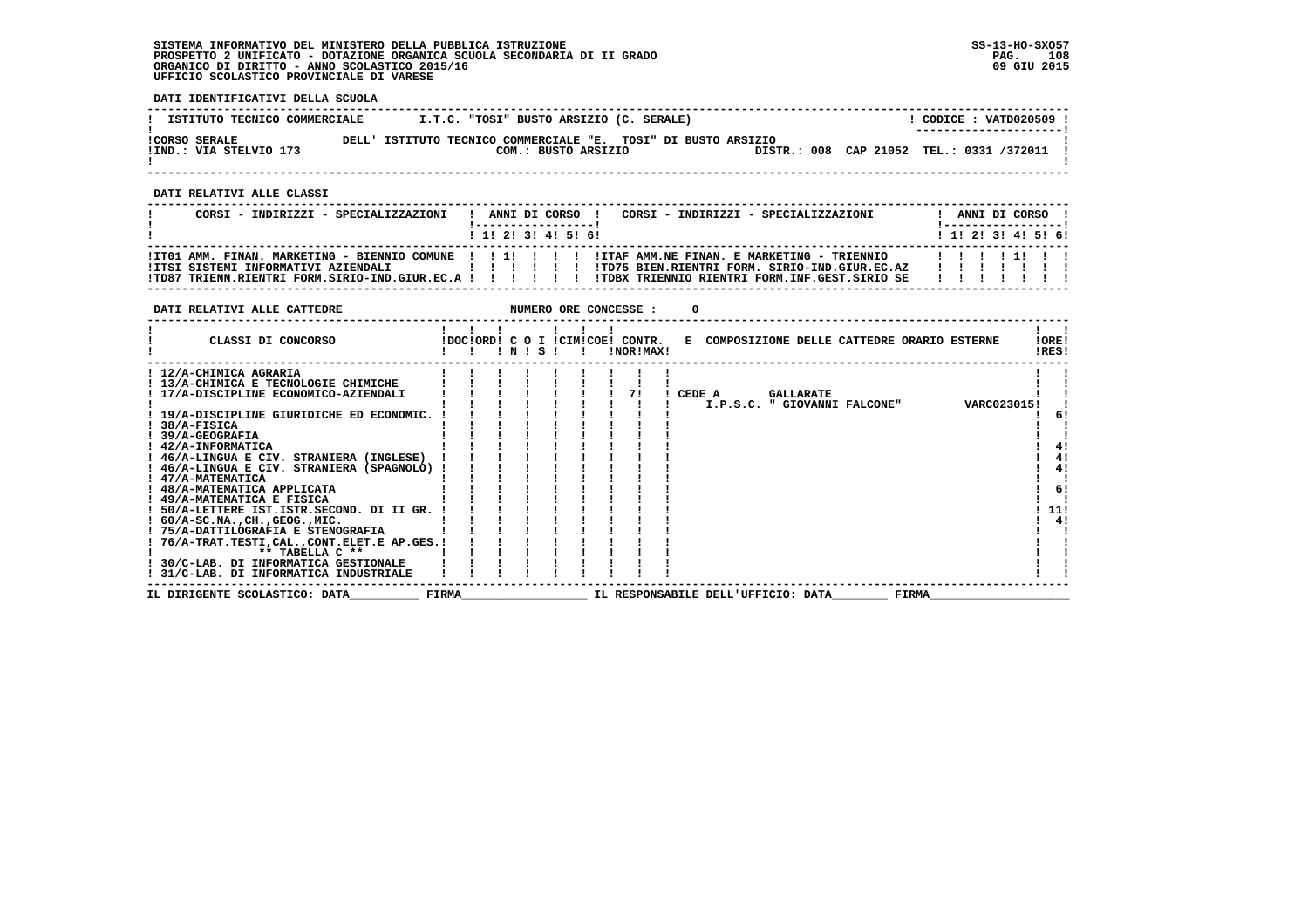**DATI IDENTIFICATIVI DELLA SCUOLA**

| ISTITUTO TECNICO COMMERCIALE                    | ITC-ITPA "GADDA-ROSSELLI" - GALLARATE                        |                 |  | CODICE: VATD02101R !<br>--------------------- |
|-------------------------------------------------|--------------------------------------------------------------|-----------------|--|-----------------------------------------------|
| ISEZIONE ASSOCIATA<br>!IND.: VIA DE ALBERTIS, 3 | ALL' ISTITUTO SUPERIORE I. I. S. GADDA ROSSELLI DI GALLARATE | COM.: GALLARATE |  | DISTR.: 006 CAP 21013 TEL.: 0331 /779592      |

 **------------------------------------------------------------------------------------------------------------------------------------**

 **DATI RELATIVI ALLE CLASSI**

| CORSI - INDIRIZZI - SPECIALIZZAZIONI | CORSI - INDIRIZZI - SPECIALIZZAZIONI<br>ANNI DI CORSO !                                                                                                                                                                | ANNI DI CORSO !                                          |
|--------------------------------------|------------------------------------------------------------------------------------------------------------------------------------------------------------------------------------------------------------------------|----------------------------------------------------------|
|                                      | 1 1 1 2 1 3 1 4 1 5 1 6 1                                                                                                                                                                                              | 1 1 1 2 1 3 1 4 1 5 1 6 1                                |
|                                      | ITT01 AMM. FINAN. MARKETING - BIENNIO COMUNE 1 41 51 1 1 1 11T04 TURISMO BIENNIO - TRIENNIO<br>ITAF AMM.NE FINAN. E MARKETING - TRIENNIO       2  2  2  ITRI REL. INTERNAZIONALI PER IL MARKETING<br>ILIO4 LINGUISTICO | $1$ 4! 4! 2! 3! 3!!<br>11111111<br>1 4 1 4 1 4 1 3 1 3 1 |

| DATI RELATIVI ALLE CATTEDRE                                                                                                                                                                                                    |                                                    |                            |              |    | NUMERO ORE CONCESSE : | 2                                                |                                                                                                      |                            |                |
|--------------------------------------------------------------------------------------------------------------------------------------------------------------------------------------------------------------------------------|----------------------------------------------------|----------------------------|--------------|----|-----------------------|--------------------------------------------------|------------------------------------------------------------------------------------------------------|----------------------------|----------------|
| CLASSI DI CONCORSO                                                                                                                                                                                                             | $\blacksquare$<br>IDOCIORD! C O I ICIMICOE! CONTR. | INISI                      | $\mathbf{I}$ |    | !NOR!MAX!             |                                                  | E COMPOSIZIONE DELLE CATTEDRE ORARIO ESTERNE                                                         |                            | !ORE!<br>!RES! |
| ! 12/A-CHIMICA AGRARIA<br>! 13/A-CHIMICA E TECNOLOGIE CHIMICHE<br>! 17/A-DISCIPLINE ECONOMICO-AZIENDALI<br>! 19/A-DISCIPLINE GIURIDICHE ED ECONOMIC. !<br>24/A-DISEGNO E STORIA DEL COSTUME<br>25/A-DISEGNO E STORIA DELL'ARTE | 81<br>61<br>11                                     | 81<br>6!                   |              |    | 61                    | CEDE A<br>L.C.                                   | <b>GALLARATE</b><br>LICEO CLASSICO "GIOVANNI P VAPC00101L!                                           |                            |                |
| 36/A-FILOSOFIA, PSICOL. E SC.DELL'EDUCAZ. !<br>37/A-FILOSOFIA E STORIA<br>38/A-FISICA<br>39/A-GEOGRAFIA<br>42/A-INFORMATICA                                                                                                    | 31<br>11                                           | 11<br>31<br>11             |              | 11 | 16!<br>2!<br>4!<br>2! | ! COMPLETA CON GALLARATE<br>CEDE A<br>ED A       | I.P.S.C. " GIOVANNI FALCONE"<br>TRADATE<br>I.T.C.G. I.T.C.G. ISIS "DON MILANI"<br>GAZZADA SCHIANNO   | VARC023015!<br>VATD011016! |                |
| 46/A-LINGUA E CIV. STRANIERA (FRANCESE)<br>46/A-LINGUA E CIV. STRANIERA (INGLESE)<br>46/A-LINGUA E CIV. STRANIERA (SPAGNOLO)                                                                                                   | 41<br>71<br>31                                     | 41<br>9 <sub>1</sub><br>4! |              | 11 | 14!<br>61<br>81       | I.T.I.<br>COMPLETA CON TRADATE<br>L.S.<br>CEDE A | ITIS - ISIS "KEYNES" - GAZ VATF018017!<br>L. SCIENT. "MARIE CURIE" - VAPS120001!<br><b>GALLARATE</b> |                            | . 11!          |
| 46/A-LINGUA E CIV. STRANIERA (TEDESCO)<br>! 47/A-MATEMATICA<br>48/A-MATEMATICA APPLICATA<br>49/A-MATEMATICA E FISICA                                                                                                           | 31<br>71<br>11                                     | 51<br>11<br>71<br>21       |              |    |                       | L.C.                                             | LICEO CLASSICO "GIOVANNI P VAPC00101L!                                                               |                            | -10!<br>6!     |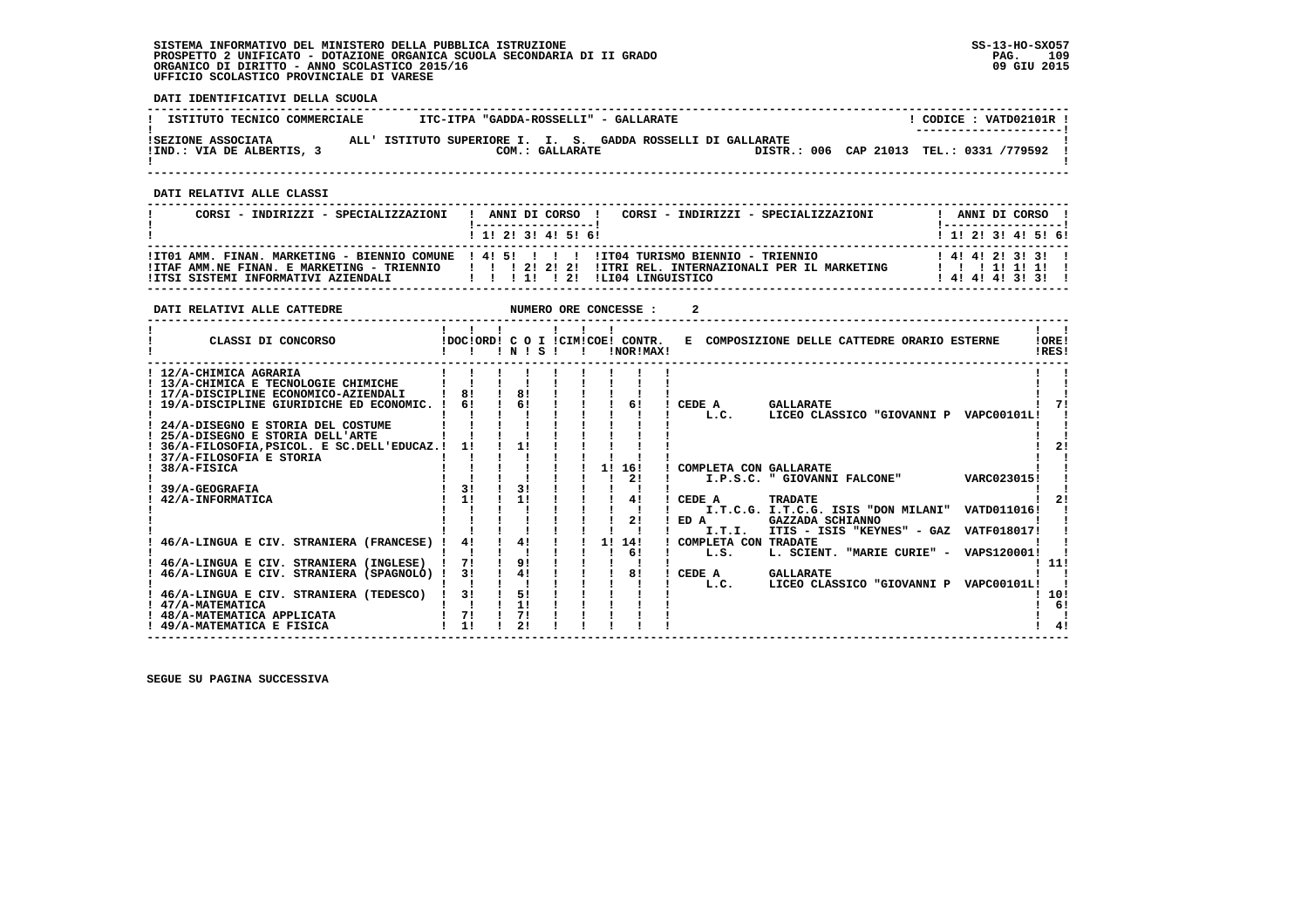י<br>ו

 **DATI IDENTIFICATIVI DELLA SCUOLA**

| ISTITUTO TECNICO COMMERCIALE                  |  | ITC-ITPA "GADDA-ROSSELLI" - GALLARATE                                           | CODICE: VATD02101R<br>---------------------- |
|-----------------------------------------------|--|---------------------------------------------------------------------------------|----------------------------------------------|
| ISEZIONE ASSOCIATA<br>!IND.: VIA DE ALBERTIS, |  | ALL' ISTITUTO SUPERIORE I. I. S. GADDA ROSSELLI DI GALLARATE<br>COM.: GALLARATE | DISTR.: 006 CAP 21013 TEL.: 0331 /779592     |

**DATI RELATIVI ALLE CATTEDRE CONCESSE : 2** 

| CLASSI DI CONCORSO                                                                    |    | !DOC!ORD! | $\epsilon$<br><sup>o</sup><br>N | s | LCTMLCORL |     | CONTR.<br>!NOR!MAX! | Е                      | COMPOSIZIONE DELLE CATTEDRE ORARIO ESTERNE         | !ORE!<br>!RES!     |     |
|---------------------------------------------------------------------------------------|----|-----------|---------------------------------|---|-----------|-----|---------------------|------------------------|----------------------------------------------------|--------------------|-----|
| 50/A-LETTERE IST.ISTR.SECOND. DI II GR. ! 16!                                         |    |           | ! 18!                           |   |           | 11  | 14!<br>41           | COMPLETA CON GALLARATE | I.P.S.C. I.P.S.S.C. "GADDA ROSSELLI                | VARC02101D!        |     |
| 51/A-LETTERE, LATINO NEI LICEI E IST.MAG. !                                           |    |           |                                 |   |           |     | 81                  | CEDE A<br>L.S.         | <b>BUSTO ARSIZIO</b><br>LICEO SCIENTIFICO "TOSI" - | <b>VAPS01000D!</b> | 81  |
| $60/A-SC.NA.$ , CH., GEOG., MIC.<br>61/A-STORIA DELL'ARTE                             | 51 |           | 51                              |   |           |     |                     |                        |                                                    |                    | 10! |
| 75/A-DATTILOGRAFIA E STENOGRAFIA                                                      | 1! |           |                                 |   |           |     |                     |                        |                                                    |                    | 16! |
| 76/A-TRAT.TESTI, CAL., CONT.ELET.E AP.GES. !<br>** TABELLA C **                       |    |           |                                 |   |           |     |                     |                        |                                                    |                    |     |
| 3/C-CONV.IN LINGUA STRANIERA (FRANCESE)!                                              | 11 |           |                                 |   |           | 11  | 14!<br>41           | COMPLETA CON<br>L.C.   | <b>BUSTO ARSIZIO</b><br>LICEO CLASSICO - LICEO LIN | VAPC02701R!        |     |
| 3/C-CONV.IN LINGUA STRANIERA (INGLESE)<br>3/C-CONV.IN LINGUA STRANIERA<br>(SPAGNOLO)! | 11 |           | 11                              |   |           |     |                     |                        |                                                    |                    | 10! |
| 3/C-CONV.IN LINGUA STRANIERA<br>(TEDESCO)                                             |    |           |                                 |   |           | 1 ! | 12!<br>31           | COMPLETA CON<br>L.C.   | <b>SARONNO</b><br>LIC. CLASSICO "LEGNANI" -        | VAPC040006!        |     |
|                                                                                       |    |           |                                 |   |           |     | 31                  | E CON<br>L.S.          | <b>TRADATE</b><br>L. SCIENT. "MARIE CURIE" -       | VAPS120001!        |     |
| 30/C-LAB. DI INFORMATICA GESTIONALE<br>- DI CUI UFFICIO TECNICO                       |    | 11        |                                 |   |           |     | 61                  | CEDE A<br>I.T.C.       | <b>BUSTO ARSIZIO</b><br>"E.TOSI"                   | VATD02000X!        |     |
| 31/C-LAB. DI INFORMATICA<br><b>INDUSTRIALE</b>                                        |    |           |                                 |   |           |     |                     |                        |                                                    |                    |     |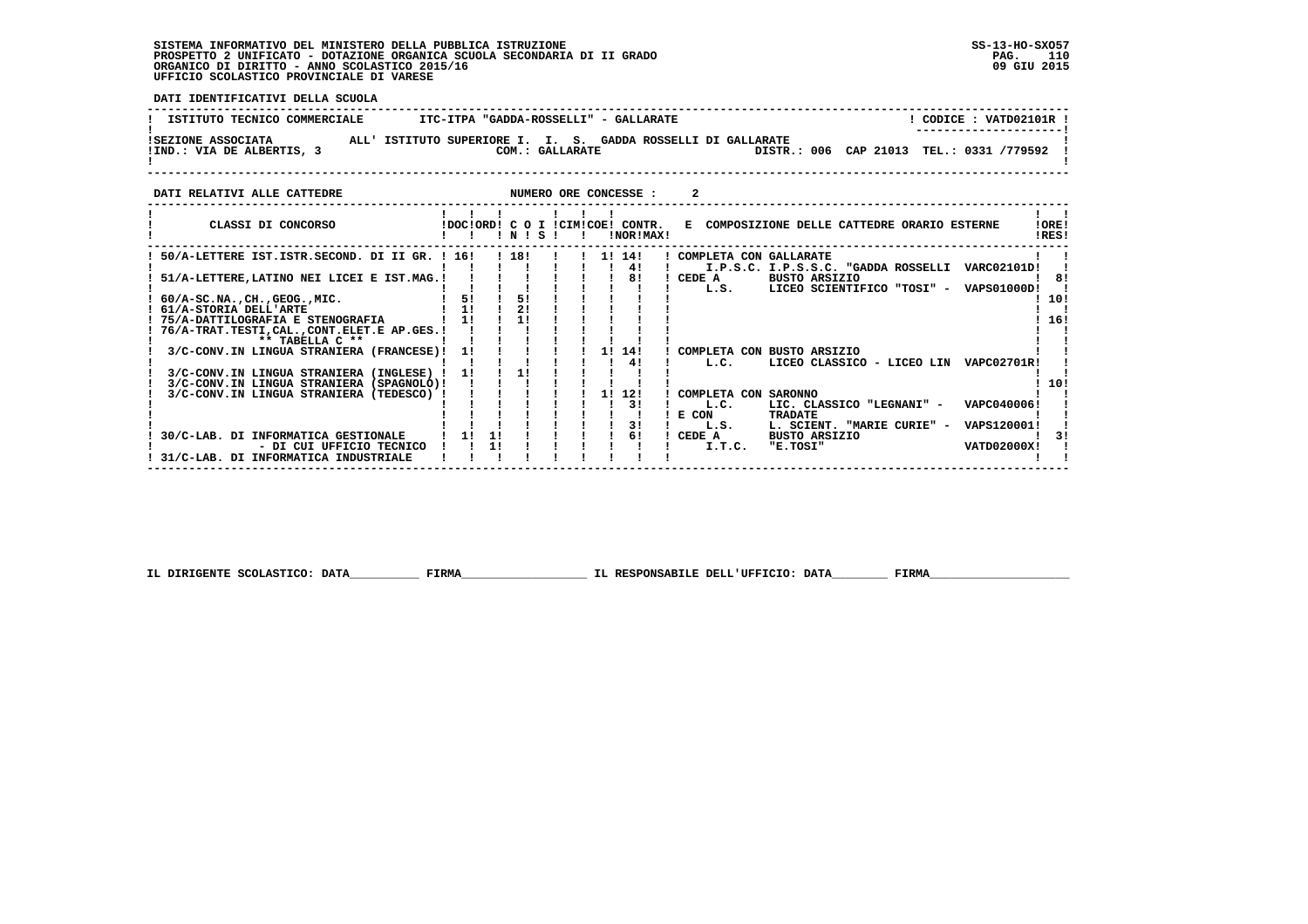**DATI IDENTIFICATIVI DELLA SCUOLA**

| ISTITUTO TECNICO COMMERCIALE                | I.T.PER.AZ.LI E CORR.L.ESTERE - TRADATE                  |               |  |                                          |  | CODICE: VATD024018 !<br>--------------------- |  |
|---------------------------------------------|----------------------------------------------------------|---------------|--|------------------------------------------|--|-----------------------------------------------|--|
| ISEZIONE ASSOCIATA<br>!IND.: VIA GRAMSCI, 1 | ALL' ISTITUTO SUPERIORE I. I. S. "E. MONTALE" DI TRADATE | COM.: TRADATE |  | DISTR.: 007 CAP 21049 TEL.: 0331 /810329 |  |                                               |  |

 **------------------------------------------------------------------------------------------------------------------------------------**

 **DATI RELATIVI ALLE CLASSI**

| CORSI - INDIRIZZI - SPECIALIZZAZIONI | CORSI - INDIRIZZI - SPECIALIZZAZIONI<br>! ANNI DI CORSO !<br>------------------                                                                                                                                             | ANNI DI CORSO !<br>! ----------------- !             |
|--------------------------------------|-----------------------------------------------------------------------------------------------------------------------------------------------------------------------------------------------------------------------------|------------------------------------------------------|
|                                      | 1 1 1 2 1 3 1 4 1 5 1 6 1<br>ITT01 AMM. FINAN. MARKETING - BIENNIO COMUNE 1 31 31 1 1 1 11T04 TURISMO BIENNIO - TRIENNIO<br>ITTRI REL. INTERNAZIONALI PER IL MARKETING         3  3  2  ITTSI SISTEMI INFORMATIVI AZIENDALI | 1 1 2 2 1 3 1 4 1 5 1 6 1<br>1 3 1 4 1 3 1 2 1 3 1 1 |

 **------------------------------------------------------------------------------------------------------------------------------------**

| DATI RELATIVI ALLE CATTEDRE                  |              |          |  |    | NUMERO ORE CONCESSE :                         |                                                                 |  |
|----------------------------------------------|--------------|----------|--|----|-----------------------------------------------|-----------------------------------------------------------------|--|
| CLASSI DI CONCORSO                           | $\mathbf{I}$ | INISI    |  |    | IDOCIORDI C O I ICIMICOE! CONTR.<br>INORIMAXI | E COMPOSIZIONE DELLE CATTEDRE ORARIO ESTERNE<br>! ORE!<br>IRES! |  |
| ! 12/A-CHIMICA AGRARIA                       |              |          |  |    |                                               |                                                                 |  |
| ! 13/A-CHIMICA E TECNOLOGIE CHIMICHE         |              |          |  |    |                                               |                                                                 |  |
| 17/A-DISCIPLINE ECONOMICO-AZIENDALI          | 61           | 51       |  |    | 1! 10!                                        | ! COMPLETA CON SARONNO                                          |  |
|                                              |              |          |  |    | -81                                           | I.P.I.A. I.P.S.I.A. "ANTONIO PARMA" VARI04000E!                 |  |
| 19/A-DISCIPLINE GIURIDICHE ED ECONOMIC.      | 51           | 41       |  |    | 1! 12!                                        | ! COMPLETA CON TRADATE                                          |  |
|                                              |              |          |  |    | 81                                            | I.P.S.C. I.P.S.S.C.T. "MONTALE" -<br>VARC024011!                |  |
| 36/A-FILOSOFIA, PSICOL. E SC. DELL'EDUCAZ. ! |              |          |  |    |                                               |                                                                 |  |
| 38/A-FISICA                                  | 1!           |          |  |    | 1! 12!                                        | ! COMPLETA CON TRADATE                                          |  |
|                                              |              |          |  |    | 61                                            | I.T.I.S. ISIS "DON MILANI"<br>I.T.I.<br>VATF01101C!             |  |
| 39/A-GEOGRAFIA                               | 21           | 21       |  |    |                                               |                                                                 |  |
| 42/A-INFORMATICA                             | 11           |          |  |    | 1! 12!                                        | COMPLETA CON VARESE                                             |  |
|                                              |              |          |  |    | 61                                            | L. SCIENT. "G. FERRARIS" - VAPS03000P!<br>L.S.                  |  |
| 46/A-LINGUA E CIV. STRANIERA (FRANCESE) !    | 31           | 21       |  |    |                                               |                                                                 |  |
| 46/A-LINGUA E CIV. STRANIERA (INGLESE)       | 5!           | 41       |  | 11 | 15!                                           | ! COMPLETA CON TRADATE                                          |  |
|                                              |              |          |  |    | 31                                            | "MONTALE" -<br>VARC024011!<br>I.P.S.C. I.P.S.S.C.T.             |  |
| 46/A-LINGUA E CIV. STRANIERA (TEDESCO)       | 31           | 41<br>11 |  |    |                                               |                                                                 |  |
| ! 46/A-LINGUA E CIV. STRANIERA (SPAGNOLO) !  | 1!           |          |  |    |                                               |                                                                 |  |
| 47/A-MATEMATICA<br>48/A-MATEMATICA APPLICATA | 51           | 51       |  |    | 10!                                           | CEDE A<br><b>TRADATE</b>                                        |  |
|                                              |              |          |  |    |                                               | I.P.S.C. I.P.S.S.C.T.<br>"MONTALE" -<br>VARC024011!             |  |
| 49/A-MATEMATICA E FISICA                     |              |          |  |    |                                               |                                                                 |  |
| 50/A-LETTERE IST.ISTR.SECOND. DI II GR. !    | 10!          | 91       |  | 11 | 12!                                           | ! COMPLETA CON SARONNO                                          |  |
|                                              |              |          |  |    | 61                                            | I.T.I.S "RIVA" - SARONNO<br>I.T.I.<br>VATF020006!               |  |
| $60/A$ -SC.NA., CH., GEOG., MIC.             | 31           | 31       |  |    |                                               |                                                                 |  |
|                                              |              |          |  |    |                                               |                                                                 |  |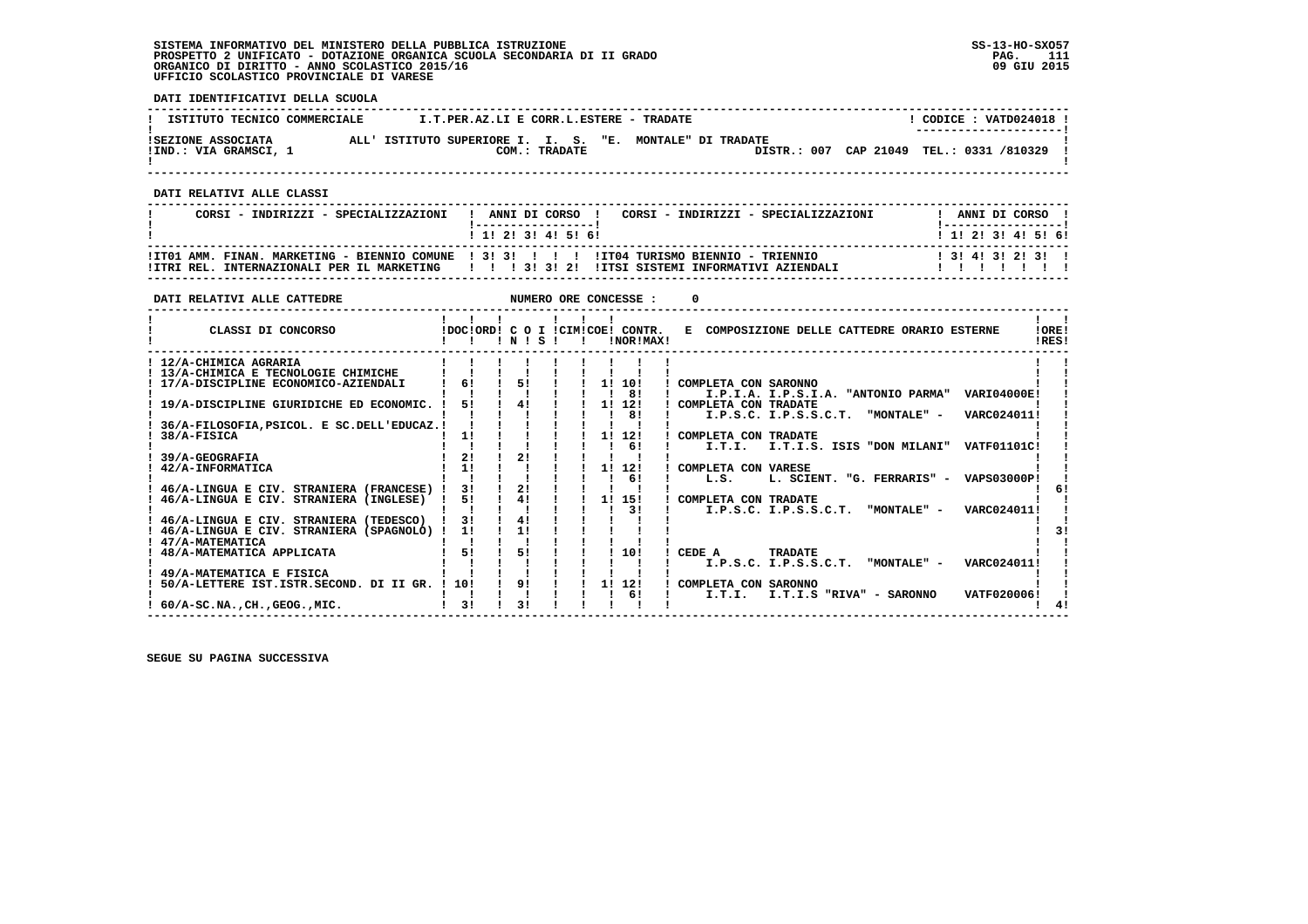**DATI IDENTIFICATIVI DELLA SCUOLA**

| ISTITUTO TECNICO COMMERCIALE                | ! CODICE : VATD024018 !<br>I.T.PER.AZ.LI E CORR.L.ESTERE - TRADATE                                                          |                 |
|---------------------------------------------|-----------------------------------------------------------------------------------------------------------------------------|-----------------|
| ISEZIONE ASSOCIATA<br>!IND.: VIA GRAMSCI, 1 | ALL' ISTITUTO SUPERIORE I. I. S. "E.<br>MONTALE" DI TRADATE<br>CAP 21049 TEL.: 0331 /810329<br>COM.: TRADATE<br>DISTR.: 007 |                 |
| DATI RELATIVI ALLE CATTEDRE                 | NUMERO ORE CONCESSE :<br>0                                                                                                  |                 |
| CLASSI DI CONCORSO                          | IDOCIORDI C O I ICIMICOEI CONTR.<br>E COMPOSIZIONE DELLE CATTEDRE ORARIO ESTERNE<br>NISI<br>INORIMAXI                       | ! ORE!<br>IRES! |

| : 61/A-STORIA DELL'ARTE                      |  |  |  | 16! | COMPLETA CON TRADATE |            |                 |             |     |
|----------------------------------------------|--|--|--|-----|----------------------|------------|-----------------|-------------|-----|
|                                              |  |  |  |     | L.S.                 | L. SCIENT. | "MARIE CURIE" - | VAPS120001! |     |
| 75/A-DATTILOGRAFIA E STENOGRAFIA             |  |  |  |     |                      |            |                 |             | -81 |
| ! 76/A-TRAT.TESTI,CAL.,CONT.ELET.E AP.GES.!! |  |  |  |     |                      |            |                 |             |     |
| $*$ * TARELLA C $**$                         |  |  |  |     |                      |            |                 |             |     |
| 30/C-LAB. DI INFORMATICA GESTIONALE          |  |  |  |     |                      |            |                 |             |     |
| ! 31/C-LAB. DI INFORMATICA INDUSTRIALE       |  |  |  |     |                      |            |                 |             |     |
|                                              |  |  |  |     |                      |            |                 |             |     |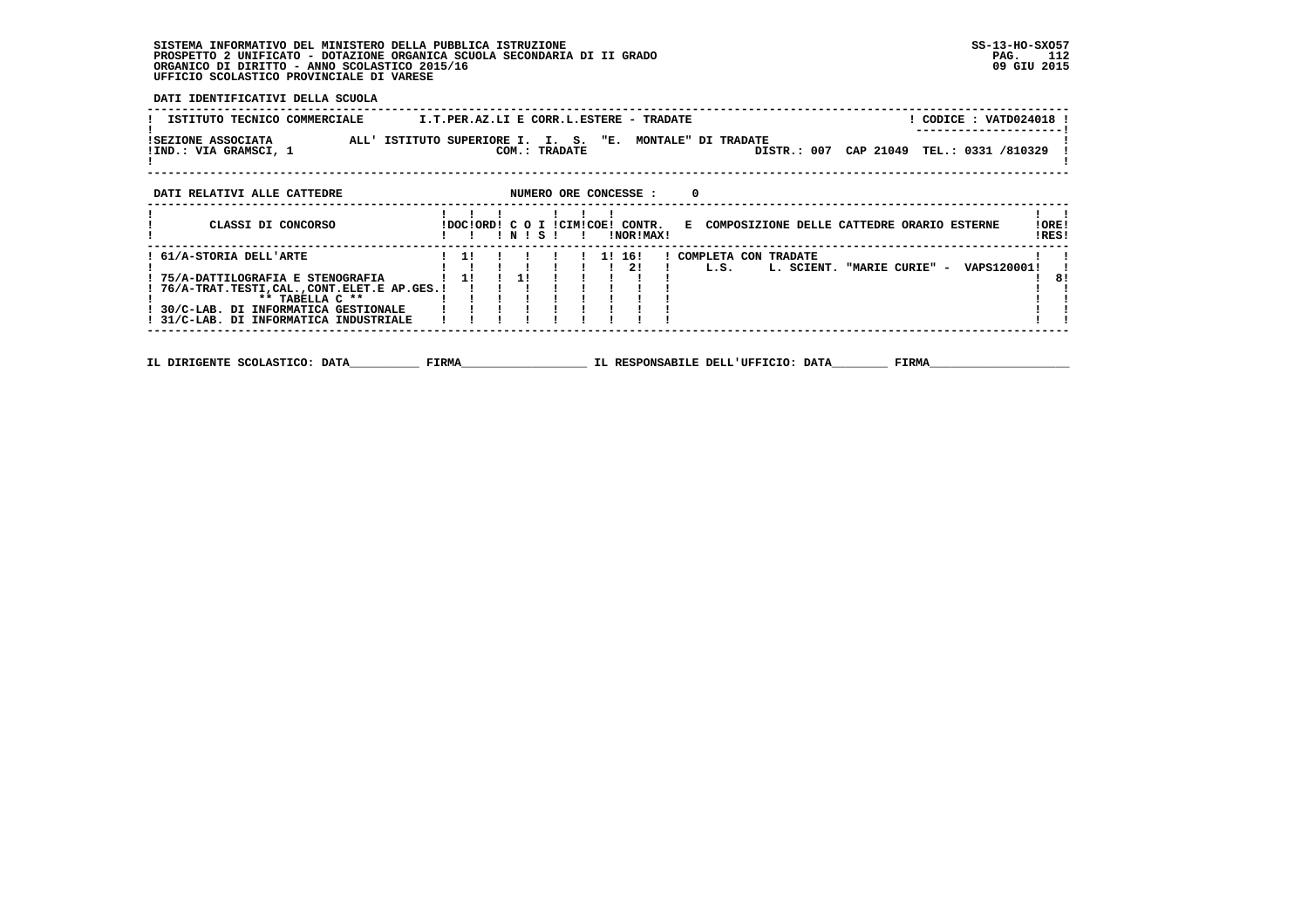**DATI RELATIVI ALLE CATTEDRE NUMERO ORE CONCESSE : 6** 

 **DATI IDENTIFICATIVI DELLA SCUOLA**

|                               |               |                                                                             |           |          | CODICE: VATD08000G!<br>---------------------- |
|-------------------------------|---------------|-----------------------------------------------------------------------------|-----------|----------|-----------------------------------------------|
| !IND.: VIA ACHILLE GRANDI, N. | COM.: SARONNO | ISTITUTO TECNICO COMMERCIALE I. T. C. "GINO ZAPPA" - SARONNO<br>DISTR.: 009 | CAP 21047 | TEL.: 02 | /9603166 !                                    |

 **------------------------------------------------------------------------------------------------------------------------------------**

 **DATI RELATIVI ALLE CLASSI**

| CORSI - INDIRIZZI - SPECIALIZZAZIONI                                 | CORSI - INDIRIZZI - SPECIALIZZAZIONI<br>ANNI DI CORSO !                                                                                                                                                                                                                                                 | ANNI DI CORSO !<br>! ----------------- !              |
|----------------------------------------------------------------------|---------------------------------------------------------------------------------------------------------------------------------------------------------------------------------------------------------------------------------------------------------------------------------------------------------|-------------------------------------------------------|
|                                                                      | $1$ , 1! 2! 3! 4! 5! 6!                                                                                                                                                                                                                                                                                 | $1$ 1! 2! 3! 4! 5! 6!                                 |
| ! ITSI SISTEMI INFORMATIVI AZIENDALI                ! ! ! !! 1! 1! ! | ITO1 AMM. FINAN. MARKETING - BIENNIO COMUNE ! 4! 4! ! !!! ITO4 TURISMO BIENNIO - TRIENNIO<br>IT24 COSTR., AMB. E TERRITORIO - BIENNIO COM ! 1! 2! ! !! !ITAF AMM.NE FINAN. E MARKETING - TRIENNIO<br>ITCA COSTR. AMB. TERRITORIO - TRIENNIO         2  2  2  IITRI REL. INTERNAZIONALI PER IL MARKETING | $1$ 41 31 31 21 21 1<br>1 1 1 1 1 3 1 2 1<br>11111111 |

| CLASSI DI CONCORSO                            |    | INIS |  |    | IDOCIORDI C O I ICIMICOEI CONTR.<br>INOR ! MAX! | Е    |                      | COMPOSIZIONE DELLE CATTEDRE ORARIO ESTERNE |                    | 10RE!<br>!RES! |    |
|-----------------------------------------------|----|------|--|----|-------------------------------------------------|------|----------------------|--------------------------------------------|--------------------|----------------|----|
| ! 11/A-ARTE MINERARIA                         |    |      |  |    |                                                 |      |                      |                                            |                    |                |    |
| ! 12/A-CHIMICA AGRARIA                        |    |      |  |    |                                                 |      |                      |                                            |                    |                |    |
| ! 13/A-CHIMICA E TECNOLOGIE CHIMICHE          |    |      |  |    |                                                 |      |                      |                                            |                    |                |    |
| 16/A-COSTR. TECNOL. DELLE COST. E DIS. TEC. ! | 31 |      |  |    | 21                                              |      | CEDE A               | SOMMA LOMBARDO                             |                    |                |    |
|                                               |    |      |  |    |                                                 |      |                      | I.T.C.G. ITG - SOMMA L. SEZ. STACC.        | <b>VATD00801A!</b> |                |    |
|                                               |    |      |  |    | 2!                                              | ED A |                      | <b>CASTELLANZA</b>                         |                    |                |    |
|                                               |    |      |  |    |                                                 |      | I.T.G.               | I.T.G. ISIS "FACCHINETTI"                  | VATL019017!        |                |    |
| 17/A-DISCIPLINE ECONOMICO-AZIENDALI           |    |      |  |    |                                                 |      |                      |                                            |                    |                |    |
| 19/A-DISCIPLINE GIURIDICHE ED ECONOMIC.       | 61 | 6!   |  |    | 21                                              |      | CEDE A               | <b>SARONNO</b>                             |                    |                |    |
|                                               |    |      |  |    |                                                 |      | I.T.I.               | I.T.I.S "RIVA" - SARONNO                   | VATF020006!        |                |    |
| 20/A-DISCIPLINE MECCANICHE E TECNOLOGIA       |    |      |  |    |                                                 |      |                      |                                            |                    |                |    |
| 34/A-ELETTRONICA                              |    |      |  |    |                                                 |      |                      |                                            |                    |                |    |
| 35/A-ELETTROTECNICA ED APPLICAZIONI           |    |      |  |    |                                                 |      |                      |                                            |                    |                |    |
| 36/A-FILOSOFIA, PSICOL. E SC. DELL'EDUCAZ. !  |    |      |  |    |                                                 |      |                      |                                            |                    |                |    |
| 38/A-FISICA                                   | 11 | 1!   |  |    | 31                                              |      | CEDE A               | <b>SARONNO</b>                             |                    |                |    |
|                                               |    |      |  |    |                                                 |      | I.T.I.               | I.T.I.S "RIVA" - SARONNO                   | VATF020006!        |                |    |
| 39/A-GEOGRAFIA                                |    |      |  |    |                                                 |      |                      |                                            |                    |                | 6! |
| 42/A-INFORMATICA                              |    |      |  |    |                                                 |      |                      |                                            |                    |                |    |
| 46/A-LINGUA E CIV. STRANIERA (FRANCESE)       | 21 | 1!   |  | 11 | 151                                             |      | COMPLETA CON SARONNO |                                            |                    |                |    |
|                                               |    |      |  |    | 41                                              |      | L.C.                 | LIC. CLASSICO "LEGNANI" -                  | VAPC0400061        |                |    |
| 46/A-LINGUA E CIV. STRANIERA (INGLESE)        | 6! | 6!   |  | 11 | 15!                                             |      | COMPLETA CON SARONNO |                                            |                    |                |    |
|                                               |    |      |  |    | 31                                              |      | I.T.I.               | I.T.I.S "RIVA" - SARONNO                   | VATF020006!        |                |    |
| 46/A-LINGUA E CIV. STRANIERA (SPAGNOLO)       | 21 | 31   |  |    |                                                 |      |                      |                                            |                    |                | 31 |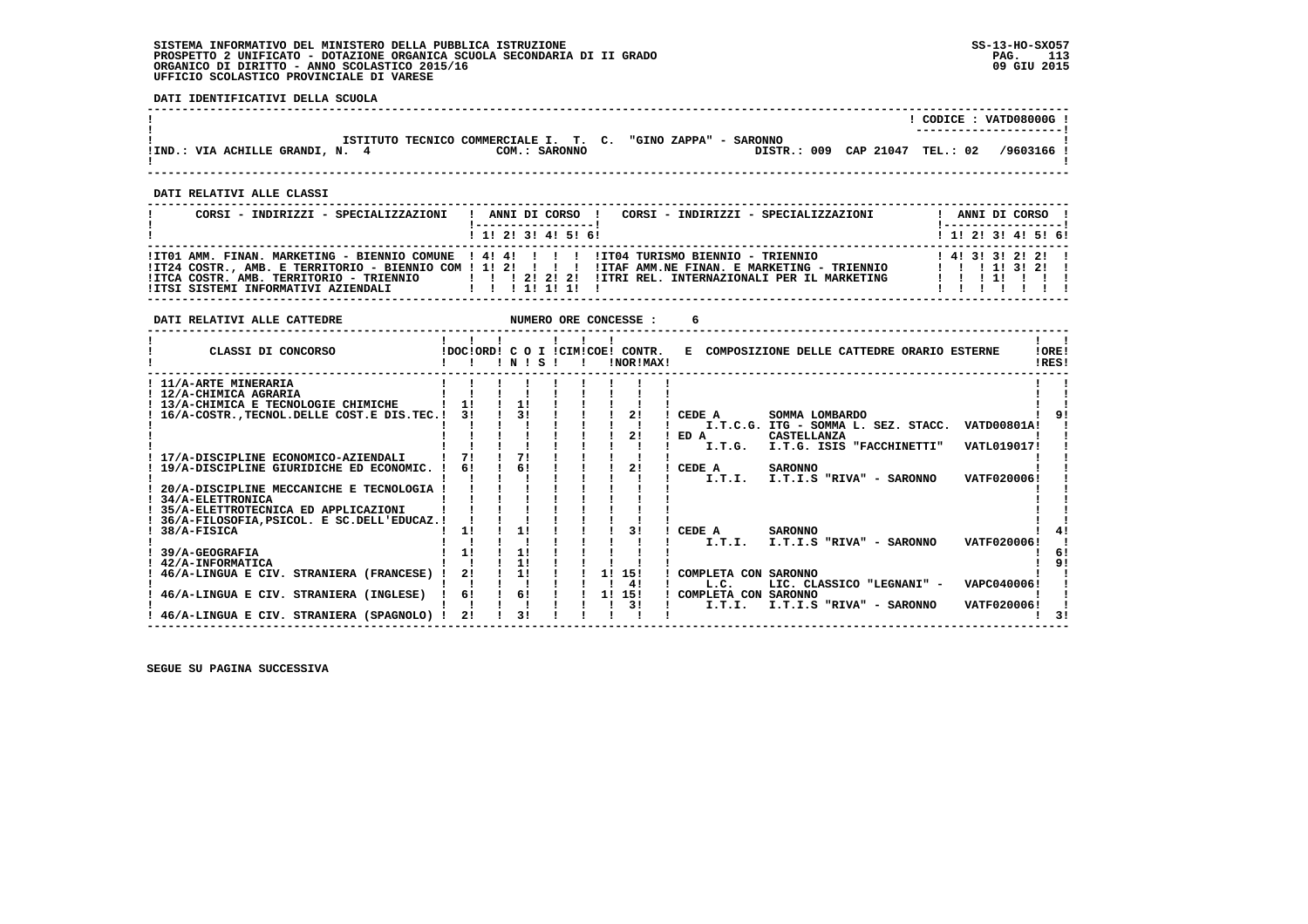i

 **DATI IDENTIFICATIVI DELLA SCUOLA**

|                                 |                                                              |               |  |                                | CODICE: VATD08000G! |
|---------------------------------|--------------------------------------------------------------|---------------|--|--------------------------------|---------------------|
| !IND.: VIA ACHILLE GRANDI, N. 4 | ISTITUTO TECNICO COMMERCIALE I. T. C. "GINO ZAPPA" - SARONNO | COM.: SARONNO |  | DISTR.: 009 CAP 21047 TEL.: 02 | /9603166 !          |
|                                 |                                                              |               |  |                                |                     |

 **DATI RELATIVI ALLE CATTEDRE NUMERO ORE CONCESSE : 6**

| 46/A-LINGUA E CIV. STRANIERA (TEDESCO)<br>11<br>11<br>CEDE A<br>BUSTO ARSIZIO<br>61<br>I.P.S.S.C.T. "P.VERRI" -BU VARC030007!<br><b>IPSCT</b><br>2!<br>2!<br>47/A-MATEMATICA<br>51<br>51<br>4!<br>48/A-MATEMATICA APPLICATA<br>CEDE A<br><b>BUSTO ARSIZIO</b><br>I.T.C.<br>"E.TOSI"<br><b>VATD02000X!</b><br>81<br>ED A<br>GAZZADA SCHIANNO<br>I.T.C. ITC-ITPA "KEYNES" - GAZZAD VATD018011!<br>49/A-MATEMATICA E FISICA<br>1131<br>50/A-LETTERE IST.ISTR.SECOND. DI II GR. ! 13!<br>! 54/A-MINERALOGIA E GEOLOGIA<br>1!<br>58/A-SC.E MEC.AGR.E T.GEST.AZ., FIT., ENT.! 1!<br>4!<br>3!<br>4!<br>CEDE A<br><b>SARONNO</b><br>$60/A-SC.NA.$ , CH., GEOG., MIC.<br>L.C.<br>LIC. CLASSICO "LEGNANI" -<br>VAPC040006!<br>1!<br>1! 14!<br>COMPLETA CON BUSTO ARSIZIO<br>61/A-STORIA DELL'ARTE<br>VAPM027011!<br>41<br>LICEO SCIENZE UMANE<br>I.M.<br>71/A-TECNOLOGIE E DISEGNO TECNICO<br>2!<br>1!<br>1!<br>8!<br>72/A-TOPOG. GEN., COSTR.RUR. E DISEGNO<br>COMPLETA CON CASTELLANZA<br>81<br>I.T.G. ISIS "FACCHINETTI"<br><b>VATL019017!</b><br>I.T.G.<br>11<br>75/A-DATTILOGRAFIA E STENOGRAFIA<br>41<br>76/A-TRAT.TESTI, CAL., CONT.ELET.E AP.GES. !<br>CEDE A<br><b>BUSTO ARSIZIO</b><br>I.P.S.S.C.T. "P.VERRI" -BU VARC030007!<br><b>IPSCT</b><br>** TABELLA C **<br>21<br>24/C-LAB. CHIMICA E CHIMICA INDUSTRIALE<br>GAZZADA SCHIANNO<br>CEDE A<br>I.T.I. ITIS - ISIS "KEYNES" - GAZ VATF018017! |
|--------------------------------------------------------------------------------------------------------------------------------------------------------------------------------------------------------------------------------------------------------------------------------------------------------------------------------------------------------------------------------------------------------------------------------------------------------------------------------------------------------------------------------------------------------------------------------------------------------------------------------------------------------------------------------------------------------------------------------------------------------------------------------------------------------------------------------------------------------------------------------------------------------------------------------------------------------------------------------------------------------------------------------------------------------------------------------------------------------------------------------------------------------------------------------------------------------------------------------------------------------------------------------------------------------------------------------------------------------------------------------------------------|
|                                                                                                                                                                                                                                                                                                                                                                                                                                                                                                                                                                                                                                                                                                                                                                                                                                                                                                                                                                                                                                                                                                                                                                                                                                                                                                                                                                                                  |
|                                                                                                                                                                                                                                                                                                                                                                                                                                                                                                                                                                                                                                                                                                                                                                                                                                                                                                                                                                                                                                                                                                                                                                                                                                                                                                                                                                                                  |
|                                                                                                                                                                                                                                                                                                                                                                                                                                                                                                                                                                                                                                                                                                                                                                                                                                                                                                                                                                                                                                                                                                                                                                                                                                                                                                                                                                                                  |
|                                                                                                                                                                                                                                                                                                                                                                                                                                                                                                                                                                                                                                                                                                                                                                                                                                                                                                                                                                                                                                                                                                                                                                                                                                                                                                                                                                                                  |
|                                                                                                                                                                                                                                                                                                                                                                                                                                                                                                                                                                                                                                                                                                                                                                                                                                                                                                                                                                                                                                                                                                                                                                                                                                                                                                                                                                                                  |
|                                                                                                                                                                                                                                                                                                                                                                                                                                                                                                                                                                                                                                                                                                                                                                                                                                                                                                                                                                                                                                                                                                                                                                                                                                                                                                                                                                                                  |
|                                                                                                                                                                                                                                                                                                                                                                                                                                                                                                                                                                                                                                                                                                                                                                                                                                                                                                                                                                                                                                                                                                                                                                                                                                                                                                                                                                                                  |
|                                                                                                                                                                                                                                                                                                                                                                                                                                                                                                                                                                                                                                                                                                                                                                                                                                                                                                                                                                                                                                                                                                                                                                                                                                                                                                                                                                                                  |
|                                                                                                                                                                                                                                                                                                                                                                                                                                                                                                                                                                                                                                                                                                                                                                                                                                                                                                                                                                                                                                                                                                                                                                                                                                                                                                                                                                                                  |
|                                                                                                                                                                                                                                                                                                                                                                                                                                                                                                                                                                                                                                                                                                                                                                                                                                                                                                                                                                                                                                                                                                                                                                                                                                                                                                                                                                                                  |
|                                                                                                                                                                                                                                                                                                                                                                                                                                                                                                                                                                                                                                                                                                                                                                                                                                                                                                                                                                                                                                                                                                                                                                                                                                                                                                                                                                                                  |
|                                                                                                                                                                                                                                                                                                                                                                                                                                                                                                                                                                                                                                                                                                                                                                                                                                                                                                                                                                                                                                                                                                                                                                                                                                                                                                                                                                                                  |
|                                                                                                                                                                                                                                                                                                                                                                                                                                                                                                                                                                                                                                                                                                                                                                                                                                                                                                                                                                                                                                                                                                                                                                                                                                                                                                                                                                                                  |
|                                                                                                                                                                                                                                                                                                                                                                                                                                                                                                                                                                                                                                                                                                                                                                                                                                                                                                                                                                                                                                                                                                                                                                                                                                                                                                                                                                                                  |
|                                                                                                                                                                                                                                                                                                                                                                                                                                                                                                                                                                                                                                                                                                                                                                                                                                                                                                                                                                                                                                                                                                                                                                                                                                                                                                                                                                                                  |
|                                                                                                                                                                                                                                                                                                                                                                                                                                                                                                                                                                                                                                                                                                                                                                                                                                                                                                                                                                                                                                                                                                                                                                                                                                                                                                                                                                                                  |
|                                                                                                                                                                                                                                                                                                                                                                                                                                                                                                                                                                                                                                                                                                                                                                                                                                                                                                                                                                                                                                                                                                                                                                                                                                                                                                                                                                                                  |
|                                                                                                                                                                                                                                                                                                                                                                                                                                                                                                                                                                                                                                                                                                                                                                                                                                                                                                                                                                                                                                                                                                                                                                                                                                                                                                                                                                                                  |
|                                                                                                                                                                                                                                                                                                                                                                                                                                                                                                                                                                                                                                                                                                                                                                                                                                                                                                                                                                                                                                                                                                                                                                                                                                                                                                                                                                                                  |
|                                                                                                                                                                                                                                                                                                                                                                                                                                                                                                                                                                                                                                                                                                                                                                                                                                                                                                                                                                                                                                                                                                                                                                                                                                                                                                                                                                                                  |
|                                                                                                                                                                                                                                                                                                                                                                                                                                                                                                                                                                                                                                                                                                                                                                                                                                                                                                                                                                                                                                                                                                                                                                                                                                                                                                                                                                                                  |
| 11<br>29/C-LAB. DI FISICA E FISICA APPLICATA<br>CEDE A<br><b>SARONNO</b>                                                                                                                                                                                                                                                                                                                                                                                                                                                                                                                                                                                                                                                                                                                                                                                                                                                                                                                                                                                                                                                                                                                                                                                                                                                                                                                         |
| I.T.I.S "RIVA" - SARONNO<br>VATF020006!<br>I.T.I.                                                                                                                                                                                                                                                                                                                                                                                                                                                                                                                                                                                                                                                                                                                                                                                                                                                                                                                                                                                                                                                                                                                                                                                                                                                                                                                                                |
| 11<br>11<br>11!<br>30/C-LAB. DI INFORMATICA GESTIONALE                                                                                                                                                                                                                                                                                                                                                                                                                                                                                                                                                                                                                                                                                                                                                                                                                                                                                                                                                                                                                                                                                                                                                                                                                                                                                                                                           |
| 1!<br>- DI CUI UFFICIO TECNICO                                                                                                                                                                                                                                                                                                                                                                                                                                                                                                                                                                                                                                                                                                                                                                                                                                                                                                                                                                                                                                                                                                                                                                                                                                                                                                                                                                   |
| 31/C-LAB. DI INFORMATICA INDUSTRIALE                                                                                                                                                                                                                                                                                                                                                                                                                                                                                                                                                                                                                                                                                                                                                                                                                                                                                                                                                                                                                                                                                                                                                                                                                                                                                                                                                             |
| 32/C-LAB. MECCANICO-TECNOLOGICO                                                                                                                                                                                                                                                                                                                                                                                                                                                                                                                                                                                                                                                                                                                                                                                                                                                                                                                                                                                                                                                                                                                                                                                                                                                                                                                                                                  |
| ! 43/C-LAB. EDILIZIA ED ESERCIT.TOPOGRAFIA!<br>31<br>31                                                                                                                                                                                                                                                                                                                                                                                                                                                                                                                                                                                                                                                                                                                                                                                                                                                                                                                                                                                                                                                                                                                                                                                                                                                                                                                                          |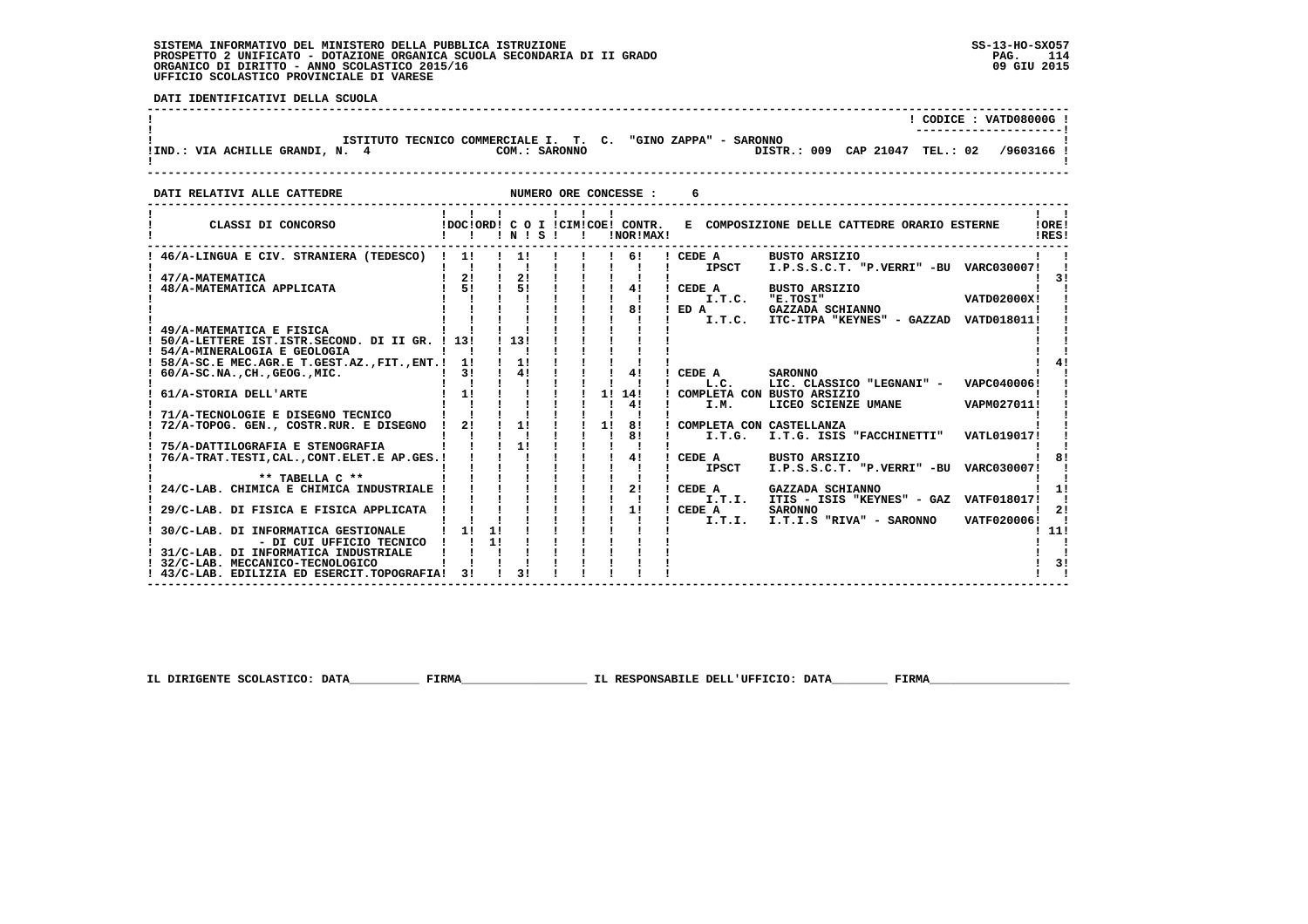**DATI IDENTIFICATIVI DELLA SCUOLA**

| ISTITUTO TECNICO INDUSTRIALE                 | CITTA DI LUINO-CARLO VOLONTE (ELE-INF) |                                                                   |  | CODICE: VATF00301D !<br>--------------------- |  |
|----------------------------------------------|----------------------------------------|-------------------------------------------------------------------|--|-----------------------------------------------|--|
| ISEZIONE ASSOCIATA<br>!IND.: VIA CERVINIA 54 | COM.: LUINO                            | ALL' ISTITUTO SUPERIORE CITTA' DI LUINO - CARLO VOLONTE' DI LUINO |  | DISTR.: 001 CAP 21016 TEL.: 0332 /511643      |  |

 **------------------------------------------------------------------------------------------------------------------------------------**

 **DATI RELATIVI ALLE CLASSI**

| CORSI - INDIRIZZI - SPECIALIZZAZIONI   | CORSI - INDIRIZZI - SPECIALIZZAZIONI<br>ANNI DI CORSO !<br>$1$ , 1! 2! 3! 4! 5! 6!                                                                                                                                                                                                                                                                                                                                                                                                                                                                                                                                                                      |  | ANNI DI CORSO<br>$1$ , 1! 2! 3! 4! 5! 6! |  |
|----------------------------------------|---------------------------------------------------------------------------------------------------------------------------------------------------------------------------------------------------------------------------------------------------------------------------------------------------------------------------------------------------------------------------------------------------------------------------------------------------------------------------------------------------------------------------------------------------------------------------------------------------------------------------------------------------------|--|------------------------------------------|--|
| !ITAT AUTOMAZIONE<br>!ITIA INFORMATICA | ITIO ELETTR. ED ELETTROTEC.- BIENNIO COMUNE ! 2! 1! ! !! !ITI3 INFOR. TELECOM. - BIENNIO COMUNE<br>$\blacksquare$ $\blacksquare$ $\blacksquare$ $\blacksquare$ $\blacksquare$ $\blacksquare$ $\blacksquare$ $\blacksquare$ $\blacksquare$ $\blacksquare$ $\blacksquare$ $\blacksquare$ $\blacksquare$ $\blacksquare$ $\blacksquare$ $\blacksquare$ $\blacksquare$ $\blacksquare$ $\blacksquare$ $\blacksquare$ $\blacksquare$ $\blacksquare$ $\blacksquare$ $\blacksquare$ $\blacksquare$ $\blacksquare$ $\blacksquare$ $\blacksquare$ $\blacksquare$ $\blacksquare$ $\blacksquare$ $\blacks$<br>$1 \quad 1 \quad 1 \quad 21 \quad 11 \quad 11 \quad 1$ |  | 12121 111                                |  |

| DATI RELATIVI ALLE CATTEDRE                                                                                                                                       |                |    |                |  | NUMERO ORE CONCESSE :                         |                                                                                |
|-------------------------------------------------------------------------------------------------------------------------------------------------------------------|----------------|----|----------------|--|-----------------------------------------------|--------------------------------------------------------------------------------|
| CLASSI DI CONCORSO                                                                                                                                                |                |    | 1 N 1 S 1      |  | !DOC!ORD! C O I !CIM!COE! CONTR.<br>!NOR!MAX! | !ORE!<br>E COMPOSIZIONE DELLE CATTEDRE ORARIO ESTERNE<br>!RES!                 |
| ! 12/A-CHIMICA AGRARIA<br>! 13/A-CHIMICA E TECNOLOGIE CHIMICHE<br>! 16/A-COSTR., TECNOL. DELLE COST. E DIS. TEC. !<br>! 19/A-DISCIPLINE GIURIDICHE ED ECONOMIC. ! | 11<br>11       |    | 11             |  | 14!<br>11                                     | 31<br>COMPLETA CON LUINO                                                       |
| 34/A-ELETTRONICA<br>35/A-ELETTROTECNICA ED APPLICAZIONI<br>38/A-FISICA                                                                                            | 31<br>1!       |    | 41<br>11       |  | 41                                            | I.T.C.G. CITTA DI LUINO-CARLO VOLON VATD003017!                                |
| 39/A-GEOGRAFIA<br>! 42/A-INFORMATICA<br>! 46/A-LINGUA E CIV. STRANIERA (INGLESE)<br>! 47/A-MATEMATICA                                                             | 11<br>21<br>21 |    | 31<br>21<br>31 |  |                                               |                                                                                |
| ! 49/A-MATEMATICA E FISICA<br>50/A-LETTERE IST.ISTR.SECOND. DI II GR. !<br>$60/A-SC.NA.$ , $CH.$ , $GEOG.$ , $MIC.$<br>71/A-TECNOLOGIE E DISEGNO TECNICO          | 11<br>1!       |    | 41<br>1!       |  | 11 141<br>41                                  | COMPLETA CON LAVENO-MOMBELLO<br>L.S.<br>L. S. LAVENO M. SEZ. STACC VAPS11001B! |
| ** TABELLA C **<br>20/C-ESERCITAZIONI PRATICHE DI OTTICA<br>24/C-LAB. CHIMICA E CHIMICA INDUSTRIALE<br>26/C-LABORATORIO DI ELETTRONICA                            | 31             | 11 | 11             |  | 11<br>15!                                     | COMPLETA CON GAZZADA SCHIANNO                                                  |
| - DI CUI UFFICIO TECNICO<br>27/C-LABORATORIO DI ELETTROTECNICA                                                                                                    |                | 11 |                |  | 2!                                            | I.T.I.<br>ITIS - ISIS "KEYNES" - GAZ VATF018017!                               |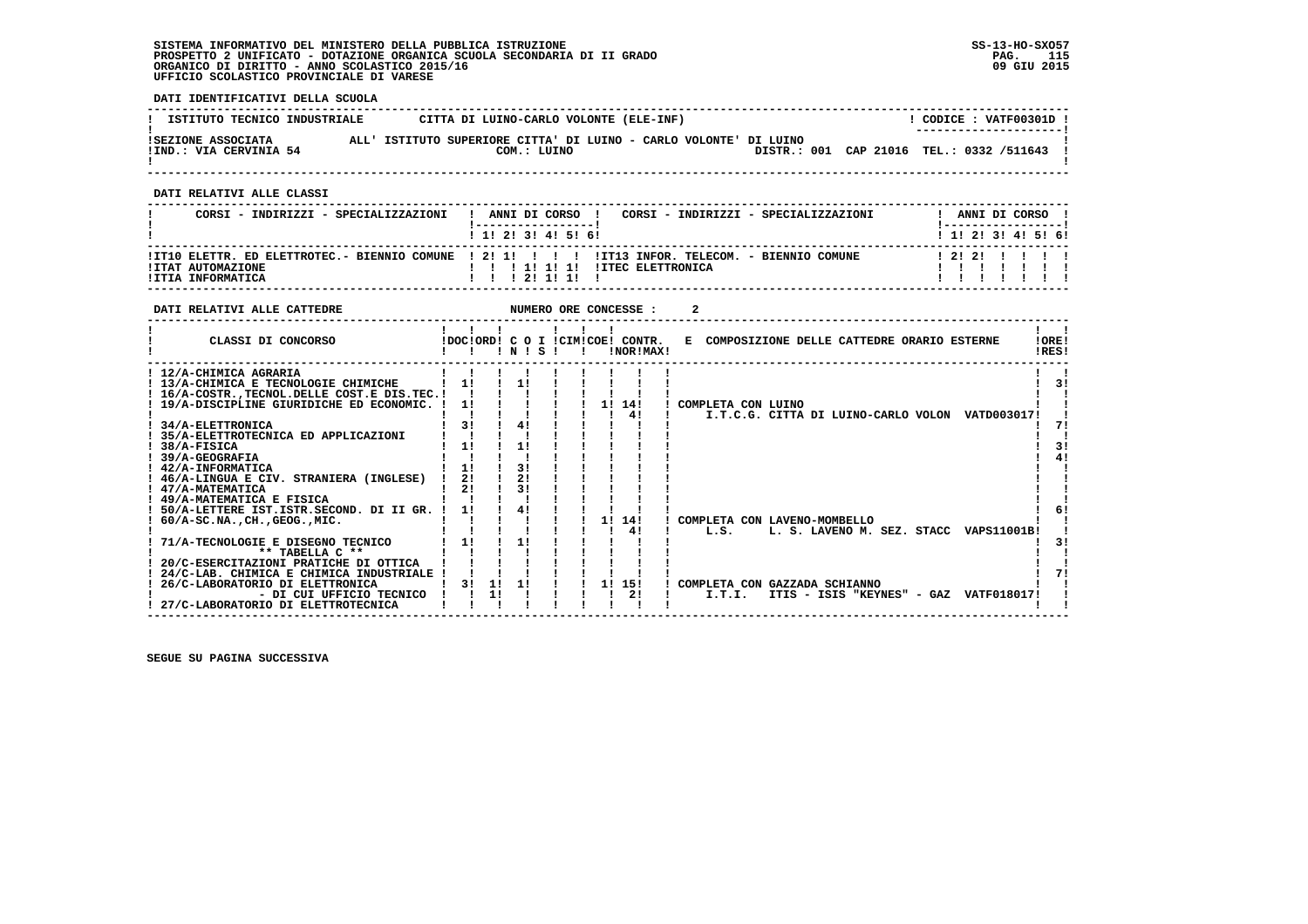**DATI IDENTIFICATIVI DELLA SCUOLA**

| ISTITUTO TECNICO INDUSTRIALE                                                                                                                                             |             | CITTA DI LUINO-CARLO VOLONTE (ELE-INF)        |                                                                   | ! CODICE : VATF00301D !                  |
|--------------------------------------------------------------------------------------------------------------------------------------------------------------------------|-------------|-----------------------------------------------|-------------------------------------------------------------------|------------------------------------------|
| ISEZIONE ASSOCIATA<br>!IND.: VIA CERVINIA 54                                                                                                                             | COM.: LUINO |                                               | ALL' ISTITUTO SUPERIORE CITTA' DI LUINO - CARLO VOLONTE' DI LUINO | DISTR.: 001 CAP 21016 TEL.: 0332 /511643 |
| DATI RELATIVI ALLE CATTEDRE                                                                                                                                              |             | NUMERO ORE CONCESSE :                         | 2                                                                 |                                          |
| CLASSI DI CONCORSO                                                                                                                                                       | IN ISI      | IDOCIORDI C O I ICIMICOEI CONTR.<br>INORIMAXI | E COMPOSIZIONE DELLE CATTEDRE ORARIO ESTERNE                      | !ORE!<br>!RES!                           |
| ! 28/C-LAB.DI FIS.ATOMICA E NUCL. E STRUM.!<br>! 29/C-LAB. DI FISICA E FISICA APPLICATA<br>30/C-LAB. DI INFORMATICA GESTIONALE<br>! 31/C-LAB. DI INFORMATICA INDUSTRIALE | 11          | 61                                            | CEDE A<br>LUINO<br>I.T.C.G. CITTA DI LUINO-CARLO VOLON            | -71<br>VATD0030171<br>13!                |
| 32/C-LAB. MECCANICO-TECNOLOGICO                                                                                                                                          |             |                                               |                                                                   | - 71                                     |

 **------------------------------------------------------------------------------------------------------------------------------------**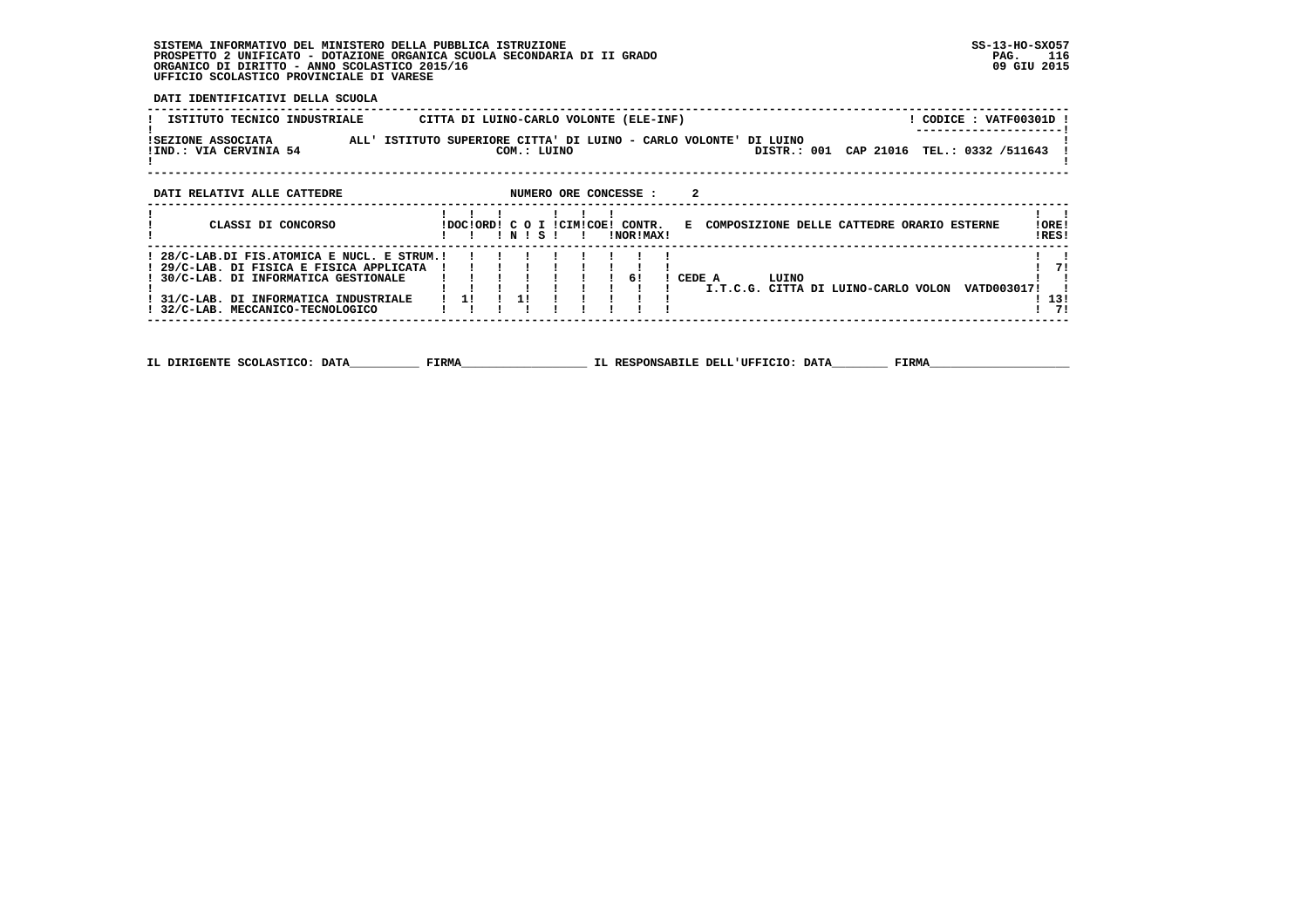**DATI IDENTIFICATIVI DELLA SCUOLA**

| ISTITUTO TECNICO INDUSTRIALE                | ITIS "PONTI"GALLARATE (DIURNO)                                            |  | CODICE: VATF00801L!<br>---------------------- |
|---------------------------------------------|---------------------------------------------------------------------------|--|-----------------------------------------------|
| ISEZIONE ASSOCIATA<br>IIND.: VIA STELVIO 35 | ALL' ISTITUTO SUPERIORE ISIS ANDREA PONTI DI GALLARATE<br>COM.: GALLARATE |  | DISTR.: 006 CAP 21013 TEL.: 0331 / 779831 !   |

 **------------------------------------------------------------------------------------------------------------------------------------**

 **DATI RELATIVI ALLE CLASSI**

| CORSI - INDIRIZZI - SPECIALIZZAZIONI                            | ANNI DI CORSO<br>CORSI - INDIRIZZI - SPECIALIZZAZIONI     |       |        | ANNI DI CORSO       |  |
|-----------------------------------------------------------------|-----------------------------------------------------------|-------|--------|---------------------|--|
|                                                                 | ! 1! 2! 3! 4! 5! 6!                                       |       |        | ! 1! 2! 3! 4! 5! 6! |  |
| $11T05$ MECC. MECCATRON. ENER. - BIENNIO COMUNE ! 1! 2! ! ! ! ! | !IT09 TRASPORTI E LOGISTICA - BIENNIO COMUNE              | 12121 |        |                     |  |
| !IT10 ELETTR. ED ELETTROTEC.- BIENNIO COMUNE                    | !IT13 INFOR. TELECOM. - BIENNIO COMUNE<br>.               | 12121 |        |                     |  |
| !IT16 CHIM. MATER. BIOTECN. - BIENNIO COMUNE                    | 1 1 1 2 1<br>!ITBA BIOTECNOLOGIE AMBIENTALI               |       |        |                     |  |
| <b>!ITCS COSTRUZIONE DEL MEZZO</b>                              | 1 2 1 2 1 2 1<br>!ITCT COSTRUZIONI AERONAUTICHE - OPZIONE |       |        |                     |  |
| <b>!ITEC ELETTRONICA</b>                                        | <b>!ITEN ENERGIA</b><br>11111                             |       | 111111 |                     |  |
| <b>!ITET ELETTROTECNICA</b>                                     | <b>!ITIA INFORMATICA</b><br>1 1 1 1 2 1                   |       | 121211 |                     |  |
| <b>!ITLG LOGISTICA</b>                                          | !ITMM MECCANICA E MECCATRONICA                            |       |        |                     |  |
| !ITTL TELECOMUNICAZIONI                                         |                                                           |       |        |                     |  |

| DATI RELATIVI ALLE CATTEDRE                    |     |                 |  |    | NUMERO ORE CONCESSE :                         | 12                                                         |                |
|------------------------------------------------|-----|-----------------|--|----|-----------------------------------------------|------------------------------------------------------------|----------------|
| CLASSI DI CONCORSO                             |     | $'$ N $'$ S $'$ |  |    | IDOCIORDI C O I ICIMICOE! CONTR.<br>!NOR!MAX! | E COMPOSIZIONE DELLE CATTEDRE ORARIO ESTERNE               | !ORE!<br>!RES! |
| 1/A-AEROTECNICA E COSTRUZ. AERONAUTICHE!       | -11 | 31              |  |    |                                               |                                                            |                |
| ! 12/A-CHIMICA AGRARIA                         |     |                 |  |    |                                               |                                                            |                |
| 13/A-CHIMICA E TECNOLOGIE CHIMICHE             | 31  | 4!              |  |    |                                               |                                                            |                |
| ! 14/A-CIRCOL.AEREA TELECOM.AERON.ED ESER.!    |     |                 |  |    |                                               |                                                            |                |
| ! 15/A-COSTR. NAVALI E TEORIA DELLA NAVE       |     |                 |  |    |                                               |                                                            |                |
| ! 16/A-COSTRTECNOL.DELLE COST.E DIS.TEC.!      |     |                 |  |    |                                               |                                                            |                |
| ! 19/A-DISCIPLINE GIURIDICHE ED ECONOMIC.      | 21  | 2!              |  |    | 61                                            | CEDE A<br><b>GALLARATE</b>                                 |                |
|                                                |     |                 |  |    |                                               | I.T.I.<br><b>VATF02301P!</b><br>I.T.I.S " GIOVANNI FALCONE |                |
| 20/A-DISCIPLINE MECCANICHE E TECNOLOGIA !      | 51  | 51              |  | 11 | 14!                                           | COMPLETA CON GALLARATE                                     |                |
|                                                |     |                 |  |    | 71                                            | VARC023015!<br>I.P.S.C. " GIOVANNI FALCONE"                |                |
|                                                |     |                 |  |    | 31                                            | CEDE A<br><b>GALLARATE</b>                                 |                |
|                                                |     |                 |  |    |                                               | I.P.I.A. IPSIA "PONTI" GALLARATE (D<br>VARI00801Q!         |                |
| 34/A-ELETTRONICA                               | 4!  | 31              |  | 11 | 16!                                           | COMPLETA CON SOMMA LOMBARDO                                |                |
|                                                |     |                 |  |    | 31                                            | <b>VATD00801A!</b><br>I.T.C.G. ITG - SOMMA L. SEZ. STACC.  |                |
| 35/A-ELETTROTECNICA ED APPLICAZIONI            | 4!  | 51              |  |    |                                               |                                                            |                |
| 38/A-FISICA                                    | 31  |                 |  | 11 | 16!                                           | COMPLETA CON GALLARATE                                     |                |
|                                                |     |                 |  |    | 21                                            | VARI008010!<br>I.P.I.A. IPSIA "PONTI" GALLARATE (D         |                |
| 39/A-GEOGRAFIA                                 |     |                 |  |    | 71                                            | CEDE A<br><b>BUSTO ARSIZIO</b>                             |                |
|                                                |     |                 |  |    |                                               | VARC030007!<br>IPSCT<br>I.P.S.S.C.T. "P.VERRI" -BU         |                |
| 40/A-IGIENE, ANAT., FIS., PAT. GEN. E APP.MA.! |     |                 |  |    |                                               |                                                            |                |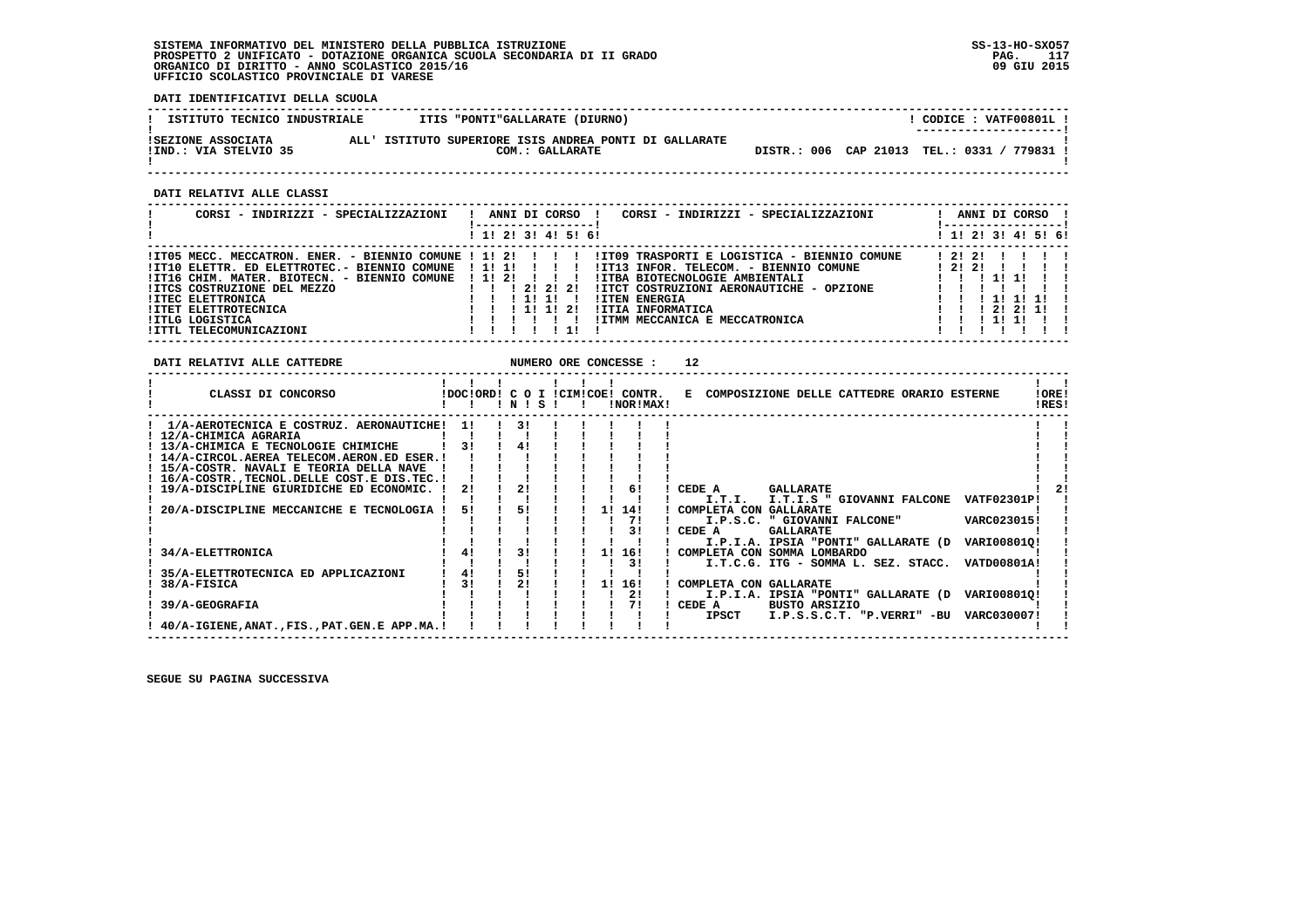i

 **DATI IDENTIFICATIVI DELLA SCUOLA**

| ISTITUTO TECNICO INDUSTRIALE                | ITIS "PONTI"GALLARATE (DIURNO)                                            |  | CODICE: VATF00801L!                                                  |
|---------------------------------------------|---------------------------------------------------------------------------|--|----------------------------------------------------------------------|
| ISEZIONE ASSOCIATA<br>IIND.: VIA STELVIO 35 | ALL' ISTITUTO SUPERIORE ISIS ANDREA PONTI DI GALLARATE<br>COM.: GALLARATE |  | ---------------------- <br>DISTR.: 006 CAP 21013 TEL.: 0331 / 779831 |

 **DATI RELATIVI ALLE CATTEDRE NUMERO ORE CONCESSE : 12**

| CLASSI DI CONCORSO                                                 |    |          | INIS           | - 1 |  |    | IDOCIORDI C O I ICIMICOEI CONTR.<br>!NOR!MAX! |          |        | E COMPOSIZIONE DELLE CATTEDRE ORARIO ESTERNE |  |                                                 | !ORE!<br>IRES! |
|--------------------------------------------------------------------|----|----------|----------------|-----|--|----|-----------------------------------------------|----------|--------|----------------------------------------------|--|-------------------------------------------------|----------------|
| ! 42/A-INFORMATICA                                                 | 3! |          | 41             |     |  |    | 9!                                            | ! CEDE A |        | <b>GALLARATE</b>                             |  |                                                 | 31             |
|                                                                    | 51 |          | 61             |     |  |    |                                               |          | I.T.I. |                                              |  | I.T.I.S " GIOVANNI FALCONE VATF02301P!          |                |
| 46/A-LINGUA E CIV. STRANIERA (INGLESE)<br>47/A-MATEMATICA          | 71 |          | 9 <sub>1</sub> |     |  |    | 31                                            | ! CEDE A |        | <b>GALLARATE</b>                             |  |                                                 |                |
|                                                                    |    |          |                |     |  |    |                                               |          |        |                                              |  | I.T.I. ITIS "PONTI" GALLARATE (SE VATF008512!   |                |
| 49/A-MATEMATICA E FISICA                                           |    |          |                |     |  |    |                                               |          |        |                                              |  |                                                 |                |
| 50/A-LETTERE IST.ISTR.SECOND. DI II GR. !                          | 91 |          | 1121           |     |  |    |                                               |          |        |                                              |  |                                                 |                |
| ! 53/A-METEOROLOGIA AERONAUTICA ED ESERC. !                        |    |          |                |     |  |    |                                               |          |        |                                              |  |                                                 |                |
| ! 55/A-NAVIGAZIONE AEREA ED ESERCITAZIONI !                        |    |          |                |     |  |    |                                               |          |        |                                              |  |                                                 |                |
| 56/A-NAVIGAZARTE NAV.ED EL.COSTR.NAV. !                            |    |          |                |     |  |    |                                               |          |        |                                              |  |                                                 |                |
| 57/A-SCIENZA DEGLI ALIMENTI                                        |    |          |                |     |  |    |                                               |          |        |                                              |  |                                                 |                |
| $60/A-SC.NA.$ , CH., GEOG., MIC.                                   | 21 |          | 21             |     |  |    | 81                                            | CEDE A   |        | BUSTO ARSIZIO                                |  |                                                 |                |
|                                                                    |    |          |                |     |  |    |                                               |          | L.C.   |                                              |  | LICEO CLASSICO - LICEO LIN VAPC02701R!          |                |
| 71/A-TECNOLOGIE E DISEGNO TECNICO                                  | 31 |          | 21             |     |  | 11 | 12!                                           |          |        | COMPLETA CON CASTELLANZA                     |  |                                                 |                |
|                                                                    |    |          |                |     |  |    | 61                                            |          | I.T.I. |                                              |  | I.T.I.S. "FACCHINETTI" - C VATF019013!          |                |
| ** TABELLA C **                                                    |    |          |                |     |  |    |                                               |          |        |                                              |  |                                                 |                |
| 4/C-ESERCITAZIONI AERONAUTICHE                                     |    |          |                |     |  |    |                                               |          |        |                                              |  |                                                 |                |
| 8/C-CIRCOLAZIONE AEREA                                             |    |          |                |     |  |    |                                               |          |        |                                              |  |                                                 |                |
| 9/C-ESERCITAZIONI DI COMUNICAZIONI                                 |    |          |                |     |  |    |                                               |          |        |                                              |  |                                                 |                |
| ! 17/C-ESERC.TEOR.DELLA NAVE E DI COS.NAV.!                        |    |          |                |     |  |    |                                               |          |        |                                              |  |                                                 |                |
| ! 18/C-ESERCITAZIONI NAUTICHE                                      |    |          |                |     |  |    |                                               |          |        |                                              |  |                                                 |                |
| ! 20/C-ESERCITAZIONI PRATICHE DI OTTICA                            |    |          |                |     |  |    |                                               |          |        |                                              |  |                                                 |                |
| ! 23/C-LAB.DI AEROTECN., COSTR.E TEC.AERON. !                      |    |          | 2!             |     |  |    |                                               |          |        |                                              |  |                                                 |                |
| 24/C-LAB. CHIMICA E CHIMICA INDUSTRIALE !                          | 1! |          | 1!             |     |  | 11 | 15!                                           |          |        | ! COMPLETA CON GALLARATE                     |  |                                                 |                |
|                                                                    |    |          |                |     |  |    | 11                                            |          |        |                                              |  | I.P.I.A. IPSIA "PONTI" GALLARATE (D VARI00801Q! |                |
|                                                                    |    |          |                |     |  |    |                                               | E CON    |        | SOMMA LOMBARDO                               |  |                                                 |                |
|                                                                    |    |          |                |     |  |    | 21                                            |          |        |                                              |  | I.T.C.G. ITG - SOMMA L. SEZ. STACC. VATD00801A! |                |
| 26/C-LABORATORIO DI ELETTRONICA                                    | 11 |          | 1!             |     |  | 11 | 12!                                           |          |        | ! COMPLETA CON GAZZADA SCHIANNO              |  |                                                 |                |
|                                                                    |    |          |                |     |  |    | 61                                            |          | I.T.I. | ITIS - ISIS "KEYNES" - GAZ                   |  | VATF018017!                                     |                |
| 27/C-LABORATORIO DI ELETTROTECNICA                                 | 31 |          | 31             |     |  |    |                                               |          |        |                                              |  |                                                 |                |
| 28/C-LAB.DI FIS.ATOMICA E NUCL. E STRUM.!                          |    |          |                |     |  |    |                                               |          |        |                                              |  |                                                 |                |
| 29/C-LAB. DI FISICA E FISICA APPLICATA<br>- DI CUI UFFICIO TECNICO | 2! | 1!<br>11 |                |     |  | 1! | 16!<br>2!                                     |          |        | ! COMPLETA CON SOMMA LOMBARDO                |  | <b>VATD00801A!</b>                              |                |
|                                                                    |    |          |                |     |  |    |                                               |          |        | I.T.C.G. ITG - SOMMA L. SEZ. STACC.          |  |                                                 |                |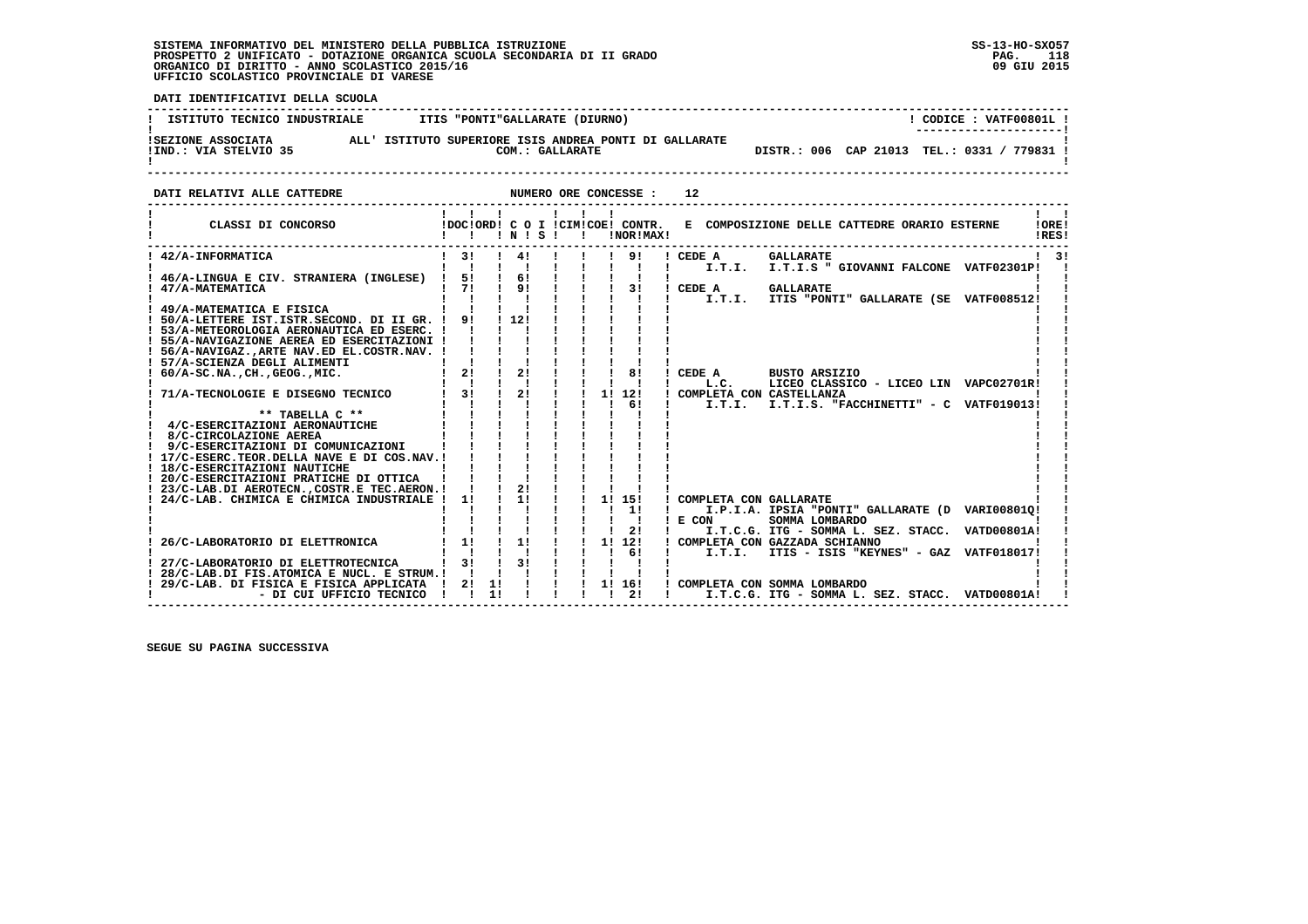**DATI IDENTIFICATIVI DELLA SCUOLA**

| ISTITUTO TECNICO INDUSTRIALE                                                  | ITIS "PONTI"GALLARATE (DIURNO)                                                                               | ! CODICE : VATF00801L !                     |
|-------------------------------------------------------------------------------|--------------------------------------------------------------------------------------------------------------|---------------------------------------------|
| ISEZIONE ASSOCIATA<br>!IND.: VIA STELVIO 35                                   | ALL' ISTITUTO SUPERIORE ISIS ANDREA PONTI DI GALLARATE<br>COM.: GALLARATE                                    | DISTR.: 006 CAP 21013 TEL.: 0331 / 779831 ! |
| DATI RELATIVI ALLE CATTEDRE                                                   | 12<br>NUMERO ORE CONCESSE :                                                                                  |                                             |
| CLASSI DI CONCORSO                                                            | E COMPOSIZIONE DELLE CATTEDRE ORARIO ESTERNE<br>IDOCIORDI C O I ICIMICOEI CONTR.<br>INORIMAX!<br>INISI<br>Ι. | !ORE!<br>!RES!                              |
| 30/C-LAB. DI INFORMATICA GESTIONALE<br>! 31/C-LAB. DI INFORMATICA INDUSTRIALE | 2!<br>14!<br>11.<br>COMPLETA CON GALLARATE<br>1 I<br>41<br>I.T.I.S " GIOVANNI FALCONE<br>I.T.I.              | <b>VATF02301P!</b>                          |
| 32/C-LAB. MECCANICO-TECNOLOGICO                                               | 31<br>41                                                                                                     | 61                                          |

i Ti  **! 35/C-LAB. DI TECNICA MICROBIOLOGICA ! ! ! ! ! ! ! ! ! ! ! ------------------------------------------------------------------------------------------------------------------------------------**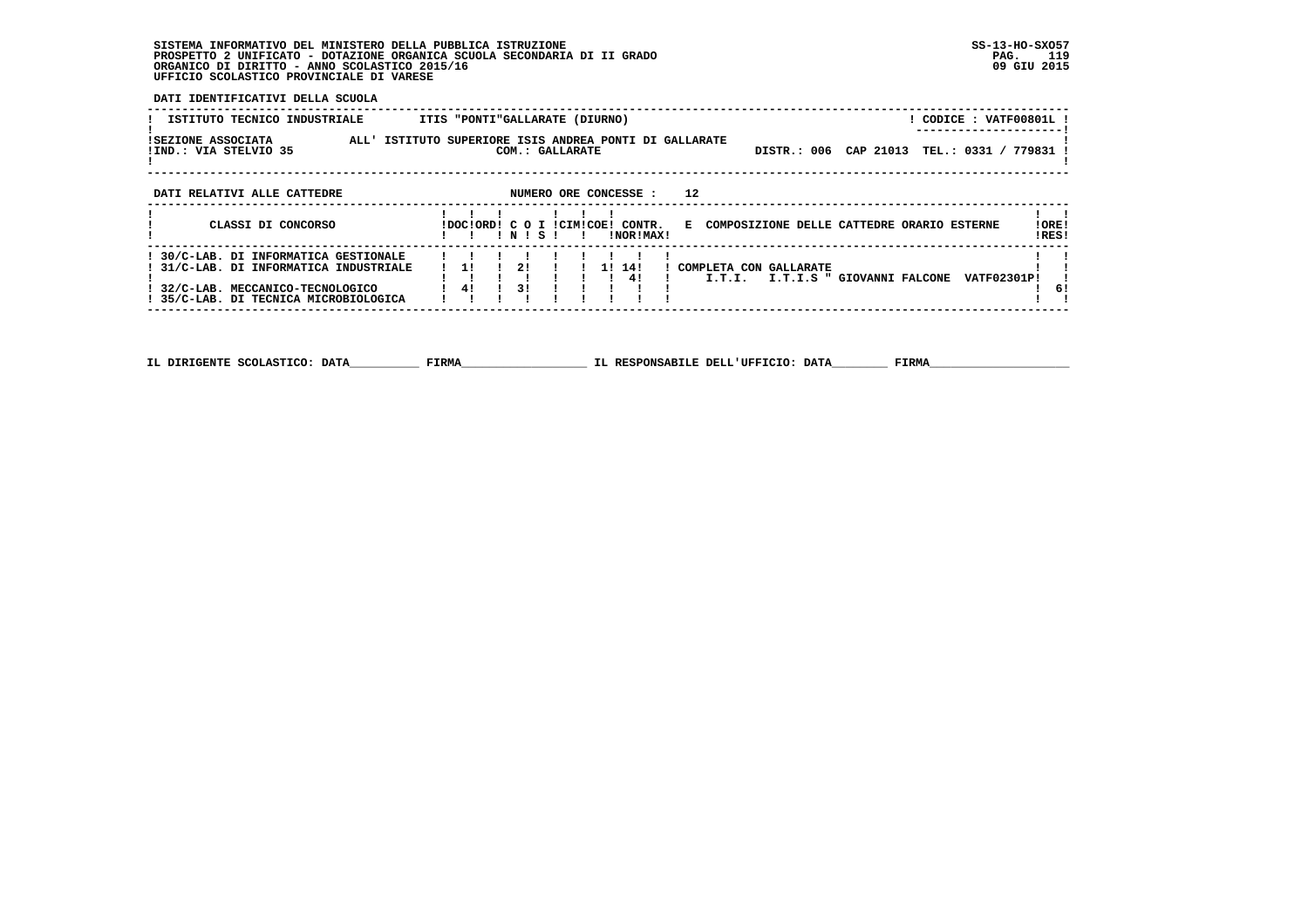**DATI IDENTIFICATIVI DELLA SCUOLA**

| ISTITUTO TECNICO INDUSTRIALE                  |  | ITIS "PONTI" GALLARATE (SERALE) |                                                                                |  |                                             | CODICE: VATF008512 !<br>--------------------- |  |  |
|-----------------------------------------------|--|---------------------------------|--------------------------------------------------------------------------------|--|---------------------------------------------|-----------------------------------------------|--|--|
| <b>!CORSO SERALE</b><br>IIND.: VIA STELVIO 35 |  | COM.: GALLARATE                 | DELL' ISTITUTO TECNICO INDUSTRIALE ITIS "PONTI"GALLARATE (DIURNO) DI GALLARATE |  | DISTR.: 006 CAP 21013 TEL.: 0331 / 779831 ! |                                               |  |  |

 **------------------------------------------------------------------------------------------------------------------------------------**

 **DATI RELATIVI ALLE CLASSI**

| CORSI - INDIRIZZI - SPECIALIZZAZIONI                                                                                              |       |  |  | ANNI DI CORSO ! |                         | CORSI - INDIRIZZI - SPECIALIZZAZIONI                                                                  |  |  | ANNI DI CORSO !              |
|-----------------------------------------------------------------------------------------------------------------------------------|-------|--|--|-----------------|-------------------------|-------------------------------------------------------------------------------------------------------|--|--|------------------------------|
|                                                                                                                                   |       |  |  |                 | $1$ , 1! 2! 3! 4! 5! 6! |                                                                                                       |  |  | $1$ , 1!, 2!, 3!, 4!, 5!, 6! |
| ITO5 MECC. MECCATRON. ENER. - BIENNIO COMUNE ! ! ! ! ! ! ITIO ELETTR. ED ELETTROTEC. - BIENNIO COMUNE<br><b>!ITEC ELETTRONICA</b> |       |  |  |                 |                         | ! ITET ELETTROTECNICA                                                                                 |  |  | 11111                        |
| !ITMM MECCANICA E MECCATRONICA<br>! TFCR TRIEN.RIENT.FORM.SIRIO IND.ELETTRON.TEL ! ! ! ! ! !                                      | 11111 |  |  |                 |                         | !TFC1 TR.RIENTRI FORM.ELETTROTECN. AUTOM.SIRI<br>! TFCU ELETTRONICA E TELECOMUN. (NUOVI PROGR.)   !!! |  |  |                              |
| !TFEA BIENNIO (NUOVI PROGRAMMI)                                                                                                   |       |  |  |                 |                         |                                                                                                       |  |  |                              |

 **DATI RELATIVI ALLE CATTEDRE NUMERO ORE CONCESSE : 0**

| CLASSI DI CONCORSO                            | IDOCIORDI C O I ICIMICOEI | ! N ! | - 5 |  | CONTR.<br>!NOR!MAX! | COMPOSIZIONE DELLE CATTEDRE ORARIO ESTERNE<br>к.           | !ORE!<br>!RES! |
|-----------------------------------------------|---------------------------|-------|-----|--|---------------------|------------------------------------------------------------|----------------|
| : 12/A-CHIMICA AGRARIA                        |                           |       |     |  |                     |                                                            |                |
| ! 13/A-CHIMICA E TECNOLOGIE CHIMICHE          |                           |       |     |  |                     |                                                            | 3!             |
| 16/A-COSTR. TECNOL. DELLE COST. E DIS. TEC. ! |                           |       |     |  |                     |                                                            |                |
| ! 19/A-DISCIPLINE GIURIDICHE ED ECONOMIC.     |                           |       |     |  |                     |                                                            | 21             |
| 20/A-DISCIPLINE MECCANICHE E TECNOLOGIA       |                           |       |     |  |                     |                                                            | 12!            |
| ! 34/A-ELETTRONICA                            | 31                        | 3!    |     |  |                     |                                                            |                |
| 35/A-ELETTROTECNICA ED APPLICAZIONI           | 21                        | 1!    |     |  | 71                  | CEDE A<br><b>GALLARATE</b>                                 |                |
|                                               |                           |       |     |  |                     | I.P.I.A. IPSIA "PONTI"GALLARATE (SE<br>VARI008515!         |                |
| 38/A-FISICA                                   |                           |       |     |  | 21                  | CEDE A<br><b>GALLARATE</b>                                 |                |
|                                               |                           |       |     |  |                     | I.P.I.A. IPSIA "PONTI" GALLARATE (D<br>VARI008010!         |                |
| 39/A-GEOGRAFIA                                |                           |       |     |  |                     |                                                            |                |
| 42/A-INFORMATICA                              |                           |       |     |  |                     |                                                            |                |
| 46/A-LINGUA E CIV. STRANIERA (INGLESE)        |                           |       |     |  |                     |                                                            | 10!            |
| 47/A-MATEMATICA                               | 11                        |       |     |  | 151<br>1 !          | COMPLETA CON GALLARATE                                     |                |
|                                               |                           |       |     |  | 31                  | <b>VATF00801L!</b><br>I.T.I.<br>ITIS "PONTI"GALLARATE (DIU |                |
| ! 49/A-MATEMATICA E FISICA                    |                           |       |     |  |                     |                                                            |                |
| 50/A-LETTERE IST.ISTR.SECOND. DI II GR.       | 1!                        |       |     |  |                     |                                                            |                |
| $60/A-SC.NA.$ , $CH.$ , $GEOG.$ , $MIC.$      |                           |       |     |  |                     |                                                            |                |
| 71/A-TECNOLOGIE E DISEGNO TECNICO             |                           |       |     |  |                     |                                                            | 31             |
| ** TABELLA C **                               |                           |       |     |  |                     |                                                            |                |
| ! 24/C-LAB. CHIMICA E CHIMICA INDUSTRIALE     |                           |       |     |  |                     |                                                            |                |

 **------------------------------------------------------------------------------------------------------------------------------------**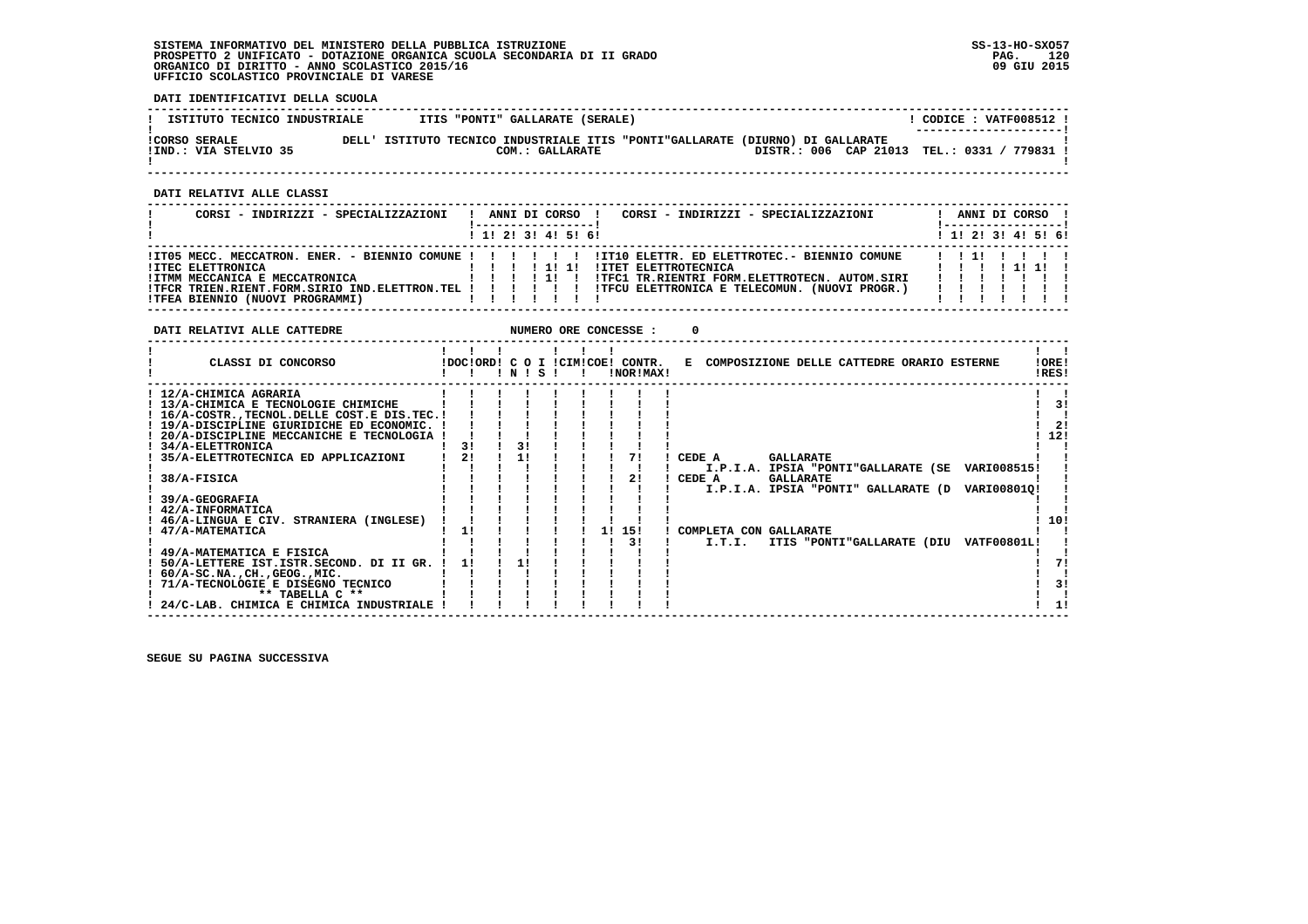**DATI IDENTIFICATIVI DELLA SCUOLA**

| ! ISTITUTO TECNICO INDUSTRIALE       ITIS "PONTI" GALLARATE (SERALE)                                                                                             |  |                 |           |                                                                               |  |  | ! CODICE : VATF008512 !                         |                           |
|------------------------------------------------------------------------------------------------------------------------------------------------------------------|--|-----------------|-----------|-------------------------------------------------------------------------------|--|--|-------------------------------------------------|---------------------------|
| !CORSO SERALE THE DELL' ISTITUTO TECNICO INDUSTRIALE ITIS "PONTI"GALLARATE (DIURNO) DI GALLARATE<br>IIND.: VIA STELVIO 35                                        |  | COM.: GALLARATE |           |                                                                               |  |  | DISTR.: 006 CAP 21013 TEL.: 0331 / 779831 !     |                           |
| NUMERO ORE CONCESSE : 0<br>DATI RELATIVI ALLE CATTEDRE                                                                                                           |  |                 |           |                                                                               |  |  |                                                 |                           |
| CLASSI DI CONCORSO                                                                                                                                               |  | INISI I         | !NOR!MAX! | !DOC!ORD! C O I !CIM!COE! CONTR. E COMPOSIZIONE DELLE CATTEDRE ORARIO ESTERNE |  |  |                                                 | !ORE!<br>!RES!            |
| ! 29/C-LAB. DI FISICA E FISICA APPLICATA<br>! 30/C-LAB. DI INFORMATICA GESTIONALE<br>! 31/C-LAB. DI INFORMATICA INDUSTRIALE<br>! 32/C-LAB. MECCANICO-TECNOLOGICO |  |                 |           |                                                                               |  |  | I.P.I.A. IPSIA "PONTI" GALLARATE (D VARI008010! | $1 \quad 11$<br>11<br>-71 |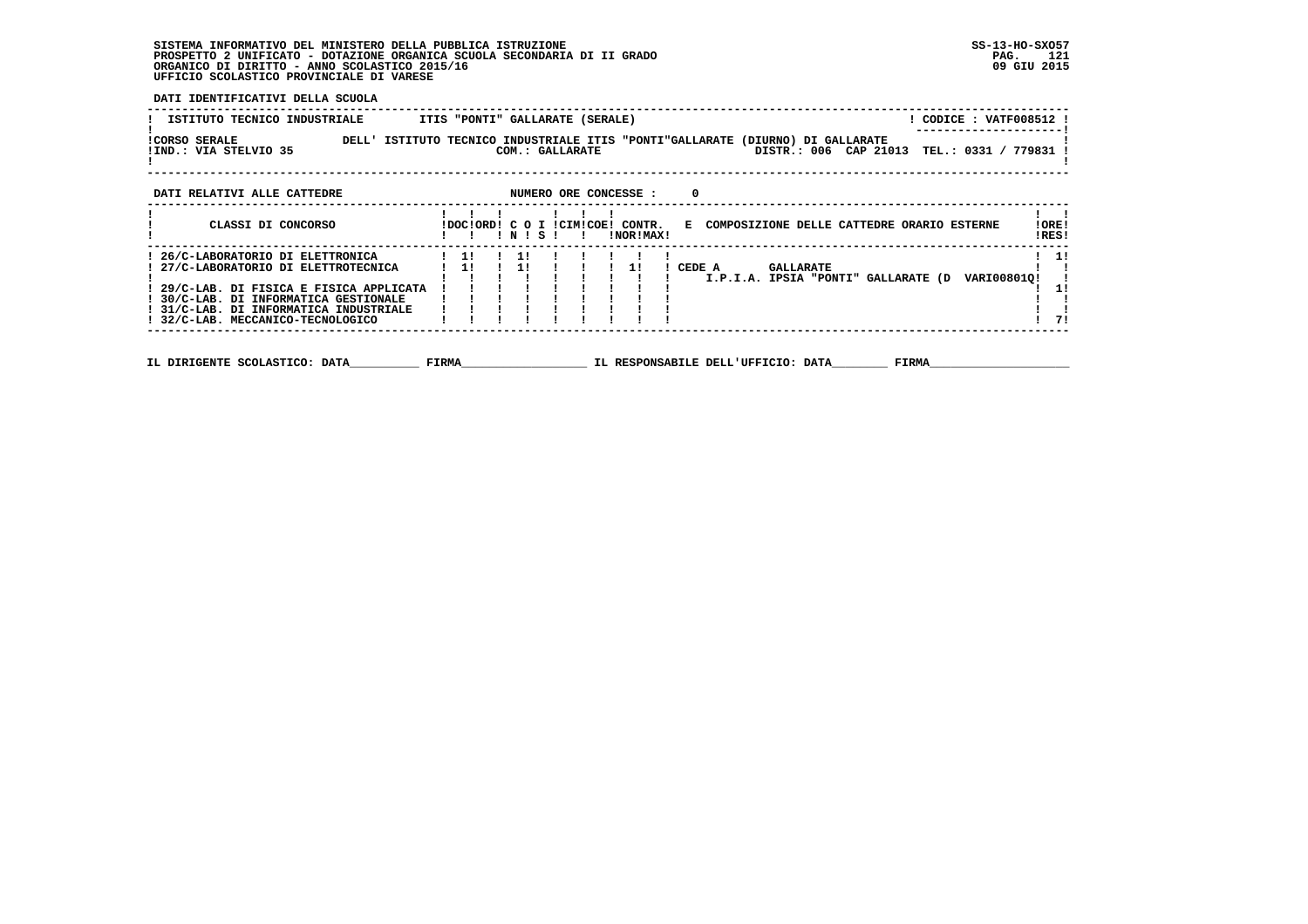**DATI IDENTIFICATIVI DELLA SCUOLA**

| ISTITUTO TECNICO INDUSTRIALE                  | IST.TECNICO TECNOLOGICO "DALLA CHIESA"                                                       |  | CODICE: VATF00901C!<br>--------------------- |  |
|-----------------------------------------------|----------------------------------------------------------------------------------------------|--|----------------------------------------------|--|
| ISEZIONE ASSOCIATA<br>!IND.: VIA SAN DONATO 1 | ALL' ISTITUTO SUPERIORE "CARLO ALBERTO DALLA CHIESA" DI SESTO CALENDE<br>COM.: SESTO CALENDE |  | DISTR.: 005 CAP 21018 TEL.: 0331 /921063     |  |

 **------------------------------------------------------------------------------------------------------------------------------------**

 **DATI RELATIVI ALLE CLASSI**

| CORSI - INDIRIZZI - SPECIALIZZAZIONI          | ANNI DI CORSO<br>CORSI - INDIRIZZI - SPECIALIZZAZIONI                                         | ANNI DI CORSO                                 |
|-----------------------------------------------|-----------------------------------------------------------------------------------------------|-----------------------------------------------|
| <b>!ITEC ELETTRONICA</b><br>!ITIA INFORMATICA | 1 1 1 2 1 3 1 4 1 5 1 6 1<br><b>!ITET ELETTROTECNICA</b><br>121111<br>!ITTL TELECOMUNICAZIONI | 1 1 1 2 1 3 1 4 1 5 1 6 1<br>111111<br>111111 |

| DATI RELATIVI ALLE CATTEDRE                      |    |                |  |    | NUMERO ORE CONCESSE :                           |                                              |                      |                            |                                                 |                |
|--------------------------------------------------|----|----------------|--|----|-------------------------------------------------|----------------------------------------------|----------------------|----------------------------|-------------------------------------------------|----------------|
| CLASSI DI CONCORSO                               |    | INISI          |  |    | !DOC!ORD! C O I !CIM!COE! CONTR.<br>INOR ! MAX! | E COMPOSIZIONE DELLE CATTEDRE ORARIO ESTERNE |                      |                            |                                                 | !ORE!<br>IRES! |
| ! 12/A-CHIMICA AGRARIA                           |    |                |  |    |                                                 |                                              |                      |                            |                                                 |                |
| ! 13/A-CHIMICA E TECNOLOGIE CHIMICHE             | 11 | 11             |  |    |                                                 |                                              |                      |                            |                                                 |                |
| ! 16/A-COSTR., TECNOL. DELLE COST. E DIS. TEC. ! |    |                |  |    |                                                 |                                              |                      |                            |                                                 |                |
| ! 19/A-DISCIPLINE GIURIDICHE ED ECONOMIC. !      |    |                |  | 11 | 12!                                             | COMPLETA CON SESTO CALENDE                   |                      |                            |                                                 |                |
|                                                  |    |                |  |    | 61                                              | I.M.                                         |                      | LICEO DELLE SCIENZE UMANE  | <b>VAPM00901B!</b>                              |                |
| 34/A-ELETTRONICA                                 | 5! | 61             |  |    |                                                 |                                              |                      |                            |                                                 |                |
| 35/A-ELETTROTECNICA ED APPLICAZIONI              |    |                |  |    |                                                 |                                              |                      |                            |                                                 |                |
| 38/A-FISICA                                      | 11 | 11             |  |    |                                                 |                                              |                      |                            |                                                 |                |
| 39/A-GEOGRAFIA                                   |    |                |  |    | 31                                              | CEDE A                                       | <b>SESTO CALENDE</b> |                            |                                                 |                |
|                                                  |    |                |  |    |                                                 | I.T.C.                                       |                      | IST.TECN.ECONOMICO "DALLA  | VATD009016!                                     |                |
| 42/A-INFORMATICA                                 |    |                |  |    | 31                                              | CEDE A                                       | <b>SESTO CALENDE</b> |                            |                                                 | ! 12!          |
|                                                  |    |                |  |    |                                                 | I.T.C.                                       |                      | IST.TECN.ECONOMICO "DALLA  | VATD009016!                                     |                |
| 46/A-LINGUA E CIV. STRANIERA (INGLESE)           | 11 | 21             |  |    | 31                                              | CEDE A                                       | <b>SESTO CALENDE</b> |                            |                                                 |                |
|                                                  |    |                |  |    |                                                 | L.S.                                         |                      | LICEO SCIENTIFICO "DALLA C | VAPS00901A!                                     |                |
| 47/A-MATEMATICA                                  | 31 | 3 <sub>1</sub> |  |    |                                                 |                                              |                      |                            |                                                 |                |
| 49/A-MATEMATICA E FISICA                         |    |                |  |    |                                                 |                                              |                      |                            |                                                 |                |
| 50/A-LETTERE IST. ISTR. SECOND. DI II GR.        | 31 | 41             |  |    | 61                                              | CEDE A                                       | <b>SESTO CALENDE</b> |                            |                                                 |                |
|                                                  |    |                |  |    |                                                 |                                              |                      |                            | I.P.I.A. IPSIA "DALLA CHIESA" SESTO VARI00901G! |                |
| $60/A-SC.NA.$ , $CH.$ , $GEOG.$ , $MIC.$         |    |                |  | 1! | 12!                                             | COMPLETA CON SESTO CALENDE                   |                      |                            |                                                 |                |
|                                                  |    |                |  |    | 6!                                              | I.M.                                         |                      | LICEO DELLE SCIENZE UMANE  | VAPM00901B!                                     |                |
| 71/A-TECNOLOGIE E DISEGNO TECNICO                | 11 | 11             |  |    |                                                 |                                              |                      |                            |                                                 |                |
| ** TABELLA C **                                  |    |                |  |    |                                                 |                                              |                      |                            |                                                 |                |
| 20/C-ESERCITAZIONI PRATICHE DI OTTICA            |    |                |  |    |                                                 |                                              |                      |                            |                                                 |                |
|                                                  |    |                |  |    |                                                 |                                              |                      |                            |                                                 |                |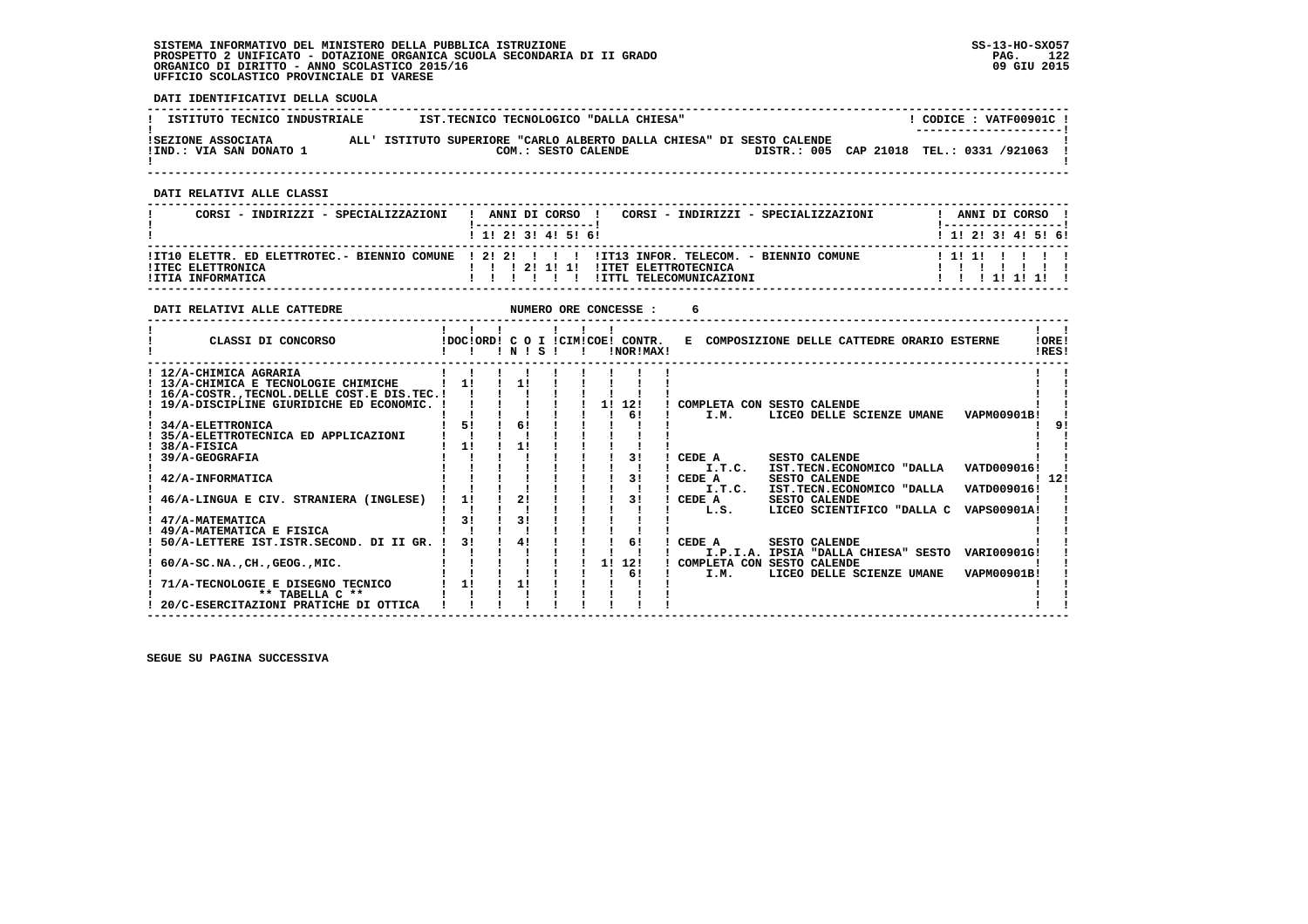**DATI IDENTIFICATIVI DELLA SCUOLA**

| ISTITUTO TECNICO INDUSTRIALE<br>IST.TECNICO TECNOLOGICO "DALLA CHIESA"                                                                                                                                                                                                                                                                                                                                                                                         | ! CODICE : VATF00901C !           |  |  |  |  |  |  |  |  |  |  |  |  |
|----------------------------------------------------------------------------------------------------------------------------------------------------------------------------------------------------------------------------------------------------------------------------------------------------------------------------------------------------------------------------------------------------------------------------------------------------------------|-----------------------------------|--|--|--|--|--|--|--|--|--|--|--|--|
| ISEZIONE ASSOCIATA                ALL' ISTITUTO SUPERIORE "CARLO ALBERTO DALLA CHIESA" DI SESTO CALENDE!<br>DISTR.: 005 CAP 21018 TEL.: 0331 /921063<br>!IND.: VIA SAN DONATO 1<br>COM.: SESTO CALENDE                                                                                                                                                                                                                                                         |                                   |  |  |  |  |  |  |  |  |  |  |  |  |
| DATI RELATIVI ALLE CATTEDRE THE SERIES ON MUMERO ORE CONCESSE :                                                                                                                                                                                                                                                                                                                                                                                                |                                   |  |  |  |  |  |  |  |  |  |  |  |  |
| CLASSI DI CONCORSO<br>!DOC!ORD! C O I !CIM!COE! CONTR. E COMPOSIZIONE DELLE CATTEDRE ORARIO ESTERNE<br>$'$ N $'$ S $'$<br>!NOR!MAX!<br>$\blacksquare$                                                                                                                                                                                                                                                                                                          | !ORE!<br>!RES!                    |  |  |  |  |  |  |  |  |  |  |  |  |
| ! 24/C-LAB. CHIMICA E CHIMICA INDUSTRIALE !!<br>! 26/C-LABORATORIO DI ELETTRONICA<br>! CEDE A SESTO CALENDE<br>11<br>- DI CUI UFFICIO TECNICO !!<br>I.P.I.A. IPSIA "DALLA CHIESA" SESTO VARI00901G!<br>! 27/C-LABORATORIO DI ELETTROTECNICA<br>! 28/C-LAB.DI FIS.ATOMICA E NUCL. E STRUM.!<br>! 29/C-LAB. DI FISICA E FISICA APPLICATA<br>! 30/C-LAB. DI INFORMATICA GESTIONALE<br>! 31/C-LAB. DI INFORMATICA INDUSTRIALE<br>! 32/C-LAB. MECCANICO-TECNOLOGICO | ! 6!<br>6!<br>10!<br>$1 \quad 61$ |  |  |  |  |  |  |  |  |  |  |  |  |
| FIRMA                                 IL RESPONSABILE DELL'UFFICIO: DATA<br>IL DIRIGENTE SCOLASTICO: DATA                                                                                                                                                                                                                                                                                                                                                      | <b>FIRMA</b>                      |  |  |  |  |  |  |  |  |  |  |  |  |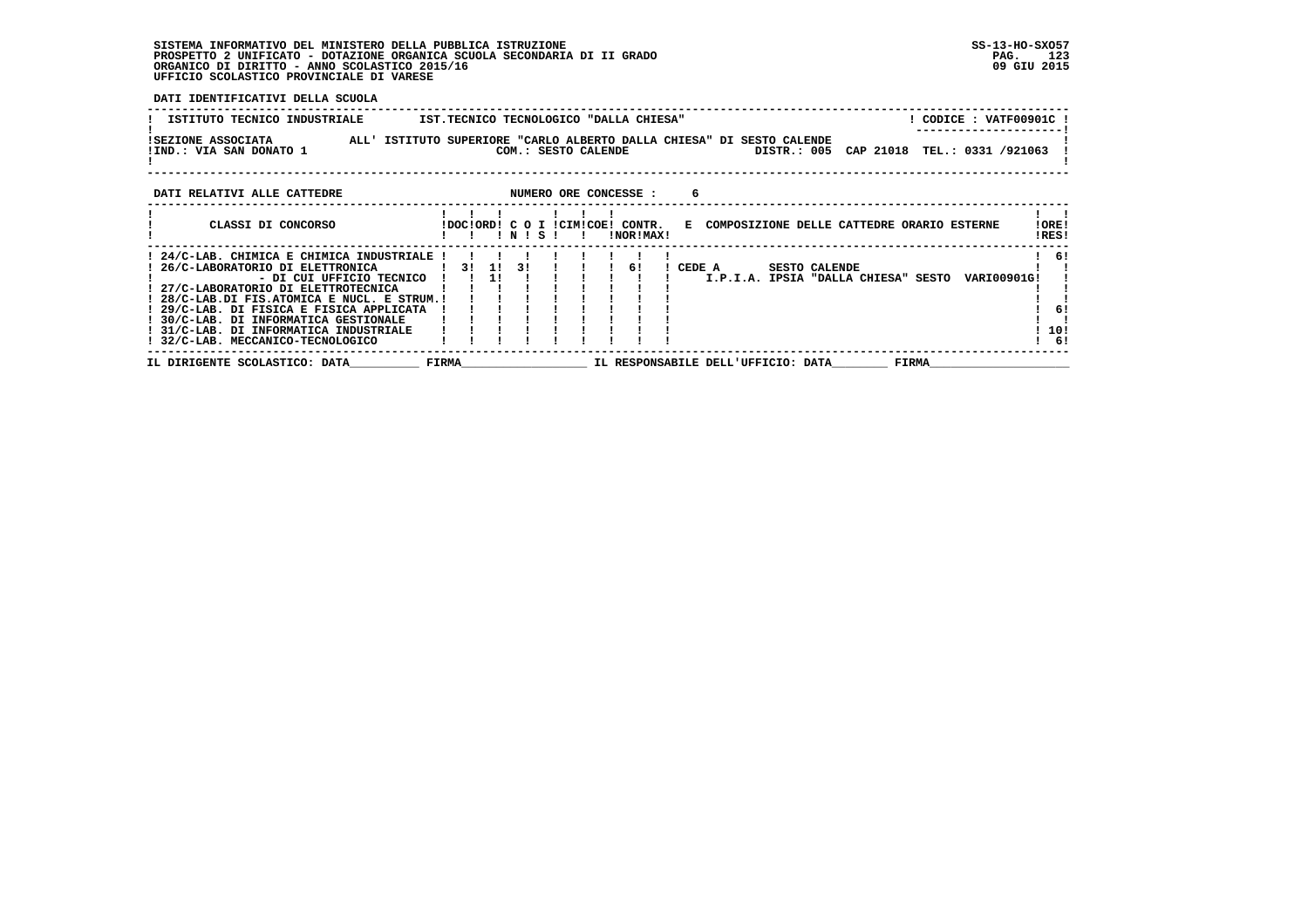**DATI IDENTIFICATIVI DELLA SCUOLA ------------------------------------------------------------------------------------------------------------------------------------** $1$  CODICE : VATE01101C I **! ISTITUTO TECNICO INDUSTRIALE**  $\qquad \qquad$  **I.T.I.S. ISIS "DON MILANI" - TRADATE ! ---------------------! !SEZIONE ASSOCIATA ALL' ISTITUTO SUPERIORE "DON MILANI" DI TRADATE ! !IND.: VIA GRAMSCI,1 COM.: TRADATE DISTR.: 007 CAP 21049 TEL.: 0331 /843345 !** $\mathbf{I}$  **! ! ------------------------------------------------------------------------------------------------------------------------------------ DATI RELATIVI ALLE CLASSI ------------------------------------------------------------------------------------------------------------------------------------**! ANNI DI CORSO !  **! CORSI - INDIRIZZI - SPECIALIZZAZIONI ! ANNI DI CORSO ! CORSI - INDIRIZZI - SPECIALIZZAZIONI ! ANNI DI CORSO !**\_\_\_\_\_\_\_\_\_\_\_\_\_\_\_\_\_\_\_\_\_\_  **! !-----------------! !-----------------!**1 1 2 2 1 3 1 4 1 5 1 6 1  **! ! 1! 2! 3! 4! 5! 6! ! 1! 2! 3! 4! 5! 6! ------------------------------------------------------------------------------------------------------------------------------------ !IT15 GRAF. E COM.NE BIENNIO - TRIENNIO ! 1! 2! 1! 1! 1! ! ! ! ! ! ! ! ! ------------------------------------------------------------------------------------------------------------------------------------DATI RELATIVI ALLE CATTEDRE NUMERO ORE CONCESSE : 0 ------------------------------------------------------------------------------------------------------------------------------------** $\mathbf{I}$   $\mathbf{I}$  **! ! ! ! ! ! ! ! !LORE! ! CLASSI DI CONCORSO !DOC!ORD! C O I !CIM!COE! CONTR. E COMPOSIZIONE DELLE CATTEDRE ORARIO ESTERNE !ORE! ! ! ! ! N ! S ! ! !NOR!MAX! !RES!**IRES!  **------------------------------------------------------------------------------------------------------------------------------------** $\mathbf{I}$   $\mathbf{I}$  **! 3/A-ARTE DEL DISEGNO ANIMATO ! ! ! ! ! ! ! ! ! ! ! ! 7/A-ARTE DELLA FOTOGR. E GRAFICA PUBBL.! ! ! ! ! ! ! ! ! ! 17! ! 12/A-CHIMICA AGRARIA ! ! ! ! ! ! ! ! ! ! !** $1771$ **Contract Contract Contract ! 13/A-CHIMICA E TECNOLOGIE CHIMICHE ! ! ! ! ! ! ! 6! ! CEDE A TRADATE ! 3! ! ! ! ! ! ! ! ! ! ! I.T.C.G. I.T.C.G. ISIS "DON MILANI" VATD011016! ! ! 16/A-COSTR.,TECNOL.DELLE COST.E DIS.TEC.! 1! ! ! ! ! ! 6! ! CEDE A TRADATE ! 3! ! ! ! ! ! ! ! ! ! ! I.T.C.G. I.T.C.G. ISIS "DON MILANI" VATD011016! ! ! 19/A-DISCIPLINE GIURIDICHE ED ECONOMIC. ! ! ! ! ! ! ! 4! ! CEDE A TRADATE ! 2! ! ! ! ! ! ! ! ! ! ! I.T.C.G. I.T.C.G. ISIS "DON MILANI" VATD011016! ! ! 34/A-ELETTRONICA ! ! ! ! ! ! ! ! ! ! !** $\mathbf{I}$  $\overline{\phantom{a}}$  **! 35/A-ELETTROTECNICA ED APPLICAZIONI ! ! ! ! ! ! ! ! ! ! !** $1 - 51$  **! 36/A-FILOSOFIA, PSICOL. E SC. DELL'EDUCAZ. ! ! 38/A-FISICA**  $\mathbf{I}$   $\mathbf{I}$  **! 38/A-FISICA ! ! ! ! ! ! ! 6! ! CEDE A TRADATE ! ! ! ! ! ! ! ! ! ! ! ! I.T.C. I.T.PER.AZ.LI E CORR.L.EST VATD024018! ! ! ! ! ! ! ! ! ! 3! ! ED A TRADATE ! ! ! ! ! ! ! ! ! ! ! ! I.T.C.G. I.T.C.G. ISIS "DON MILANI" VATD011016! !** $\overline{1}$  **! 39/A-GEOGRAFIA ! ! ! ! ! ! ! ! ! ! 1!** $-3!$  **12/A-INFORMATICA ! : 12/A-INFORMATICA ! : 12/A-INFORMATICA ! : 12/A-INFORMATICA ! : 12/A-INFORMATICA ! : 13/A-INFORMATICA ! : 13/A-INFORMATICA ! : 13/A-INFORMATICA ! : 13/A-INFORMATICA ! : 13/A-INFORMATICA ! : 13/A-INFOR**  $\blacksquare$  **! 44/A-LINGUAGGIO PER CINEMATOGR.E TELEV. ! ! ! ! ! ! ! ! ! ! !** $\blacksquare$  **! 46/A-LINGUA E CIV. STRANIERA (INGLESE) ! 1! ! 1! ! ! ! ! ! ! ! ! 47/A-MATEMATICA ! 1! ! 1! ! ! ! ! ! ! 4!** $41$  $\mathbf{I}$  **! 49/A-MATEMATICA E FISICA ! ! ! ! ! ! ! ! ! ! ! ! 50/A-LETTERE IST.ISTR.SECOND. DI II GR. ! 2! ! 2! ! ! ! ! ! ! !** $\blacksquare$  $1 \quad 21$  **! 60/A-SC.NA.,CH.,GEOG.,MIC. ! ! ! ! ! ! ! 4! ! CEDE A TRADATE ! 2!** $\overline{\phantom{a}}$  **! ! ! ! ! ! ! ! ! ! I.T.C.G. I.T.C.G. ISIS "DON MILANI" VATD011016! ! ! 62/A-TECNICA DELLA REGISTRAZ. DEL SUONO ! ! ! ! ! ! ! ! ! ! !**- 1  $\blacksquare$  **! 63/A-TEC. RIPRESA CINEMATOGR.TELEVISIVA ! ! ! ! ! ! ! ! ! ! !**- 1  **! 64/A-TECNICA E ORGAN.PROD.CINEMAT. E TV ! ! ! ! ! ! ! ! ! ! !1 151 ! 65/A-TECNICA FOTOGRAFICA ! 1! ! 1! ! ! ! ! ! ! 15! ------------------------------------------------------------------------------------------------------------------------------------**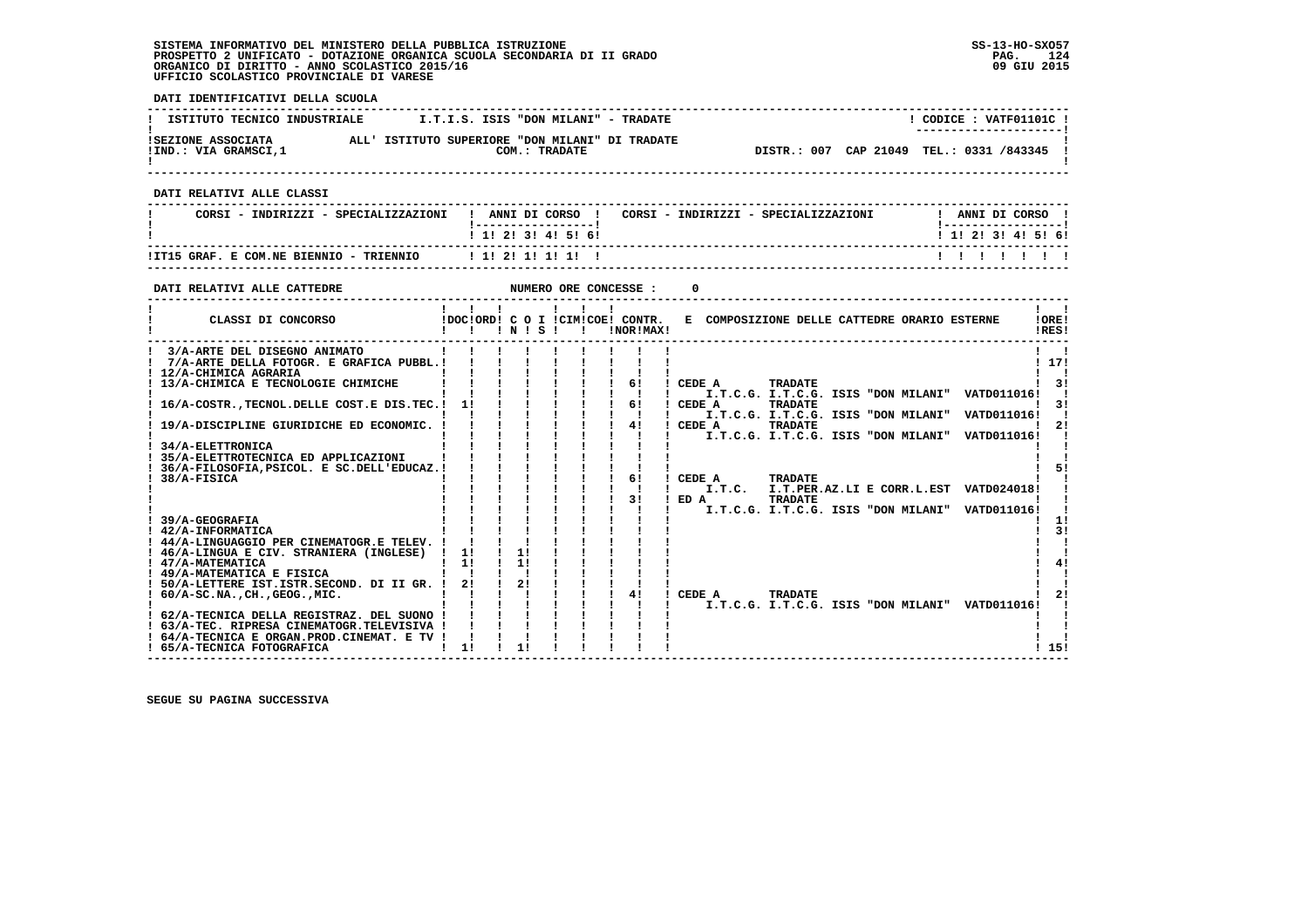$\overline{1}$  91

 **DATI IDENTIFICATIVI DELLA SCUOLA ------------------------------------------------------------------------------------------------------------------------------------** $!$  CODICE : VATF01101C  $!$ **! ISTITUTO TECNICO INDUSTRIALE**  $I.T.I.S.$  **ISIS "DON MILANI" - TRADATE** \_\_\_\_\_\_\_\_\_\_\_\_\_\_\_\_\_\_\_\_\_\_\_  **! ---------------------! !SEZIONE ASSOCIATA ALL' ISTITUTO SUPERIORE "DON MILANI" DI TRADATE ! !IND.: VIA GRAMSCI,1 COM.: TRADATE DISTR.: 007 CAP 21049 TEL.: 0331 /843345 ! ! !**DISTR.: 007 CAP 21049 TEL.: 0331 /843345 !  $\blacksquare$   **------------------------------------------------------------------------------------------------------------------------------------DATI RELATIVI ALLE CATTEDRE NUMERO ORE CONCESSE : 0 ------------------------------------------------------------------------------------------------------------------------------------ ! ! ! ! ! ! ! ! ! ! CLASSI DI CONCORSO !DOC!ORD! C O I !CIM!COE! CONTR. E COMPOSIZIONE DELLE CATTEDRE ORARIO ESTERNE !ORE! ! ! ! ! N ! S ! ! !NOR!MAX! !RES! ------------------------------------------------------------------------------------------------------------------------------------ ------------------------------------------------------------------------------------------------------------------------------------ ! 67/A-TEC.FOTOGRAFICA,CINEMATOGR.E TELEV.! ! ! ! ! ! ! ! ! ! ! ! 69/A-TECNOL.GRAFICHE ED IMPIANTI GRAFICI! ! ! ! ! ! ! ! ! ! ! ! 71/A-TECNOLOGIE E DISEGNO TECNICO ! ! ! ! ! ! ! ! ! ! ! ! \*\* TABELLA C \*\* ! ! ! ! ! ! ! ! ! ! ! ! 24/C-LAB. CHIMICA E CHIMICA INDUSTRIALE ! ! ! ! ! ! ! ! ! ! 3! ! 29/C-LAB. DI FISICA E FISICA APPLICATA ! ! ! ! ! ! ! ! ! ! 3! ! 30/C-LAB. DI INFORMATICA GESTIONALE ! ! ! ! ! ! ! ! ! ! 2!** $\mathbf{I}$  and  $\mathbf{I}$  $\mathbf{I}$  $\mathbf{I}$  $\mathbf{I}$  and  $\mathbf{I}$  $\overline{1}$   $\overline{3}$   $\overline{1}$  $1 \quad 31$  $\overline{1}$  21  $\mathbf{I}$   $\mathbf{I}$  **! 31/C-LAB. DI INFORMATICA INDUSTRIALE ! ! ! ! ! ! ! ! ! ! ! ! 32/C-LAB. MECCANICO-TECNOLOGICO ! ! ! ! ! ! ! 3! ! CEDE A TRADATE ! ! ! ! ! ! ! ! ! ! ! ! I.T.I. I.T.I.S. ISIS "L.GEYMONAT" VATF026016! ! ! 36/C-LAB.TECN. CARTARIA E ESERC.CARTIERA! ! ! ! ! ! ! ! ! ! ! ! 38/C-LAB. E REPARTI DI LAV.ARTI GRAFICHE! ! ! ! ! ! ! ! ! ! ! ! 46/C-REP.LAV.PER MONTAGGIO CINEM.E TELE.! ! ! ! ! ! ! ! ! ! ! ! 47/C-REP.LAV.PER LA REGISTRAZ. DEL SUONO! ! ! ! ! ! ! ! ! ! !** $\blacksquare$  $\blacksquare$  $\blacksquare$  $\blacksquare$  $\overline{\phantom{a}}$ 

 **IL DIRIGENTE SCOLASTICO: DATA\_\_\_\_\_\_\_\_\_\_ FIRMA\_\_\_\_\_\_\_\_\_\_\_\_\_\_\_\_\_\_ IL RESPONSABILE DELL'UFFICIO: DATA\_\_\_\_\_\_\_\_ FIRMA\_\_\_\_\_\_\_\_\_\_\_\_\_\_\_\_\_\_\_\_**

 **! 48/C-REP.LAV.PER LA RIPRESA CINEM.E TEL.! ! ! ! ! ! ! ! ! ! ! ! 49/C-REP.DI LAV. PER ARTI FOTOGRAFICHE ! ! ! 1! ! ! ! ! ! ! 9!**

 **------------------------------------------------------------------------------------------------------------------------------------**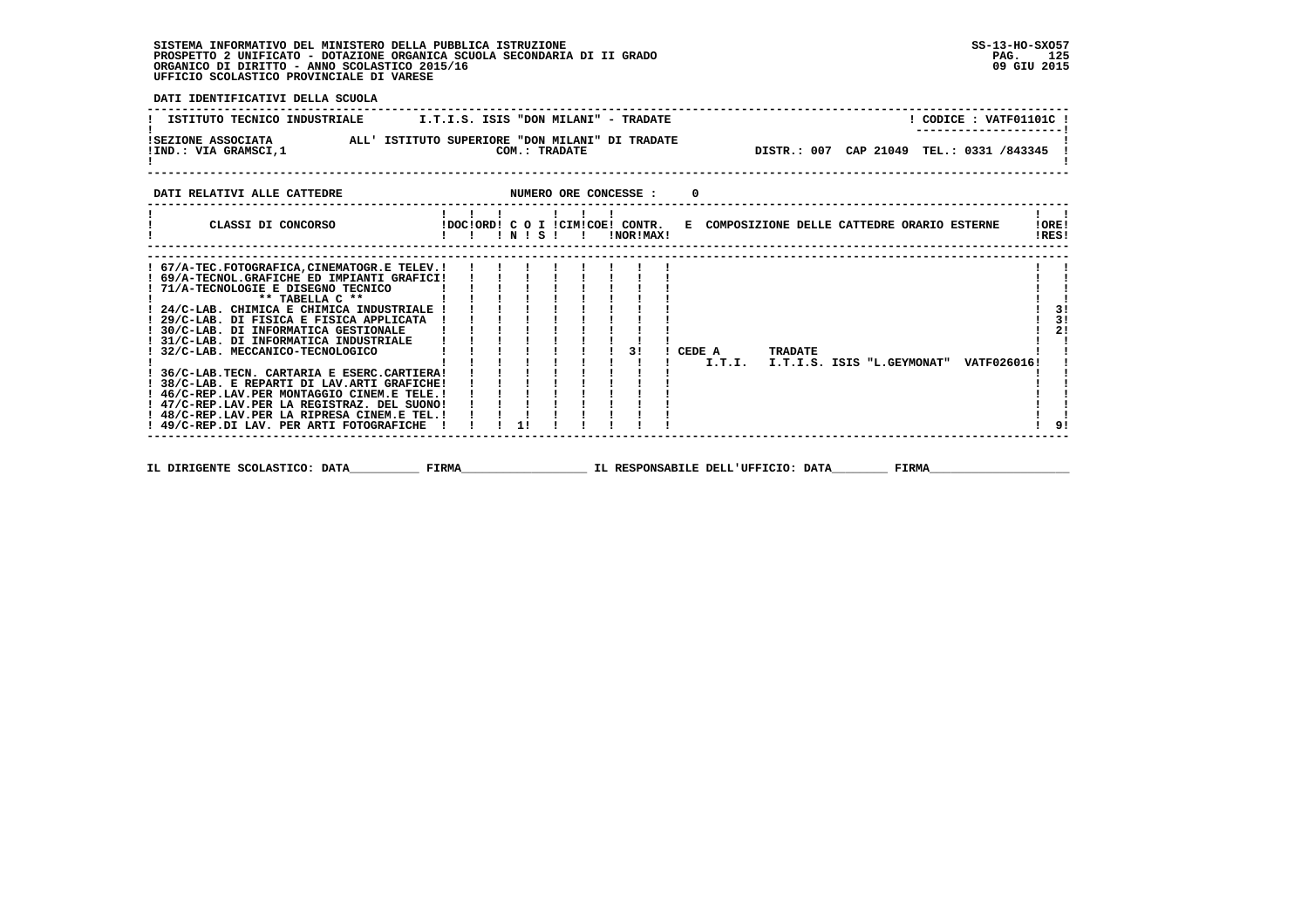**DATI IDENTIFICATIVI DELLA SCUOLA**

| ISTITUTO TECNICO INDUSTRIALE              | I.T.I.S ISIS "NEWTON" - VARESE                                 |                                             | CODICE: VATF01701B !<br>---------------------- |
|-------------------------------------------|----------------------------------------------------------------|---------------------------------------------|------------------------------------------------|
| ISEZIONE ASSOCIATA<br>!IND.: VIA ZUCCHI 3 | ALL' ISTITUTO SUPERIORE ISAAC NEWTON DI VARESE<br>COM.: VARESE | DISTR.: 003 CAP 21100 TEL.: 0332 / 312009 ! |                                                |

 **------------------------------------------------------------------------------------------------------------------------------------**

 **DATI RELATIVI ALLE CLASSI**

| CORSI - INDIRIZZI - SPECIALIZZAZIONI                                                                                                                                                                  | ANNI DI CORSO !<br>CORSI - INDIRIZZI - SPECIALIZZAZIONI                                                                                                                                                                                           | ANNI DI CORSO !           |
|-------------------------------------------------------------------------------------------------------------------------------------------------------------------------------------------------------|---------------------------------------------------------------------------------------------------------------------------------------------------------------------------------------------------------------------------------------------------|---------------------------|
|                                                                                                                                                                                                       | $1$ , 1! 2! 3! 4! 5! 6!                                                                                                                                                                                                                           | $1$ 1! 2! 3! 4! 5! 6!     |
| !IT16 CHIM. MATER. BIOTECN. - BIENNIO COMUNE ! 2! 1! ! ! ! !<br>!ITAM TESSILE, ABBIGLIAMENTO E MODA<br><b>!ITEC ELETTRONICA</b><br>!ITET ELETTROTECNICA<br>!ITMP TECN.GIE MATERIE PLASTICHE - OPZIONE | ITO5 MECC. MECCATRON. ENER. - BIENNIO COMUNE ! 3! 4! ! !! !ITIO ELETTR. ED ELETTROTEC. - BIENNIO COMUNE<br>!IT19 SISTEMA MODA - BIENNIO COMUNE<br>!ITBS BIOTECNOLOGIE SANITARIE<br><b>!ITEN ENERGIA</b><br>IITMM MECCANICA E MECCATRONICA<br>1111 | 111111<br>1 1 1 1 2 1 2 1 |

**DATI RELATIVI ALLE CATTEDRE NUMERO ORE CONCESSE : 6** 

| CLASSI DI CONCORSO                                 |    | INIS |  |    | IDOCIORDI C O I ICIMICOEI CONTR.<br>INOR IMAX ! | E COMPOSIZIONE DELLE CATTEDRE ORARIO ESTERNE                                    | !ORE!<br>!RES! |
|----------------------------------------------------|----|------|--|----|-------------------------------------------------|---------------------------------------------------------------------------------|----------------|
| ! 12/A-CHIMICA AGRARIA                             |    |      |  |    |                                                 |                                                                                 |                |
| ! 13/A-CHIMICA E TECNOLOGIE CHIMICHE               | 21 |      |  |    |                                                 |                                                                                 | 31             |
| 16/A-COSTR., TECNOL. DELLE COST. E DIS. TEC. !     |    |      |  |    |                                                 |                                                                                 |                |
| ! 17/A-DISCIPLINE ECONOMICO-AZIENDALI              |    |      |  |    |                                                 |                                                                                 |                |
| ! 19/A-DISCIPLINE GIURIDICHE ED ECONOMIC.          | 1! | 1!   |  |    | 21                                              | CEDE A<br><b>VARESE</b>                                                         |                |
|                                                    |    |      |  |    |                                                 | I.P.I.A. I.P.S.I.A. ISIS "NEWTON" -<br>VARIO1701E!                              |                |
| 20/A-DISCIPLINE MECCANICHE E TECNOLOGIA            | 71 | 6!   |  | 11 | 16!                                             | COMPLETA CON VARESE                                                             |                |
|                                                    |    |      |  |    | 4!                                              | <b>VARIO1701E!</b><br>I.P.I.A. I.P.S.I.A. ISIS "NEWTON" -                       |                |
| 34/A-ELETTRONICA                                   | 1! |      |  |    |                                                 |                                                                                 |                |
| 35/A-ELETTROTECNICA ED APPLICAZIONI                |    |      |  |    |                                                 |                                                                                 |                |
| 38/A-FISICA                                        |    | 2!   |  |    |                                                 |                                                                                 | 31             |
| 39/A-GEOGRAFIA                                     |    |      |  |    |                                                 |                                                                                 | 71             |
| ! 40/A-IGIENE, ANAT., FIS., PAT. GEN. E APP. MA. ! |    |      |  |    |                                                 |                                                                                 |                |
| ! 42/A-INFORMATICA                                 | 21 | 31   |  |    | 91                                              |                                                                                 |                |
| 46/A-LINGUA E CIV. STRANIERA (INGLESE)             |    |      |  |    |                                                 | CEDE A<br><b>VARESE</b>                                                         |                |
| 47/A-MATEMATICA                                    | 41 | 51   |  | 11 | 12!                                             | I.M.<br>LICEO STATALE "A. MANZONI"<br><b>VAPM01000E!</b><br>COMPLETA CON VARESE |                |
|                                                    |    |      |  |    |                                                 | I.P.I.A. I.P.S.I.A. ISIS "NEWTON" -<br><b>VARI01701E!</b>                       |                |
| 49/A-MATEMATICA E FISICA                           |    |      |  |    |                                                 |                                                                                 |                |
| 50/A-LETTERE IST.ISTR.SECOND. DI II GR.            | 6! |      |  |    |                                                 |                                                                                 |                |
| 57/A-SCIENZA DEGLI ALIMENTI                        |    |      |  |    |                                                 |                                                                                 |                |
| $: 60/A-SC.NA.$ , $CH.$ , $GEOG.$ , $MIC.$         | 1! | 2!   |  |    |                                                 |                                                                                 |                |
| ! 68/A-TECNOLOGIE DELL'ABBIGLIAMENTO               |    |      |  |    |                                                 |                                                                                 |                |
|                                                    |    |      |  |    |                                                 |                                                                                 |                |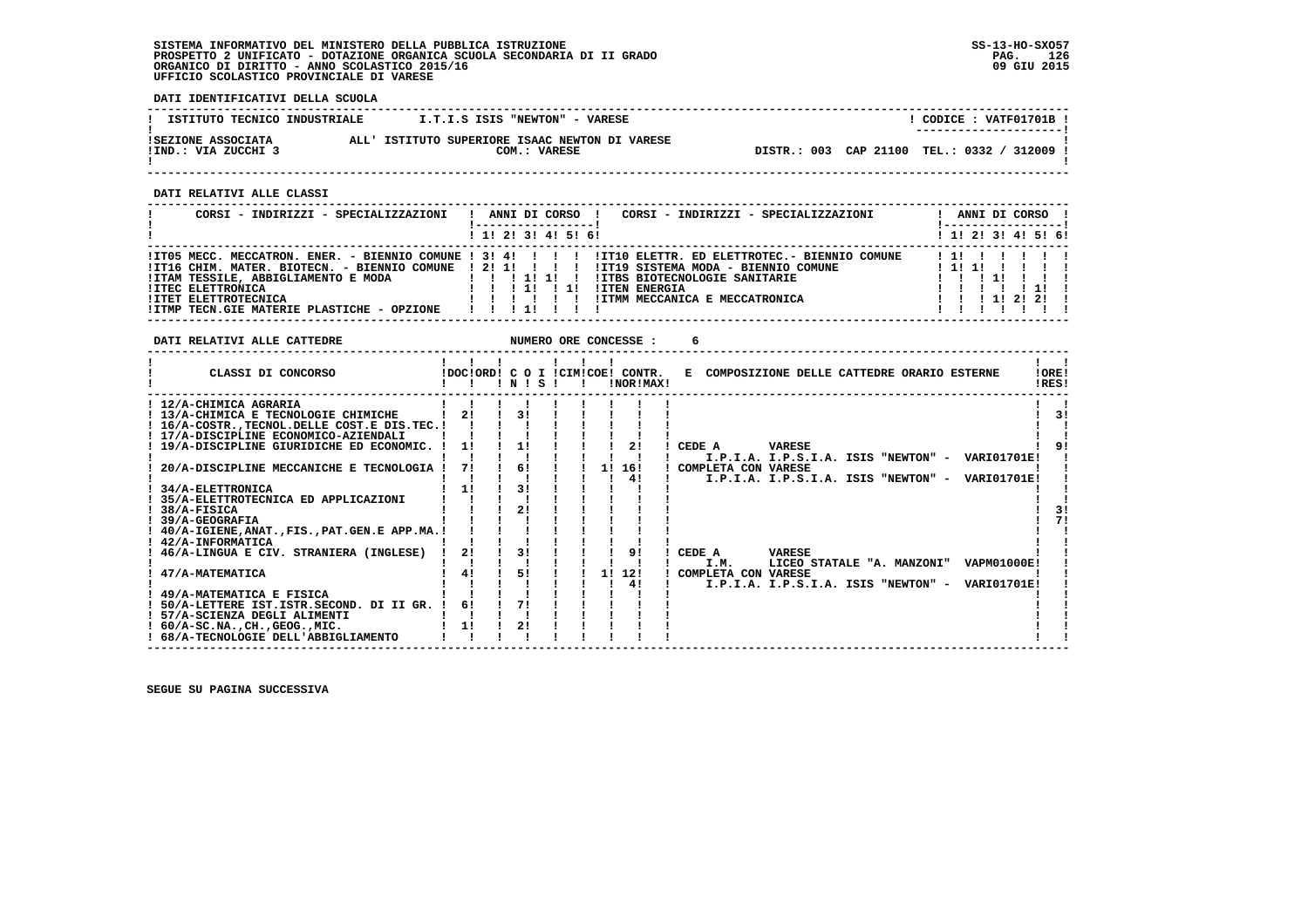**DATI IDENTIFICATIVI DELLA SCUOLA**

| ISTITUTO TECNICO INDUSTRIALE              | I.T.I.S ISIS "NEWTON" - VARESE                                 | CODICE: VATF01701B !<br>--------------------- |
|-------------------------------------------|----------------------------------------------------------------|-----------------------------------------------|
| ISEZIONE ASSOCIATA<br>!IND.: VIA ZUCCHI 3 | ALL' ISTITUTO SUPERIORE ISAAC NEWTON DI VARESE<br>COM.: VARESE | DISTR.: 003 CAP 21100 TEL.: 0332 / 312009 !   |
| DATI RELATIVI ALLE CATTEDRE               | NUMERO ORE CONCESSE :                                          |                                               |

| CLASSI DI CONCORSO                        |       |    | N  | s |  |    | IDOCIORD! C O I ICIMICOE! CONTR.<br>!NOR!MAX! |                     | E COMPOSIZIONE DELLE CATTEDRE ORARIO ESTERNE |       |                    | IORE!<br>!RES! |    |
|-------------------------------------------|-------|----|----|---|--|----|-----------------------------------------------|---------------------|----------------------------------------------|-------|--------------------|----------------|----|
| 70/A-TECNOLOGIE TESSILI                   |       |    | 11 |   |  |    | 61                                            | CEDE A              | CASTELLANZA                                  |       |                    |                |    |
|                                           |       |    |    |   |  |    |                                               | I.T.I.              | I.T.I.S. "FACCHINETTI" - C                   |       | VATF019013!        |                |    |
| 71/A-TECNOLOGIE E DISEGNO TECNICO         |       | 11 | 21 |   |  |    |                                               |                     |                                              |       |                    |                | 31 |
| ** TABELLA C **                           |       |    |    |   |  |    |                                               |                     |                                              |       |                    |                |    |
| ! 10/C-ESER. DISEGNO ARTIST.E DEI TESSUTI |       |    |    |   |  |    |                                               |                     |                                              |       |                    |                |    |
| 14/C-ESERC.OFF.MECC.AGRIC.E DI MAC.AGRI.! |       |    |    |   |  |    |                                               |                     |                                              |       |                    |                |    |
| 22/C-LAB.TEC.TESS.E ABB. E LAV.TES.E AB.! |       |    |    |   |  |    | 9!                                            | CEDE A              | CASTELLANZA                                  |       |                    |                | 81 |
|                                           |       |    |    |   |  |    |                                               | I.T.I.              | I.T.I.S. "FACCHINETTI" - C                   |       | VATF019013!        |                |    |
| 24/C-LAB. CHIMICA E CHIMICA INDUSTRIALE   |       | 11 | 11 |   |  |    |                                               |                     |                                              |       |                    |                | 51 |
| 26/C-LABORATORIO DI ELETTRONICA           |       | 11 | 11 |   |  |    |                                               |                     |                                              |       |                    |                |    |
| ! 27/C-LABORATORIO DI ELETTROTECNICA      |       |    |    |   |  |    |                                               |                     |                                              |       |                    |                |    |
| 29/C-LAB. DI FISICA E FISICA APPLICATA    |       | 1! |    |   |  | 11 | 13!                                           | COMPLETA CON VARESE |                                              |       |                    |                |    |
|                                           |       |    |    |   |  |    | 51                                            |                     | I.P.I.A. I.P.S.I.A. ISIS "NEWTON" -          |       | <b>VARIO1701E!</b> |                |    |
| ! 30/C-LAB. DI INFORMATICA GESTIONALE     |       |    |    |   |  |    |                                               |                     |                                              |       |                    |                |    |
| 31/C-LAB. DI INFORMATICA INDUSTRIALE      |       |    |    |   |  |    |                                               |                     |                                              |       |                    | 14!            |    |
| ! 32/C-LAB. MECCANICO-TECNOLOGICO         |       | 51 | 41 |   |  |    |                                               |                     |                                              |       |                    |                | 3! |
| 35/C-LAB. DI TECNICA MICROBIOLOGICA       |       |    |    |   |  |    |                                               |                     |                                              |       |                    |                |    |
| IL DIRIGENTE SCOLASTICO: DATA             | FIRMA |    |    |   |  |    |                                               |                     | IL RESPONSABILE DELL'UFFICIO: DATA           | FIRMA |                    |                |    |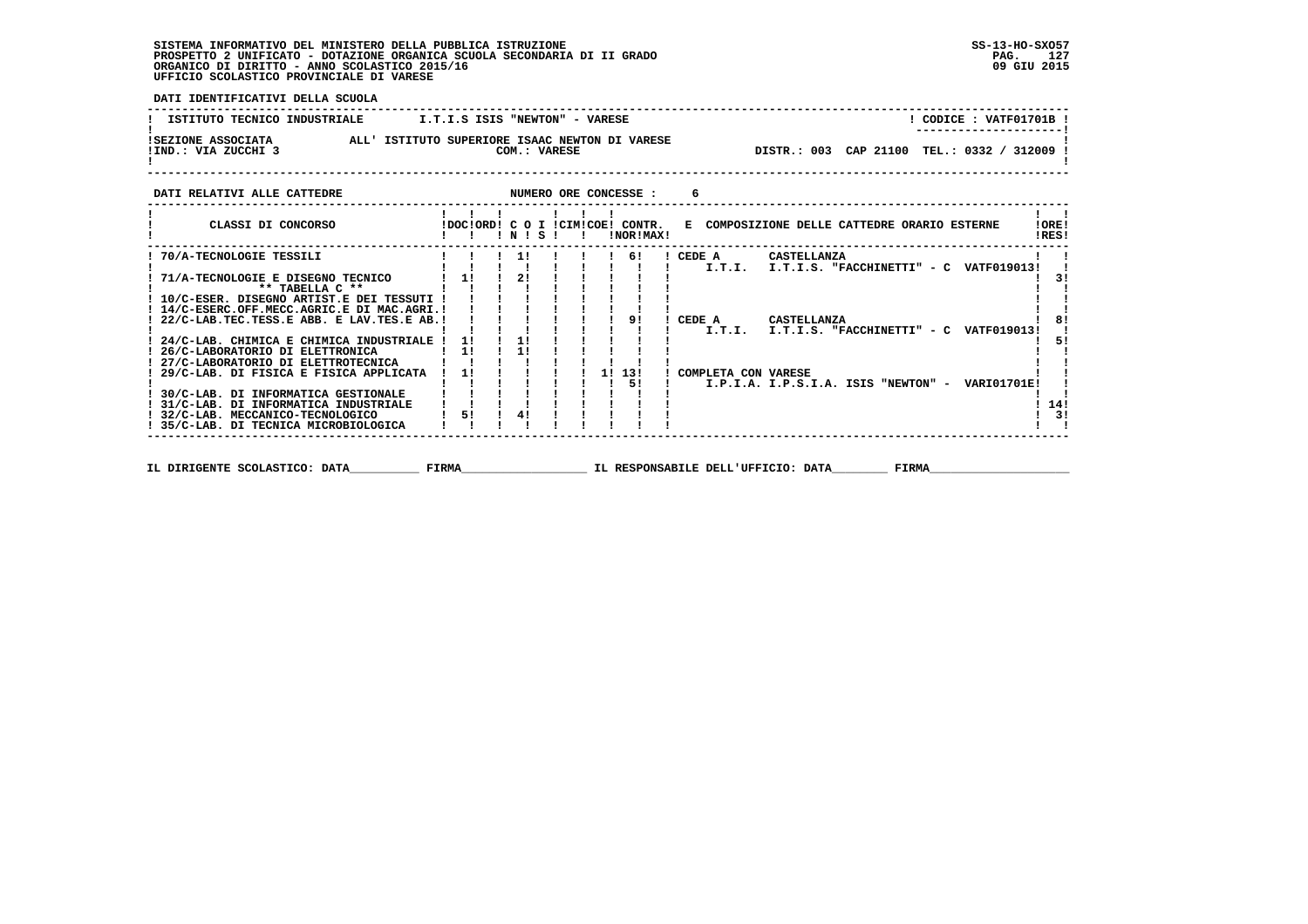**DATI IDENTIFICATIVI DELLA SCUOLA**

| ISTITUTO TECNICO INDUSTRIALE                |                                                                                | I.T.I.S. ISIS "NEWTON" VARESE (C SERALE) |  |  |                                    | CODICE: VATF01751R !<br>--------------------- |
|---------------------------------------------|--------------------------------------------------------------------------------|------------------------------------------|--|--|------------------------------------|-----------------------------------------------|
| <b>!CORSO SERALE</b><br>IIND.: VIA ZUCCHI 3 | DELL' ISTITUTO TECNICO INDUSTRIALE I. T. I. S ISIS "NEWTON" - VARESE DI VARESE | COM.: VARESE                             |  |  | DISTR.: 003 CAP 21100 TEL.: 0332 / | $'$ 312009 $\overline{ }$                     |

 **------------------------------------------------------------------------------------------------------------------------------------**

 **DATI RELATIVI ALLE CLASSI**

| CORSI - INDIRIZZI - SPECIALIZZAZIONI                                                      | CORSI - INDIRIZZI - SPECIALIZZAZIONI<br>ANNI DI CORSO !<br>-----------------<br>! 1! 2! 3! 4! 5! 6!                                                                                                                                                  | ANNI DI CORSO !<br>! -----------------<br>! 1! 2! 3! 4! 5! 6! |
|-------------------------------------------------------------------------------------------|------------------------------------------------------------------------------------------------------------------------------------------------------------------------------------------------------------------------------------------------------|---------------------------------------------------------------|
| !ITIA INFORMATICA<br>!TFCV MECCANICA (NUOVI PROGRAMMI)<br>!TFEA BIENNIO (NUOVI PROGRAMMI) | IIT05 MECC. MECCATRON. ENER. - BIENNIO COMUNE !!!!!!!!!!!IT13 INFOR. TELECOM. - BIENNIO COMUNE<br>! ITMM MECCANICA E MECCATRONICA<br>11111<br>!TFD6 TRIENN.RIENTRI FORMAT.MECCANICA-SIRIO<br>!TFFC TRIEN.RIENTRI FORMAT.SIRIO-IND.INFORMAT<br>111111 | 1111                                                          |

| DATI RELATIVI ALLE CATTEDRE                                                    |    |      |  | NUMERO ORE CONCESSE :                         |          |                                                                |
|--------------------------------------------------------------------------------|----|------|--|-----------------------------------------------|----------|----------------------------------------------------------------|
| CLASSI DI CONCORSO                                                             |    | INIS |  | IDOCIORD! C O I ICIMICOE! CONTR.<br>!NOR!MAX! |          | E COMPOSIZIONE DELLE CATTEDRE ORARIO ESTERNE<br>IOREI<br>!RES! |
| ! 12/A-CHIMICA AGRARIA                                                         |    |      |  |                                               |          |                                                                |
| ! 13/A-CHIMICA E TECNOLOGIE CHIMICHE                                           |    |      |  |                                               |          | 41                                                             |
| ! 16/A-COSTR., TECNOL. DELLE COST. E DIS. TEC. !                               |    |      |  |                                               |          |                                                                |
| ! 19/A-DISCIPLINE GIURIDICHE ED ECONOMIC. !                                    |    |      |  |                                               | ! CEDE A | <b>VARESE</b>                                                  |
|                                                                                |    |      |  |                                               |          | I.P.I.A. I.P.S.I.A. ISIS "NEWTON" - VARIO1701E!                |
| 20/A-DISCIPLINE MECCANICHE E TECNOLOGIA                                        |    |      |  |                                               |          |                                                                |
| ! 34/A-ELETTRONICA                                                             |    |      |  |                                               |          | 51                                                             |
| 35/A-ELETTROTECNICA ED APPLICAZIONI                                            |    |      |  |                                               |          |                                                                |
| 38/A-FISICA                                                                    |    |      |  |                                               |          | 41                                                             |
| <b>39/A-GEOGRAFIA</b>                                                          |    |      |  |                                               |          |                                                                |
| ! 42/A-INFORMATICA                                                             | 11 |      |  |                                               |          | 17!                                                            |
| 46/A-LINGUA E CIV. STRANIERA (INGLESE)                                         | 1! |      |  | 16!<br>11                                     |          | ! COMPLETA CON VARESE                                          |
|                                                                                |    |      |  | 3 I                                           |          | I.P.I.A. IPSIA ISIS "NEWTON" - VARE<br>VARI01751X!             |
| ! 47/A-MATEMATICA                                                              | 11 | 11   |  |                                               |          | 8!                                                             |
| ! 49/A-MATEMATICA E FISICA                                                     |    |      |  |                                               |          |                                                                |
| 50/A-LETTERE IST. ISTR. SECOND. DI II GR. !                                    | 11 |      |  |                                               |          | 16!                                                            |
| $: 60/A-SC.NA.$ , $CH.$ , $GEOG.$ , $MIC.$                                     |    |      |  |                                               |          | 4!                                                             |
| 71/A-TECNOLOGIE E DISEGNO TECNICO                                              |    |      |  |                                               |          | 6!                                                             |
| ** TABELLA C **                                                                |    |      |  |                                               |          |                                                                |
| 20/C-ESERCITAZIONI PRATICHE DI OTTICA                                          |    |      |  |                                               |          | 2!                                                             |
| ! 24/C-LAB. CHIMICA E CHIMICA INDUSTRIALE !<br>26/C-LABORATORIO DI ELETTRONICA |    |      |  |                                               |          | 2!                                                             |
|                                                                                |    |      |  |                                               |          |                                                                |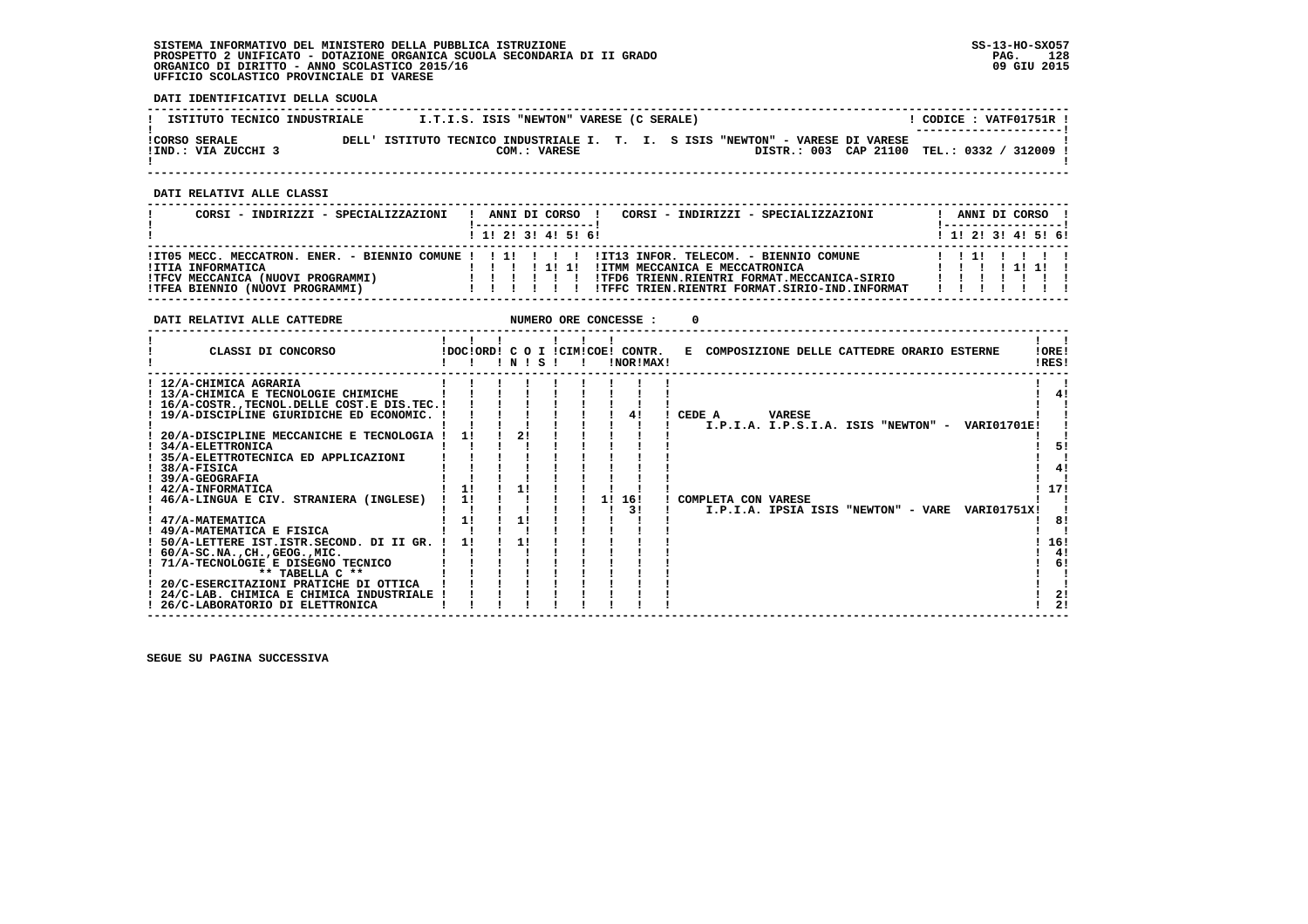**DATI IDENTIFICATIVI DELLA SCUOLA**

| ISTITUTO TECNICO INDUSTRIALE                         | I.T.I.S. ISIS "NEWTON" VARESE (C SERALE)                                                                                                | CODICE : VATF01751R ! |  |
|------------------------------------------------------|-----------------------------------------------------------------------------------------------------------------------------------------|-----------------------|--|
| <b>!CORSO SERALE</b><br>DELL'<br>!IND.: VIA ZUCCHI 3 | ISTITUTO TECNICO INDUSTRIALE I. T. I. S ISIS "NEWTON" - VARESE DI VARESE<br>DISTR.: 003 CAP 21100 TEL.: 0332 / 312009 !<br>COM.: VARESE |                       |  |
| DATI RELATIVI ALLE CATTEDRE                          | NUMERO ORE CONCESSE :                                                                                                                   |                       |  |
|                                                      |                                                                                                                                         |                       |  |

| CLASSI DI CONCORSO                                                                                                                                                    |  | INISI |  |  | IDOCIORD! C O I ICIMICOE! CONTR.<br>INORIMAXI |  | E COMPOSIZIONE DELLE CATTEDRE ORARIO ESTERNE | ! ORE!<br>IRES! |            |
|-----------------------------------------------------------------------------------------------------------------------------------------------------------------------|--|-------|--|--|-----------------------------------------------|--|----------------------------------------------|-----------------|------------|
| 29/C-LAB. DI FISICA E FISICA APPLICATA !!!!!!<br>! 30/C-LAB. DI INFORMATICA GESTIONALE<br>! 31/C-LAB. DI INFORMATICA INDUSTRIALE<br>! 32/C-LAB. MECCANICO-TECNOLOGICO |  |       |  |  |                                               |  |                                              |                 | -21<br>-21 |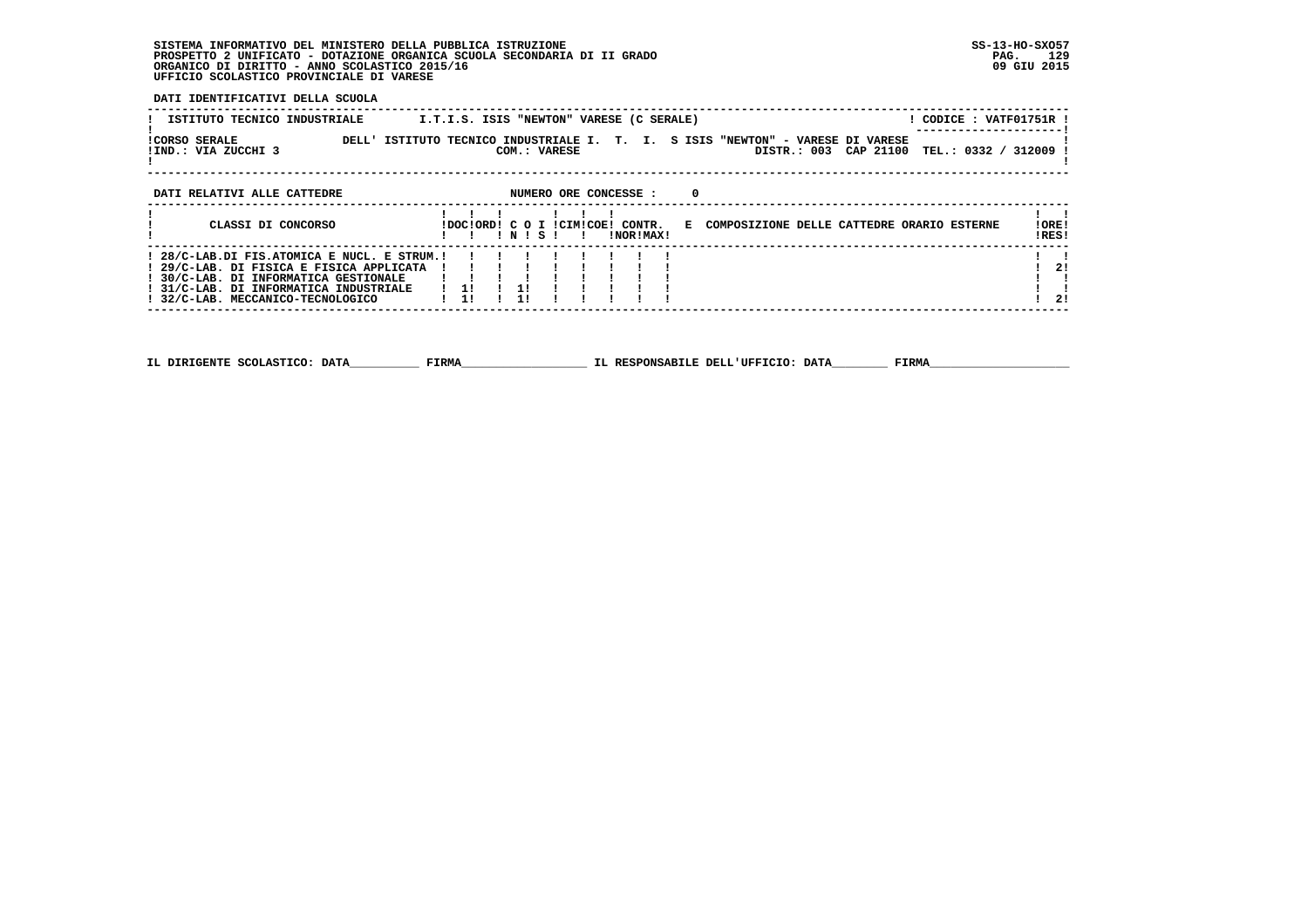**DATI IDENTIFICATIVI DELLA SCUOLA**

| ISTITUTO TECNICO INDUSTRIALE                   | ITIS - ISIS "KEYNES" - GAZZADA SCHIANNO                                                |  | CODICE: VATF018017 !<br>--------------------- |  |
|------------------------------------------------|----------------------------------------------------------------------------------------|--|-----------------------------------------------|--|
| ISEZIONE ASSOCIATA<br>!IND.: VIA MORAZZONE, 35 | ALL' ISTITUTO SUPERIORE "JOHN M. KEYNES" DI GAZZADA SCHIANNO<br>COM.: GAZZADA SCHIANNO |  | DISTR.: 003 CAP 21045 TEL.: 0332 /463213 !    |  |

 **------------------------------------------------------------------------------------------------------------------------------------**

 **DATI RELATIVI ALLE CLASSI**

| CORST - INDIRIZZI - SPECIALIZZAZIONI | ANNI DI CORSO<br>CORST - INDIRIZZI - SPECIALIZZAZIONI<br>1 1 2 3 3 4 5 6 1                                                              | ANNI DI CORSO<br>1 1 1 2 1 3 1 4 1 5 1 6 1 |
|--------------------------------------|-----------------------------------------------------------------------------------------------------------------------------------------|--------------------------------------------|
| <b>!ITAT AUTOMAZIONE</b>             | ITI0 ELETTR. ED ELETTROTEC.- BIENNIO COMUNE   2! 2! !   !   ITI3 INFOR. TELECOM. - BIENNIO COMUNE<br>1 2 1 2 1 2 1<br>ITTIA INFORMATICA | ! 6! 6! ! ! ! !<br>414131                  |

| DATI RELATIVI ALLE CATTEDRE                                                                                                                                                                                       |                                  |                       |    | NUMERO ORE CONCESSE : |                                                    |                                                                                    |                                   |                |
|-------------------------------------------------------------------------------------------------------------------------------------------------------------------------------------------------------------------|----------------------------------|-----------------------|----|-----------------------|----------------------------------------------------|------------------------------------------------------------------------------------|-----------------------------------|----------------|
| CLASSI DI CONCORSO                                                                                                                                                                                                | IDOCIORDI C O I ICIMICOEI CONTR. | 1 N 1 S 1             |    | !NOR!MAX!             |                                                    | E COMPOSIZIONE DELLE CATTEDRE ORARIO ESTERNE                                       |                                   | 10RE!<br>!RES! |
| ! 12/A-CHIMICA AGRARIA<br>! 13/A-CHIMICA E TECNOLOGIE CHIMICHE<br>! 16/A-COSTRTECNOL.DELLE COST.E DIS.TEC.!<br>19/A-DISCIPLINE GIURIDICHE ED ECONOMIC.<br>34/A-ELETTRONICA<br>35/A-ELETTROTECNICA ED APPLICAZIONI | 21<br>21<br>5!                   | 21<br>1!<br>71        |    | 1! 14!<br>41          | I.T.C.                                             | COMPLETA CON GAZZADA SCHIANNO<br>ITC-ITPA "KEYNES" - GAZZAD                        | VATD018011!                       | 12!            |
| 38/A-FISICA<br>39/A-GEOGRAFIA<br>42/A-INFORMATICA<br>46/A-LINGUA E CIV. STRANIERA (INGLESE)<br>47/A-MATEMATICA                                                                                                    | 21<br>91<br>51<br>61             | 21<br>10!<br>51<br>71 | 11 | 17!<br>21             | COMPLETA CON GALLARATE<br>I.T.C.                   | ITC-ITPA "GADDA-ROSSELLI"                                                          | VATD02101R!                       | 12!<br>8!      |
| ! 49/A-MATEMATICA E FISICA<br>50/A-LETTERE IST.ISTR.SECOND. DI II GR.<br>$60/A-SC.NA.$ , $CH.$ , $GEOG.$ , $MIC.$                                                                                                 | 10!                              | 10!<br>1!             | 11 | 6!<br>14!             | CEDE A<br>I.T.C.                                   | GAZZADA SCHIANNO<br>ITC-ITPA "KEYNES" -<br>GAZZAD<br>COMPLETA CON GAZZADA SCHIANNO | VATD018011!                       |                |
| 71/A-TECNOLOGIE E DISEGNO TECNICO<br>** TABELLA C **                                                                                                                                                              | 21                               | 21                    |    | 41                    | I.T.C.                                             | ITC-ITPA "KEYNES" - GAZZAD                                                         | VATD018011!                       | 12!            |
| 20/C-ESERCITAZIONI PRATICHE DI OTTICA<br>24/C-LAB. CHIMICA E CHIMICA INDUSTRIALE !<br>26/C-LABORATORIO DI ELETTRONICA                                                                                             | 11<br>31                         | 3!                    | 11 | 16!<br>21<br>61       | COMPLETA CON SARONNO<br>I.T.C.<br>CEDE A<br>I.T.I. | I.T.C. "GINO ZAPPA" - SARO<br><b>GALLARATE</b><br>ITIS "PONTI"GALLARATE (DIU       | VATD08000G!<br><b>VATF00801L!</b> |                |
|                                                                                                                                                                                                                   |                                  |                       |    |                       |                                                    |                                                                                    |                                   |                |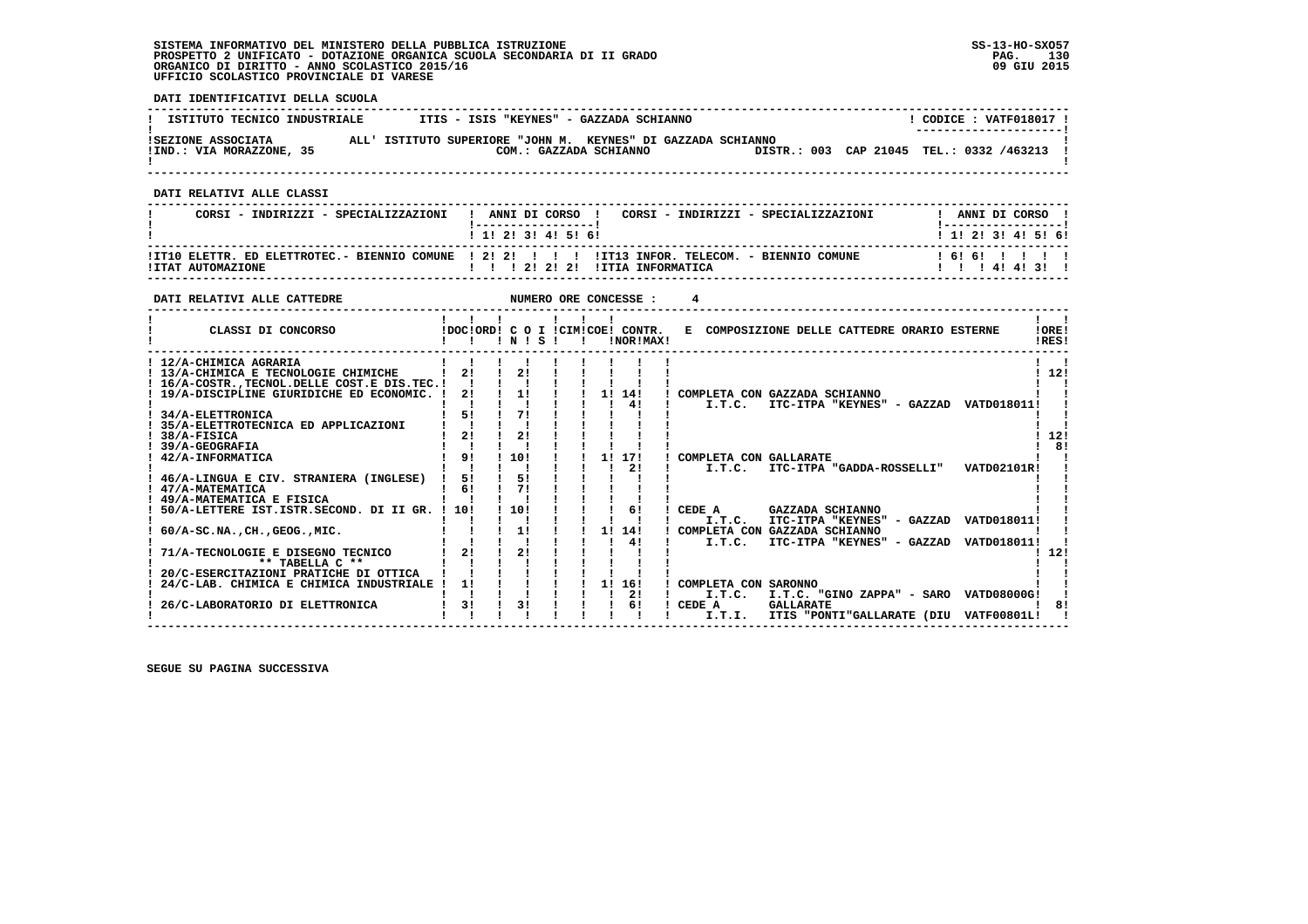**DATI IDENTIFICATIVI DELLA SCUOLA**

| ISTITUTO TECNICO INDUSTRIALE                                                                                                                                                                                                                          |                |       |              |               | ITIS - ISIS "KEYNES" - GAZZADA SCHIANNO       |          |                                                                                                                                                                |       |                            |  | ! CODICE : VATF018017 ! |                |
|-------------------------------------------------------------------------------------------------------------------------------------------------------------------------------------------------------------------------------------------------------|----------------|-------|--------------|---------------|-----------------------------------------------|----------|----------------------------------------------------------------------------------------------------------------------------------------------------------------|-------|----------------------------|--|-------------------------|----------------|
| <b>ISEZIONE ASSOCIATA</b><br>ALL' ISTITUTO SUPERIORE "JOHN M. KEYNES" DI GAZZADA SCHIANNO<br>!IND.: VIA MORAZZONE, 35                                                                                                                                 |                |       |              |               | COM.: GAZZADA SCHIANNO                        |          | DISTR.: 003 CAP 21045 TEL.: 0332 /463213                                                                                                                       |       |                            |  |                         |                |
| NUMERO ORE CONCESSE :<br>DATI RELATIVI ALLE CATTEDRE                                                                                                                                                                                                  |                |       |              |               |                                               | 4        |                                                                                                                                                                |       |                            |  |                         |                |
| CLASSI DI CONCORSO                                                                                                                                                                                                                                    |                | INISI | $\mathbf{I}$ |               | !DOC!ORD! C O I !CIM!COE! CONTR.<br>!NOR!MAX! |          | E COMPOSIZIONE DELLE CATTEDRE ORARIO ESTERNE                                                                                                                   |       |                            |  |                         | !ORE!<br>!RES! |
| ! 27/C-LABORATORIO DI ELETTROTECNICA<br>! 28/C-LAB.DI FIS.ATOMICA E NUCL. E STRUM.!<br>29/C-LAB. DI FISICA E FISICA APPLICATA<br>! 30/C-LAB. DI INFORMATICA GESTIONALE<br>! 31/C-LAB, DI INFORMATICA INDUSTRIALE<br>! 32/C-LAB. MECCANICO-TECNOLOGICO | 11<br>51<br>11 | 51    |              | 1! 16!<br>11. | $1 \quad 21$<br>21<br>16!<br>21               | $!$ ED A | I.T.I. CITTA DI LUINO-CARLO VOLON VATF00301D!<br>! COMPLETA CON GAVIRATE<br>I.T.C.G. I.T. C.E G. I.S.I.S. "STEI VATD012012!<br>! COMPLETA CON VARESE<br>I.T.G. | LUINO | I.T.G. ISIS "NERVI" -VARES |  | VATL013018!             |                |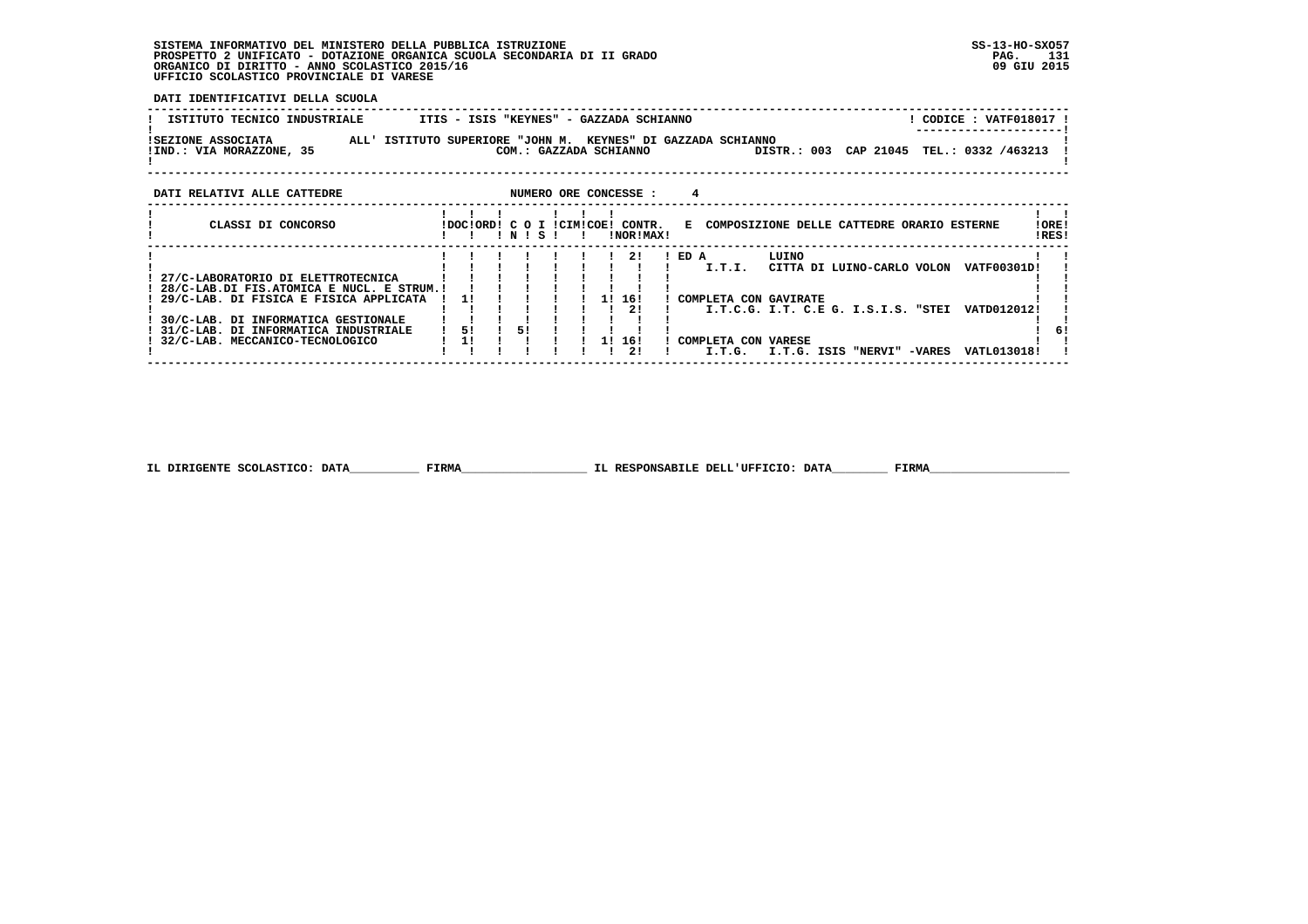**DATI IDENTIFICATIVI DELLA SCUOLA**

| ISTITUTO TECNICO INDUSTRIALE                 | I.T.I.S. "FACCHINETTI" - CASTELLANZA                                       |  | CODICE: VATF019013 !<br>--------------------- |  |
|----------------------------------------------|----------------------------------------------------------------------------|--|-----------------------------------------------|--|
| ISEZIONE ASSOCIATA<br>IIND.: VIA AZIMONTI, 5 | ALL' ISTITUTO SUPERIORE C. FACCHINETTI DI CASTELLANZA<br>COM.: CASTELLANZA |  | DISTR.: 008 CAP 21053 TEL.: 0331 /635718      |  |

 **------------------------------------------------------------------------------------------------------------------------------------**

 **DATI RELATIVI ALLE CLASSI**

| CORSI - INDIRIZZI - SPECIALIZZAZIONI                                                                                                                                                                                               | ANNI DI CORSO<br>CORSI - INDIRIZZI - SPECIALIZZAZIONI                                                                                                                                                                                     | ANNI DI CORSO !<br>!-----------------                                  |
|------------------------------------------------------------------------------------------------------------------------------------------------------------------------------------------------------------------------------------|-------------------------------------------------------------------------------------------------------------------------------------------------------------------------------------------------------------------------------------------|------------------------------------------------------------------------|
|                                                                                                                                                                                                                                    | 1 1! 2! 3! 4! 5! 6!                                                                                                                                                                                                                       | ! 1! 2! 3! 4! 5! 6!                                                    |
| !IT05 MECC. MECCATRON. ENER. - BIENNIO COMUNE ! 1! 1! ! ! ! !<br>!IT13 INFOR. TELECOM. - BIENNIO COMUNE<br>!IT19 SISTEMA MODA - BIENNIO COMUNE<br>!ITAT AUTOMAZIONE<br>!ITCM CHIMICA E MATERIALI<br>!ITMM MECCANICA E MECCATRONICA | !IT10 ELETTR. ED ELETTROTEC.- BIENNIO COMUNE<br>1414111<br>!IT16 CHIM. MATER. BIOTECN. - BIENNIO COMUNE<br>!ITAM TESSILE, ABBIGLIAMENTO E MODA<br>1111<br>!ITBA BIOTECNOLOGIE AMBIENTALI<br>!ITIA INFORMATICA<br>11111<br>1 1 1 1 1 1 1 1 | 11111<br>1 1 1 1 1 1<br>$1 \quad 1 \quad 1 \quad 21 \quad 21 \quad 31$ |

**DATI RELATIVI ALLE CATTEDRE NUMERO ORE CONCESSE : 10** 

| CLASSI DI CONCORSO                                                     |                | N         | s |  |    | IDOCIORDI C O I ICIMICOE! CONTR.<br>!NOR!MAX! | Е                        | COMPOSIZIONE DELLE CATTEDRE ORARIO ESTERNE |  |                                        | ! ORE!<br>!RES! |  |
|------------------------------------------------------------------------|----------------|-----------|---|--|----|-----------------------------------------------|--------------------------|--------------------------------------------|--|----------------------------------------|-----------------|--|
| ! 12/A-CHIMICA AGRARIA                                                 |                |           |   |  |    |                                               |                          |                                            |  |                                        |                 |  |
| ! 13/A-CHIMICA E TECNOLOGIE CHIMICHE                                   | 51             | 6!        |   |  |    |                                               |                          |                                            |  |                                        |                 |  |
| ! 16/A-COSTR., TECNOL. DELLE COST. E DIS. TEC. !                       |                |           |   |  |    |                                               |                          |                                            |  |                                        |                 |  |
| ! 17/A-DISCIPLINE ECONOMICO-AZIENDALI                                  |                |           |   |  |    |                                               |                          |                                            |  |                                        |                 |  |
| ! 19/A-DISCIPLINE GIURIDICHE ED ECONOMIC.                              | 21             | 21        |   |  |    |                                               |                          |                                            |  |                                        |                 |  |
| 20/A-DISCIPLINE MECCANICHE E TECNOLOGIA !                              | 1!             | 21        |   |  |    | 91                                            | CEDE A                   | <b>CASTELLANZA</b>                         |  |                                        |                 |  |
|                                                                        |                |           |   |  |    |                                               |                          | I.P.I.A. I.P.S.I.A ISIS "FACCHINETT        |  | VARI019016!                            |                 |  |
|                                                                        |                |           |   |  |    |                                               | ED A                     | <b>SARONNO</b>                             |  |                                        |                 |  |
|                                                                        |                |           |   |  |    |                                               | I.T.I.                   | I.T.I.S "RIVA" - SARONNO                   |  | VATF020006!                            |                 |  |
| 34/A-ELETTRONICA                                                       | 21             | 21        |   |  |    |                                               |                          |                                            |  |                                        |                 |  |
| 35/A-ELETTROTECNICA ED APPLICAZIONI                                    |                |           |   |  |    |                                               |                          |                                            |  |                                        |                 |  |
| 38/A-FISICA                                                            | 2 <sub>1</sub> | 2!        |   |  | 11 | 12!                                           | COMPLETA CON CASTELLANZA |                                            |  |                                        |                 |  |
|                                                                        |                |           |   |  |    | 61                                            | I.T.G.                   | I.T.G. ISIS "FACCHINETTI"                  |  | <b>VATL019017!</b>                     |                 |  |
| 39/A-GEOGRAFIA                                                         |                |           |   |  |    |                                               |                          |                                            |  |                                        |                 |  |
| 40/A-IGIENE, ANAT., FIS., PAT. GEN. E APP. MA.                         |                |           |   |  |    |                                               |                          |                                            |  |                                        |                 |  |
| ! 42/A-INFORMATICA                                                     | 61             | 71        |   |  |    |                                               |                          |                                            |  |                                        |                 |  |
| 46/A-LINGUA E CIV. STRANIERA (INGLESE)                                 | 4!             | 51<br>51  |   |  |    |                                               |                          |                                            |  |                                        |                 |  |
| 47/A-MATEMATICA                                                        | 4!             |           |   |  |    | 81                                            | CEDE A                   | <b>CASTELLANZA</b>                         |  |                                        |                 |  |
|                                                                        |                |           |   |  |    |                                               | I.T.I.                   |                                            |  | I.T.I.S "FACCHINETTI" (COR VATF01951C! |                 |  |
| 49/A-MATEMATICA E FISICA                                               | 81             | 2!<br>10! |   |  |    |                                               |                          |                                            |  |                                        |                 |  |
| 50/A-LETTERE IST.ISTR.SECOND. DI II GR.<br>57/A-SCIENZA DEGLI ALIMENTI |                |           |   |  |    |                                               |                          |                                            |  |                                        |                 |  |
|                                                                        |                |           |   |  |    |                                               |                          |                                            |  |                                        |                 |  |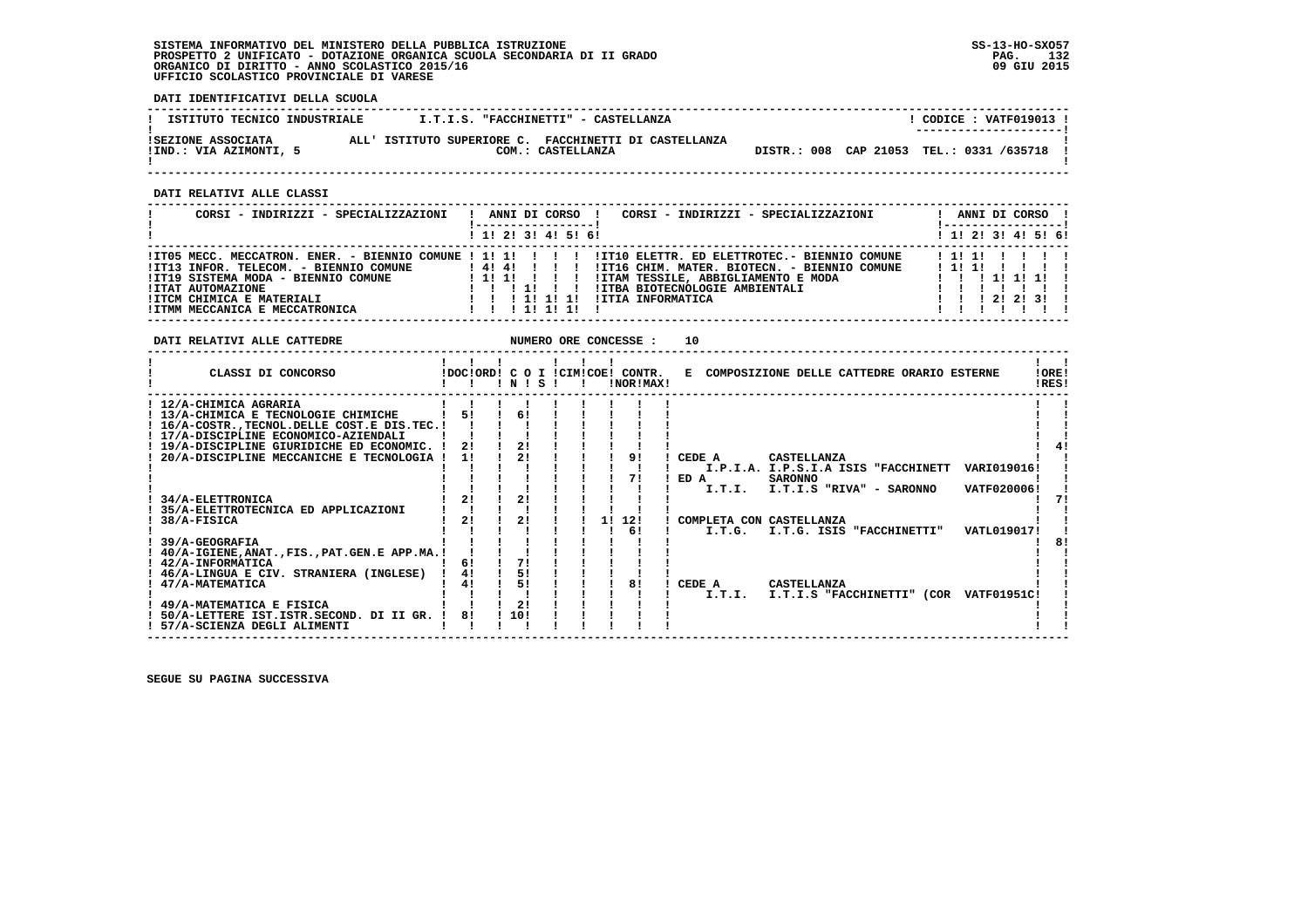**DATI IDENTIFICATIVI DELLA SCUOLA ------------------------------------------------------------------------------------------------------------------------------------**! CODICE : VATF019013 ! **! ISTITUTO TECNICO INDUSTRIALE**  $I.T.I.S. "FACCHINETTI" - CASTELLANDZA$   **! ---------------------! !IND.: VIA AZIMONTI, 5 COM.: CASTELLANZA DISTR.: 008 CAP 21053 TEL.: 0331 /635718 ! !SEZIONE ASSOCIATA ALL' ISTITUTO SUPERIORE C. FACCHINETTI DI CASTELLANZA !** $\blacksquare$  **! ! ------------------------------------------------------------------------------------------------------------------------------------DATI RELATIVI ALLE CATTEDRE NUMERO ORE CONCESSE : 10 ------------------------------------------------------------------------------------------------------------------------------------ ! ! ! ! ! ! ! ! ! ! CLASSI DI CONCORSO !DOC!ORD! C O I !CIM!COE! CONTR. E COMPOSIZIONE DELLE CATTEDRE ORARIO ESTERNE !ORE! ! ! ! ! N ! S ! ! !NOR!MAX! !RES!** $1 - 1$ **ORE!** IRES!  **------------------------------------------------------------------------------------------------------------------------------------ ! ! ! ! ! ! ! ! 4! ! I.T.G. I.T.G. ISIS "FACCHINETTI" VATL019017! ! ! 68/A-TECNOLOGIE DELL'ABBIGLIAMENTO ! ! ! ! ! ! ! ! ! ! ! ! 70/A-TECNOLOGIE TESSILI ! 2! ! 1! ! ! 1! 17! ! COMPLETA CON VARESE ! ! ! ! ! ! ! ! ! ! 6! ! I.T.I. I.T.I.S ISIS "NEWTON" - VA VATF01701B! ! ! 71/A-TECNOLOGIE E DISEGNO TECNICO ! 2! ! 2! ! ! ! 3! ! CEDE A SARONNO ! 3! ! 60/A-SC.NA.,CH.,GEOG.,MIC. ! 1! ! 1! ! ! 1! 14! ! COMPLETA CON CASTELLANZA ! !**

| /I/A-TECNOLOGIE E DISEGNO TECNICO                     |              | <b>41</b> | .              |    |  |    | 51     | CEDE A<br><b>SARUNNU</b>                          | -51 |
|-------------------------------------------------------|--------------|-----------|----------------|----|--|----|--------|---------------------------------------------------|-----|
|                                                       |              |           |                |    |  |    |        | VATF020006!<br>I.T.I.<br>I.T.I.S "RIVA" - SARONNO |     |
|                                                       |              |           |                |    |  |    | 61     | $!$ ED $A$<br><b>GALLARATE</b>                    |     |
|                                                       |              |           |                |    |  |    |        | ITIS "PONTI"GALLARATE (DIU VATF00801L!<br>I.T.I.  |     |
| $***$ TABELLA $C**$                                   |              |           |                |    |  |    |        |                                                   |     |
| ! 10/C-ESER. DISEGNO ARTIST.E DEI TESSUTI !           |              |           |                |    |  |    |        |                                                   |     |
| ! 14/C-ESERC.OFF.MECC.AGRIC.E DI MAC.AGRI.!           |              |           |                |    |  |    |        |                                                   |     |
| ! 20/C-ESERCITAZIONI PRATICHE DI OTTICA               |              |           |                |    |  |    |        |                                                   |     |
| $!$ 22/C-LAB.TEC.TESS.E ABB. E LAV.TES.E AB.! 1! ! 1! |              |           |                |    |  | 1! | 91     | COMPLETA CON VARESE                               |     |
|                                                       |              |           |                |    |  |    | 91     | I.T.I.S ISIS "NEWTON" - VA VATF01701B!<br>I.T.T.L |     |
| 24/C-LAB. CHIMICA E CHIMICA INDUSTRIALE !             |              | 21        | - 11           | 2! |  |    |        |                                                   |     |
| - DI CUI UFFICIO TECNICO                              |              |           | $\blacksquare$ |    |  |    |        |                                                   |     |
| ! 26/C-LABORATORIO DI ELETTRONICA                     | $1 \quad 11$ |           |                |    |  |    |        |                                                   |     |
| ! 27/C-LABORATORIO DI ELETTROTECNICA                  |              |           |                |    |  |    |        |                                                   |     |
| ! 28/C-LAB.DI FIS.ATOMICA E NUCL. E STRUM.!           |              |           |                |    |  |    |        |                                                   |     |
| ! 29/C-LAB. DI FISICA E FISICA APPLICATA              |              | 11        |                |    |  |    | 1! 16! | COMPLETA CON CASTELLANZA                          |     |
|                                                       |              |           |                |    |  |    | 21     | VATL019017!<br>I.T.G. I.T.G. ISIS "FACCHINETTI"   |     |
| ! 30/C-LAB. DI INFORMATICA GESTIONALE                 |              |           |                |    |  |    |        |                                                   |     |
| ! 31/C-LAB. DI INFORMATICA INDUSTRIALE                |              | 21        |                | 41 |  |    |        |                                                   |     |
| ! 32/C-LAB. MECCANICO-TECNOLOGICO                     |              |           |                | 21 |  |    | 31     | CEDE A<br>CASTELLANZA                             |     |
|                                                       |              |           |                |    |  |    |        | I.P.I.A. I.P.S.I.A ISIS "FACCHINETT VARIO19016!   |     |
| ! 35/C-LAB. DI TECNICA MICROBIOLOGICA                 |              |           |                |    |  |    |        |                                                   |     |
|                                                       |              |           |                |    |  |    |        |                                                   |     |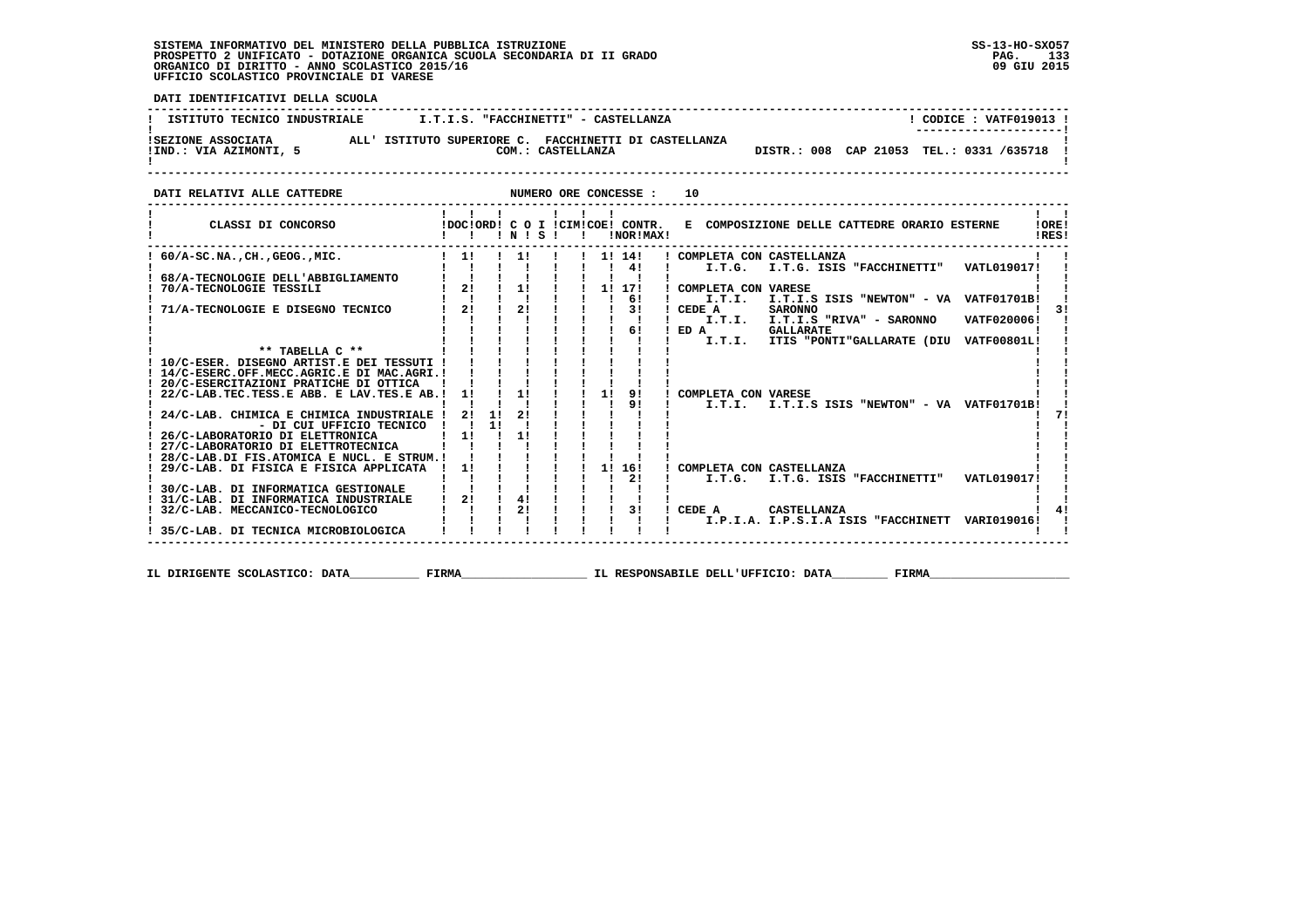**DATI IDENTIFICATIVI DELLA SCUOLA**

| ISTITUTO TECNICO INDUSTRIALE | I.T.I.S "FACCHINETTI" (CORSO SERALE)           | CODICE: VATF01951C !<br>---------------------- |
|------------------------------|------------------------------------------------|------------------------------------------------|
| <b>!CORSO SERALE</b>         | DELL' ISTITUTO TECNICO INDUSTRIALE I. T. I. S. | "FACCHINETTI" - CASTELLANZA DI CASTELLANZA     |
| !IND.: VIA AZIMONTI, 5       | COM.: CASTELLANZA                              | DISTR.: 008 CAP 21053 TEL.: 0331 /635718       |

 **------------------------------------------------------------------------------------------------------------------------------------**

 **DATI RELATIVI ALLE CLASSI**

| CORSI - INDIRIZZI - SPECIALIZZAZIONI                                                                                                                                        | CORSI - INDIRIZZI - SPECIALIZZAZIONI<br>ANNI DI CORSO !                                                                                                                                                          |  |  | ANNI DI CORSO !<br>! -----------------! |  |
|-----------------------------------------------------------------------------------------------------------------------------------------------------------------------------|------------------------------------------------------------------------------------------------------------------------------------------------------------------------------------------------------------------|--|--|-----------------------------------------|--|
|                                                                                                                                                                             | $1$ , 1! 2! 3! 4! 5! 6!                                                                                                                                                                                          |  |  | ! 1! 2! 3! 4! 5! 6!                     |  |
| !IT13 INFOR. TELECOM. - BIENNIO COMUNE<br>!IT19 SISTEMA MODA - BIENNIO COMUNE<br>!ITCM CHIMICA E MATERIALI<br>!TFA7 INFORMATICA "ABACUS"<br>!TFCZ CHIMICO (NUOVI PROGRAMMI) | !IT16 CHIM. MATER. BIOTECN. - BIENNIO COMUNE<br>IITAM TESSILE, ABBIGLIAMENTO E MODA<br><b>!ITIA INFORMATICA</b><br>1111<br>!TFCX TESSILE PER PROD.NETESSILI(NUOVI PROGR.<br>!TFEA BIENNIO (NUOVI PROGRAMMI)<br>. |  |  | 1111                                    |  |

 **DATI RELATIVI ALLE CATTEDRE NUMERO ORE CONCESSE : 0**

| CLASSI DI CONCORSO                                                |    | INISI |  | !DOC!ORD! C O I !CIM!COE! CONTR.<br>!NOR!MAX! | E COMPOSIZIONE DELLE CATTEDRE ORARIO ESTERNE |  |                            |                    | !ORE!<br>!RES! |
|-------------------------------------------------------------------|----|-------|--|-----------------------------------------------|----------------------------------------------|--|----------------------------|--------------------|----------------|
| ! 12/A-CHIMICA AGRARIA                                            |    |       |  |                                               |                                              |  |                            |                    |                |
| ! 13/A-CHIMICA E TECNOLOGIE CHIMICHE                              |    | 21    |  |                                               |                                              |  |                            |                    | 41             |
| ! 16/A-COSTRTECNOL.DELLE COST.E DIS.TEC.!                         |    |       |  |                                               |                                              |  |                            |                    |                |
| ! 17/A-DISCIPLINE ECONOMICO-AZIENDALI                             |    |       |  |                                               |                                              |  |                            |                    |                |
| ! 19/A-DISCIPLINE GIURIDICHE ED ECONOMIC.                         |    |       |  |                                               |                                              |  |                            |                    | 21             |
| 20/A-DISCIPLINE MECCANICHE E TECNOLOGIA<br>! 34/A-ELETTRONICA     | 11 |       |  |                                               |                                              |  |                            |                    | 4!             |
| ! 35/A-ELETTROTECNICA ED APPLICAZIONI                             |    |       |  |                                               |                                              |  |                            |                    |                |
| 38/A-FISICA                                                       |    |       |  |                                               |                                              |  |                            |                    | 21             |
| ! 39/A-GEOGRAFIA                                                  |    |       |  |                                               |                                              |  |                            |                    |                |
| ! 40/A-IGIENE, ANAT., FIS., PAT. GEN. E APP. MA.!                 |    |       |  |                                               |                                              |  |                            |                    |                |
| ! 42/A-INFORMATICA                                                | 11 |       |  |                                               |                                              |  |                            |                    | 15!            |
| ! 46/A-LINGUA E CIV. STRANIERA (INGLESE)                          |    |       |  |                                               |                                              |  |                            |                    | 8!             |
| ! 47/A-MATEMATICA                                                 | 11 |       |  | 12!<br>1 !                                    | COMPLETA CON CASTELLANZA                     |  |                            |                    |                |
|                                                                   |    |       |  | 81                                            | I.T.I.                                       |  | I.T.I.S. "FACCHINETTI" - C | <b>VATF019013!</b> |                |
| ! 48/A-MATEMATICA APPLICATA                                       |    |       |  |                                               |                                              |  |                            |                    |                |
| ! 49/A-MATEMATICA E FISICA                                        |    |       |  |                                               |                                              |  |                            |                    |                |
| 50/A-LETTERE IST.ISTR.SECOND. DI II GR.                           |    |       |  |                                               |                                              |  |                            |                    |                |
| ! 57/A-SCIENZA DEGLI ALIMENTI                                     |    |       |  |                                               |                                              |  |                            |                    |                |
| $: 60/A-SC.NA.$ , $CH.$ , $GEOG.$ , $MIC.$                        |    |       |  |                                               |                                              |  |                            |                    | 21             |
| ! 68/A-TECNOLOGIE DELL'ABBIGLIAMENTO<br>! 70/A-TECNOLOGIE TESSILI |    |       |  |                                               |                                              |  |                            |                    |                |
| ! 71/A-TECNOLOGIE E DISEGNO TECNICO                               |    |       |  |                                               |                                              |  |                            |                    | 31             |
|                                                                   |    |       |  |                                               |                                              |  |                            |                    |                |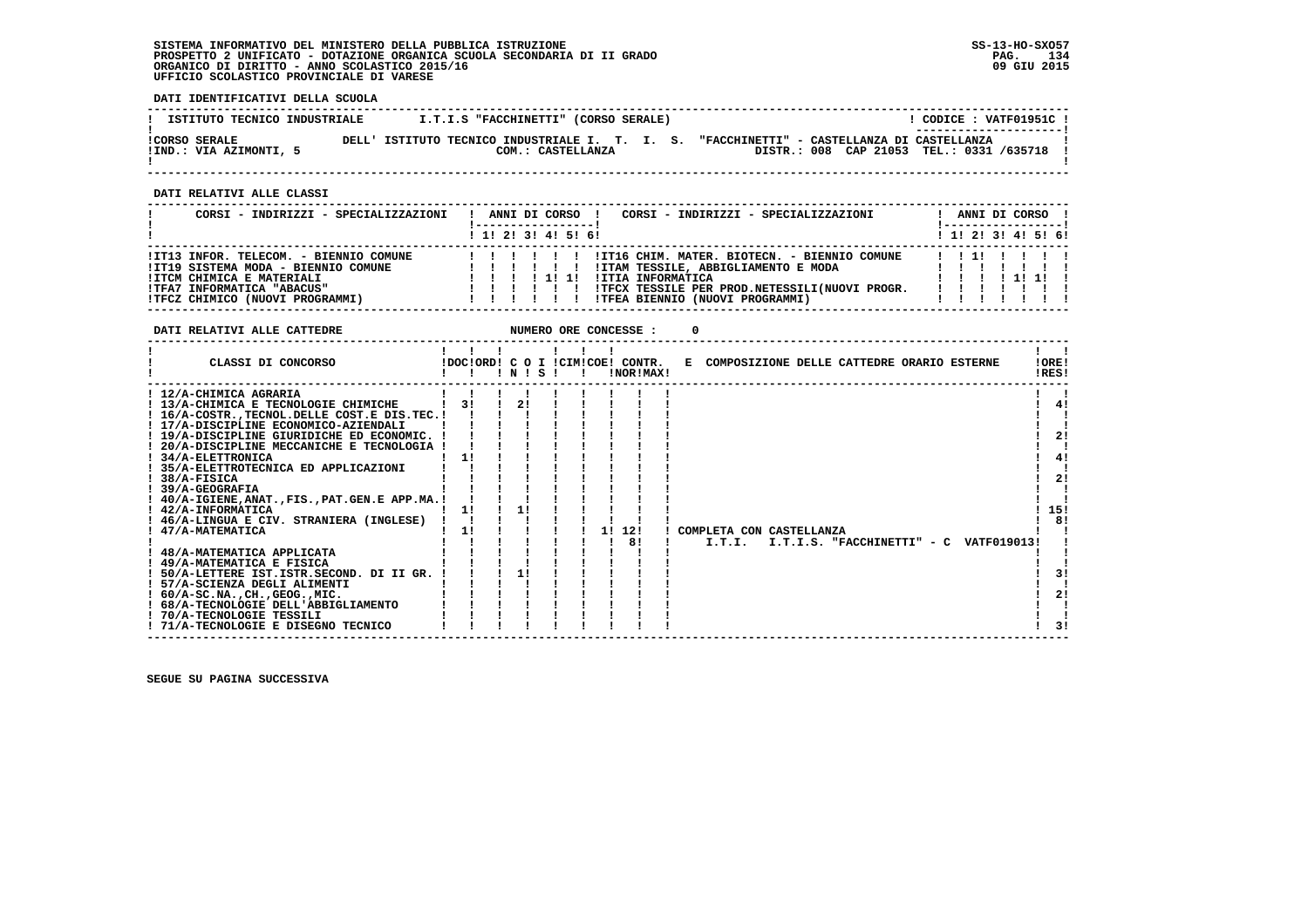**DATI IDENTIFICATIVI DELLA SCUOLA**

| ISTITUTO TECNICO INDUSTRIALE                   | I.T.I.S "FACCHINETTI" (CORSO SERALE)                                | CODICE: VATF01951C !                                                                                             |
|------------------------------------------------|---------------------------------------------------------------------|------------------------------------------------------------------------------------------------------------------|
| <b>!CORSO SERALE</b><br>!IND.: VIA AZIMONTI, 5 | DELL' ISTITUTO TECNICO INDUSTRIALE I. T. I. S.<br>COM.: CASTELLANZA | --------------------- <br>"FACCHINETTI" - CASTELLANZA DI CASTELLANZA<br>DISTR.: 008 CAP 21053 TEL.: 0331 /635718 |
|                                                |                                                                     |                                                                                                                  |

 **------------------------------------------------------------------------------------------------------------------------------------**

### **DATI RELATIVI ALLE CATTEDRE NUMERO ORE CONCESSE : 0 ------------------------------------------------------------------------------------------------------------------------------------ ! ! ! ! ! ! ! ! ! ! CLASSI DI CONCORSO !DOC!ORD! C O I !CIM!COE! CONTR. E COMPOSIZIONE DELLE CATTEDRE ORARIO ESTERNE !ORE! ! ! ! ! N ! S ! ! !NOR!MAX! !RES! ------------------------------------------------------------------------------------------------------------------------------------** $\mathbf{I}$  and  $\mathbf{I}$  **! \*\* TABELLA C \*\* ! ! ! ! ! ! ! ! ! ! !** $\mathbf{I}$  **! 10/C-ESER. DISEGNO ARTIST.E DEI TESSUTI ! ! ! ! ! ! ! ! ! ! ! ! 14/C-ESERC.OFF.MECC.AGRIC.E DI MAC.AGRI.! ! ! ! ! ! ! ! ! ! !** $\mathbf{I}$  $\mathbf{I}$ | 20/C-ESERCITAZIONI PRATICHE DI OTTICA | | | | | | | | | | |<br>| 22/C-LAB.TEC.TESS.E ABB. E LAV.TES.E AB.| | | | | | | | | | |<br>| 24/C-LAB. CHIMICA E CHIMICA INDUSTRIALE | 2! | 1 | | | | | | | |<br>| 26/C-LABORATORIO DI ELETTRO **Contract District ! 28/C-LAB.DI FIS.ATOMICA E NUCL. E STRUM.! ! ! ! ! ! ! ! ! ! ! ! 29/C-LAB. DI FISICA E FISICA APPLICATA ! ! ! ! ! ! ! ! ! ! 1! ! 30/C-LAB. DI INFORMATICA GESTIONALE ! ! ! ! ! ! ! ! ! ! ! ! 31/C-LAB. DI INFORMATICA INDUSTRIALE ! 1! ! ! ! ! 1! 17! ! COMPLETA CON CASTELLANZA ! ! ! ! ! ! ! ! ! ! 2! ! I.T.G. I.T.G. ISIS "FACCHINETTI" VATL019017! ! ! 32/C-LAB. MECCANICO-TECNOLOGICO ! ! ! ! ! ! ! ! ! ! 1! ! 35/C-LAB. DI TECNICA MICROBIOLOGICA ! ! ! ! ! ! ! ! ! ! ! ------------------------------------------------------------------------------------------------------------------------------------**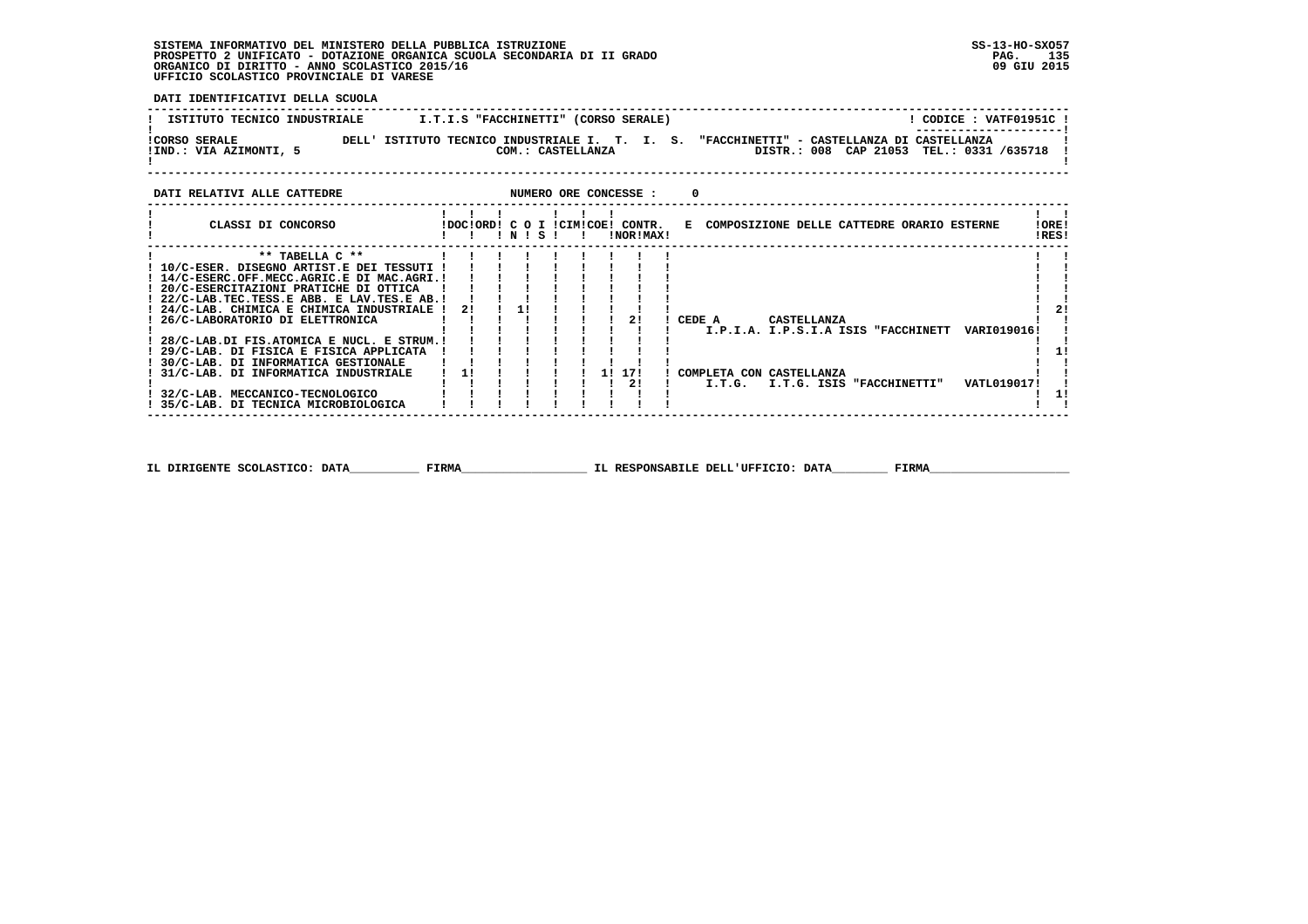**DATI IDENTIFICATIVI DELLA SCUOLA**

|                                                                                                                                                                                                                                                                         |                                                                                                                                             |                                                                                  |                                                                                                                                                                                                                                                                                                                                                                                                                                                                                            |                                                                                          |                                                                                                                                      |               | $!$ CODICE : VATF020006 $!$                                                                  |
|-------------------------------------------------------------------------------------------------------------------------------------------------------------------------------------------------------------------------------------------------------------------------|---------------------------------------------------------------------------------------------------------------------------------------------|----------------------------------------------------------------------------------|--------------------------------------------------------------------------------------------------------------------------------------------------------------------------------------------------------------------------------------------------------------------------------------------------------------------------------------------------------------------------------------------------------------------------------------------------------------------------------------------|------------------------------------------------------------------------------------------|--------------------------------------------------------------------------------------------------------------------------------------|---------------|----------------------------------------------------------------------------------------------|
| !IND.: VIA CARSO 10                                                                                                                                                                                                                                                     |                                                                                                                                             | COM.: SARONNO                                                                    |                                                                                                                                                                                                                                                                                                                                                                                                                                                                                            | ISTITUTO TECNICO INDUSTRIALE I. T. I. S "RIVA" - SARONNO                                 | DISTR.: 009 CAP 21047 TEL.: 02 /96703088!                                                                                            |               |                                                                                              |
| DATI RELATIVI ALLE CLASSI                                                                                                                                                                                                                                               |                                                                                                                                             |                                                                                  |                                                                                                                                                                                                                                                                                                                                                                                                                                                                                            |                                                                                          |                                                                                                                                      |               |                                                                                              |
| CORSI - INDIRIZZI - SPECIALIZZAZIONI   ANNI DI CORSO   CORSI - INDIRIZZI - SPECIALIZZAZIONI                                                                                                                                                                             |                                                                                                                                             |                                                                                  |                                                                                                                                                                                                                                                                                                                                                                                                                                                                                            |                                                                                          |                                                                                                                                      |               | ! ANNI DI CORSO !                                                                            |
|                                                                                                                                                                                                                                                                         |                                                                                                                                             | 1 1 2 2 1 3 1 4 1 5 1 6 1                                                        |                                                                                                                                                                                                                                                                                                                                                                                                                                                                                            |                                                                                          |                                                                                                                                      |               | !-----------------!<br>1 1 2 2 1 3 1 4 1 5 1 6 1                                             |
| IIT05 MECC. MECCATRON. ENER. - BIENNIO COMUNE ! 3! 3! ! !! IIT10 ELETTR. ED ELETTROTEC.- BIENNIO COMUNE<br>!IT13 INFOR. TELECOM. - BIENNIO COMUNE : 3! 3! 3! !!! !IT16 CHIM. MATER. BIOTECN. - BIENNIO COMUNE : 1! 1!!!!!!                                              |                                                                                                                                             |                                                                                  |                                                                                                                                                                                                                                                                                                                                                                                                                                                                                            |                                                                                          |                                                                                                                                      | 1 1 1 2 1 1 1 | 1 1 1 1 1 1 1 1<br>$1 \quad 1 \quad 1 \quad 21 \quad 11 \quad 11 \quad 1$<br>$1$ 1 1 1 1 1 1 |
| DATI RELATIVI ALLE CATTEDRE                                                                                                                                                                                                                                             |                                                                                                                                             |                                                                                  |                                                                                                                                                                                                                                                                                                                                                                                                                                                                                            | 8                                                                                        |                                                                                                                                      |               |                                                                                              |
| CLASSI DI CONCORSO                                                                                                                                                                                                                                                      |                                                                                                                                             | $1$ $1$ $1$ $1$ $1$ $1$                                                          | $\blacksquare$ $\blacksquare$ $\blacksquare$ $\blacksquare$ $\blacksquare$ $\blacksquare$ $\blacksquare$ $\blacksquare$ $\blacksquare$ $\blacksquare$ $\blacksquare$ $\blacksquare$ $\blacksquare$ $\blacksquare$ $\blacksquare$ $\blacksquare$ $\blacksquare$ $\blacksquare$ $\blacksquare$ $\blacksquare$ $\blacksquare$ $\blacksquare$ $\blacksquare$ $\blacksquare$ $\blacksquare$ $\blacksquare$ $\blacksquare$ $\blacksquare$ $\blacksquare$ $\blacksquare$ $\blacksquare$ $\blacks$ |                                                                                          | !DOC!ORD! C O I !CIM!COE! CONTR. E COMPOSIZIONE DELLE CATTEDRE ORARIO ESTERNE                                                        |               | $\mathbf{I}$ $\mathbf{I}$<br>IOREI<br>IRES!                                                  |
| ! 12/A-CHIMICA AGRARIA<br>$12/A$ -CHIMICA AGRARIA<br>$13/A$ -CHIMICA E TECNOLOGIE CHIMICHE $161$<br>$171$<br>$13$<br>! 16/A-COSTR., TECNOL. DELLE COST. E DIS. TEC. !<br>! 19/A-DISCIPLINE GIURIDICHE ED ECONOMIC. ! 2!<br>20/A-DISCIPLINE MECCANICHE E TECNOLOGIA ! 6! | $\mathbf{I}$ $\mathbf{I}$                                                                                                                   |                                                                                  | 1 1 1 1 1 1 1<br>1 1 1 1 1 1 1 1 4 1                                                                                                                                                                                                                                                                                                                                                                                                                                                       | ! COMPLETA CON CASTELLANZA<br>and the state of the state of<br>IIIIIIIIE CON CASTELLANZA | I.P.I.A. I.P.S.I.A ISIS "FACCHINETT VARIO19016!                                                                                      |               |                                                                                              |
| <b>34/A-ELETTRONICA</b><br>35/A-ELETTROTECNICA ED APPLICAZIONI<br>! 38/A-FISICA<br>39/A-GEOGRAFIA<br>! 40/A-IGIENE, ANAT., FIS., PAT. GEN. E APP. MA.!                                                                                                                  | $\mathbf{I}$ $\mathbf{I}$<br>$1 \quad 21$<br>$\frac{1}{2}$<br>$1 \quad 31$<br>$\mathbf{I}$ $\mathbf{I}$<br>$\blacksquare$<br>$\blacksquare$ | $\mathbf{I}$ and $\mathbf{I}$<br>$\frac{1}{2}$<br>$\frac{1}{5}$<br>$\frac{1}{2}$ | $\mathbf{I}$ $\mathbf{I}$ $\mathbf{I}$ $\mathbf{I}$<br>$1 \t1 \t31$                                                                                                                                                                                                                                                                                                                                                                                                                        | $\mathbf{I}$<br>! COMPLETA CON SARONNO                                                   | !!! ?!! I.T.I. I.T.I.S. "FACCHINETTI" - C VATF019013!<br>$\blacksquare$ I.T.C. I.T.C. "GINO ZAPPA" - SARO VATD08000G!                |               | 81                                                                                           |
| ! 42/A-INFORMATICA<br>! 46/A-LINGUA E CIV. STRANIERA (INGLESE) ! 6!<br>47/A-MATEMATICA<br>! 49/A-MATEMATICA E FISICA                                                                                                                                                    | $\frac{1}{1}$<br>$\mathbf{I}$ $\mathbf{I}$<br>181                                                                                           | <b>Contract Contract</b><br>$\mathbf{I}$ $\mathbf{I}$<br>181                     | $\begin{array}{cccccccccccc} 1 & 1 & 1 & 1 & 1 & 1 & 1 \\ 1 & 1 & 1 & 1 & 1 & 1 & 1 \\ 1 & 31 & 1 & 1 & 1 & 1 & 1 \\ 1 & 61 & 1 & 1 & 1 & 1 & 31 \end{array}$<br>$\mathbf{i}$ $\mathbf{j}$ $\mathbf{k}$                                                                                                                                                                                                                                                                                    | ! CEDE A<br><b>Contract Contract</b>                                                     | <b>SARONNO</b><br>I.T.C. I.T.C. "GINO ZAPPA" - SARO VATD08000G!<br><b>SARONNO</b><br>I.P.I.A. I.P.S.I.A. "ANTONIO PARMA" VARI04000E! |               | 31                                                                                           |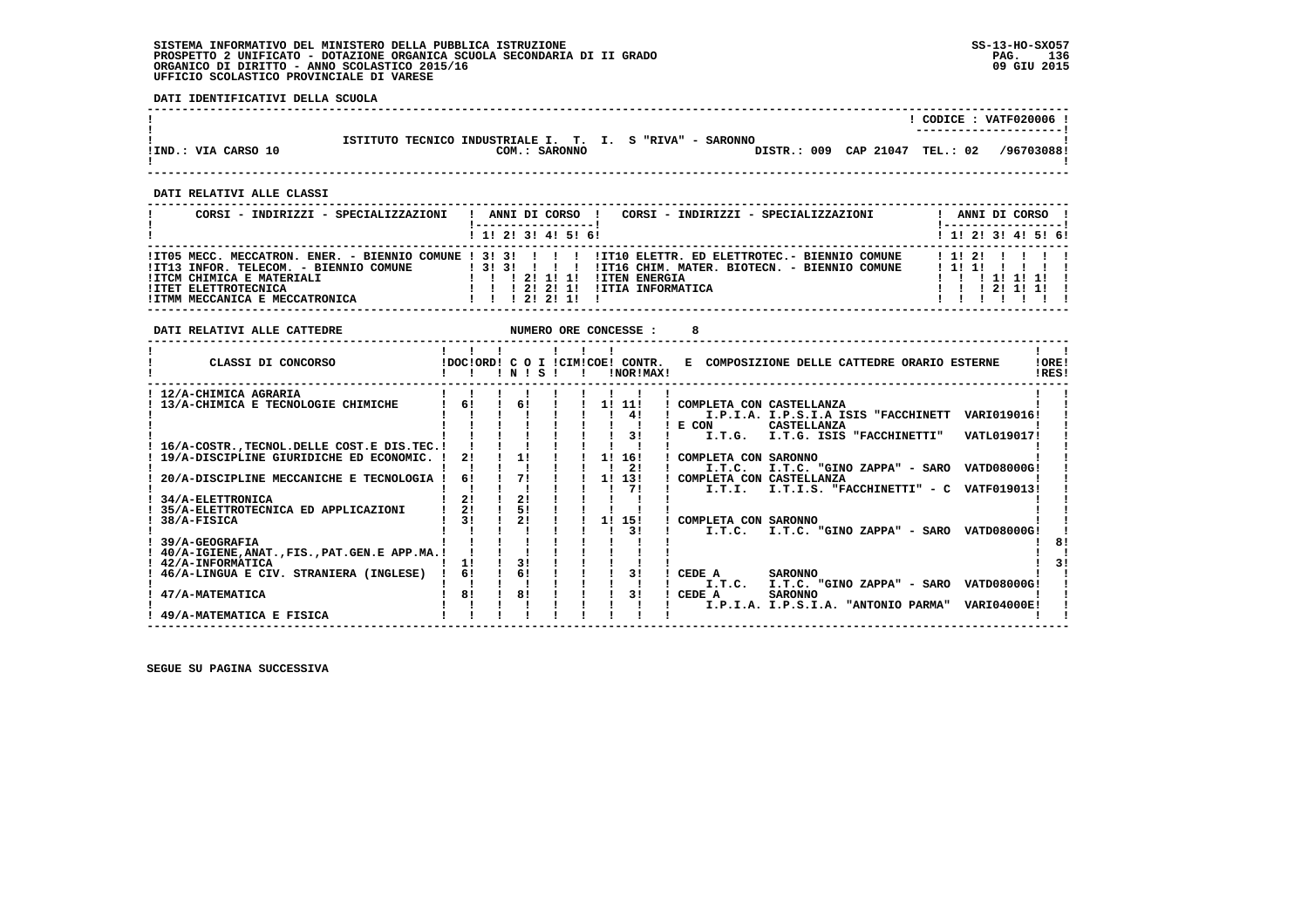**DATI IDENTIFICATIVI DELLA SCUOLA**

| !IND.: VIA CARSO 10            | ISTITUTO TECNICO INDUSTRIALE I. T. I. S "RIVA" - SARONNO<br>DISTR.: 009 CAP 21047 TEL.: 02 /96703088!<br>COM.: SARONNO | CODICE: VATF020006 ! |
|--------------------------------|------------------------------------------------------------------------------------------------------------------------|----------------------|
| הסחהייים הזוג דעדייג והס דייגח | NIMEDO OPE CONCESSE .                                                                                                  |                      |

| CLASSI DI CONCORSO                                                |    |    | ! N ! | S. |  | IDOCIORD! C O I ICIMICOE! CONTR.<br>!NOR!MAX! | E COMPOSIZIONE DELLE CATTEDRE ORARIO ESTERNE                                | !ORE!<br>IRES! |
|-------------------------------------------------------------------|----|----|-------|----|--|-----------------------------------------------|-----------------------------------------------------------------------------|----------------|
| 50/A-LETTERE IST.ISTR.SECOND. DI II GR. ! 11!                     |    |    | 112!  |    |  | 61                                            | CEDE A<br>TRADATE                                                           |                |
| 57/A-SCIENZA DEGLI ALIMENTI                                       |    |    |       |    |  |                                               | I.T.PER.AZ.LI E CORR.L.EST VATD024018!<br>I.T.C.                            |                |
| $60/A$ -SC.NA., CH., GEOG., MIC.                                  | 1! |    | 11    |    |  | 1! 16!                                        | ! COMPLETA CON SARONNO                                                      |                |
|                                                                   | 31 |    | 21    |    |  | 21                                            | I.P.I.A. I.P.S.I.A. "ANTONIO PARMA" VARI04000E!                             |                |
| 71/A-TECNOLOGIE E DISEGNO TECNICO                                 |    |    |       |    |  | 1! 15!<br>31                                  | ! COMPLETA CON CASTELLANZA<br>I.T.I. I.T.I.S. "FACCHINETTI" - C VATF019013! |                |
| ** TABELLA C **                                                   |    |    |       |    |  |                                               |                                                                             |                |
| 20/C-ESERCITAZIONI PRATICHE DI OTTICA                             |    |    |       |    |  |                                               |                                                                             |                |
| 24/C-LAB. CHIMICA E CHIMICA INDUSTRIALE !                         | 21 |    |       |    |  |                                               | CEDE A<br>TRADATE                                                           |                |
| 26/C-LABORATORIO DI ELETTRONICA                                   |    |    |       |    |  | 21                                            | I.T.I. I.T.I.S. ISIS "L.GEYMONAT" VATF026016!<br>CEDE A<br><b>SARONNO</b>   |                |
|                                                                   |    |    |       |    |  |                                               | I.P.I.A. I.P.S.I.A. "ANTONIO PARMA" VARI04000E!                             |                |
| 27/C-LABORATORIO DI ELETTROTECNICA                                | 11 |    | 21    |    |  |                                               |                                                                             | 81             |
| 28/C-LAB.DI FIS.ATOMICA E NUCL. E STRUM.!                         |    |    |       |    |  |                                               |                                                                             |                |
| 29/C-LAB. DI FISICA E FISICA APPLICATA                            | 11 |    |       |    |  | 1! 17!<br>11                                  | COMPLETA CON SARONNO<br>I.T.C. "GINO ZAPPA" - SARO VATD08000G!<br>I.T.C.    |                |
| 30/C-LAB. DI INFORMATICA GESTIONALE                               |    |    |       |    |  |                                               |                                                                             |                |
| 31/C-LAB. DI INFORMATICA INDUSTRIALE                              | 11 |    | 21    |    |  |                                               |                                                                             |                |
| 32/C-LAB. MECCANICO-TECNOLOGICO                                   | 51 | 11 | 51    |    |  |                                               |                                                                             |                |
| - DI CUI UFFICIO TECNICO<br>! 35/C-LAB. DI TECNICA MICROBIOLOGICA |    | 11 |       |    |  |                                               |                                                                             |                |
|                                                                   |    |    |       |    |  |                                               |                                                                             |                |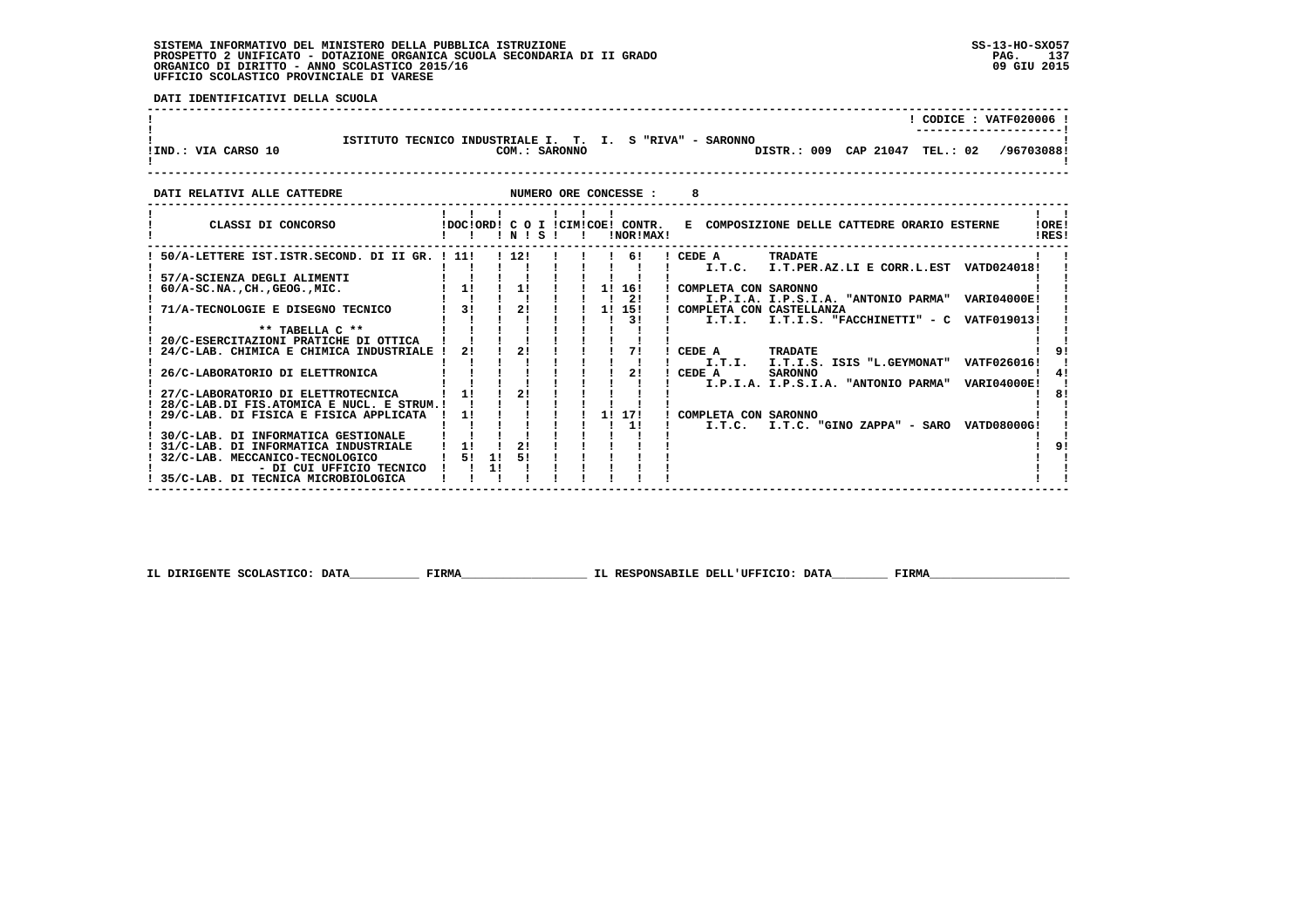**DATI IDENTIFICATIVI DELLA SCUOLA**

| ISTITUTO TECNICO INDUSTRIALE                | I.T.I.S. "RIVA" SARONNO (CORSO SERALE)                                    |               |  |  |                                | CODICE: VATF02050G!<br>--------------------- |
|---------------------------------------------|---------------------------------------------------------------------------|---------------|--|--|--------------------------------|----------------------------------------------|
| <b>!CORSO SERALE</b><br>!IND.: VIA CARSO 10 | DELL' ISTITUTO TECNICO INDUSTRIALE I. T. I. S "RIVA" - SARONNO DI SARONNO | COM.: SARONNO |  |  | DISTR.: 009 CAP 21047 TEL.: 02 | /96703088!                                   |

 **------------------------------------------------------------------------------------------------------------------------------------**

 **DATI RELATIVI ALLE CLASSI**

| CORSI - INDIRIZZI - SPECIALIZZAZIONI                                                                                                                 |  |                   |  | CORSI - INDIRIZZI - SPECIALIZZAZIONI<br>ANNI DI CORSO !<br><u>!----------------- </u>                |  | ANNI DI CORSO ! |
|------------------------------------------------------------------------------------------------------------------------------------------------------|--|-------------------|--|------------------------------------------------------------------------------------------------------|--|-----------------|
|                                                                                                                                                      |  |                   |  | 1 1! 2! 3! 4! 5! 6!<br>$1$ , 1!, 2!, 3!, 4!, 5!, 6!                                                  |  |                 |
| <b>!ITET ELETTROTECNICA</b><br><b>!TF29 TERMOTECNICA</b><br>!TFCT ELETTROTECNICA ED AUTOM. (NUOVI PROGR.) !!!!!!!!! TFCV MECCANICA (NUOVI PROGRAMMI) |  | 1 1 1 1 1 1 1 1 1 |  | IITMM MECCANICA E MECCATRONICA<br>!TFC1 TR.RIENTRI FORM.ELETTROTECN. AUTOM.SIRI                      |  |                 |
| !TFEA BIENNIO (NUOVI PROGRAMMI)                                                                                                                      |  | .                 |  | TFD5 BIENN.RIENTRI FORMAT.SIRIO-SETT.INDUSTR !!!!!!!!!!TFD6 TRIENN.RIENTRI FORMAT.MECCANICA-SIRIO!!! |  |                 |

**DATI RELATIVI ALLE CATTEDRE NUMERO ORE CONCESSE : 0** 

| CLASSI DI CONCORSO                             | IDOCIORD! C O I ICIMICOE! CONTR. | ! N ! S |    |  |  | !NOR!MAX! |  | E COMPOSIZIONE DELLE CATTEDRE ORARIO ESTERNE |  |  |  | !ORE!<br>!RES! |    |
|------------------------------------------------|----------------------------------|---------|----|--|--|-----------|--|----------------------------------------------|--|--|--|----------------|----|
| ! 12/A-CHIMICA AGRARIA                         |                                  |         |    |  |  |           |  |                                              |  |  |  |                |    |
| ! 13/A-CHIMICA E TECNOLOGIE CHIMICHE           |                                  |         |    |  |  |           |  |                                              |  |  |  | 2!             |    |
| 16/A-COSTR., TECNOL. DELLE COST. E DIS. TEC. ! |                                  |         |    |  |  |           |  |                                              |  |  |  |                |    |
| ! 19/A-DISCIPLINE GIURIDICHE ED ECONOMIC.      |                                  |         |    |  |  |           |  |                                              |  |  |  | 2!             |    |
| 20/A-DISCIPLINE MECCANICHE E TECNOLOGIA        | 31                               |         | 21 |  |  |           |  |                                              |  |  |  |                | 1! |
| ! 34/A-ELETTRONICA                             |                                  |         |    |  |  |           |  |                                              |  |  |  |                |    |
| 35/A-ELETTROTECNICA ED APPLICAZIONI            |                                  |         | 2! |  |  |           |  |                                              |  |  |  | 1!             |    |
| 38/A-FISICA                                    |                                  |         |    |  |  |           |  |                                              |  |  |  | 2!             |    |
| 39/A-GEOGRAFIA                                 |                                  |         |    |  |  |           |  |                                              |  |  |  |                |    |
| ! 42/A-INFORMATICA                             |                                  |         |    |  |  |           |  |                                              |  |  |  | 21             |    |
| 46/A-LINGUA E CIV. STRANIERA (INGLESE)         |                                  |         |    |  |  |           |  |                                              |  |  |  | 10!            |    |
| ! 47/A-MATEMATICA                              |                                  |         |    |  |  |           |  |                                              |  |  |  | 12!            |    |
| 49/A-MATEMATICA E FISICA                       |                                  |         |    |  |  |           |  |                                              |  |  |  |                |    |
| ! 50/A-LETTERE IST.ISTR.SECOND. DI II GR.      |                                  |         |    |  |  |           |  |                                              |  |  |  | 2!             |    |
| $60/A-SC.NA.$ , $CH.$ , $GEOG.$ , $MIC.$       |                                  |         |    |  |  |           |  |                                              |  |  |  | 2!             |    |
| 71/A-TECNOLOGIE E DISEGNO TECNICO              |                                  |         |    |  |  |           |  |                                              |  |  |  | 2!             |    |
| $***$ TABELLA $C**$                            |                                  |         |    |  |  |           |  |                                              |  |  |  |                |    |
| 24/C-LAB. CHIMICA E CHIMICA INDUSTRIALE        |                                  |         |    |  |  |           |  |                                              |  |  |  | 11             |    |
| 26/C-LABORATORIO DI ELETTRONICA                |                                  |         |    |  |  |           |  |                                              |  |  |  |                |    |
| 27/C-LABORATORIO DI ELETTROTECNICA             |                                  |         |    |  |  |           |  |                                              |  |  |  | 11             |    |
|                                                |                                  |         |    |  |  |           |  |                                              |  |  |  |                |    |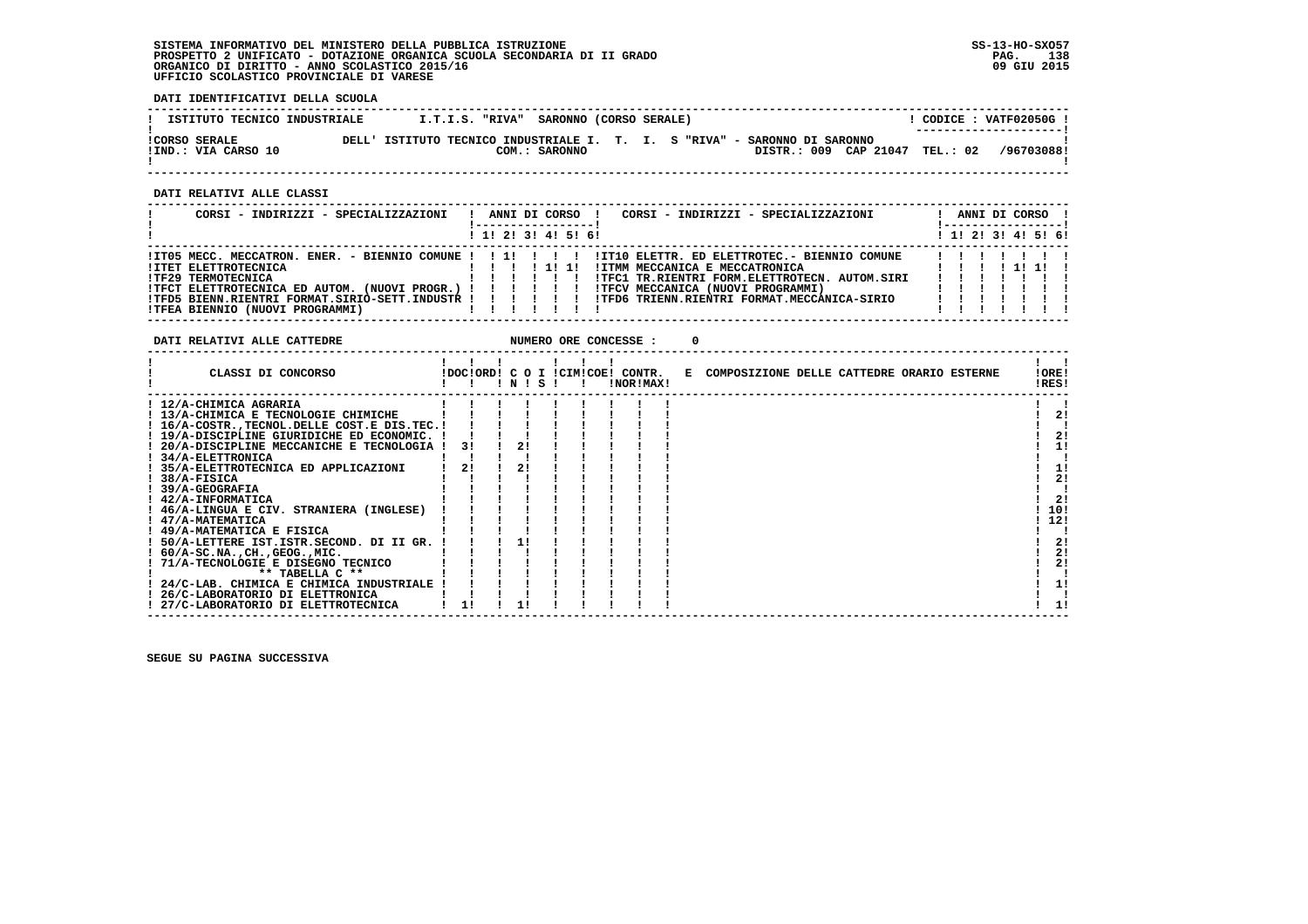$\overline{1}$   $\overline{2}$   $\overline{1}$ 

--------------------------------<sup>--</sup>-

 **DATI IDENTIFICATIVI DELLA SCUOLA**

 **------------------------------------------------------------------------------------------------------------------------------------**

| ISTITUTO TECNICO INDUSTRIALE                                                                                                                                   | SARONNO (CORSO SERALE)<br>CODICE: VATF02050G!<br>I.T.I.S. "RIVA"                                                                              |                |
|----------------------------------------------------------------------------------------------------------------------------------------------------------------|-----------------------------------------------------------------------------------------------------------------------------------------------|----------------|
| <b>!CORSO SERALE</b><br>!IND.: VIA CARSO 10                                                                                                                    | T. I. S "RIVA" - SARONNO DI SARONNO<br>DELL' ISTITUTO TECNICO INDUSTRIALE I.<br>TEL.: 02 /96703088!<br>DISTR.: 009 CAP 21047<br>COM.: SARONNO |                |
| DATI RELATIVI ALLE CATTEDRE                                                                                                                                    | NUMERO ORE CONCESSE :<br>$\Omega$                                                                                                             |                |
| CLASSI DI CONCORSO                                                                                                                                             | IDOCIORDI C O I ICIMICOE! CONTR.<br>E COMPOSIZIONE DELLE CATTEDRE ORARIO ESTERNE<br>INISI<br>INORIMAXI                                        | !ORE!<br>!RES! |
| ! 29/C-LAB. DI FISICA E FISICA APPLICATA<br>! 30/C-LAB. DI INFORMATICA GESTIONALE<br>! 31/C-LAB. DI INFORMATICA INDUSTRIALE<br>32/C-LAB. MECCANICO-TECNOLOGICO | 11<br>11                                                                                                                                      | 11<br>11<br>21 |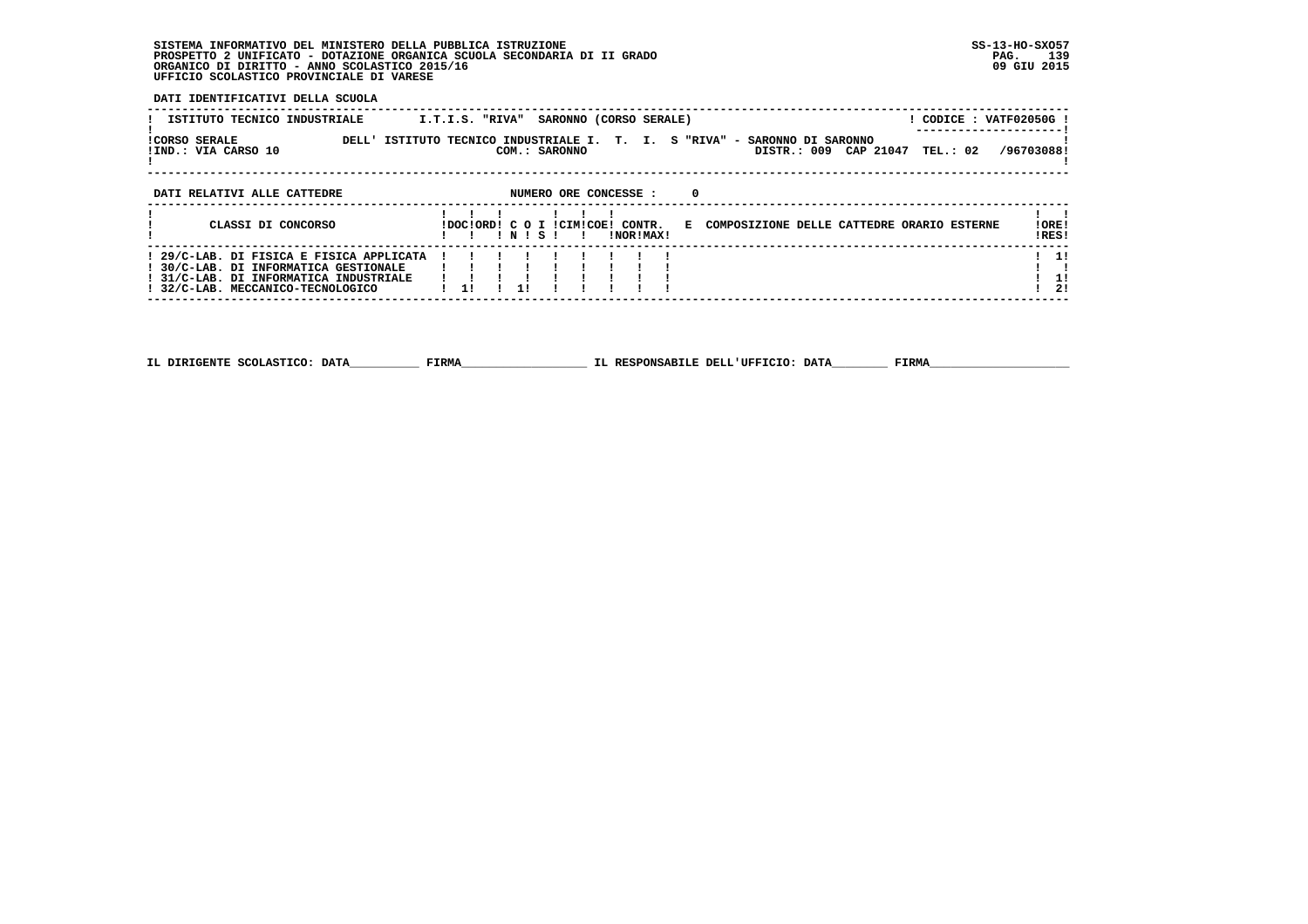**DATI IDENTIFICATIVI DELLA SCUOLA ------------------------------------------------------------------------------------------------------------------------------------** $\overline{1}$  CODICE : VATE02301P  $\overline{1}$ **I ISTITUTO TECNICO INDUSTRIALE : I.T.I.S " GIOVANNI FALCONE" ! ---------------------! !SEZIONE ASSOCIATA ALL' ISTITUTO SUPERIORE "GIOVANNI FALCONE" DI GALLARATE ! !IND.: VIA G. MATTEOTTI 4 COM.: GALLARATE DISTR.: 006 CAP 21013 TEL.: 0331 /774605 !** $\mathbf{I}$  **! ! ------------------------------------------------------------------------------------------------------------------------------------ DATI RELATIVI ALLE CLASSI ------------------------------------------------------------------------------------------------------------------------------------**I ANNI DI CORSO I  **! CORSI - INDIRIZZI - SPECIALIZZAZIONI ! ANNI DI CORSO ! CORSI - INDIRIZZI - SPECIALIZZAZIONI ! ANNI DI CORSO !**\_\_\_\_\_\_\_\_\_\_\_\_\_\_\_\_\_\_\_\_\_  **! !-----------------! !-----------------!**1 1 2 2 1 3 1 4 1 5 1 6 1  **! ! 1! 2! 3! 4! 5! 6! ! 1! 2! 3! 4! 5! 6! ------------------------------------------------------------------------------------------------------------------------------------ !IT15 GRAF. E COM.NE BIENNIO - TRIENNIO ! 3! 3! 3! 2! 2! ! ! ! ! ! ! ! ! ------------------------------------------------------------------------------------------------------------------------------------DATI RELATIVI ALLE CATTEDRE NUMERO ORE CONCESSE : 0 ------------------------------------------------------------------------------------------------------------------------------------ ! ! ! ! ! ! ! ! !** $\mathbf{I}$   $\mathbf{I}$ **LORE!** CLASSI DI CONCORSO **8** | DOC!ORD! C O I !CIM!COE! CONTR. E COMPOSIZIONE DELLE CATTEDRE ORARIO ESTERNE **IDFSI ! ! ! ! N ! S ! ! !NOR!MAX! !RES! ------------------------------------------------------------------------------------------------------------------------------------ ! 3/A-ARTE DEL DISEGNO ANIMATO ! ! ! ! ! ! ! ! ! ! ! ! 7/A-ARTE DELLA FOTOGR. E GRAFICA PUBBL.! 4! ! 4! ! ! ! ! ! ! 13! ! 12/A-CHIMICA AGRARIA ! ! ! ! ! ! ! ! ! ! ! ! 13/A-CHIMICA E TECNOLOGIE CHIMICHE ! 1! ! 1! ! ! ! ! ! ! ! ! 16/A-COSTR.,TECNOL.DELLE COST.E DIS.TEC.! ! ! ! ! ! ! ! ! ! ! ! 19/A-DISCIPLINE GIURIDICHE ED ECONOMIC. ! 1! ! ! ! ! 1! 12! ! COMPLETA CON GALLARATE ! !** $\mathbf{I}$  $1, 131$  $\mathbf{I}$  and  $\mathbf{I}$  $\mathbf{I}$ ا ! ! 1 ! 1 ! 1 ! ! ! ! ! ! ! ! ! ! ! 1 ! ! 1 ! 34/A-ELETTRONICA ! ! ! ! ! ! ! ! ! ! ! 34/A-ELETTRONICA<br>! ! ! ! ! ! ! ! ! ! ! ! ! ! ! ! ! ! 35/A-ELETTROTECNICA ED APPLICAZIONI ! ! ! ! ! !<br>! 35/A-ELETTROTECNICA ED APPLICAZ  **! 36/A-FILOSOFIA,PSICOL. E SC.DELL'EDUCAZ.! 1! ! ! ! ! 1! 12! ! COMPLETA CON BUSTO ARSIZIO ! ! ! ! ! ! ! ! ! ! 6! ! IPSCT I.P.S.S.C.T. "P.VERRI" -BU VARC030007! ! ! 38/A-FISICA ! 1! ! 1! ! ! ! ! ! ! ! ! 39/A-GEOGRAFIA ! ! ! ! ! ! ! ! ! ! ! ! 42/A-INFORMATICA ! 1! ! ! ! ! 1! 9! ! COMPLETA CON GALLARATE ! ! ! ! ! ! ! ! ! ! 9! ! I.T.I. ITIS "PONTI"GALLARATE (DIU VATF00801L! ! ! 44/A-LINGUAGGIO PER CINEMATOGR.E TELEV. ! ! ! ! ! ! ! ! ! ! ! ! 46/A-LINGUA E CIV. STRANIERA (INGLESE) ! 2! ! 2! ! ! ! 3! ! CEDE A GALLARATE ! ! ! ! ! ! ! ! ! ! ! ! I.P.S.C. " GIOVANNI FALCONE" VARC023015! ! ! 47/A-MATEMATICA ! 2! ! 2! ! ! 1! 12! ! COMPLETA CON GALLARATE ! ! ! ! ! ! ! ! ! ! 8! ! I.P.S.C. " GIOVANNI FALCONE" VARC023015! ! ! 49/A-MATEMATICA E FISICA ! ! ! ! ! ! ! ! ! ! ! ! 50/A-LETTERE IST.ISTR.SECOND. DI II GR. ! 4! ! 4! ! ! ! ! ! ! 6! ! 60/A-SC.NA.,CH.,GEOG.,MIC. ! 1! ! ! ! ! 1! 15! ! COMPLETA CON BUSTO ARSIZIO ! ! ! ! ! ! ! ! ! ! 3! ! L.S. LICEO SCIENTIFICO "TOSI" - VAPS01000D! !** $\epsilon$  $\mathbf{I}$  **! 62/A-TECNICA DELLA REGISTRAZ. DEL SUONO ! ! ! ! ! ! ! ! ! ! ! ! 63/A-TEC. RIPRESA CINEMATOGR.TELEVISIVA ! ! ! 1! ! ! ! ! ! ! !** $\mathbf{I}$  $\frac{1}{1}$  8!  **! 64/A-TECNICA E ORGAN.PROD.CINEMAT. E TV ! ! ! ! ! ! ! ! ! ! 8!**- 1  **! 65/A-TECNICA FOTOGRAFICA ! ! ! ! ! ! ! ! ! ! !** $\mathbf{I}$   $\mathbf{I}$  **! 67/A-TEC.FOTOGRAFICA,CINEMATOGR.E TELEV.! ! ! ! ! ! ! ! ! ! ! ------------------------------------------------------------------------------------------------------------------------------------**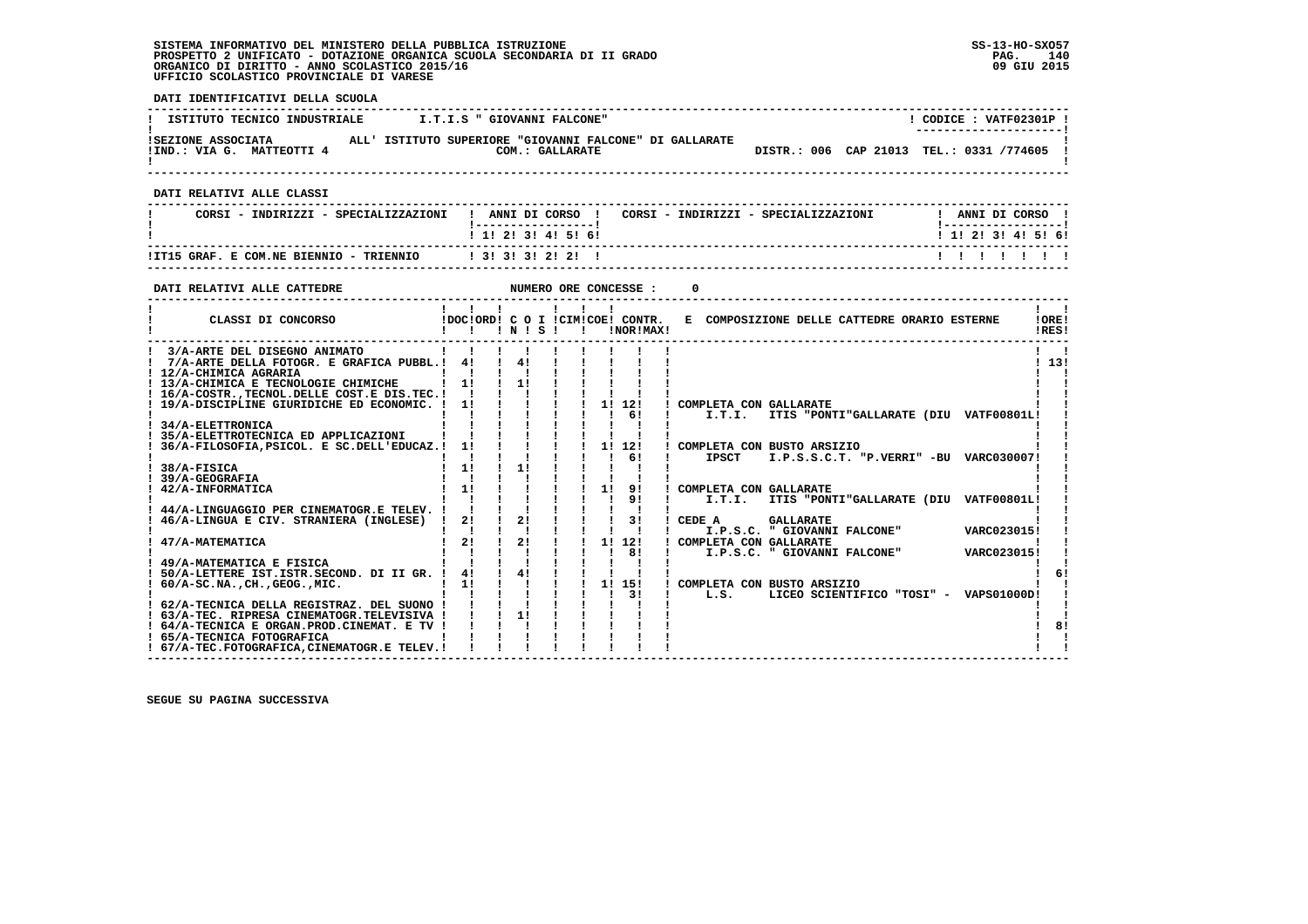**DATI IDENTIFICATIVI DELLA SCUOLA ------------------------------------------------------------------------------------------------------------------------------------**! CODICE: VATF02301P !  **! ISTITUTO TECNICO INDUSTRIALE : I.T.I.S " GIOVANNI FALCONE"** \_\_\_\_\_\_\_\_\_\_\_\_\_\_\_\_\_\_\_\_\_\_\_  **! ---------------------! !SEZIONE ASSOCIATA ALL' ISTITUTO SUPERIORE "GIOVANNI FALCONE" DI GALLARATE ! !IND.: VIA G. MATTEOTTI 4 COM.: GALLARATE DISTR.: 006 CAP 21013 TEL.: 0331 /774605 ! ! !** $\overline{D}$  DISTR.: 006 CAP 21013 TEL.: 0331 /774605 1 - 1  **------------------------------------------------------------------------------------------------------------------------------------DATI RELATIVI ALLE CATTEDRE NUMERO ORE CONCESSE : 0 ------------------------------------------------------------------------------------------------------------------------------------ ! ! ! ! ! ! ! ! ! ! CLASSI DI CONCORSO !DOC!ORD! C O I !CIM!COE! CONTR. E COMPOSIZIONE DELLE CATTEDRE ORARIO ESTERNE !ORE! ! ! ! ! N ! S ! ! !NOR!MAX! !RES!**. . . . . . . .  **------------------------------------------------------------------------------------------------------------------------------------ ------------------------------------------------------------------------------------------------------------------------------------ ! 69/A-TECNOL.GRAFICHE ED IMPIANTI GRAFICI! ! ! ! ! ! ! ! ! ! ! ! 71/A-TECNOLOGIE E DISEGNO TECNICO ! 1! ! 1! ! ! ! ! ! ! ! ! \*\* TABELLA C \*\* ! ! ! ! ! ! ! ! ! ! ! ! 24/C-LAB. CHIMICA E CHIMICA INDUSTRIALE ! ! ! ! ! ! ! 6! ! CEDE A GALLARATE ! ! ! ! ! ! ! ! ! ! ! ! I.P.S.C. " GIOVANNI FALCONE" VARC023015! ! ! 29/C-LAB. DI FISICA E FISICA APPLICATA ! ! ! ! ! ! ! 3! ! CEDE A TRADATE ! 3! ! ! ! ! ! ! ! ! ! ! I.T.I. I.T.I.S. ISIS "L.GEYMONAT" VATF026016! ! ! 30/C-LAB. DI INFORMATICA GESTIONALE ! ! ! ! ! ! ! ! ! ! ! ! 31/C-LAB. DI INFORMATICA INDUSTRIALE ! ! ! ! ! ! ! 4! ! CEDE A GALLARATE ! 2! ! ! ! ! ! ! ! ! ! ! I.T.I. ITIS "PONTI"GALLARATE (DIU VATF00801L! ! ! 32/C-LAB. MECCANICO-TECNOLOGICO ! ! ! ! ! ! ! ! ! ! 6! ! 36/C-LAB.TECN. CARTARIA E ESERC.CARTIERA! ! ! ! ! ! ! ! ! ! ! ! 38/C-LAB. E REPARTI DI LAV.ARTI GRAFICHE! ! ! ! ! ! ! ! ! ! ! ! 46/C-REP.LAV.PER MONTAGGIO CINEM.E TELE.! ! ! ! ! ! ! ! ! ! !** $\frac{1}{2}$  $\blacksquare$  $1<sub>61</sub>$  $\blacksquare$  $\blacksquare$  $\mathbf{I}$  and  $\mathbf{I}$  $\mathbf{I}$  and  $\mathbf{I}$  **! 47/C-REP.LAV.PER LA REGISTRAZ. DEL SUONO! ! ! ! ! ! ! ! ! ! ! ! 48/C-REP.LAV.PER LA RIPRESA CINEM.E TEL.! ! ! 3! ! ! ! ! ! ! 8! ! 49/C-REP.DI LAV. PER ARTI FOTOGRAFICHE ! ! ! ! ! ! ! ! ! ! !** $\overline{1}$  81  $\frac{1}{2}$   $\frac{1}{2}$   **------------------------------------------------------------------------------------------------------------------------------------ IL DIRIGENTE SCOLASTICO: DATA\_\_\_\_\_\_\_\_\_\_ FIRMA\_\_\_\_\_\_\_\_\_\_\_\_\_\_\_\_\_\_ IL RESPONSABILE DELL'UFFICIO: DATA\_\_\_\_\_\_\_\_ FIRMA\_\_\_\_\_\_\_\_\_\_\_\_\_\_\_\_\_\_\_\_**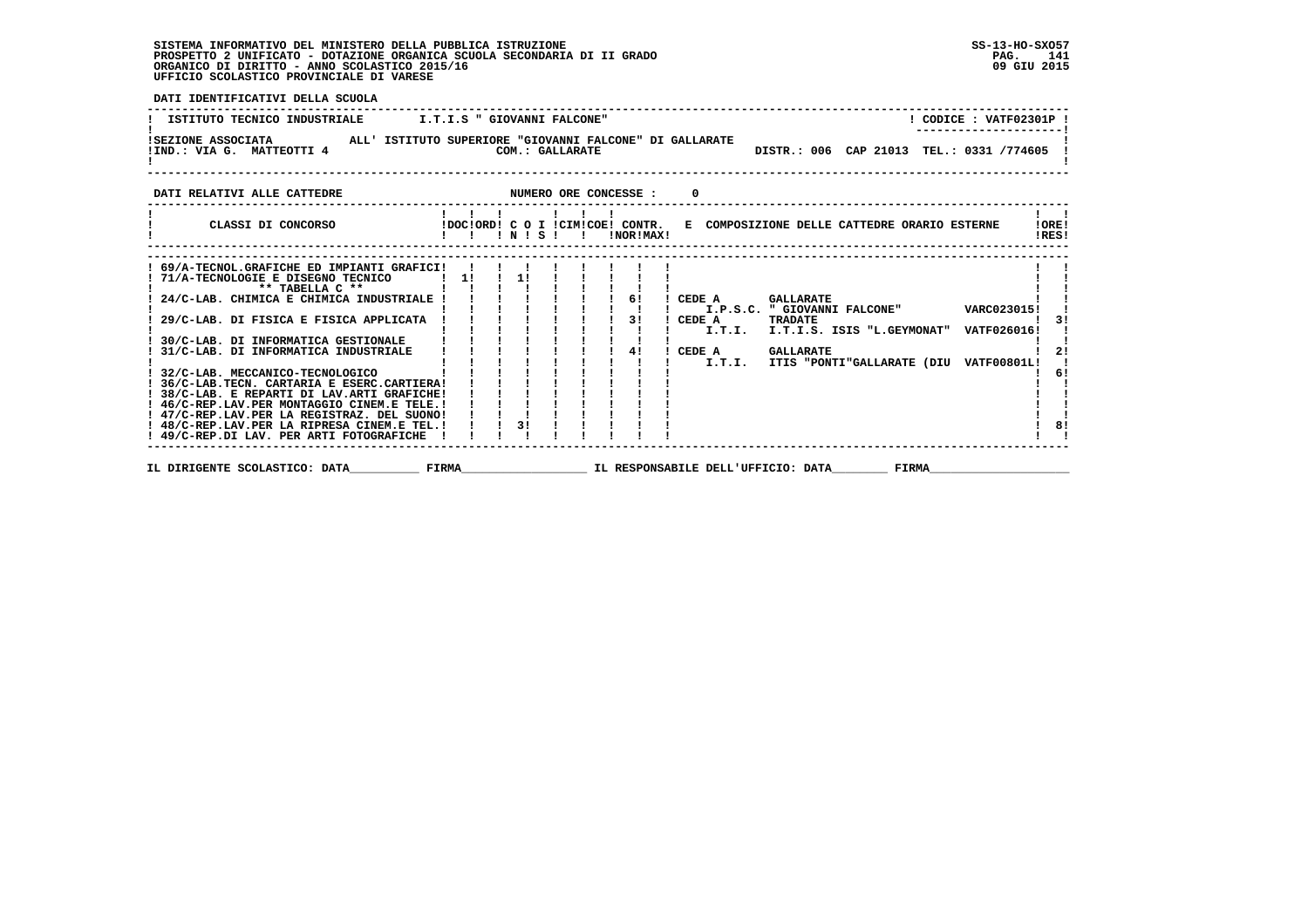**DATI IDENTIFICATIVI DELLA SCUOLA**

| ISTITUTO TECNICO INDUSTRIALE                |         | I.T.I.S. ISIS "L.GEYMONAT" - TRADATE                  |               |  |  |                                                                  |  | ---------------------- | CODICE: VATF026016! |
|---------------------------------------------|---------|-------------------------------------------------------|---------------|--|--|------------------------------------------------------------------|--|------------------------|---------------------|
| ISEZIONE ASSOCIATA<br>!IND.: VIA GRAMSCI, 1 | AT.T. I | ISTITUTO SUPERIORE IST. TECN. IND. STAT. LIC. SC. "L. | COM.: TRADATE |  |  | GEYMONAT" DI TRADATE<br>DISTR.: 007 CAP 21049 TEL.: 0331 /842371 |  |                        |                     |

 **------------------------------------------------------------------------------------------------------------------------------------**

 **DATI RELATIVI ALLE CLASSI**

| CORSI - INDIRIZZI - SPECIALIZZAZIONI                                                                                                              | CORSI - INDIRIZZI - SPECIALIZZAZIONI<br>ANNI DI CORSO !                                                                                                                                               | ANNI DI CORSO !<br>! ------------------ ! |
|---------------------------------------------------------------------------------------------------------------------------------------------------|-------------------------------------------------------------------------------------------------------------------------------------------------------------------------------------------------------|-------------------------------------------|
|                                                                                                                                                   | 1 1! 2! 3! 4! 5! 6!                                                                                                                                                                                   | $1$ 1! 2! 3! 4! 5! 6!                     |
| !IT16 CHIM. MATER. BIOTECN. - BIENNIO COMUNE ! 2! 1! ! ! ! !<br>!ITBA BIOTECNOLOGIE AMBIENTALI<br>!ITET ELETTROTECNICA<br>!ITTL TELECOMUNICAZIONI | IIT10 ELETTR. ED ELETTROTEC.- BIENNIO COMUNE   1! 2!         IIT13 INFOR. TELECOM. - BIENNIO COMUNE<br><b>!ITAT AUTOMAZIONE</b><br><b>!ITEC ELETTRONICA</b><br>!ITIA INFORMATICA<br>1 1 1 2 1 2 1 2 1 | 1 31 21<br>1 1 1 2 1 2 1 2 1              |

| DATI RELATIVI ALLE CATTEDRE                                                                                                                                                           |                |                 |  |    | NUMERO ORE CONCESSE :                         |                              |  |                                              |  |                 |                                              |                |  |
|---------------------------------------------------------------------------------------------------------------------------------------------------------------------------------------|----------------|-----------------|--|----|-----------------------------------------------|------------------------------|--|----------------------------------------------|--|-----------------|----------------------------------------------|----------------|--|
| CLASSI DI CONCORSO                                                                                                                                                                    |                | 1 N 1 S 1       |  |    | IDOCIORDI C O I ICIMICOEI CONTR.<br>!NOR!MAX! |                              |  |                                              |  |                 | E COMPOSIZIONE DELLE CATTEDRE ORARIO ESTERNE | !ORE!<br>!RES! |  |
| ! 12/A-CHIMICA AGRARIA<br>! 13/A-CHIMICA E TECNOLOGIE CHIMICHE<br>! 16/A-COSTR., TECNOL. DELLE COST. E DIS. TEC. !<br>! 19/A-DISCIPLINE GIURIDICHE ED ECONOMIC.<br>! 34/A-ELETTRONICA | 21<br>11<br>51 | 21<br>1!<br>10! |  |    |                                               |                              |  |                                              |  |                 |                                              |                |  |
| 35/A-ELETTROTECNICA ED APPLICAZIONI<br>38/A-FISICA                                                                                                                                    | 11<br>11       | 11<br>11        |  | 11 | 15!<br>31                                     | COMPLETA CON TRADATE<br>L.S. |  | L. SCIENT. TEC. "GEYMONAT"                   |  |                 | VAPS026014!                                  |                |  |
| 39/A-GEOGRAFIA<br>40/A-IGIENE, ANAT., FIS., PAT. GEN. E APP.MA.!<br>42/A-INFORMATICA                                                                                                  |                | 1!              |  |    | 91                                            | CEDE A<br>L.S.               |  | <b>TRADATE</b><br>L. SCIENT. TEC. "GEYMONAT" |  |                 | VAPS026014!                                  | 6!             |  |
| 46/A-LINGUA E CIV. STRANIERA (INGLESE)<br>47/A-MATEMATICA<br>49/A-MATEMATICA E FISICA<br>50/A-LETTERE IST.ISTR.SECOND. DI II GR.                                                      | 11<br>41<br>31 | 31<br>51<br>71  |  |    | 61                                            | CEDE A<br>L.S.               |  | <b>TRADATE</b><br>L. SCIENT. TEC. "GEYMONAT" |  |                 | VAPS026014!                                  |                |  |
| 57/A-SCIENZA DEGLI ALIMENTI<br>$60/A-SC.NA.$ , $CH.$ , $GEOG.$ , $MIC.$<br>! 71/A-TECNOLOGIE E DISEGNO TECNICO                                                                        | 1!<br>11       | 1!<br>11        |  | 11 | 15!<br>41                                     | COMPLETA CON TRADATE<br>L.S. |  | L. SCIENT.                                   |  | TEC. "GEYMONAT" | VAPS026014!                                  |                |  |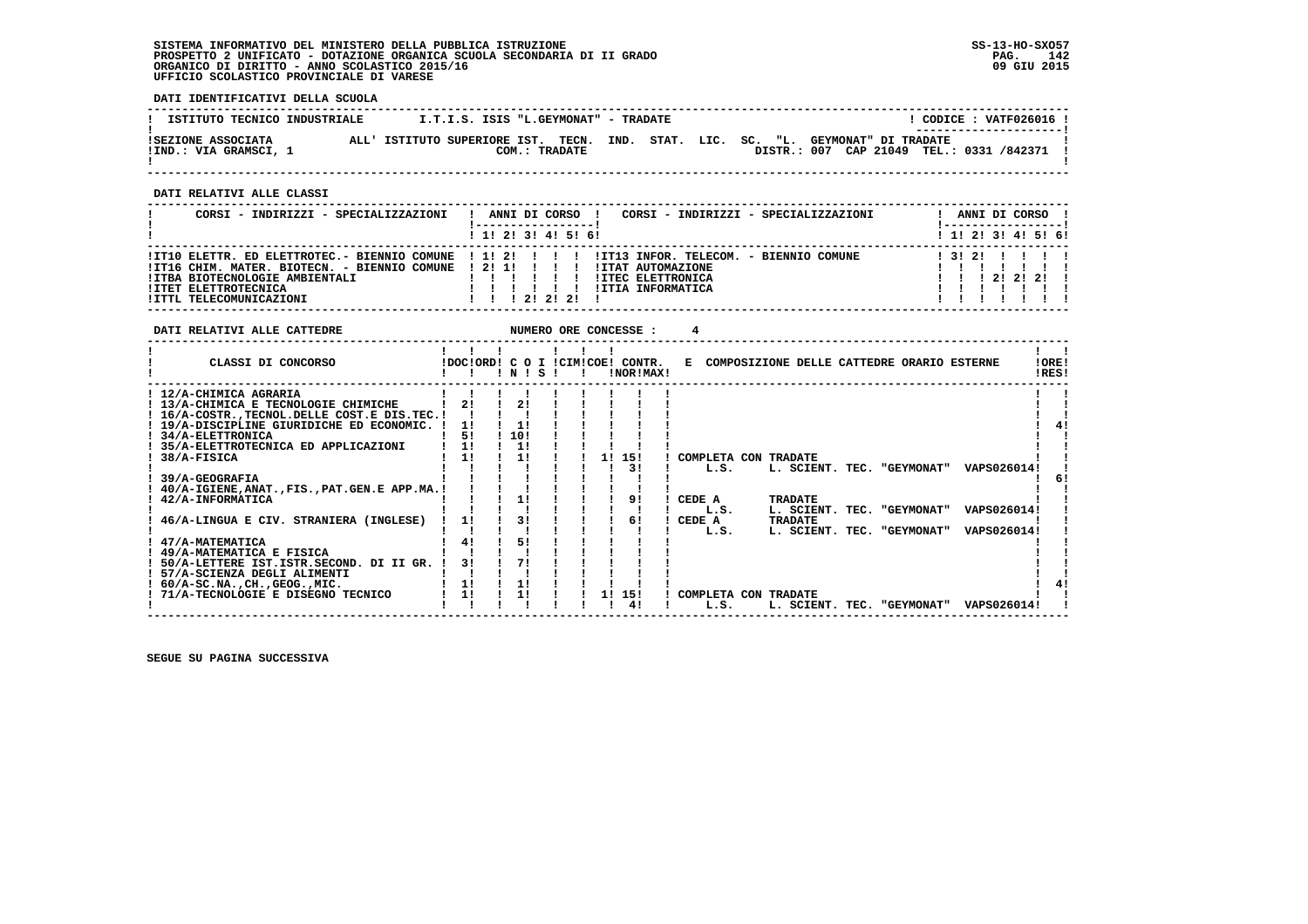**DATI IDENTIFICATIVI DELLA SCUOLA ------------------------------------------------------------------------------------------------------------------------------------**! CODICE : VATF026016 ! ! CODICE: VATF026016 ! ISTITUTO TECNICO INDUSTRIALE [ 1.T.I.S. ISIS "L.GEYMONAT" - TRADATE |<br>! ISEZIONE ASSOCIATA ALL' ISTITUTO SUPERIORE IST. TECN. IND. STAT. LIC. SC. "L. GEYMONAT" DI TRADATE<br>!ISEZIONE ASSOCI  $\mathbf{I}$  **! ! ------------------------------------------------------------------------------------------------------------------------------------DATI RELATIVI ALLE CATTEDRE NUMERO ORE CONCESSE : 4 ------------------------------------------------------------------------------------------------------------------------------------ ! ! ! ! ! ! ! ! !**

| CLASSI DI CONCORSO                        |       |          | ! N ! | -S |  |    | !DOC!ORD! C O I !CIM!COE! CONTR.<br>!NOR!MAX! |       | E COMPOSIZIONE DELLE CATTEDRE ORARIO ESTERNE               | !ORE!<br>!RES! |
|-------------------------------------------|-------|----------|-------|----|--|----|-----------------------------------------------|-------|------------------------------------------------------------|----------------|
| ** TABELLA C **                           |       |          |       |    |  |    |                                               |       |                                                            |                |
| 20/C-ESERCITAZIONI PRATICHE DI OTTICA     |       |          |       |    |  |    |                                               |       |                                                            |                |
| 24/C-LAB. CHIMICA E CHIMICA INDUSTRIALE   |       |          |       |    |  | 1! | -11!                                          |       | COMPLETA CON SARONNO                                       |                |
|                                           |       |          |       |    |  |    | 71                                            |       | VATF020006!<br>I.T.I.<br>I.T.I.S "RIVA" - SARONNO          |                |
| 26/C-LABORATORIO DI ELETTRONICA           |       | 51<br>11 |       | 51 |  |    |                                               |       |                                                            |                |
| - DI CUI UFFICIO TECNICO                  |       |          |       |    |  |    |                                               |       |                                                            |                |
| 27/C-LABORATORIO DI ELETTROTECNICA        |       |          |       |    |  |    |                                               |       |                                                            |                |
| 28/C-LAB.DI FIS.ATOMICA E NUCL. E STRUM.! |       |          |       |    |  |    |                                               |       |                                                            |                |
| 29/C-LAB. DI FISICA E FISICA APPLICATA    |       |          |       |    |  |    | 1! 11!                                        |       | COMPLETA CON GALLARATE                                     |                |
|                                           |       |          |       |    |  |    | 31                                            |       | I.T.I.<br>I.T.I.S " GIOVANNI FALCONE<br><b>VATF02301P!</b> |                |
|                                           |       |          |       |    |  |    |                                               |       | E CON<br><b>GALLARATE</b>                                  |                |
|                                           |       |          |       |    |  |    |                                               |       | VARC023015!<br>I.P.S.C. " GIOVANNI FALCONE"                |                |
| 30/C-LAB. DI INFORMATICA GESTIONALE       |       |          |       |    |  |    |                                               |       |                                                            |                |
| 31/C-LAB. DI INFORMATICA INDUSTRIALE      | 11    |          |       |    |  |    |                                               |       |                                                            |                |
| 32/C-LAB. MECCANICO-TECNOLOGICO           |       |          |       |    |  |    | -11!                                          |       | COMPLETA CON TRADATE                                       |                |
|                                           |       |          |       |    |  |    | 31                                            |       | <b>VATF01101C!</b><br>I.T.I.<br>I.T.I.S. ISIS "DON MILANI" |                |
|                                           |       |          |       |    |  |    |                                               | E CON | <b>TRADATE</b>                                             |                |
|                                           |       |          |       |    |  |    | 41                                            |       | I.T.C.G. I.T.C.G. ISIS "DON MILANI"<br>VATD011016!         |                |
| ! 35/C-LAB. DI TECNICA MICROBIOLOGICA     |       |          |       |    |  |    |                                               |       |                                                            |                |
| IL DIRIGENTE SCOLASTICO: DATA             | FIRMA |          |       |    |  |    |                                               |       | FIRMA<br>IL RESPONSABILE DELL'UFFICIO: DATA                |                |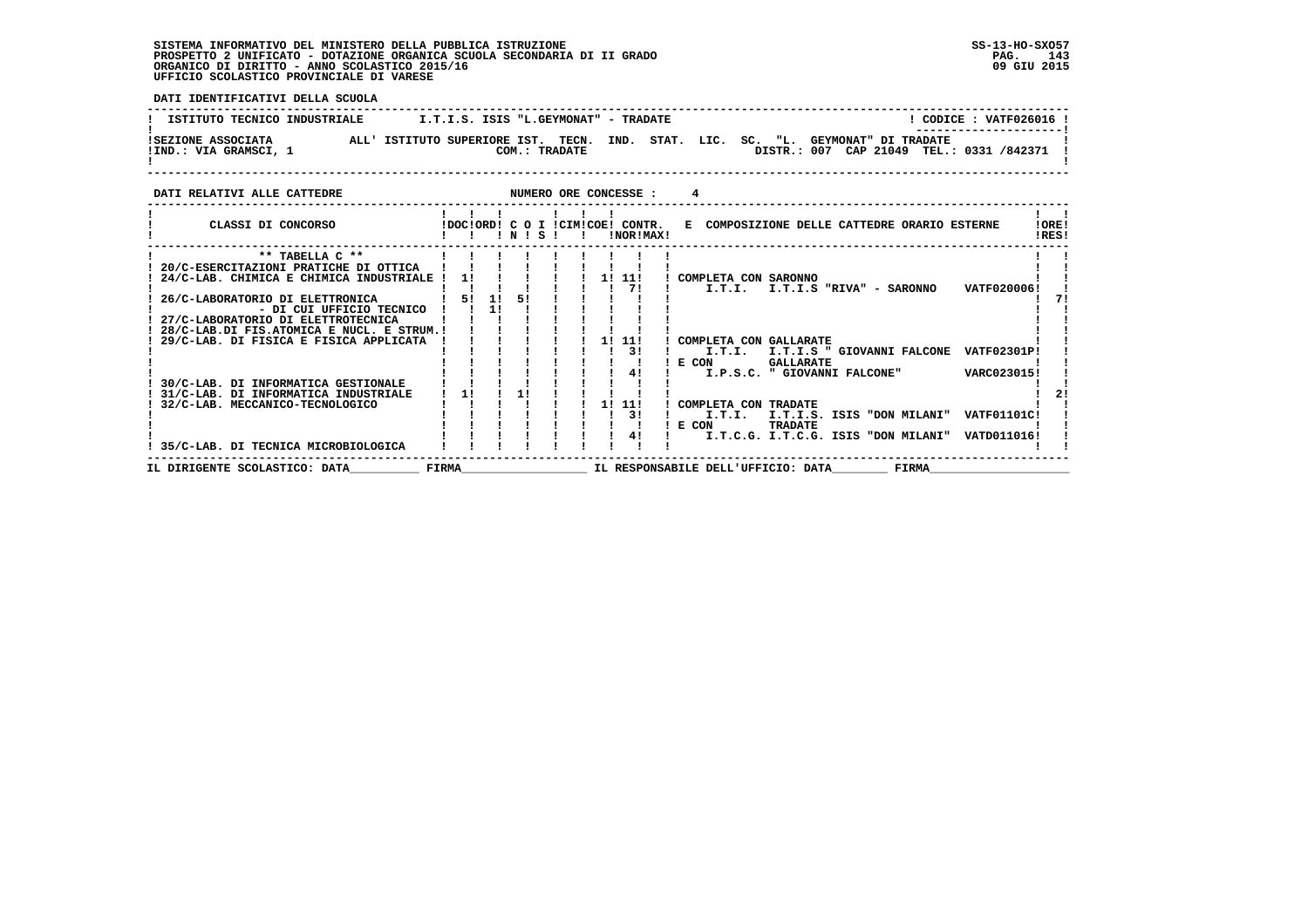**DATI IDENTIFICATIVI DELLA SCUOLA**

| ISTITUTO TECNICO PER GEOMETRI               | I.T.G. ISIS "NERVI" -VARESE                                                |  | CODICE: VATL013018 !<br>--------------------- |
|---------------------------------------------|----------------------------------------------------------------------------|--|-----------------------------------------------|
| ISEZIONE ASSOCIATA<br>!IND.: VIA BERTOLONE, | ALL' ISTITUTO SUPERIORE "F. DAVERIO - N. CASULA" DI VARESE<br>COM.: VARESE |  | DISTR.: 003 CAP 21100 TEL.: 0332 /282258      |

 **------------------------------------------------------------------------------------------------------------------------------------**

 **DATI RELATIVI ALLE CLASSI**

| CORSI - INDIRIZZI - SPECIALIZZAZIONI                               | CORSI - INDIRIZZI - SPECIALIZZAZIONI<br>! ANNI DI CORSO !                                         | ANNI DI CORSO !                      |
|--------------------------------------------------------------------|---------------------------------------------------------------------------------------------------|--------------------------------------|
|                                                                    | 1 1 2 3 3 4 5 6 1                                                                                 | 1 1 1 2 1 3 1 4 1 5 1 6 1            |
| IITCL TECN.IE LEGNO COSTR.NI - OPZIONE IIIIIIIIIIIIIIIITGEOTECNICO | IT24 COSTR., AMB. E TERRITORIO - BIENNIO COM ! 2! 2! ! !!! ITCA COSTR. AMB. TERRITORIO - TRIENNIO | 1 1 1 1 1 2 1 3 1<br>, , , , , , , , |

 **------------------------------------------------------------------------------------------------------------------------------------**

| DATI RELATIVI ALLE CATTEDRE                   |                                       |       |              | NUMERO ORE CONCESSE :  |                                                                |
|-----------------------------------------------|---------------------------------------|-------|--------------|------------------------|----------------------------------------------------------------|
| CLASSI DI CONCORSO                            | .<br>IDOCIORD! C O I ICIMICOE! CONTR. | INISI | $\mathbf{I}$ | !NOR!MAX!              | E COMPOSIZIONE DELLE CATTEDRE ORARIO ESTERNE<br>!ORE!<br>!RES! |
| ! 11/A-ARTE MINERARIA                         |                                       |       |              |                        |                                                                |
| ! 12/A-CHIMICA AGRARIA                        |                                       |       |              |                        |                                                                |
| 13/A-CHIMICA E TECNOLOGIE CHIMICHE            | 1!                                    |       |              | $1 \quad 11 \quad 121$ | ! COMPLETA CON TRADATE                                         |
|                                               |                                       |       |              | 91                     | L. SCIENT. TEC. "GEYMONAT" VAPS026014!<br>L.S.                 |
| 16/A-COSTR. TECNOL. DELLE COST. E DIS. TEC. ! | 61                                    | 41    |              | $1 \quad 11 \quad 101$ | ! COMPLETA CON LUINO                                           |
|                                               |                                       |       |              | 81                     | I.T.C.G. CITTA DI LUINO-CARLO VOLON VATD003017!                |
| 19/A-DISCIPLINE GIURIDICHE ED ECONOMIC.       | 1!                                    |       |              | 81                     | ! CEDE A<br><b>VARESE</b>                                      |
|                                               |                                       |       |              |                        | I.T.C. ISIS "F.DAVERIO" (C VATD013517!<br>I.T.C.               |
| 20/A-DISCIPLINE MECCANICHE E TECNOLOGIA       |                                       |       |              |                        |                                                                |
| 34/A-ELETTRONICA                              |                                       |       |              |                        |                                                                |
| 35/A-ELETTROTECNICA ED APPLICAZIONI           |                                       |       |              |                        |                                                                |
| 38/A-FISICA                                   | 11                                    |       |              | 61                     | CEDE A<br><b>VARESE</b>                                        |
|                                               |                                       |       |              |                        | I.T.C. I.T.C. ISIS " DAVERIO- CAS VATD01301T!                  |
| 39/A-GEOGRAFIA                                |                                       |       |              |                        |                                                                |
| 42/A-INFORMATICA                              |                                       |       |              |                        |                                                                |
| 46/A-LINGUA E CIV. STRANIERA (INGLESE)        | 31                                    | 21    |              |                        |                                                                |
| 47/A-MATEMATICA                               | 31                                    | 21    |              | 81                     | CEDE A<br><b>VARESE</b>                                        |
|                                               |                                       |       |              |                        | I.T.G.<br>I.T.G. ISIS "NERVI" VARES VATL01351N!                |
| 49/A-MATEMATICA E FISICA                      |                                       |       |              |                        |                                                                |
| 50/A-LETTERE IST.ISTR.SECOND. DI II GR.       | 31                                    | 41    |              |                        |                                                                |
| 54/A-MINERALOGIA E GEOLOGIA                   |                                       |       |              |                        |                                                                |
| 58/A-SC.E MEC.AGR.E T.GEST.AZ., FIT., ENT.!   | -21                                   | 11    |              | 1! 14!                 | ! COMPLETA CON LUINO                                           |
|                                               |                                       |       |              | 41                     | I.T.C.G. CITTA DI LUINO-CARLO VOLON VATD003017!                |
| $60/A-SC.NA.$ , $CH.$ , $GEOG.$ , $MIC.$      | 11                                    |       |              | 11 101                 | ! COMPLETA CON VARESE                                          |
|                                               |                                       |       |              | 81                     | I.T.C. ISIS " DAVERIO- CAS VATD01301T!<br>I.T.C.               |
| 71/A-TECNOLOGIE E DISEGNO TECNICO             |                                       |       |              |                        |                                                                |
| ! 72/A-TOPOG. GEN., COSTR.RUR. E DISEGNO      | 31                                    | 31    |              |                        |                                                                |
|                                               |                                       |       |              |                        |                                                                |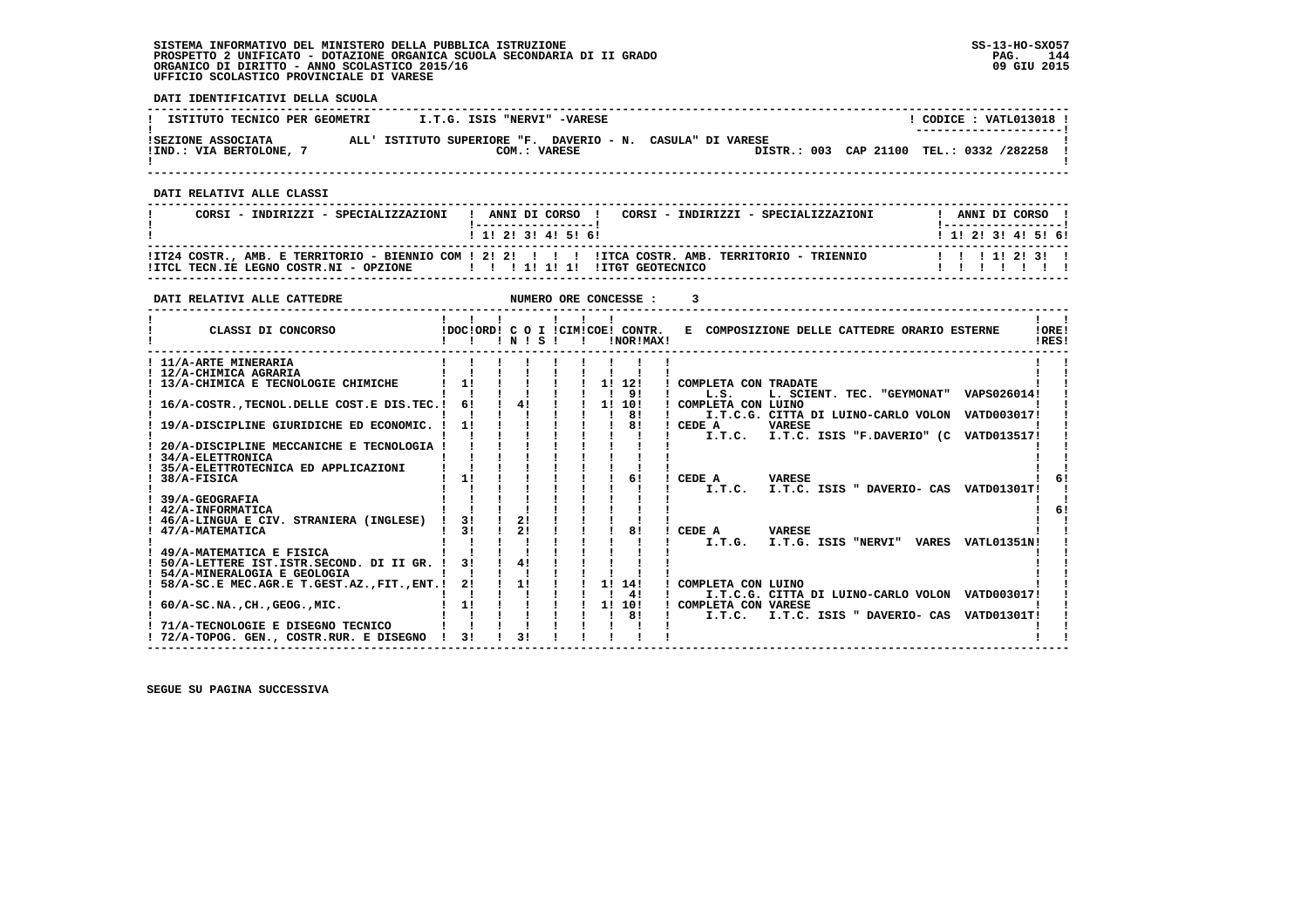# **SISTEMA INFORMATIVO DEL MINISTERO DELLA PUBBLICA ISTRUZIONE SS-13-HO-SXO57**PROSPETTO 2 UNIFICATO - DOTAZIONE ORGANICA SCUOLA SECONDARIA DI II GRADO<br>ORGANICO DI DIRITTO - ANNO SCOLASTICO 2015/16<br>UFFICIO SCOLASTICO PROVINCIALE DI VARESE

 **DATI IDENTIFICATIVI DELLA SCUOLA**

| ISTITUTO TECNICO PER GEOMETRI | I.T.G. ISIS "NERVI" -VARESE                                | CODICE: VATL013018 !                     |
|-------------------------------|------------------------------------------------------------|------------------------------------------|
|                               |                                                            | ---------------------                    |
| ISEZIONE ASSOCIATA            | ALL' ISTITUTO SUPERIORE "F. DAVERIO - N. CASULA" DI VARESE |                                          |
| !IND.: VIA BERTOLONE,         | COM.: VARESE                                               | DISTR.: 003 CAP 21100 TEL.: 0332 /282258 |
|                               |                                                            |                                          |
|                               |                                                            |                                          |

| CLASSI DI CONCORSO                                                                                                                                                                                                                                                                                                                                                                                | IDOCIORD! C O I ICIMICOE! CONTR. |    | $'$ N $'$ S $'$ |  | !NOR!MAX! |        |        | E COMPOSIZIONE DELLE CATTEDRE ORARIO ESTERNE   |                    | !ORE!<br>!RES!                |
|---------------------------------------------------------------------------------------------------------------------------------------------------------------------------------------------------------------------------------------------------------------------------------------------------------------------------------------------------------------------------------------------------|----------------------------------|----|-----------------|--|-----------|--------|--------|------------------------------------------------|--------------------|-------------------------------|
| ** TABELLA C **<br>24/C-LAB. CHIMICA E CHIMICA INDUSTRIALE<br>29/C-LAB. DI FISICA E FISICA APPLICATA<br>30/C-LAB. DI INFORMATICA GESTIONALE<br>! 31/C-LAB. DI INFORMATICA INDUSTRIALE<br>32/C-LAB. MECCANICO-TECNOLOGICO<br>! 37/C-LAB. E REPARTI DI LAVOR. DEL LEGNO !<br>! 39/C-LAB. E REPARTI LAV.INDUST.MINERARIA!<br>! 43/C-LAB. EDILIZIA ED ESERCIT.TOPOGRAFIA!<br>- DI CUI UFFICIO TECNICO | 2! 1! 4!                         | 11 |                 |  | 2!        | CEDE A | I.T.I. | GAZZADA SCHIANNO<br>ITIS - ISIS "KEYNES" - GAZ | <b>VATF018017!</b> | 41<br>4!<br>41<br>21<br>- 10! |

 **IL DIRIGENTE SCOLASTICO: DATA\_\_\_\_\_\_\_\_\_\_ FIRMA\_\_\_\_\_\_\_\_\_\_\_\_\_\_\_\_\_\_ IL RESPONSABILE DELL'UFFICIO: DATA\_\_\_\_\_\_\_\_ FIRMA\_\_\_\_\_\_\_\_\_\_\_\_\_\_\_\_\_\_\_\_**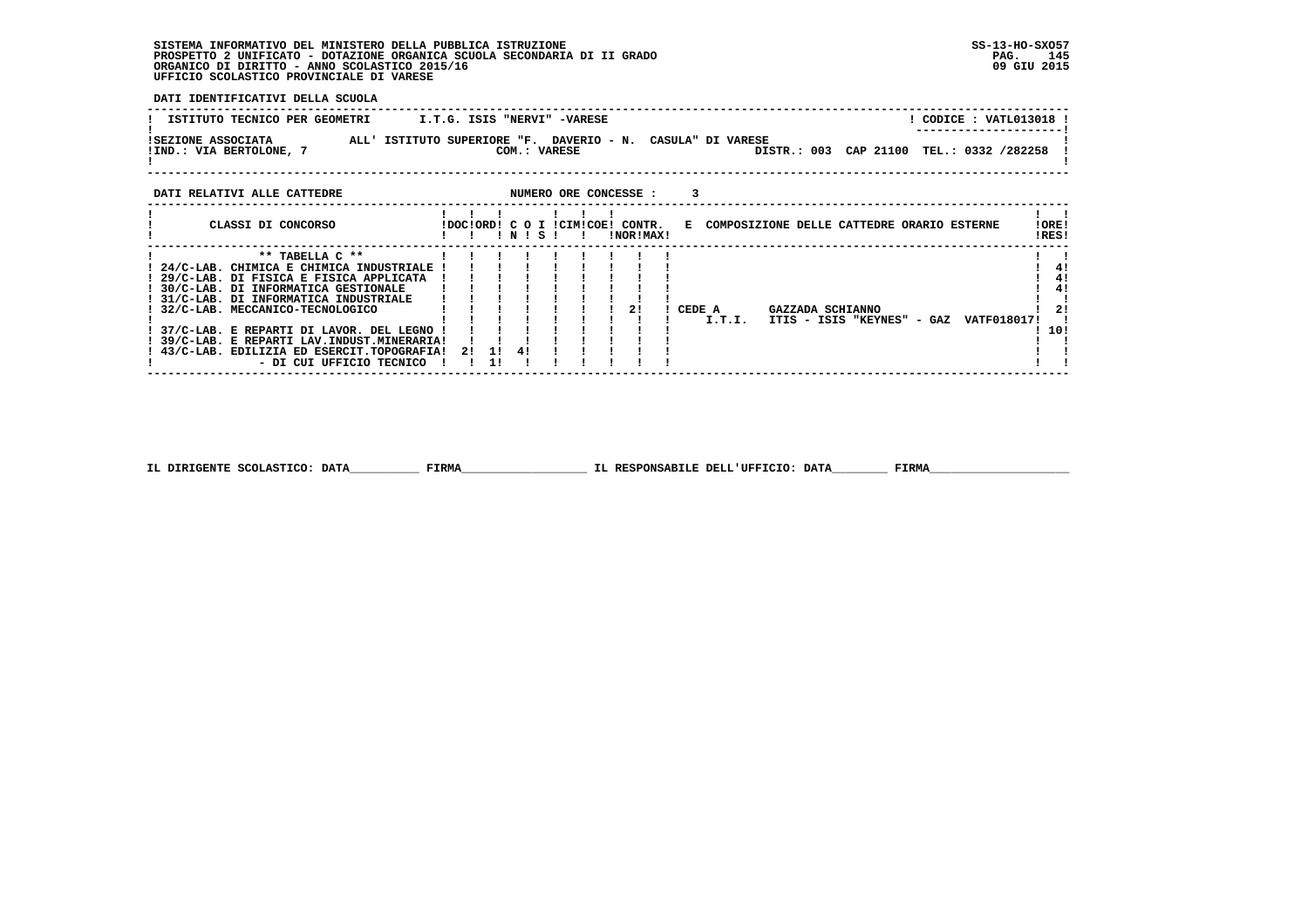# **SISTEMA INFORMATIVO DEL MINISTERO DELLA PUBBLICA ISTRUZIONE SS-13-HO-SXO57**PROSPETTO 2 UNIFICATO - DOTAZIONE ORGANICA SCUOLA SECONDARIA DI II GRADO<br>ORGANICO DI DIRITTO - ANNO SCOLASTICO 2015/16<br>UFFICIO SCOLASTICO PROVINCIALE DI VARESE

 **DATI IDENTIFICATIVI DELLA SCUOLA**

| ISTITUTO TECNICO PER GEOMETRI                 |       | I.T.G. ISIS "NERVI" |              | VARESE (C SERALE) |                                                                                                                   | CODICE : VATL01351N !<br>--------------------- |  |
|-----------------------------------------------|-------|---------------------|--------------|-------------------|-------------------------------------------------------------------------------------------------------------------|------------------------------------------------|--|
| <b>!CORSO SERALE</b><br>!IND.: VIA BERTOLONE, | DELL' |                     | COM.: VARESE |                   | ISTITUTO TECNICO PER GEOMETRI I. T. G. ISIS "NERVI" -VARESE DI VARESE<br>DISTR.: 003 CAP 21100 TEL.: 0332 /282258 |                                                |  |

 **------------------------------------------------------------------------------------------------------------------------------------**

 **DATI RELATIVI ALLE CLASSI**

| CORSI - INDIRIZZI - SPECIALIZZAZIONI                                                      |  |  |                           | CORSI - INDIRIZZI - SPECIALIZZAZIONI<br>ANNI DI CORSO ! | ANNI DI CORSO !<br>l ------------------ |  |  |
|-------------------------------------------------------------------------------------------|--|--|---------------------------|---------------------------------------------------------|-----------------------------------------|--|--|
|                                                                                           |  |  | 1 1 1 2 1 3 1 4 1 5 1 6 1 |                                                         | 1 1 2 3 3 4 5 6 1                       |  |  |
| !TL00 INDIRIZZO GENERALE<br>! TLAC TRIENN.RIENTRI FORM.SIRIO-IND.GEOMETRI ! ! ! ! ! ! ! ! |  |  |                           |                                                         |                                         |  |  |

| DATI RELATIVI ALLE CATTEDRE                                                                                                                                                                                                                                                                                                                                                                                                                                                                                                             |          |       |  |    | NUMERO ORE CONCESSE :                           |                                                                                                                                                                                                                                                                                                                |  |
|-----------------------------------------------------------------------------------------------------------------------------------------------------------------------------------------------------------------------------------------------------------------------------------------------------------------------------------------------------------------------------------------------------------------------------------------------------------------------------------------------------------------------------------------|----------|-------|--|----|-------------------------------------------------|----------------------------------------------------------------------------------------------------------------------------------------------------------------------------------------------------------------------------------------------------------------------------------------------------------------|--|
| CLASSI DI CONCORSO                                                                                                                                                                                                                                                                                                                                                                                                                                                                                                                      |          | INISI |  |    | !DOC!ORD! C O I !CIM!COE! CONTR.<br>INOR ! MAX! | E COMPOSIZIONE DELLE CATTEDRE ORARIO ESTERNE<br>! ORE!<br>!RES!                                                                                                                                                                                                                                                |  |
| ! 11/A-ARTE MINERARIA<br>! 12/A-CHIMICA AGRARIA<br>! 13/A-CHIMICA E TECNOLOGIE CHIMICHE<br>! 16/A-COSTR., TECNOL. DELLE COST. E DIS. TEC. !<br>! 19/A-DISCIPLINE GIURIDICHE ED ECONOMIC.<br>20/A-DISCIPLINE MECCANICHE E TECNOLOGIA<br>34/A-ELETTRONICA<br>! 35/A-ELETTROTECNICA ED APPLICAZIONI<br>$!$ 38/A-FISICA<br><b>39/A-GEOGRAFIA</b><br>! 42/A-INFORMATICA<br>46/A-LINGUA E CIV. STRANIERA (INGLESE)<br>47/A-MATEMATICA<br>49/A-MATEMATICA E FISICA<br>50/A-LETTERE IST.ISTR.SECOND. DI II GR.<br>! 54/A-MINERALOGIA E GEOLOGIA | 1!<br>1! | 11    |  | 11 | 1! 13!<br>71<br>21<br>11!<br>81<br>41           | ! COMPLETA CON LUINO<br>I.T.C.G. CITTA DI LUINO-CARLO VOLON VATD003017!<br>CEDE A<br><b>VARESE</b><br>I.M.<br>LICEO STATALE "A. MANZONI" VAPM01000E!<br>COMPLETA CON VARESE<br>I.T.G. ISIS "NERVI" -VARES VATL013018!<br>I.T.G.<br>CEDE A<br><b>VARESE</b><br>I.T.C. ISIS "F.DAVERIO" (C VATD013517!<br>I.T.C. |  |
| ! 58/A-SC.E MEC.AGR.E T.GEST.AZ.,FIT.,ENT.!<br>$: 60/A-SC.NA.$ , $CH.$ , $GEOG.$ , $MIC.$<br>! 71/A-TECNOLOGIE E DISEGNO TECNICO                                                                                                                                                                                                                                                                                                                                                                                                        |          |       |  |    |                                                 |                                                                                                                                                                                                                                                                                                                |  |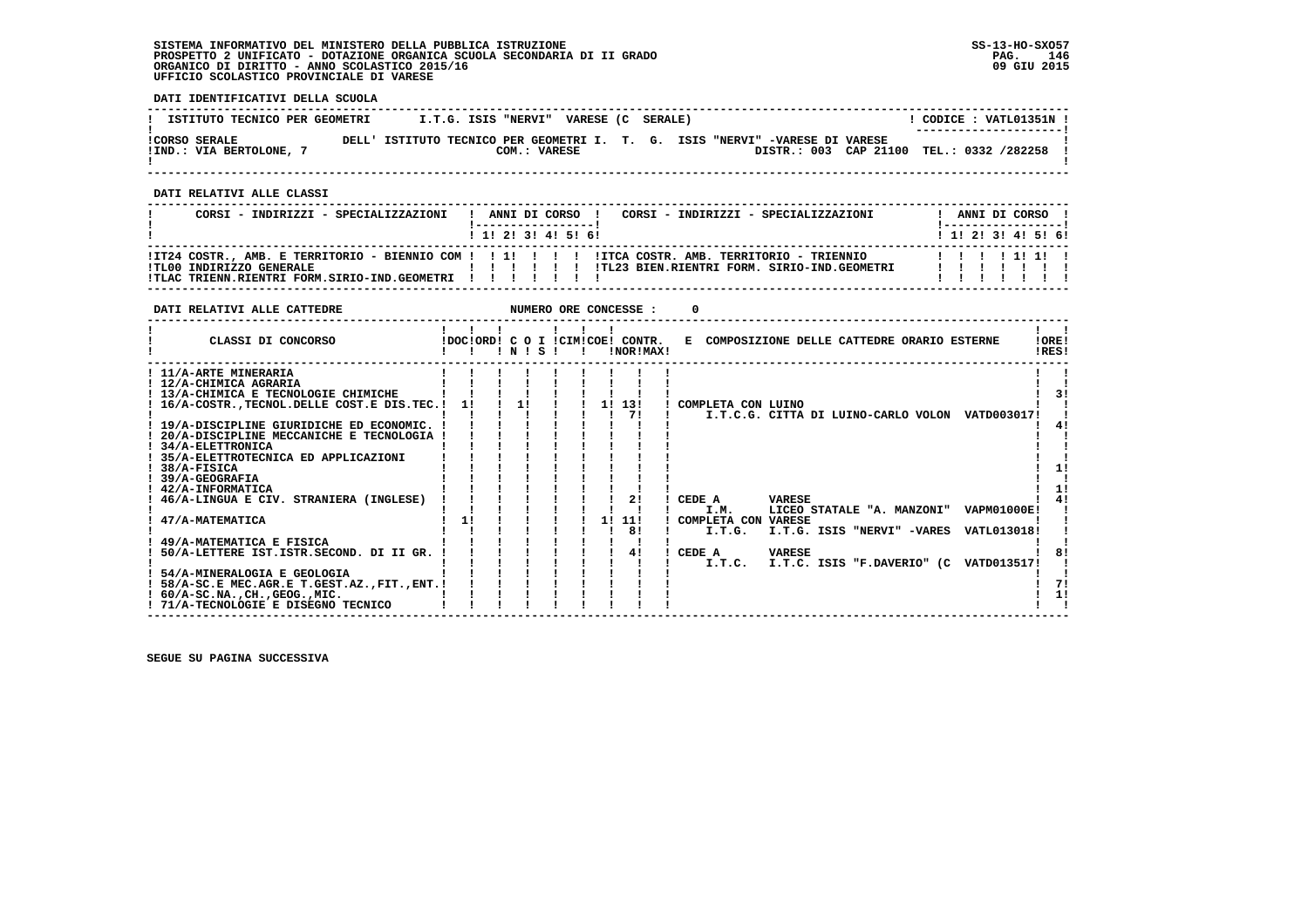# **SISTEMA INFORMATIVO DEL MINISTERO DELLA PUBBLICA ISTRUZIONE SS-13-HO-SXO57**PROSPETTO 2 UNIFICATO - DOTAZIONE ORGANICA SCUOLA SECONDARIA DI II GRADO<br>ORGANICO DI DIRITTO - ANNO SCOLASTICO 2015/16<br>UFFICIO SCOLASTICO PROVINCIALE DI VARESE

 **DATI IDENTIFICATIVI DELLA SCUOLA**

| ISTITUTO TECNICO PER GEOMETRI                            | VARESE (C<br>I.T.G. ISIS "NERVI"<br><b>SERALE)</b>                                       | CODICE: VATL01351N !<br>------------------- |  |
|----------------------------------------------------------|------------------------------------------------------------------------------------------|---------------------------------------------|--|
| <b>!CORSO SERALE</b><br>DELL'<br>!IND.: VIA BERTOLONE, 7 | ISTITUTO TECNICO PER GEOMETRI I. T. G.<br>ISIS "NERVI" -VARESE DI VARESE<br>COM.: VARESE | DISTR.: 003 CAP 21100 TEL.: 0332 /282258    |  |
| DATI RELATIVI ALLE CATTEDRE                              | NUMERO ORE CONCESSE :                                                                    |                                             |  |
| CLASSI DI CONCORSO                                       | IDOCIORDI C O I ICIMICOEI CONTR.<br>COMPOSIZIONE DELLE CATTEDRE ORARIO ESTERNE<br>E.     | !ORE!                                       |  |

|                                             |       |  | NISI |  | INORIMAXI |          |                                    |                                     |       |             | !RES! |
|---------------------------------------------|-------|--|------|--|-----------|----------|------------------------------------|-------------------------------------|-------|-------------|-------|
| ! 72/A-TOPOG. GEN., COSTR.RUR. E DISEGNO !  |       |  |      |  |           | ! CEDE A |                                    | SOMMA LOMBARDO                      |       |             |       |
|                                             |       |  |      |  |           |          |                                    | I.T.C.G. ITG - SOMMA L. SEZ. STACC. |       | VATD00801A! |       |
| $*$ * TARELLA $C$ $**$                      |       |  |      |  |           |          |                                    |                                     |       |             |       |
| 24/C-LAB. CHIMICA E CHIMICA INDUSTRIALE !   |       |  |      |  |           |          |                                    |                                     |       |             |       |
| 29/C-LAB. DI FISICA E FISICA APPLICATA      |       |  |      |  |           |          |                                    |                                     |       |             | 11    |
| 30/C-LAB. DI INFORMATICA GESTIONALE         |       |  |      |  |           |          |                                    |                                     |       |             | 11    |
| 31/C-LAB. DI INFORMATICA INDUSTRIALE        |       |  |      |  |           |          |                                    |                                     |       |             | 11    |
| ! 32/C-LAB. MECCANICO-TECNOLOGICO           |       |  |      |  |           |          |                                    |                                     |       |             |       |
| ! 43/C-LAB. EDILIZIA ED ESERCIT.TOPOGRAFIA! |       |  |      |  |           |          |                                    |                                     |       |             | ! 14! |
| IL DIRIGENTE SCOLASTICO: DATA               | FIRMA |  |      |  |           |          | IL RESPONSABILE DELL'UFFICIO: DATA |                                     | FIRMA |             |       |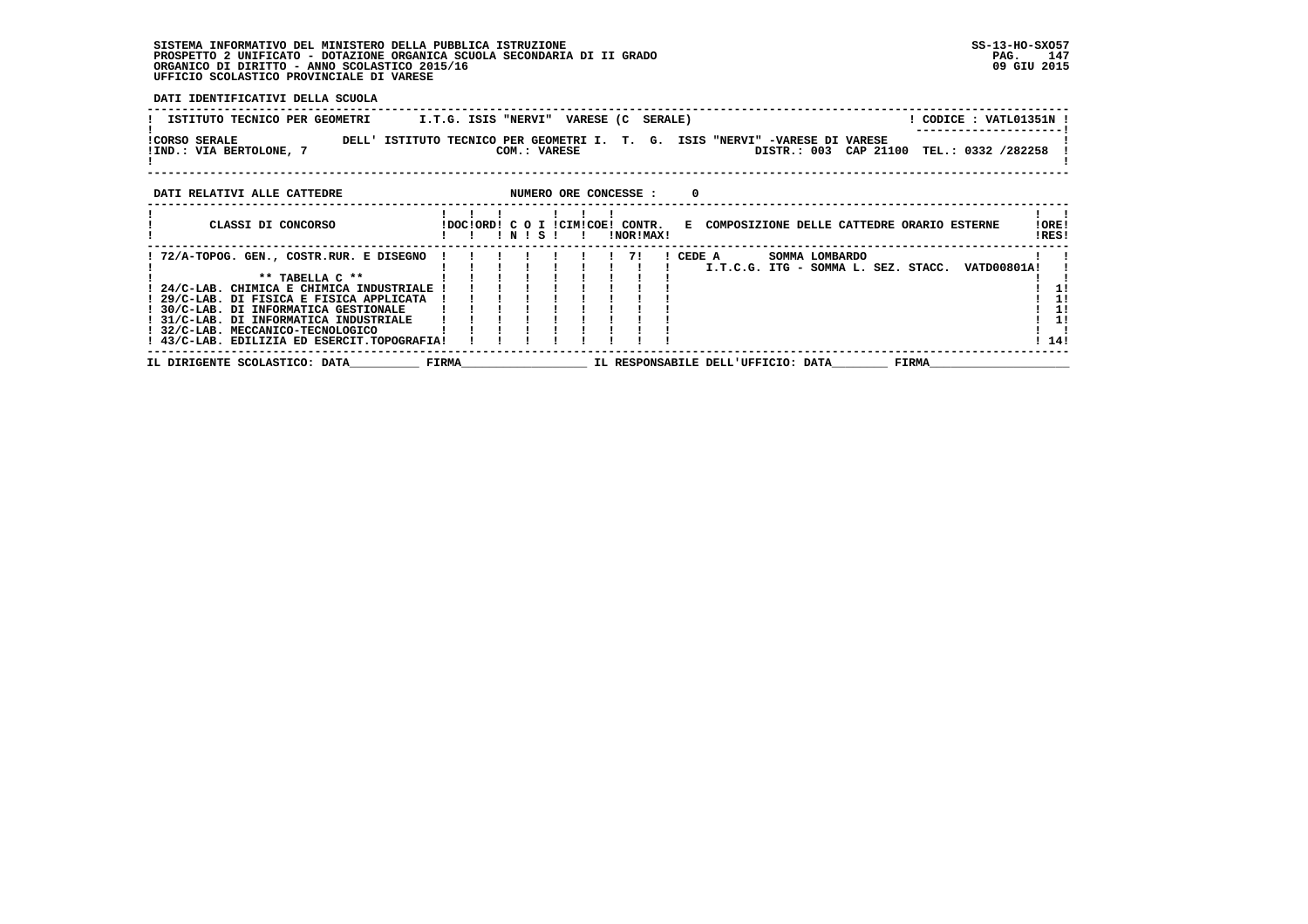#### **SISTEMA INFORMATIVO DEL MINISTERO DELLA PUBBLICA ISTRUZIONE SS-13-HO-SXO57 PROSPETTO 2 UNIFICATO - DOTAZIONE ORGANICA SCUOLA SECONDARIA DI II GRADO PAG. 148**ORGANICO DI DIRITTO - ANNO SCOLASTICO 2015/16  **UFFICIO SCOLASTICO PROVINCIALE DI VARESE**

 **DATI IDENTIFICATIVI DELLA SCUOLA ------------------------------------------------------------------------------------------------------------------------------------**I CODICE . VATI019017 I **! ISTITUTO TECNICO PER GEOMETRI | I.T.G. ISIS "FACCHINETTI" CASTELLANZA ! ---------------------! !SEZIONE ASSOCIATA ALL' ISTITUTO SUPERIORE C. FACCHINETTI DI CASTELLANZA ! !IND.: VIA AZIMONTI, 5 COM.: CASTELLANZA DISTR.: 008 CAP 21053 TEL.: 0331 /635718 !** $\mathbf{I}$  **! ! ------------------------------------------------------------------------------------------------------------------------------------ DATI RELATIVI ALLE CLASSI ------------------------------------------------------------------------------------------------------------------------------------**I ANNIT DI CORSO I  **! CORSI - INDIRIZZI - SPECIALIZZAZIONI ! ANNI DI CORSO ! CORSI - INDIRIZZI - SPECIALIZZAZIONI ! ANNI DI CORSO !**\_\_\_\_\_\_\_\_\_\_\_\_\_\_\_\_\_\_\_\_\_\_  **! !-----------------! !-----------------!**1 1 1 2 1 3 1 4 1 5 1 6 1  **! ! 1! 2! 3! 4! 5! 6! ! 1! 2! 3! 4! 5! 6! ------------------------------------------------------------------------------------------------------------------------------------ !IT24 COSTR., AMB. E TERRITORIO - BIENNIO COM ! 1! 1! ! ! ! !ITCA COSTR. AMB. TERRITORIO - TRIENNIO ! ! ! 1! 1! 1! ! ------------------------------------------------------------------------------------------------------------------------------------DATI RELATIVI ALLE CATTEDRE NUMERO ORE CONCESSE : 2 ------------------------------------------------------------------------------------------------------------------------------------** $\mathbf{I}$   $\mathbf{I}$  **! ! ! ! ! ! ! ! !LORE!** CLASSI DI CONCORSO **8** | DOC!ORD! C O I !CIM!COE! CONTR. E COMPOSIZIONE DELLE CATTEDRE ORARIO ESTERNE IRES! **2** CLASSI DI CONCORSO **:**  $P(X|X|X) = P(X|X|X) = P(X|X|X) = P(X|X|X) = P(X|X|X) = P(X|X|X) = P(X|X|X) = P(X|X|X) = P(X|X|X) = P(X|X|X) = P(X|X|X) = P(X|X|X) = P(X|X|X) = P(X|X|X) = P(X|X|X) = P(X|X|X) = P(X|X|X) = P(X|X|X) = P(X|X|X) = P(X|X|X) = P(X|X|X) = P(X|X|X) = P(X|X|X) = P(X|X|X) = P(X$  **------------------------------------------------------------------------------------------------------------------------------------** $\mathbf{I}$  **! 11/A-ARTE MINERARIA ! ! ! ! ! ! ! ! ! ! !** $\blacksquare$  **! 12/A-CHIMICA AGRARIA ! ! ! ! ! ! ! ! ! ! ! ! 13/A-CHIMICA E TECNOLOGIE CHIMICHE ! ! ! ! ! ! ! 3! ! CEDE A SARONNO ! 3! ! ! ! ! ! ! ! ! ! ! I.T.I. I.T.I.S "RIVA" - SARONNO VATF020006! ! ! 16/A-COSTR.,TECNOL.DELLE COST.E DIS.TEC.! 2! ! 1! ! ! 1! 17! ! COMPLETA CON SARONNO ! ! ! ! ! ! ! ! ! ! 2! ! I.T.C. I.T.C. "GINO ZAPPA" - SARO VATD08000G! ! ! 19/A-DISCIPLINE GIURIDICHE ED ECONOMIC. ! ! ! ! ! ! ! 4! ! CEDE A BUSTO ARSIZIO ! !**- 1  **! ! ! ! ! ! ! ! ! ! I.M. LICEO SCIENZE UMANE VAPM027011! ! ! 20/A-DISCIPLINE MECCANICHE E TECNOLOGIA ! ! ! ! ! ! ! ! ! ! !** $\overline{\phantom{a}}$  $\overline{31}$  **! 34/A-ELETTRONICA ! ! ! ! ! ! ! ! ! ! 3!** $\mathbf{I}$  **! 35/A-ELETTROTECNICA ED APPLICAZIONI ! ! ! ! ! ! ! ! ! ! ! ! 38/A-FISICA ! ! ! ! ! ! ! 6! ! CEDE A CASTELLANZA ! ! ! ! ! ! ! ! ! ! ! ! I.T.I. I.T.I.S. "FACCHINETTI" - C VATF019013! !**- 1  $1 \quad 11$  **! 39/A-GEOGRAFIA ! ! ! ! ! ! ! ! ! ! 1!**- 1  **! 42/A-INFORMATICA ! ! ! ! ! ! ! ! ! ! ! ! 46/A-LINGUA E CIV. STRANIERA (INGLESE) ! ! ! ! ! ! 1! 15! ! COMPLETA CON CASTELLANZA ! ! ! ! ! ! ! ! ! ! 3! ! I.P.I.A. I.P.S.I.A ISIS "FACCHINETT VARI019016! ! ! 47/A-MATEMATICA ! 1! ! 1! ! ! ! 3! ! CEDE A BUSTO ARSIZIO ! ! ! ! ! ! ! ! ! ! ! ! L.S. LICEO SCIENTIFICO "TOSI" - VAPS01000D! ! ! 49/A-MATEMATICA E FISICA ! ! ! ! ! ! ! ! ! ! !**- 1  $1, 121$  **! 50/A-LETTERE IST.ISTR.SECOND. DI II GR. ! 1! ! 1! ! ! ! ! ! ! 12!** $\blacksquare$  **! 54/A-MINERALOGIA E GEOLOGIA ! ! ! ! ! ! ! ! ! ! ! ! 58/A-SC.E MEC.AGR.E T.GEST.AZ.,FIT.,ENT.! 1! ! ! ! ! 1! 11! ! COMPLETA CON BUSTO ARSIZIO ! ! ! ! ! ! ! ! ! ! ! 7! IPSCT CASA CIRCONDARIALE VARC030018! ! ! 60/A-SC.NA.,CH.,GEOG.,MIC. ! ! ! ! ! ! ! 4! ! CEDE A CASTELLANZA ! ! ! ! ! ! ! ! ! ! ! ! I.T.I. I.T.I.S. "FACCHINETTI" - C VATF019013! !**- 1  $\blacksquare$   $\blacksquare$   $\blacksquare$  **! 71/A-TECNOLOGIE E DISEGNO TECNICO ! ! ! ! ! ! ! ! ! ! ! ------------------------------------------------------------------------------------------------------------------------------------**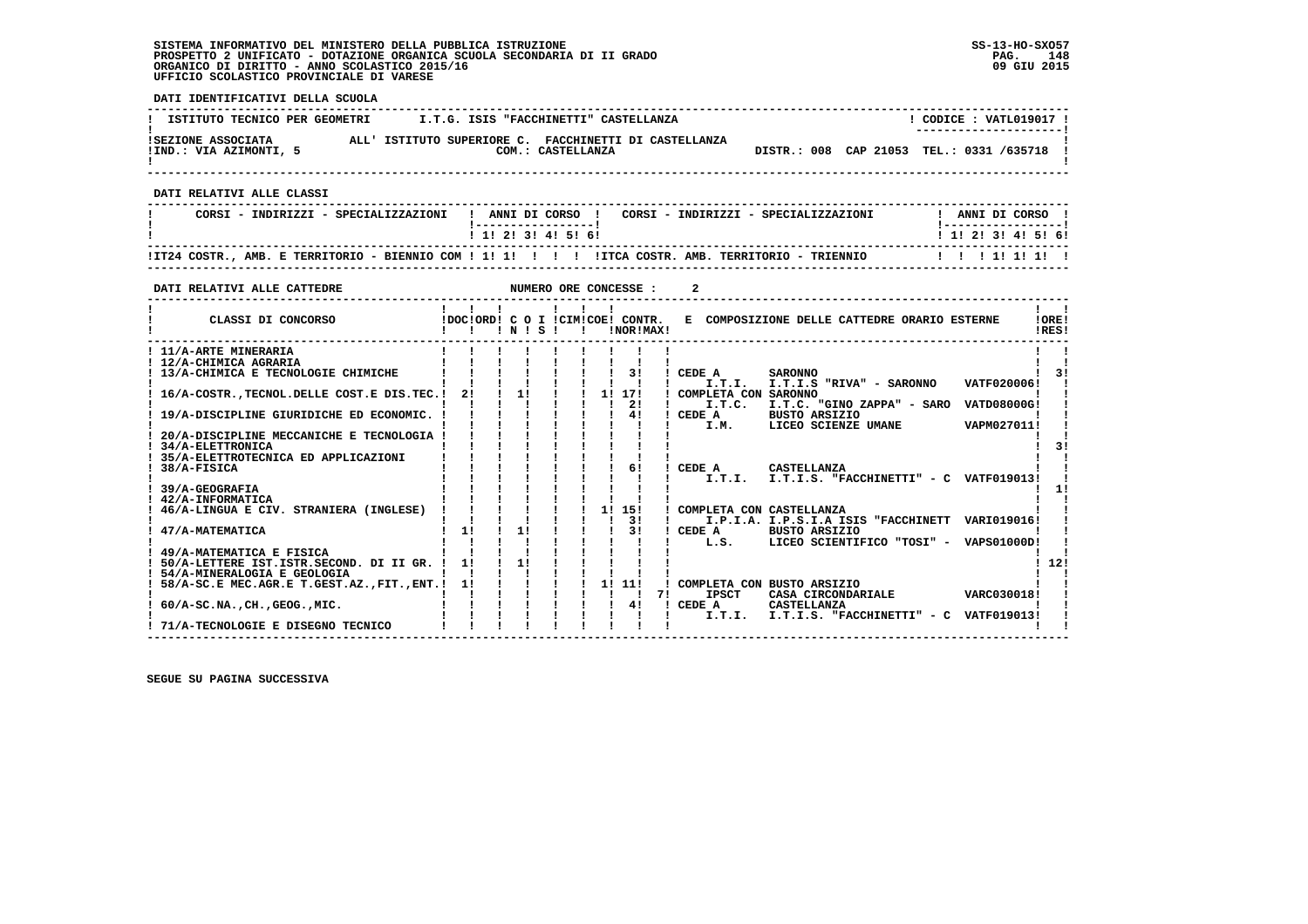**SISTEMA INFORMATIVO DEL MINISTERO DELLA PUBBLICA ISTRUZIONE SS-13-HO-SXO57 PROSPETTO 2 UNIFICATO - DOTAZIONE ORGANICA SCUOLA SECONDARIA DI II GRADO PAG. 149**ORGANICO DI DIRITTO - ANNO SCOLASTICO 2015/16  **UFFICIO SCOLASTICO PROVINCIALE DI VARESE**

 **! 30/C-LAB. DI INFORMATICA GESTIONALE ! ! ! ! ! ! ! ! ! ! !**

 **! 43/C-LAB. EDILIZIA ED ESERCIT.TOPOGRAFIA! ! 1! ! ! ! ! ! ! ! !** !

 $\mathbf{I}$  $\blacksquare$ 

 $1 \quad 21$ 

 $\mathbf{1}$   $\mathbf{1}$ 

 $1$  91

 **DATI IDENTIFICATIVI DELLA SCUOLA**

| ISTITUTO TECNICO PER GEOMETRI                                                                         | I.T.G. ISIS "FACCHINETTI" CASTELLANZA |       |  |                   |                       |                  |        |                           |                                                                               | CODICE : VATL019017 ! |                |
|-------------------------------------------------------------------------------------------------------|---------------------------------------|-------|--|-------------------|-----------------------|------------------|--------|---------------------------|-------------------------------------------------------------------------------|-----------------------|----------------|
| ALL' ISTITUTO SUPERIORE C. FACCHINETTI DI CASTELLANZA<br>ISEZIONE ASSOCIATA<br>!IND.: VIA AZIMONTI, 5 |                                       |       |  | COM.: CASTELLANZA |                       |                  |        |                           | DISTR.: 008 CAP 21053 TEL.: 0331 /635718                                      |                       |                |
| DATI RELATIVI ALLE CATTEDRE                                                                           |                                       |       |  |                   | NUMERO ORE CONCESSE : |                  |        |                           |                                                                               |                       |                |
| CLASSI DI CONCORSO                                                                                    | IDOCIORDI C O I ICIMICOEI CONTR.      | INISI |  |                   | INORIMAXI             |                  |        |                           | E COMPOSIZIONE DELLE CATTEDRE ORARIO ESTERNE                                  |                       | !ORE!<br>IRES! |
| ! 72/A-TOPOG. GEN., COSTR.RUR. E DISEGNO                                                              |                                       |       |  |                   | 81<br>41              | ! CEDE A<br>ED A | I.T.C. | <b>SARONNO</b><br>TRADATE | I.T.C. "GINO ZAPPA" - SARO VATD08000G!<br>I.T.C.G. I.T.C.G. ISIS "DON MILANI" | VATD011016!           |                |

 **! \*\* TABELLA C \*\* ! ! ! ! ! ! ! ! ! ! !**

 **! 24/C-LAB. CHIMICA E CHIMICA INDUSTRIALE ! ! ! ! ! ! ! ! ! ! 2! ! 29/C-LAB. DI FISICA E FISICA APPLICATA ! ! ! ! ! ! ! 2! ! CEDE A CASTELLANZA ! ! ! ! ! ! ! ! ! ! ! ! I.T.I. I.T.I.S. "FACCHINETTI" - C VATF019013! !**

 **! 31/C-LAB. DI INFORMATICA INDUSTRIALE ! ! ! ! ! ! ! 2! ! CEDE A CASTELLANZA ! ! ! ! ! ! ! ! ! ! ! ! I.T.I. I.T.I.S "FACCHINETTI" (COR VATF01951C! ! ! 32/C-LAB. MECCANICO-TECNOLOGICO ! ! ! ! ! ! ! ! ! ! 2!**

 **------------------------------------------------------------------------------------------------------------------------------------**

**IL DIRIGENTE SCOLASTICO: DATA FIRMA Exercise Exercise ELL'UFFICIO: DATA FIRMA**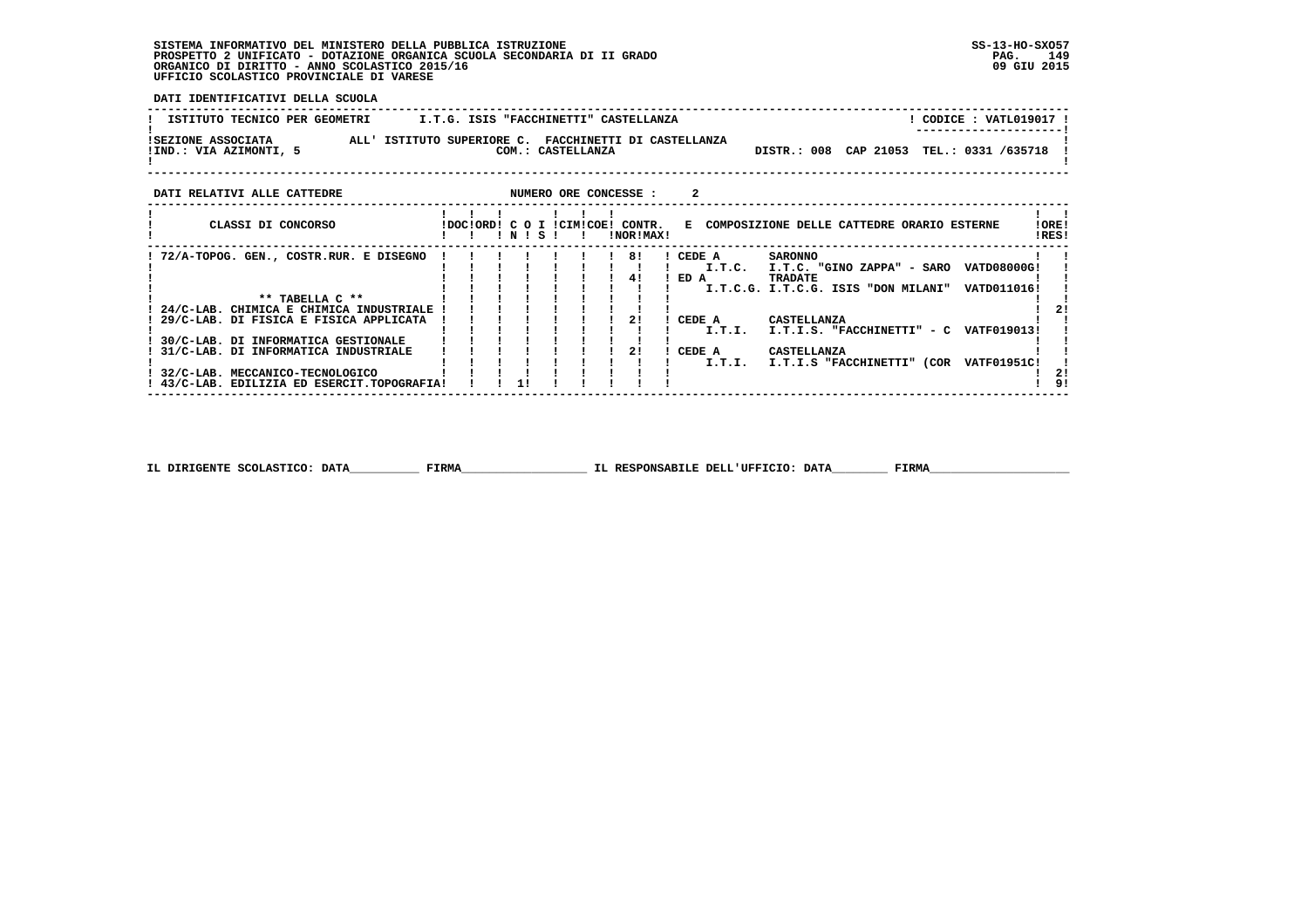#### **SISTEMA INFORMATIVO DEL MINISTERO DELLA PUBBLICA ISTRUZIONE SS-13-HO-SXO57 PROSPETTO 2 UNIFICATO - DOTAZIONE ORGANICA SCUOLA SECONDARIA DI II GRADO PAG. 150**ORGANICO DI DIRITTO - ANNO SCOLASTICO 2015/16  **UFFICIO SCOLASTICO PROVINCIALE DI VARESE**

 **! 75/A-DATTILOGRAFIA E STENOGRAFIA ! ! ! ! ! ! ! ! ! ! !**

 **------------------------------------------------------------------------------------------------------------------------------------**

- 1

- 1

 $\mathbf{I}$ 

 $\mathbf{I}$ 

 $\blacksquare$ 

 $\blacksquare$ 

 $\blacksquare$  $\sim$  1  $\mathbf{I}$  $1 \quad 21$ 

 $1.101$  $\mathbf{I}$  and  $\mathbf{I}$ 

 **DATI IDENTIFICATIVI DELLA SCUOLA ------------------------------------------------------------------------------------------------------------------------------------**L CODICE : VATNOO3015 L **! ISTITUTO TECNICO PER IL TURISMO CITTA DI LUINO-CARLO VOLONTE (TURISMO) ! ---------------------! !SEZIONE ASSOCIATA ALL' ISTITUTO SUPERIORE CITTA' DI LUINO - CARLO VOLONTE' DI LUINO ! !IND.: VIA LUGANO, 24/A COM.: LUINO DISTR.: 001 CAP 21016 TEL.: 0332 /530387 ! ! ! ------------------------------------------------------------------------------------------------------------------------------------ DATI RELATIVI ALLE CLASSI ------------------------------------------------------------------------------------------------------------------------------------**! ANNI DI CORSO !  **! CORSI - INDIRIZZI - SPECIALIZZAZIONI ! ANNI DI CORSO ! CORSI - INDIRIZZI - SPECIALIZZAZIONI ! ANNI DI CORSO !**\_\_\_\_\_\_\_\_\_\_\_\_\_\_\_\_\_\_\_\_\_  **! !-----------------! !-----------------!**1 1 2 2 1 3 1 4 1 5 1 6 1  **! ! 1! 2! 3! 4! 5! 6! ! 1! 2! 3! 4! 5! 6! ------------------------------------------------------------------------------------------------------------------------------------ !IT04 TURISMO BIENNIO - TRIENNIO ! 2! 2! 2! 2! 1! ! ! ! ! ! ! ! ! ------------------------------------------------------------------------------------------------------------------------------------DATI RELATIVI ALLE CATTEDRE NUMERO ORE CONCESSE : 0 ------------------------------------------------------------------------------------------------------------------------------------** $\mathbf{I}$   $\mathbf{I}$  **! ! ! ! ! ! ! ! !LORE! ! CLASSI DI CONCORSO ! DOC!ORD! C O I !CIM!COE! CONTR. E COMPOSIZIONE DELLE CATTEDRE ORARIO ESTERNE** IRES!  **! ! ! ! N ! S ! ! !NOR!MAX! !RES! ------------------------------------------------------------------------------------------------------------------------------------ ! 12/A-CHIMICA AGRARIA ! ! ! ! ! ! ! ! ! ! ! ! 13/A-CHIMICA E TECNOLOGIE CHIMICHE ! ! ! ! ! ! ! 2! ! CEDE A LUINO ! 2! ! ! ! ! ! ! ! ! ! ! I.T.C.G. CITTA DI LUINO-CARLO VOLON VATD003017! !** $\frac{1}{2}$  **! 17/A-DISCIPLINE ECONOMICO-AZIENDALI ! 1! ! 1! ! ! ! 8! ! CEDE A LUINO ! 2! ! ! ! ! ! ! ! ! ! ! I.T.C.G. CITTA DI LUINO-CARLO VOLON VATD003017! ! ! 19/A-DISCIPLINE GIURIDICHE ED ECONOMIC. ! 1! ! 1! ! ! ! ! ! ! 5!** $\sqrt{1}$  51  $1 \quad 21$ 1 2 ] 38/A-FISICA [ 2 ] ] ] ] ] ] ] ] ] ] ] [ ] ] [ ] ] [ [ ] ] [ ] ] [ ] ] [ ] ] [ ] ] [ ] ] [ ] ] [ ] [ ] [ ] [ ] [ ] [ ] [ ] [ ] [ ] [ ] [ ] [ ] [ ] [ ] [ ] [ ] [ ] [ ] [ ] [ ] [ ] [ ] [ ] [ ] [ ] [ ] [ ] [ ] [ ] [ ] [  $1 \quad 41$  $\mathbf{I}$  and  $\mathbf{I}$  $\overline{1}$   $\overline{3}$   $\overline{1}$  **! 46/A-LINGUA E CIV. STRANIERA (FRANCESE) ! ! ! ! ! ! ! 9! ! CEDE A VARESE ! 3! ! ! ! ! ! ! ! ! ! ! L.C. ERNESTO CAIROLI - VARESE VAPC020001! !** $\mathbf{I}$  and  $\mathbf{I}$  **! ! ! ! ! ! ! ! 3! ! ED A LUINO ! ! ! ! ! ! ! ! ! ! ! ! I.T.C.G. CITTA DI LUINO-CARLO VOLON VATD003017! !161 ! 46/A-LINGUA E CIV. STRANIERA (INGLESE) ! ! ! 1! ! ! ! ! ! ! 6! ! 46/A-LINGUA E CIV. STRANIERA (TEDESCO) ! ! ! 1! ! ! ! 9! ! CEDE A LUINO ! ! ! ! ! ! ! ! ! ! ! ! I.T.C.G. CITTA DI LUINO-CARLO VOLON VATD003017! !** $7!$  **! 47/A-MATEMATICA ! 1! ! 1! ! ! ! 6! ! CEDE A LUINO ! 7!**

 **! ! ! ! ! ! ! ! ! ! I.T.C.G. CITTA DI LUINO-CARLO VOLON VATD003017! ! ! 48/A-MATEMATICA APPLICATA ! ! ! ! ! ! ! ! ! ! ! ! 49/A-MATEMATICA E FISICA ! ! ! ! ! ! ! ! ! ! ! ! 50/A-LETTERE IST.ISTR.SECOND. DI II GR. ! 2! ! 3! ! ! ! ! ! ! ! ! 60/A-SC.NA.,CH.,GEOG.,MIC. ! ! ! ! ! ! ! 6! ! CEDE A LUINO ! 2! ! ! ! ! ! ! ! ! ! ! I.T.C.G. CITTA DI LUINO-CARLO VOLON VATD003017! ! ! 61/A-STORIA DELL'ARTE ! ! ! ! ! ! ! ! ! ! 10!**

 $\overline{1}$   $\overline{1}$   $\overline{1}$   $\overline{1}$   $\overline{1}$   $\overline{1}$   $\overline{1}$   $\overline{1}$   $\overline{1}$ ,  $\overline{1}$ ,  $\overline{1}$ ,  $\overline{1}$ ,  $\overline{1}$ ,  $\overline{1}$   $\overline{1}$   $\overline{1}$   $\overline{1}$   $\overline{1}$   $\overline{1}$   $\overline{1}$   $\overline{1}$   $\overline{1}$   $\overline{1}$   $\overline{1}$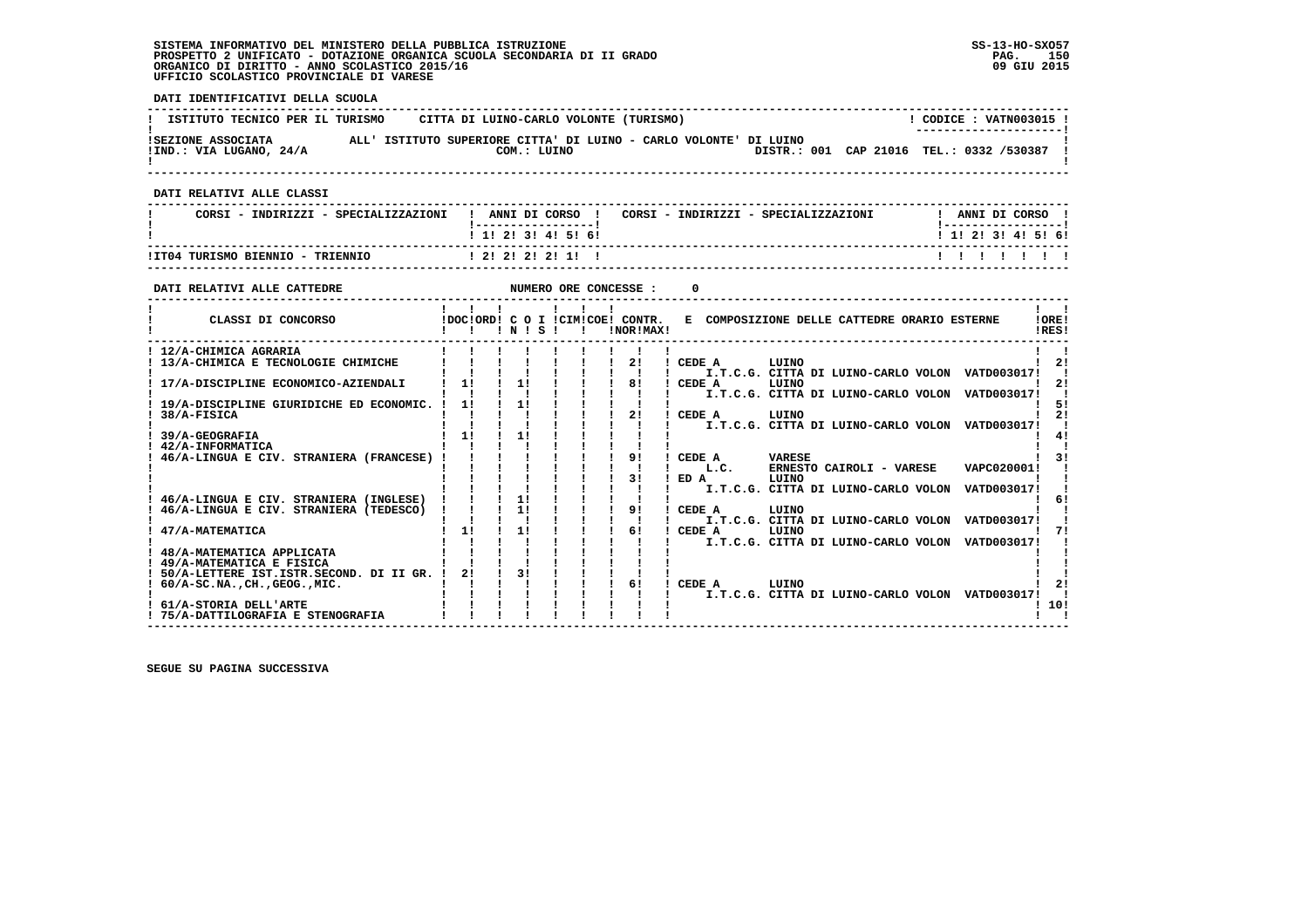### **SISTEMA INFORMATIVO DEL MINISTERO DELLA PUBBLICA ISTRUZIONE SS-13-HO-SXO57 PROSPETTO 2 UNIFICATO - DOTAZIONE ORGANICA SCUOLA SECONDARIA DI II GRADO PAG. 151 ORGANICO DI DIRITTO - ANNO SCOLASTICO 2015/16 09 GIU 2015 UFFICIO SCOLASTICO PROVINCIALE DI VARESE**

### **DATI IDENTIFICATIVI DELLA SCUOLA**

| ISTITUTO TECNICO PER IL TURISMO                                | CITTA DI LUINO-CARLO VOLONTE (TURISMO)                    | ! CODICE : VATN003015 !                                        |
|----------------------------------------------------------------|-----------------------------------------------------------|----------------------------------------------------------------|
| ISEZIONE ASSOCIATA<br>ALL' ISTITUTO<br>!IND.: VIA LUGANO, 24/A | SUPERIORE CITTA' DI LUINO - CARLO VOLONTE'<br>COM.: LUINO | DI LUINO<br>CAP 21016 TEL.: 0332 /530387<br>DISTR.: 001        |
| DATI RELATIVI ALLE CATTEDRE                                    | NUMERO ORE CONCESSE :<br>$\mathbf 0$                      |                                                                |
| CLASSI DI CONCORSO                                             | IDOCIORDI C O I ICIMICOEI CONTR.<br>INISI<br>INORIMAXI    | !ORE!<br>E COMPOSIZIONE DELLE CATTEDRE ORARIO ESTERNE<br>!RES! |
| ! 76/A-TRAT.TESTI,CAL.,CONT.ELET.E AP.GES.! 1!                 | ! 1! 8!<br>! COMPLETA CON LUINO<br>-81                    | VATD003017!<br>I.T.C.G. CITTA DI LUINO-CARLO VOLON             |

 **IL DIRIGENTE SCOLASTICO: DATA\_\_\_\_\_\_\_\_\_\_ FIRMA\_\_\_\_\_\_\_\_\_\_\_\_\_\_\_\_\_\_ IL RESPONSABILE DELL'UFFICIO: DATA\_\_\_\_\_\_\_\_ FIRMA\_\_\_\_\_\_\_\_\_\_\_\_\_\_\_\_\_\_\_\_**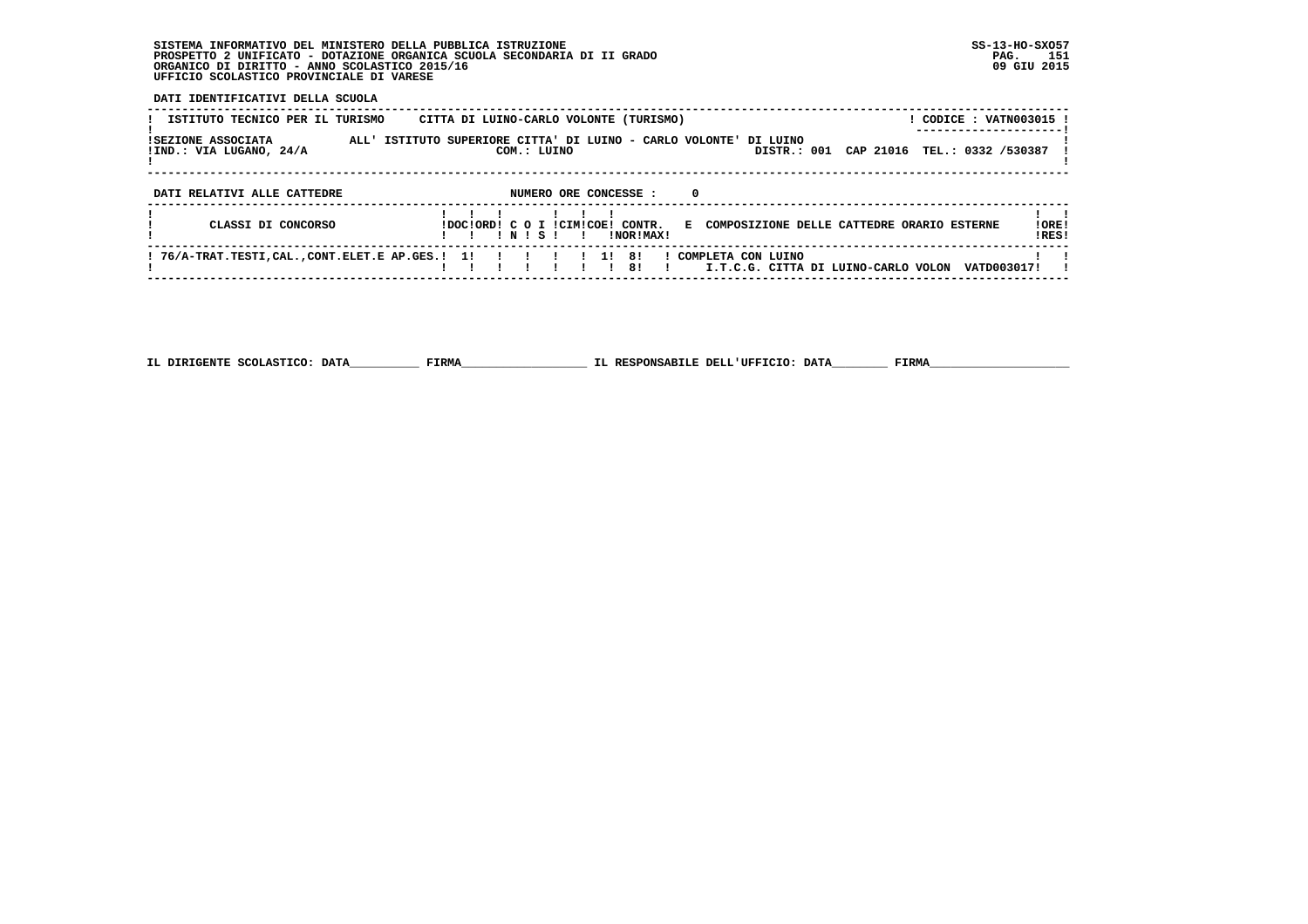#### **SISTEMA INFORMATIVO DEL MINISTERO DELLA PUBBLICA ISTRUZIONE SS-13-HO-SXO57 PROSPETTO 2 UNIFICATO - DOTAZIONE ORGANICA SCUOLA SECONDARIA DI II GRADO PAG. 152**ORGANICO DI DIRITTO - ANNO SCOLASTICO 2015/16  **UFFICIO SCOLASTICO PROVINCIALE DI VARESE**

 **DATI IDENTIFICATIVI DELLA SCUOLA ------------------------------------------------------------------------------------------------------------------------------------** $1$  CODICE : VATN004011 I **I ISTITUTO TECNICO PER IL TURISMO 1.T.C TURISMO ISIS "VALCERESIO"BISUSCHIO ! ---------------------! !SEZIONE ASSOCIATA ALL' ISTITUTO SUPERIORE IS VALCERESIO DI BISUSCHIO ! !IND.: VIA ROMA COM.: BISUSCHIO DISTR.: 004 CAP 21050 TEL.: 0332 /856760 !** $\mathbf{I}$  **! ! ------------------------------------------------------------------------------------------------------------------------------------ DATI RELATIVI ALLE CLASSI ------------------------------------------------------------------------------------------------------------------------------------**I ANNI DI CORSO I  **! CORSI - INDIRIZZI - SPECIALIZZAZIONI ! ANNI DI CORSO ! CORSI - INDIRIZZI - SPECIALIZZAZIONI ! ANNI DI CORSO !**\_\_\_\_\_\_\_\_\_\_\_\_\_\_\_\_\_\_\_\_\_  **! !-----------------! !-----------------!**1 1 1 2 1 3 1 4 1 5 1 6 1  **! ! 1! 2! 3! 4! 5! 6! ! 1! 2! 3! 4! 5! 6! ------------------------------------------------------------------------------------------------------------------------------------ !IT04 TURISMO BIENNIO - TRIENNIO ! 1! 1! 1! 1! 1! ! ! ! ! ! ! ! ! ------------------------------------------------------------------------------------------------------------------------------------DATI RELATIVI ALLE CATTEDRE NUMERO ORE CONCESSE : 0 ------------------------------------------------------------------------------------------------------------------------------------** $\mathbf{I}$   $\mathbf{I}$  **! ! ! ! ! ! ! ! !IORE! ! CLASSI DI CONCORSO !DOC!ORD! C O I !CIM!COE! CONTR. E COMPOSIZIONE DELLE CATTEDRE ORARIO ESTERNE !ORE! ! ! ! ! N ! S ! ! !NOR!MAX! !RES!**IRES!  **------------------------------------------------------------------------------------------------------------------------------------** $\mathbf{I}$  **! 12/A-CHIMICA AGRARIA ! ! ! ! ! ! ! ! ! ! ! ! 13/A-CHIMICA E TECNOLOGIE CHIMICHE ! ! ! ! ! ! ! ! ! ! ! ! 17/A-DISCIPLINE ECONOMICO-AZIENDALI ! 1! ! ! ! ! 1! 16! ! COMPLETA CON BISUSCHIO ! !** $[117] \setminus \texttt{A-DISCIPLINE GURIDICHE ED ECONOMIC.} \begin{tabular}{cccccccc} \texttt{111} & \texttt{111} & \texttt{111} & \texttt{111} & \texttt{111} & \texttt{111} & \texttt{111} & \texttt{111} & \texttt{111} & \texttt{111} & \texttt{111} & \texttt{111} & \texttt{111} & \texttt{111} & \texttt{111} & \texttt{111} & \texttt{111} & \texttt{111} & \texttt{111} & \texttt{111} &$  **! 38/A-FISICA ! ! ! ! ! ! ! ! ! ! ! ! 39/A-GEOGRAFIA ! ! ! ! ! ! ! 3! ! CEDE A BISUSCHIO ! 9! ! ! ! ! ! ! ! ! ! ! I.T.C. I.T.C. P. AZ. "VALCERESIO" VATD004013! !** $\overline{1}$  91  **! 42/A-INFORMATICA ! ! ! ! ! ! ! ! ! ! !: 46/A-LINGUA E CIV. STRANIERA (FRANCESE) !** ا 46/A-LINGUA لا تا التي العربية التي يقطع العربية التي يقوم التي تعليم التي يقوم التي التي تعليم التي يقوم ال<br>| 1950 T.P.S.S.C.T. "VALCERESIO" VARC00401Q!<br>| 46/A-LINGUA E CIV. STRANIERA (INGLESE) | 1 | 1 | 1 | 1 | 15| |  $\begin{array}{ccc} \n 1 & 1 & 1 \\
1 & 1 & 1\n \end{array}$   $\begin{array}{ccc} \n 1 & 1 & 15 \\
1 & 15 & 1\n \end{array}$  COMPLETA CON BISUSCHIO  **! ! ! ! ! ! ! ! 3! ! L.S. LIC.SCIENTIFICO - BISUSCH VAPS004017! ! ! 46/A-LINGUA E CIV. STRANIERA (SPAGNOLO) ! ! ! ! ! ! ! 9! ! CEDE A BISUSCHIO ! ! ! ! ! ! ! ! ! ! ! ! I.T.C. I.T.C. P. AZ. "VALCERESIO" VATD004013! ! ! 46/A-LINGUA E CIV. STRANIERA (TEDESCO) ! ! ! ! ! ! ! ! ! ! 12!** $1, 121$  $\mathbf{I}$   $\mathbf{I}$  **! 47/A-MATEMATICA ! ! ! ! ! ! ! ! ! ! ! ! 48/A-MATEMATICA APPLICATA ! 1! ! ! ! ! 1! 17! ! COMPLETA CON BISUSCHIO ! ! ! ! ! ! ! ! ! ! 3! ! I.T.C. I.T.C. P. AZ. "VALCERESIO" VATD004013! ! ! 49/A-MATEMATICA E FISICA ! ! ! ! ! ! ! ! ! ! 2! ! 50/A-LETTERE IST.ISTR.SECOND. DI II GR. ! 1! ! 1! ! ! ! 6! ! CEDE A BISUSCHIO ! 6! ! ! ! ! ! ! ! ! ! ! IPSCT I.P.S.S.C.T. "VALCERESIO" VARC00401Q! !**141  **! 60/A-SC.NA.,CH.,GEOG.,MIC. ! ! ! ! ! ! ! 2! ! CEDE A BISUSCHIO ! 4! ! ! ! ! ! ! ! ! ! ! I.T.C. I.T.C. P. AZ. "VALCERESIO" VATD004013! !** $\frac{1}{6}$  **! 61/A-STORIA DELL'ARTE ! ! ! ! ! ! ! ! ! ! 6! ------------------------------------------------------------------------------------------------------------------------------------**